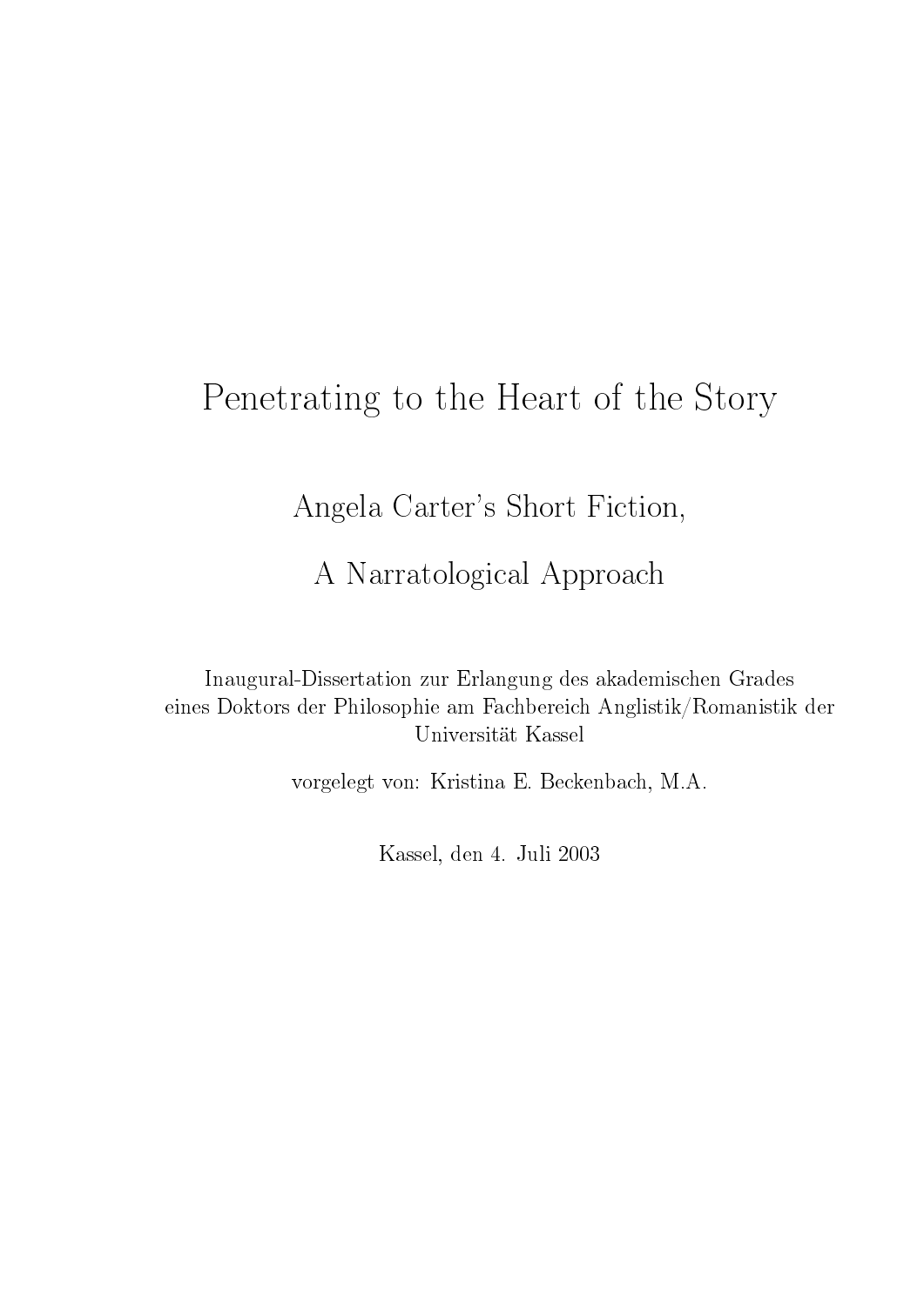For Niklas, Max and Anna, for my parents, Hella and Peter Koch and for my parents-in-law Ursula and Klaus Beckenbach. This project would not have been possible without the loving support of my mother-in-law who is the best grandmother in the world.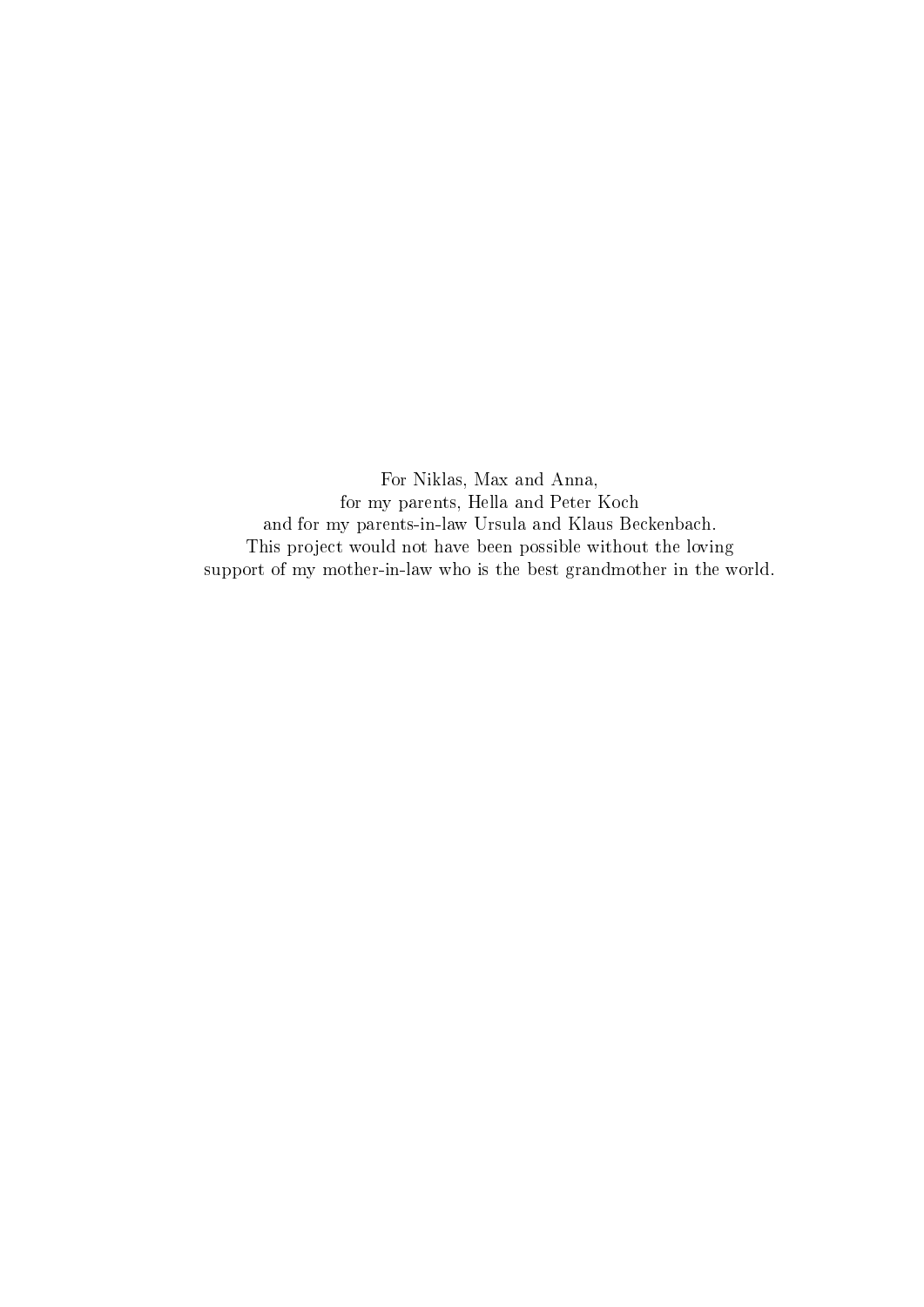# Contents

|                  |                                        | Introduction                                                    | $\mathbf{1}$ |
|------------------|----------------------------------------|-----------------------------------------------------------------|--------------|
| 1                | <b>Fictional Autobiography</b>         |                                                                 | 28           |
|                  | 1.1                                    |                                                                 | 29           |
|                  |                                        | 1.1.1                                                           | 33           |
|                  |                                        | "The Smile of Winter"<br>1.1.2                                  | 47           |
|                  |                                        | 1.1.3                                                           | 57           |
|                  | 1.2                                    | "Reflections"                                                   | 64           |
|                  | 1.3                                    | "Elegy for a Freelance"                                         | 75           |
|                  | 1.4                                    |                                                                 | 89           |
| $\boldsymbol{2}$ | Experimenting With the Narrative 'We'  |                                                                 | 102          |
|                  | 2.1                                    | "The Executioner's Beautiful Daughter"                          | 108          |
|                  | 2.2                                    |                                                                 | 118          |
| $\boldsymbol{3}$ | <b>Alternating Perspectives</b><br>127 |                                                                 |              |
|                  | 3.1                                    |                                                                 | 128          |
|                  | 3.2                                    |                                                                 | 144          |
|                  | 3.3                                    | "Overture and Incidental Music for $A$ Midsummer Night's Dream" | 155          |
| 4                | <b>Third Person</b>                    |                                                                 | 165          |
|                  | 4.1                                    | "Penetrating to the Heart of the Forest"                        | 165          |
|                  | 4.2                                    |                                                                 | 182          |
|                  | 4.3                                    | "The Loves of Lady Purple"                                      | 192          |
| $\overline{5}$   |                                        | <b>Summary</b>                                                  | 202          |
|                  | <b>Bibliography</b>                    |                                                                 | 205          |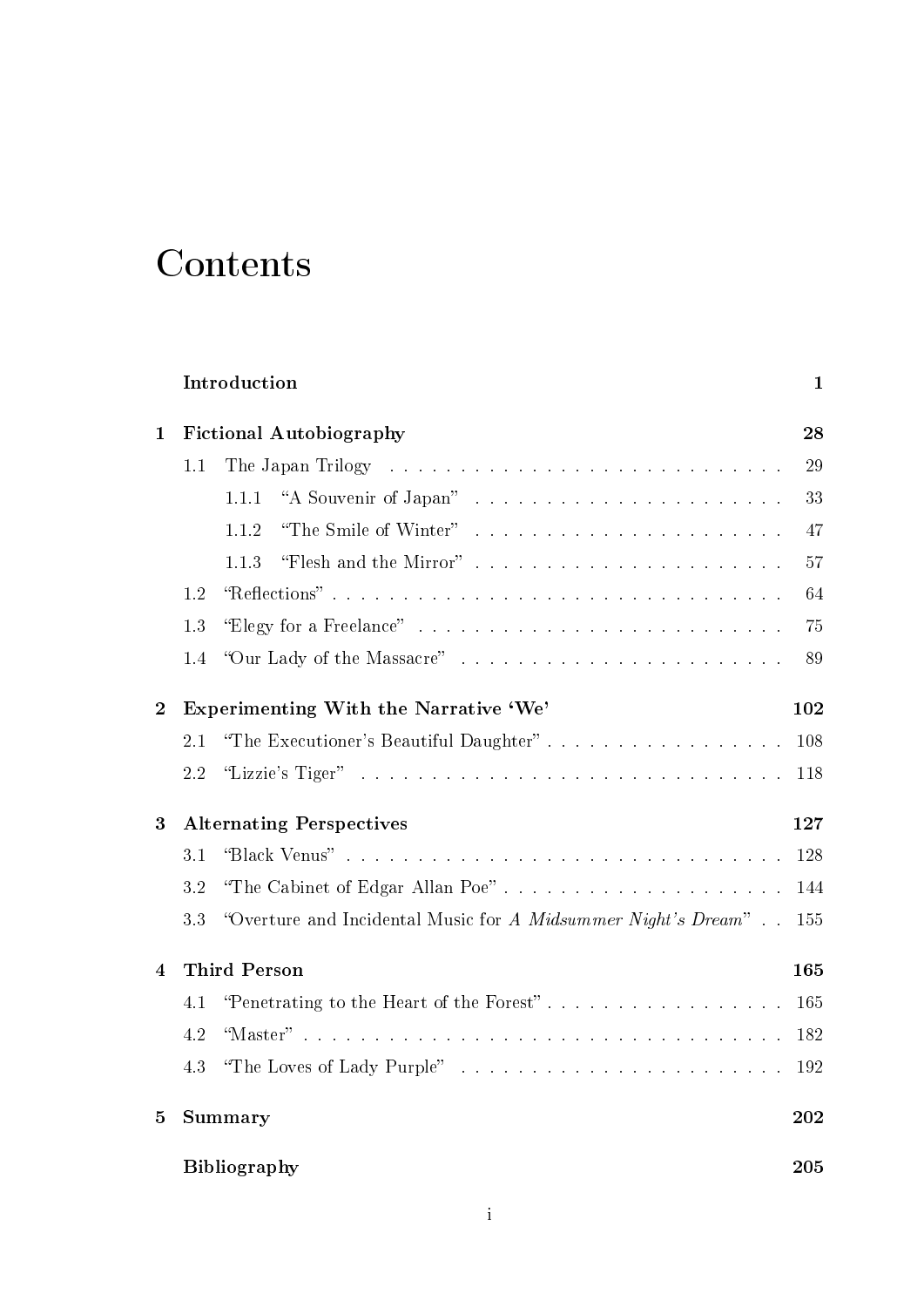This study will focus on selected narratives from three of the British author Angela Carter's collections of short fiction. In a close reading of  $14$  of the 26 narratives included in Fireworks (1974), Black Venus (1985) and American Ghosts and Old World Wonders  $(1993)$ ,<sup>1</sup> I will take a look at the figure of the narrator, point-of-view and how narratological constructs affect the reading of the texts. I will show that Carter deliberately manipulates these constructs in order to disrupt a simple reading. In some cases, as I will demonstrate, critics have ignored the aspect of point-of-view and have thus offered interpretations which, at times, do not address the intention of the text.

While Carter offers her readers multiple levels and possibilities of meaning, it is my premise that in order to be able to begin to find meaning, one must start with the narrator. Lorna Sage writes of Carter:

She rightly discerned that a woman's inventiveness had still a whiff of original sin, and the grandmother-guise of the yarn-spinner was a splendid cover for a speculative, unsatisfied mind. She was the wolf in Grandma's nightcap.<sup>2</sup>

Not only is Carter herself a `yarn-spinner', but she creates varying and multi-facetted narrators who serve as much more than mere vehicles for what is told. Carter creates

<sup>&</sup>lt;sup>1</sup>All three collections are found in: Angela Carter, *Burning Your Boats: Collected Short Stories* (London: Vintage, 1996). All subsequent references to the short stories in this collection will be made parenthetically and will refer to this edition.

<sup>&</sup>lt;sup>2</sup> Lorna Sage, introduction, Flesh and the Mirror: Essays on the Art of Angela Carter, ed. Lorna Sage (London: Virago, 1994) 2.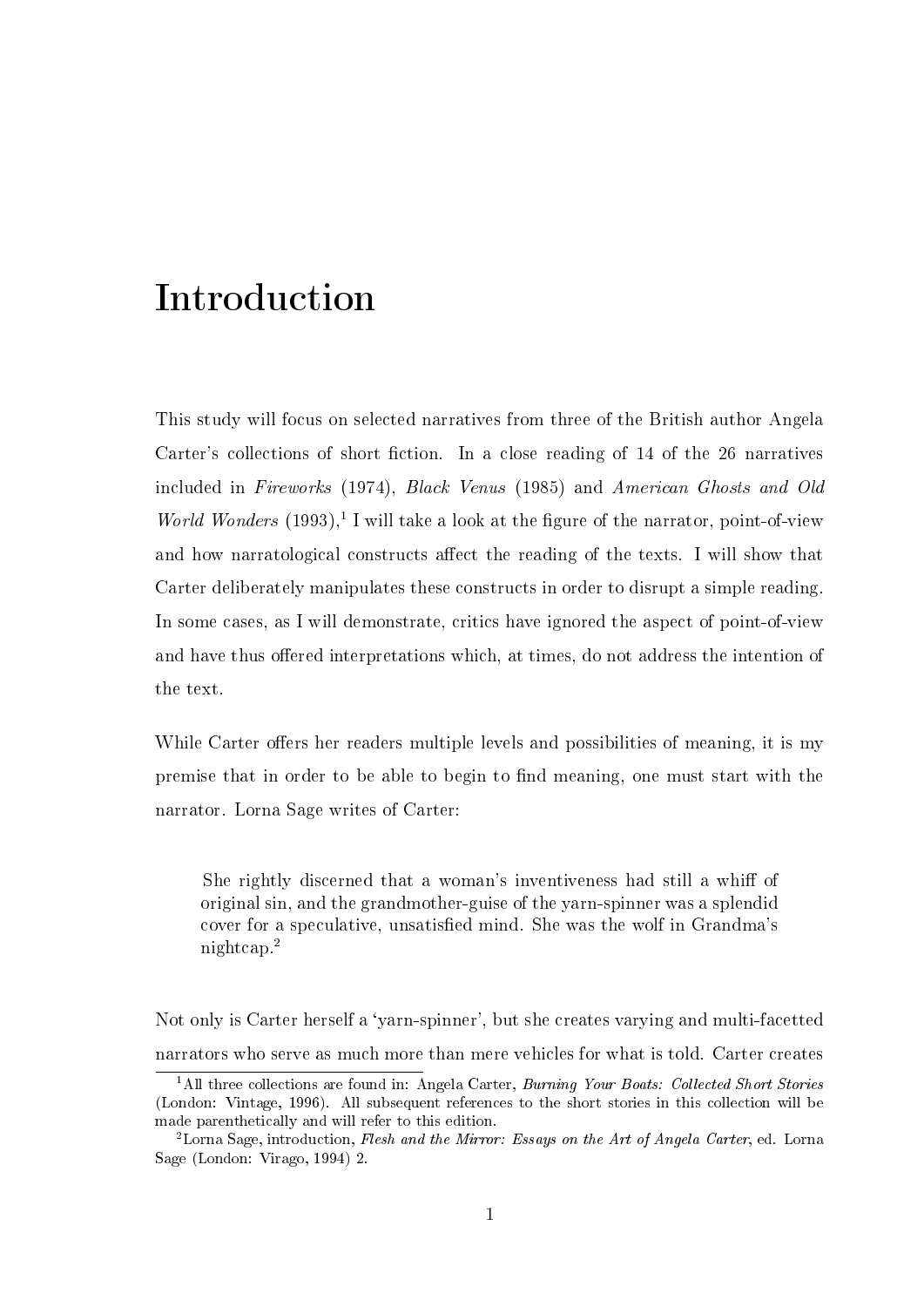tellers, whether homo-, hetero- or autodiegetic, whether intra- or extradiegetic, who test the boundaries of narration in order to attempt to transcend levels of meaning dictated by mere language.<sup>3</sup> I deliberately chose Carter's short fiction for this study, as it is here that the author experiments with such a variety of possibilities contained within the scope of narrative perspective/persona that the analysis seems most fruitful. Her short narratives have, with a few notable exceptions, been almost ignored in criticism. Yet they demonstrate that Carter is not only a feminist re-writer but truly experiments not only with content, as many studies have shown, but also with form. It is the often slippery nature of the narrator and the narratee which I find so fascinating in this author's oeuvre. Carter is deliberately manipulating staid forms of narrative perspective in multiple 'abstractions' of recognisable themes in her writing in order to delve more deeply into experimentation with form and meaning. Who tells and in the same vein, how the narrative is told is of integral importance.

I decided to approach the work of a modern author from the direction of point-ofview or narrative persona, it became clear to me that work done on this subject since Booth first expressed his misgivings has paved the way for new and interesting possibilities in interpretation. Thus, it can be claimed that Carter also takes the figure of the narrator and abstracts from preconceived notions. When one considers the innovative nature of short fiction, it seems only right that Carter chooses this venue for experimentation.<sup>4</sup> This is not to say that she is doing anything radically new but that she is often utilising the full breadth of possibility open to her as a writer in order to experiment with her art.

This study utilises a close reading of Carter's narratives combined with a narratological approach. In the past, narratology has not lent itself to the interpretation of the content of fiction. Susan S. Lanser, as the forerunner of feminist narratology, made a first move toward reconciling the two disciplines:

Der in einem Artikel von Susan Snaider Lanser aus dem Jahr 1986 begründeten feministischen Narratologie, die eine Verbindung von femini-

<sup>3</sup>Gérard Genette, Figures III, (Paris: Éditions du Seuil, 1972) 238.

<sup>&</sup>lt;sup>4</sup>Cf. Franz K. Stanzel, "Textual Power in (Short) Short Story and Poem," Modes of Narrative: Approaches to American, Canadian, and British Fiction, ed. Reingard M. Nischik and Barbara Korte (Würzburg: Königshausen u. Neumann, 1990) 28.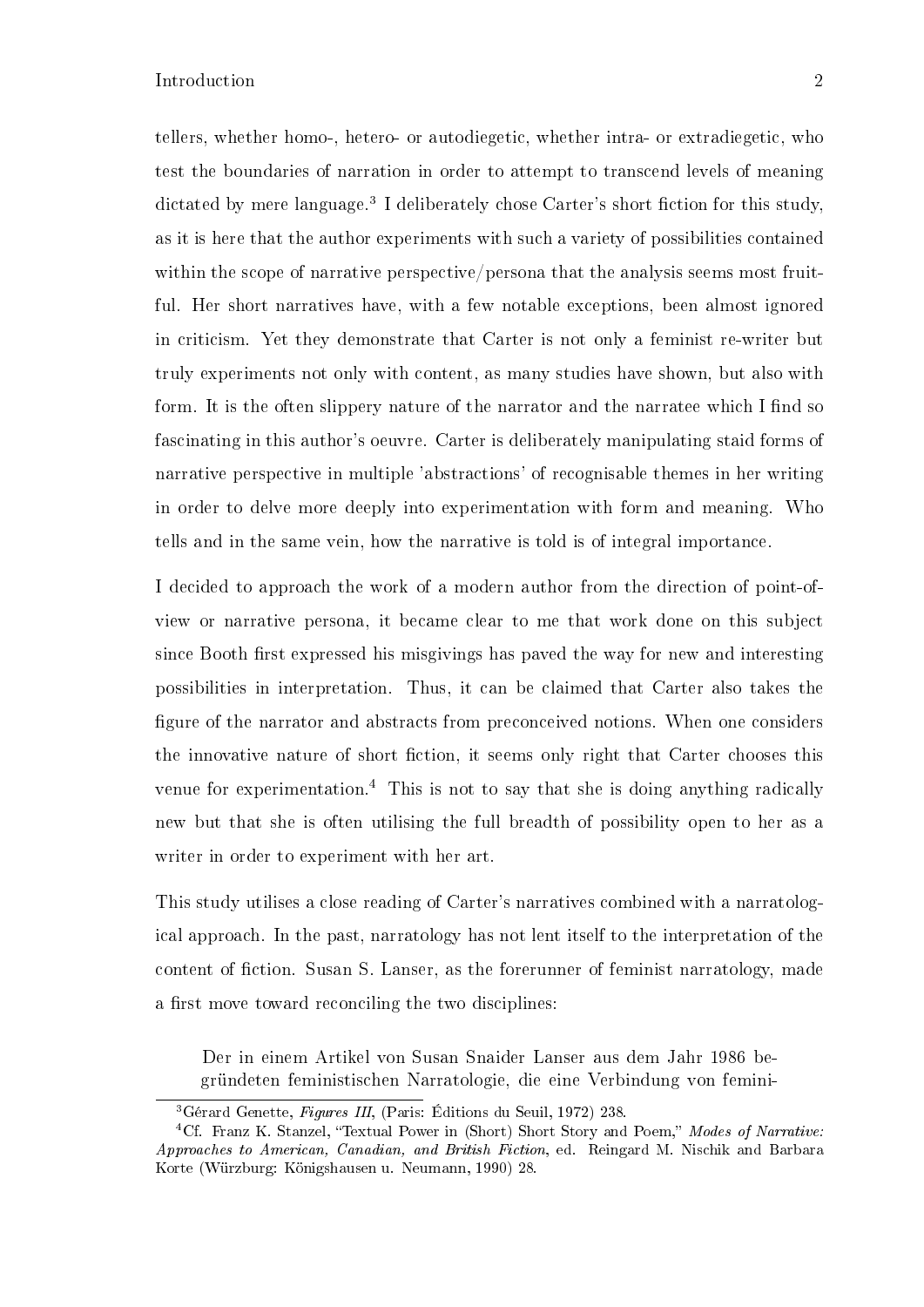stischer Literaturwissenschaft und Narratologie anstrebt, kommt unter den `neuen' oder `postklassischen' Erzähltheorien in gewisser Hinsicht eine Vorreiterrolle zu, waren es doch zuerst feministische Narratologinnen, die sich programmatisch für eine Kontextualisierung narratologischer Untersuchungen eingesetzt haben.<sup>5</sup>

Lanser was harshly criticised for this approach.<sup>6</sup> While feminist narratology has opened the door to a useful application of narratological constructs in the realm of interpretation, this study will not make use of this approach in favour of a more general reading of Carter's narratives. Angela Carter is acknowledged as an important feminist author, yet, as many articles and studies have rightly dealt with the clear feminist aspects of her longer fiction and non-fiction, her short fiction, while also lending itself on many occasions to such an examination, is moving in so many directions that a narrower focus would be unnecessarily limiting.

What was criticised in feminist narratology in the 1980s has become accepted practice in the 1990s and beyond. Monika Fludernik, in her 2000 article "Beyond Structuralism in Narratology: Recent Developments and New Horizons in Narrative Theory", plots the opening of the field of narratology for a wide range of new possibilities, not only theoretical but formerly rejected possibilities of application.<sup>7</sup> Ansgar and Vera Nünning, in their recently published study, Neue Ansätze in der Erzähltheorie, state that,

In jüngster Zeit zeichnen sich hinsichtlich der Entwicklung der Erzähltheorie disparate Tendenzen ab: ein Rückzug und Beharren auf vorstrukturalistischen [...] bzw. strukturalistischen Positionen [...], eine Abwendung von den formalistisch-strukturalistischen Grundlagen sowie eine Verlagerung des Akzents von der Modellbildung auf die Applikation erzähltheoretischer Kategorien.<sup>8</sup>

 ${}^{5}G$ aby Allrath and Marion Gymnich, "Feministische Narratologie," Neue Ansätze in der Erzähltheorie, ed. Ansgar Nünning and Vera Nünning (Trier: WVT, 2002) 35.

<sup>&</sup>lt;sup>6</sup>"Lanser was strongly rebuked [...] by Nilli Diengott (1988), who insisted that narrative categories like focalization are abstract concepts 'totally indifferent to gender' and that Lanser was falling over the precipice into dangerous territory  $-$  the category of interpretation  $[\dots]$ ." Kathy Mezei, ed., "Introduction. Contextualizing Feminist Narratology," Ambiguous Discourse: Feminist Narratology and British Women Writers (Chapel Hill: The University of North Carolina Press, 1996) 8.

<sup>&</sup>lt;sup>7</sup>Monika Fludernik, "Beyond Structuralism in Narratology: Recent Developments and New Horizons in Narrative Theory,"  $Anglistik$  11.1 (2000) 83.

<sup>8</sup>Ansgar Nünning and Vera Nünning, ed., Von der strukturalistischen Narratologie zur `postklassischen' Erzähltheorie: Ein Überblick über neue Ansätze und Entwicklungstendenzen," Neue Ansätze in der Erzähltheorie (Trier: WVT, 2002) 7.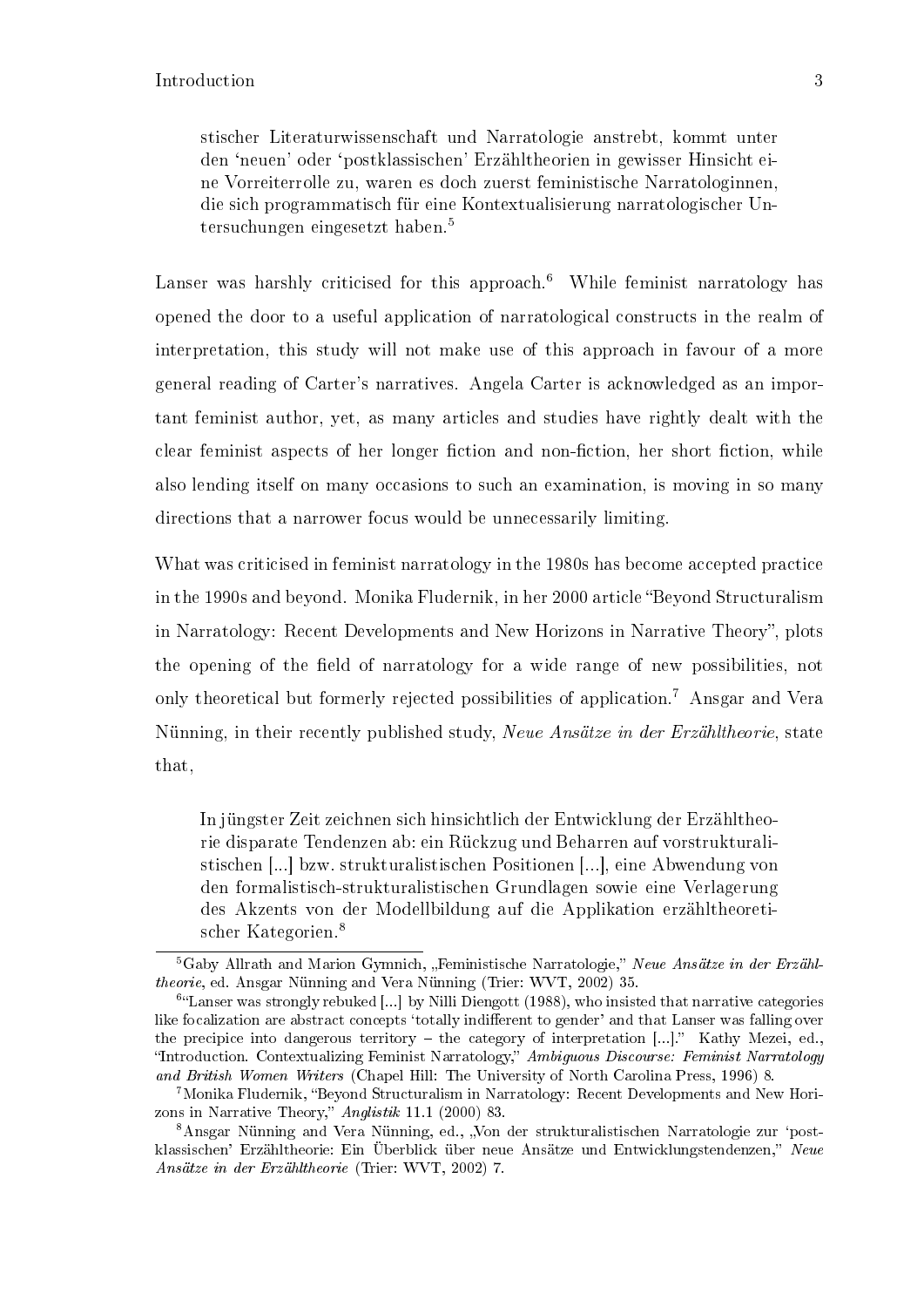It is this application of specific constructs which will be at the centre of the following study.

The figure of narrator and the issue of point-of-view are fraught with difficulties. Faced with the incredible variety of possibilities of storytelling, Wayne Booth already suggested in 1961 that, "like other notions used in talking about fiction, point-of-view has proved less useful than was expected by the critics who first brought it to our attention.<sup>9</sup> The theoretical, and in many cases, overly vague definitions, were unable to provide more than a surface examination of the figure telling the story.

Interestingly, point-of-view is an element of fiction which is always mentioned, yet rarely examined more closely.<sup>10</sup> A line containing some form of the construction  $\text{this}$ narrative is written in the first or third-person point-of-view' can be found in almost every piece of criticism regarding fictional texts. In light of the concerns voiced by Wayne Booth and what a renewed and burgeoning interest in narratology in the past 40 years, as well as the recent important move toward theoretical application shows, however, is that leaving it at this could never suffice. Booth, as mentioned above, considered an undifferentiated use of 'point-of-view' in general criticism as useless:

Perhaps the most overworked distinction is that of "person." To say that a story is told in the first or the third person, and to group novels into one or the other kind, will tell us nothing of importance unless we become more precise and describe how the particular qualities of the narrators relate to specific desired effects.<sup>11</sup>

By 1983, Booth had retracted this statement.<sup>12</sup> While the time span between Booth's original statement and his retraction is quite broad, it nevertheless documents a shift in emphasis in literary theory over the past almost 40 years. The last decade, as shown by the statements from Fludernik and Nünning above, show a resurgence in interest.

 $9$ Wayne Booth, "Distance and Point of View: An Essay in Classification," Essays in Criticism 11 (1961). rpt. in Essentials of the Theory of Fiction, ed. Michael J. Hoffman and Patrick D. Murphy (London: Leicester UP, 1996) 117.

<sup>&</sup>lt;sup>10</sup>Cf. Gerald Prince, A Dictionary of Narratology (Lincoln: University of Nebraska Press, 1989) 71.

 $11$ Booth, "Distance and Point of View" 120.

<sup>12</sup>Monika Fludernik, Towards a 'Natural' Narratology (London: Routledge, 1996) 222.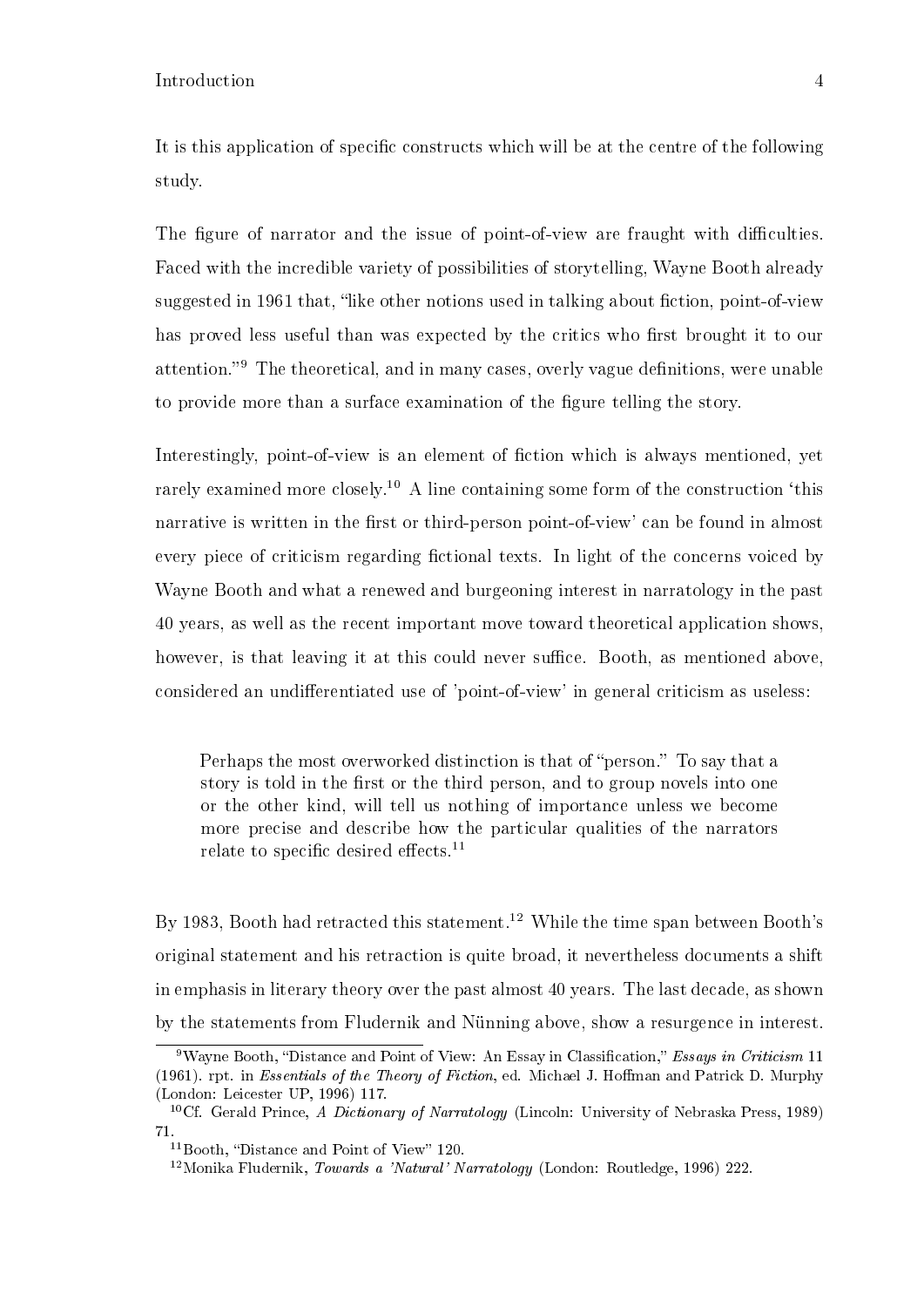The Nünnings' study documents a dizzying array of categories and possibilities.<sup>13</sup> While much older theory still defines the field, it needs to be taken out of the closet and re examined to address new trends.

Monika Fludernik argues, neither first- and third-person, nor Genette's homo- and heterodiegesis are able to cover the wide range of possibilities opening up in experimental writing: $14$ 

Experimental writing has meanwhile produced a broad spectrum of narrative texts employing different and frequently 'odd' personal pronouns, and this experimental work requires nothing short of an extensive and radical revision of the standard narratological treatment of person or voice.<sup>15</sup>

Angela Carter utilises recognisably mainstream narratological constructs in her writing but a great number of her narratives make use of more rarely seen constructions. Even her more normal narratives will often include a sudden disruption by an odd pronoun, a tense shift or a complete change of perspective, whether contained in one narrating persona or a complete change in point-of-view. This is not to say that an application of narratological constructs in literary interpretation must find a whole new set of terms in order to encompass this new direction. Fludernik suggests that the existing terminology needs to be expanded in order to address new issues. This study will make extensive use of Fludernik's arguments and suggestions especially in the direction of what she calls 'virgin territories' such as, for example, collective narrative agents (we narrators), pronominal shifts and second-person narration.<sup>16</sup> The more general basis for this narratological examination is geared towards Franz K.

 $13Cf.$  Nünning, "neue Ansätze" 10-13.

<sup>&</sup>lt;sup>14</sup>Fludernik, 'Natural' Narratology 222. Homodiegetic narrative is defined as "a narrative the NARRATOR of which is a character in the situations and events recounted: a narrative with a HO-MODIEGETIC NARRATOR." The definition also gives a cross-reference to first-person narrative. Heterodiegetic narrative is defined as "a narrative the NARRATOR of which is not a character in the situations and events recounted; a narrative with a HETERODIEGETIC NARRATOR." The definition also gives a cross-reference to third-person narrative. Prince, *Dictionary of Narratology* 40-1.

<sup>15</sup>Fludernik, 'Natural' Narratology 222.

<sup>&</sup>lt;sup>16</sup>These territories are not in themselves new, merely the re-evaluation of their importance and consequences for narratives is. Cf. Fludernik, 'Natural' Narratology 222-68.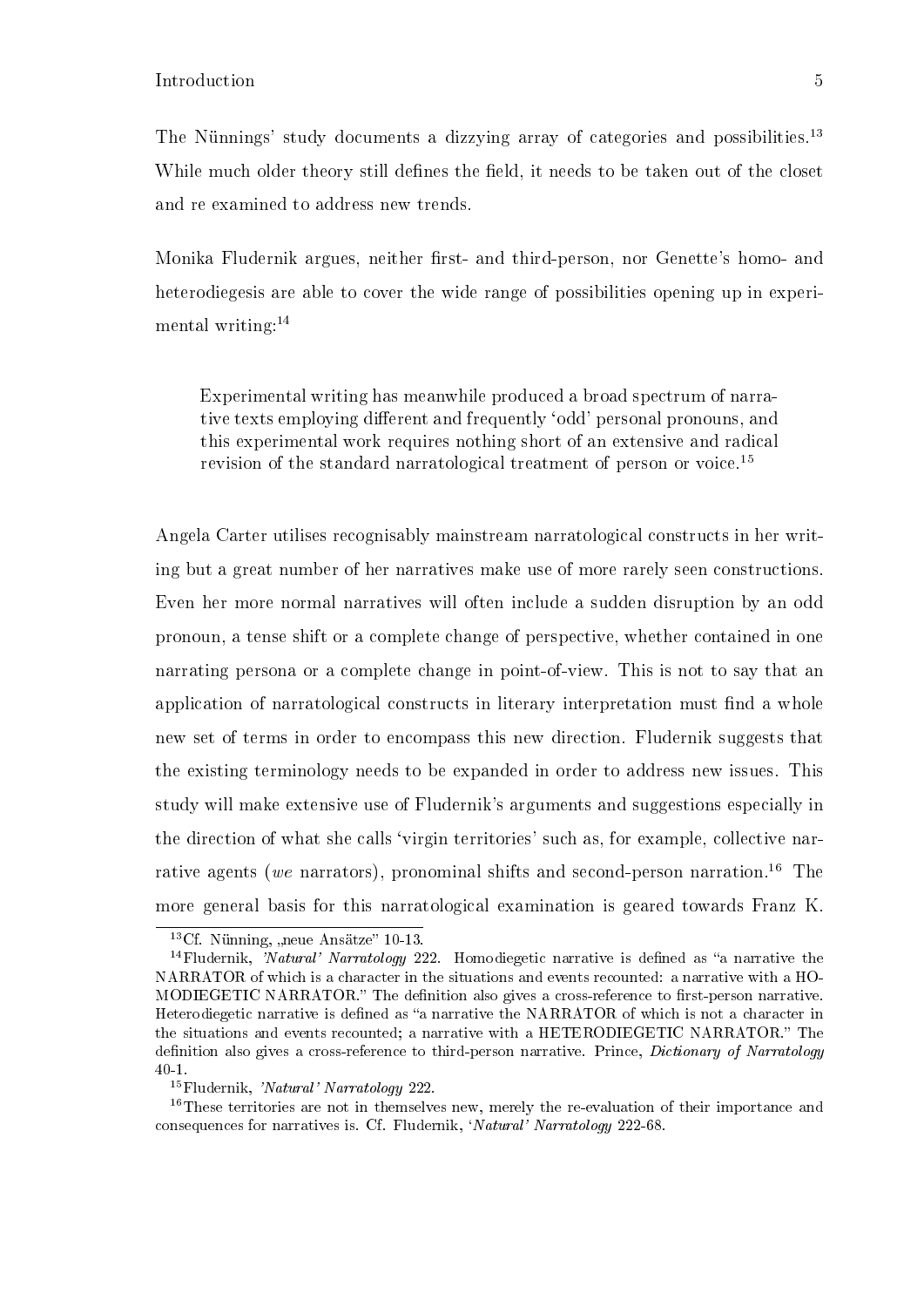#### Stanzel's Theorie des Erzählens (1995 [1979]).<sup>17</sup>

Not only the question of point-of-view but also of the narratee will be central to this study's purpose. Gerald Prince, in his "Introduction to the Study of the Narratee" (1973) defines the perimeters of this "someone whom the narrator addresses".<sup>18</sup> While I will argue that the narrator and Carter's deliberate choice of point-of-view are central to the meaning in her stories, likewise the narratee must be considered as these go hand-in-hand.

The narrator, whether first or third-person, is a vital link to the understanding of Carter's fiction. This figure has been dealt with to some extent in the analysis of her novels, especially *Nights at the Circus* with its multiple voices<sup>19</sup> but only Ingrid von Rosenberg's article, "Angela Carter: Mistress of Voices", has come close to offering a differentiated look at how the narrator effects the interpretation of the narratives.<sup>20</sup> Rosenberg's article takes a look at the narrators and voices in two novels and the short story "The Bloody Chamber" by Angela Carter. While, as she herself comments, the scope of the article does not allow for a truly in depth examination of this phenomenon, it does represent a laudable effort at addressing this important issue in Carter's writing. She argues that "it is perhaps not surprising that some feminist critics have found the tone [of "The Bloody Chamber"] not only 'seductive', but therefore 'troubling' [...] and have drawn the wrong conclusions about Carter's

<sup>&</sup>lt;sup>17</sup>Ansgar and Vera Nünning quote Stanzel's pivotal 1979 study as to the goals of narrative theory. Ziel der international und interdisziplinär arbeitenden Erzähltheorie ist eine systematische `Darstellung der wesentlichsten Elemente des Erzählens und ihrer strukturellen Zusammenhänge' [...]. Fest etabliert wurde das Konzept in Deutschland durch Stanzels `Theorie des Erzählens', die `eine Weiterentwicklung und Differenzierung der Typologie der Erzählweisen' [...] darstellt." Nünning, "neue Ansätze" 4. These statements make clear that Stanzel and his theories still hold a premier position in this field.

<sup>&</sup>lt;sup>18</sup>Gerald Prince, "Introduction to the Study of the Narratee," Essentials of the Theory of Fiction, ed. Michael J. Hoffman and Patrick D. Murphy (London: Leicester UP, 1996) 214.

<sup>&</sup>lt;sup>19</sup>Cf. Michael Bell, "Narration as Action: Goethe's 'Bekenntnisse Einer Schönen Seele' and Angela Carter's Nights at the Circus," German Life and Letters 45.1 (1992) 27. Bell offers an interesting look at *Nights at the Circus* from the direction of female controlled narration. He does not overtly utilise narratological theories, nor does he go into any detail on feminist narratology. As the article appeared in 1992, this could be seen as symptomatic of what I have been arguing above that there was an overt avoidance of direct application of narratological theories in text interpretation.

<sup>&</sup>lt;sup>20</sup>Cf. Ingrid von Rosenberg, "Angela Carter: Mistress of Voices," (Sub) Versions of Realism - Recent Women's Fiction in Britain, ed. Irmgard Maassen and Anna Maria Stuby, anglistik  $\mathcal{B}$ englischunterricht Band 60, ed. Manfred Beyer, Hans-Jürgen Diller, Joachim Kornelius, Erwin Otto and Gerd Stratmann (Heidelberg: Universitätsverlag C. Winter, 1997) 173-87.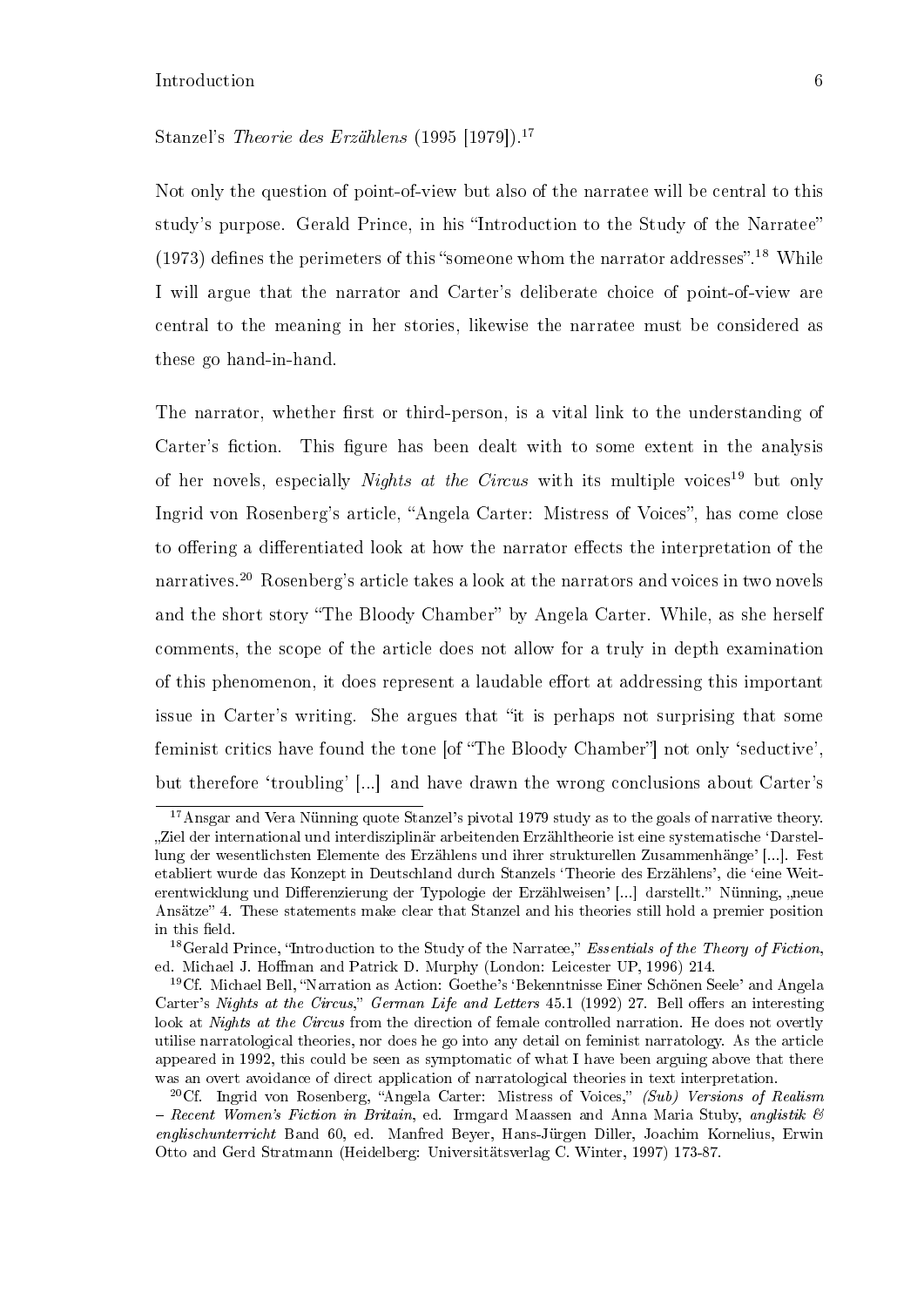attitude to sexuality  $[...]^{21}$  While I would argue that this not only applies to the specific story Rosenberg cites and that it also goes beyond just Carter's attitude to sexuality to her attitude toward a multitude of issues, she does, correctly, argue that it is often the fact that the narrators in Carter's works are not sufficiently examined that causes the difficulty in interpreting her writing.

While a differentiated analysis of the consequences of narrative length on constructs such as the narrator cannot be a focus of this study, it will become clear, though, that Angela Carter has utilised, especially her short fiction, as a venue for narratological experimentation. The more limited scope of the short story serves to magnify the effects of such experimentation opening up further avenues of exploring meaning. As I will discuss below, Angela Carter is known for her continual experimentation with themes throughout her writing career. This study will show that a deliberate manipulation of narratological devices was able to offer her an even broader platform to abstract from.

While I do not attempt to claim that the narrator chosen for any particular piece of short fiction must, by definition, be of a vastly different nature than the narrator utilised in a novel, I do posit that by the very nature of the intensity inherent in short fiction, the narrator, by association, must also be proportionately vital. In the lack of narrative space, point-of-view seems to take on a greater urgency. Monika Fludernik mentions the ongoing discussion of this issue. She claims, and is in agreement with other critics, that the length of the narrative is not important but that the effect of length on textual structure is crucial. She nevertheless concedes that the issue has in no way been dealt with comprehensively.<sup>22</sup> Franz Stanzel, in an article on the similarities between poetry and the (short) short story, points out that short fiction tends to lead the field in innovations and that the longer novel form straggles behind.<sup>23</sup>

It is therefore interesting that even Stanzel, who is highly respected in the field of narratology, while claiming the importance and innovative quality of short fiction.

<sup>21</sup>Rosenberg 182.

<sup>22</sup>Fludernik, 'Natural' Narratology 348.

 $23Cf.$  Stanzel, "Textual Power"  $28$ .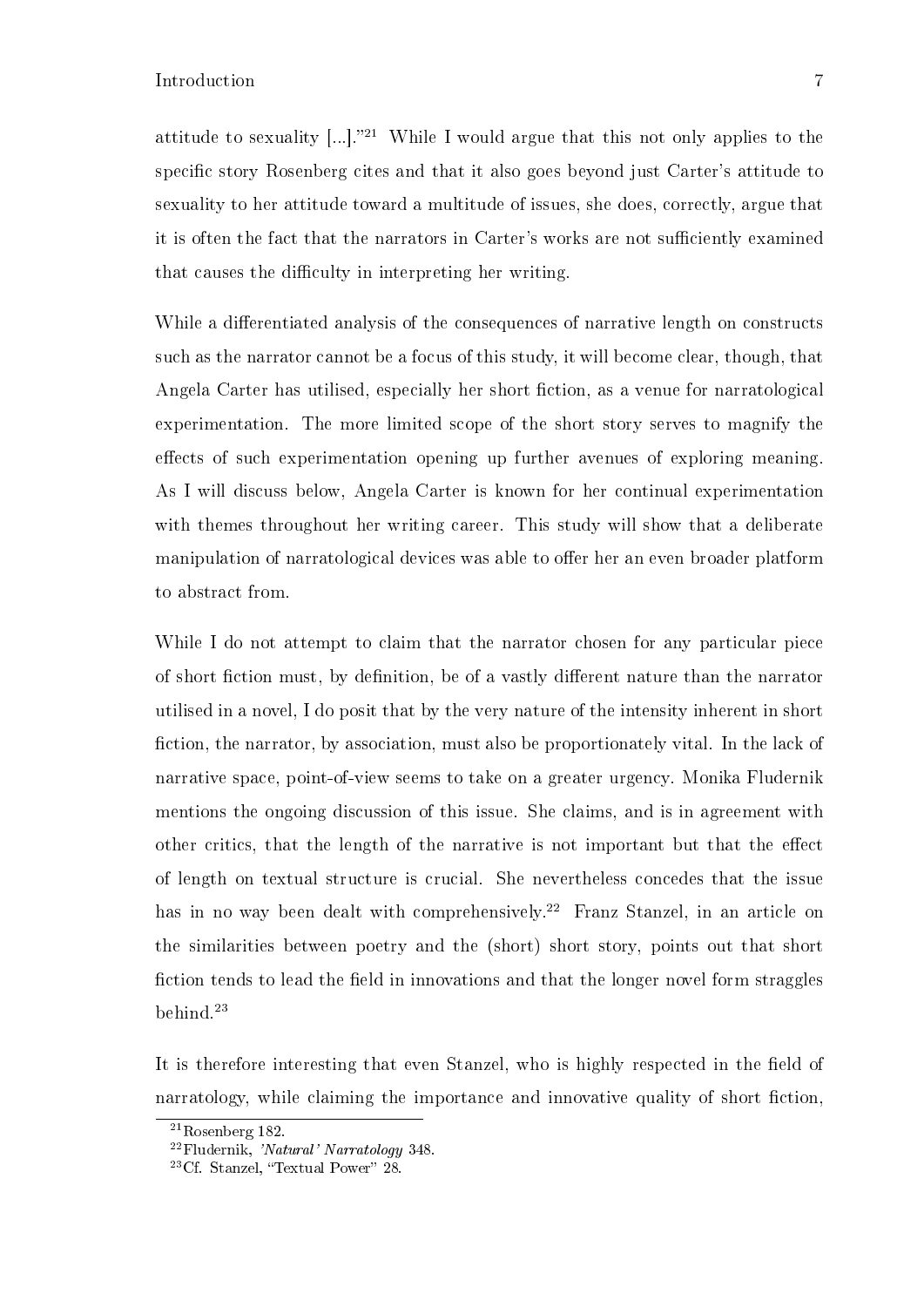has failed to come to a definitive statement as to whether or not the form needs a differentiated theoretical base in narratology. Gerald Prince also bemoans this lack of attention in a 1998 article entitled Narratology and Genre: The Case of The *Monkey's Paw*". He argues for a widening of the boundaries of narratology. In his analysis of The Monkey's Paw he touches on narratology's understandable lack of concern with genre as its focus is different. Yet he argues that "narratology can play an important and *explicit* role in the construction of a modern account of narrative genres without renouncing its basic presuppositions, methods, and goals".<sup>24</sup> While I only scratch the surface of this issue here, it can be seen that a more detailed study is necessary in order to fully explore the possibilities inherent in the genre issue.

Lastly, in selected cases, I will make use of Carter's manupulation of intertexts to further disentangle the multitude of levels in her narration. Intertextuality is a term coined by Julia Kristeva (1969) and further discussed and dened in a restrictive fashion by Gérard Genette in his 1982 Palimpsestes. La Littérature au second degré<sup>25</sup>. Genette restricts intertextuality to concrete literary texts while Kristeva has a more broad approach encompassing "the relations between any text  $\lceil ... \rceil$  and the sum of knowledge, the potentially infinite network of codes and signifying practices that allows it to have meaning."(Prince,  $46$ ) I will make greater use of Genette's approach to intertextuality by looking at concrete examples of this in Carter's texts. She, in many instances, makes overt reference to her choseen literary intertexts. In doing this she is provoking the reader to look beyond the surface level of her text which, due to the limited space provided by the venue of the short story, often offers a. at first glance, simplistic veneer. As a device of narrative economy, the addition of intertextual references allows the limited text to take on a deeper and more complex structure.

During a podium discussion on the state of in English Literary studies at a conference in 1996, the movement of young academics toward research on unproven, perhaps

<sup>&</sup>lt;sup>24</sup>Gerald Prince, "Narratology and Genre: The Case of The Monkey's Paw," The Fantastic Other: An Interface of Perspectives, ed. Brett Cooke, George E. Slusser and Jaume Marti-Olivella, Critical Studies, vol. 11, ed. Myriam Díaz-Diocaretz (Amsterdam: Rodopi 1998) 101.

<sup>&</sup>lt;sup>25</sup>Gérard Genette. *Palimpsestes. La Littérature au second degré* (Paris: Éditions du Seuil, 1982) 9-17.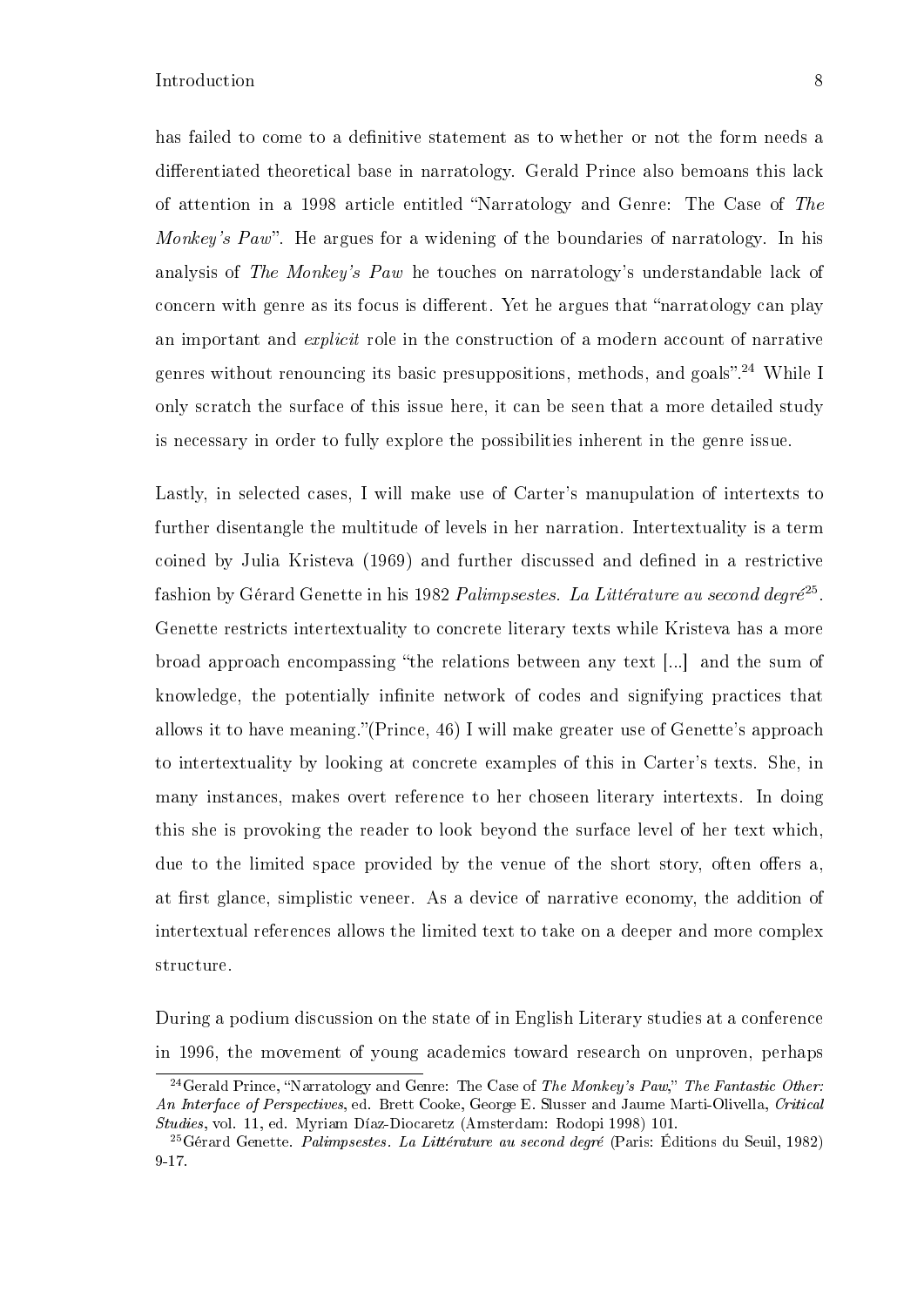almost 'popular' authors, while great authors of the cannon were being ignored, was criticised. Angela Carter was cited as a specific example. It does seem startling when looking through the criticism on her writings, that an author's work, so long almost ignored in academic circles, should experience such widespread interest in so short a span of years. While I must admit that the attention given Carter's work in recent years, especially since her death in 1992, seems extreme, it merely serves to honour the achievement of an outstanding, difficult and challenging author. Recent studies have shown, as mine will as well, that Angela Carter is one of the most diverse and challenging authors of her generation. Her writing strains the boundaries of language, form and content.

Ursula Le Guin wrote about women authors in 1986,

So if you want your writing to be taken seriously, don't marry and have kids, and above all, don't die. But if you have to die, commit suicide. They approve of that.<sup>26</sup>

Angela Carter seems, in this as in most things, to be the exception to the rule. She was married, divorced, had a child and did die but did not commit suicide. While she is considered a feminist writer, she has not always found wholehearted acceptance among feminists as she, in her career, did not always "see the point of feminism."<sup>27</sup> Yet what critics see as an ambiguous feminism or pitfalls in her writing caused by this, is only the refusal to allow herself to be placed in a confining category. It was with her death that she was catapulted to academic if not popular fame: "She has become the contemporary writer most studied at British universities  $-$  a victory over the mainstream she would have enjoyed."<sup>28</sup> Her writing has always been taken seriously. It has not, though, always been seen in a positive light. While even her greatest admirers are honest about her literary idiosyncrasies, critical work published

<sup>&</sup>lt;sup>26</sup>Ursula K. Le Guin, "Prospects for Women in Writing," Conference on Women in the Year 2000. Portland. September 1986. Dancing at the Edge of the World: Thoughts on Words, Women, Places. by Le Guin (New York: Harper & Row, 1989) 177.

<sup>&</sup>lt;sup>27</sup>Susannah Clapp, "On Madness, Men and Fairy-Tales," The Independent on Sunday, 9 June 1991, 26.

<sup>&</sup>lt;sup>28</sup>Salman Rushdie, introduction, *Burning Your Boats: Collected Short Stories*. by Angela Carter (London: Vintage, 1996) iv.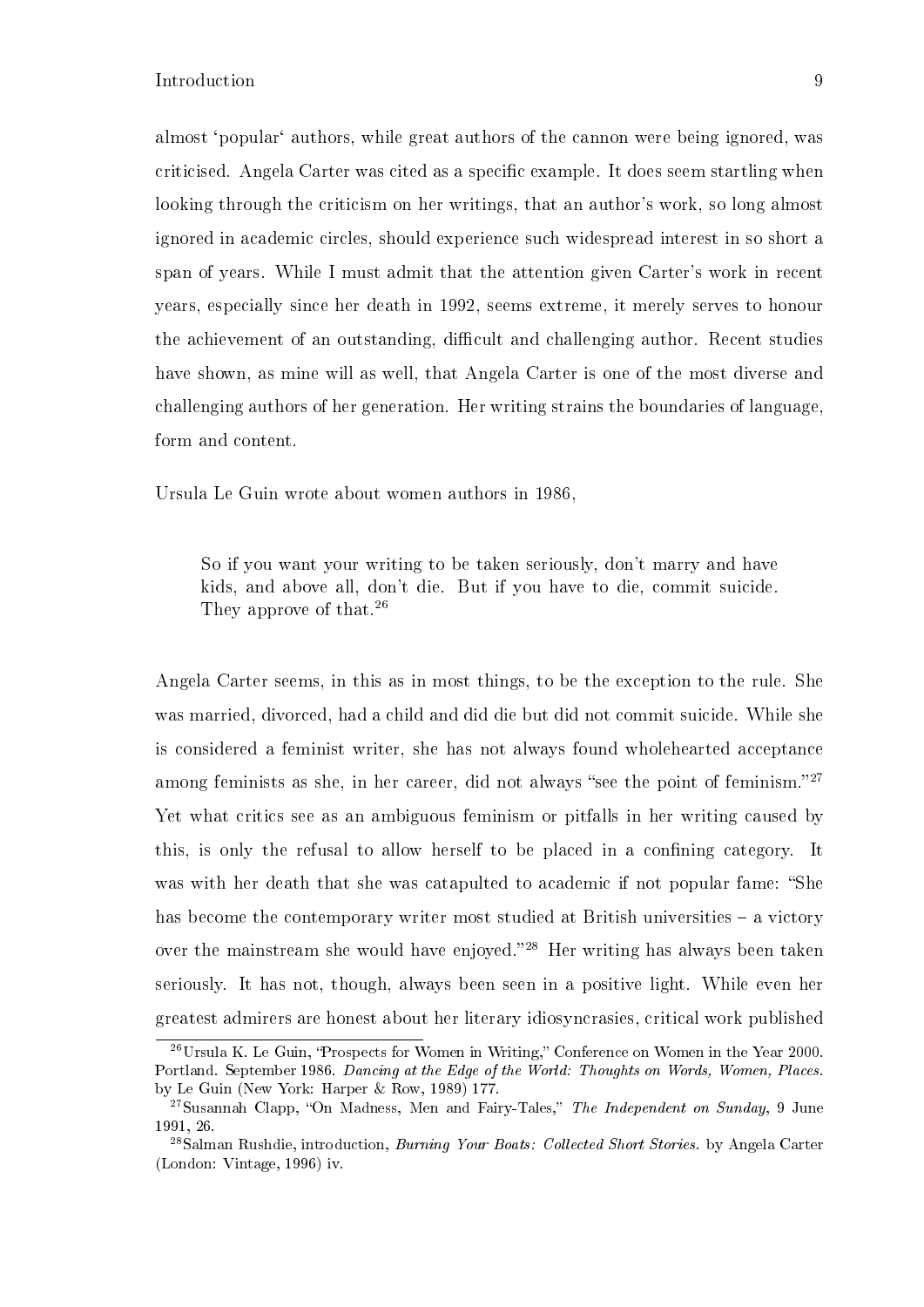in the last years has shown recently that the criticism levelled at Carter's oeuvre as short lived, or faddish, is unfounded.

Salman Rushdie writes,

No such thing as a perfect writer. Carter's high-wire act takes place over a swamp of preciousness, over quicksands of the arch and twee; and there's no denying that she sometimes falls off, no getting away from odd outbreaks of fol-de-rol, and some of her puddings, her most ardent admirers will concede, are excessively egged. Too much use of words like `eldritch', too many men who are rich `as Croesus', too much porphyry and lapis lazuli to please a certain sort of purist. But the miracle is how often she pulls it off; how often she pirouettes without falling, or juggles without dropping a ball.<sup>29</sup>

Yet occasionally she does drop the ball. The irony in this, though, is the often startling lack of agreement as to where, to use an image from her short story, "Reflections", Teresias dropped the stitch; where synthesis was destroyed.

Angela Carter left behind an impressive body of writing. She wrote nine highly acclaimed novels, the interest in which forms the overwhelming bulk of criticism that exists on her work. Three novels, *The Infernal Desire Machines of Dr Hoffman* (1972), The Passion of New Eve (1977) and Nights at the Circus (1984) have received the greatest amount of attention. In addition to her novels, she produced four original collections of short fiction, of which The Bloody Chamber (1979) is considered the most controversial, as well as most important for the re-thinking of myth and fairy tale. Though the other three collections of short fiction are slowly gaining popularity in academic circles, it is, nevertheless, still The Bloody Chamber which claims the majority of interest. Her non-fiction work, The Sadeian Woman (1979) is a pivotal piece of criticism and theory on sexual stereotypes and constraints. She also published two collections of journalism, a compilation of which, titled Shaking a Leg: Collected Journalism and Writings was published in 1998. While The Sadeian Woman has rightly been recognised as a brilliant study of pornography and the Marquis de Sade, her journalism has been, for the most part, ignored. Yet much of the wit, sarcasm and

<sup>&</sup>lt;sup>29</sup>Rushdie xiv.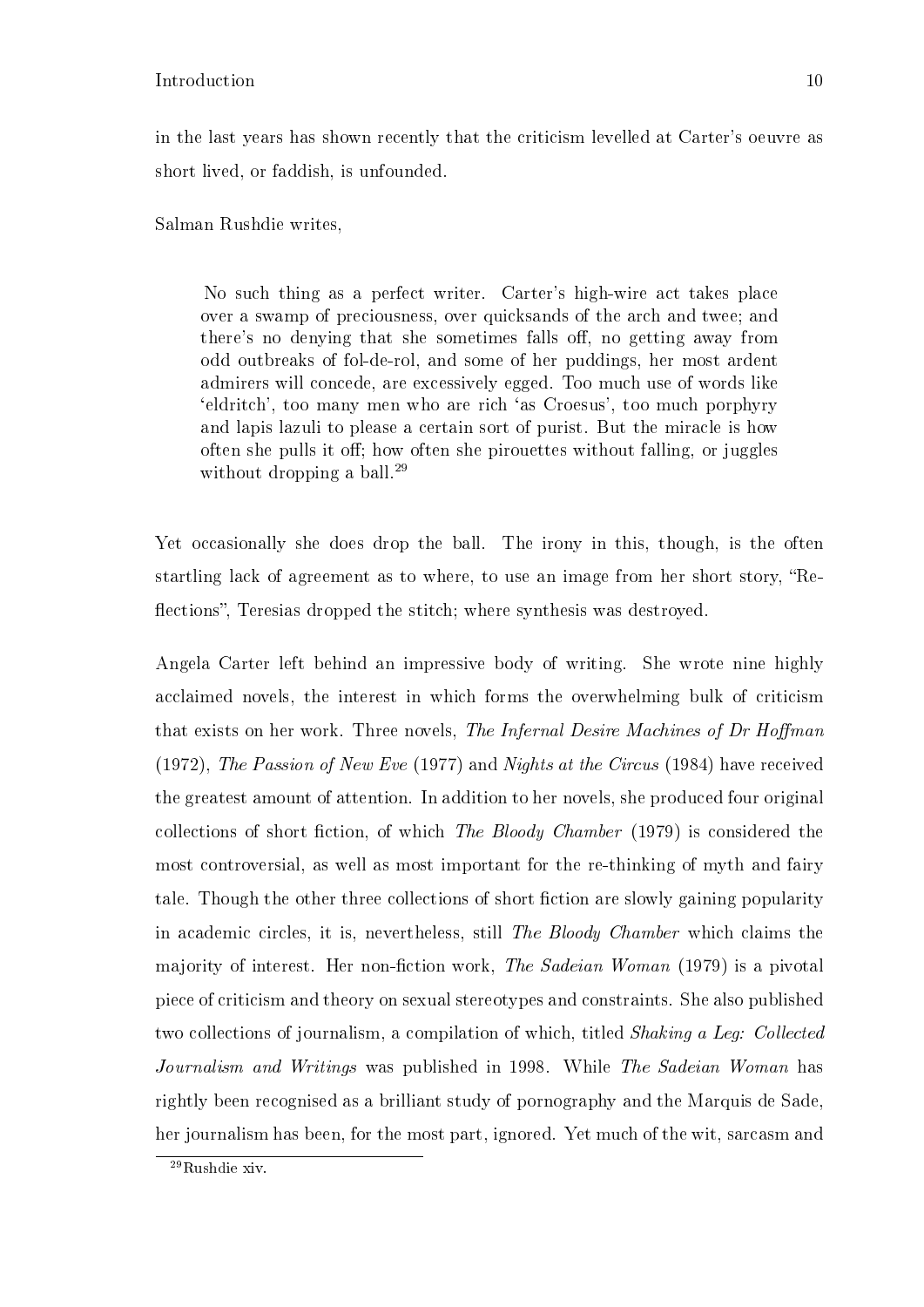irony found in her fiction can be found in her journalism as well. Not limiting herself to mainstream forms of literary production, she also wrote radio and screenplays which were collected and published in 1997, in Angela Carter: The Curious Room.<sup>30</sup> A volume of poetry also exists, unfortunately almost impossible to find. Carter also wrote two children's books, *Comic and Curious Cats*, published in 1989 and *Sea Cat* and Dragon King (2000), the latter published posthumously by her estate. Last, but not least, she edited three collections of short stories and tales by women authors from around the world and worked on translating the fairy tales of Charles Perrault.<sup>31</sup>

She enjoyed a comfortable amount of success with her first five novels, but when she began to experiment with short fiction and moved away from realistic settings. her success diminished. Carter states, "So, shall we say, we took a significant nosedive in lifestyle, complicated by the fact that those who'd known me as a mainstream writer kept telling me I'd only gone into genre for commercial reasons, which certainly wasn't so".<sup>32</sup> She was never to see her work become as generally popular again during her lifetime. In the critical whirlwind which followed her death, it is Carter's later writing which has attained, at least in academic circles, critical acknowledgement.

Carter writes, in her afterword to the collection Fireworks, about her choice of the short narrative form;

sign and sense can fuse to an extent impossible to achieve among the multiplying ambiguities of an extended narrative. I found that, though the play of surfaces never ceased to fascinate me, I was not so much exploring them as making abstractions from them, I was writing, therefore, tales.<sup>33</sup>

In the same vein, she purposefully avoids using the term short story. The tale makes "few pretences at the imitation of life", in contrast to the short story.<sup>34</sup> While it is

 $30$ A new study has recently appeared dealing with this collection: Charlotte Crofts, Anagrams of Desire: Angela Carter's Writing for Radio, Film, and Television (Manchester: Manchester UP, 2003).

<sup>31</sup>Sleeping Beauty and Other Favourite Fairy Tales (1982), The Virago Book of Fairy Tales (1990), The Second Virago Book of Fairy Tales (1992) and The Fairy Tales of Charles Perrault (1977).

 $32$ Angela Carter, "Fools Are My Theme," Shaking a Leg, ed. Jenny Uglow (London: Vintage, 1998) 35.

 $33\,\text{Angle}$  Carter, "Afterword to Fireworks," Burning Your Boats: Collected Short Stories (London, Vintage 1996) 459.

 $34$ Carter, "Afterword" 459.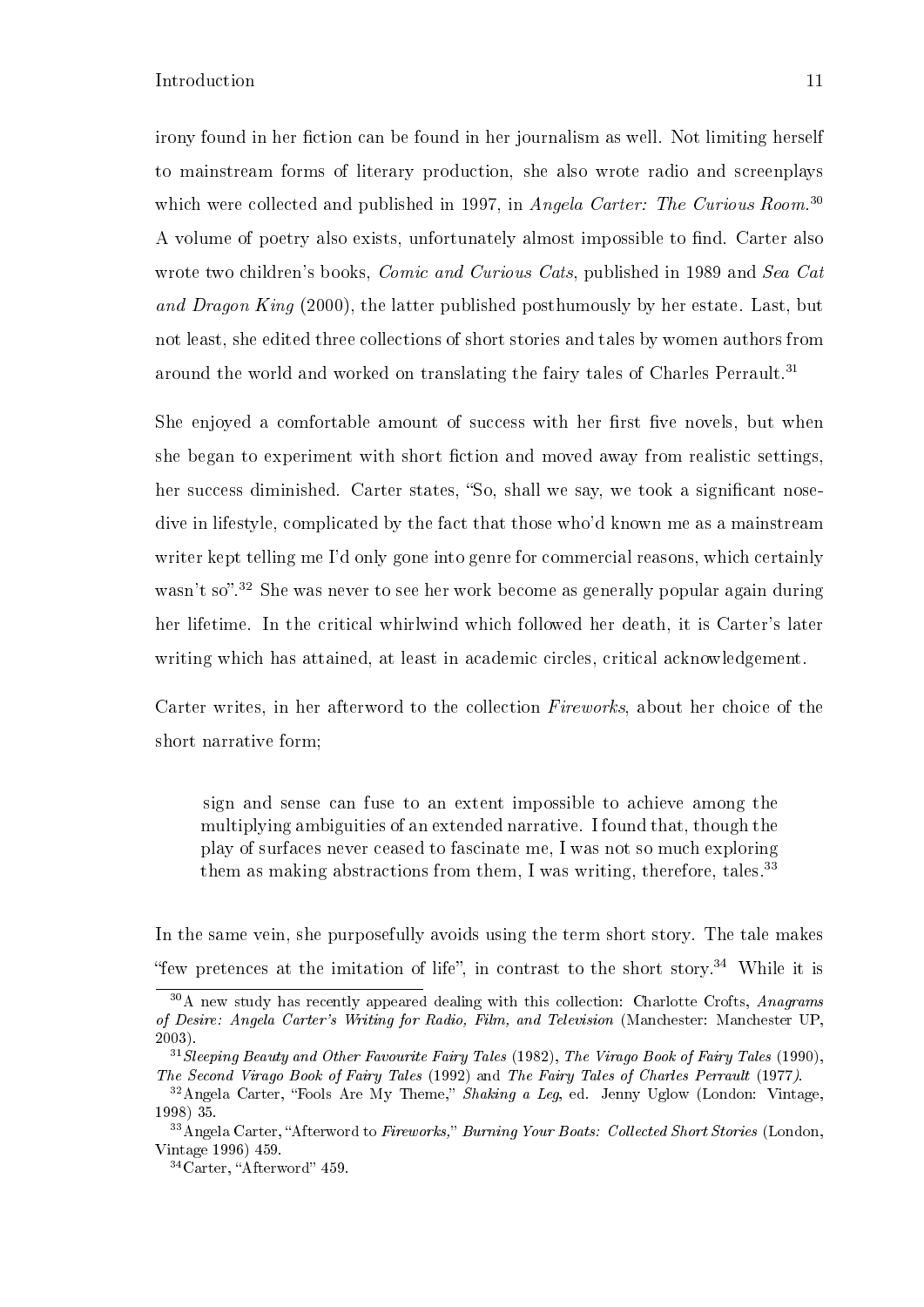interesting to note that Carter did not add this distinction until later printings of Fireworks, it, nevertheless, should be seen as a difference in theory rather than in kind.<sup>35</sup> The definition of tale suggests that it mimics "the tone of voice of someone speaking. Usually the theme of a tale is fairly simple but the method of relating it may be complex and skilled.<sup>36</sup> While Carter claims that this added definition removes her narratives from a restrictive reality, the term seems to more aptly address the production of meaning, more specifically the teller.

Suzanne Ferguson sums up the characteristics of modern short fiction in seven points:

(I) limitation and foregrounding of point of view, (2) emphasis on presentation of sensation and inner experience, (3) the deletion or transformation of several elements of the traditional plot, (4) increasing reliance on metaphor and metonymy in the presentation of events and existents, (5) rejection of chronological time ordering, (6) formal and stylistic economy, and  $(7)$  the foregrounding of style.<sup>37</sup>

While these characteristics all address what Carter is doing, by claiming the term tale for her narratives, Carter is placing a purposeful emphasis which should not be ignored. Carter describes her narratives as dealing "directly with the imagery of the unconscious  $[...]$ ," with the fears, desires, passions of the individual.<sup>38</sup> The reader's discovery of the narrator's presentation of a seemingly recognisable external world, within the internal world inhabited by Carter's characters, must call into question all that is seen.

Salman Rushdie writes in his introduction to Burning Your Boats: Collected Short Stories,

the best of her, I think, is in her stories. Sometimes, at novel length, the distinctive Carter voice, those smoky, opium-eater's cadences interrupted

 $35$ This study will not restrict itself to the use of the term tale for the narratives in Fireworks.  $364$ Tale," The Penguin Dictionary of Literary Terms and Literary Theory,  $4^{th}$  ed. (1999) 899.

 $37$ Suzanne C. Ferguson, "Defining the Short Story: Impressionism and Form," Modern Fiction Studies, 28.1 (1982). rpt. in Essentials of the Theory of Fiction, ed. Michael J. Hoffman and Patrick D. Murphy (London: Leicester UP, 1996) 289.

 $38$ Carter, "Afterword" 459.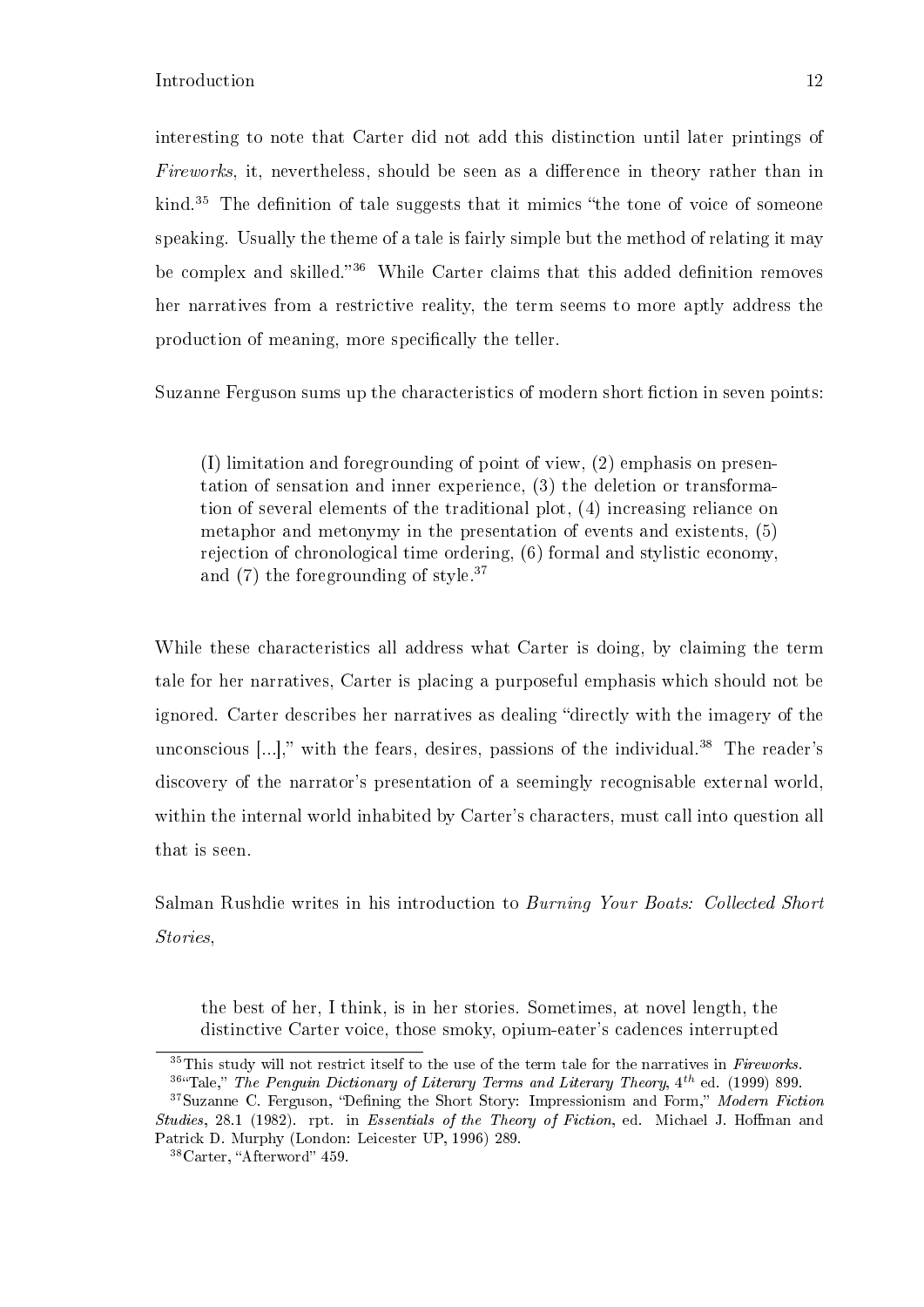While one must keep in mind that Rushdie is writing an introduction to a collection of Carter's short fiction, he is not alone in his opinion. Walter Kendrick, in his article, "The Real Magic of Angela Carter", writes that "short forms seem to suit her talent best.<sup>40</sup> He makes this statement in the context of an examination of a wide range of Carter's works utilising her short stories to show how "she can't write a plot, not to save her life<sup> $1$ </sup> but that this does not diminish the success of especially her shorter writings. "She provides such intense and various pleasures in all her books that mere formal inefficiency seems a minor fault indeed. $142$  In light of this rather double edged praise of Carter's short fiction, it is frustrating that Kendrick merely utilises his discussion of Carter's short stories as a frame for his examination of her novels. Clare Hanson, in her 1988 article, Each Other: Images of Otherness in the Short Fiction of Doris Lessing, Jean Rhys and Angela Carter", goes a step further than Kendrick to state that, "Carter's short fiction is finer than her novels".<sup>43</sup> Hanson's article is a succinct but interesting look at three of the short stories in Carter's collection Black Venus.

Lindsey Tucker states that "Carter produced four story collections [...] and it may be for these that she is best known." $44$  After a close examination of the criticism which exists on Carter's writing, it is interesting to note that Tucker is the only one to hold the stories in such esteem. It is necessary when making such a statement, to differentiate between Carter's four collections. In truth, Tucker would be correct in her statement if she were referring only to The Bloody Chamber but her remarks do not apply when referring to Fireworks, Black Venus and American Ghosts and Old

<sup>39</sup>Rushdie, introduction ix-x.

 $40$ Walter Kendrick, "The Real Magic of Angela Carter," Contemporary British Women Writers, ed. Robert E. Hoasmer, Jr. (New York: St. Martin's Press, 1993) 80.

<sup>41</sup>Kendrick 79.

<sup>42</sup>Kendrick 80.

<sup>43</sup>Clare Hanson, Each Other: Images of Otherness in the Short Fiction of Doris Lessing, Jean Rhys and Angela Carter," Journal of the Short Story in English, 10 (1988) 77.

 $^{44}$ Lindsey Tucker, introduction, *Critical Essays on Angela Carter*, ed. Lindsey Tucker (New York: G.K. Hall & Co., 1998) 5.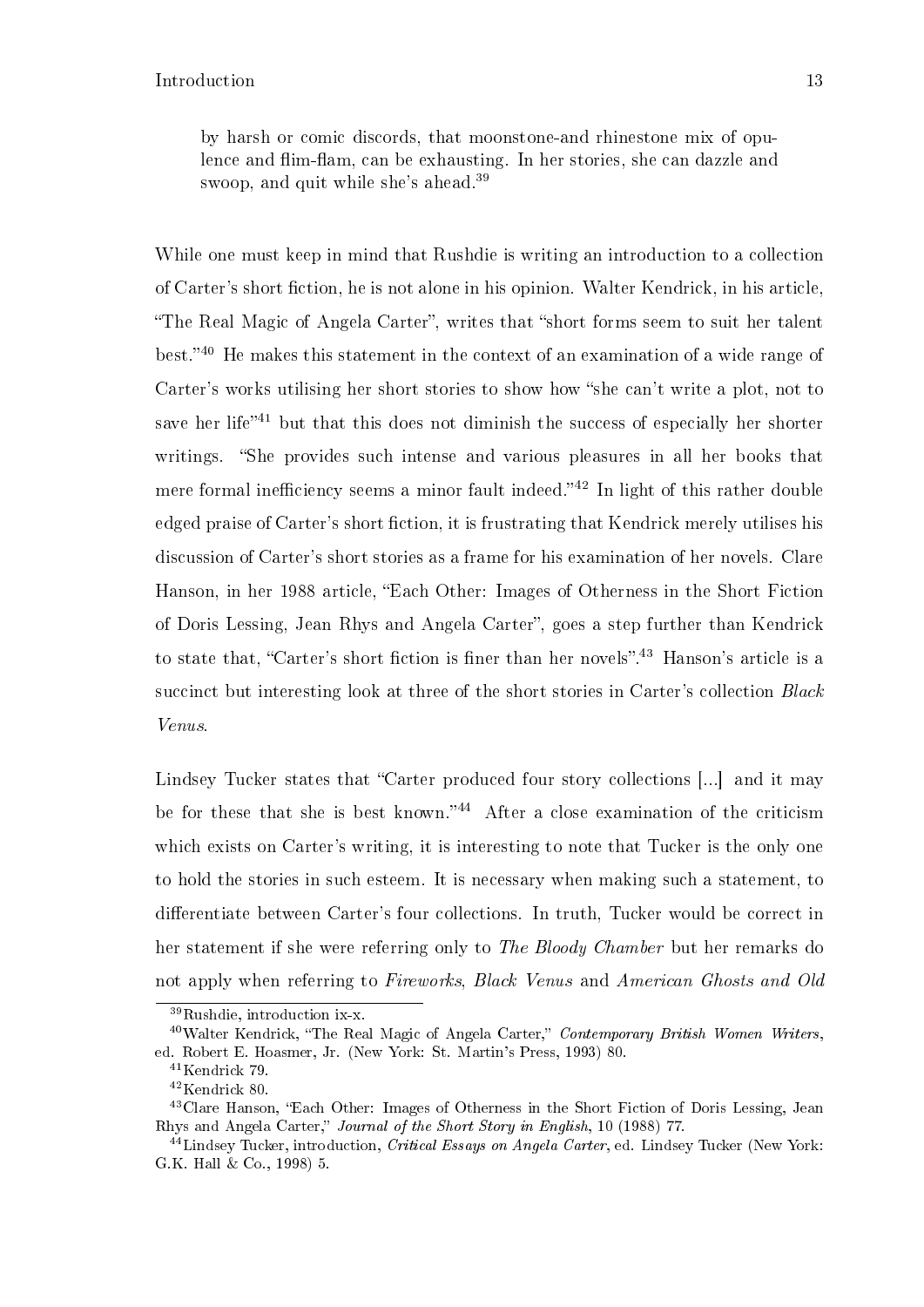World Wonders. While things seem to be looking up for the latter three collections in recent criticism, the attention they have received pales in comparison to *The Bloodu* Chamber and Carter's novels.

Considering the lack of attention paid to Angela Carter's writings prior to her death in 1992, an almost surprising number of book-length studies have appeared since 1994 when Lorna Sage's biography of the author and collected critical essays appeared.<sup>45</sup> At last count there were thirteen published or upcoming studies, not counting the two by Sage. This is not taking into account the number of dissertations, the listings currently in the MLA and those articles not listed there. Yet when searching for criticism concerning Fireworks, Black Venus and American Ghosts and Old World Wonders, it quickly becomes apparent that the collections are not considered to merit much critical attention in this wave of newly discovered interest in her writings.

Symptomatic of this is perhaps the most prominent of the book-length studies, Aidan Day's Angela Carter: The Rational Glass (1998). Day claims that Carter "was principally a writer of fiction and it is with her fiction  $-$  nine novels and four collections of short stories between 1966 and 1993 – that [his] book is mainly concerned." $46$  Unfortunately, Day's claims do not hold true. While devoting an entire chapter to The Bloody Chamber, he only mentions select stories contained in the other three collections. These are also not discussed mainly for their own merit but in order to further emphasise points Day is making about Carter's novels.

A similar phenomenon can be found in Sarah Gamble's The Fiction of Angela Carter: A Reader's Guide to Essential Criticism (2001). The study provides a fascinating starting point for an examination of Carter criticism but seems to defeat itself by the very nature of the enormous task it attempts to undertake. Gamble offers a disclaimer in her introduction addressing the fact that compiling the criticism has been "a daunting task,"<sup>47</sup> but, all in all, she only attempts to deal with a small fraction of the stories in Fireworks, Black Venus and American Ghosts and Old World Wonders.

 $^{45}$ Lorna Sage, Angela Carter (Plymouth: Northcote House Publishers, 1994), Flesh and the Mirror: Essays on the Art of Angela Carter, ed. Lorna Sage (London: Virago, 1994).

<sup>&</sup>lt;sup>46</sup>Aidan Day, *Angela Carter: The Rational Glass* (Manchester: Manchester UP, 1998) 1.

<sup>47</sup>Sarah Gamble, ed. The Fiction of Angela Carter (Cambridge: Icon Books Ltd., 2001) 8.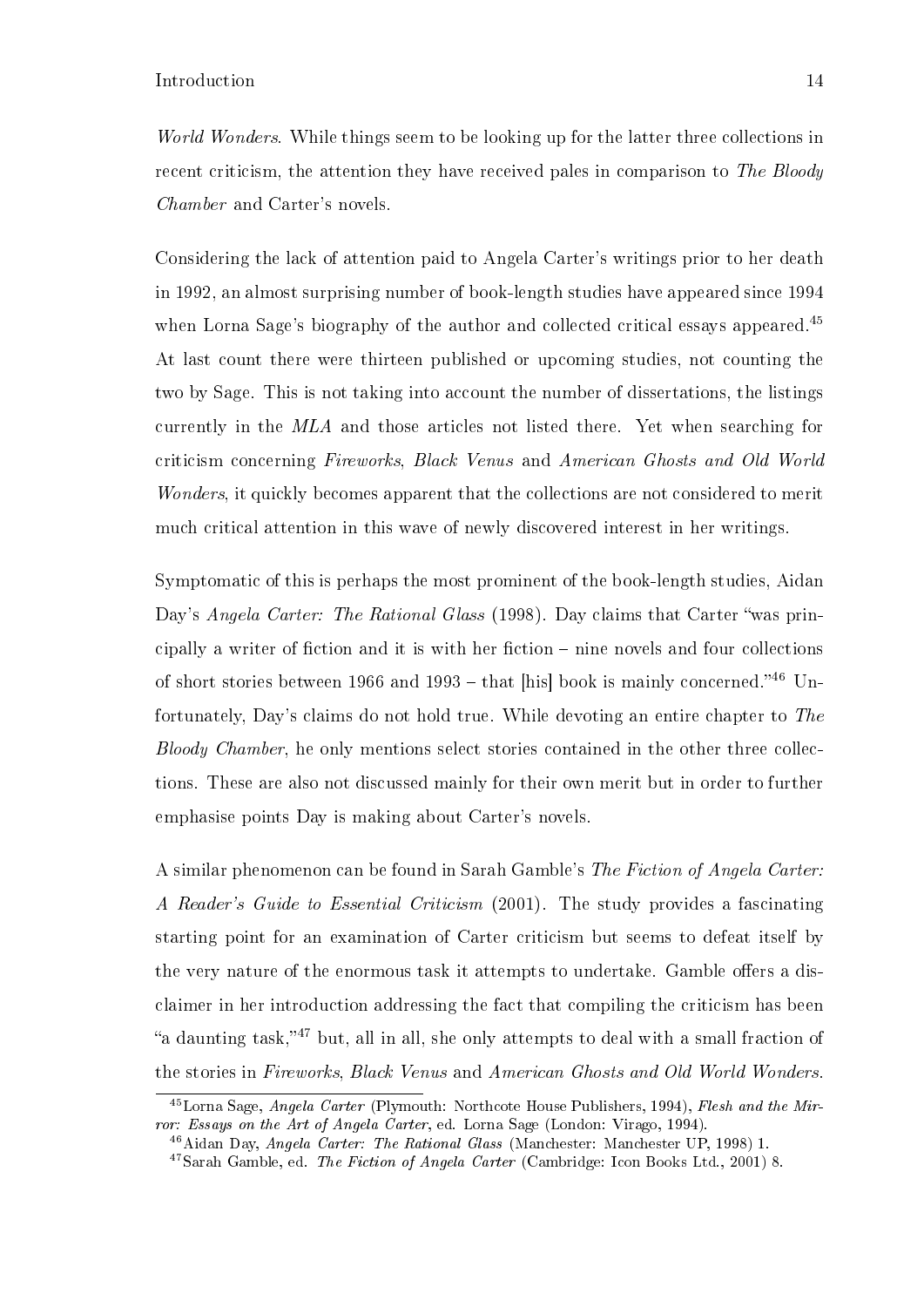She bemoans the overall lack of comprehensive criticism on these collections, although more exists on *Black Venus* than on the other two.<sup>48</sup> Yet she relies largely on major critical texts like those by Linden Peach and Aidan Day, Lorna Sage's biography of Angela Carter, articles by Jill Matus and articles Gamble published herself. As I have already demonstrated, Day's study barely scratches the surface on the majority of Carter's short fiction and Peach's study never even claims to attempt this as he is concerned with the novels. It is all the more ironic, therefore, that Peach's study contains the most statements concerning Carter's short fiction while still not going into any depth. Furthermore, in citing her own publications, Lorna Sage's biography, as well as Jill Matus' article on "Black Venus", she does not even begin to provide an overview of some often smaller publications and articles which offer interesting insights on the stories.

Gamble reiterates that there are major problems in finding criticism on the three collections. In the case of Fireworks she states, "although little criticism has been published on Fireworks itself, it not infrequently enters into studies of Carter's work as a means of exploring the effect of Carter's stay in Japan upon her writing.<sup>49</sup> In the case of Black Venus and American Ghosts and Old World Wonders she writes that "what criticism exists tends to trace connections between specific stories and the novels  $\left[\ldots\right]$ <sup>50</sup> While her assessment is entirely correct, there are, nevertheless, many more articles than she has mentioned and beyond these, much of what can be found on the individual short stories must 'simply' be gleaned from the pages about her novels. She does, though, rightly point toward the often one-sidedness of criticism dealing with these collections.

Unfortunately, as Gamble points out, Carter's critics often see her short fiction as rough drafts or aftershocks of her novels, since there is an undeniable repetition of themes which runs throughout her oeuvre. This seems to be one of the major reasons why so little individual criticism exists.<sup>51</sup> Linden Peach perhaps states what

 $^{48}$  Gamble 154.

 $49$ Gamble 67.

 $50$ Gamble 154.

 $51$  The Bloody Chamber must be excluded from this discussion. Its homogenous character, focusing on re-written fairy tales, in contrast to the eclectic or even disjointed nature of the other three collections, offers a coherence more conducive to criticism.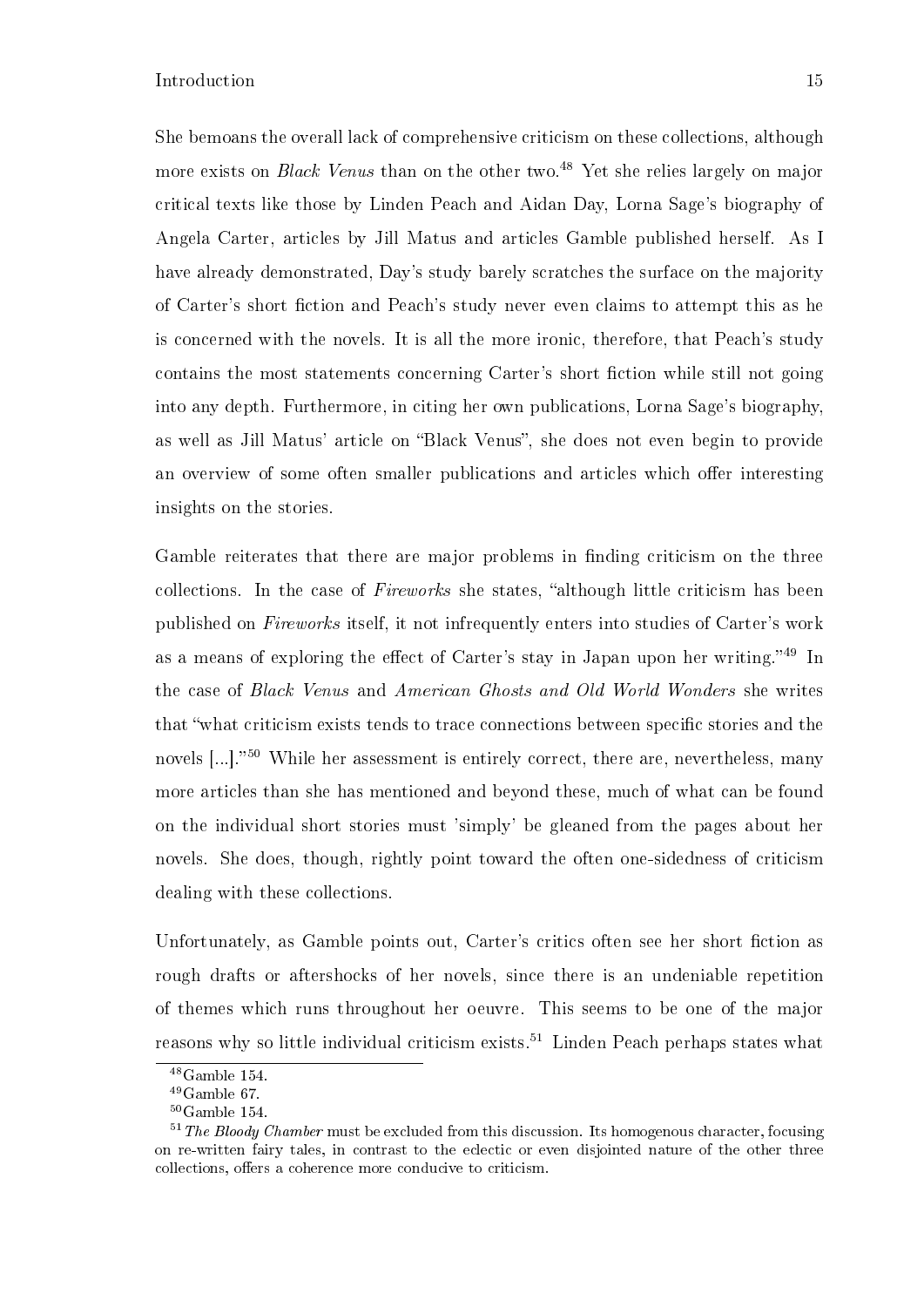other critics feel or at least unconsciously express: "Much of what she [Carter] wrote about Japan and produced after her stay there provides a gloss on the early fiction.<sup>52</sup> Gamble directly criticises Peach for this statement, arguing that "instead of regarding Fireworks as providing a 'gloss' on the novels she had already written, an aid to their interpretation [...] Fireworks provides excellent introductory examples of the way in which Carter's narrative technique, never straightforward to begin with, became more intricately self-referential in terms of both form and content.<sup>55</sup> For her, Peach is approaching the collection from the wrong angle. Instead of seeing it as a conclusion to and overview of her first decade of writing, the collection should be seen as "charting" subtle shifts in thematic focus and literary technique which were unavoidably to shape subsequent fiction.<sup>54</sup> Interestingly, Peach seemingly contradicts himself later when he states that, "Carter's works are best read not as independent texts, but as part of an ongoing process of writing.<sup>55</sup> With this statement he would appear to be in agreement with Gamble's assessment.

While these comments are focused around Fireworks, this can be seen as symptomatic for the overall reception of her short fiction. In defence of what she sees as a positive characteristic of the whole range of Carter's fiction, Elaine Jordan writes, "however much motifs are repeated from one end of her work to the other, [...] you cannot lay a grid across her work and read off meanings from it  $[...]$ .<sup>56</sup> Aidan Day continues this by stating that Carter's themes are fairly consistent throughout her writing. But consistency of theme is not the same thing as repetition. There are continually new angles and new emphases."<sup>57</sup> It is therefore not legitimate to use Carter's constant re-working of themes to criticise one area of her writing. Her short fiction must be considered on a parallel track to her novels, of course taking into consideration the unique aspects of the genre and therefore broadening, not narrowing the overall discussion of Carter's style.

<sup>&</sup>lt;sup>52</sup>Gamble 67. Linden Peach, Macmillan Modern Novelists: Angela Carter (London: Macmillan Press Ltd., 1998) 20.

 $^{53}\mathrm{Gamble}$  67-68.

<sup>54</sup>Gamble 67.

<sup>55</sup>Peach 22.

 $56$ Elaine Jordan, "The Dangers of Angela Carter," New feminist discourses: essays in literature, criticism, and theory, ed. Isobel Armstrong (London: Routledge, 1992) 121.

<sup>57</sup>Day 13.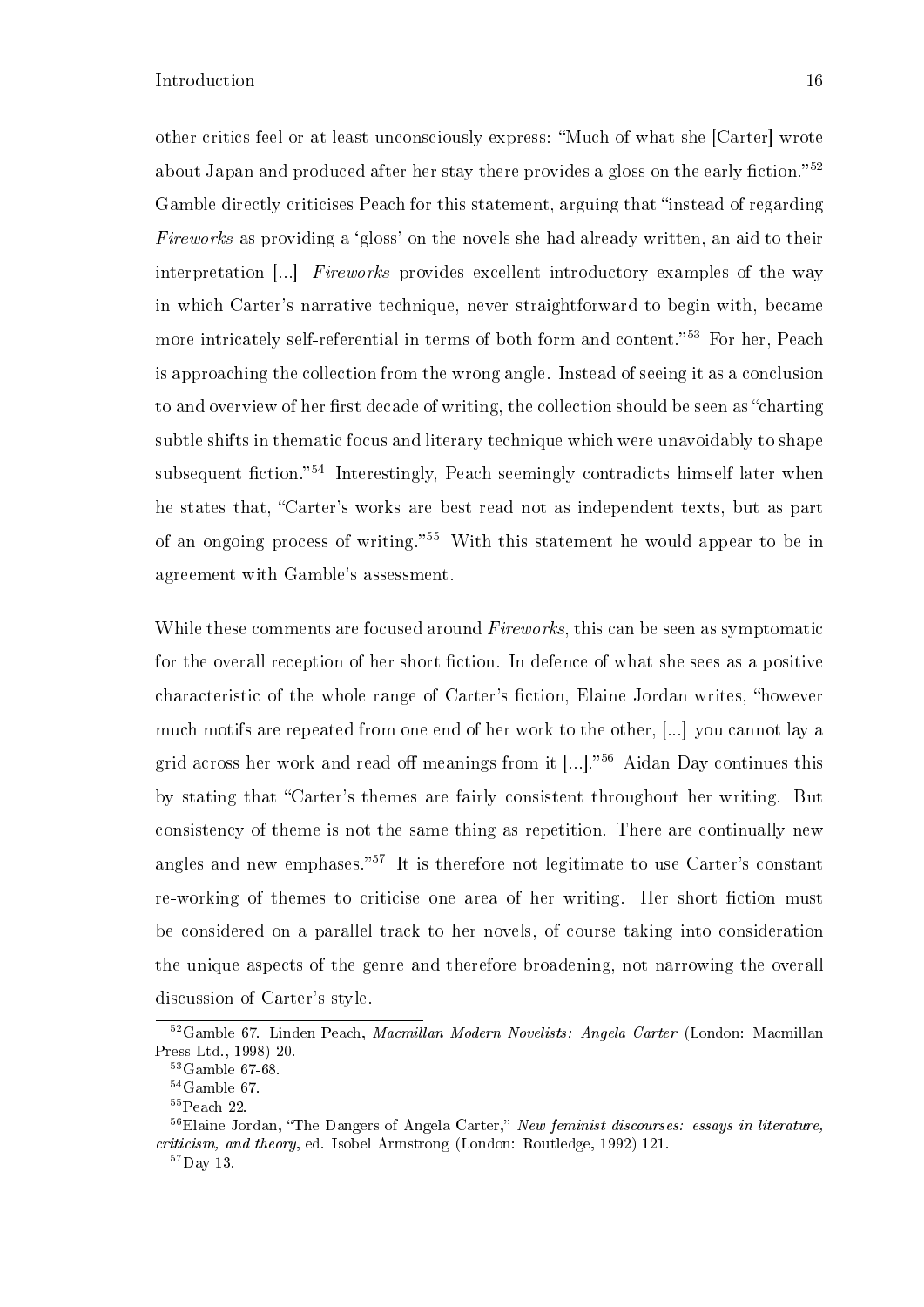Angela Carter's first collection of short fiction, Fireworks, is distinctive among the four collections she published in that all of the narratives included in it appear here for the first time. This allows them to be read under a certain 'motto' which is, in this case, Japan. In 1969, Carter won a Somerset Maugham Award and decided to travel to Japan. As I already mentioned, much of the criticism which exists on Fireworks at least begins with a discussion of the effect her stay there had on her writing. The question that Linden Peach, for example, raises about the influence of Japan on Carter's writing is whether or not her time there truly constituted "a watershed in her literary career.<sup>58</sup> He goes on to argue that while her stay there may have focused aspects of her work, her "sense of the foreignness of her own culture and her interest in the blurred boundaries between realism and illusion  $[...]^{59}$  could already be found in her pre-Japan writing. Alex Falzon had posed this question to Angela Carter in an interview he did with her in the summer of 1989: "I think that the year 1972 marks a kind of watershed, in which your writing began to change  $[...]$ ."<sup>60</sup> Her answer, "But I'd say that the 'true' Angela Carter voice [...] starts with *Heroes* and Villains in 1969 [...]<sup>61</sup> points to the fact that she, herself, does not see Japan as a turning point, but as an intensification. Sarah Gamble argues that Fireworks is beginning to deal with aspects that will mould her later fiction.<sup>62</sup> In doing this, as I have already argued above, she reverses Peach's argument that the collection is a type of end, a summation and claims that it is a type of transition which picks up on the previous novels and 'charts' the future path. This is also, I believe, a better reading of Angela Carter's statement when asked about her opinion: "Heroes and Villains [is] the first novel which is an attempt to write directly about ideas  $[\ldots]$  and the first one where the characters are obviously not 'life-like."<sup>563</sup> Her emphasis on describing the novel as a first attempt obviously suggests a beginning.

Much of the most interesting information on Carter's experiences in Japan can be found in her own journalism. Shaking a Leg: Collected Journalism and Writings con-

 $^{58}\rm{Peach}$  4.

<sup>59</sup>Peach 4.

 $60$  Alex R. Falzon, interview with Angela Carter, The European English Messenger 3.1 (1994) 19.  $61$ Falzon 20.  $62$ Cf. Gamble 67.

 ${}^{63}$ Falzon 20.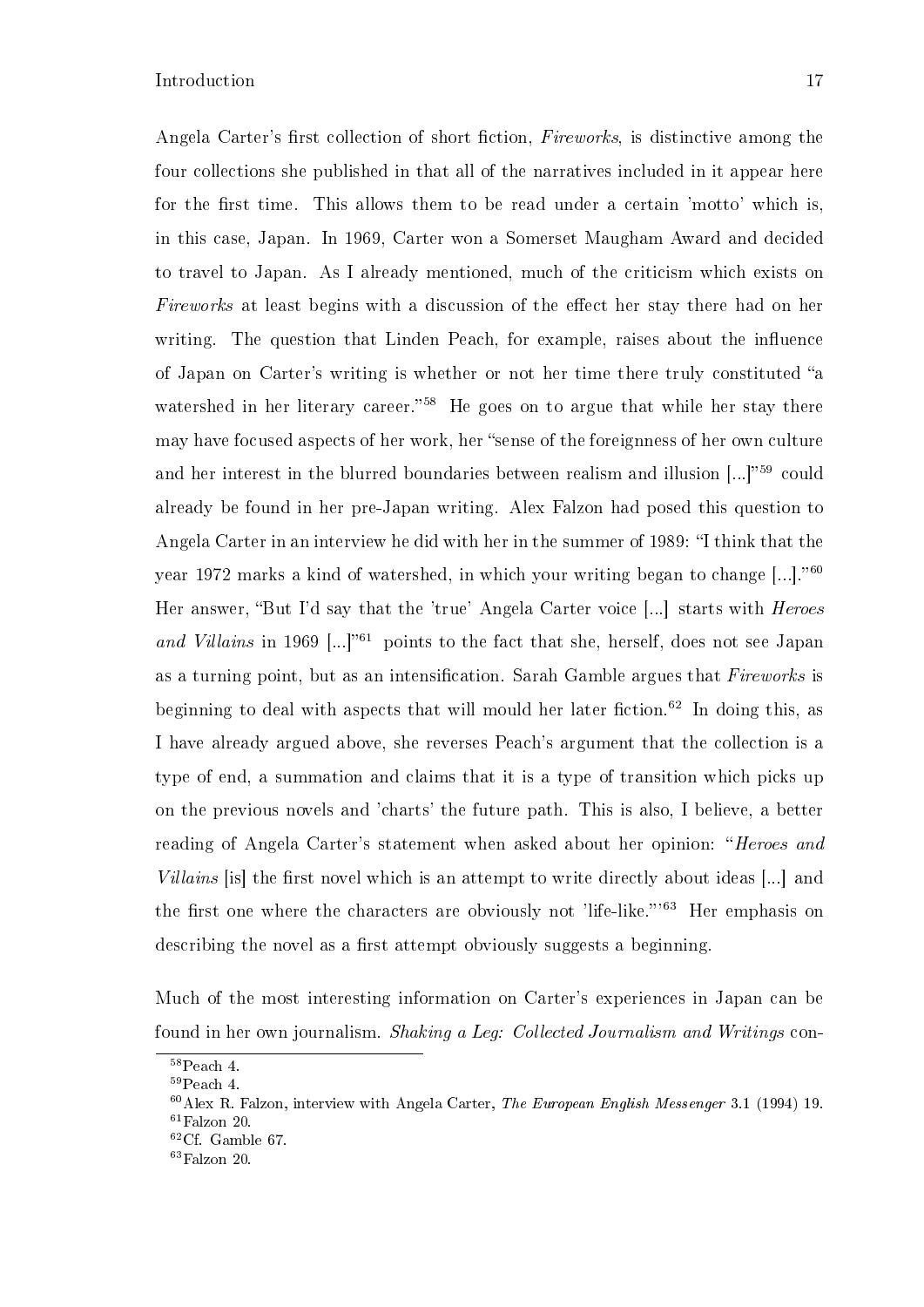tains ten articles dealing with the subject. They cover topics from Japanese literature, tattooing, mirrors, autobiographical experiences, sex and articiality. Interestingly enough, many of the images presented in her journalism can be found in her collection of short fiction as well. Carter, herself said, "Japan made me very conscious that we don't live in a white world.<sup>64</sup> This mindset comes through rather sharply in some form in all of the stories.

While all three collections show a connecting idea which runs more or less through all of the texts, I believe that the short period of genesis between 1970 and 1973, as well as the coincidence or choice to publish them for the first time in a unified collection, adds a deeper sense of homogeneity to this group of narratives which is not as obvious in the subsequent collections I am dealing within this study. This assumption, of course, does not hold true for The Bloody Chamber, though only two of the ten stories were first published with the publication of the entire collection. I believe it is safe to assume Carter deliberately chose the narratives in Fireworks, as three further documented short stories from this early period are not included in this first collection. These three narratives were never re-published in any of her collections of short fiction.<sup>65</sup> At least three further uncollected narratives exist, one of which can be attributed to the  $1970's.^{66}$ 

Carter had published six of her nine novels prior to the appearance of Fireworks. When comparing the themes of these six novels with what the author examines in her nine short stories, a sense of continuity can be found. What is often used to criticise her, namely the repetition and often seemingly endless re-examination of similar and overlapping themes, can be seen in this period's writing. If one would wish to characterise this period, the 60's and early 70's of Carter's writing, it seems safe to say that it is marked by an intense examination of relationships, only one example of which is that of male-female. Though my choice cannot do justice to the subtle variety of possibilities the author examines, it does begin to show her

<sup>64</sup>Falzon 19.

<sup>&</sup>lt;sup>65</sup>These stories are; "The Man Who Loved a Double Bass", "A Very, Very Great Lady and Her Son at Home" and "A Victorian Fable (with Glossary)".

 $66$ These stories are; "The Scarlet House", "The Snow Pavilion" and "The Quilt Maker". "The Scarlet House" was first published in 1977.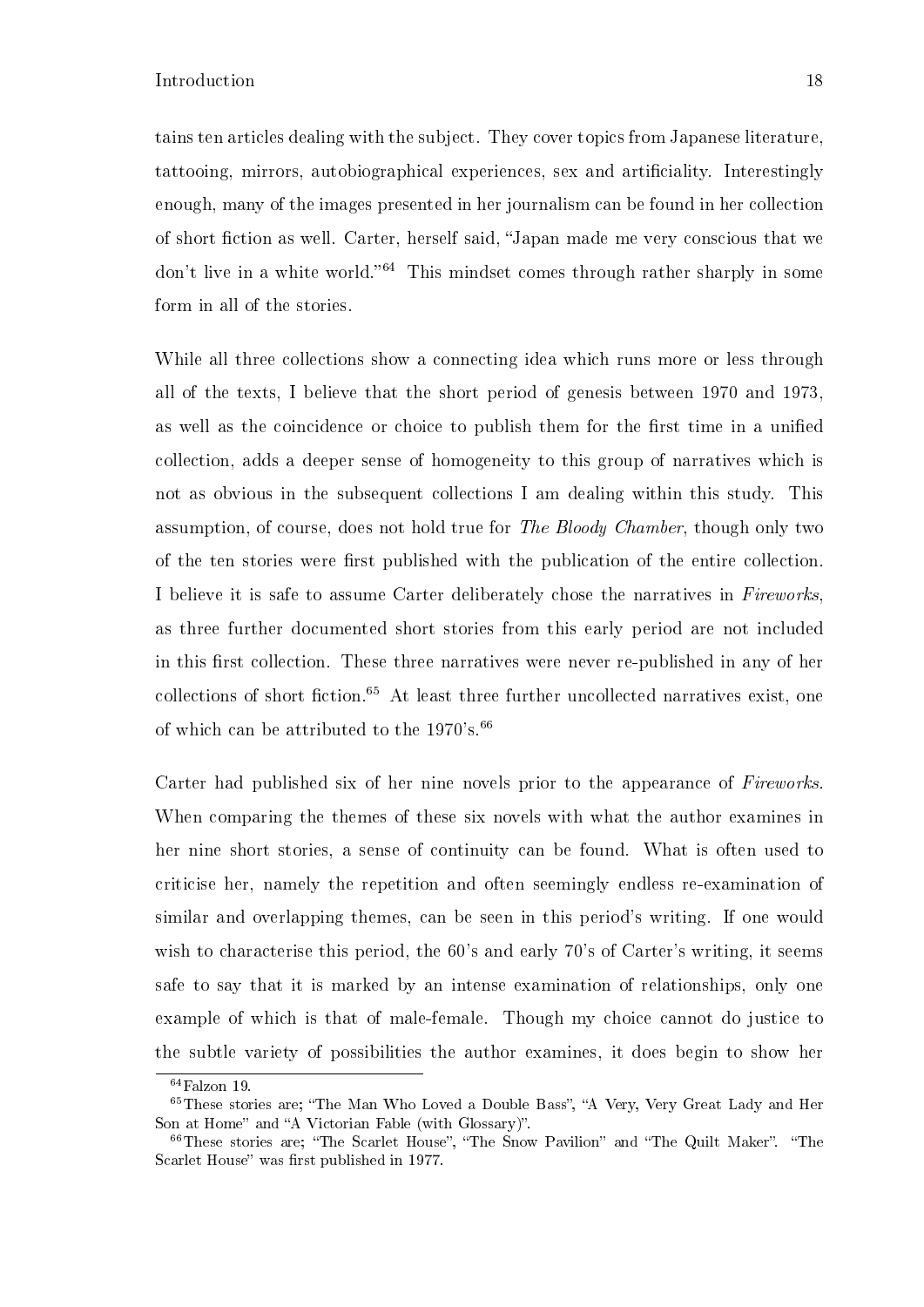preoccupation with dichotomies. It may be best described in terms of her use of the mirror in several of her narratives.<sup>67</sup>

While the growing mass of criticism concerning Carter's oeuvre has dealt in detail with issues of power, sexuality and identity among many other topics, none has dealt with how her manipulation of point-of-view and narrator facilitate these. By placing the major themes of power relationships in a myriad of contexts in her first collection and furthering this multifaceted view through an experimentation with point-of-view, Carter has managed to break out of the confines of literary style which may have served to limit her in the period of the early 1970s. By leaving England for Japan, she changed her own point-of-view, discovering that this could be effective for her writing as well.

Fireworks contains nine narratives which deal in a variety of ways with dichotomies. "Souvenir of Japan", "The Smile of Winter" and "Flesh and the Mirror" address the issue of foreign versus familiar. Yet far from leaving things at that, Carter takes this juxtaposition further and moves it from a cultural or even gender plane to an interpersonal level on which the narrator examines herself and her lover and their relationship. Carter refuses easy interpretations and answers by constantly shifting the dichotomies and undermining the expectations of the reader as to who is in a dominant position. This flip-flop of power relationships is mirrored in each of the narratives. In "The Executioner's Beautiful Daughter", we find an all-powerful executioner who physically dominates his daughter yet who is in his ultimate guise of power also a man trapped who would die of fright were he to encounter his authentic face divested of its mask of power. In "The Loves of Lady Purple", we meet a puppeteer and his lady puppet representing, on the surface the classical relationship in all its facets of powerful male and manipulated female, mirroring the classical Pygmalion intertext. Yet it would not be a Carter tale if it did not undermine this, in itself important feminist criticism. In the end, the puppeteer is killed by his puppet.

 $67$ Mirrors play an important role in "A Souvenir of Japan", "Flesh and the Mirror" and "Reflections" in Fireworks; "Wolf-Alice" in The Bloody Chamber and "Impressions: The Wrightsman Magdalene" in American Ghosts and Old World Wonders. Carter writes in the afterword to the collection Fireworks, that she had "always been fond of [...] fabulous narratives that deal directly with the imagery of the unconscious  $-$  mirrors  $[...]$ " (Carter, "Afterword" 459).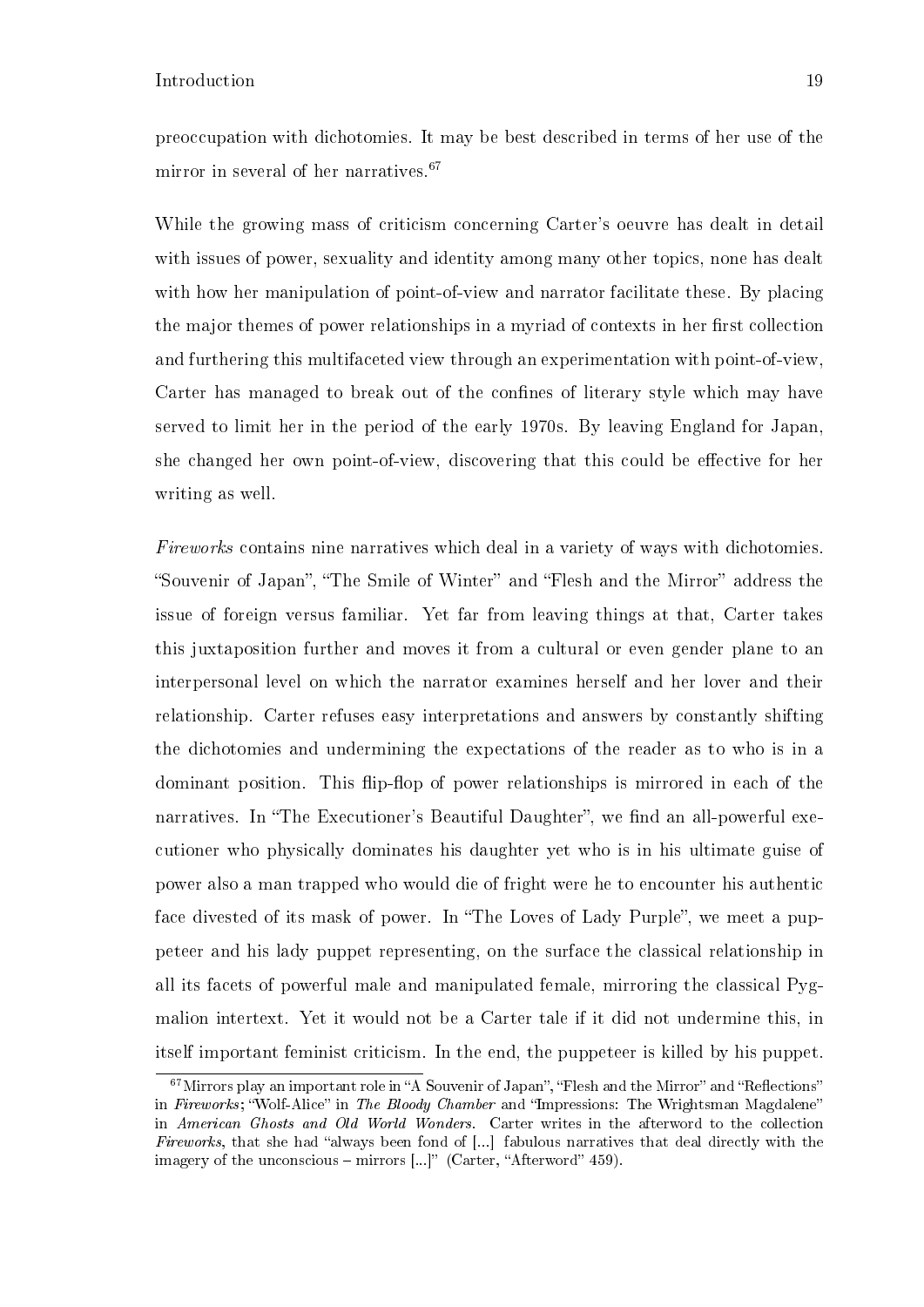"Penetrating to the Heart of the Forest" is the second incest narrative in this collection. In this story, Carter examines the development of sexuality and the ensuing power `struggle' in Adam- and Eve-like twins who attain puberty on their symbolic journey to the middle of the forest in search of a mythical tree. In "Reflections", Carter once again picks up on the mirror images so central to her Japan narratives. Here the mirror acts as a symbolic doorway between the worlds, a realistic world and the mirror world where power relationships are seemingly reversed. "Master", a direct homage to Daniel Defoe's Robinson Crusoe (1719-20), directly addresses this mirroring in the systematic negative of the person of 'Master'. Not only is this figure a dichotomy himself, but Carter also examines the master-slave dichotomy. In the end, like in "The Loves of Lady Purple", it is the slave, aptly named 'Friday', who is alive, not the master. In the last narrative, "Elegy for a Freelance", Carter returns to a more familiar male-female dichotomy. We can trace the development of the `I' narrator from 'weak' girlfriend of the character X, to his judge, jury and executioner in an apocalyptic vision where illusions are constantly destroyed.

While in the first edition of Fireworks she still claimed to be interested in the gothic aspects of the mind, in subsequent editions she altered her afterward to this collection to reflect her new-found interest in how myth and fairy tale are an integral part of our lives.<sup>68</sup> It is then only fitting that this interest translate itself into an amazing collection of stories published in The Bloody Chamber. Even here, though, it can be observed that she is looking to examine issues from a multitude of differing angles. I do not wish to give the impression that *The Bloody Chamber* is, narratologically seen, less fruitful ground for examination, which is shown by Monika Fludernik's close narratological reading of "The Erl King" and Timothy Mason'S essay on tense switching in this collection. I believe that this collection has stolen the fire away from the other three collections and would do so again in this study.<sup>69</sup>

In the interim between the publication of Fireworks and the appearance of Black

 $68$ Carter, "Afterword" 459.

<sup>69</sup>Monika Fludernik, Angela Carter's Pronominal Acrobatics: Language in the `Erl-King' and `The Company of Wolves,' European Journal of English Studies 2:2 (1998) 215-37. Timothy Mason. Timothy Mason's Site. 13 June 2005 <http://www.timothyjpmason.com/WebPages/Publications/Bloody\_Chamber.htm>. Living in the Present: An analysis of Tense Switching in Angela Carter's 'The Bloody Chamber'.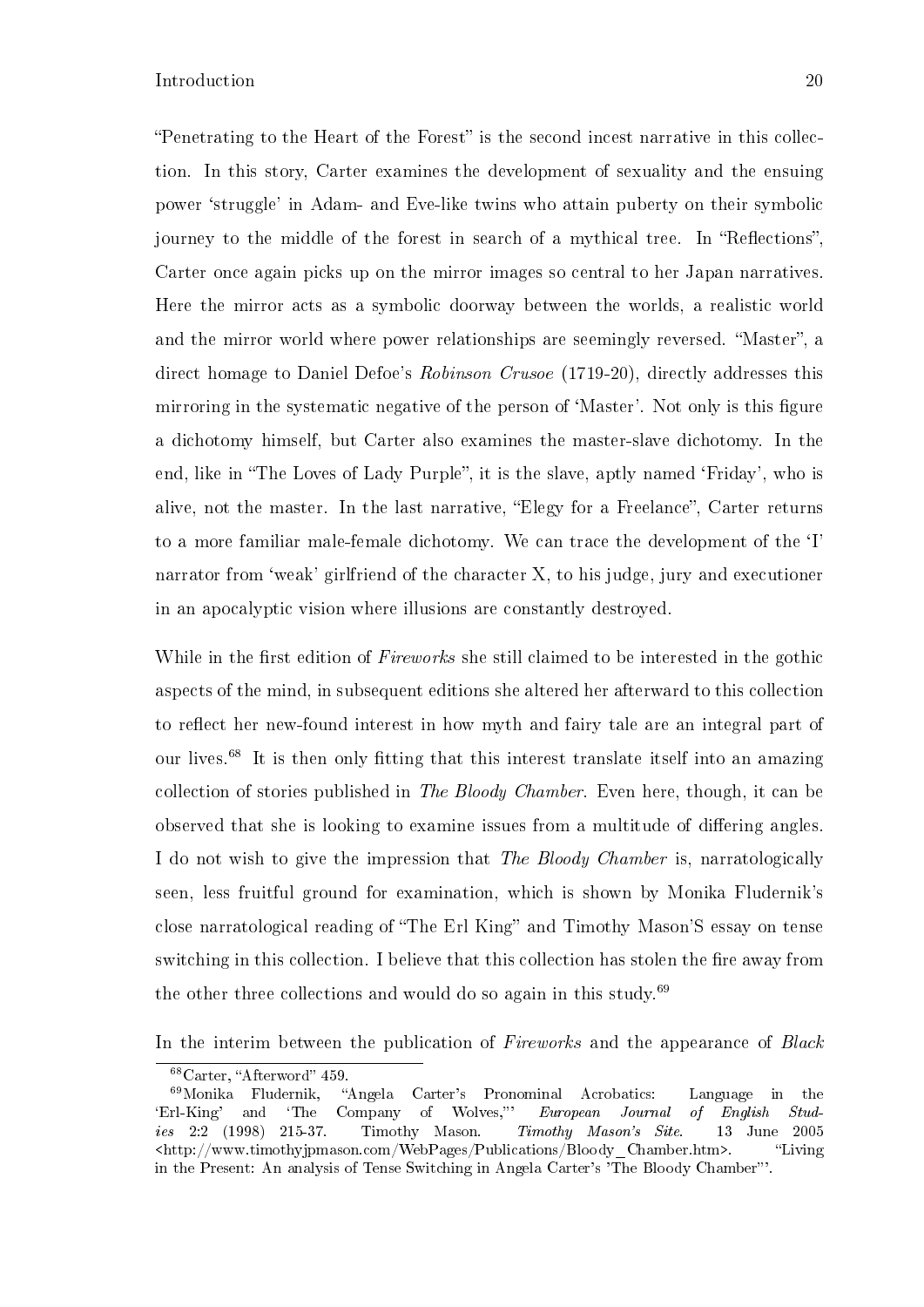Venus, Carter also published only two further novels.<sup>70</sup> Thus, the appearance of Fireworks can be seen to mark a shift in emphasis in Carter's writing away from the novel towards short fiction.

Black Venus, a collection of her own original fiction, was published eleven years after Fireworks. In contrast to The Bloody Chamber, the fact that all the narratives were previously published makes it difficult to view, according to Gamble, "as representative of a particular 'moment' in Carter's career."<sup>71</sup> Nevertheless, Linden Peach suggests that the entire collection "is very relevant to a discussion of Carter's interest in the illegitimate and its relationship to the carnivalesque [...] [and] supposedly resurrect s episodes and versions of events that have not made it into the official records. $72$  Lorna Sage also writes that in this collection, Carter "is mischievously engaged in supplementing the canon  $-$  writing *round the edges* of the known, resurrecting materials that didn't quite make it and voices we didn't get to hear."<sup>73</sup> Thus, despite Gamble's claim to the contrary, *Black Venus*, can, after all, be defined according to a 'motto'. Similar to The Bloody Chamber, this collection also retains a sense of re-writing as can be see in the comments by Sage and Peach though not on the fairy tale level, but perhaps also on a type of literary plane suggested by Carter's choice of themes.

Black Venus marks a move by Carter away from overtly fictional worlds and characters in her short fiction to an examination of historical figures. The collection was published in the United States with the title Saints and Strangers (1987). In some ways this title seems to come closer to describing the emphasis of the narratives included than does Black Venus. While it places an emphasis on a portrait of individuals, in this collection Carter manipulates their familiarity to the narratee in order to open up new possibilities of identity. The reader meets Jeanne Duval, the mistress of the French poet Charles Baudelaire in the title story, "Black Venus". This is a fascinating example of Carter's skill in undermining typical third-person narration by mixing perspectives. We also meet Edgar Allan Poe in The Cabinet of Edgar Allan

 $70$  The Passion of New Eve (1977); Nights at the Circus (1984).

 $71$ Gamble 154.

 $72$ Peach 145-6.

<sup>73</sup>Sage Angela Carter, 44.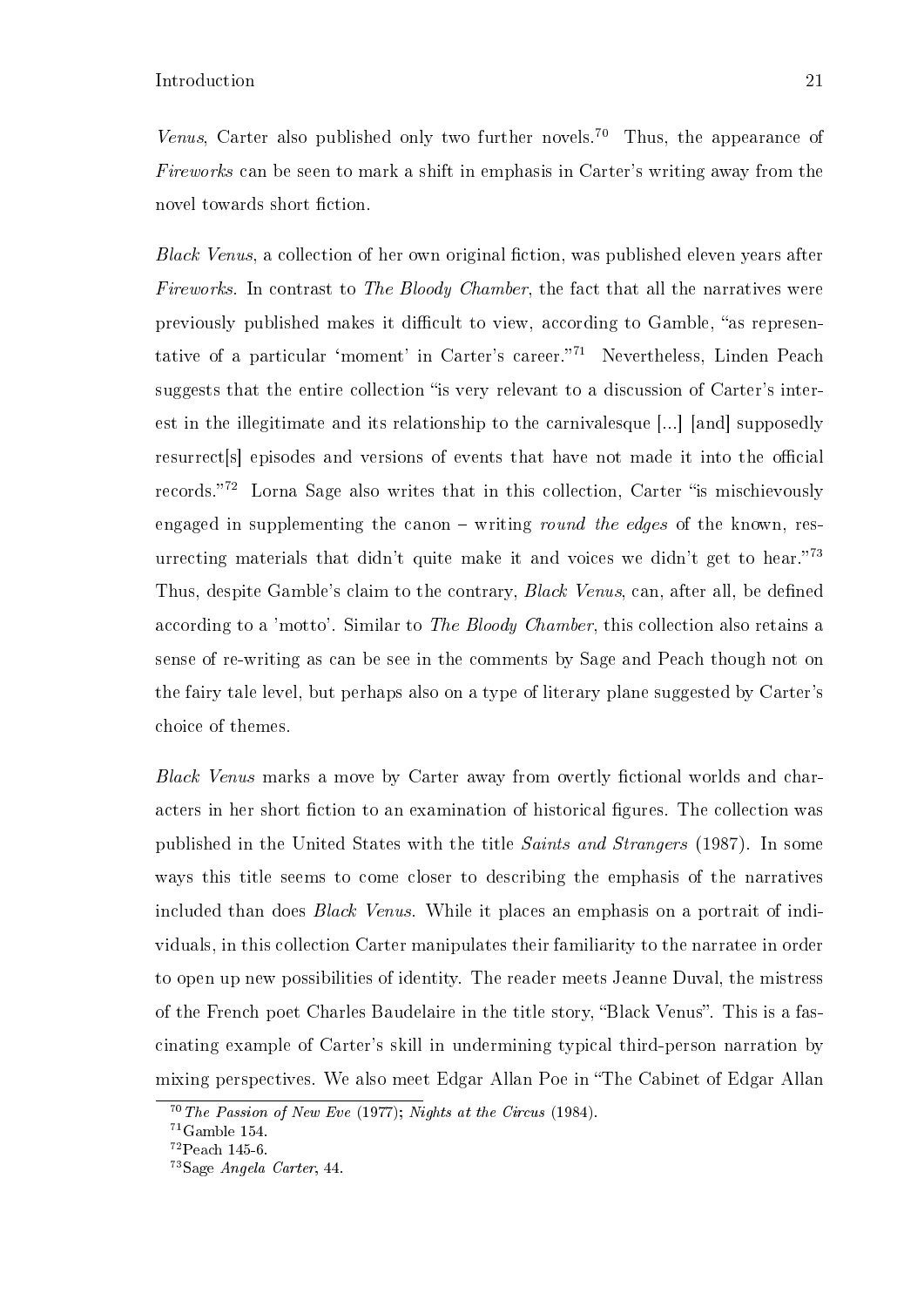Poe", a dark and morose tale filled with emasculating female sexuality and death. This narrative, in a manner similar to "Black Venus" plays with the possibilities of third-person narration. The collection is rounded out by a narrative dealing with a third non-fictional character, Lizzie Borden. Which American child is not familiar with the macabre rhyme,

Lizzie Borden with an axe Gave her father forty whacks When she saw what she had done She gave her mother forty-one. (300)

Carter's narrator takes the reader through Lizzie's past in the last moments before the beginning of the day on which she will supposedly kill her parents. This narrative is the first of three distinct script-like narratives. This affinity for a mixing of genres is demonstrated by Carter's work in the field of radio and screen plays. Perhaps Carter had first intended "The Fall River Axe Murders" as a screenplay, but then decided that she would flesh out the material and develop it into a full-length novel. Unfortunately, all that remained of this project is a second narrative about Lizzie Borden's childhood, as Carter died before she could begin serious work on the novel.<sup>74</sup>

In all three of the above narratives, the narrator introduces possibilities and perspectives which cause the reader to question general knowledge about these historical figures. These texts represent a search for identity. This is continued in the fictional autobiography of the Moll Flanders-like character, Sal, in "Our Lady of the Massacre". In this narrative, Carter picks up on the subtle question of naming and its effects on identity as already introduced in Defoe's novel. In the only other purely homodiegetic/autodiegetic narrative in this collection, "The Kitchen Child". the question also revolves around identity. In this case, though, Carter leaves behind her characteristic seriousness and offers a tale about a soufflé and a seduction which is light and funny. Underlying this lighter mood is a thought provoking look at power relationships. "Overture and Incidental Music for A Midsummer Night's

<sup>&</sup>lt;sup>74</sup>Janet L. Langlois, "Andrew Borden's Little Girl: Fairy-Tale Fragments in Angela Carter's 'The Fall River Axe Murders' and 'Lizzie's Tiger," Angela Carter and the Fairy Tale, ed. Danielle M. Roemer and Cristina Bacchilega (1998; Detroit: Wayne State UP, 2001) 206.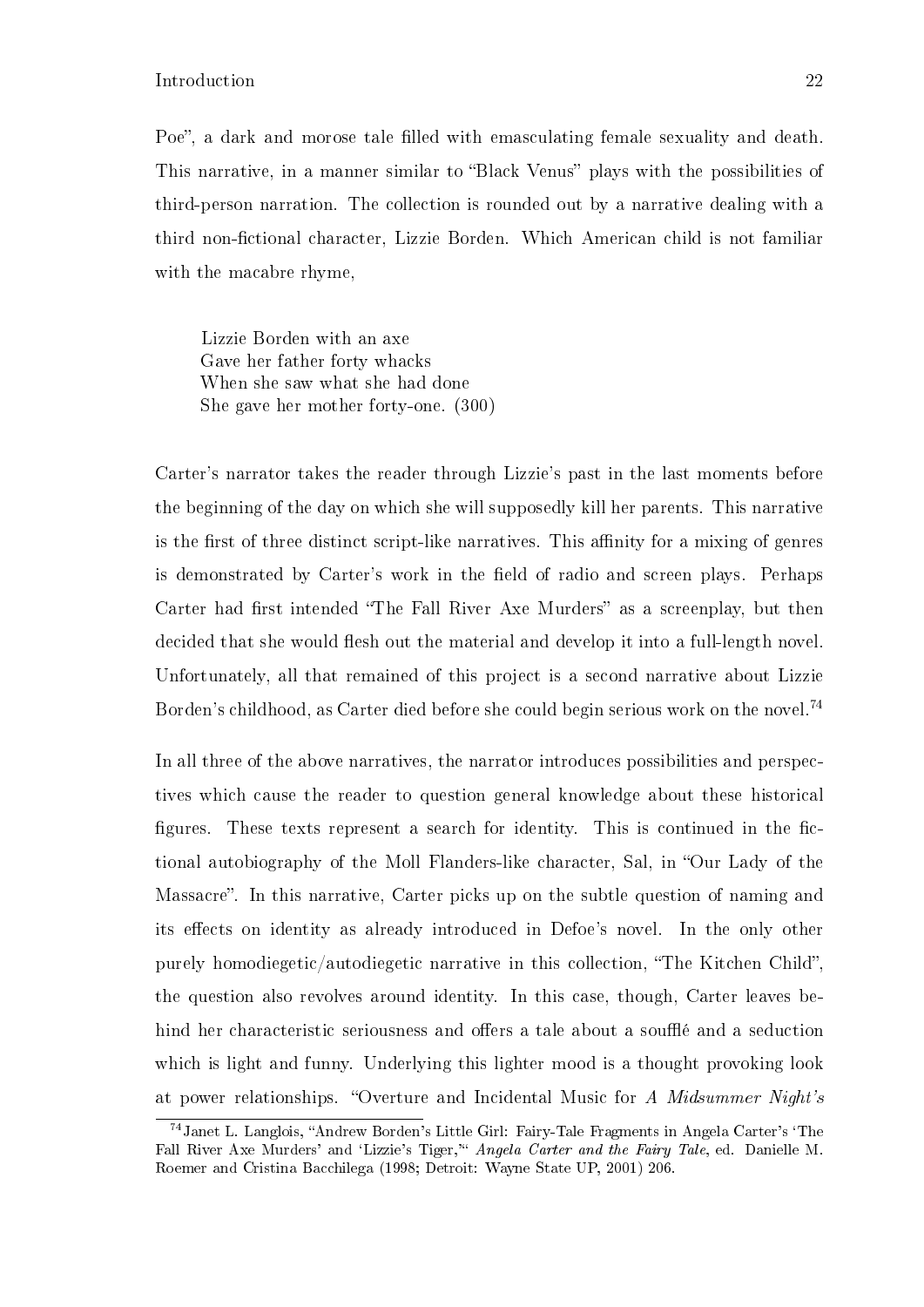$Dream$  shifts from the first-person narration of the Golden Herm, the golden boy of Shakespeare's original to a third-person narrator who acts as a type of tour guide through the setting and perspectives of the other characters of the play. "The Kiss" represents a conundrum, neither completely a short story nor completely a journalistic piece. "Peter and the Wolf" is a third-person narrative dealing with a boy's coming of age and his wolf cousin whose animalistic sexuality cause him to question everything he believes in.

While the narratives in *Black Venus* also deal with the complexities of male-female relationships, power relationships, etc. similarly to Fireworks, I believe that Carter's deliberate emphasis on non-fictional, yet nebulous characters, or intertexts which evoke strong emotions in a well read audience, shifts a main emphasis away from the dichotomies examined in the first collection to an examination of identity. A persona is spotlighted in a manner that supersedes the definition of main character. While the short-stories in *Fireworks* also often focus on one main character, the narratives in *Black Venus* tell less of a story than repaint verbal pictures of personae. This is achieved to a large extent through Carter's manipulation of point-of-view. In contrast to the previous collections, Black Venus is characterised by shifting narrative perspectives and points of view. By introducing varying and sometimes overlapping stories, by mixing fact and fiction. Carter is attempting to steer the reader away from an accepted `reading' of the character, a characterisation that is either comfortable or known. Is Jeanne Duval simply a whore, is Poe a lush or is the Golden Herm as silent and objectified as in Shakespeare's original? As usual, Carter offers possibilities, and forces the reader to carefully examine her complex and often bawdy portraits of figures we thought we knew.

American Ghosts and Old World Wonders is Carter's last collection of short fiction. published posthumously in 1993, eight years after Black Venus. Joseph Bristow and Trev Lynn Broughton, in the introduction to their collected critical essays, The Infernal Desires of Angela Carter (1997) write that American Ghosts and Old World *Wonders* "displays an astonishing range of cultural reference."<sup>75</sup> While occasionally

<sup>75</sup>Joseph Bristow and Trev Lynn Broughton, introduction, The Infernal Desires of Angela Carter, ed. Joseph Bristow and Trev Lynn Broughton (Essex: Addison Wesley Longman, 1997) 9.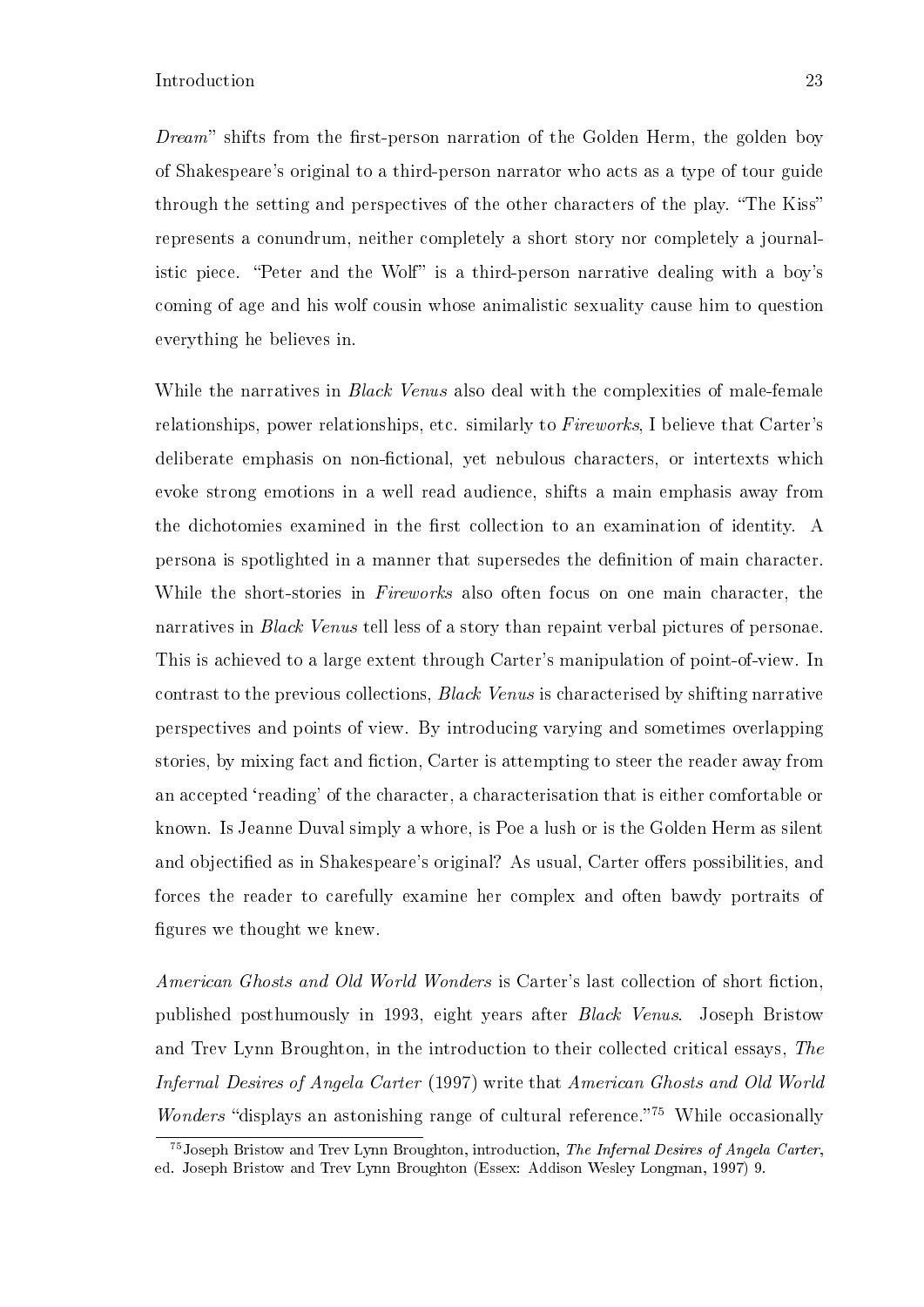including re-writings, this collection seems to reflect the opposition inherent in its title. Carter wrote of herself once, "I went to America for a holiday, once, a crumbling relic of European decadence stranded among the babes in the wood."<sup>76</sup> Also picking up on the undercurrent in Black Venus, this collection goes beyond the merely literary to embrace visual media. Selected narratives take on the quality of film scripts.

American Ghosts and Old World Wonders represents a mixture of the purely fictional quality of Fireworks and the portraiture of Black Venus. Yet the emphasis in this collection is entirely different. As is echoed in Carter's last novel, Wise Children (1991), she had begun to examine her interest in the screen, both large and small, the stage and in art. In reading her journalism, it can easily be seen that these are interests that she had harboured throughout her writing career, but it is only in the last decade of her life that she translates this into her fiction. "Lizzie's Tiger", the second clear example of an experimentation with a collective narrative agent, perhaps falls out of the norm of this collection, yet is at the same time fitting as it was broadcast on BBC Radio Three in 1981, as well as its appearance in Cosmopolitan. The published version, unlike "The Fall River Axe Murders", does not retain the quality of a screenplay. "John Ford's 'Tis Pity She's a Whore" and "Gun for the Devil", both traditional third-person narratives, manage to translate the feeling of the big screen Western and the silent movie tradition onto the printed page. Carter's manipulation of intertexts and points of view make this crossover possible. "The Ghost Ships" is a wonderful poke at the Puritan forefathers in America who truly believed that they could destroy Christmas by making it illegal. This narrative, though, along with the next, "In Pantoland", a lively, tongue-in-cheek characterisation of well known British pantomime characters, and the last narrative in this collection, "Impressions: The Wrightsman Magdalene", a musing on various artistic interpretations of the Magdalene, all force a closer examination of what defines a narrative as such and where the boundaries are in flux. "In Pantoland", as a prime example, was first published as a journalistic article in The Guardian in December 1991. It is also included in almost the exact form as in American Ghosts and Old World Wonders in Shaking a Leg the collection of Carter's journalism.

<sup>76</sup>Sage, Angela Carter 30. Sage quotes this from a letter Carter wrote in 1977.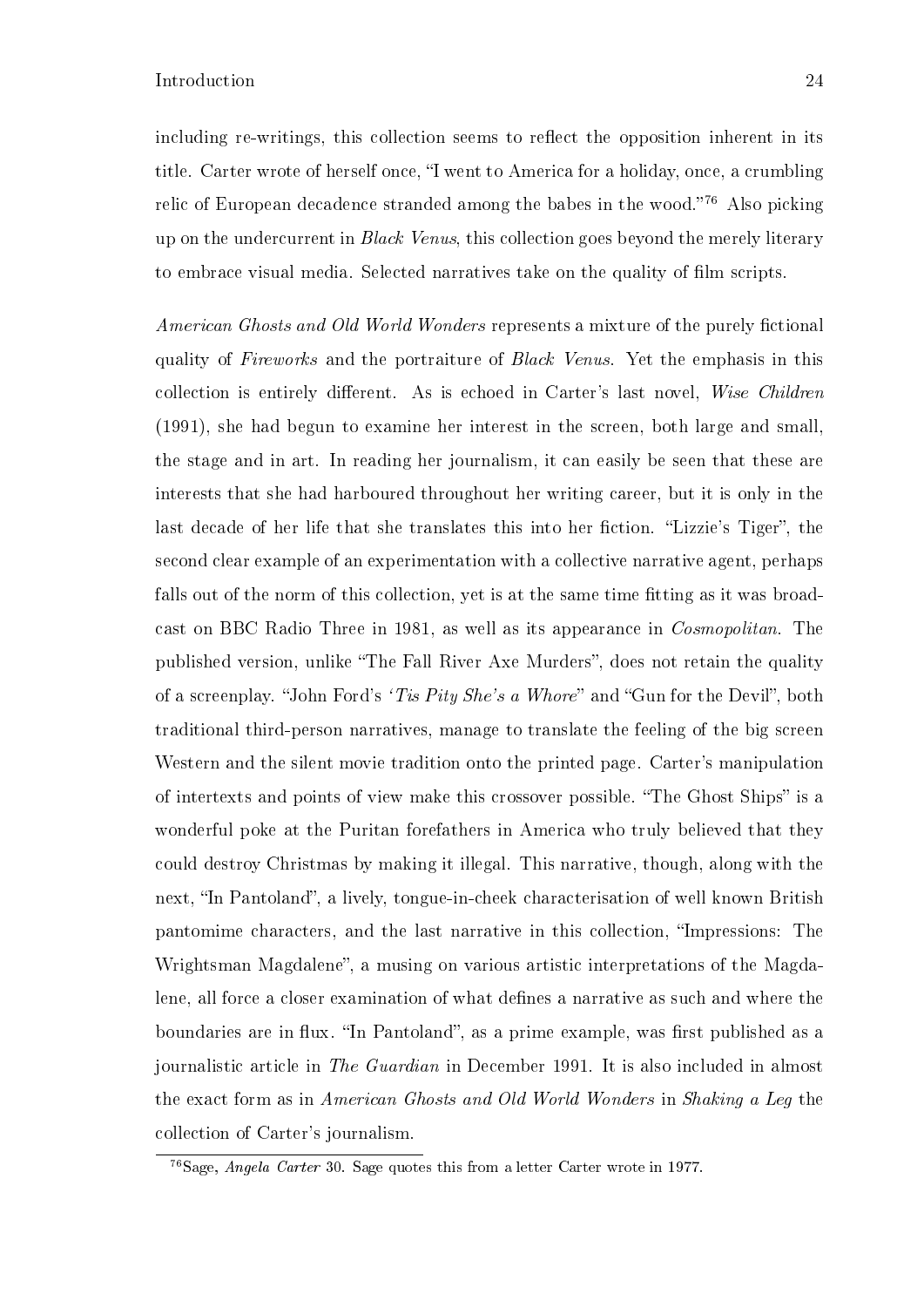In "Ashputtle or The Mother's Ghost", Carter returns to the fairy tale milieu for one last look. She examines, in three versions, Ashputtle's relationship with her mother. This has been a topic which Carter has, at best, only skirted in her writing with the exception of The Bloody Chamber. Her mothers are usually dead by the time the narrative begins. Narratologically seen, this story is fascinating in that it also contains a 'journalistic' portion and three imbedded narratives. "Alice in Prague or The Curious Room" is a tribute to Jan Svankmayer, a surrealist filmmaker and poet. It is a third-person narrative in the best surrealist tradition.

In contrast to the other two collections, I will be discussing all of the narratives in Fireworks. The narratives represent, as I mentioned above, a turning point in Carter's career. They form a synthesis of her early and of her later work in a collection of stories which do not fit comfortably into her style neither before nor after. I believe that it is here that Carter is truly beginning to experiment with point-of-view. She is not always entirely successful in her choices, as will be shown, yet, the level of experimentation is interesting to follow.

Fireworks contains, in all, five narratives told by a quasi-autobiographical or autodiegetic narrator.<sup>77</sup> As the first-person point-of-view is not the norm in short fiction, it is interesting that Carter would choose to deviate from this so early in her experimentation with the genre. Of the five novels which preceded this collection. only one, the last, The Infernal Desire Machines of Doctor Hoffman, is written in the first-person. It is important to call attention to the fact that Carter chose to experiment with quasi-fictional autobiography, or autodiegetic narration at the point in her career in which she was discovering not only a new genre for herself, but has also started a new life.

Even in this first collection it can be seen that Carter is deliberately experimenting with point-of-view. With The Infernal Desire Machines of Doctor Hoffman, she discovers the possibilities of first-person narration for her fiction. It is inherently tting in that it allows for an uncompromising self examination by the narrator in

 $^{77}$ Autodiegetic narration is defined as "a first-person narrative the NARRATOR of which is also the PROTAGONIST or the HERO; a variety of HOMODIEGETIC NARRATIVE such that the narrator is also the main character  $[...]$ ." Cf. Prince, *Dictionary of Narratology* 9.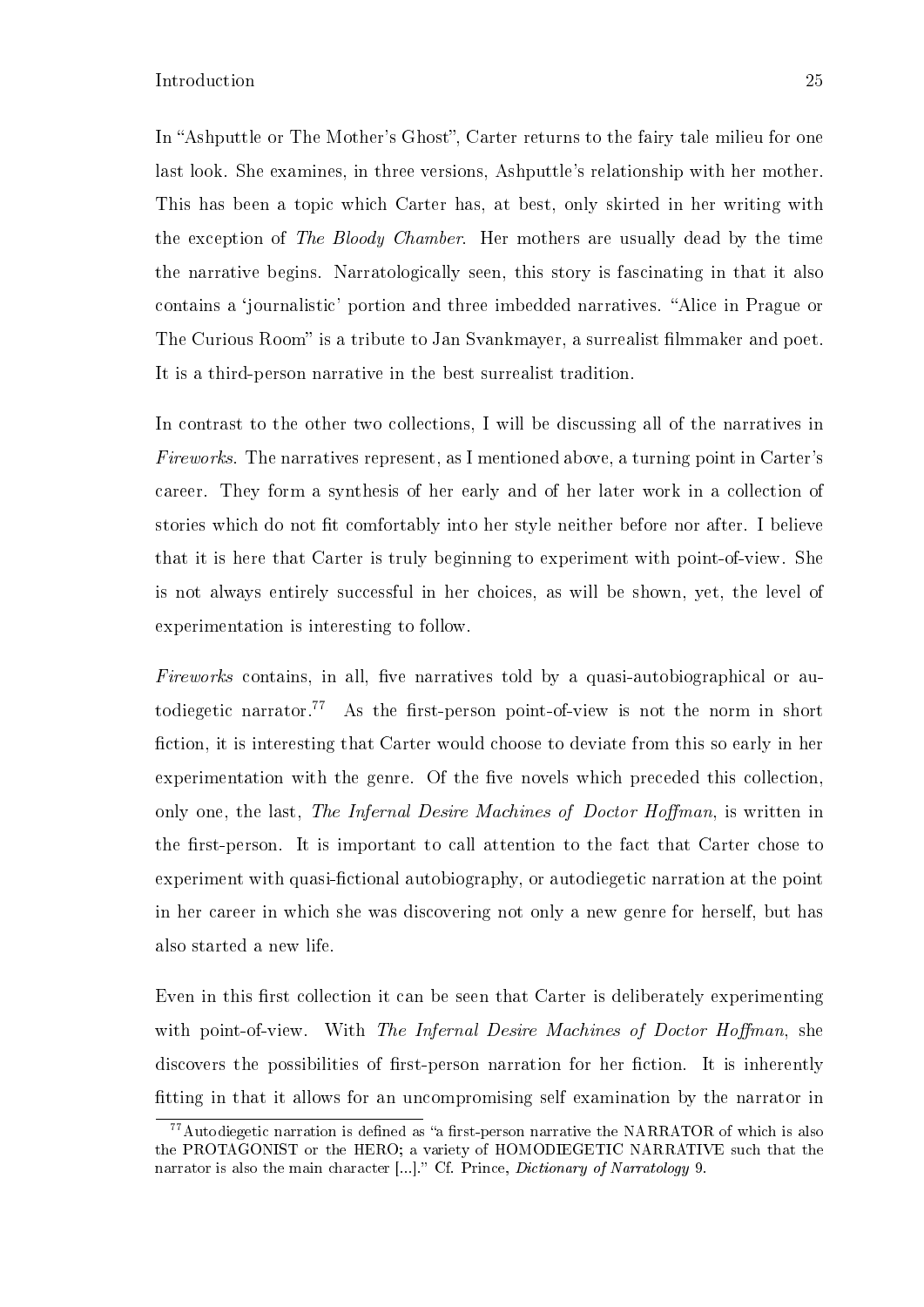the distancing inherent between the experiencing `I' and the narrating `I'. What will also be addressed is what can be seen as Carter' inability to fully achieve a separation of the what will become the clear Carter voice from the personas she creates in her fiction. This is perhaps deliberate in the Japan stories in this first collection, adding a further twist for critics.

Narratologically seen, "The Executioner's Beautiful Daughter" is perhaps the most interesting of the narratives in this collection as it experiments with a collective narrative agent. As my analysis will show, it is here that she manages to develop the subtleties of this point-of-view to add a number of layers of meaning to the narrative. The stories "Penetrating to the Heart of the Forest", "The Loves of Lady Purple" and "Master", are all third-person narratives. Each contains a more or less clearly authorial narrator, and while "Master" and "The Loves of Lady Purple" also contain instances of we they neither intend to, nor reach the depth of development as "The Executioner's Beautiful Daughter". This is not to say that these three narratives are less successful in their own right.

Out of the collection Black Venus, I have chosen to look at four of the eight narratives. "Black Venus", "The Cabinet of Edgar Allan Poe" and "Overture and Incidental Music for A Midsummer Night's Dream" are excellent examples of shifting perspectives and focalisation. "Our Lady of the Massacre" is a further example of autodiegetic narration as well as being a re-write of Daniel Defoe's Moll Flanders (1722) and John Gay's Polly (1777). "Peter and the Wolf" and "The Kitchen Child" will not be examined as they lean more towards the style Carter utilises in The Bloody Chamber. A narratological study of Carter's fairy-tale style could prove interesting. "The Kiss" would also not fit into the confines of this study as it needs to be examined as to its viability as a narrative. "The Fall River Axe Murders" was simply passed over in favour of "Lizzie's Tiger" as the latter deals with much of the emphasis in the former but in a narratologically more interesting fashion.

I have decided to include only one narrative from the collection American Ghosts and Old World Wonders. "Lizzie's Tiger" is a second example of a first-person plural narrator. It goes in a different direction than "The Executioner's Beautiful Daughter"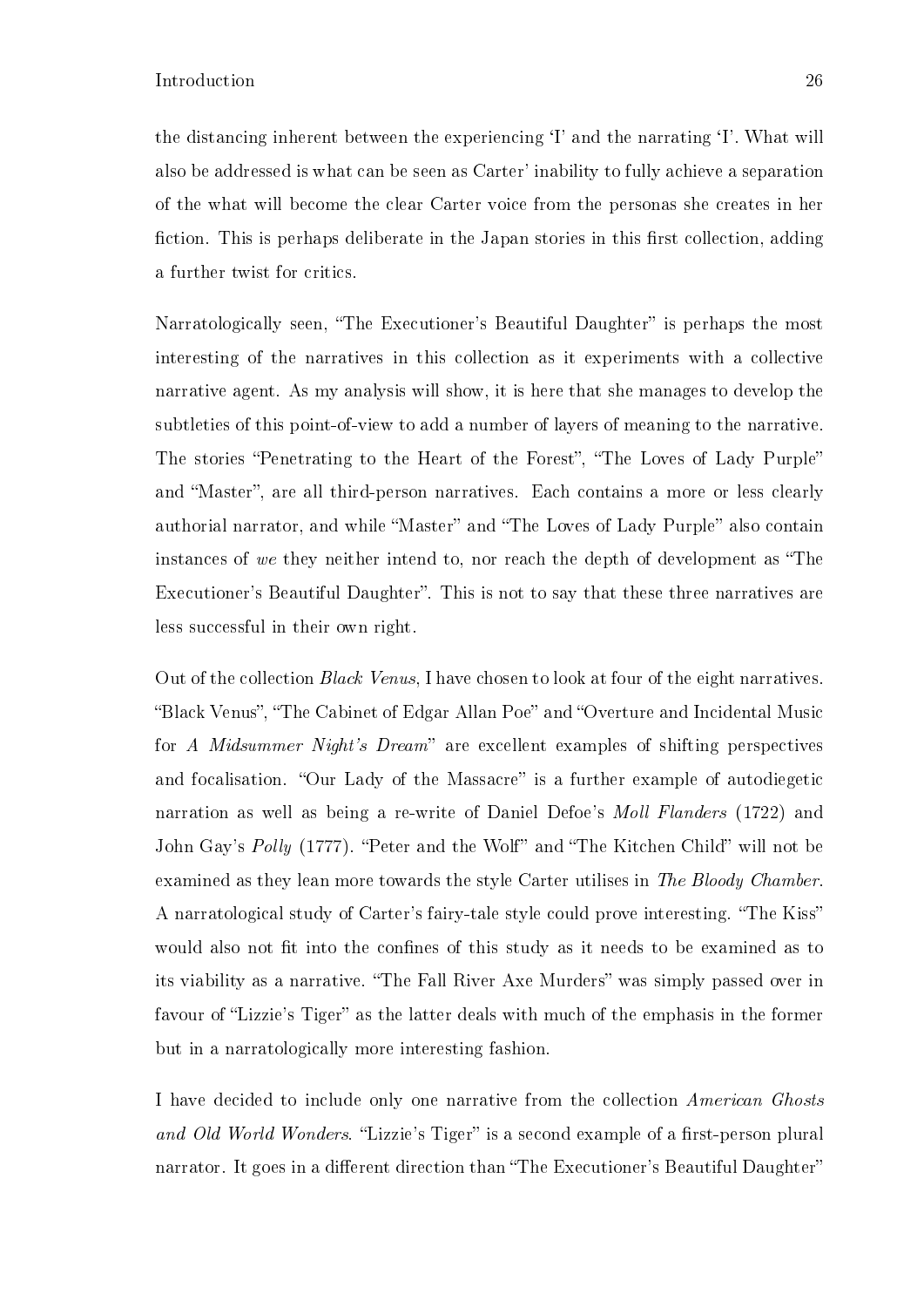and serves to round out my examination of this aspect. "John Ford's 'Tis Pity She's a Whore" and "Gun for the Devil" are interesting examples of camera perspective and belong in a study of Carter's work for radio and screen.<sup>78</sup> "The Ghost Ships". "In Pantoland", "Alice in Prague or the Curious Room" and "Impressions: The Wrightsman Magdalene" similarly to "The Kiss" in Black Venus, go beyond the scope of this study in that they need to be examined as to their narrativity. An interesting spin-o of this would be an examination of these stories in conjunction with Carter's journalism as the styles overlap to a great degree. "Ashputtle  $or$  The Mother's Ghost" again goes too much in the direction of fairy-tale to be included in the present study. "The Merchant of Shadows" is another autodiegetic narrative which does not further the points already made in my chapter on this and it would also be more fruitful to examine it together with Carter's novel, The Passion of New Eve.

<sup>78</sup>Oddly enough, the just published study by Charlotte Crofts, `Anagrams of Desire': Angela Carter's Writing for Radio, Film and Television (Manchester: Manchester UP, 2003), does not even touch on these narratives. This is remarkable as "Gun for the Devil" also exists as a screenplay.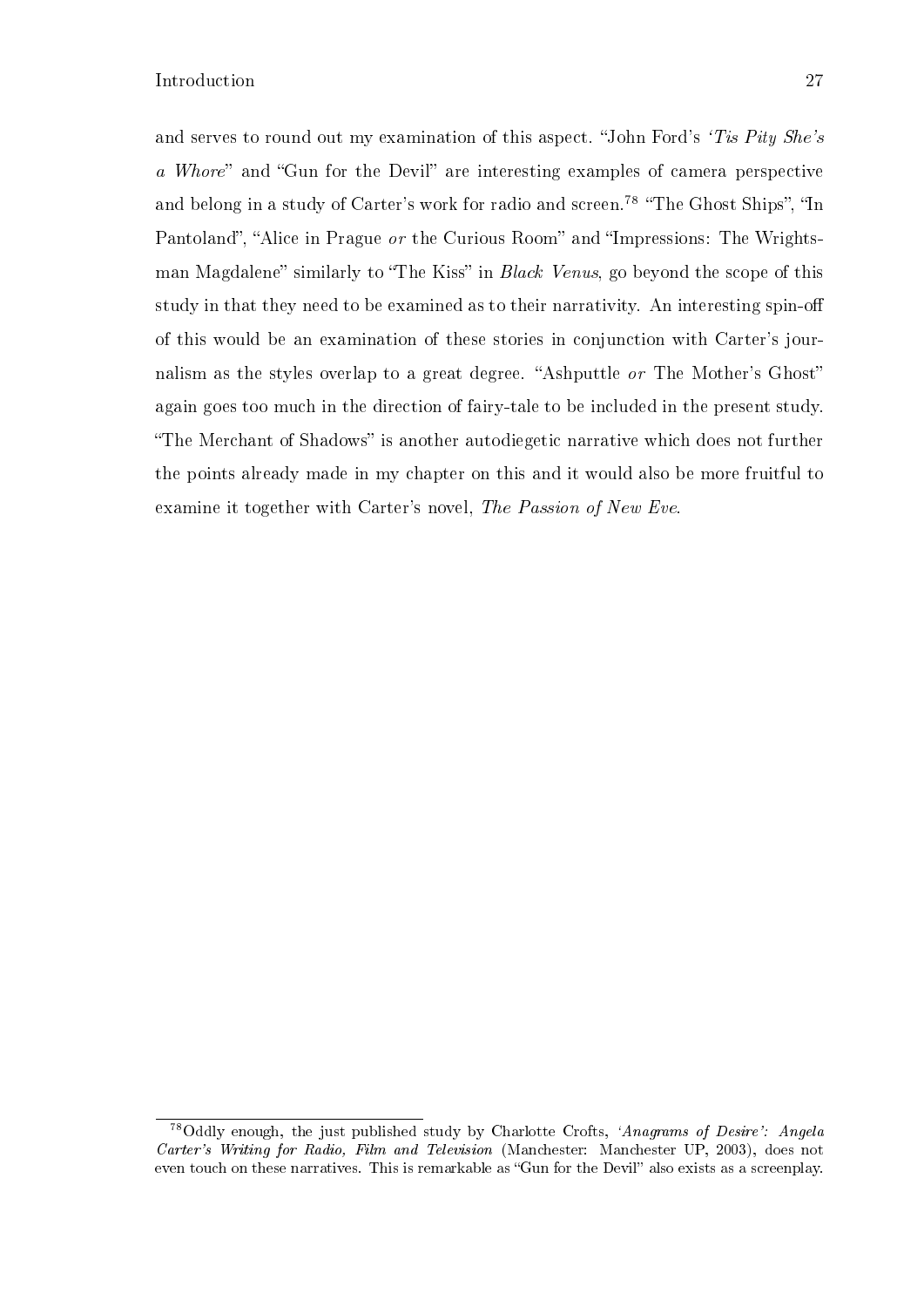## Chapter 1

## Fictional Autobiography

Angela Carter chose autodiegetic narration for eight of her twenty-six narratives in the three collections being examined in this study. This chapter will be dealing with six of these in two distinct sections.

In the first, I will be dealing, in detail, with three narratives taken from the  $Fireworks$ collection. The three narratives that I have chosen, "A Souvenir of Japan", "The Smile of Winter" and "Flesh and the Mirror" constitute what I call a type of Japan trilogy. This is not to say that Angela Carter intended for these stories to be viewed together. While "A Souvenir of Japan" opens the collection, "A Smile of Winter" is the fourth narrative and "Flesh and the Mirror" is the sixth. These three narratives, though they do not follow each other in the collection, can be seen to form a coherent group which sets itself apart from the other six stories through a repetition of setting, plot and theme. Furthermore, these narratives can be considered to be only slightly fictionalised autobiography. As these three narratives have much in common, it makes sense to examine them as a group.

The second portion of this chapter will be dealing with two stories from Fireworks. "Reflections" and "Elegy for a Freelance" and one narrative from *Black Venus*, "Our Lady of the Massacre". These are all fictional autobiographical narratives which will serve to demonstrate the manner in which Carter creates three vastly different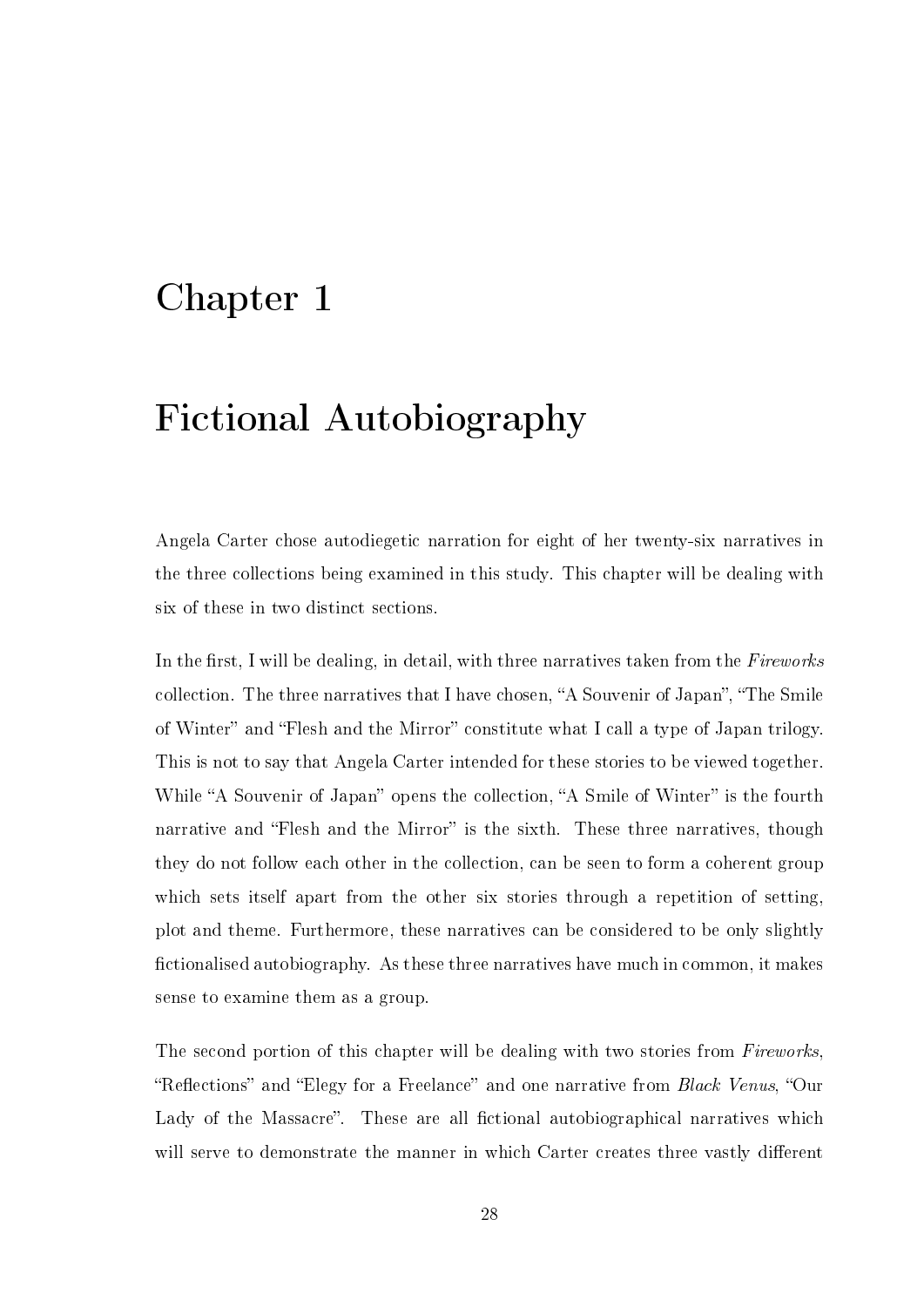personas: a stick swinging, tweed clad Victorian Darwinist whose latent misogyny is revealed by a step through the mirror; a woman caught in the whirlwind of emotion and ideology in a time of war; and Sal, a Moll Flanders among the Indians. While "The Kitchen Child", also in *Black Venus*, is also told in the first-person, its focus is less on autobiography as its focalisation<sup>1</sup> switches between the  $\lq$ <sup>1</sup> narrator and his mother. "The Merchant of Shadows", similarly to "Reflections" is the story of a male narrator confronted with gender as synthesis in the person of transvestite Hollywood star. It also makes use of second-person narration which will be discussed in "Elegy for a Freelance".

This chapter will deal to a great extent with the concept of distance between the narrating and experiencing 'I'. The doubling of the narrating figure is central to the purpose of this type of narration. Through an examination of this distance, the reader is able to draw conclusions about the meaning of the narrative. Especially in light of Carter's choice of subject matter, this concept is vital to understanding her purpose.

### 1.1 The Japan Trilogy

There has been almost no critical attention paid to the Japan Trilogy as a group.<sup>2</sup> While the stories almost always receive special mention in light of the critical debate as to the importance of the influence of Japan on Carter's writing, when the collection is more than simply named, it is usually "A Souvenir of Japan" and "Flesh and the Mirror" which are grouped together while "A Smile of Winter" is either mentioned separately or left out.<sup>3</sup> This is at least partly understandable as "The Smile of Winter"

<sup>&</sup>lt;sup>1</sup>Focalization is defined as "the PERSPECTIVE in terms of which the narrated situations and events are presented; the perceptual or conceptual position in terms of which they are rendered [...]." Cf. Prince, Dictionary of Narratology 31.

<sup>2</sup>Robbie Goh is one of the few critics who groups all three of these texts together while not seeing an inherent progression in them as I do. Cf. Robbie B.H. Goh, "Supernatural Interactions, Eastern Ghosts, and Postmodern Narrative: Angela Carter's 'Fireworks'," ARIEL: A Review of International English Literature 30:3 (July 1999) 80.

<sup>&</sup>lt;sup>3</sup>Cf. *Cambridge Guide to Women's Writing in English*, ed. Lorna Sage (Cambridge: Cambridge UP, 1999) 115.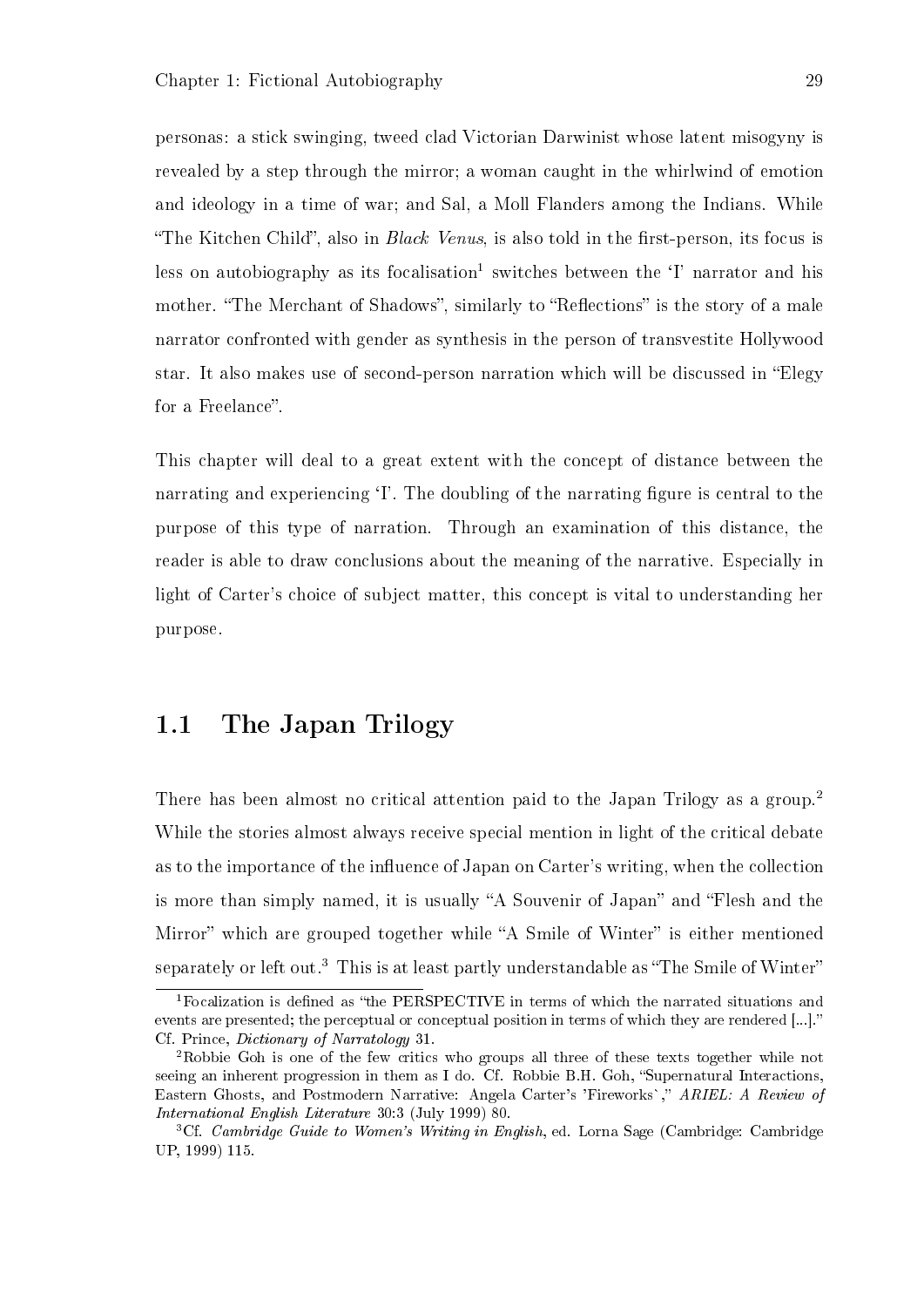does not overtly include the plot-line of the other two, yet here, the familiar setting of Japan, the repetition of the theme of loneliness and the, by now, familiar voice of the narrator make the inclusion of this text in the group defensible. As already discussed in my opening remarks, the effect Japan had on Carter and her writing is commented in criticism to such an extent that these three particular narratives warrant a closer look.

Not only do these three narratives share the unique experience of a dramatically foreign place, but also an intimate choice of narration, a first-person, quasi-autobiographical reflection on events, feelings, actions and the self. This is also reflected in the setting which is indisputably Japan, yet becomes secondary to the setting of the mind which prevails; home versus the foreign.

Angela Carter wrote three of her nine novels and eight of her short-stories in a quasi autobiographical mode. All but three of the short stories are obviously fictional. While it would be naive to claim with any authority that Carter actually experienced the events narrated in the stories, Lorna Sage, a long-time friend of the author, goes as far as to state about "Flesh and the Mirror", "the whole episode may of course have been a fantasy bred out of the city, but I think it probably did happen."<sup>4</sup> I would like to approach the narratives from another angle, though. Due to the fact that Carter was obviously interested in the possibilities of autodiegetic narration and chose, as I posit, her forms deliberately and carefully, the issue of why she would choose barely fictionalised autodiegetic narration for precisely the three Japan narratives becomes important.

The often intimate and introspective manner in which the narrator approaches the memories of her love affair, as well as, the subject matter in itself, lends itself to being told in an autodiegetic in contrast to a heterodiegetic narrative. I argue that this narrative mode is particularly suited to Carter's purpose. The tone and subject matter presented are so intensely personal that only an intensely personal type of narration would suit. Gérard Genette writes, "the autobiographical narrator [has] no obligation of discretion with respect to himself, [he] does not have [a] reason to

<sup>4</sup>Sage, Angela Carter 27.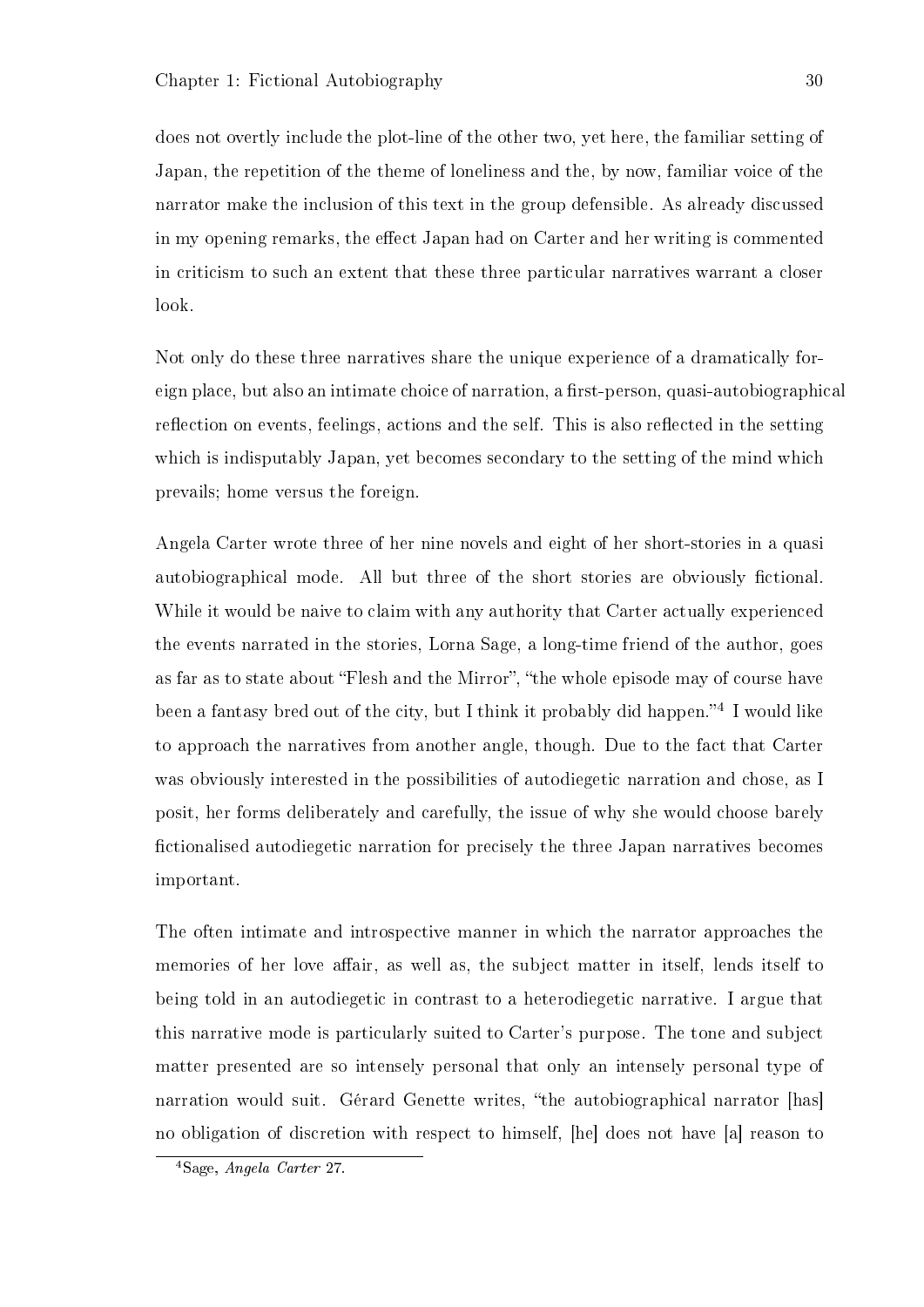impose silence on himself.<sup>5</sup> Yet due to the progression suggested by dealing with similar or the same plots in three progressive narratives, this distancing, though small in each immediate narrative, ends up being great between the beginning of the first and the end of the last. Thus Carter has achieved a dual sense of distancing adding a further dimension to her narratives.

One of the main characteristics of autodiegetic narration is the question of the spatial and temporal distance between the narrating self and the experiencing self. Stanzel writes, that narrative distance forms " die Voraussetzung für die ausgeglichene und einsichtige Haltung des erzählenden Ich zu seinen früheren Erlebnissen [...]."6 It is obvious from the text that the narrative distance is small. The narrating self is telling her story soon after its occurrence. This is demonstrated in numerous text passages. This dichotomy is the frame upon which Carter builds her narrative.

The Japan 'trilogy' is linked by far more than its setting and its choice of point-ofview; all are connected by a common factor, Carter's journalism. Her article, Tokyo Pastoral" appeared in New Society in 1970. Here she introduces the framework of. especially, the story "A Souvenir of Japan". Much of the article's descriptions of Japan and the impressions this country made on the author are imbedded in the fictional narrative. The essay itself often gives the impression of an outline or list of characteristics, perhaps a rough draft for the later fictional text. It helps to have read the journalistic essay in order to understand some of the sub-text in Carter's Japan stories. In all, more than ten articles submitted to various publications over the span of approximately 16 years, deal with her experiences in, or fascination with Japan.

It is interesting to note that Angela Carter seems to have consciously chosen an experimentation with autodiegetic narration during a crossroads in her writing career. While only The Infernal Desire Machines of Doctor Hoffman utilises this point-ofview in her pre-Fireworks novels, it nevertheless chooses a male character as focaliser.<sup>7</sup>

<sup>5</sup>Genette, Figures 214.

<sup>6</sup>Franz K. Stanzel, Theorie des Erzählens (1979; Göttingen: Vandenhoeck & Ruprecht, 1995) 270.

 ${}^{7}$ A focaliser is "the holder of POINT OF VIEW." Prince, A Dictionary of Narratology 32.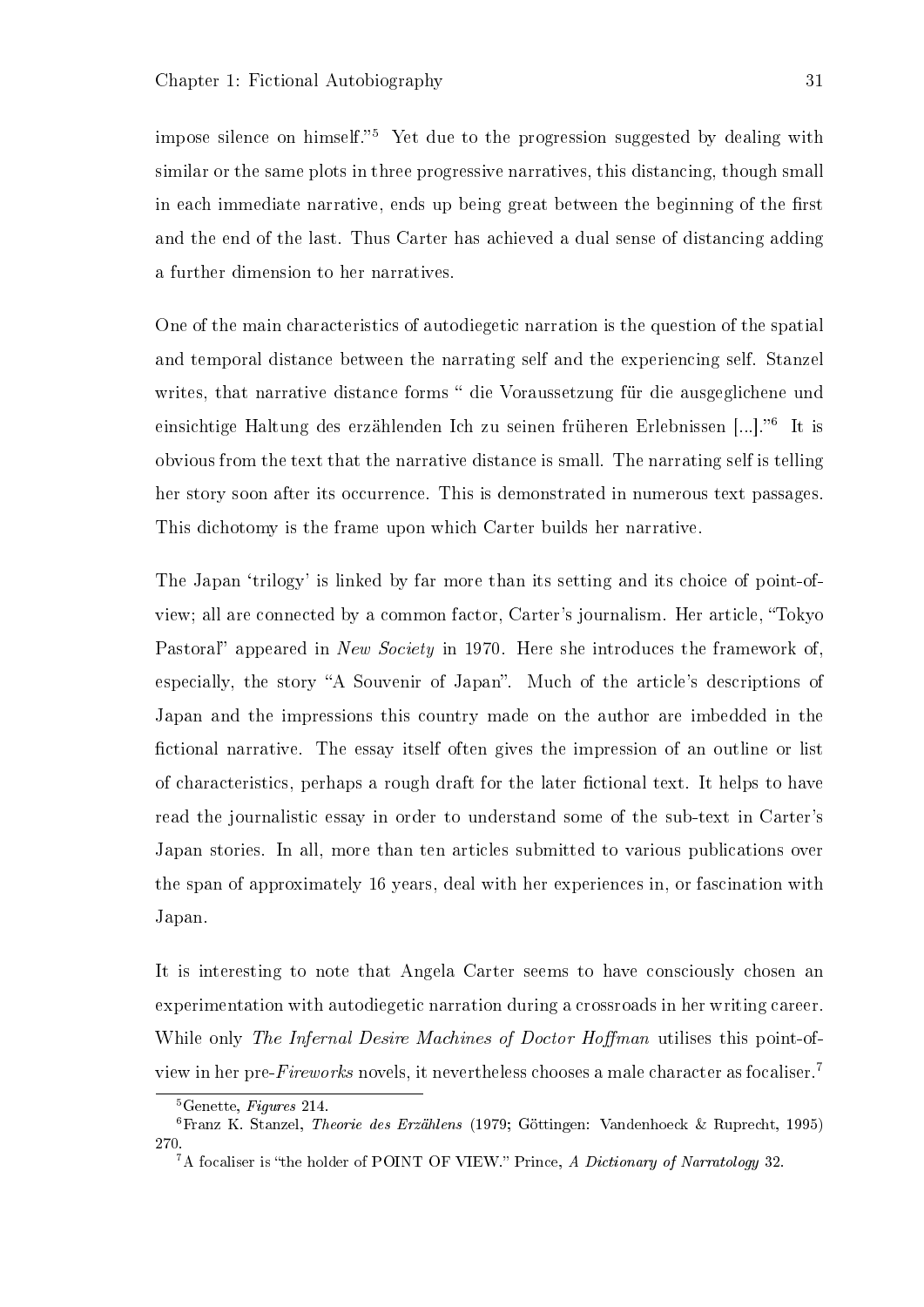Yet in Fireworks, she moves away from this choice in all but one of her first-person narratives. While it cannot be argued definitively, she also often chooses a male voice for her third-person stories. It is, therefore, all the more startling that she would choose to experiment with a point-of-view and focaliser in the three Japan stories which comes the closest in all her writings to herself. Yet it is at the same time appropriate that she would choose to truly experiment with a female point-of-view, focalisation, in narratives which are quasi-autobiographical.

The early 1970's are a point in her career where she is discovering her more radical side. "In Japan I learnt what it was to be a woman and became radicalised."<sup>8</sup> In "A Souvenir of Japan", she is still dealing with the process of coming to terms with herself. "I often felt like a female impersonator" $(31)$ . It is appropriate that she does this in a quasi-autobiographical mode as such lessons are immensely personal. The message contained in her closing line of "A Souvenir of Japan", that the essence of otherness is ungraspable, can only be narrated in this context by an autodiegetic narrator. The distance and discretion of heterodiegisis would cause this acknowledgement of subjectivity to be lost, as it would require an omniscient authorial narrator who would come across as insincere and unbelievable. Thus, Carter chooses a narrator who is able to `speak` about the intimacies involved in self discovery.

The Japan trilogy, when seen together, demonstrates an interesting narratological progression. Carter makes use of the present tense in all three narratives. While the present and past tense narration alternate in "A Souvenir of Japan" and "Flesh and the Mirror" in order to underscore the distance between the experiencing and narrating <sup>T</sup>, in "The Smile of Winter", the bulk of the narrative is in the present tense.

Yet beyond this, Carter also chooses specific narratological devices to support her individual narratives. While the temporal shifts mentioned above are appropriately part of each of the autodiegetic narratives, I will, in my examination of "A Souvenir" of Japan", trace these shifts through the course of the text in order to demonstrate Carter's purposeful manipulation of this device to underscore the conflict between

<sup>8</sup>Angela Carter, Nothing Sacred: Selected Writings (1982; London: Virago Press, 1993) 28.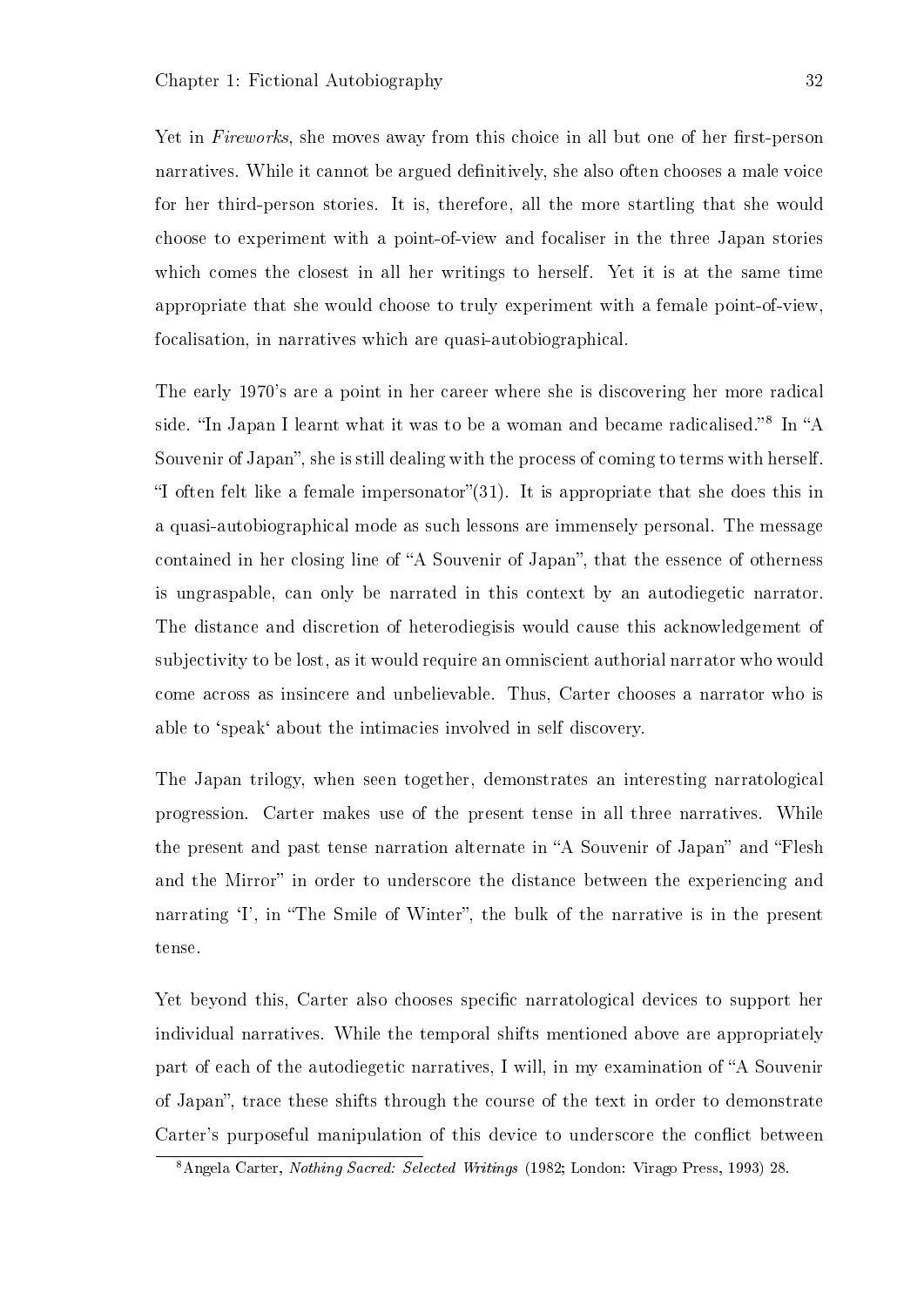the experiencing and narrating `I'. As this story marks the beginning of the trilogy, it is only tting that while a certain amount of insight can be recognised in the narrating 'I' at the end of the narrative, there is still room for development. The narrative utilises the problematic love affair with a Japanese man as a metaphor for her difficulties in 'finding herself' in this foreign setting.

I will show how the narrator inserts present tense commentary into the past tense `remembering' of the narrative to utilise the unchanging setting against the changing plot in order to find meaning for herself. "The Smile of Winter" is narrated almost completely in the present tense. The narrator has reached a deictic now and creates a narrative in which she self-consciously defines her mood, her self, as foreign or separate from this once again obvious Japanese setting in order to underscore her loneliness.<sup>9</sup> Flesh and the Mirror, while also utilising temporal shifts, makes deliberate use of, and places more of an emphasis on, pronominal shifts in order to create meaning. The background for this narrative has already been provided by the introduction of the relationship and cultural context in "A Souvenir of Japan", thus "Flesh and the Mirror" is able to shift its focus more towards the narrator's self examination.

### 1.1.1 "A Souvenir of Japan"

Angela Carter opens Fireworks with the short story titled, "A Souvenir of Japan". This title is fitting as she brought back the stories in this collection from Japan to England for publication. While all the stories can be seen as a type of souvenir of her time abroad, the Japan Trilogy must be seen as personal mementoes of Carter's stay. A souvenir can be anything from a tacky miniature of a famous building to the form Carter chose, a fictionalised account of a European woman searching for herself in a, for her, utterly foreign place.

Carter stated about her time in Japan that "Living in Japan made me very conscious that we don't live in a white world."<sup>10</sup> Carter came to Japan to turn around the

<sup>&</sup>lt;sup>9</sup>The term deictic is defined as "any term or expression which, in an utterance, refers to the context of production [...] of that utterance [...]. Prince, Dictionary of Narratology 18.  $10$ Falzon 19.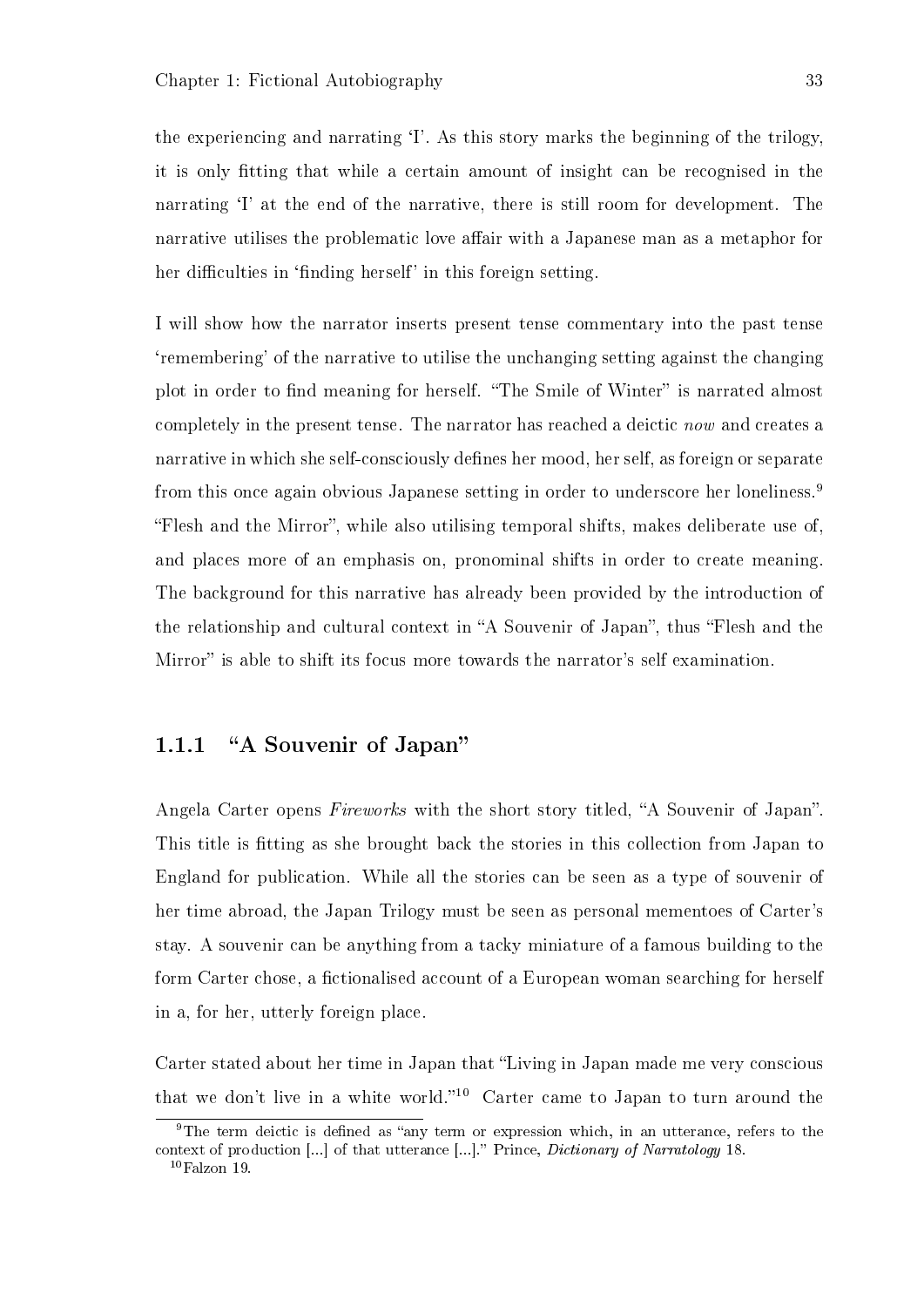notion that otherness applies only to others. "She was a great believer in the kind of reverse anthropology which involves studying your own culture as if from elsewhere, cultivating the viewpoint of an alien in order to defamiliarise the landscape of habit.<sup>"11</sup> "A Souvenir of Japan" introduces Carter's manipulation of this theme in the framework of a problematic love affair between her obviously Western narrator and a Japanese man and how the relationship, and the man, himself, become a metaphor for how she sees this foreign country.

This first narrative is an interesting mixture of description and narrative, thinly framed by the story of the narrator and her lover, whom she gives the name Taro. While the love relationship between the narrator and her lover is the focus in "Flesh" and the Mirror", in "A Souvenir of Japan" the focus seems to be on an outlining of the impressions of one foreign woman in a place that is just as foreign to her as she is to it. The frame of the love relationship serves to underscore the personal struggle of the narrator apart from her attempts to describe the city and the people, giving the reader, when seeing this narrative in context with the other two, an overall context, an introduction to use as a starting point.

The choice of autodiegetic narration for this story is obvious in its suitability. In this choice, it could be argued, Carter manages to avoid the later accusation of a colonialist view of the foreign.<sup>12</sup> The opinions and descriptions are obviously attributed to her protagonist who is, herself, a faulted persona.

The judgements made about Japan are, thus, put into a subjective context. Robbie Goh, in his article, "Supernatural Interactions, Eastern Ghosts, and Postmodern Narrative: Angela Carter's 'Fireworks'", argues that Carter's Japan stories "evince the most disturbing features of Carter's narrative method [...]. Carter's foregrounding of the West and orientalisation of the East is expectedly the most conspicuous and objectionable.<sup>13</sup> Goh's statement, when taken together with Sage's quoted above must be called into question. When Sage states that Carter 'cultivates the viewpoint of an alien' it should be seen as a metaphor for what she is doing in her writing. By

 $11$ Sage, Angela Carter 2.

 $12G$ oh 80.

 $13$ Goh 80.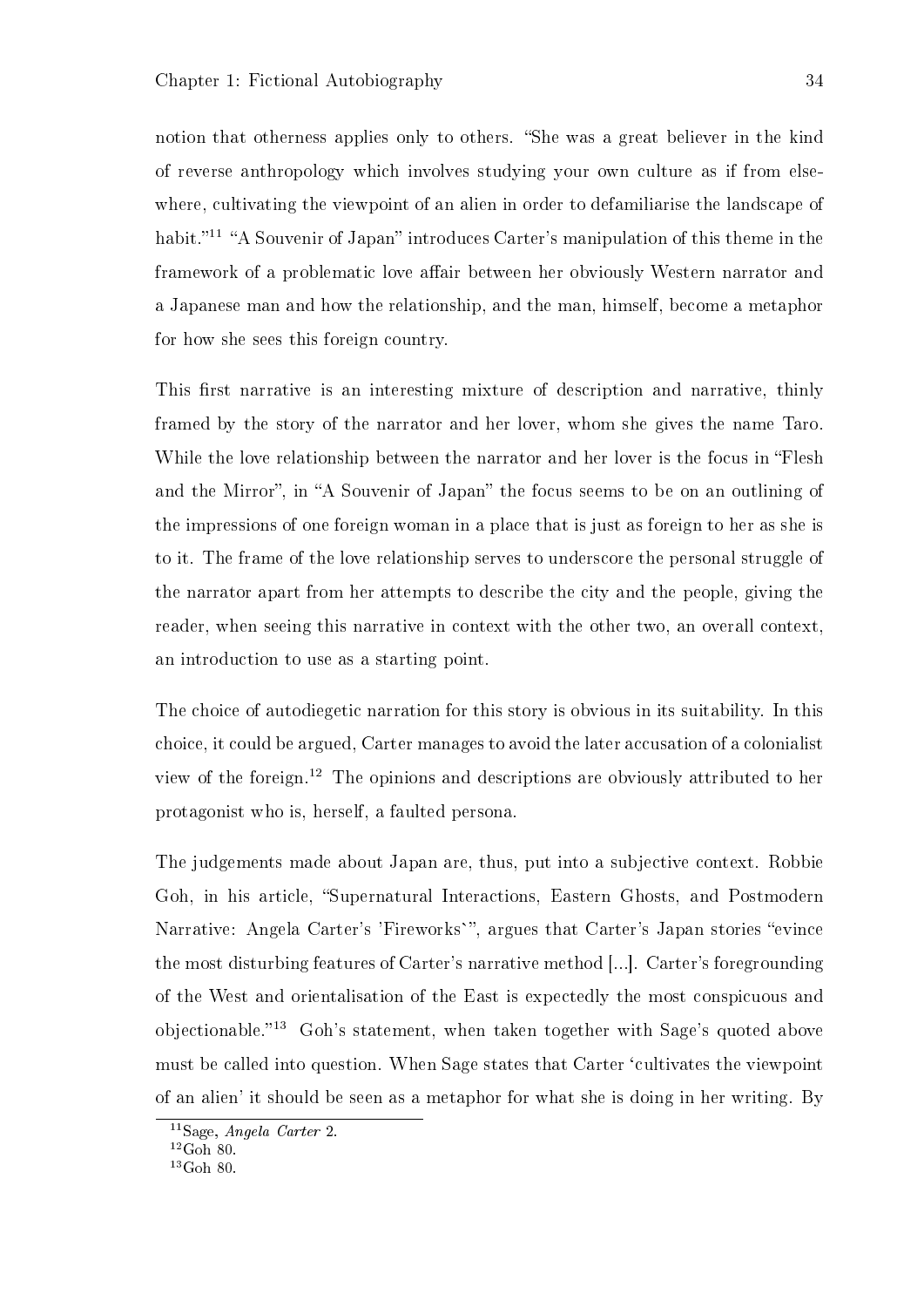explicitly choosing a quasi-autobiographical narrator and filling her narratives with conjecture and evaluation inherent in a thorough evaluation of the experiencing `I's struggle to come to terms with just what Goh is calling an orientalist gaze, Carter has created a narrating `I' who has broken out of the trap Goh claims the story is caught in. This seems to be best expressed in the final paragraphs of "Flesh and the Mirror" when the narrator states, "Then the city vanished; it ceased, almost immediately, to be a magic and appalling place. I woke up one morning and found it had become home"  $(74)$ .

While Goh would turn this around again and claim that Carter is appropriating this foreign place for herself and her purpose, I believe that the emphasis should remain on the person of the narrator, on her development from being an alien, a definition she imposes on both herself and on the Japanese in the most negative of connotations, to someone who has come home to where familiarity, not sameness, creates an atmosphere of comfort. While it would be impossible not to acknowledge that Goh is making a valid point about how Carter foregrounds her own culture and her orientalisation of Japan, something she clearly does, it is the fact that she chooses to do this in an autodiegetic mode that allows for more than a little self-criticismof this practice to enter the text.

The narrative is told in a rather disjointed fashion, shifting from the present of the narrating 'I' to different episodes taken out of chronological order experienced by the experiencing <sup>T</sup>. An attempt at a plot summary would produce a disjointed portrait made up of memories prompted by experiences which themselves are memories. It takes on the very realistic quality of remembering. This "chronological reshuffling" is one of the traits of modernist fiction.<sup>14</sup> The narrator often inserts present tense explanatory comments, interpretations and justifications which, apart from their importance for the interpretation of the story, also give a sense of movement. There is no beginning and no end to the action, precluding a simple reading. Yet while often considered radical, "a disruption in chronology  $[\dots]$  does not  $[\dots]$  radically affect narrativity unless [it] results in a  $[...]$  failure to re-cognize a fictional situa-

<sup>14</sup>Cf. Fludernik, 'Natural' Narratology 21.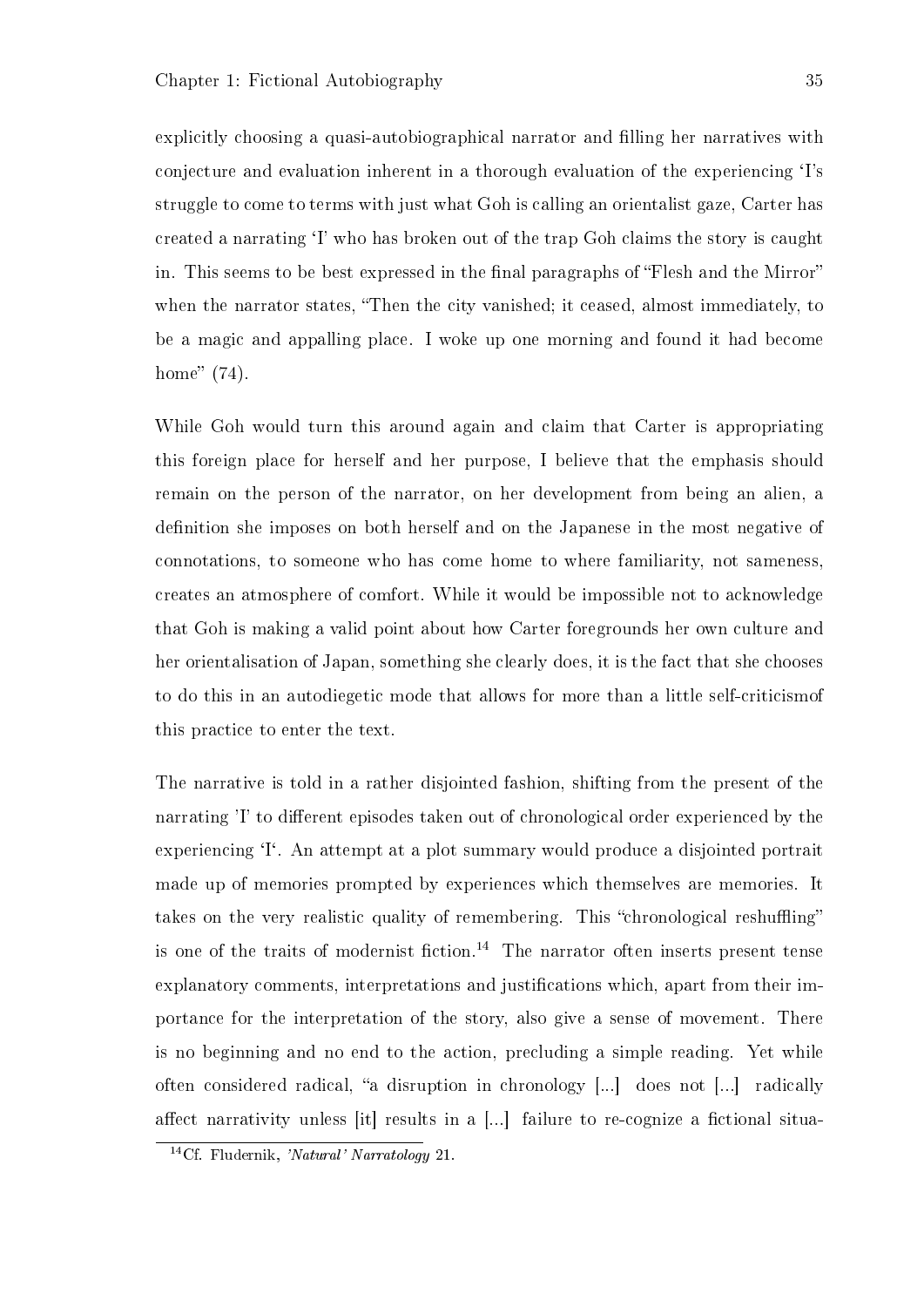tion.<sup>"15</sup> Carter's choices, far from convoluting meaning, represent a more natural. non-sequential form of remembering. This re-shuffling constitutes a type of tagging as the reader is given the signal that there is meaning to be uncovered in the text and, what is especially suited to Carter's autodiegetic narrative, the reader is "afforded a heightened reality effect."<sup>16</sup> "After all, 'real life' is a puzzle too; you don't get your 'story' presented to you by an authorial narrator who spoonfeeds you with reliable information. $17$  This further underscores the criticism of the narrator inherent in the choice of point-of-view, as Carter is making her narrative persona all the more real, thus fallible.

In the opening lines, the reader is confronted with a relationship encapsulated in one statement: "when I went outside to see if he was coming home  $[...]'$  (27). The conscious use of the `if' here already alludes to the problematic nature of the relationship, though taken out of context it could be seen as rather innocent. The repetition of this 'state of affairs' which follows, "but I usually found myself waiting for him to come home knowing, with a certain resentment, that he would not; and that he would not even telephone me to tell me he would be late, either, for he was far too guilty to do so" (28), emphasises the opening sense of unease. The narrator is setting herself up as foreign, West versus East, as claimed by Goh. The choice of the narrating `I' to begin with such a scene, which could evoke pity for the experiencing figure, actually manages to provoke a slight feeling of contempt intimated by the self-depreciating tone of the narrating `I' in relating precisely this particular fact, thus undermining Goh's claims. The criticism is addressed towards herself, not towards the setting. Furthermore, neither the lover nor the setting has been identified at this point as being Japanese, which also seems irrelevant to the scenario which is of such a universal nature that it needs no specifics. By beginning in medias res, the narrator emphasises the generic intention of the first lines.

In the opening paragraph, the narrator introduces the style she will utilise throughout the narrative. She repeatedly switches tense from past, to narrate the actions of the

<sup>15</sup>Fludernik, 'Natural' Narratology 270.

<sup>16</sup>Fludernik, 'Natural' Narratology 270.

<sup>17</sup>Fludernik, 'Natural' Narratology 270.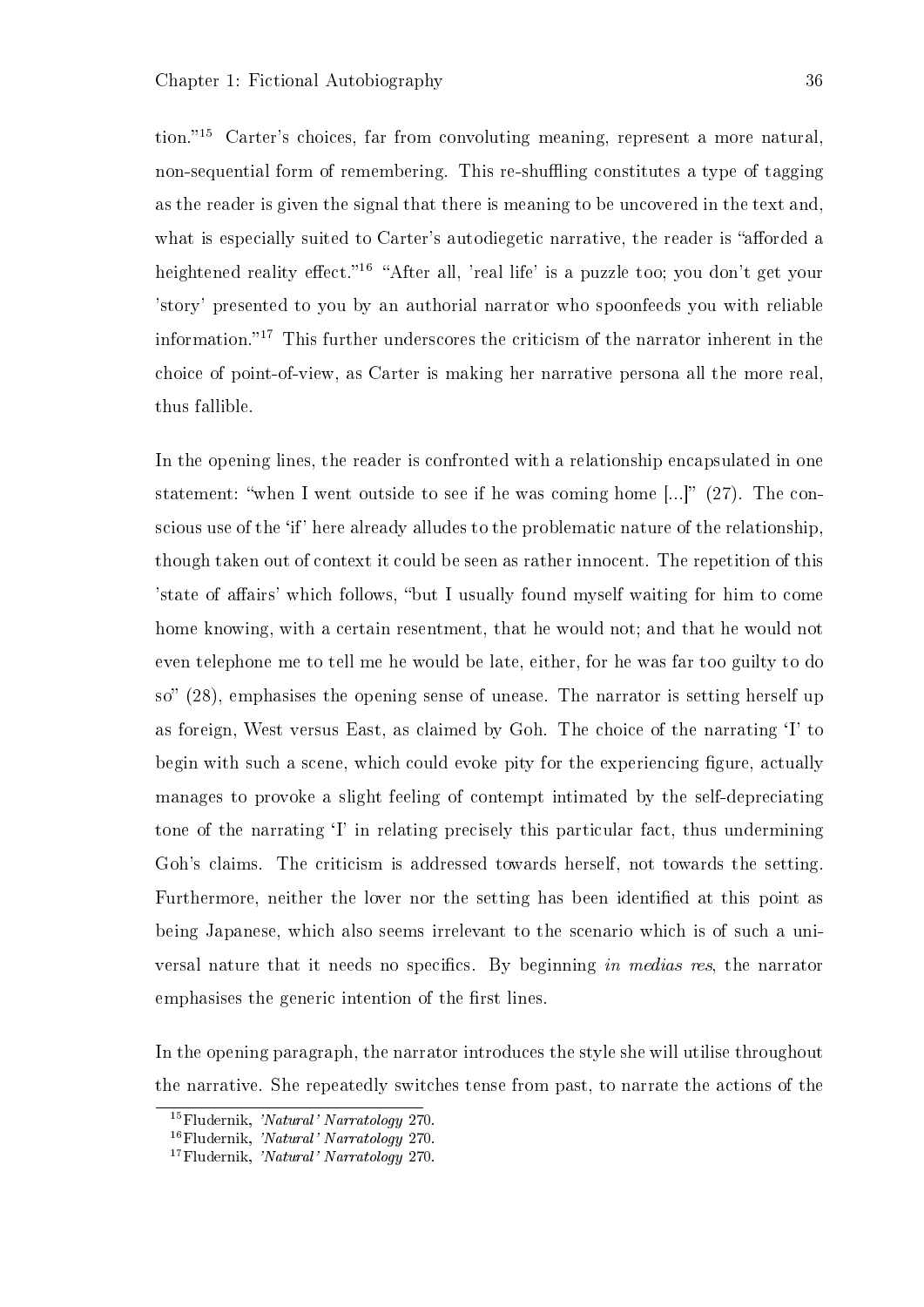experiencing  $\Gamma$ , to the present tense, where the narrating  $\Gamma$ , the  $\Gamma$  who has already reached the point of 'realisation' as expressed at the end of "Flesh and the Mirror". relates 'objective' facts about the culture. Thus, the emotionally loaded first line and the subsequent characterisation of the Japanese neighbours, including the comment about the purity of restrained pleasure  $(27)$  which serves as a first clue to how the narrator sees these people, are narrated in the present tense. This is juxtaposed with a line of tagged direct discourse, "an old woman said: 'And so they pestered their father until he bought them fireworks"  $(27)$ , which seems to contradict the portrait of the children the experiencing `I' gives as being `restrained' by allowing, for however short a time, the voice of a Japanese character to emerge.

It sets up the narrator's interpretation in opposition to a comment by another bystander who is part of this system, which contradicts the experiencing `I's views. This is followed by a present tense comment by the narrating 'I' giving a type of tourist guide explanation of 'interesting facts. "In this language, fireworks are called hannabi, which means 'flower fire'. All through summer, every evening, you can see all kinds of fireworks, from the humblest to the most elaborate  $\left[\ldots\right]^n$  (27). Hints in the line, the choice of 'this' language instead of 'their' or 'that' language, as well as the choice of the indeterminate summer, not here preceded by the definite article the which would give it a specific temporal placement, serve to underscore the neutrality of such present tense commentary. Juxtaposed with the subjective past tense commentary, this further underscores the distancing, thus a rejection of the stance espoused by the experiencing `I', which is Carter's intention in order to avoid the orientalist trap which Goh sees for this narrative. The narrator returns, almost seamlessly in the same sentence, to the past tense in order to return to the core story.

In the subsequent paragraphs, the narrator sticks to a consistent mode of narration when describing an outing she and her lover, who will only be more specifically identified beyond an ambiguous we and the he of the first line who may or may not come home, much later. The narrator avoids inserting any more present-time neutral explanation which deliberately accentuates the subjective nature of the description. The narrator is filled with wonder and continually makes use of subtly familiar terms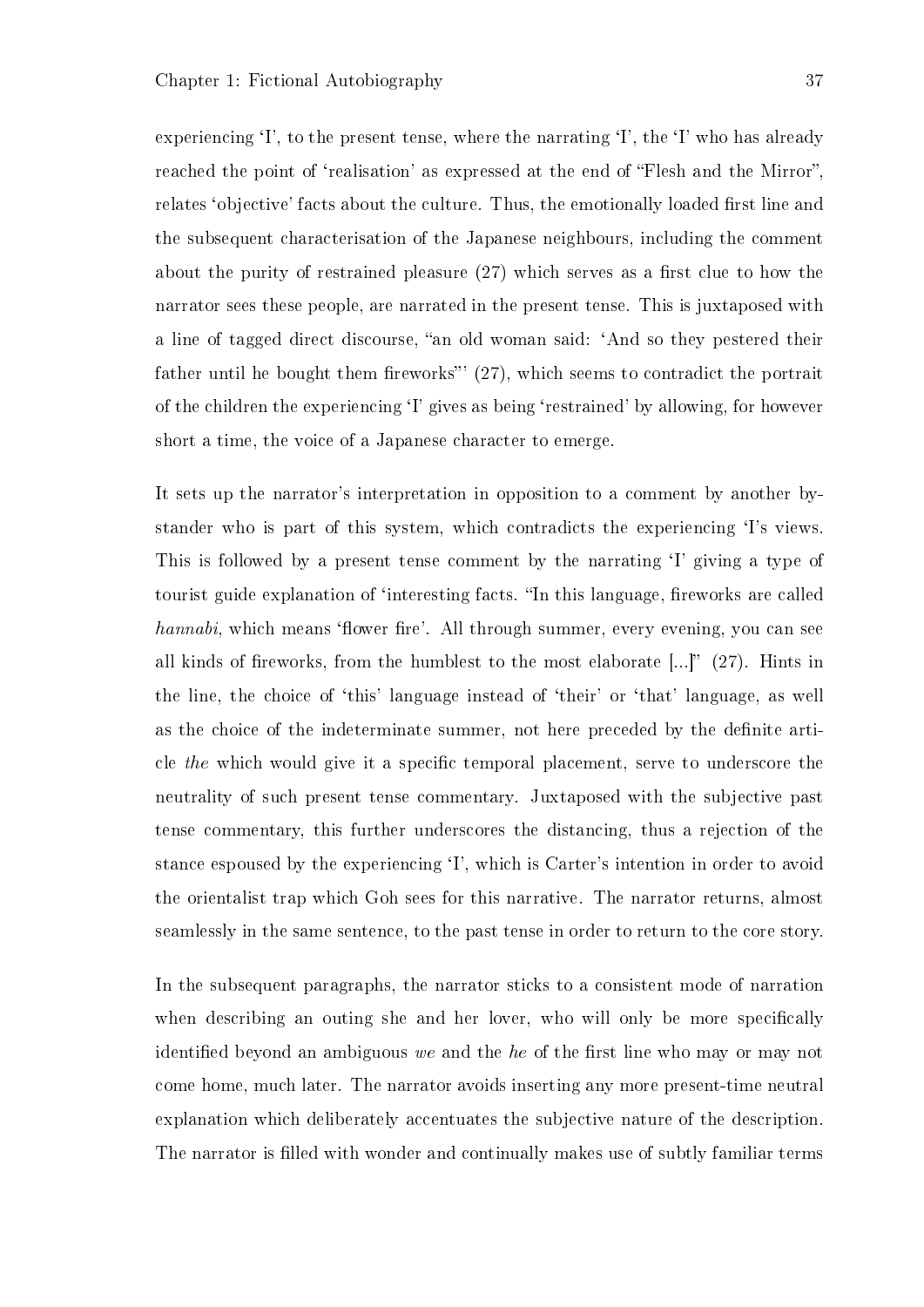in order, while on the surface seeming to suggest familiarity, actually to underscore the foreign nature of the situation and the people.

The description of the fair-like setting where the narrator and her lover go to enjoy a public display of fireworks is a continuation of this tactic. Yet the description of the fair differs radically from what the narrator in "A Souvenir of Japan" expects.<sup>18</sup> The narrator comments; "It was like a fairground - but such a well-ordered fair! Even the patrolling policemen carried coloured paper lanterns instead of torches. Everything was altogether quietly festive"  $(27)$ . This should cause the reader to question the tantalisingly familiar pictures she presents. It continues the thread begun by what, for Westerners, is an odd interspersion of `repressed' as a description of the joy of children already mentioned above.

This idyllic description comes to an abrupt end, which throws the reader back to the unease caused by the first line: "But, as I expected, he very quickly grew restive"  $(28)$ . The romantic image of lovers lying on the grass watching fireworks is shattered by the narrator's lover. Choosing the construction, 'as I expected' is an obvious repetition of the skewed sense of sureness the experiencing `I' expresses in the opening lines, and again in a return to this image of waiting near the end of the second page where her lover would neither come home nor would he call (28). It can already be recognised at this early point that the only things this narrator expresses in a deterministic manner are facts about her relationship with her lover and about herself. Here again it is important to keep the narrator and perspective in mind when choosing whether or not to accept her characterisations and the conclusions which they imply.

'Are you happy?' he asked. 'Are you sure you're happy?' (28). The narrator believes that she understands the inherent nature of the question, and immediately moves to change the situation which brought her so much pleasure, in order to please

<sup>18</sup>This example is perhaps also appropriate for Carter as an author, as her style and themes are often considered carnivalesque. Her 1984 novel, Nights At The Circus, is perhaps the most obvious example of her use of this concept of circus or fair, though, she also makes use of it in this collection in the story, "The Loves of Lady Purple." (Cf. Day 168.) The term carnivalesque is attributed to Mikhail Bakhtin who coined it in his Rabelais and His World (1965). Linden Peach states, "the appeal of the carnivalesque for [...] Angela Carter is that it valorises the subordinate, the anti-authoritarian and the marginal." (Peach,  $Angela$  Carter 141).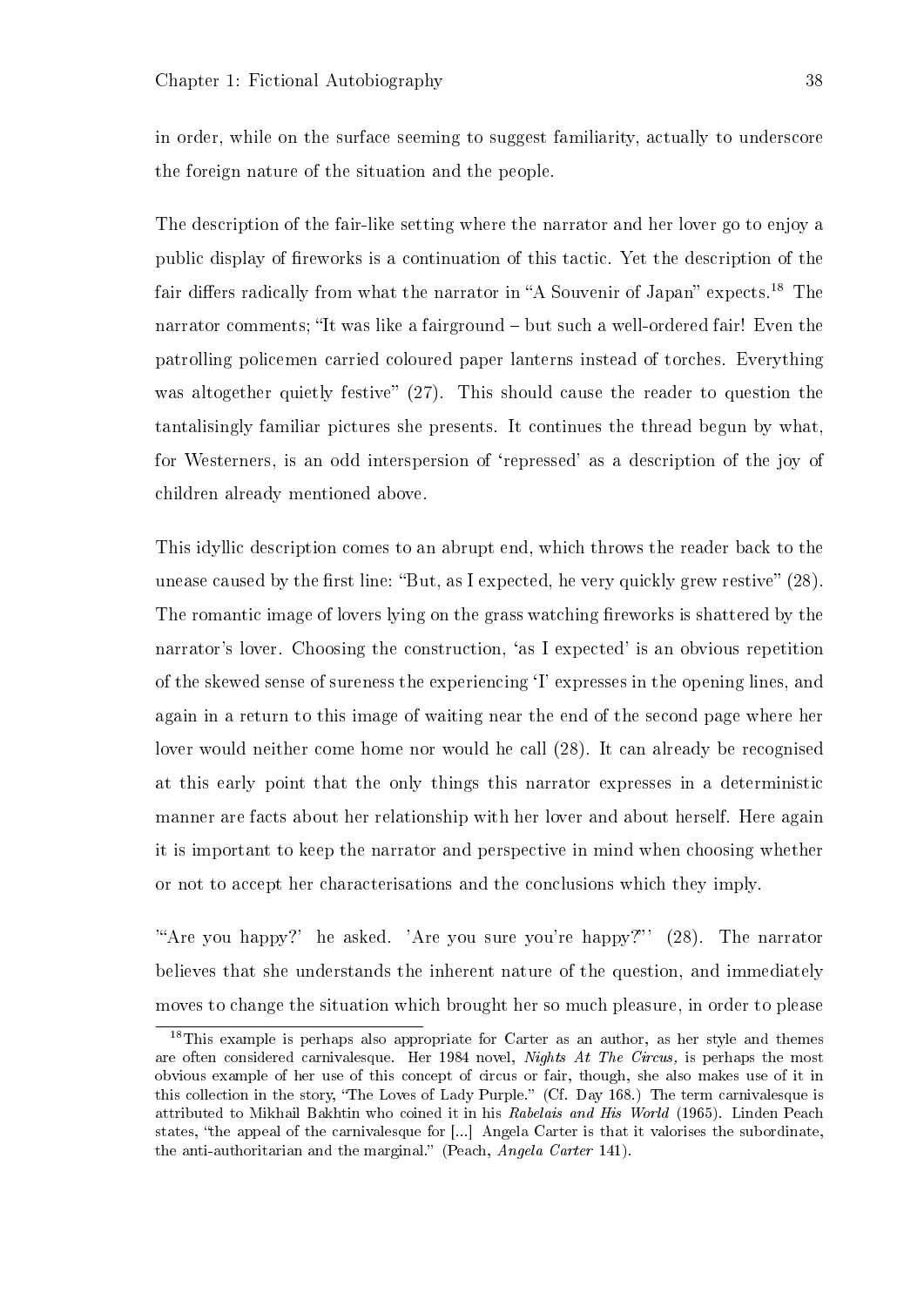him: "I became guilty and suggested we return to the heart of the city"  $(28)$ . She makes this oddly formulated statement at the moment she decides to cut short her own pleasure to appease a desire she `knows' he feels. The choice of the verb became instead of the expected was, a suggestion of conscious decision to achieve a state of guilt instead of the simple statement of a state of affairs, contains a clear assessment by the narrating `I'. She is criticising the experiencing `I' for her positivistic stance of `knowing'.

The narrating <sup>T</sup> then lays bare the masochism of her experiencing self: "The last thing in the world that I wanted was to leave the scintillating river and the gentle crowd. But I knew his real desire was to return and so return we did"  $(28)$ . The masochism, mentioned later in the text, which she obviously finds in him  $(30)$ , is ever so evident in her here. She describes her character as being the stronger of the two for winning the "battle of self-abnegation"  $(28)$ .<sup>19</sup> At the end of this paragraph. the narrator returns once again to the present tense in an overt comment about the actions of her own past self by stating,

although I do not know if it was worth my small victory of selflessness to bear his remorse at cutting short my pleasure, even if to engineer this remorse had, at some subterranean level, been the whole object of the outing. (28, emphasis mine)

The narrating 'I' is expressing a current lack of understanding for the actions of the experiencing 'I'. She is making it all the clearer that she wishes to broaden the gap between her current and former self.

In the paragraph following, the narrating 'I' again expresses doubt about the experiencing 'I's perception of things. "He had taken me out for the evening and now he wanted to be rid of me. Or so I saw it" (28, emphasis mine). This statement is followed once again by a present tense insertion translating the word okusan, a

<sup>&</sup>lt;sup>19</sup>Though *The Sadeian Woman* did not appear until 1979, five years after the publication of Fireworks, it is already obvious that Carter was beginning to gather her thoughts on this subject of sadism and masochism. Though Flesh and the Mirror seems to go into more detail on a constructed, self created masochism, the focus here, in "A Souvenir Of Japan", seems to be different. perhaps a more fledgling form.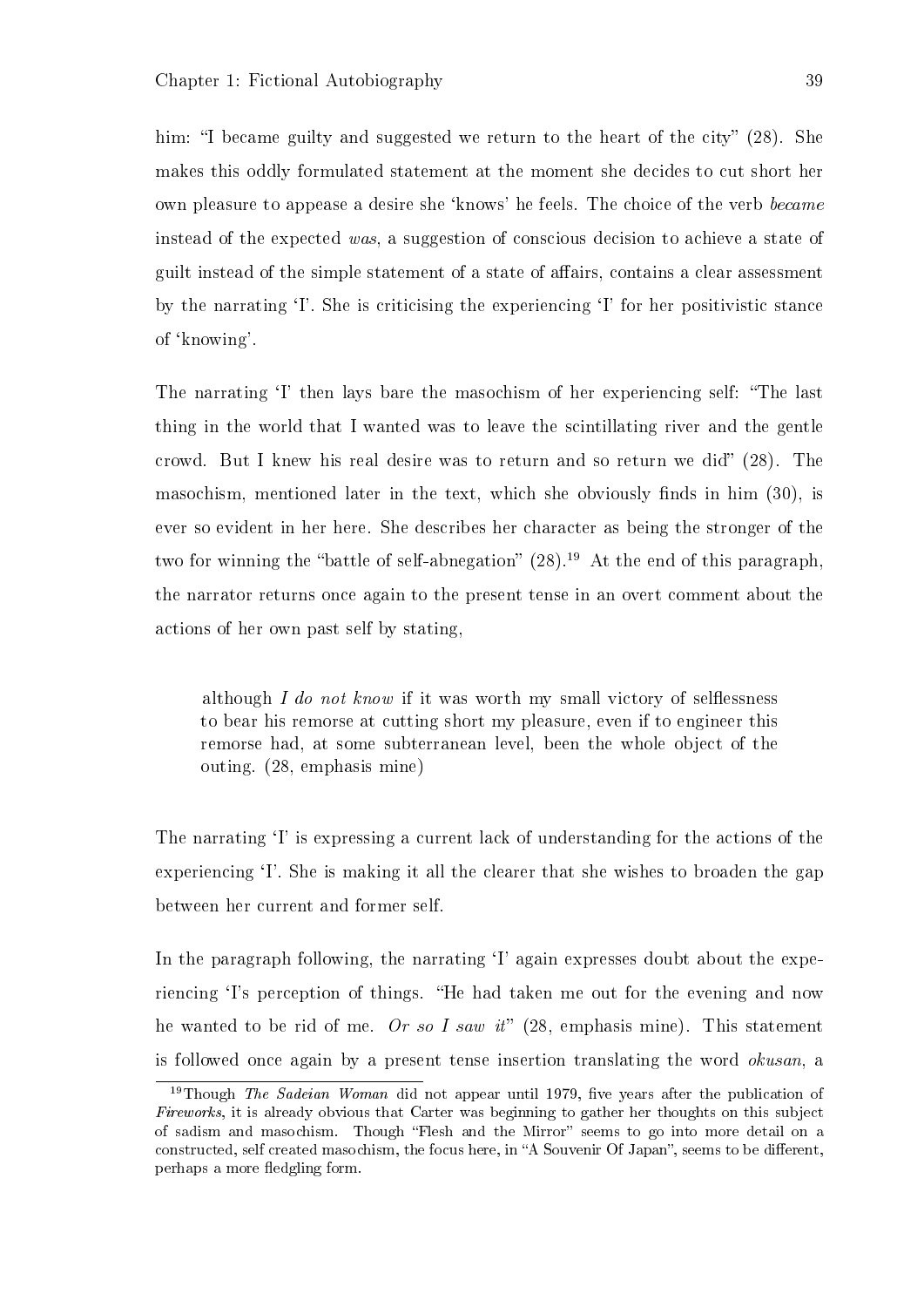timely Japanese term for the context, and explaining its signicance. The choice to mingle the expression of doubt, with a fact/definition and then to follow it with a clear statement about the emotional consequences of subjective interpretation on a situation relying on conjecture about what the lover must be feeling as 'his' culture defines women specifically as repressed, contains a clear assessment of the state of mind of the experiencing <sup>T</sup> rendered by the narrating <sup>T</sup>. This is again underscored by the inclusion of `perhaps they thought', a clear acknowledgement of subjective interpretation as she could not possibly really know what her neighbours thought but can only assume an interpretation along the lines of what would be familiar to her own Western context.

The narrator consciously formulates a characterisation of the Japanese people, primarily through their language and culture, in opposition to herself in order to characterise herself. "The word for wife, *okusan*, means the person who occupies the inner room and rarely, if ever, comes out of it. Since I often appeared to be his wife, I was frequently subjected to this treatment, though I fought against it bitterly" (28). She is uncomfortable in this characterisation as Western ideals clash here with the narrator's view of Japanese reality. She comes out of the inner room in the first lines and introduces the reader to the dichotomy which is irreconcilable: she as a Western woman living in an Eastern culture. Yet the 'I often appeared' effectively moves culpability away from him. It is an ambiguous statement in that it purposefully, as in the choice of 'became' for guilty discussed above, blurs the clear reference by choosing simply to state, `appeared to be his wife', instead of adding a direct reference as to whom she appears as such. It remains unclear whether or not he saw her as his wife or if the people around them in the neighbourhood did.

The narrator returns to this image a few pages later, after she has finally given her lover a three-dimensional identity, to attribute this repression of herself to him, but again, the statement is filled with conjecture. "Once I was at home, however, it was as if I occupied the inner room and he did not expect me to go out of it, although it was I who paid the rent"  $(31)$ . The inclusion of 'as if' undermines the whole. This is strengthened even further by the blatant criticism included in the last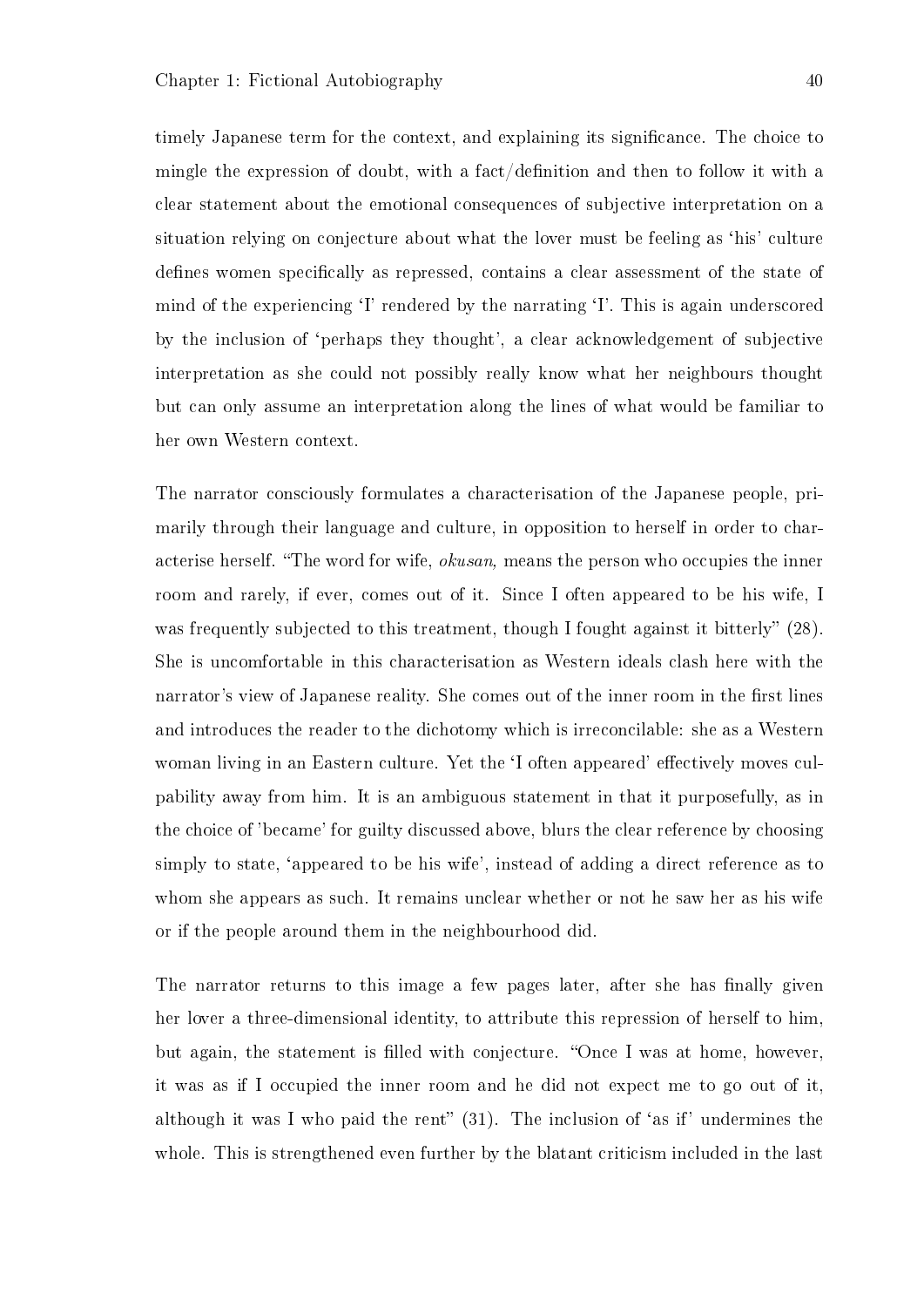portion of the statement. Instead of gaining the reader's sympathies, she achieves the opposite effect instead, ending up sounding childish. The narrator has effectively removed the exotic quality she deliberately gave this relationship, and returns, as in the first pages, to a universally recognisable bad relationship. She is being fleeded by an egoistic lover and does not end the relationship but just whines about it. Interestingly, Carter convolutes this further by continuing in the next paragraph. seamlessly, with the scene introduced in the opening lines of the narrative, that of an idyllic neighbourhood. For the next page, the narrator indulges in a detailed portrait of her Japanese neighbours focussing especially on the women.<sup>20</sup>

It is only after this descriptive scene near the end of the narrative that the narrator does finally admit that her lover's name is not actually Taro but that, "I only called him Taro so that I could use the conceit of the peach boy, because it seemed so appropriate"  $(32)$ . She names him after a type of fairy tale figure who was born out of a peach, thus one could say, inhuman. Though the reader has already been able to form an opinion of this character from earlier hints and descriptions of actions, the narrator goes into more detail by creating a legend around him. In doing this, she effectively removes him from a graspable humanity, while at the same time creating another entirely subjective avenue of comparison with her country and his.

He [...] had the inhuman sweetness of a child born from something other than a mother, a passive, cruel sweetness I did not immediately understand, for it was that of the repressed masochism which, in my country, is usually confined to women"  $(30)$ . This mirror image of her own masochism which she faces opens up the possibility of consciously recognising the traits each partner brings into a relationship. This is mirrored in the description of fireworks over water: "the public displays  $[\ldots]$  are held over rivers so that the dark water multiplies the reflections"  $(27)$ . A multiplication also implies intensification. Continually setting up mirroring opposites, such as two sets of fireworks, mirroring each other, Carter's narrator is intensifying the images in order to remove them from their universal context and to redefine them. Taro is not a woman, so his masochism, which the narrator suddenly recognises as a part of

 $20$ This information can be found in a similar form in her essay, "Tokyo Pastoral".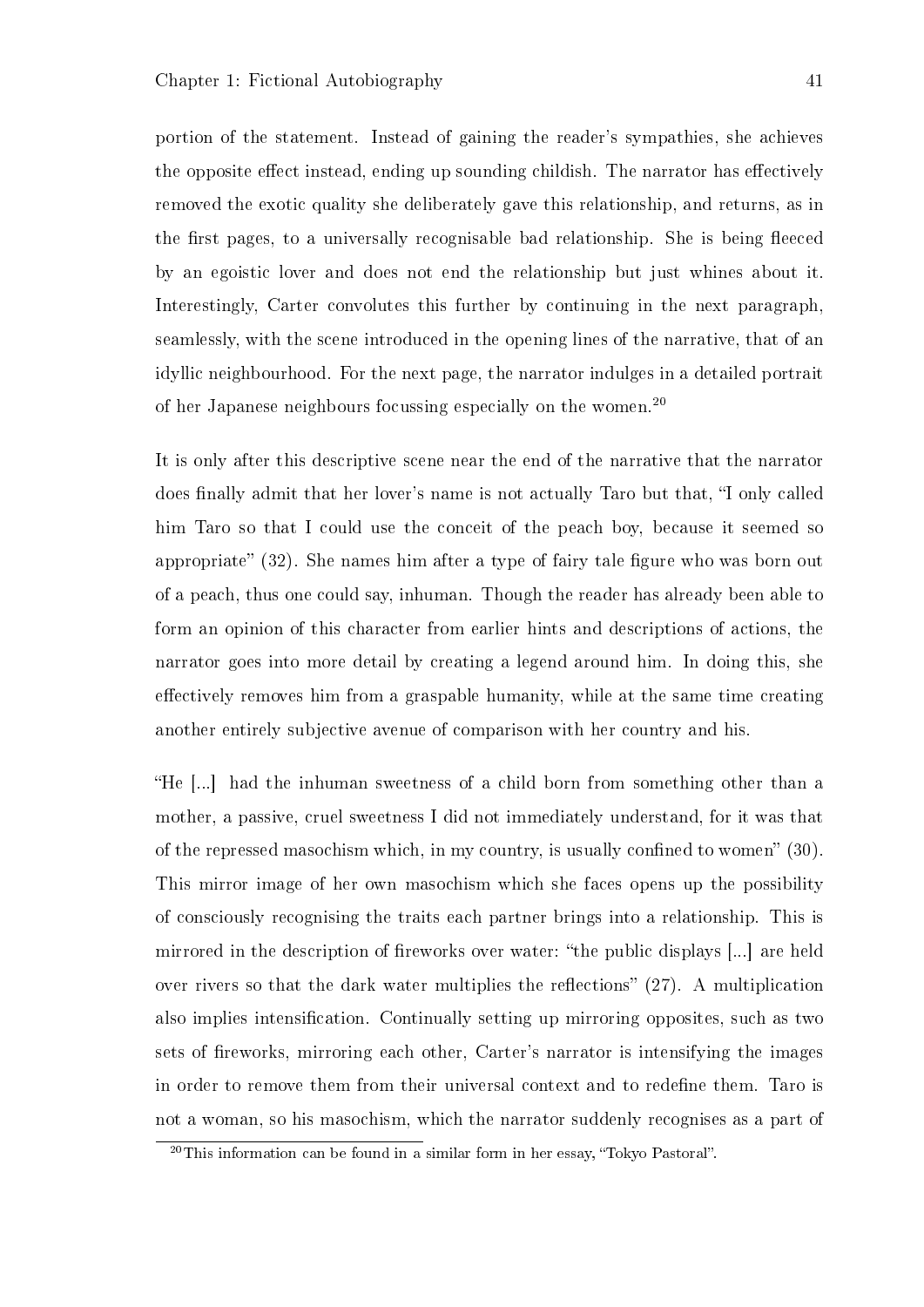herself as well, is placed in front of her like a mirror, intensifying it and forcing her to acknowledge it.

Carter is making a few statements at once. The one sided perspective allows the narrator to effectively remove Taro from reality. He has become the exotic. This is not to say though, that Carter, in other places, does not allow Taro's perspective to slip through with respect to this. He thinks that the narrator is exotic, once again one exotic mirroring the other, in effect, one could argue, negating each other: "He found me, I think, inexpressibly exotic. But I often felt like a female impersonator (31). It must be kept in mind that she is again voicing speculation. The narrating `I' is forced to admit that any assumption made about Taro and his thoughts or beliefs must be conjecture. For once, in the position where she is the blaring, glaring other in every sense, physically and mentally, she must come to some sort of understanding of the methods of characterisation on which she is dependent:

My pink cheeks, blue eyes and blatant yellow hair made of me, in the visual orchestration of this city in which all heads were dark, eyes brown and skin monotone, an instrument which played on an alien scale. In a sober harmony of subtle plucked instruments and wistful flutes, I blared. I proclaimed myself like a perpetual fanfare. (31)

Standing utterly outside, she is able to examine the structures that form this society. The repressed emotions which culminate in a brutal honesty about the way things are; that boys are valued over girls and that women are valued "only as the object of men's passions" (31). Interestingly enough, instead of condemning this attitude, Carter's narrator praises its honesty. This, though, is again in sharp contrast to the lack of honesty in her relationship with Taro. Her understanding of why the relationship is as it is, is formed by her belief that she understands his culture, yet she fights against his treatment of her anyway, as she, herself, states. The examples around her of little girls and old women serve as miniature portraits of proper behaviour. Taro is only behaving as a man should. When Goh criticises Carter's portrayal of the Japanese as a restrictive patriarchal society, he has not taken the narratological devices which Carter is including to undermine any conclusive statement, into consideration. He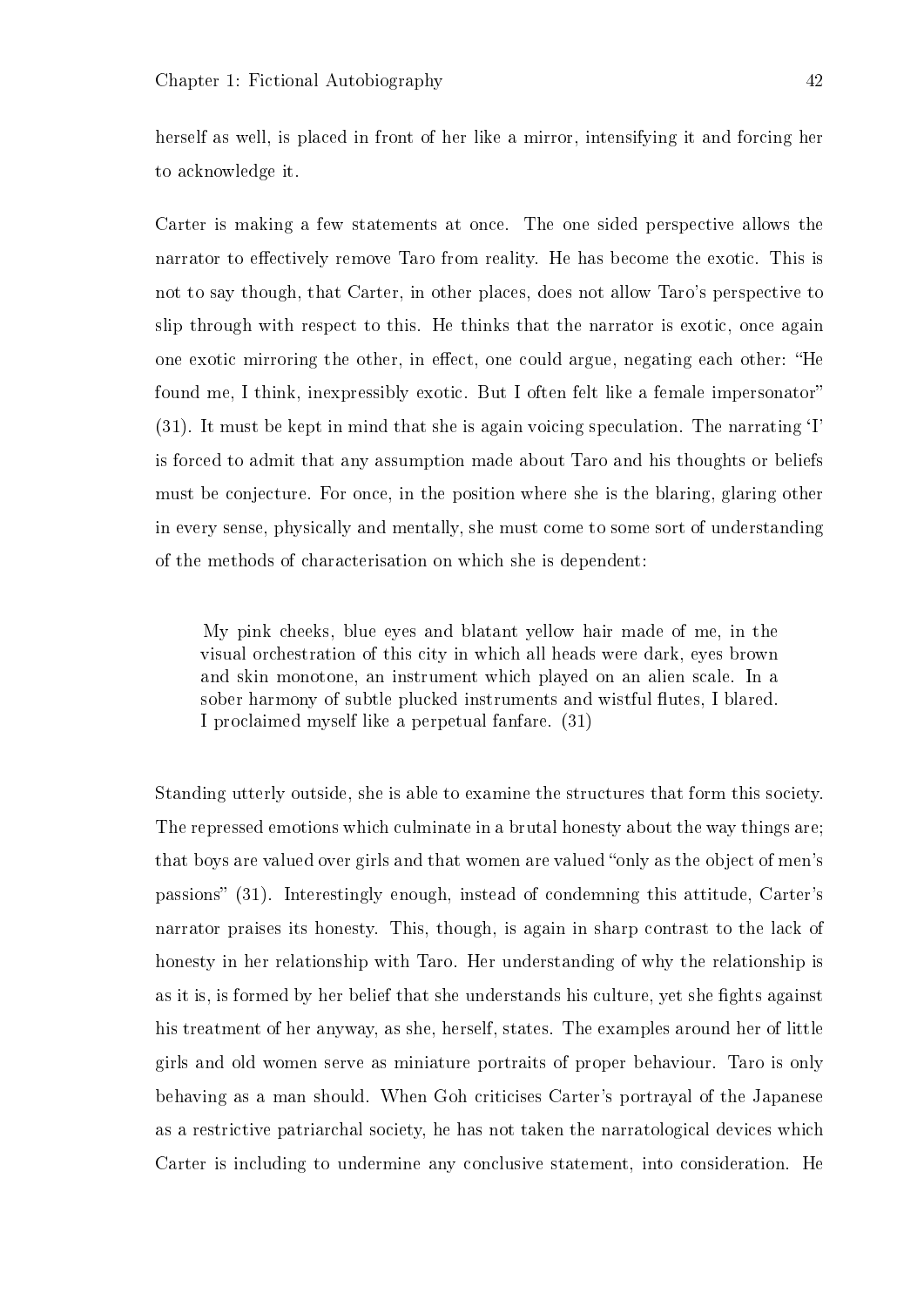argues that her comments in the story pertaining to sexism "describes something of Japanese male chauvinism  $\lbrack \ldots \rbrack^{21}$  and that "at one level, these insights into the perverse sexism of Japanese society seem merely to be a part of Carter's criticism of patriarchy in all its global manifestations.<sup>22</sup> This statement makes it obvious that Goh has been unable to recognise the multiple layers of criticism which Carter's texts offer, and has reduced her to a simple common denominator. He quotes a passage from "A Souvenir of Japan": "As they say, Japan is a man's country" (30).

While the subsequent paragraph, not cited by Goh, does offer some clear comment by the narrator; "at least they do not disguise the situation. At least one knows where one is. Our polarity was publicly acknowledged and socially sanctioned"  $(30-1)$ , the reader should not ignore the introduction of these statements which occurs with a deliberately vague, 'as they say'. The paragraph jumps back and forth between present and past tense narration, and includes comments which express the speculative nature of the statements made, "as far as I can gather", "I think"  $(31)$ . The temporal shifts alone blur the intention to the point that the reader must acknowledge the subjectivity of the narration, thus acknowledging the self-criticism implicit in the choice of presentation. I do not argue that Carter is not offering a criticism of Japanese male-centred culture or a general criticism of patriarchy, but the narrative is not meant to focus on the Japanese nor on men, but on the narrator and the struggle of this persona to come to terms with her own interpretations of these people and of herself among them.

In another abrupt switch, the narrator moves from the description of her Japanese neighbours to a night a year before when she and her lover were looking for a hotel where they could sleep together. This is an interesting foreshadowing of the hotel scenes which are at the centre of "Flesh and the Mirror". She is offering a criticism not only of the roles that men play in relationships but also the roles that women assume. What for Westerners is an almost painfully embarrassing situation which the narrator describes between Taro and herself in a hotel room is a harsh example of this. Told from the narrator's perspective, Taro's feelings, actions and thoughts are

 $21$ Goh 73.

 $^{22}\text{Goh}$ 74.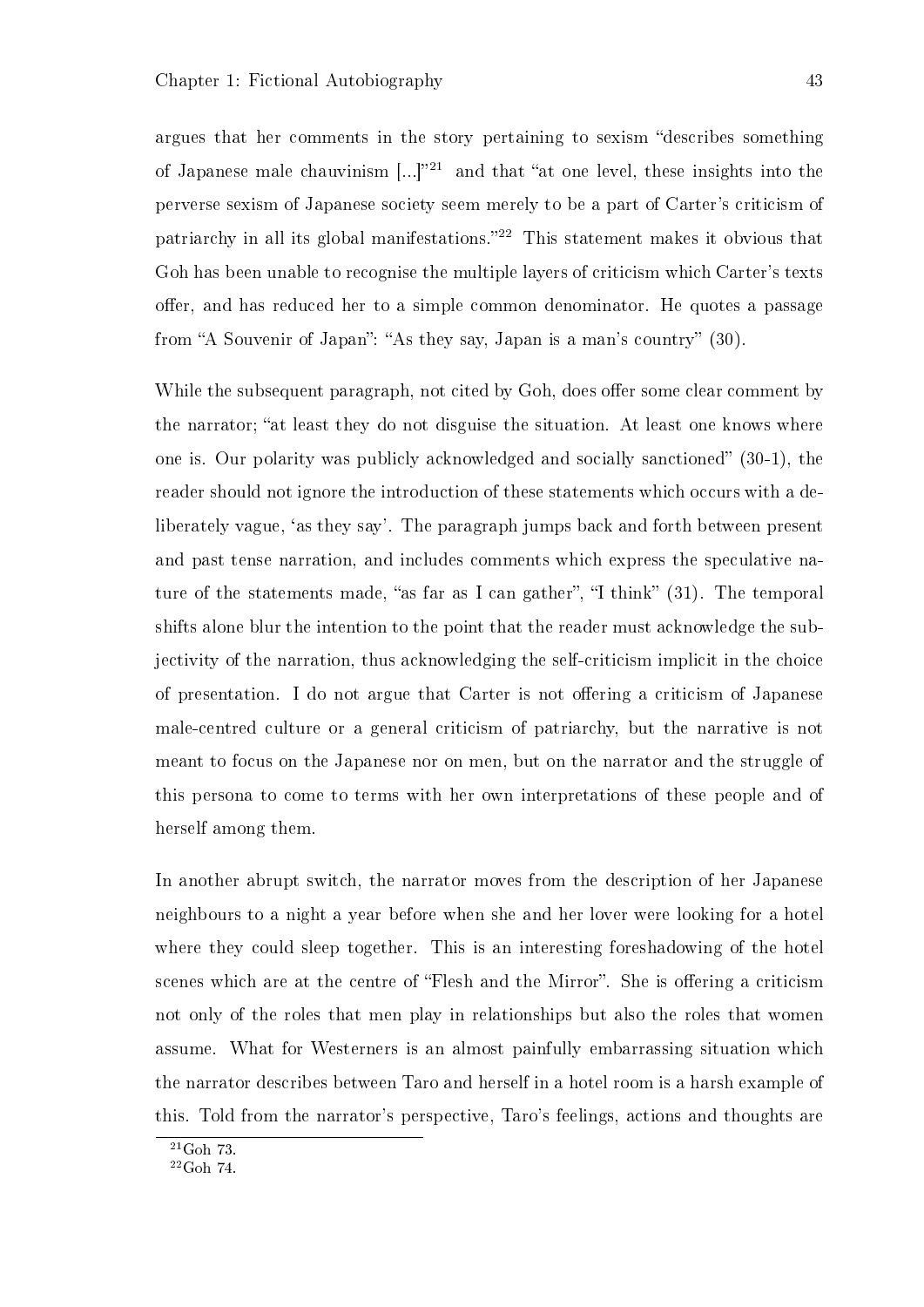completely ignored, while the focus is on the maid who enters the lover's room three times, each time encountering an ever increasingly intimate situation. The narrator describes herself in varying states, being kissed, half undressed and, lastly, "I was stripped stark naked when she returned for a third time to bring the receipt for his money"  $(30)$ . No mention is made of the male participant in this scene, focusing the reader's eye on the women, the one who is allowing herself to be exposed, and the other who is "clearly a most respectable woman and, if she was embarrassed, she did not show it by a single word or gesture"  $(30)$ . It is clear that the reader must keep the Japanese setting in mind, as the narrator constantly refers to it even in the context of this sexual encounter, yet her perspective, her choice of what to exclude or include in this scene, is telling. The question of whether or not the man was naked or exposed is irrelevant.

What is interesting is that the narrator, when describing Taro's actions and motivations, often takes on an authorial tone. The passages describing his feelings, motivations and actions should, according to the constructs of this type of narration, at least hint at a tone of conjecture, but they do not. The narrator addresses this, however, in the last third of the narrative. The comment, which has gained in frequency from the beginning of the narrative to this point, takes over completely for one and one-half paragraphs in a section of self-conscious narration in which the narrating <sup>T</sup> addresses the creation process of the narrative and relies heavily on a direct *you* address of the narratee.

She spends an entire paragraph and, indirectly, part of the one following, in an address of the narratee. With this choice of narrative technique, the narrating `I' is able, for a moment, to break out of the narrative plane and discuss and analyse her tactics.

I speak as if he had no secrets from me. Well, then, you must realise that I was suffering from love and I knew him perfectly. At times, I thought I was inventing him as I went along, however, so you will have to take my word for it that we existed. But I do not want to paint our circumstantial portraits so that we both emerge with enough well-rounded, spuriously detailed actuality that you are forced to believe in us. I do not want to practise such sleight of hand. You must be content only with glimpses of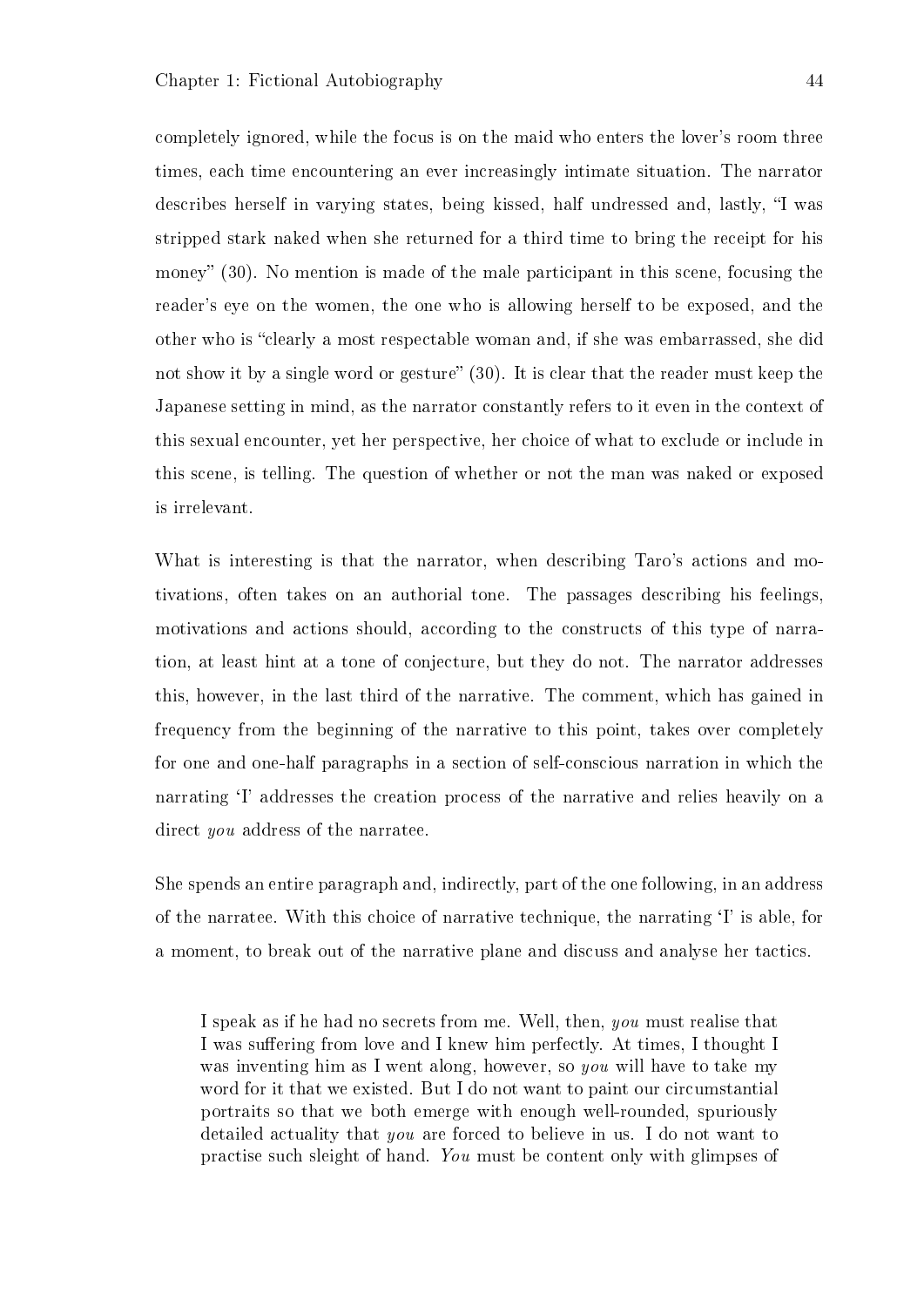our outlines, as if you had caught sight of our reflections in the lookingglass of somebody else's house as you passed by the window. (32, emphasis mine)

In this paragraph, she establishes the subjectivity and fictitiousness of her portrayal of the narrative and even of her narrating self. The very admission of using the "conceit" of the peach boy" to, in other words, create a narrative which was her life and the inclusion of the term 'seemed' calls everything that comes before into question. Carter is touching on the issue of myth and fairy tale, here already looking ahead to The Bloody Chamber. She is alluding to the ease with which one is able to incorporate such stories into a vision of reality.

This is an interesting tactic in light of the deliberate choice of autodiegetic narration. Not only is she already undermining any general criticism of orientalism by virtue of this narratological choice, she goes a step further and intensifies the level of subjectivity in the self-conscious narration and second-person address. The you also gives the impression of a certain degree of complicity in the narratee. James Phelan, in his article, "Why Narrators Can Be Focalizers  $-$  and Why It Matters", writes that "its striking effects stem from the discourse's apparent insistence on merging the narratee, and the protagonist – and sometimes the flesh and blood reader – in that you.<sup>23</sup> In this section where the narrator is uncovering the constructs she used to create her reality, she is, in truth, speaking to a wider audience who falls into this trap as well. Monika Fludernik writes, "the actual reader  $qua$  implicit narratee is therefore inevitably drawn into the fiction identifying with a generalizing position that transforms itself into the specificity of an experiencing  $I^{24}$ . This will be a favourite tactic Carter uses throughout her fiction to establish the culpability of the narratee.

In the subsequent paragraphs, the narrator takes a fresh look, in the wake of her confessions, at Taro and at Japan. These statements continually switch in tense,

 $^{23}$ James Phelan, "Why Narrators Can Be Focalizers – and Why It Matters," New Perspectives on Narrative Perspective, ed. Willie van Peer and Seymour Chatman (Albany: State University of New York Press, 2001) 59.

<sup>&</sup>lt;sup>24</sup>Monika Fludernik, "Second Person Fiction: Narrative You As Addressee And/Or Protagonist," Arbeiten aus Anglistik und Amerikanitik 18:2 (1993) 237.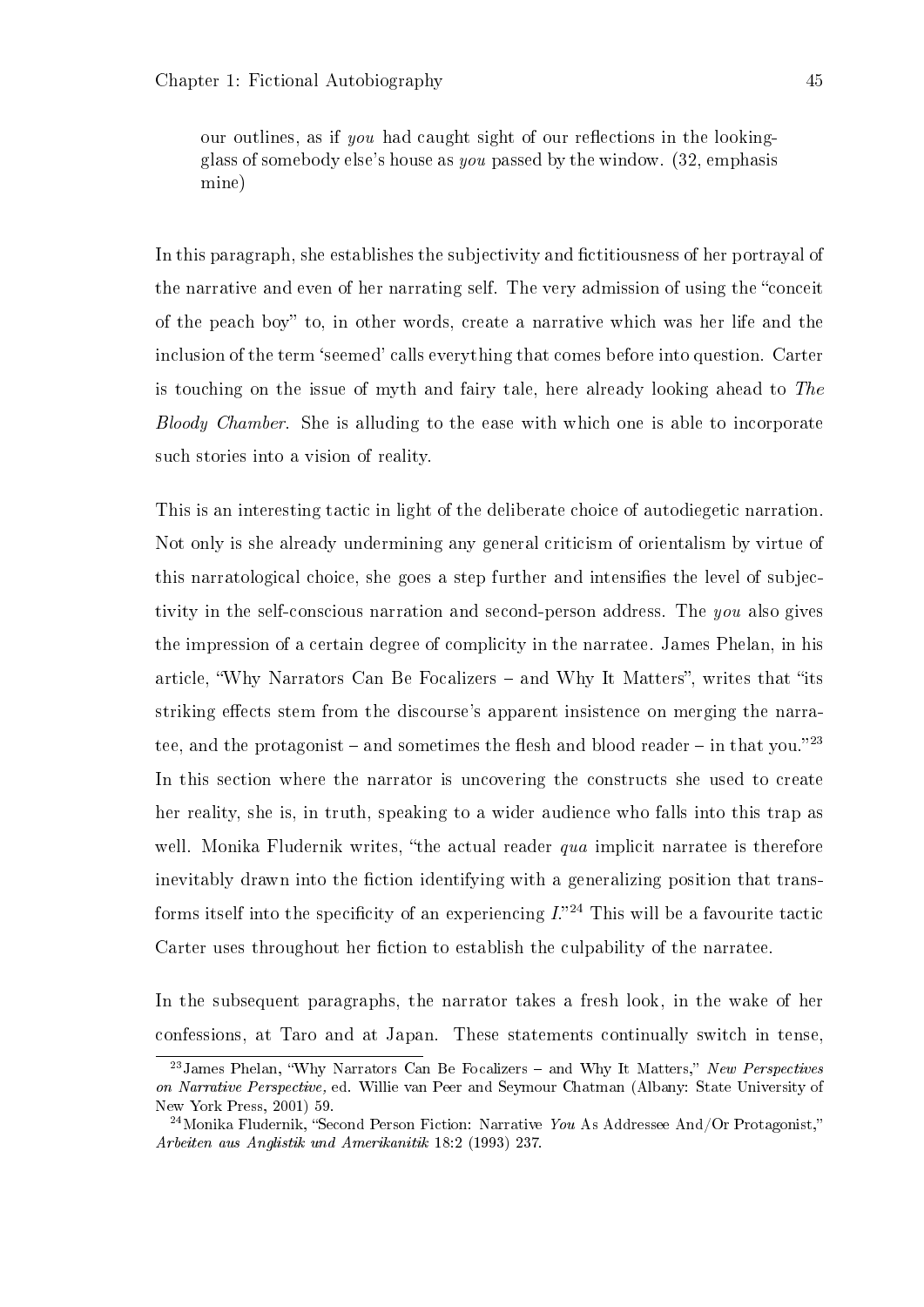creating a feeling of movement or of insubstantiality which she attributes to her surroundings:

Even buildings one had taken for substantial had a trick of disappearance overnight. [...]. I would not say that he seemed to me to possess the same kind of insubstantiality although his departure usually seemed imminent, until I realised he was as erratic but as inevitable as the weather. [...]. No, it was not insubstantiality; it was a rhetoric valid only on its own terms. (32)

The narrative's final paragraphs are the most problematic. Here the narrator utilises the present tense to a large degree in making statements characterising her surroundings and the Japanese people. In the penultimate paragraph she moves seamlessly from this description back to the past tense narration of the experiencing `I's experiences:

They boast the most passionate puppets in the world who mimic love suicides in a stylised fashion, for here there is no such comfortable formula as 'happy ever after'. And, when I remembered the finale of the puppet tragedies, how the wooden lovers cut their throats together, I felt the beginnings of unease, as if the hieratic imagery of the country might overwhelm me, for his boredom had reached such a degree that he was insulated against everything except the irritation of anguish. (33)

The narrative ends in this style of narration with one repetition of the images she evokes about Japan in the present tense and her past tense love affair: "But the most moving of these images were the intangible reflections of ourselves we saw in one another's eyes, reflections of nothing but appearances, in a city dedicated to seeming, and, try as we might to possess the essence of each other's otherness, we would inevitably fail"  $(34)$ .

The tense shifts and the interspersion of the events experienced by the experiencing `I' with present time commentary and evaluation by the narrating `I' are no longer maintained in the final paragraphs. Carter switches to an almost laundry-list rendition of her Japan journalism, which introduces a very problematic narrator.<sup>25</sup> While

 $^{25}$ Many New Journalists embraced a type of autobiographical format which resulted in this type of journalistic writing gaining a reputation for being subjective. Cf. Tom Wolfe, The New Journalism, ed. Tom Wolfe and E. W. Johnson (New York: Harper & Row, 1973) 42.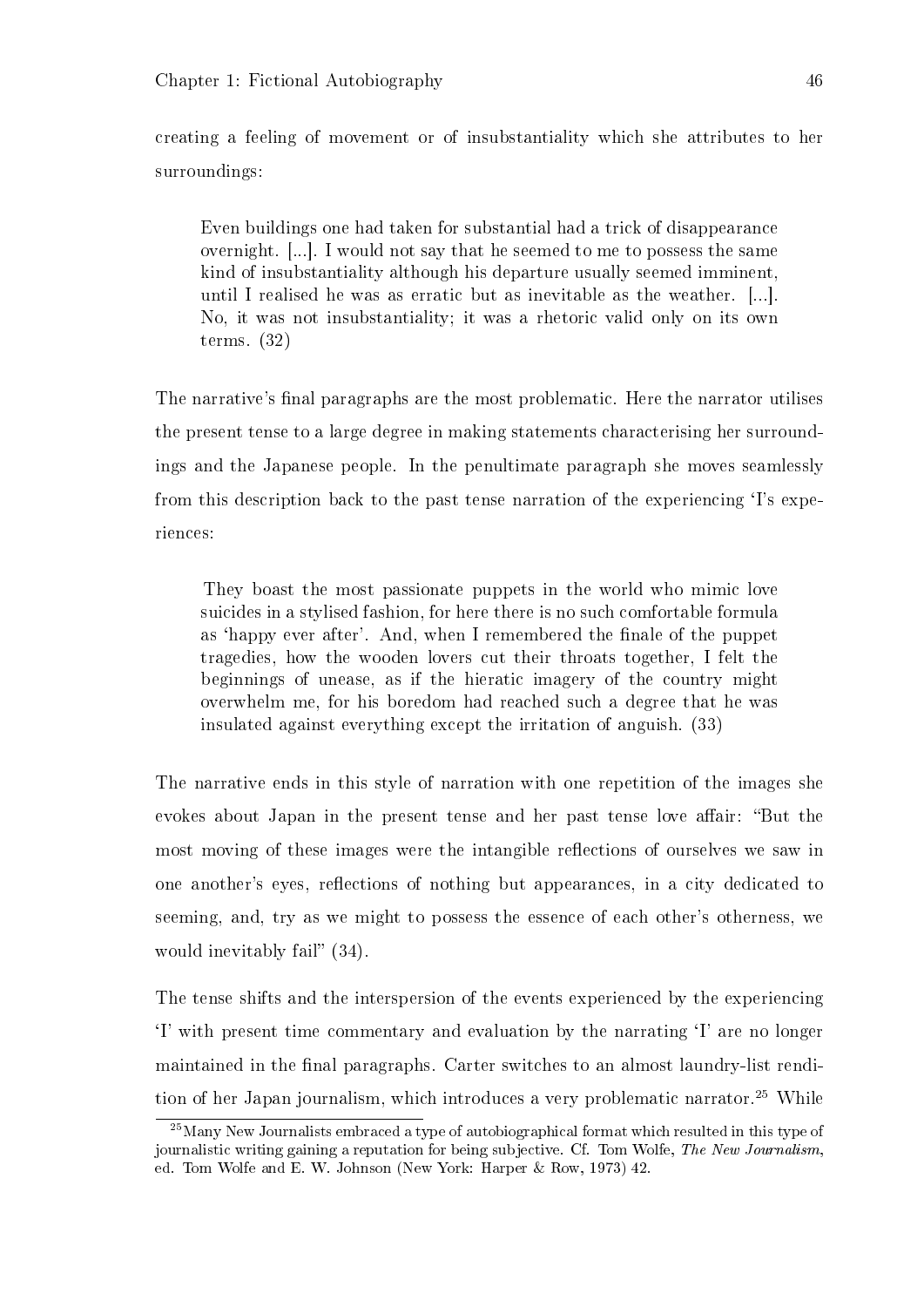one could claim that the final statement rescues the ending by reorienting all the previous commentary into the fictional context of the love affair, and while it is obvious that here Carter uses a rather unsophisticated near-simile, that it re-asserts the previous subtle, but precise juxtaposition of the subjectivity of the experiencing `I' and the attempt at more objectivity by the narrating  $\mathbf{I}'$ , it nevertheless remains a weak ending.

Thus, while the narrative begins on such a strong note with its deliberate use of present tense and commentary by the narrating `I' continually undermining the narrative, thereby avoiding an orientalist point-of-view, the ending, unfortunately, is no longer so precise and could be seen in a somewhat more critical light. Nevertheless, I believe that I have been able to argue that, on the whole, criticism like that made by Goh needs to be re-examined in light of the choices Carter has made for the narrative concerning point-of-view. If this aspect of the text is not taken into consideration, a distorted interpretation is probable.

## 1.1.2 "The Smile of Winter"

"The Smile of Winter" is the fourth story in the collection  $Fireworks$ . It utilises, similarly to the other two stories in the trilogy, autodiegetic narration. In it, Carter continues to construct the image of Japan and of her narrator protagonist as she has begun in "A Souvenir of Japan" and which she will finish in "Flesh and the Mirror". The narrator is alone at this time; she is staying in a house by the sea.<sup>26</sup> She describes herself as an abandoned woman, accentuated by the repetition of the intertext of "Mariana" by Alfred, Lord Tennyson<sup>27</sup>, and paints a portrait of herself by utilising her surroundings. The reader can also find a repetition of some, and a foreshadowing of other images found in the other two Japan stories.

This narrative is, in my opinion, the most difficult of the Japan trilogy. In this I am not only referring to a difficulty in interpretation but the difficulty of defining

 $^{26}$ Carter moved to a house by the sea during her stay in Japan and wrote The Infernal Desire Machines of Doctor Hoffman there. Cf. Falzon 21.

 $27 Poems$ , Chiefly Lyrical (1830)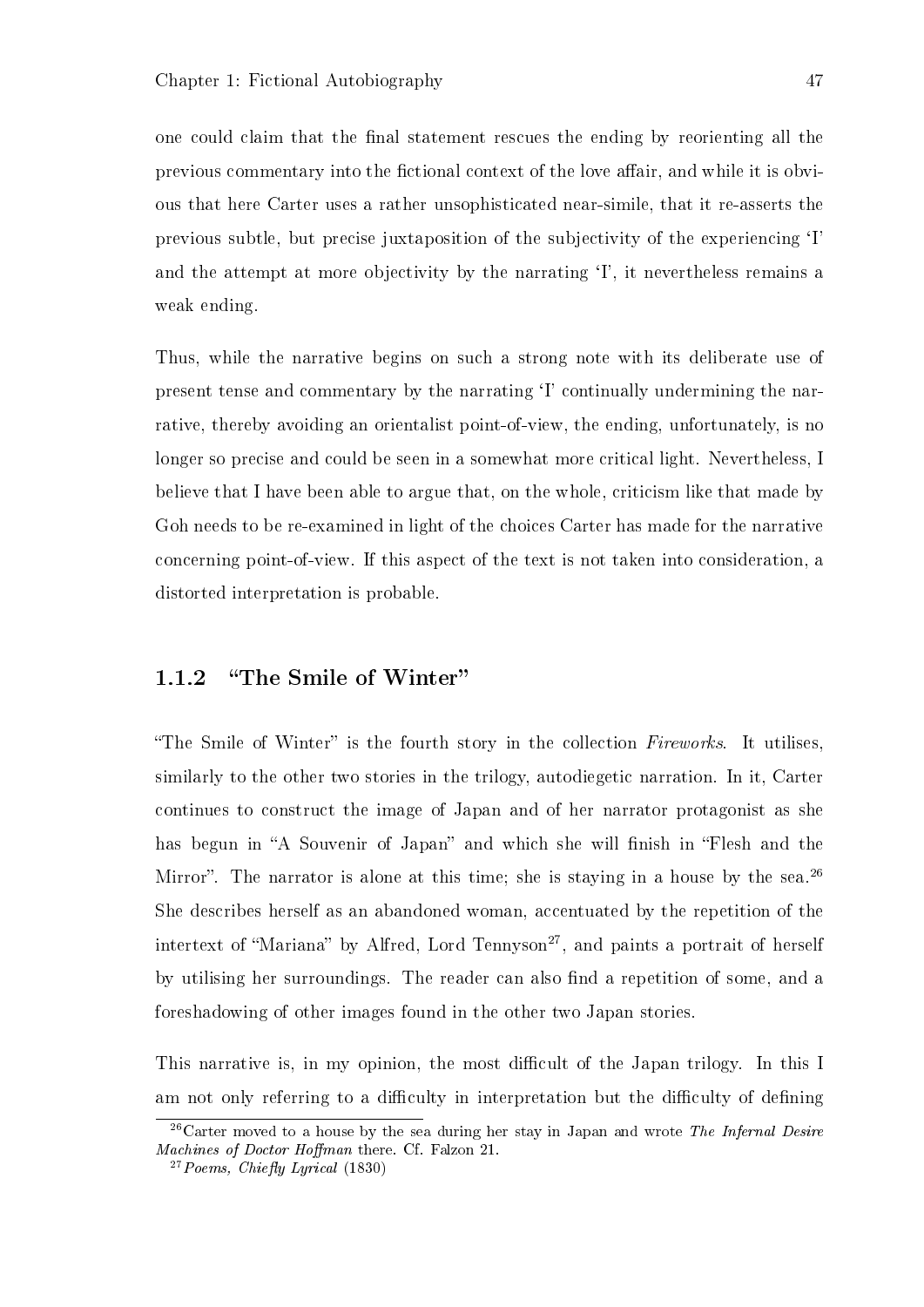this narrative at all. It tests the limits of short story as it consists almost entirely of description.<sup>28</sup> It could perhaps be more effective to describe it as a sketch<sup>29</sup> but Carter herself suggests the term composition<sup>30</sup> in the last paragraph of the story. Though she is referring to the act of putting different elements together into one pot, per-se, the term can also be seen as appropriate for the narrative. It calls up school room associations where one was expected, as a pupil, to write short compositions on a narrow subject defined by the particular teacher. Perhaps with this in mind, Carter, for once, only touches on the theme of a love affair gone wrong and concentrates on another closely focused aspect, mood as defined by setting or vice versa.<sup>31</sup> The deliberate inclusion of the poetic intertext mentioned above underscores the choice of narrative style.

Tennyson's poem is constructed in 12 stanzas which give the impression of static panels or tableaux. Carter's narrative mimics this even to the point where the narrator describes a tableau vivant she creates in her own yard: "I collected driftwood and set it up among the pine trees in picturesque attitudes on the edge of the beach and then I strike a picturesque attitude myself beside them as I watch the constantly agitated waves" (54). Here, as in all of her work, it is still imperative to keep the narrator in mind, the perspective from which the story is told. The point that Carter is making about the utter subjectivity, the constructed nature of observation becomes obvious through her choice of autodiegetic narration. Again, this is appropriate due to the extremely personal nature of what is being narrated. This sense of subjectivity is also present in "A Souvenir of Japan" and "Flesh and the Mirror", yet, the focus or perspective is different as the sense of distancing is greater.

<sup>&</sup>lt;sup>28</sup><sup>4</sup>A lack of story material and the recuperation of narrativity in a recognization of the text as rambling or associative musing does not constitute as grave a departure from traditional forms (and norms) as one might be inclined to suspect." Cf. Fludernik, 'Natural' Narratology 276.

 $^{29}$ A sketch can be "a short piece of prose [...] usually of a descriptive kind. [...]. In some cases it becomes very nearly a short story [...]." Cf. "Sketch," The Penguin Dictionary of Literary Terms and Literary Theory,  $4^{th}$  ed. (1999) 833.

 $30$ One of the four categories of composition is defined as description. Cf. "Composition," Penguin Dictionary.

 $31$ Mood is defined as "the set of modalities  $-$  namely, DISTANCE or MODE and PERSPECTIVE or POINT OF VIEW – regulating narrative information. The mood of a narrative will vary depending on whether SHOWING or TELLING is in evidence, for example; it will also vary depending on whether INTERNAL or EXTERNAL FOCALIZATION is adopted." Cf. Prince, *Dictionary of* Narratology 54-55.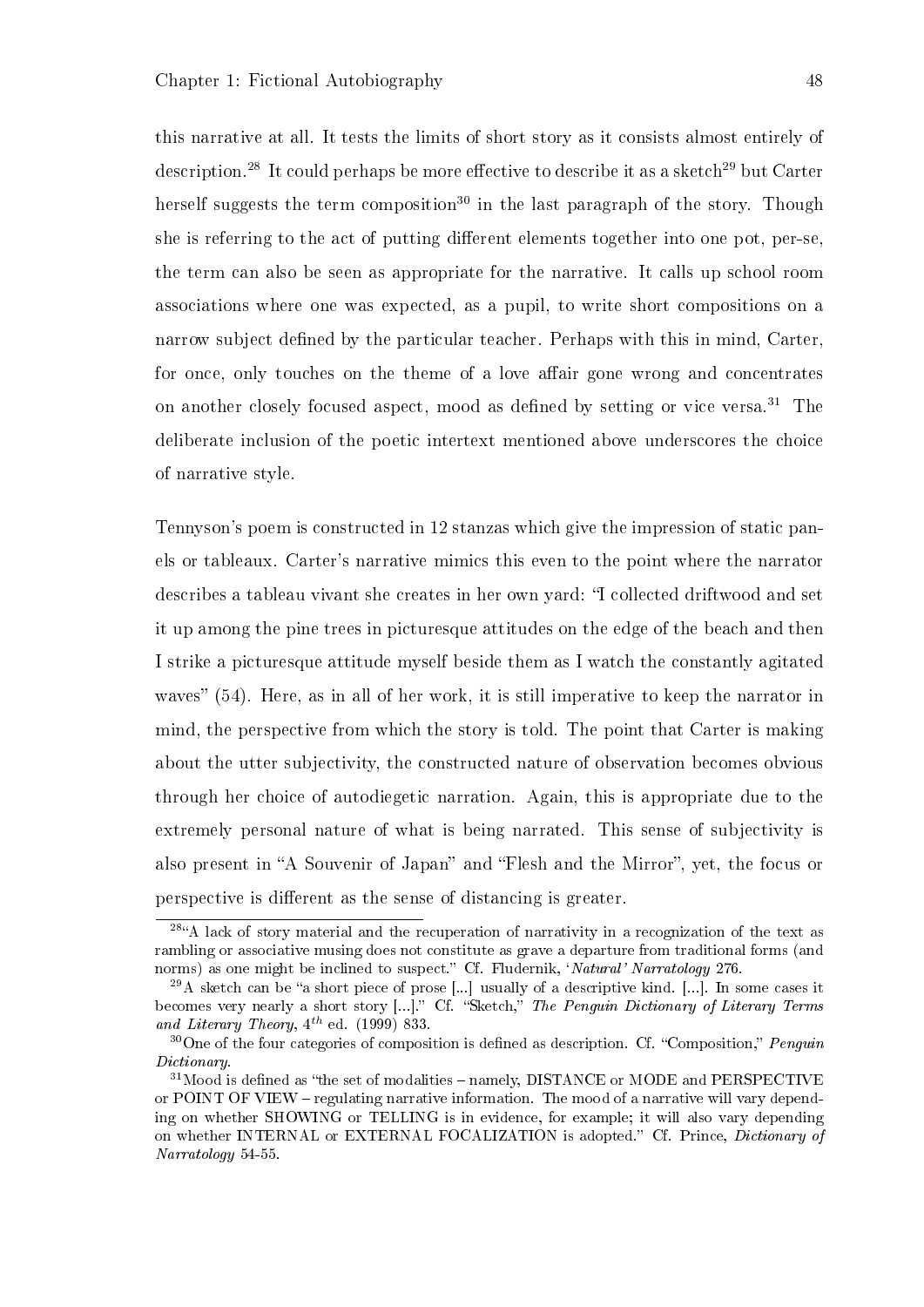"The Smile of Winter" is a problematic and not entirely satisfying narrative. It is easy, due perhaps to Carter's overly subtle manipulation of narratological constructs, to overlook the self-conscious nod in the text which argues against an orientalist reading á la Robbie Goh, whom I have already discussed in detail in the context of the previous interpretation. In respect to this narrative, though, I must concede that Goh is at least partially correct in his assessment that the story can be irritating in its often overuse of intertexts and insistence upon repetition.<sup>32</sup> The narrator is not an entirely likeable character as her emphasis on her own loneliness and depressive nature, evoked in the often repetitive images criticised by Goh, can end up sounding self-indulgent. This is not a valid reason, though, for considering this one of Carter's less successful narratives. One could argue that the small irritations felt in the previous story that I pointed to, are expanded here. The themes of the experiencing `I's sadness and loneliness juxtaposed with the indifference of her surroundings is examined in greater detail. In "Flesh and the Mirror" the narrator will directly address her habit of constructing herself as a tableau vivant of loneliness in public places, something she knows is narcissistic (68, 74). This image that she deconstructs in the third story is taken to an extreme here as the entire narrative takes on the feel of a tableau vivant.

The major problem, critically, with this narrative is the seeming lack of distance between the narrating and experiencing personas. As it is written almost entirely in the present tense, the balancing distance inherent to autodiegetic narration is lost.<sup>33</sup> Furthermore, the narrator makes use of the deictic here on numerous occasions, foregrounding the present of the narrating instance. The text's self-conscious acknowledgement of the writing process only seemingly represents the distancing expected by the reader as the paragraph immediately reverts back to the tone of the entire narrative in the last line: "Out of these pieces of inimical indifference, I intend to represent the desolate smile of winter which, as you must have gathered, is the smile I wear"  $(57)$ .

Carter has chosen to approach this narrative differently than the other two in the trilogy. The first emphasises the narratological distance, the third will utilise pronominal

<sup>32</sup>Goh 81.

 $33$ I will also discuss this in my interpretation of "Reflections". Cf. Stanzel, Theorie des Erzählens 269-70.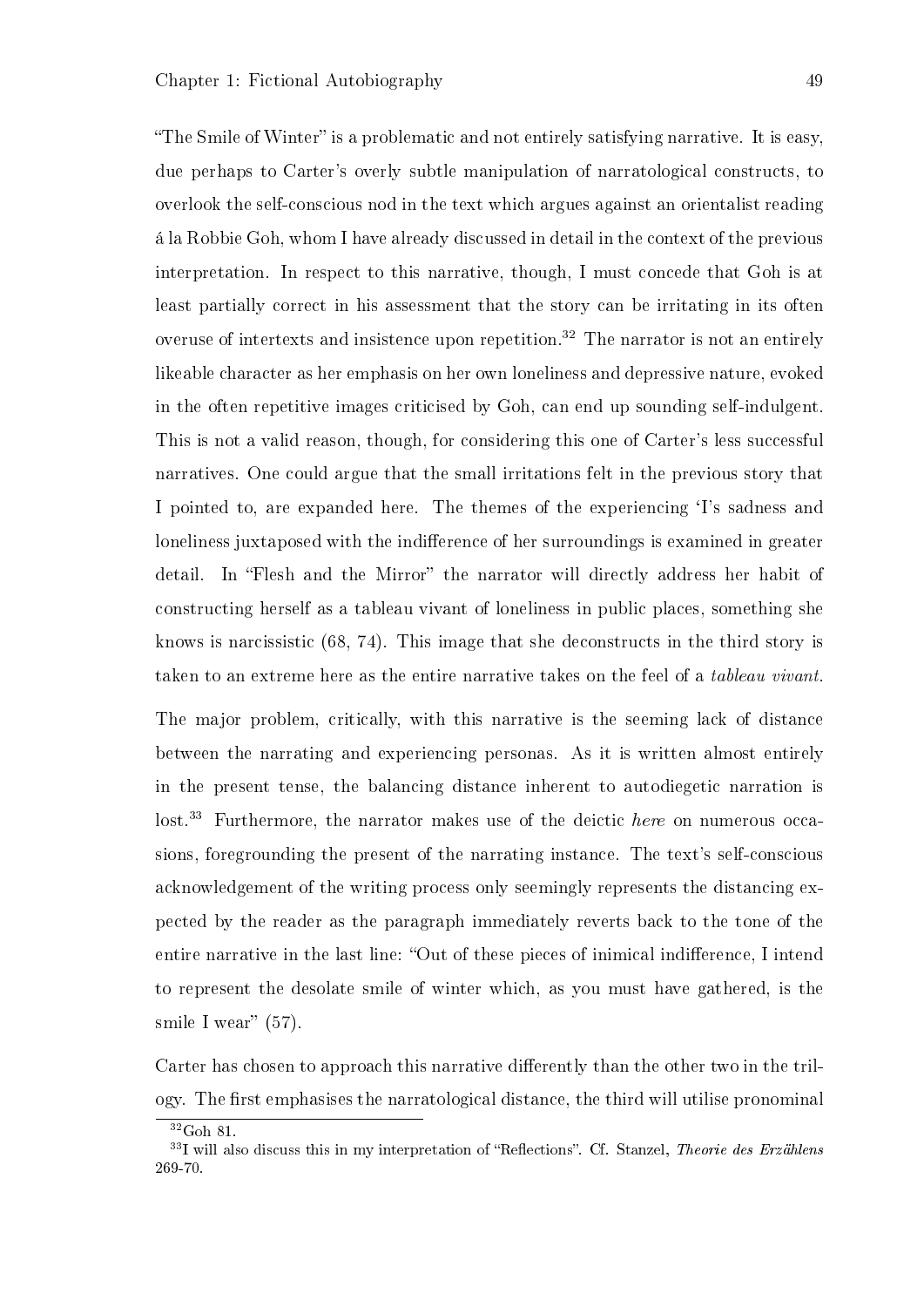shifts while this second one makes overt use of tense and explores the possibilities of a subtle second-person address to the narratee. Combined with this is a distinct emphasis on the themes of loneliness and indifference. Indifference is a term she already uses in "A Souvenir of Japan" and by choosing to repeat it a few times throughout this particular narrative, as well as to emphasise it at the end within the paragraph of self-conscious narration, the narrator is pointing out that it does not matter what she thinks or writes about Japan or the Japanese, they do not exist for her but for themselves. They are indifferent to her needs and to her characterisation. The combination of the narratological with the thematic aspects serve to produce a portrait of a narrator on the verge of realisation. Only in the third narrative will this persona reach the final phase of a development traced through this trilogy.

Nevertheless, while this narrative, in a subtle manner, is conscious of its constructed nature, and, relying on this aspect, it rejects the distance necessary in order to suggest a sense of development/change in the narrator. It becomes clear when the narrator acknowledges the nature of her narrative in the final paragraphs, that she is speaking directly to her narratee. By feeling the need to explain her motivation for constructing the text in this manner to this particular audience, the narrator admits that the narrative can be more than misleading.<sup>34</sup> The utterly subjective quality of the composition, in other words, the connotations associated with her choices are addressed. One can argue that, when seeing this narrative as the middle of the trilogy and examining it in light of the development of the narrator demonstrated by the end of "Flesh and the Mirror", it appropriately characterises the persona at this point in time. She is caught in a relationship that she knows is bad yet is not able to end. The opening lines of "A Souvenir of Japan" are echoed here in the intertext of Tennyson's poem in that Mariana is also always waiting for a lover who never seems to come.

Carter begins this narrative with a description of a seashore. It is only in the course of the narrative that the reader discovers that the setting is Japan. Neither the title, nor the first paragraph hint at this. In the first line the narrator states, "because there

 $34$ According to Gerald Prince, a zero-degree narratee understands the "tongue [...] and the language [...] of the narrator. In his case, to know a tongue is to know the meanings [...] the signieds as such [...] this does not include knowledge of the connotations." Cf. Prince, "Introduction to the Study of the Narratee" 217.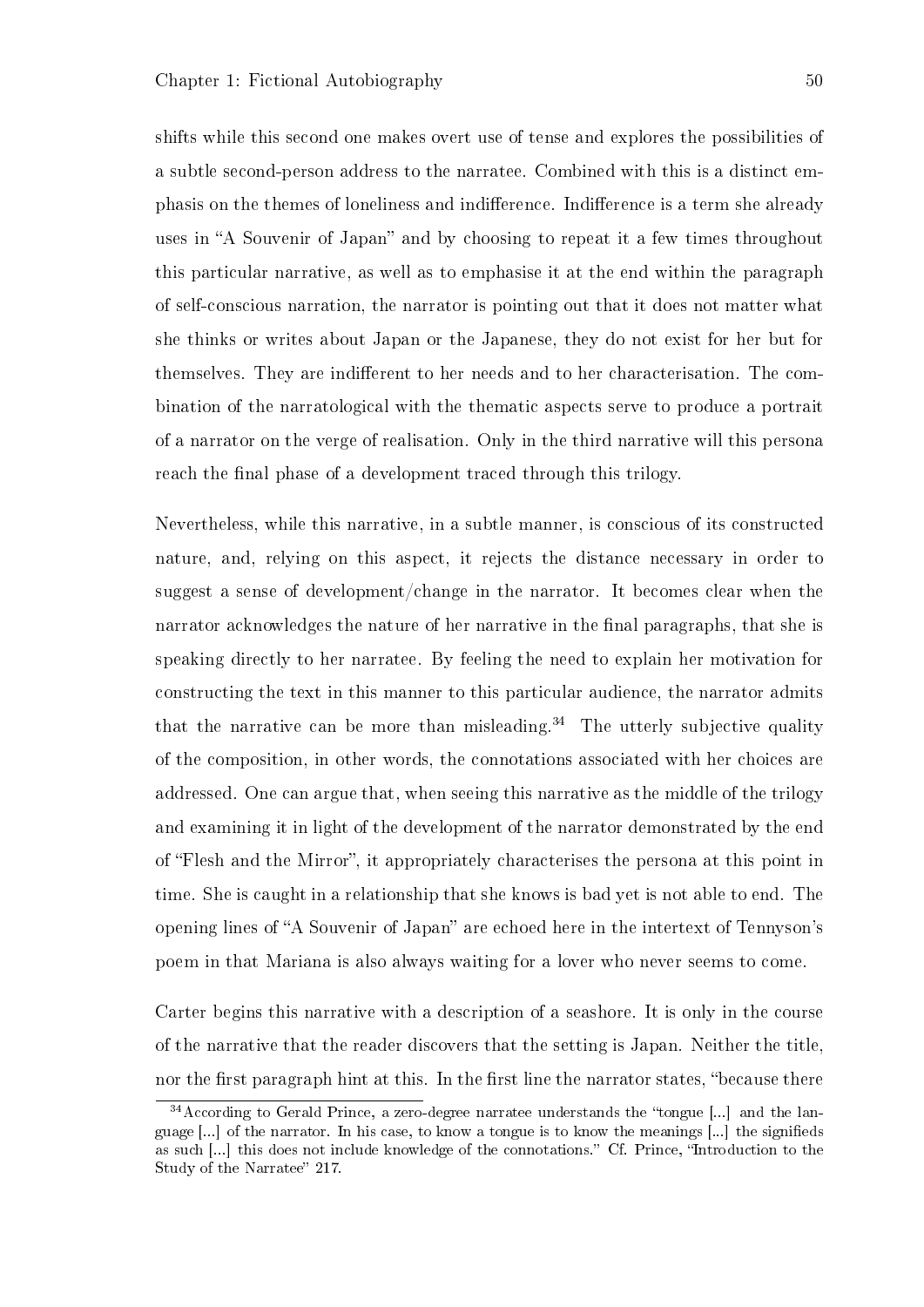are no seagulls here, the only sound is the resonance of the sea" (52). The inclusion of the ambiguous spatial deictic, here, gives the impression that the narrator is present at the scene she is describing, an interesting tactic which has the intention of adding a level of believability to the narrative. Yet it also deliberately refuses to name the specific location. "A Souvenir of Japan" utilised a similar tactic of exclusion in the first lines. There I argue that Carter does this in order to remove her narrative from the too easy characterisation of being about the Japanese as it actually should focus on the persona of the experiencing 'I' instead. "The Smile of Winter" is not as easily definable. While the universality of the description of the setting does seem, at first, to concentrate the focus on the narrator, this is soon replaced by a feeling of unease as she continues her description.

A foreshadowing of the mood and setting which is pivotal to the story is given in the next lines. The setting depresses the narrator and forces an introspective look at herself and the surroundings. She writes;

This coastal region is quite flat, so that an excess of sky bears down with an intolerable weight, pressing the essence out of everything beneath it for it imposes such a burden on us that we have all been forced inward on ourselves in an introspective sombreness intensified by the perpetual abrasive clamour of the sea. (52)

In light of Robbie Goh's harsh criticism of what he sees as Carter's, while unconscious, nevertheless overwhelming orientalist gaze, this description could be seen as problematic. Yet in Carter's last collection, she re-uses the imagery of the flat oppressive landscape and the heavy sky in John Ford's, `Tis Pity She's a Whore', to describe the Midwestern prairie of the United States. If Carter could be criticised for anything, it would be an over-use of the same descriptions to foster the same effect.<sup>35</sup>

What is striking here is the inclusion of the first-person plural pronoun we. This occurs only twice more in the text, about half way through.

<sup>&</sup>lt;sup>35</sup>She died of the pressure of that vast sky, that weighed down upon her and crushed her lungs until she could not breathe any more, as if the prairies were the bedrock of an ocean in which she drowned" ("John Ford's 'Tis Pity She's a Whore" 332).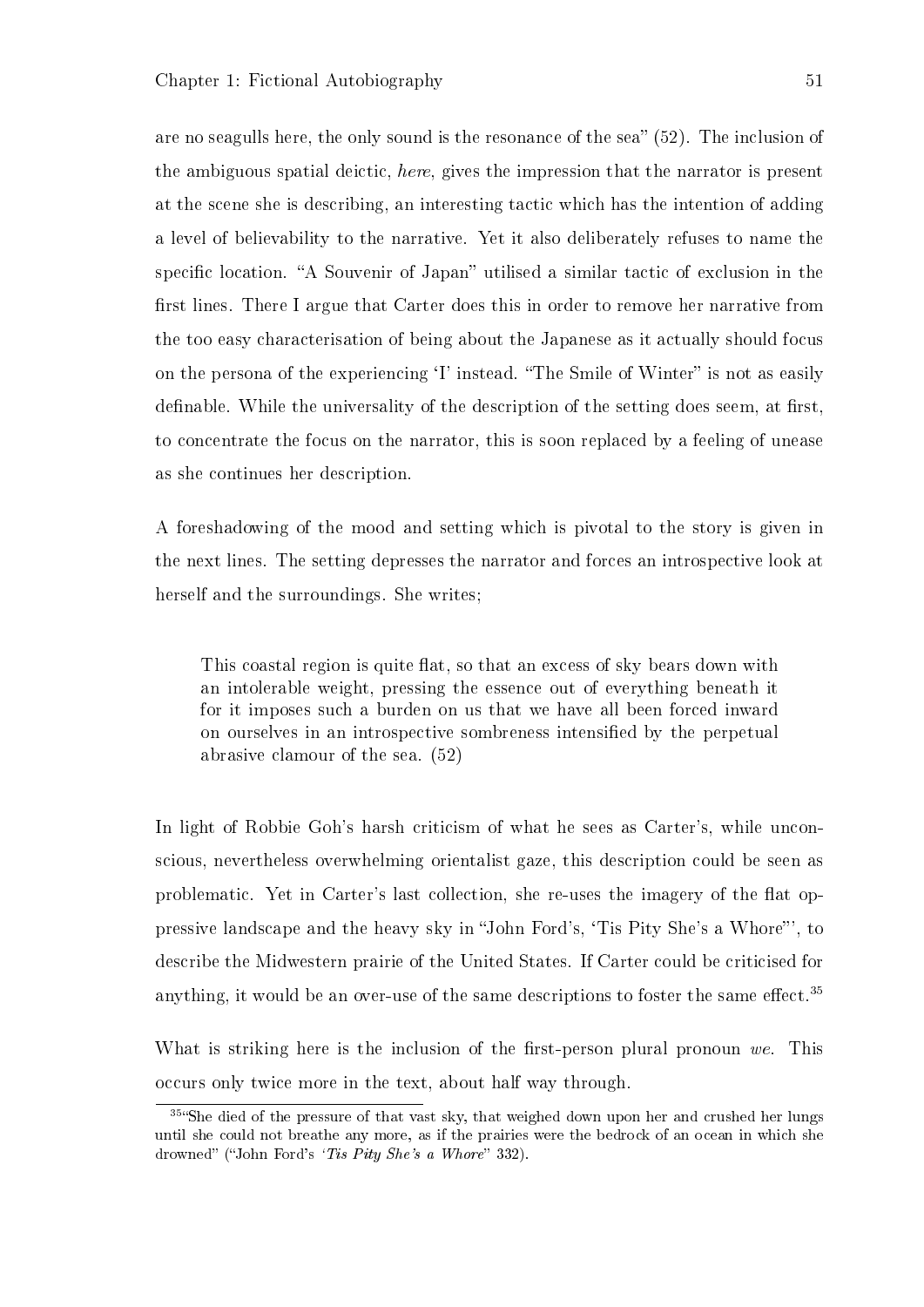This is, after all, the season of abandonment, of the suspension of vitality, a long cessation of vigour in which we must cultivate our stoicism. [...]. I strike a picturesque attitude myself beside them [pieces of driftwood] as I watch the constantly agitated waves, for here we all strike picturesque attitudes and that is why we are so beautiful. (54, emphasis mine)

The collective referred to by the pronoun remains ambiguous. As I will show throughout this study, Carter often makes use of the inclusionary we in her narratives in order to establish a type of complicity with her narratee or even, in two cases, which I will deal with in my second chapter, to create a culpable collective narrator who serves the dual role of narrator and narratee.<sup>36</sup>

In this case, the we is left frustratingly ambiguous. It must refer to a narratee, yet the question remains whether or not this is the same narratee addressed in the selfconscious remarks of the last paragraphs.<sup>37</sup> It seems to refer to the narrator's Western context, defining this narratee as coming from the same background as the narrator. This would make sense when taking the chronology of the trilogy into account, as the experiencing `I', here, has not reached a point in her development where she no longer defines herself as foreign in a foreign place. Thus, the we could be seen as an attempt at evoking a sense of foreignness, a we versus them, a sense of collectivity expressed in the momentary inclusion of a tacit collective narrative agent. A further possibility would be, taking this point to an almost ridiculous level, others who share the same depressive sensibilities as the narrator does. She is depressed and everything around her serves as an emphasis for this depression. As this is not taken any further, though, to clarify it, both possibilities can only remain conjecture.

The indifference of her surroundings, stressed in the other two Japan stories is mentioned here as well: "The indifference of this Decembral littoral suits my forlorn mood [ $\ldots$ ]" (53). She makes references to the fact that she lives by herself and compares her situation to "Mariana in so many moated granges" (53). This phrase is repeated again a few paragraphs later emphasising its importance in the self-characterisation

<sup>36</sup>Phelan 59.

 $37$ Prince argues that a single narrative can contain more than one narratee. Cf. Prince, "Introduction to the Study of the Narratee" 213.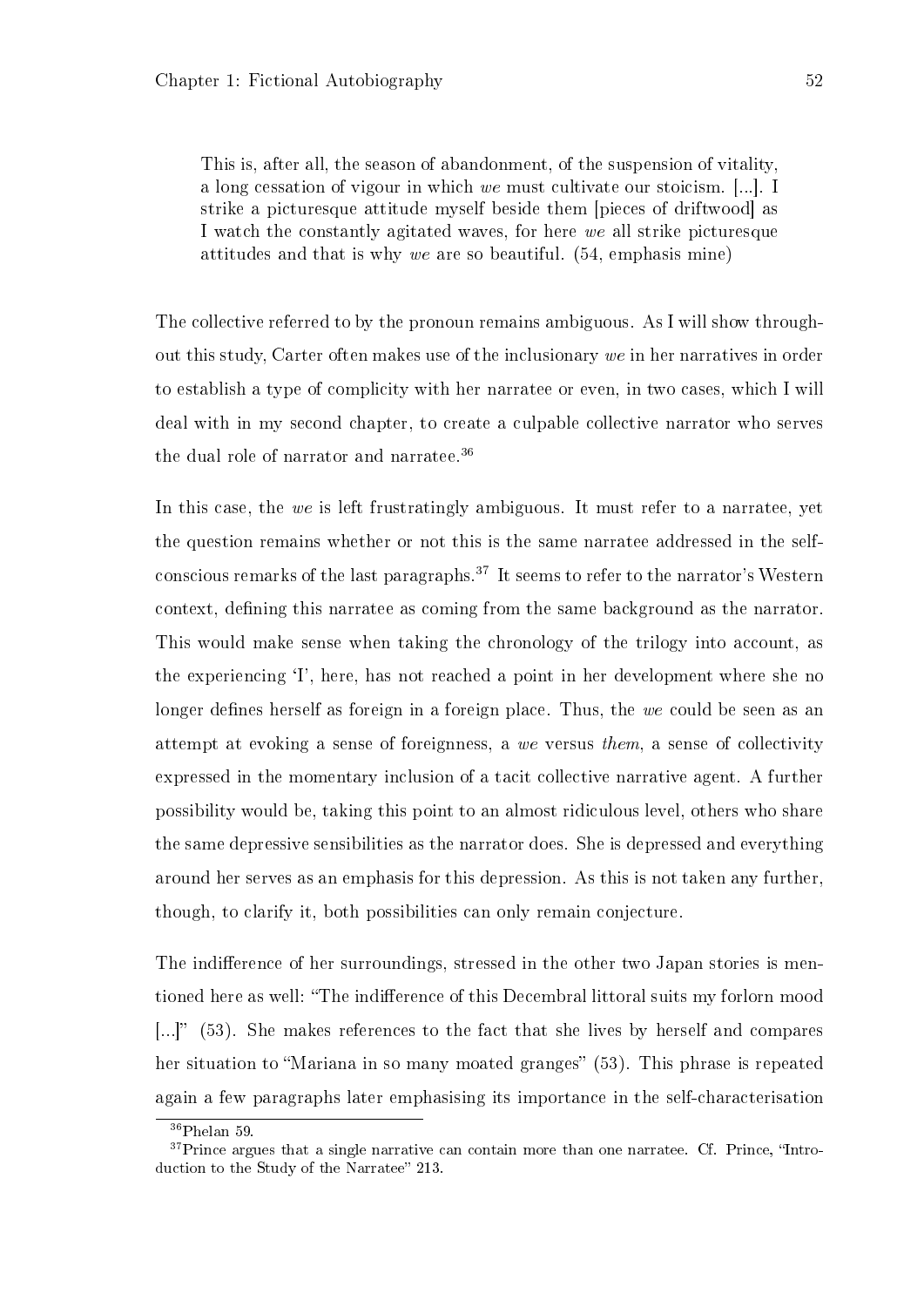of the narrator. In this reference to "Mariana" where the title figure sits in her home and mourns that her lover does not appear, Carter makes use of the tone and mood of the poem for the composition of her story. Just as Mariana exists in a kind of suspended animation, likewise Carter's narrator in this composition circles around a static theme, her own loneliness emphasised again by the choice of tense and lack of distance. The objects surrounding her serve as tangible symbols of this. She, like Mariana, dwells on the loneliness without searching or wishing for a solution. Mariana serves as a model for the narrator to describe how the Japanese romanticise the situation of women living alone. In the second reference to Tennyson's poem, the narrator uses it to find a reference for the setting. Like Mariana she feels enclosed in her 'grange' by a moat, on the one side a canal, on the other the ocean.

Goh criticises what he calls Carter's metafictionalizing.<sup>38</sup> He cites this in "The Smile" of Winter", "A Souvenir of Japan", and "Master", yet I believe that it is only tenable when applied to "The Smile of Winter". He argues, that it is "as if the tales were not narratives in which a story is to be told, [...] but merely the occasion for talking about other fictions.<sup>39</sup> I believe that the inherent flaw in Goh's argument lies in his inability or unwillingness to examine the narratological particularities which are being experimented within this particular text. This is not, by any means, to argue that this experimentation by Carter is successful in creating a satisfying narrative. This repetition may be irritating in this particular text, yet, it nevertheless serves its purpose. While the narrator is not entirely successful in this case in removing herself from Goh's orientalist criticism she does attempt to establish a universality by comparing Tennyson, a part of her context, to Japanese poetry which deals with a similar theme (53).

Goh writes, "Japanese bikers are 'as beautiful as the outriders of death in the film 'Orphée' [...] or lonely like 'Mariana,' Tennyson's forsaken lover [...]."<sup>40</sup> The 'Mariana' image is brought in twice and the reference to the title, "everything has put on the desolate smile of winter"  $(54)$ , "to smile in chorus the desolate smile of winter"  $(56)$ .

<sup>38</sup>Goh 81.

<sup>39</sup>Goh 81.

 $40$ Goh 81.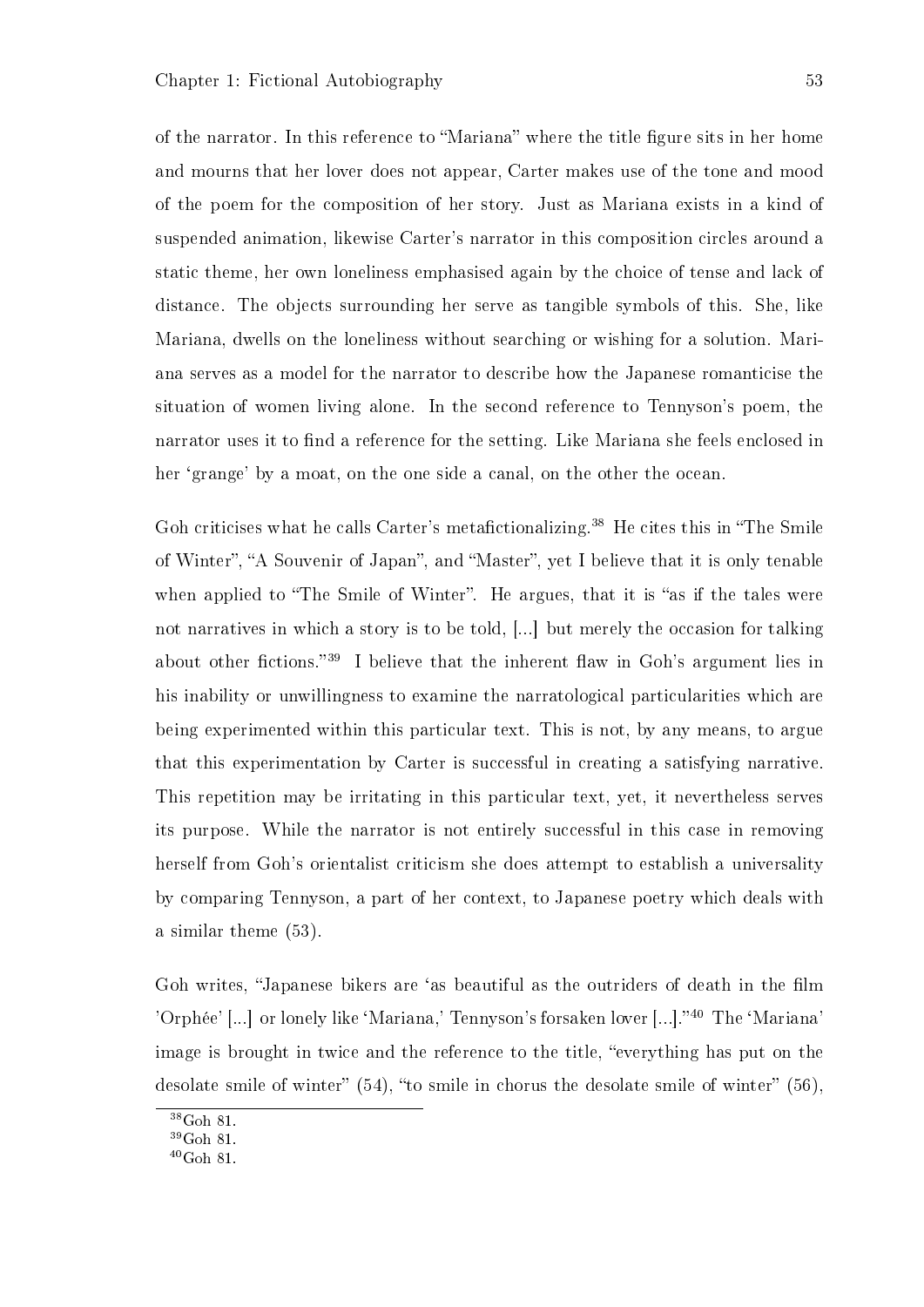and "I intend to represent the desolate smile of winter  $[...]$ " (57) appears three times. While the self-conscious narration at the end of the narrative does point toward the overly constructed quality of the narrative and the narrator does even admit that, "I came here in order to be lonely"  $(53)$ , thus stating that she had a pre-determined purpose in choosing the spatial sphere of the story and therefore feels the need to continually emphasise those constructs which underscore her purpose.

Goh is contradicting himself in his criticism of especially the self-conscious narration at the end of the story:

Here is the narrative's self-consciousness at its most explicit, calling the reader's attention (lest one misses the other cues) to the deliberately piecemeal nature of its composition, even at the expense of de-realising its ostensible core of meaning  $-$  the mental and emotional state of the gaijin lover.  $41$ 

If this device has the effect of calling the entire narrative into question then his objection to Carter's privileging of the Anglocentric perspective is undermined. It seems odd that Goh is using the existence of the clear tactic of self-conscious narration to criticise the text, yet fails to take it to its logical conclusion by not recognising that it is also an acknowledgement of articiality and subjectivity which would weaken his own premise.

What Goh does not touch on, oddly enough, and what I feel is the most problematic portion of the narrative is the description of the women who come to the beach to tend their drying fish. They are mentioned in the rather more neutral second paragraph of the text in context with other groups who come to the beach for various reasons; children, fishermen, etc. It is only later in the story, in a longer description that the narrator describes them in a negative manner which is difficult to reconcile even with the overall depressive nature of the entire story. I will quote most of the paragraph in order to give a more complete impression of what the narrator is expressing:

 $^{41}\rm{Goh}$ 82.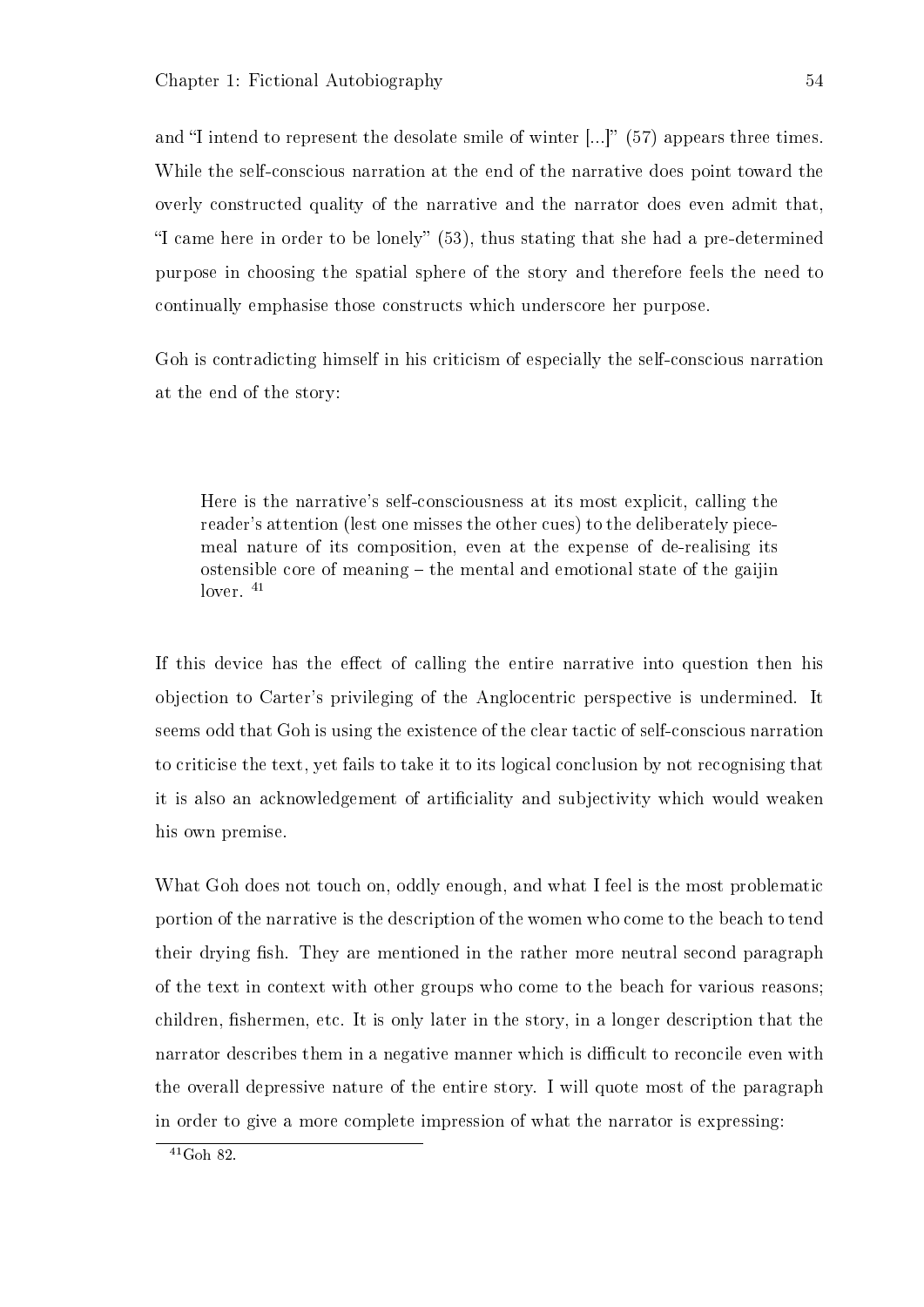There are great numbers of these raucously silent, and well-muscled, intimidating women.

The cruel wind burns port-wine whorls on their dour, inexpressive faces. All wear dark or drab-coloured trousers pinched in at the ankle and either short rubber boots or split-toed socks on their feet. A layer of jacket sweaters and a loose, padded, cotton jacket gives them a squat, top-heavy look, as if they would not fall over, only rock malevolently to and fro if you pushed them. Over their jackets, they wear short, immaculate aprons trimmed with coarse lace and they tie white babushkas round their heads or sometimes wind a kind of wimple over the ears and round the throat. They are truculent and aggressive. They stare at me with open curiosity tinged with hostility. When they laugh, they display treasuries of gold teeth and their hands are as hard as those of eighteenth-century prize fighters, who also used to pickle their fists in brine. They make me feel that either I or they are decient in femininity and I suppose it must be I since most of them hump about an organic lump of baby on their backs, inside their coats. It seems that only women people the village because most of the men are out on the sea. (55)

The narrator is addressing a myriad of issues at once. She makes it clear, from the very first line quoted, that she is intimidated by these women. In "A Souvenir of Japan", similarly to the second paragraph of this narrative, Carter's narrator has already called attention to her very different appearance. She is large, pink and blonde in a country lled with dark, petite women. In this place, she is confronted with another kind of Japanese woman. These are hard working and strong. Just as in the previous narrative, the narrating 'I' questions her own femininity. Interesting is that she is, very subtly, questioning what is feminine. In the first Japan story, feminine is small and petite, something totally opposite to herself. In this narrative, feminine is reduced to the ability to reproduce. Without elaborating further on the implications of this in respect to feminist discourse, what remains problematic in this section is the negative terms used to describe these women and the narrator's evaluation of their attitude towards her.

The comment, thus, about their being feminine since they carry around babies, the description of whom is offensive, takes on overtones which should give the reader reason for pause. Their hostile looks and the ambiguous aggressiveness is reminiscent of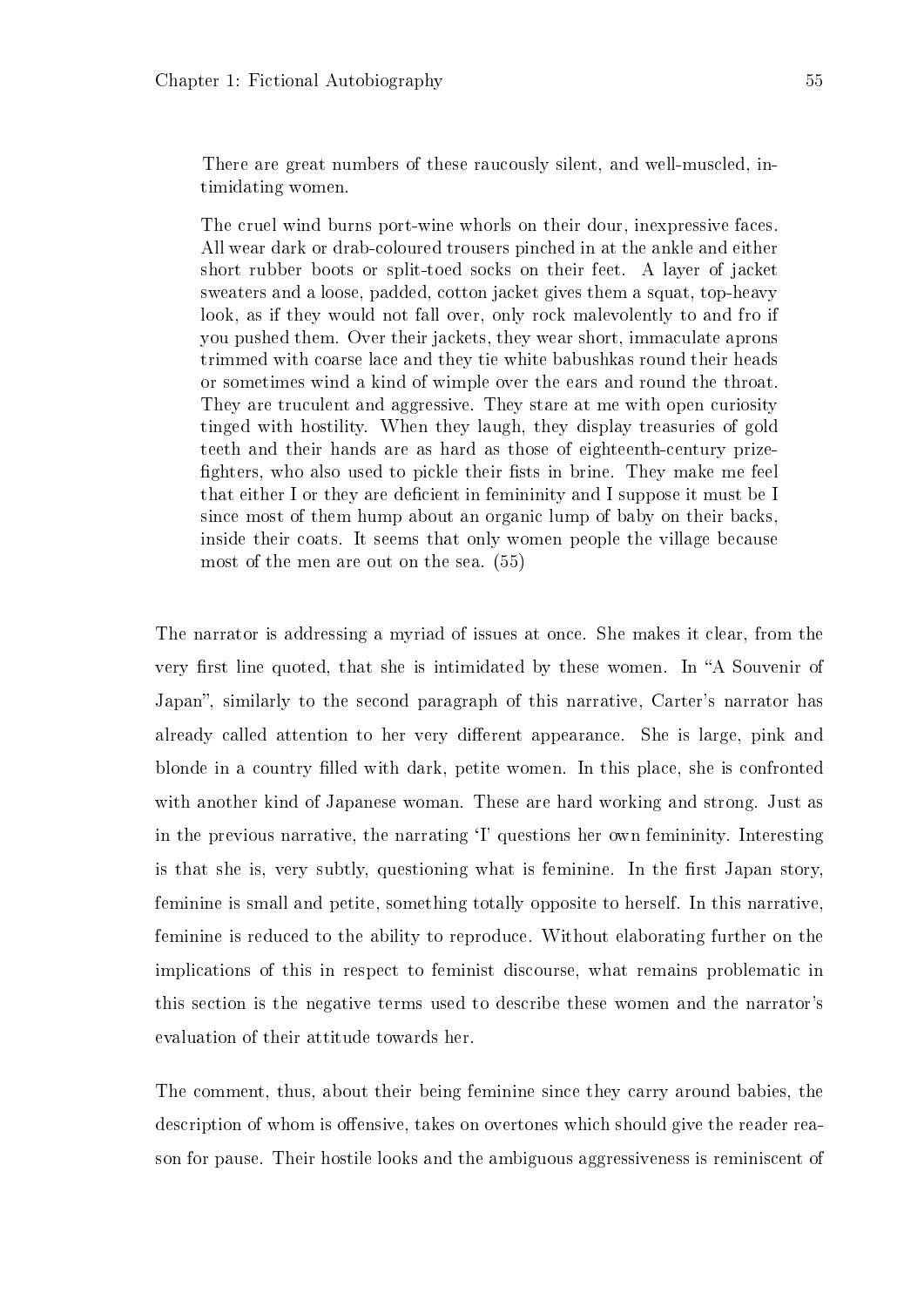the unease felt by the narrator at the scrutiny she felt subjected to by her neighbours in "A Souvenir of Japan". Yet here, the narratological nod by way of distancing produced through the choice of, especially, present tense narration, to the subjectivity and thus unreliability of the narrated stance is almost completely missing. There are only two slight hints. Firstly, the choice to include that the narrator thinks that the women are intimidating can be said to colour the entire description. Secondly, choosing to state, "they make me feel" and "I suppose", can also point toward an acknowledgement of a tone of conjecture and a very emotional and thus, irrational reaction on the part of the speaker.

The address to the narratee at the end is pivotal to understanding the narrative:

Do not think that I do not realise what I am doing. I am making a composition using the following elements: the winter beach; the winter moon; the ocean; the women; the pine trees; the riders; the driftwood; the shells; the shapes of darkness and the shapes of water; and the refuse. These are all inimical to my loneliness because of their indifference to it. (57)

What is, throughout, a relatively dark and depressing composition, filled with often hostile images is acknowledged as a subjective, deliberate composition along this self-conscious line. With it, the narrator acknowledges that the narratee will have been somewhat disconcerted by the choice of language, mood, tone and description. In this case, I will also argue that the implied reader, similarly to this narratee is also perplexed by much of the narrative. In this story, Carter seems to be relying a bit too heavily on narratological structures to free her text from the criticism some of its levels of meaning invite. While feminist narratology addresses this type of self-conscious narration as a method of escaping set constructs in order to expand meaning, Carter is expecting a bit much here.<sup>42</sup> While this may free her narrative from the criticism Robbie Goh has levelled at the whole collection, it, nevertheless does not suffice to make the narrative as satisfying as "A Souvenir of Japan" and "Flesh and the Mirror".

<sup>&</sup>lt;sup>42</sup>Cf. Alison Lee, "Angela Carter's New Eve(lyn): De/En-Gendering Narrative," Ambiguous Discourse: Feminist Narratology and British Women Writers, ed. Kathy Mezei (Chapel Hill/London: The University of North Carolina Press, 1996) 239.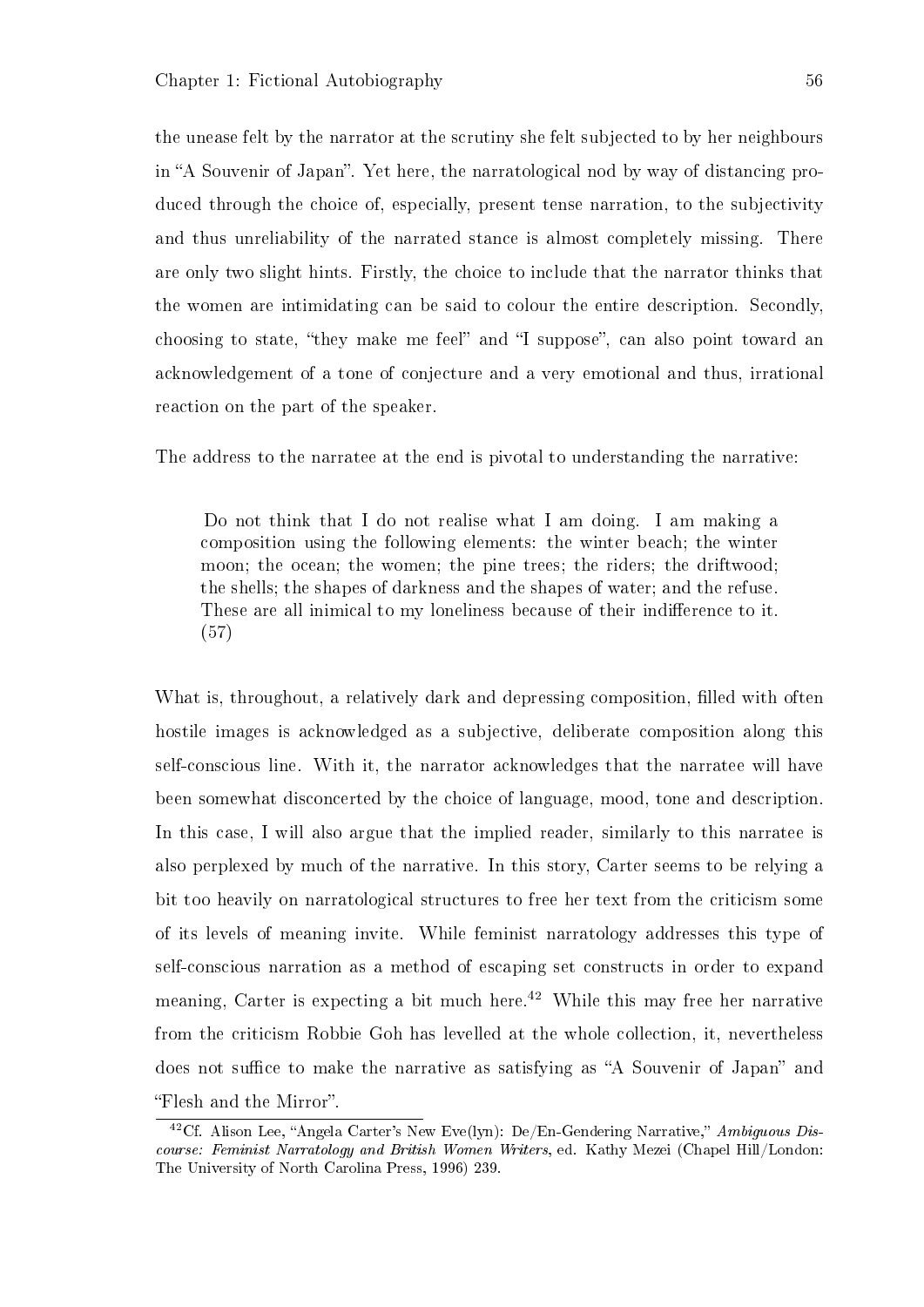## 1.1.3 "Flesh and the Mirror"

Carter is deliberately using point-of-view in this narrative<sup>43</sup> in a movement between the perspectives of she and I. She moves in more closely to intimately examine the individual's search for the self or home. In "Flesh and the Mirror", Carter unveils the complex process of becoming aware of the construct that is ourselves. Though this notion is adequately expressed in Carter's manipulation of the sense of being on a stage and of mirror imagery, she inextricably interweaves a subtle use of the outward constructs of point-of-view in order to further underscore the artificial distance already obvious in these two images.

It is fascinating to observe the movement of the narrative from the outside to the inside, from she to I, analysing every step as it is made. It is a conscious experiencing in the past tense. This could perhaps also be called a move from impersonal to personal discourse. Though Susan Ehrlich, in her discussion of this discourse focuses on the specific use of the third-person pronoun for third-person point-of-view, thus indicating impersonal discourse, and the use of the first-person pronoun for firstperson point-of-view, thus indicating personal discourse, this idea, can be used to characterise the distance between the  $she/I$  inherent in the single narrative personal of Carter's story.<sup>44</sup>

Most authors show the sense of doubling demonstrated in this pronominal shift through two distinct characters in the narrative. Even if these two distinct characters are lodged in the same person, they are given two names  $-$  two identities. Carter's narrative protagonist does not create a separate persona, but creates a distance between an "I" defined by the actions and thoughts, to what she defines as the she who carries out these actions.

<sup>&</sup>lt;sup>43</sup>This is a revised version of a paper I read at a conference in Krakow, Poland. Kristina Koch. I/She, She/I: Narrative Persona in Angela Carter's Short Fiction, Tradition and Postmodernity: English and American Studies and the Challenge of the Future, ed. Teresa Bela and Zygmunt Mazur. (Kraków: Universitas, 1999) 263-272.

<sup>44</sup>Susan Ehrlich, Point of View: A Linguistic Analysis of Literary Style (London: Routledge, 1990) 6. Monika Fludernik also states that this type of pronominal shift can reflect the "protagonist's attempt at understanding himself [...]" While she is making this statement in the context of her discussion of Beckett's Company, I believe that this can also be said of Carter's narrative. Fludernik, `Natural' Narratology 240.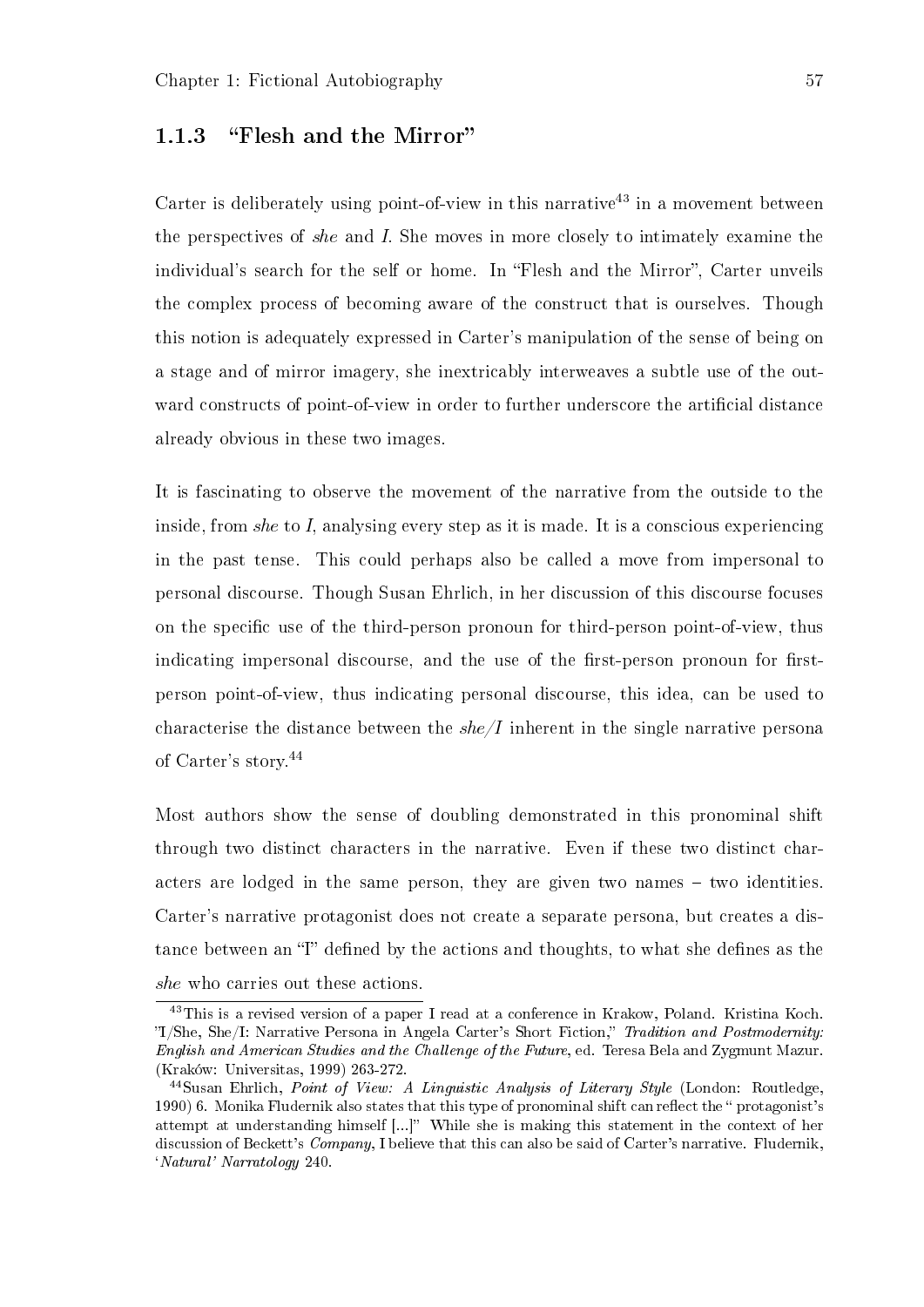The narrator arrives back in Japan after three months to find that her lover is not there to meet her. Wallowing in the role of the self-pitying victim, she allows herself to be picked up by another man and retires with him to a room suited perfectly to such an illicit encounter, complete with a mirror hung from the ceiling. Continuing her search for her errant lover the morning following a night of situationally appropriate sex, the reflection of which haunts her, she finds him only to retreat with him to another room, once again appropriate, this time because of its harsh austerity. The narratee is continually confronted with an ongoing analysis of the *tableau vivant*, to use one of Carter's favourite terms. This story continues the image of this living picture already emphasised in "A Smile of Winter". The end sweeps up the shards by reflecting that Japan had, after this experience, become home, precipitating the need to play a role the narrator had continually played throughout. And, as I will show more later, reflects a certain acceptance of the roles and scenes of others. At home one does not need artifice.

In the very first lines of the story, the reader is immediately confronted with the various artifices of the narrative persona. Beginning with a marvellously classic, "It was midnight  $-[...]$ " (68), almost as luscious a titbit for short fiction as 'once upon a time' is for the fairy tale, the narrator sets the scene.<sup>45</sup> This opening calls attention to the theatrical quality of the narrative and its narrator protagonist. This is emphasises by the duality inherent in this narrator protagonist, the  $I$  of the teller and the she of the actor.

"I chose my times and set my scenes with the precision of the born artiste" (68). In this line, Carter confronts her reader with a constructed reality. In the first portion of this narrative, the scenario that will serve as the basis, the graspable surface level for the whole, is quickly introduced. The protagonist has returned to Japan after a three month absence and is not met at the pier by her lover, though he had promised to be there. The theme of disappointed love is not new, but here Carter examines the appeal this particular type of pain has. Fascinated by desires of all kinds, expressible and inexpressible, Carter is going one step further by examining

 $^{45}$ This type of opening, Stanzel claims is only possible in a fictional text. Cf. Stanzel, Theorie des Erzählens 218.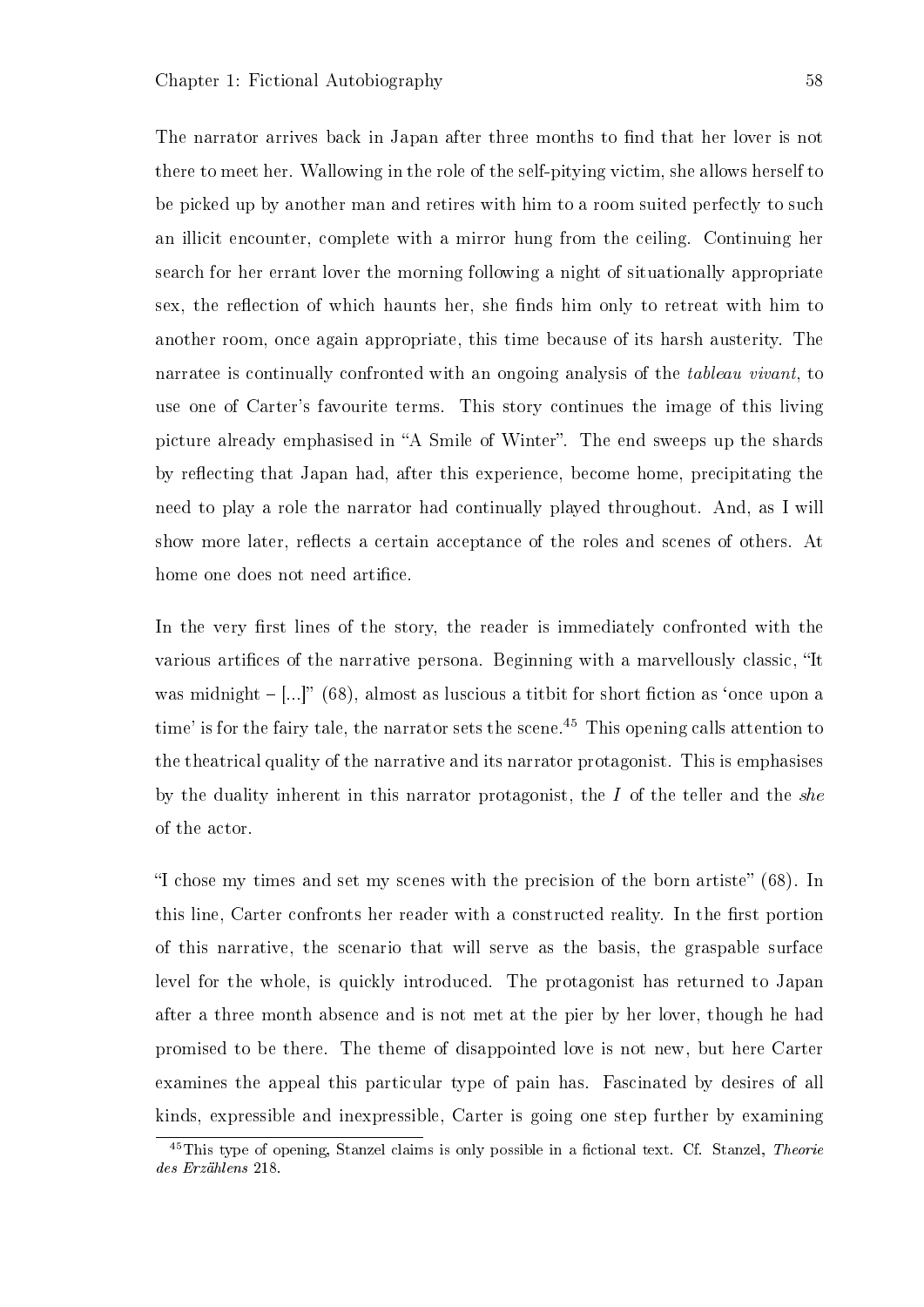the unconscious or conscious prerequisites we provide ourselves with which make our experiences that which we so crave. The narrator suggests an awareness of this in her story's protagonist: First, I was angry; but the poignancy of my own situation overcame me and then I was sad. To return to the one you love and find him absent! My heart used to jump like Pavlov's dogs at the prospect of such a treat; I positively salivated at the suggestion of unpleasure"  $(68)$ . The narrator undermines her own story's protagonist, her experiencing `I', with her insights and interpretations of the present already foreshadowing the inevitable awareness which must follow such a close self-examination.

She begins her own characterisation at a point long before this piece's action, when she was an "intolerable adolescent  $[...]$ " (68). Though not presented chronologically, the story gives the reader an insight into the development of the protagonist's character. As an adolescent, she developed the habit of creating herself as a tableau vivant of loneliness, a still-life: "I [...] learned to sit with my coat-collar turned up in a lonely way, so that people would talk to me"  $(68)$ . This attribute seems to be the one constant in her life demonstrating also a consistency in her actions and mannerisms, but the perspective on this, seen retrospectively through the first-person narration. is changed.

She has become conscious of her own constructs, putting this particular one off as merely a habit: "And I can't drop the habit even now, though, now, it's only a habit. and, I realise, a predatory habit"  $(68)$ . Almost serving as a frame for the narrative, this idiosyncrasy is touched upon again at the end. Carter chooses to use the same words as at the beginning of the story while adding, "they're only habits and give no clue at all to my character, whatever that is"  $(74)$ . The conscious acknowledgement of the act and all of its ramications has altered its signicance. What the text makes clear is the progression of development from an adolescent's first uncertain steps in the creation of the self, in the manipulation of reality, to an adult's whole-hearted embracing of this self-created scene to, lastly, a mature realisation and acceptance of this manipulation, the experiencing of experience as experience.

Continuing to set her stage. Carter's narrator more closely defines the setting as the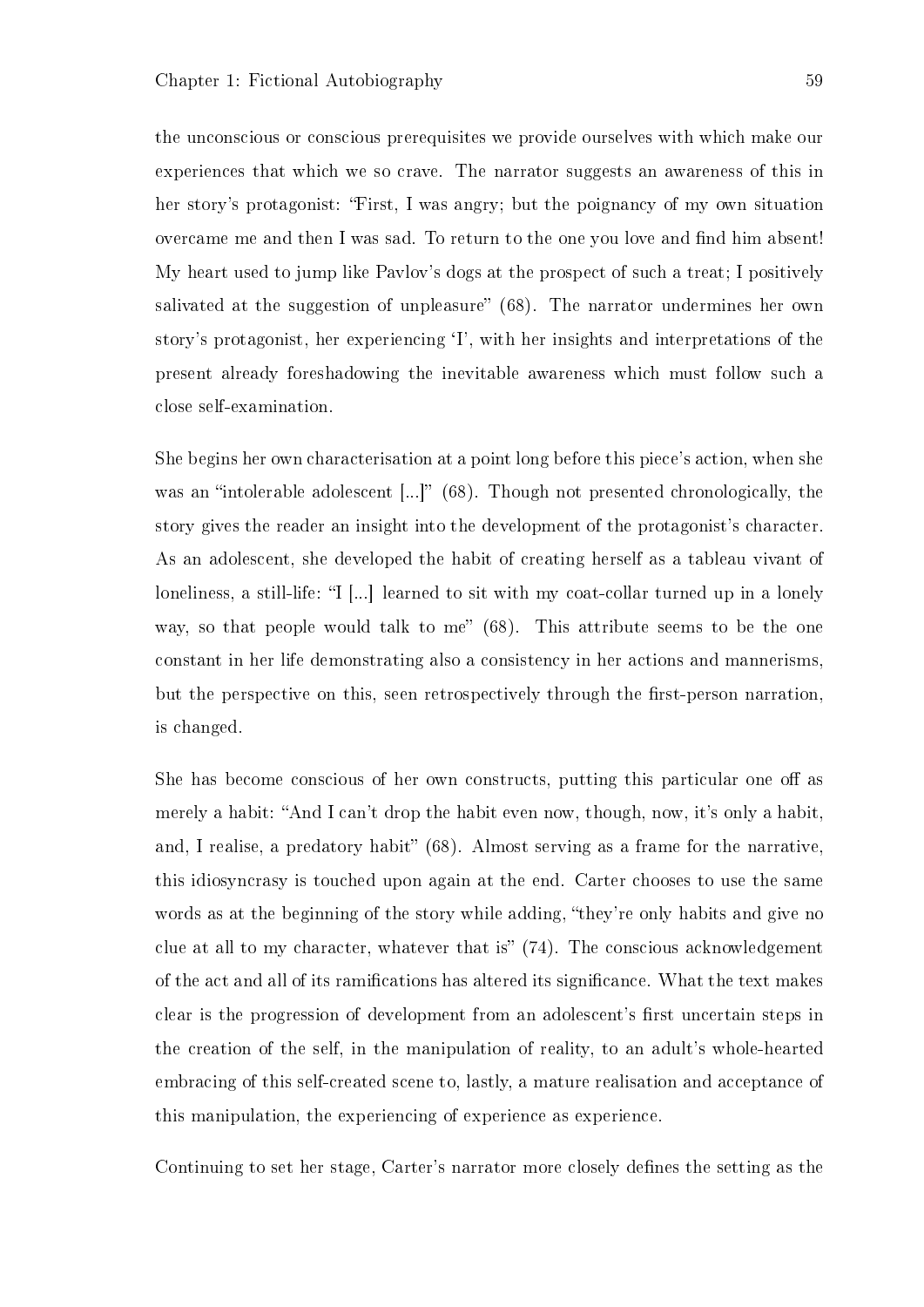pleasure quarters of Tokyo. Drawing a parallel to Mardi Gras, a festival which is an integral part of Western culture, inextricably linked to the Catholic church and thus foreign to Tokyo, it is, nevertheless, an apt comparison. The pleasure quarters are decorated with "artificial cherry blossom  $\left[...\right]$ " (68) and its alleys are covered by a "false ceiling of umbrellas  $[...]$ " (68), indicating a constructed reality, a false frivolity similar to the hysterical extravagance of Mardi Gras, a drama being enacted. The irony of choosing to set this piece of fiction in a red-light district, whether in Europe, in Japan. or anywhere for that matter, also cannot be overlooked. The act of purchased sex is the ultimate expression of constructed reality and distance to the self which is clear to the narrator protagonist.<sup>46</sup>

She compares the inhabitants of these pleasure quarters with the "mirror images of the dwellers on dry land (68) depicted by medieval philosophers. This is reminiscent of another story in this same Carter collection, entitled "Reflections." Here she examines the consequences of being confronted with the mirror image, the other side, dichotomy. In "Flesh and the Mirror", though, she is using the mirror to demonstrate the narrator's concept of her own omnipotence in being able to define that which is around her as she wishes. The place becomes irrelevant as she can only perceive the inhabitants as the same everywhere. They must conform to her stage no matter who they are. This, of course, is doomed to failure as long as she is unable to accept that the stages are by necessity radically different, as are the players:

And as I moved through these expressionist perspectives in my black dress as though I was the creator of all and of myself, too, in a black dress, in love, crying, walking through the city in the third person singular, my own heroine, as though the world stretched out from my eye like spokes from a sensitised hub that galvanised all to life when I looked at it. (68, emphasis mine)

Here, for the first time in the narrative, the narrator refers to herself in the thirdperson singular. As she herself puts it, she is her own heroine, playing the leading

 $46$ Carter's journalistic essay, "Lovely Linda", is an interesting discussion of a modern view on pornography, prostitution and distance to the self. Cf. Shaking a Leg: Collected Journalism and Writings, ed. Jenny Uglow (London: Vintage, 1998) 54-6.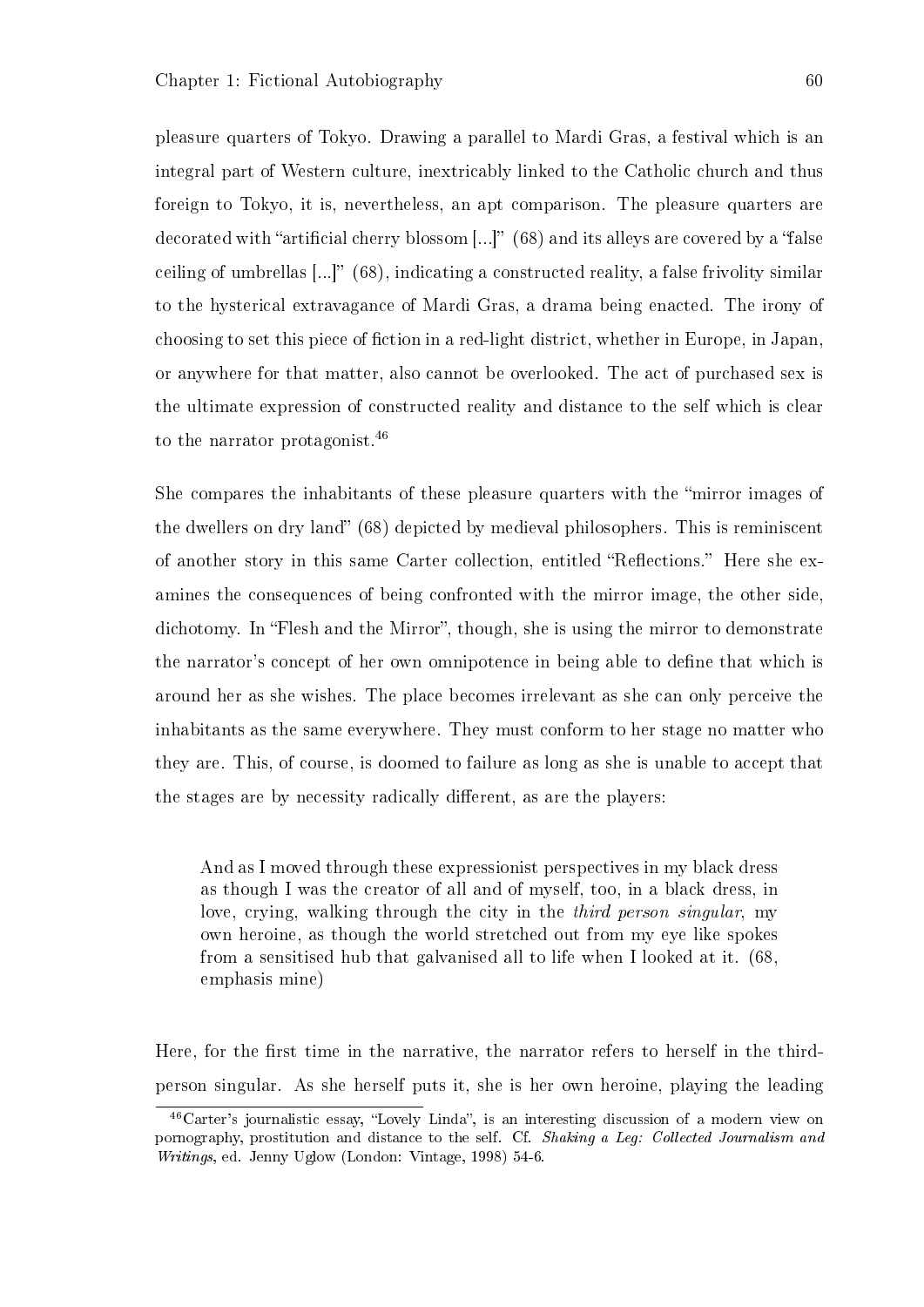role in a production of her own creation. Later in the narrative she goes as far as to admit that she had been, figuratively, cutting her characters and settings to fit her view of things. This, of course, is coloured by what I was able to recognise already, from past experience  $\left[\ldots\right]^n$  (72). The here and now were irrelevant. Having voiced the self-critique of herself at the time of the action as "never [having] experienced experience as experience"  $(69)$  it is clear that the narrator was setting her stage. taking her role as heroine and snipping and cutting her leading man to suit that which she knew. Not being native to Japan, though, that which she knew could, of course, never possibly fit right with what she was.

Carter is demonstrating how Japan refuses to subjugate itself to the desires of the individual, in this case the individual foreigner, although Japan could have been almost anywhere. The narrator was attracted to this particular country in order to "find a climate with enough anguish and hysteria in it to satisfy me  $[...]$ " (68). Carter's narrator is merely looking for a different, perhaps more dramatic stage on which to act out her production. "The stranger, the foreigner, thinks he is control; but he has been precipitated into somebody else's dream" (69). The system that the narrative protagonist requires does not exist. She has defined this place according to herself, while never realising that it exists for itself. She is foreign and it is home, to use Carter's terms, not as she sees it  $-$  that Japan is foreign. Not being satisfied with only attempting to confine the city to her stage, the narrator also continues to confine herself in the role she has shaped. "But all the time I was pulling the strings of my own puppet; it was this puppet who was moving about on the other side of the glass"  $(72)$ . This distance she has created for herself, the script of which she tries to be the writer, producer and lead, slips from her grasp.

While searching for her errant lover in the pleasure quarters of Tokyo at midnight, she allows her heroine to be picked up by another man. The problem with this scene, placed in the middle of Carter's narrative, is that it shouldn't have happened. It was not part of the script. The heroine was supposed to continue crying and looking pitiful while looking for her love. "None of the lyrical eroticism of this sweet, sad. moon night of summer rain had been within my expectations; [...]. My imagination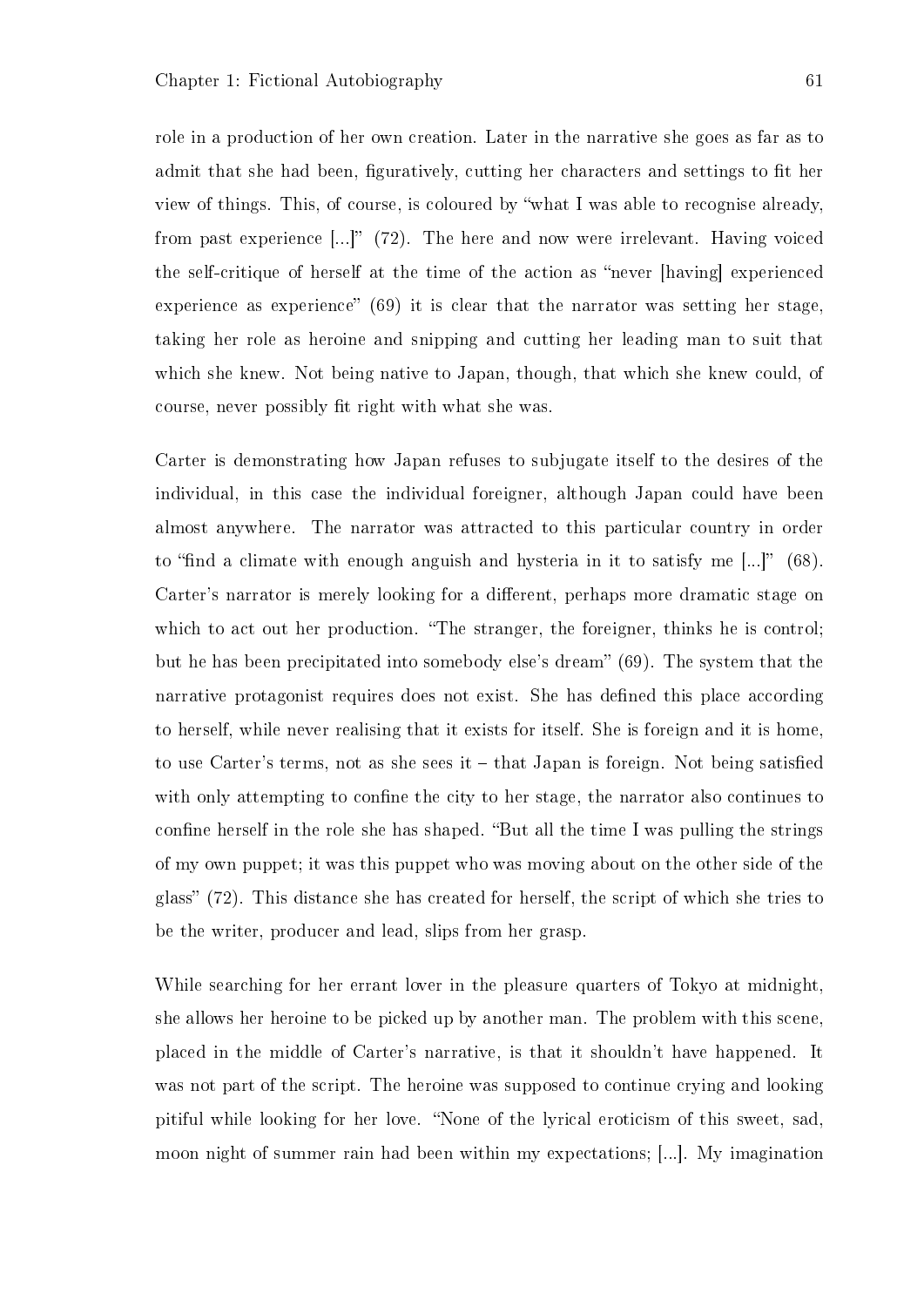had been pre-empted"  $(70)$ . The heroine finds herself on a stage that is entirely appropriate, but not her own. The hotel room contains all prerequisites for an illicit rendezvous, even to the mirror on the ceiling. It is this mirror which is to be the door which will show her the way off stage. She sees herself, for once, in a pose she did not write and finds herself unable to deny the reality of the situation. The more frightful reality, though, was, that this experience was good and caused her no suffering, which she, like one of Pavlov's dogs, so craved. She desperately flees from it:

as if the arbitrary carnival of the streets had gratuitously offered me this young man to find out if I could act out of character and then projected our intersection upon the mirror, as an objective lesson in the nature of things. Therefore I dressed rapidly and ran away as soon as it was light outside[...]. (71)

In this scene, Carter again plays with the pronouns  $I/she$ . She touches on an interesting stereotype most often associated with women, i.e., the obsession of women with mirrors. This perhaps stems from an over-emphasis placed by women, or society, on their appearance. Lorna Sage uses this notion to interpret this story as Carter's attempting to come to terms with her own anorexia.<sup>47</sup> Though this is understandable in view of these critical statements about mirrors and women, I find that this interpretation is too limiting. Anorexia is only one possible manifestation of a rather brutal means of not only defining oneself, but also of attempting to define the actions of others. Carter writes, women and mirrors are in complicity with one another to evade the action I/she performs that she/I cannot watch, the action with which I break out of the mirror, with which I assume my appearance"  $(70)$ . The mirror is not perceived as an objective source of reflection but allows itself to present the subjective image of the observer. The narrative protagonist does not see her image, but, before she even looks, the image which she knows is there, created to play a role and into which she then breathes life.

Robert Rogers writes, "narcissism paradoxically involves a relationship, a relationship of self to self in which one's self is regarded as though it were another person." $48$ 

<sup>47</sup>Sage, Angela Carter 28.

<sup>48</sup>Robert Rogers, A Psychoanalytic Study of The Double in Literature (Detroit: Wayne State UP, 1970) 18.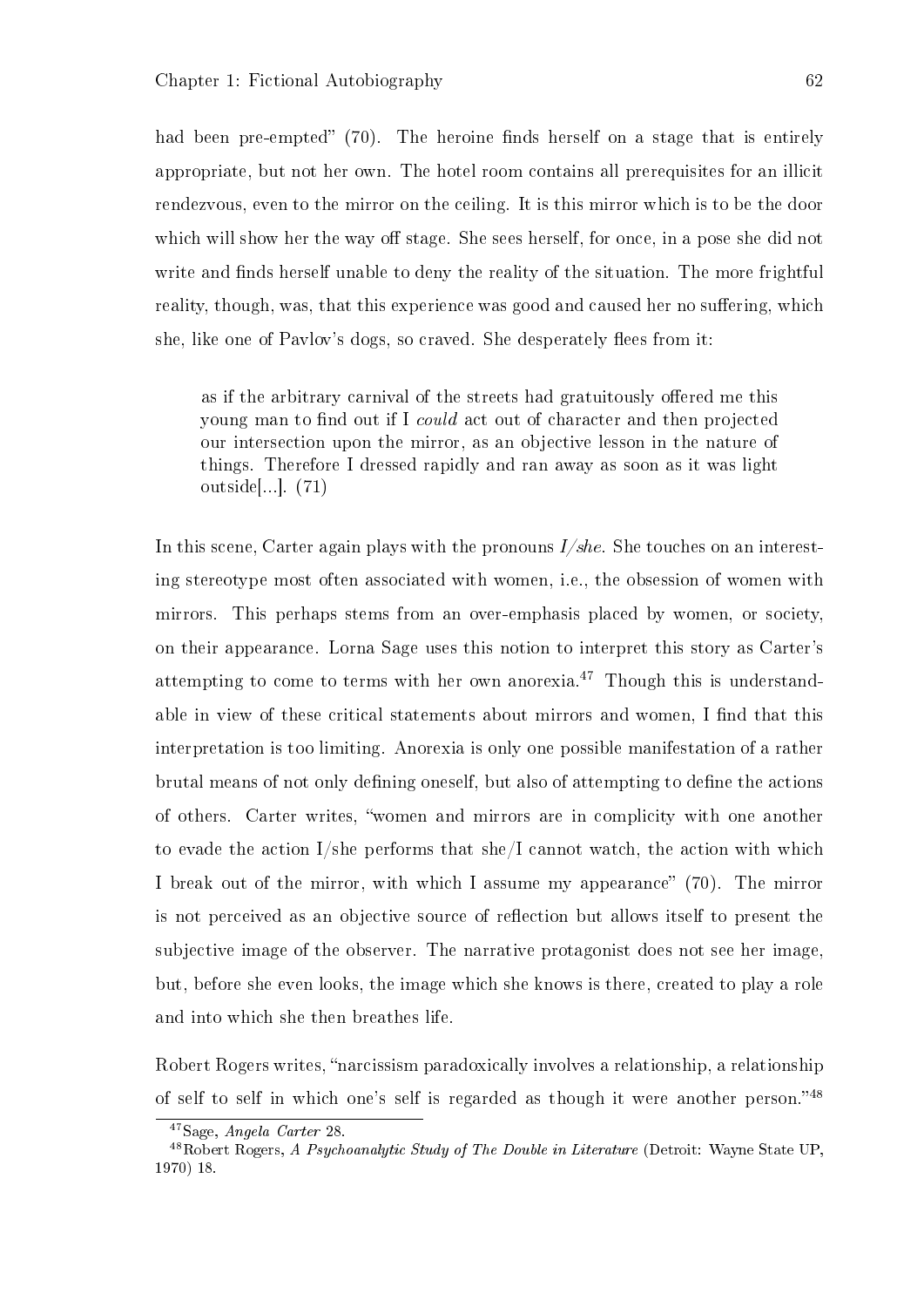Though Carter's emphasis in this story is not on the narcissistic, on the love for a reflection, it does deal with the distance in the individual, in this case the distance expressed between the I and the *she*. It is made clear in the narrative that the narrative persona is able, as she states, to eye "the most marvellous adventures with the bored eye of the agent with the cigar watching another audition"  $(69)$ . In the very next line, though, the narrator is forced to admit that this particular mirror "refused to conspire with me"  $(70)$ .

The narrator flees once again into her role of forlorn heroine searching for her absent love. Upon finding him, she finds that the entire script has slipped out of her hands. Nevertheless attempting to continue the play, she once again enters a hotel room, this time with the 'right' lover. This room, lovingly described by Carter, is the mirror image of the former. While the former was opulent, fitting to the nature of the erotic encounter, the latter is a stark and filthy room as befits the condition of the affair played out there. Yet the narrator and her lover play the piece to its end. In an interesting little added scene, the narrator screams as someone attempts to enter the room where she and her lover are sleeping. Her lover, imagining that she has gone crazy and is going to murder him, "trapped me [the narrator] in a strangle hold  $[...]$ " (74). At this point, when the narrative is almost at its end, Carter makes clear that the narrator is not alone on her stage. She comments about this occurrence; "we were both old enough to have known better"  $(74)$ . He, as well as she, is playing a part in a self-constructed reality.

At the end, Carter comes full circle back to the image of loneliness she picked up on at the beginning. The narrator is back in the present and is in full realisation of the penchant of human beings to write scripts for themselves which have nothing to do with reality: "they're only habits and give no clue at all to my character  $\left[\ldots\right]$ " (74).

Though Carter is correct, on the one hand, that small predatory habits people act out in order to satisfy conscious or unconscious desires do not say much about their character, on the other hand, though, the very fact of a habit, of whatever nature, does seem to constitute a characteristic of that particular individual. Carter herself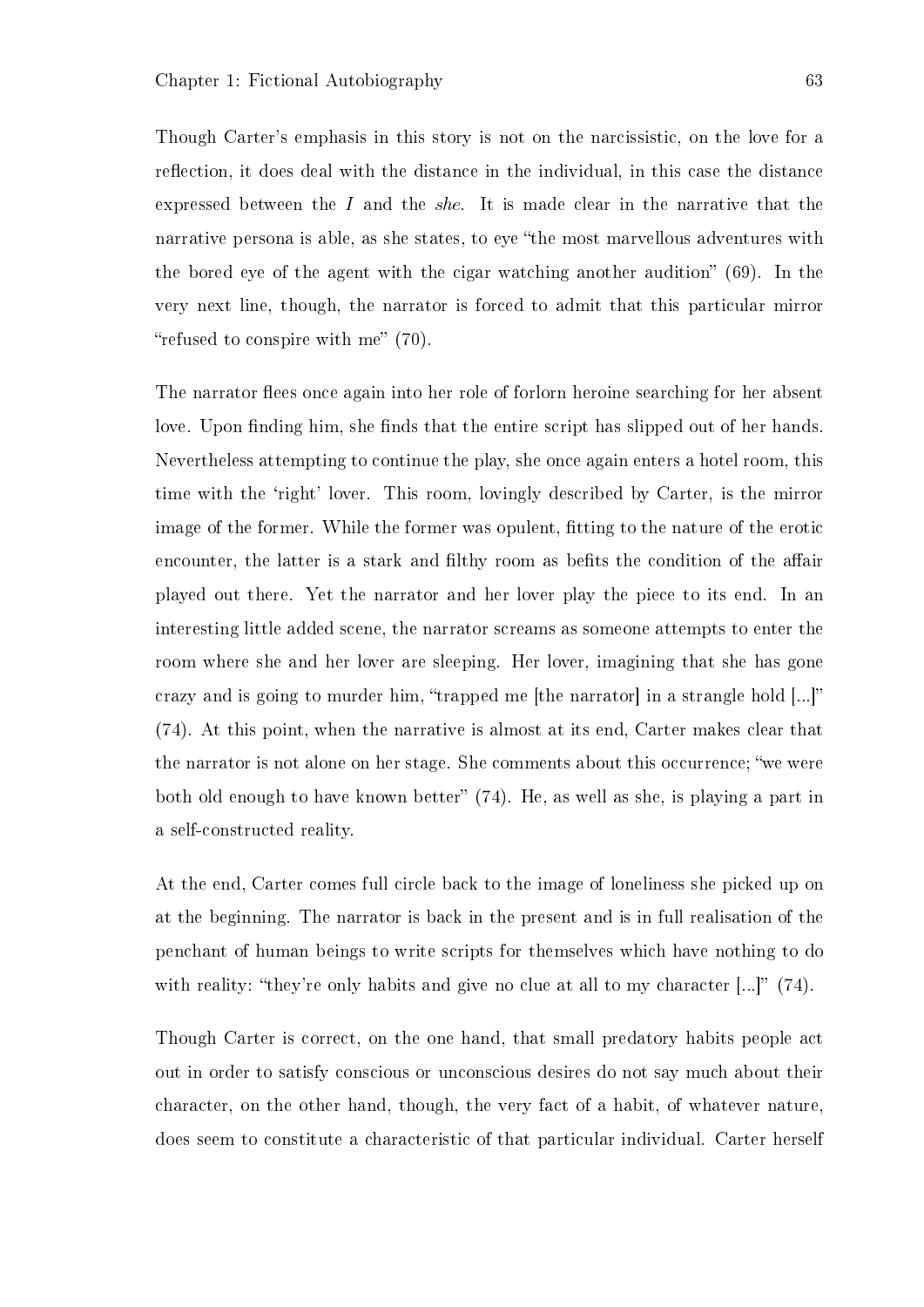is conscious of this disparity in her last sentence. "The most difficult performance in the world is acting naturally, isn't it? Everything else is artful"  $(74)$ .

In this narrative, Angela Carter plots one woman's development away from a selfconstructed reality to experiencing experience as experience. She uses point-of-view to clarify the disparity inherent in the presentation of experience as experience, attempting to bridge the gap between the selves by a subtle interspersion in the text of the third-person point-of-view. Wrapping the reader in a sense of security by establishing a distance between herself  $-I$   $-$  of the past and herself  $-I$   $-$  of the present, the narrator manages to project the image of an omniscient persona in control of the events being related. Closer examination, though, shows that it is Carter's intention to undermine this artificial distance. This suggestion of self-examination, of self realisation, points to an awareness of the subterfuge the human animal is capable of in order to appease certain needs, hopefully ending in the recognition of experience as an autonomous entity, a scene of which you are a conscious part but do not define.

## 1.2 "Reflections"

"Reflections" is the eighth story in the collection  $Fireworks$ . It is one of two purposefully fictional autodiegetic narratives. In the case of this narrative, while the merits of this choice of point-of-view are recognisable, choosing to have it narrated in the third-person with an authorial type of narrator may have been at least as successful. "Reflections" is in many respects one of the most interesting narratives in the collection Fireworks, and at the same time, as Marina Warner writes, "one of Carter's cloudier tales." $49$ 

As mirrors have played a great role in the narratives thus far, it seems only appropriate that Carter would devote an entire short story to the dichotomies of mirroring. It is interesting to note, though, that despite the interesting possibilities of interpretation which present themselves in this narrative in the direction of feminist and gender

<sup>&</sup>lt;sup>49</sup>Marina Warner. "Angela Carter: Bottle Blonde, Double Drag," Flesh and the Mirror: Essays on the Art of Angela Carter, ed. Lorna Sage (London: Virago, 1994) 252.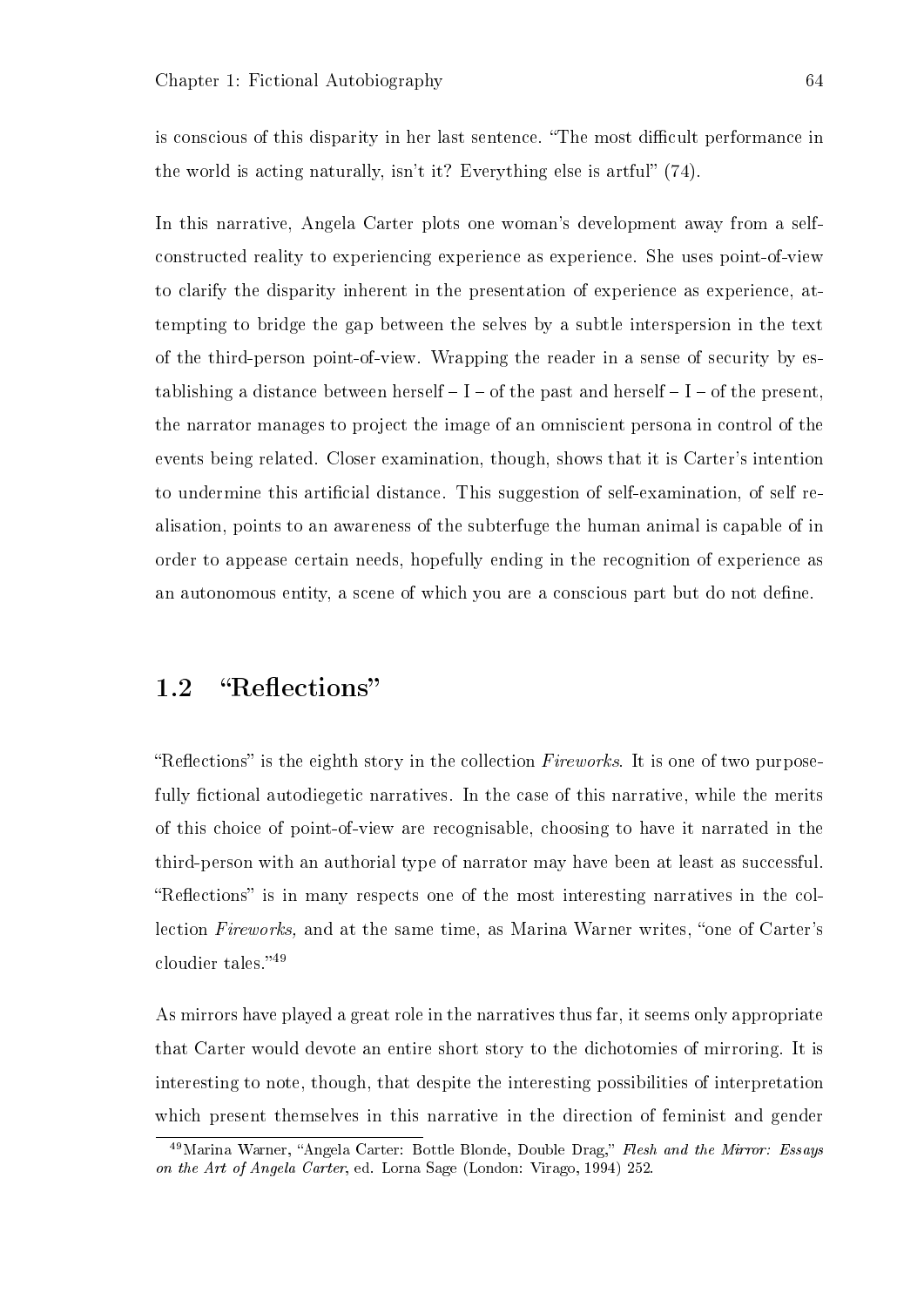discourse, "Reflections" has all but been ignored in critical analysis. This is perhaps also due, in part, to the fact that this is one of the most difficult of Carter's stories.

This story already anticipates the plot of The Passion of New Eve (1977), which has received much critical attention in this direction, particularly in the figure of Tiresias. Its tone is also reminiscent of the darkness found in Shadow Dance (1966) and Love  $(1971)$ <sup>50</sup> Laura Mulvey quickly comments in her article, "Cinema magic and the Old Monsters: Angela Carter's Cinema", on the author's preoccupation with dualism which is expressed in this particular narrative.<sup>51</sup> Mulvey's statement is appropriate. yet, despite all the many dichotomies presented in the narrative, Carter does not seem to be able to reconcile for the reader the choices she has made as to the mood and the characters. The narrative is overly convoluted and it does not entirely follow that the overall feeling is so angry and threatening. This story is not entirely successful, neither with a view towards feminist discourse nor narratologically.

There is no development in the character of the autodiegetic narrator in the course of the narrative. Yet when taking a look back through the narratives in this collection and Carter's fiction in general, this lack of development itself could be said to contain the quintessence of the meaning of the narrative. "Reflections", in contrast to the other autodiegetic narratives in this collection, reduces the shifts between the experiencing and the narrating  $\mathcal{I}'$  to a minimum. Some of the comments offered by the narrating  $\mathcal{I}'$ should be considered authorial commentary rather than attributed to the narrator of the story. Therefore, the narrating 'I' retreats into the background to a greater degree than in other of Carter's narratives. The distance remains indiscernible, making the characterisation of this persona more difficult. The relatively sparse expressions of conjecture voiced in the narrative, for example, "I thought"  $(82)$ , "as if"  $(82)$ , serve only to emphasise certain points, not, as in the previous narratives, to undermine the viewpoint of the experiencing `I'. The spatial/temporal distance is impossible to discern, as there are no hints in the text as to time or place of the narrating act. Stanzel places this type of narration near the borderline between first- and

<sup>50</sup>Cf. Lorna Sage, introduction, Flesh and the Mirror 10.

<sup>&</sup>lt;sup>51</sup>Laura Mulvey, "Cinema Magic and the Old Monsters: Angela Carter's Cinema," Flesh and the Mirror: Essays on the Art of Angela Carter, ed. Lorna Sage (London: Virago, 1994)233.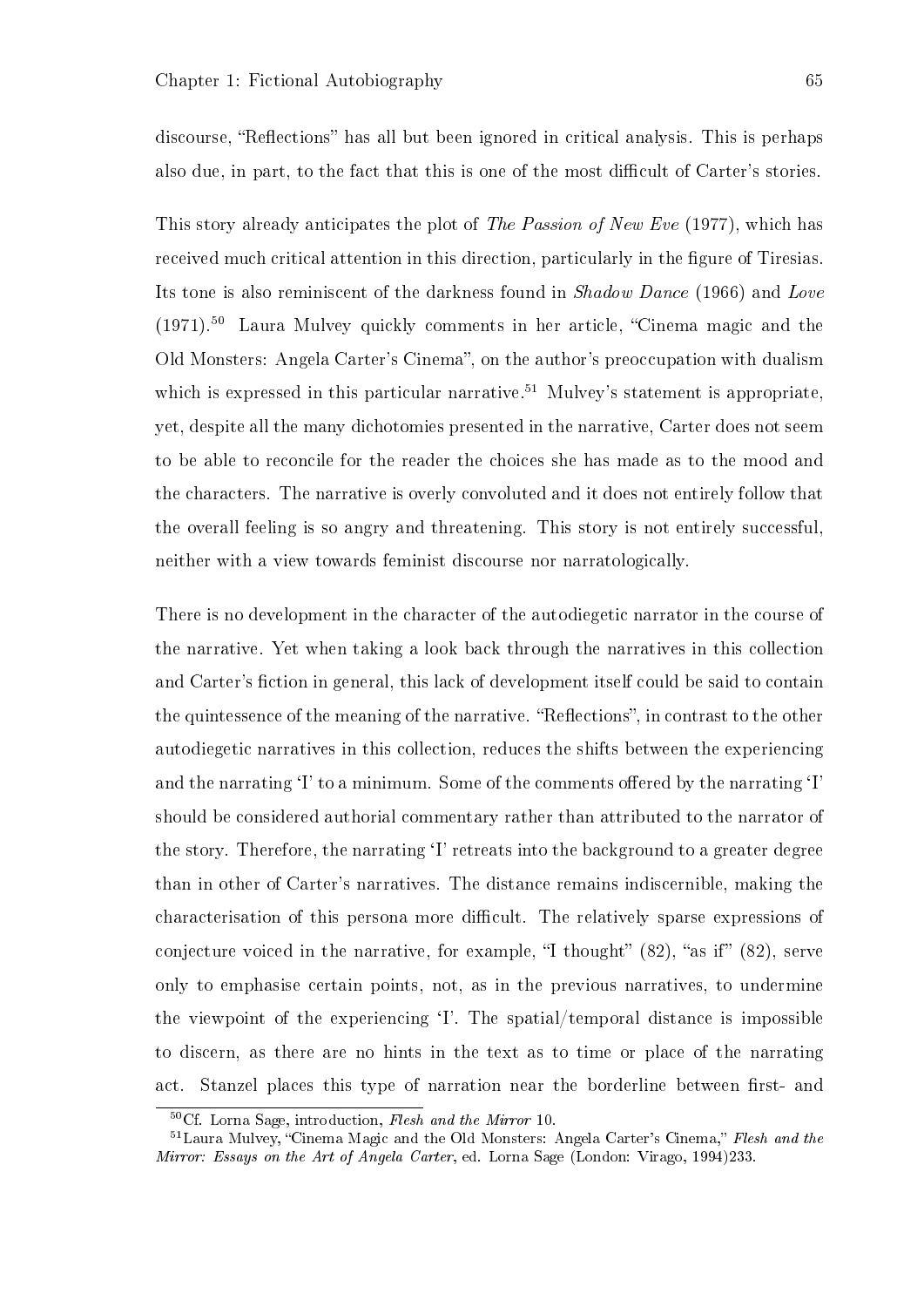third-person narration (authorial/personal). This move away from the dichotomous narrator to a stronger emphasis on the experiencing 'I' points to the fact that:

Der Akzent liegt auf dem Geschehen "in actu", auf dem Erlebnis im momentanen Jetzt und Hier, durch welches auch der Wissens- und Wahrnehmungshorizont des erlebten Ich abgegrenzt wird. Parallel dazu verschiebt sich der Schwerpunkt der Motivation der Handlung von Einsicht, Wille, Überlegung zu unbewuÿtem oder nur halbbewuÿtem Reagieren, im Extremfall zum bloßen neurophysiologischen Reflex.<sup>52</sup>

It is through her choice of this approach that Carter is able to demonstrate that, despite being confronted with the antithesis, the narrator is unable to come to synthesis, better yet, he, in his arrogance, destroys the possibility of this by his destruction of Tiresias. Carter purposefully manipulates the boundaries of this type of narration, reducing a clear distancing or a sense of reflection in the narrator and thus reducing the assessment of her character in order to make the impossibility of synthesis of understanding graspable. Marina Warner writes, "the iconoclasm of the protagonist when he desecrates and destroys the hermaphroditic idol does not win the author's wholehearted applause  $\left[\ldots\right]$ .<sup>53</sup> I agree with Warner's unease about the ending of the narrative, as the scene can be seen as rather ambiguous. The reader expects a type of epiphany perhaps even reflected in 'present' time comments by the narrating  $T$ , as already shown in the previous narratives. Only very few such interpretative comments can be found in the text, yet, when they are inserted, they are missing a tone which indicates a newly-won insight by the narrator.

If this can be defined as Carter's intention then her choice of autodiegetic narration though can be seen as appropriate for her purpose. While a more typical heterodiegetic-extradiegetic point-of-view would have perhaps made the narrative more mainstream and easier to understand, it would also have most likely made the `message' too conclusive and therefore un-Carter-like. Yet there are discrepancies which remain in the text which are dissatisfying. Writing a male first-person narrator does not manage to move past the stereotypical. This pseudo male perspective is not

<sup>52</sup>Stanzel, Theorie des Erzählens 269.

<sup>53</sup>Warner 252.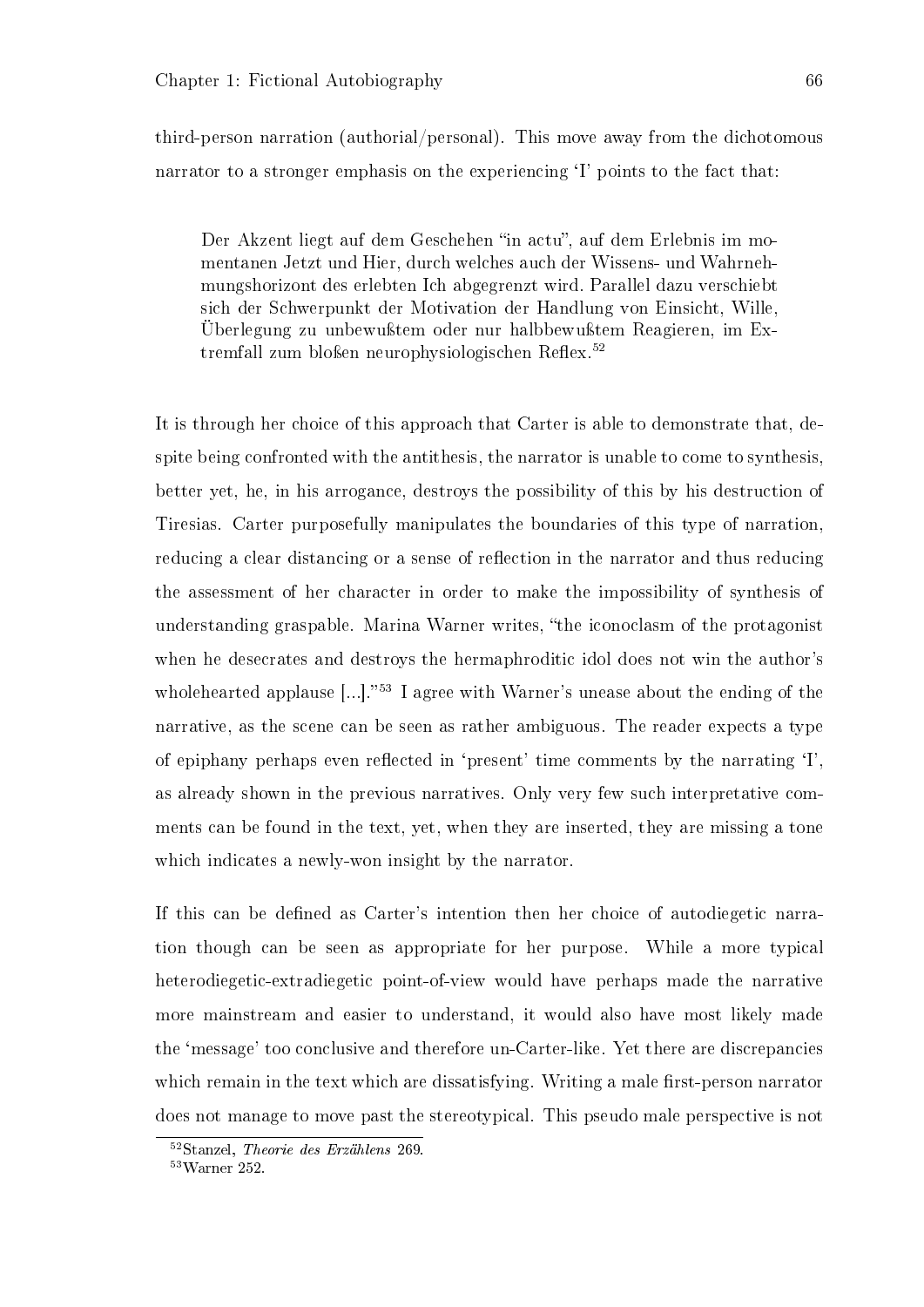new in her writing as Shadow Dance, Several Perceptions, and Love have a male focaliser and The Infernal Desire Machines of Doctor Hoffman has a male autodiegetic narrator. Yet the adoption of a male narrator, while being a logical choice according to the subject matter, is not portrayed convincingly throughout. Many hints in the text point toward an unlikeable misogynistic character aiming toward an, uncharacteristic for Carter, straightforward feminist criticism of this figure. Yet experience with her writing has proven that such a reading must be distrusted. The negative characterisation of Tiresias and Anna would seem to undermine this, yet these two figures do not belong to the recognisable world of the narrator but are "mythic and" monstrous beings." $(93)$  Thus, it could be claimed that this narrator is simply unreliable and everything he states should be called into question. This conclusion is not entirely satisfying either as the text does not clearly support this.

The main characteristic of autodiegetic narrative is the fact that it is told after the fact. One of the greatest critical challenges is subsequently to evaluate the distance between the 'I' who narrates and the 'I' who, in the past, experiences the action. In most texts this is relatively straightforward. Taking the action of the story "Reflections" into account, though, this determination of distance is not as straightforward. The narrator has gone through the mirror and has come back again. As he indicated in the last lines of the narrative, this narrator has experienced synthesis in some form and rejects it. Marina Warner picks up on the difficulties as well. "Even though his act rejects the deity's wholeness as a kind of tyranny, and stands for the energy of sexual difference (I think)[sic] and for the shaping of identity achieved by resistance. there is irony and sorrow in the last paragraph, too  $[...]^{54}$ . This shows that even Warner is having difficulty stating anything really conclusive about this narrative.

I do not agree with Warner's interpretation of the scene. Carter has not chosen to portray the narrator in the slightly more positive light which Warner suggests with her interpretation of the end. In order to interpret the end of the narrative in such a fashion, one would need to discount much of what is presented in the story as a whole. The narrator is never portrayed in a convincingly positive manner, and a

<sup>54</sup>Warner 252.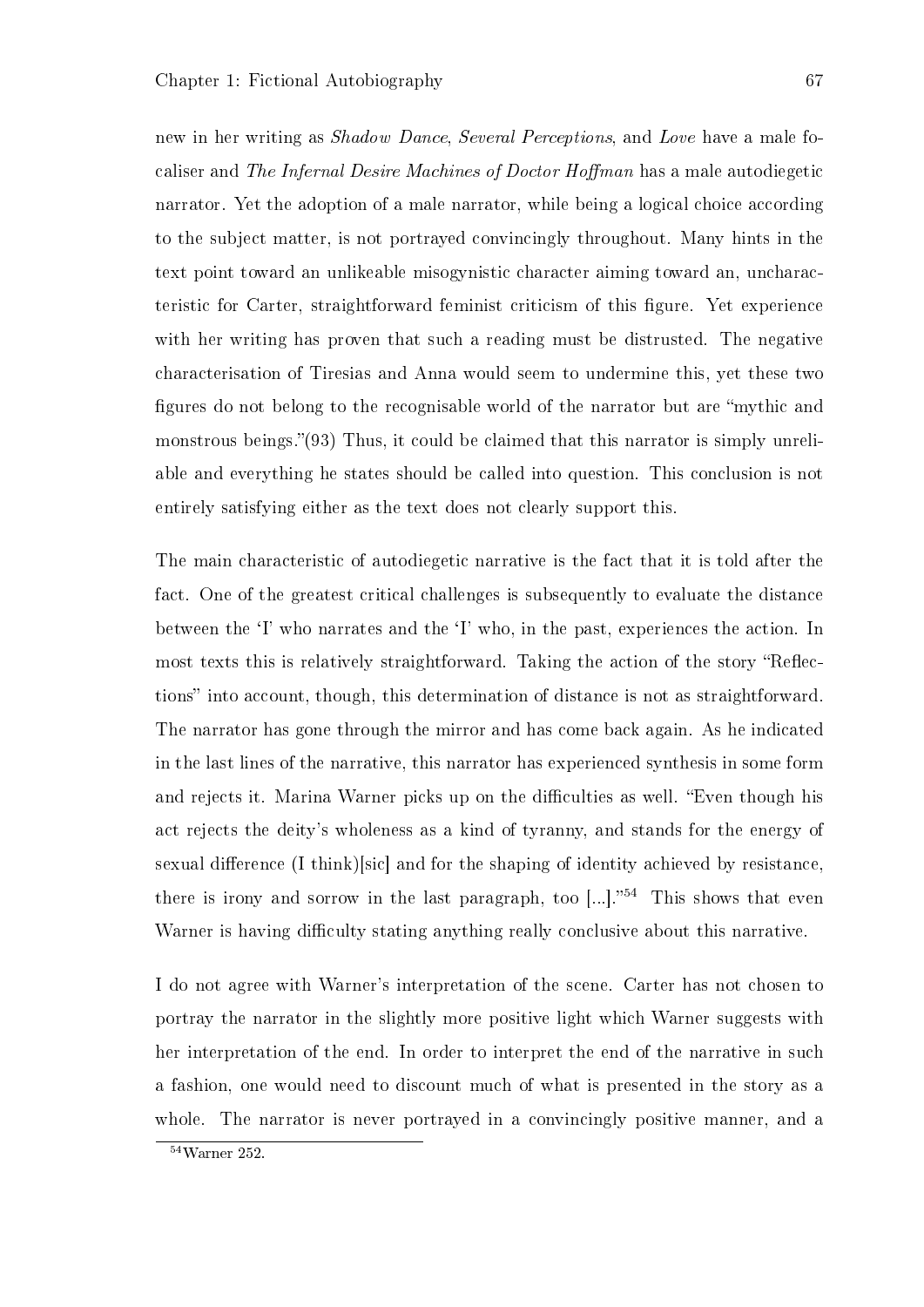sense of unease about his motivations pervades. While the hostility of the figures of Tiresias and Anna is undisputed, attempting a positive reading of the violence found in all the characters at the end of the narrative is difficult. Warner's interpretation, while making sense in the general context of the themes addressed in this ending, is nevertheless not entirely satisfying within the confines of this particular story. Unfortunately, Warner's comments are restricted to the few I have quoted here and she does not offer any further interpretation of the story which could clarify her position somewhat.

The difficulty lies in attempting to interpret the effects this experience has had on the narrator, an aspect made difficult through Carter's narratological choices. The narrator describes himself as ingenuous at the beginning of the narrative, yet, already there, the text is littered with foreshadowing; the pricklings of fear he claims to have felt and his sobbing due to the weight of the shell he stumbles over. As the text progresses, the language also becomes increasingly complex and convoluted. The language of the simple English wood is left behind for the language acrobatics of Tiresias' house and the mirror world. The minute perceptions of this narrator are at odds with the person of the experiencing `I', and the complexities continually suggest the author's strong hand guiding the narrative. The narrative takes on a strong feeling of artificiality, though it remains difficult to pinpoint the reason for this. Is the narrating `I' deliberately creating his own persona in order to lead the narratee towards a more sympathetic reading of his character?

While the artificiality of such narration is a given, the narrator here seems to be doing the opposite of what the autodiegetic narrator has been doing in the three previous stories. Instead of distancing himself from the experiencing `I', he is deliberately depicting this persona in a more positive light, which therefore has the logical consequence of throwing a more harsh light on Tiresias and Anna. Marina Warner picks up on this in her statement on the tyranny of Tiresias quoted above, yet the narrative is never truly able to make clear exactly the nature of the tyranny. The energy of sexual difference Warner cites seems a bit far fetched in the narrative, as the characterisations never move beyond simple, though seemingly reversed, stock portraits of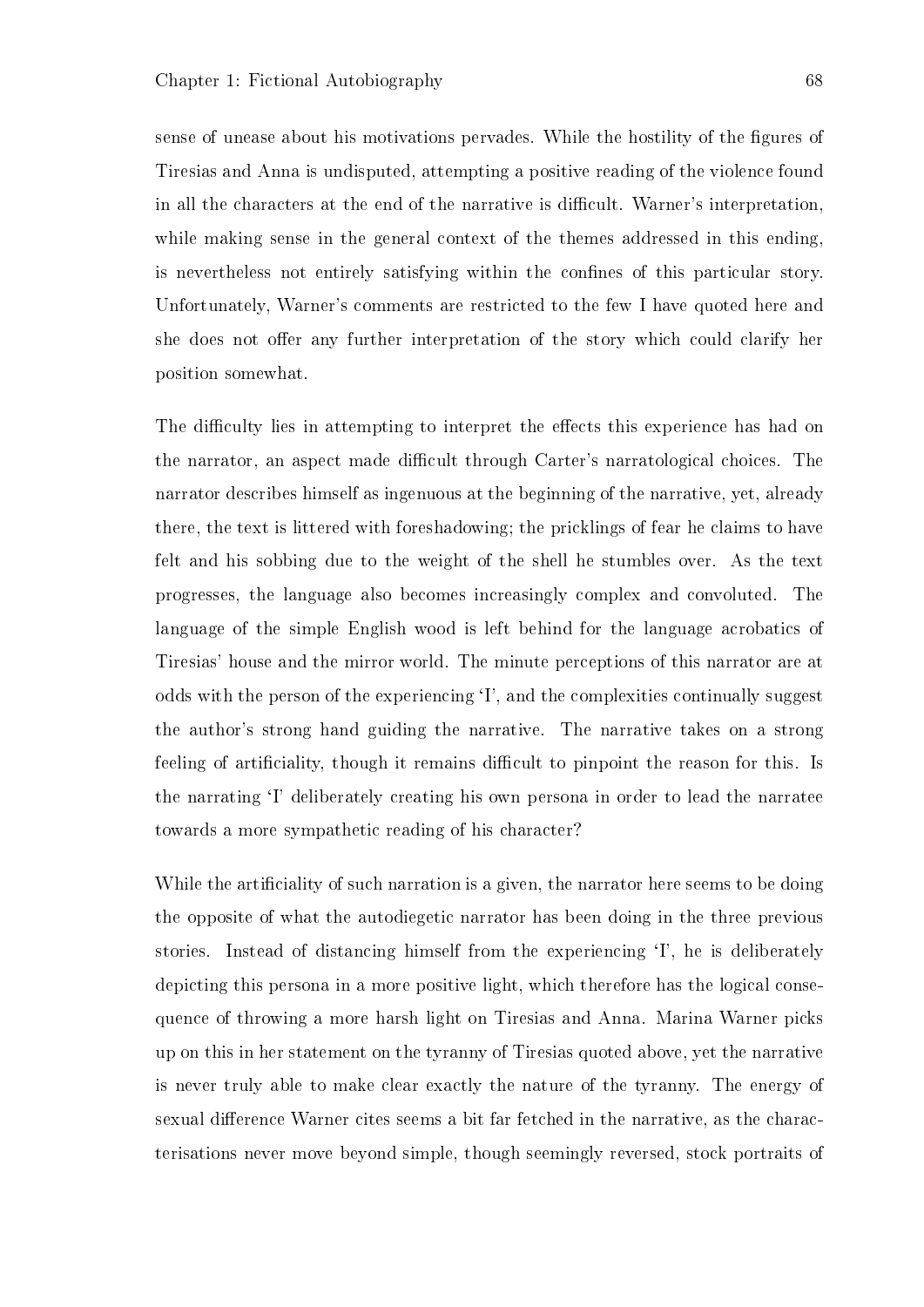the female as strong and Amazon-like, and the male as intellectual and sophisticated. Mine is a different, though similarly reticent interpretation of the narrative. Already in Carter's choice of a male focaliser she has chosen to create an uncharacteristically clear criticism of the patriarchy. While the majority of her narratives refuse to focus on merely this type of criticism but go further to also include an inherent criticism of women and feminist constructs within this patriarchal system, this narrative utilises a much more black and white picture of these issues. It is also unable to move beyond them. The narrator's destructiveness at the end of the story is as unredeemed as the butch rapist Anna's is. I also disagree with Warner that the point of the story is that the destruction of synthesis should be seen in a positive light.

The first-person narrator introduces himself, and at the same time characterises himself, with a very flowery poetic description of the setting he encounters on a stroll through the English wood. In contrast to many of Angela Carter's other short stories, especially to her less fictionalised autobiographical narratives, "Reflections" does not open in medias res. The opening line is reminiscent of a traditional emic opening such as 'Once upon a time'.<sup>55</sup> The narrator introduces himself in the very first word by the use of the personal pronoun  $T$ , yet the first two paragraphs form a clear introduction to the setting, and simultaneously provide an opposition for what is to follow in the later narrative. Here the reader is introduced to the narrator who characterises himself through his choice of language and style, as a poet. The choice to open the narrative in this fashion clashes sharply with the tone of the latter part of the story. It must, therefore, be assumed that the narrator is deliberately portraying himself in this manner in order to manipulate the manner in which the scenes with Tiresias and Anna are interpreted.

The description in the opening paragraphs could rival the style of the best of the romantic poets: the clouds are skimming, the sunshine is shower-tarnished, the sky a lucid blue, the weather tremulous, the blackbird coloratura and singing a flawed chain of audible pearl  $(81)$ . Lorna Sage writes that this narrative is an "inside out pastoral".<sup>56</sup> The narrator does not simply go for a walk, he walks in poetry. The

<sup>55</sup>Cf. Stanzel, Theorie des Erzählens 175.

 $56$ Sage, introduction, Flesh and the Mirror 10. Sage's assessment, here, is apt in that a pastoral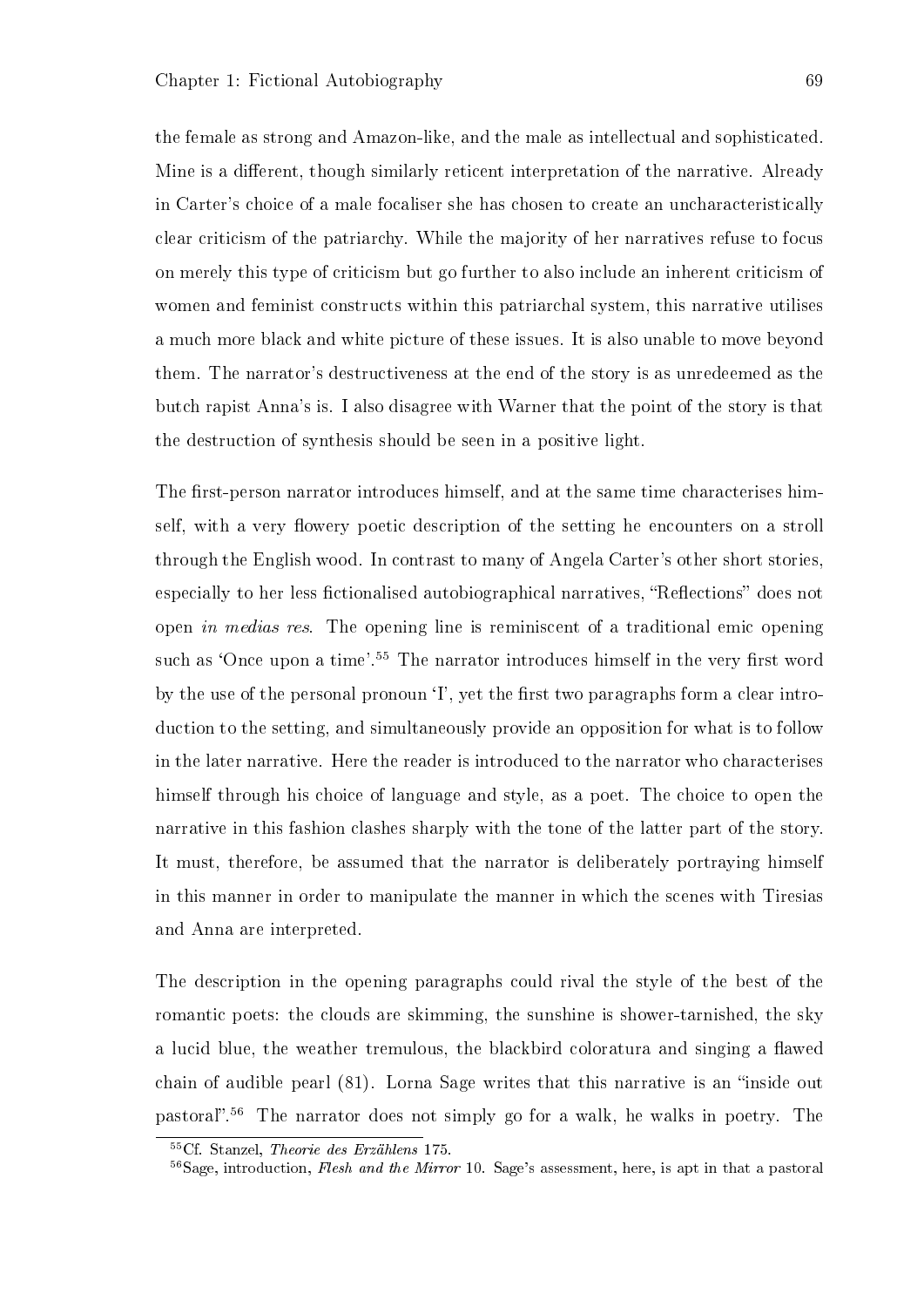ideals of the romantic poets, a return to nature, an emphasis on the feelings of the individual, are contrasted sharply by the characterisation of the narrator persona which can be inferred from the text. This seemingly romantic aesthetic is quickly disrupted. In the midst of the poetic description the  $\dot{\rm T}$  describes himself as "slash $\ln |{\rm m}|$ the taller grasses with my stick  $\left[\ldots\right]^n$  (81). He is not at one with nature, but dominant over it, which is further recognisable in the image of the small woodland creatures fleeing before him. Unwittingly, the narrator has added another, darker dimension to his characterisation.

This is taken a step further when he finally gains dominance over the shell he finds in the wood, and his first thought is to "take it to the little museum in the nearby town where they would inspect it and test it and tell me what it might be and how it would have arrived where I found it"  $(82)$ . Here the romantic poet clashes with the Victorian Darwinist.

A type of menacing foreshadowing is not only consciously provided by the words of the narrator, placing menace outside of himself, into the wood: The year was swinging on the numinous hinges to the solstice but I was ingenuous and sensed no imminence in the magic silence of the rustling wood"  $(81)$ , but is also unconsciously placing the menace within himself in his unconsciously dominant behaviour toward the very nature he is praising in such poetic terms. Thus everything can be explained, and if it can't be, then one can undertake to find a logical explanation, thus everything is under control, and the logical conclusion is dominance. With the above line, Carter ends her uncharacteristically short introduction and opens the door into the main narrative. In these two short paragraphs, though, she has managed not only to give the reader an impression of the setting, which is England-like: "last night's rain  $\left[\ldots\right]$  had washed and refreshed the entire wood, had dowered it with the poignant transparency, the unique, inconsolable quality of rainy countries, as if all was glimpsed through tears (81).

This description is comfortingly familiar in its similarity to any random walk. It

is defined as "an idealization of shepherd life, and, by so being, creates an image of a peaceful and uncorrupted existence; a kind of prelapsarian world." "Pastoral", Dictionary of Literary Terms 644. It becomes clear in Carter's narrative that she is turning this on its head.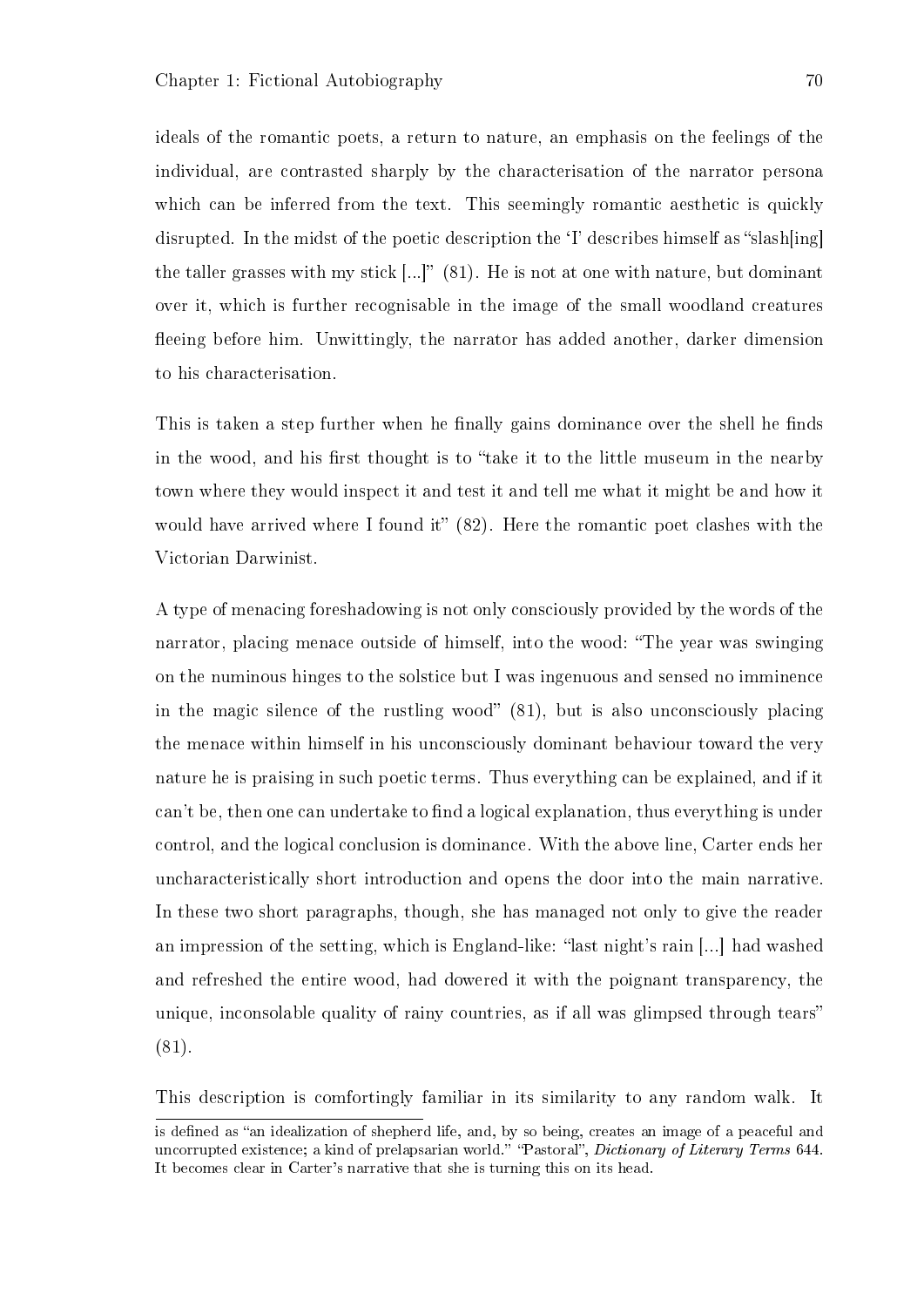recalls images of people of leisure, or people taking their leisure by strolling through the countryside on a beautiful day. The swinging stick is also not an image foreign to this scenario. Yet the reader should not take this image at face value. The image of the strolling person swinging a stick through the tall grass, calls up images of white explorers in exotic, foreign places, images of the machete-swinging conqueror forcing his way through the jungle.<sup>57</sup> This interpretation seems far-fetched in light of the idyllic descriptions of the countryside in a place that is in no way foreign in its flora and fauna, but Carter's choice of "slashed" cannot be ignored and makes such an early interpretation plausible. Carter is playing with the type of figure typical of a period dominated by English expansionism and world power. This narrator is easily defined by his language and actions. He sees the world in the terms of poetry, while exerting his power over this world by forcing his way through it.

Instead of being interrupted, the narrator incorporates the sound of a girl's singing into his poetic musings:

Her voice performed a trajectory of sound far more ornate than that of the blackbird, who ceased at once to sing when he heard it for he could not compete with the richly crimson sinuosity of a voice that pierced the senses of the listeners like an arrow in a dream. (81)

Moving in this poetic vein, the reader is able to form an image of the girl. She takes on the guise of a mythic muse, an object which serves to inspire the poet. The narrator is dazzled by her song, especially so because he does not understand its meaning. Carter includes a line from the girl's song in the text: "Under the leaves, [...] and the leaves of life  $\left[\ldots\right]^{\infty}$  (81). Only after experiencing the antithesis of the mirror do these words take on meaning.

In the next second, though, the narrator stumbles and falls, breaking the spell. Until now, dominant over his surroundings, the narrator is suddenly angered: "I forgot that luring music. Cursing my obstacle, I searched among the pale, earth-stained rootlets to find it and my fingers closed on, of all things, a shell"  $(81)$ . The suppressed

 $57$ This theme is explored in greater depth in the narrative "Master".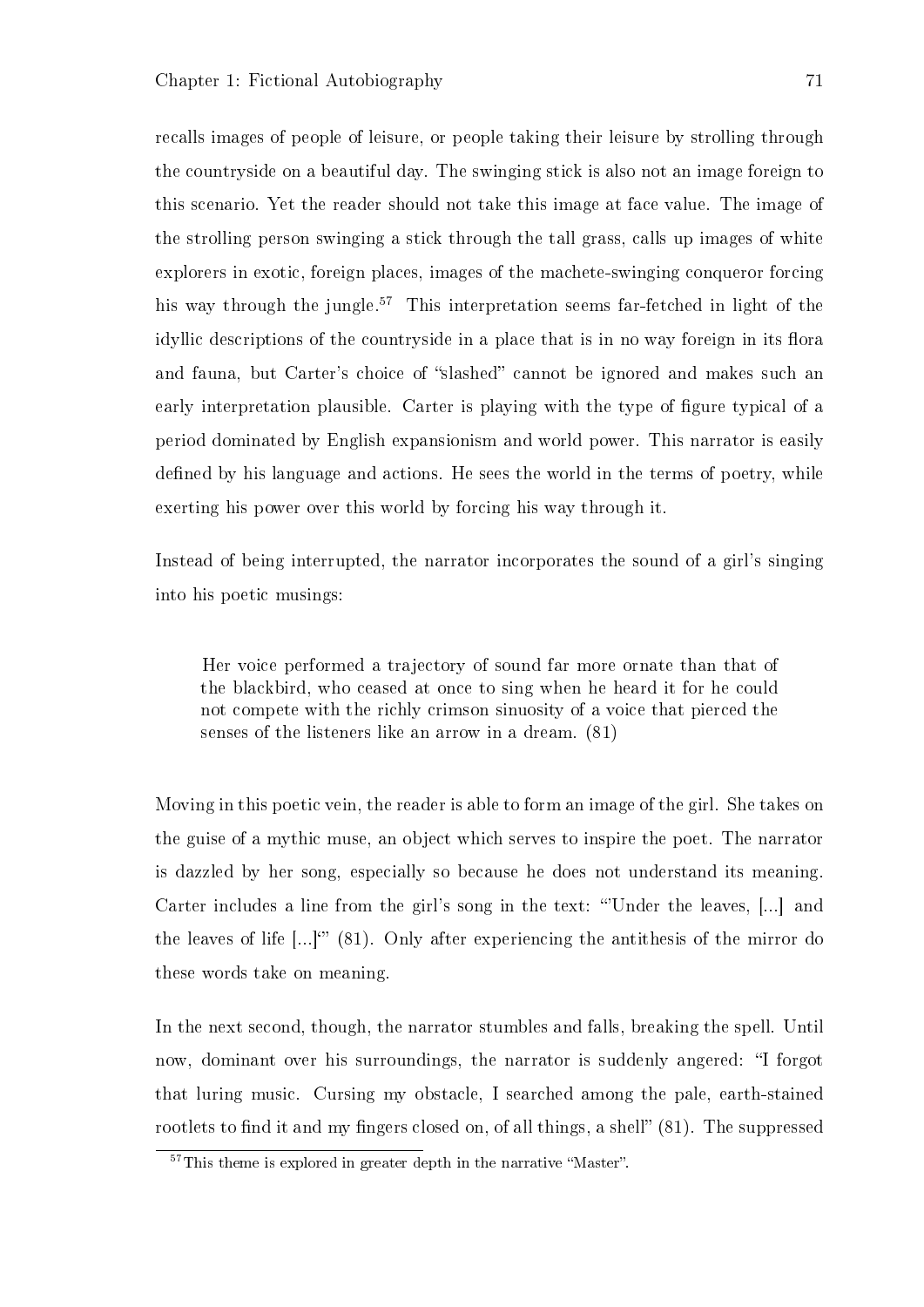violence Carter seems to be hinting at from the first lines surfaces here again. Instead of cursing his own inattention, the narrator turns his anger on the object that has tripped him. Yet in the next lines, Carter has her narrator's anger dissipate into curiosity. The narrator is determined to possess this shell. Though it angers him at first and then fills him with wonder, it also scares him. He is confronted, for the first time, with the physical manifestation of the antithesis, and is no longer able to fit everything into his sphere of understanding. The slight anger at being tripped dissipates once the cause has been discovered, once rational order has been reestablished. Everything can be explained by reason. Everything belongs to an order and a hierarchy of being must exist. In this sense, the narrator's surprise at the weight of the shell is understandable: "It glimmered through the grass like a cone of trapped moonlight although it was so very cold and so heavy it seemed to me it might contain all the distilled heaviness of gravity itself within it. I grew very much afraid of the shell; I think I sobbed"  $(82)$ .

The natural order of things has been reversed in more than one sense. Not only does something that is known to weigh a little weigh a lot, but the whorls are also reversed. The narrator's intent is "to carry it through the wood for I thought I would take it to the little museum in the nearby town where they would inspect it and test it and tell me what it might be and how it would have arrived where I found it"  $(82)$ . This further underscores the narrator's system of beliefs, which includes that there must be a logical explanation for everything. The expression of conjecture, `I thought', is simply another foreshadowing of the fact that things will not go on as he expected; his reality will be disrupted.

The narrator does not get the opportunity, though, to have his shell examined. The owner of the beautiful voice comes to collect what is hers. With Anna's entrance, the narrator's world suffers its ultimate shock. Her appearance is in every way in sharp contrast to her sweet singing voice. The muse or siren which the narrator imagined is in reality more of a Valkyrie, an image fitting to the image of the burning of Valhalla in the Götterdämmerung alluded to when the narrator is in the mirror world. The very femaleness of her voice is negated by her hard and uncharitable appearance.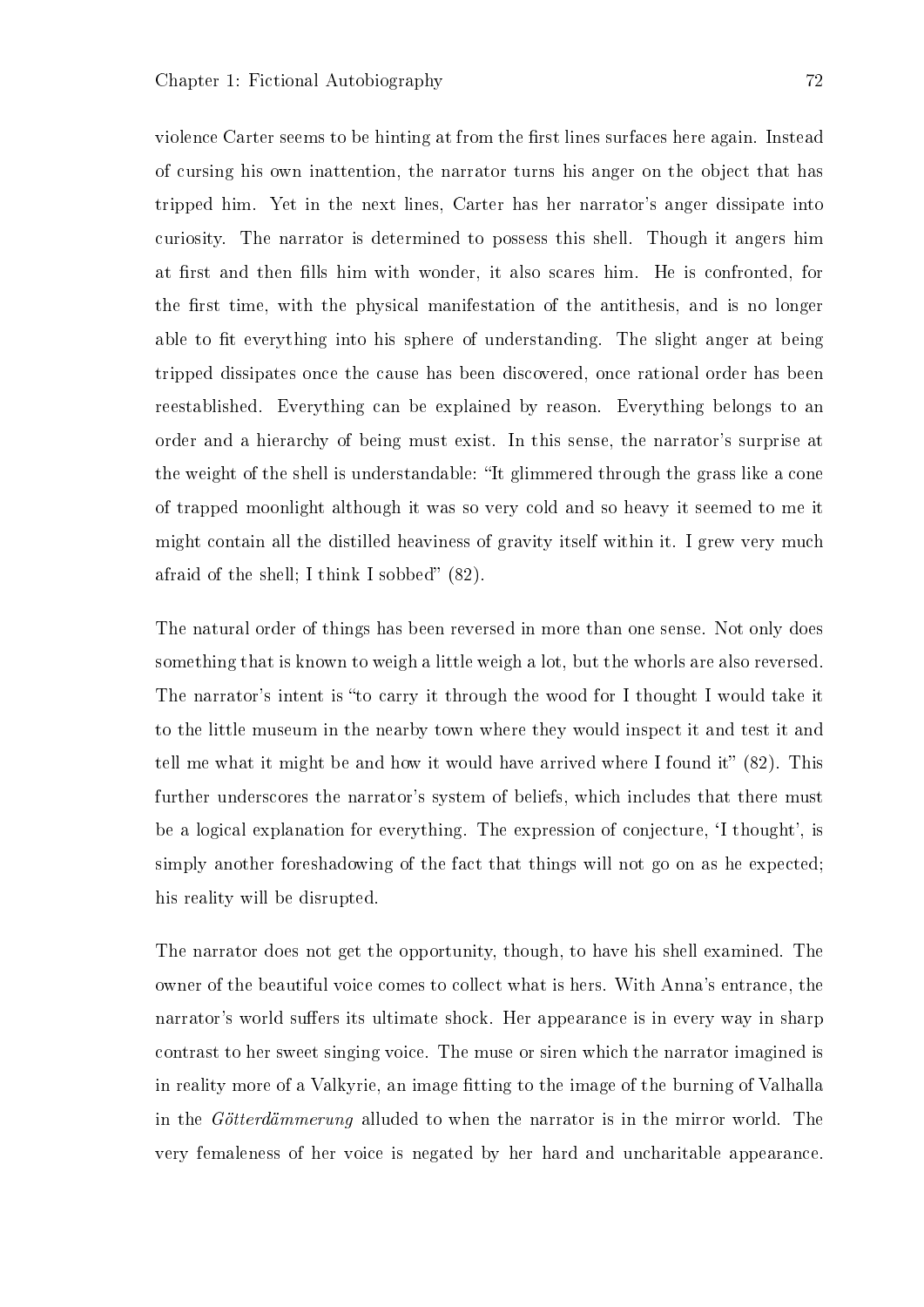The narrator's description of her hair, "[it] hung about her shoulders in a calculated disorder that was not wild" (83), immediately calls up John Milton's description, of Eve in the garden as Adam first saw her. The Biblical Eve's wanton ringlets also stand for a wanton heart in Milton. Her description is the visual manifestation of the inevitable outcome of her story. Though Carter's description conjures up this image, it must be noted that she includes the word calculated and describes the disorder as not being wild. This may be an Eve, but one lacking innocence, a calculating Eve. A wildness would also denote passion or a lack of control. Anna, though, is calculating. The narrator nevertheless attempts to characterise her according to what he knows. If she is not the poetic figure fitting to the voice, she must be the opposite, something hostile yet still almost mythical. He compares her eyes to those that "justice would have if she were not blind"  $(83)$ .

He begins the next paragraph with the words; Why I do not know, but every impulse told me to conceal my shell  $[...]$ " (83). With this he voices conjecture about the actions of his experiencing self. Here, again, this choice does not serve to call his own past views into question, but again foreshadows that the experiencing 'I' knows that there is something seriously wrong with this situation. This seems a bit unconvincing. Carter's motivation for her choice of tone and mood for this narrative is not discernible. The foreshadowing and hints of fear already present in the protagonist at this point are a bit overdone. The only other possible explanation for this is that Carter wishes to characterise her narrator through this obviously leading description.

Once the narrator is taken to Tiresias' house the real plot begins. The allusions at the beginning of the narrative become clearer. Yet Carter does not oversimplify her point. The shell has proven, as was recognised immediately by the narrator, to be a mirror image of what we recognise as a shell. Even the dog, later, on the other side, is white and is a bitch, yet, Anna and Tiresias have not really changed. Though Tiresias has changed, this alteration is one in sense rather than fact:

Nevertheless, the quality of the difference made it seem that this altered yet similar face was the combination of the reflection of the female side of the face and the masculine side of the face that did not appear in the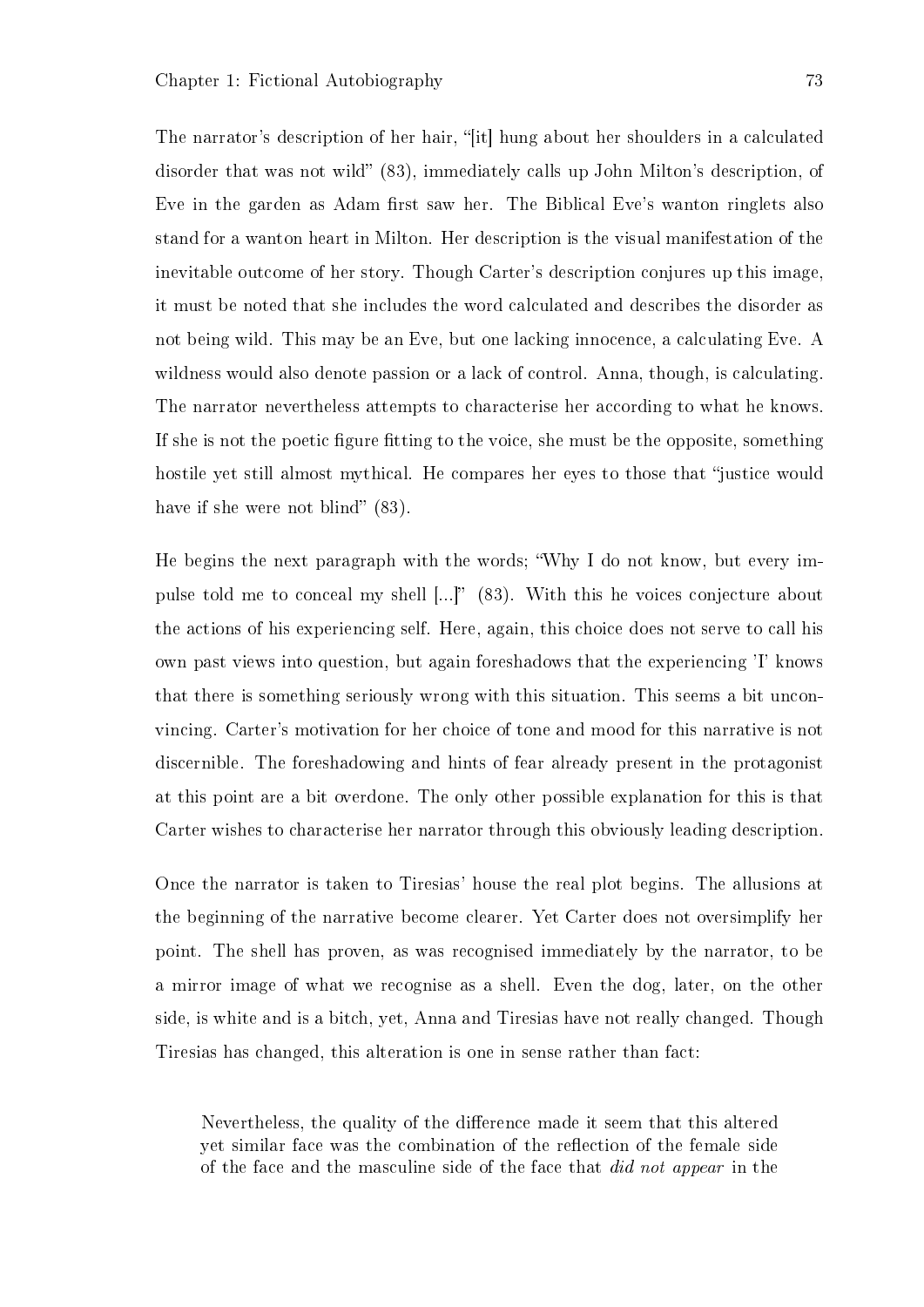face I had seen beyond the mirror; the effect was as of the reflection of a reflection  $\left[\ldots\right]$ . (90)

While Tiresias speaks of opposites, mirror images, the changes in the protagonists are not merely black and white. Anna, who can go both ways, remains as she was. Perhaps the only difference is that, on the one side she has the potential for violence, symbolised by her gun, and on the other she uses this potential. She rapes the narrator. This seems rather shocking in light of the fact that Anna is female and the narrator, we suppose, is male.<sup>58</sup> Nor has his sex changed in the step through the mirror. Carter makes the changes in her human protagonists more subtle. Instead of changing their sex, she changes the power relationships. When Anna rapes the protagonist, she is still a woman. The vagina, with its connotations, has become a thing of violence. The penis, which the narrator mistakenly takes for a weapon in the other world, "but do all the men in the mirror world have guns between their thighs?"' (88), ceases to be the instrument of rape. "The gun and the phallus are similar in their connection with life  $-$  that is, one gives it; and the other takes it away. so that both, in essence, are similar in that the negation freshly states the affirmed proposition" (88). In other words, an opposition serves to confirm. With this Carter confirms the inevitability, as well as the necessity, of dichotomy. At the same time, she seems to be arguing for a more complex interpretation of what dichotomies are.

The protagonist frees himself from Anna's clutches by killing her. He makes his way back through the mirrored world to Tiresias' house. In the violent scene which follows, the narrator goes back through the mirror and is confronted by the being:

`The umbilical cord is cut,' she said. `The thread is broken. Did you not realise who I was? That I was the synthesis in person? For I could go any way the world goes and so I was knitting the thesis and the antithesis together, this world and that world. Over the leaves and under the leaves. Cohesion gone. Ah!' (95)

 $58$ Carter will deal with sex-changes in greater detail in her novel The Passion of New Eve. This novel "dramatizes the ways biology can be manipulated to destabilize essentialist definitions of gender." Sandra M. Gilbert and Susan Gubar, No Man's Land: The Place of the Woman Writer in the Twentieth Century, Vol. 3 (New Haven: Yale UP, 1994) 354.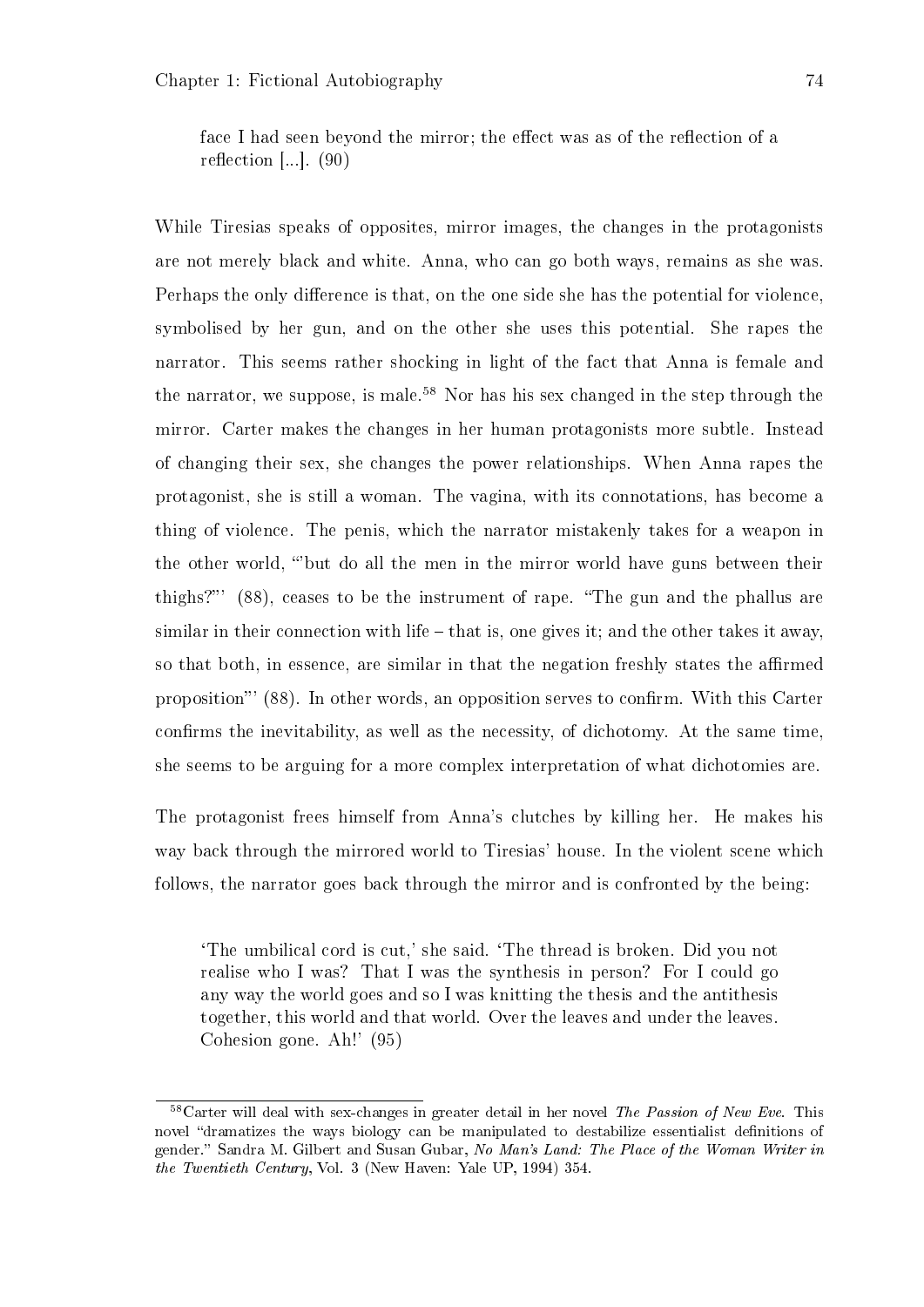This ambiguous statement does not affect the narrator. "But I was arrogant; I was undefeated. Had I not killed her? Proud as a man, I once again advanced to meet my image in the mirror. Full of self-confidence, I held out my hands to embrace my self. my antiself, my self non-self, my assassin, my death, the world's death" (95). The narrator attempts to recoup his destroyed self-image through the murder of his rapist. There seems to be some type of judgement inherent in the narration of these lines, yet, when examining them objectively, there is nothing which points at criticism of the experiencing  $\mathcal{I}'$  by the narrating  $\mathcal{I}'$ . For him the arrogance was an integral part of himself, "... Proud as a man  $\ldots$ !"(95) It is the narratee, when coming across these terms, who would add the needed criticism. It is not inherent in the sentences. The narrator has chosen terminology which carries overtly negative connotations, yet Carter is adding a covert authorial comment here. The choice of wording does not fit to either the experiencing `I' or to the narrating `I' as characterised by the narrative.

This narrative is one of Carter's most difficult. It, while being interesting narratologically speaking, is not as convincing as it could be. Its choice of male focaliser ends up being problematic, as does the portrayal of Tiresias and Anna. The Passion of New Eve, which picks up on the figure of Tiresias and further explores the interesting consequences of creating this narrative with a male focaliser, is much more successful. In the novel, Carter leaves behind an attempt to deal with a tangible mirror world and, instead, has the male protagonist go through a sex change forced on him.

## 1.3 "Elegy for a Freelance"

It is appropriate that Angela Carter chooses to end her first collection of short fiction with a narrative entitled "Elegy for a Freelance". It tells of an apocalypse, an ending not only of an individual's life, but also documents the end of a way of life. In this narrative Carter brings together, in a futuristic vision of revolution, civil war and chaos, all of the contradictory denitions that are set up to explain human actions and reactions. It predates, by over ten years, Margaret Atwood's dark dystopian novel, The Handmaid's Tale (1986), which is told in an epistolary style, in this case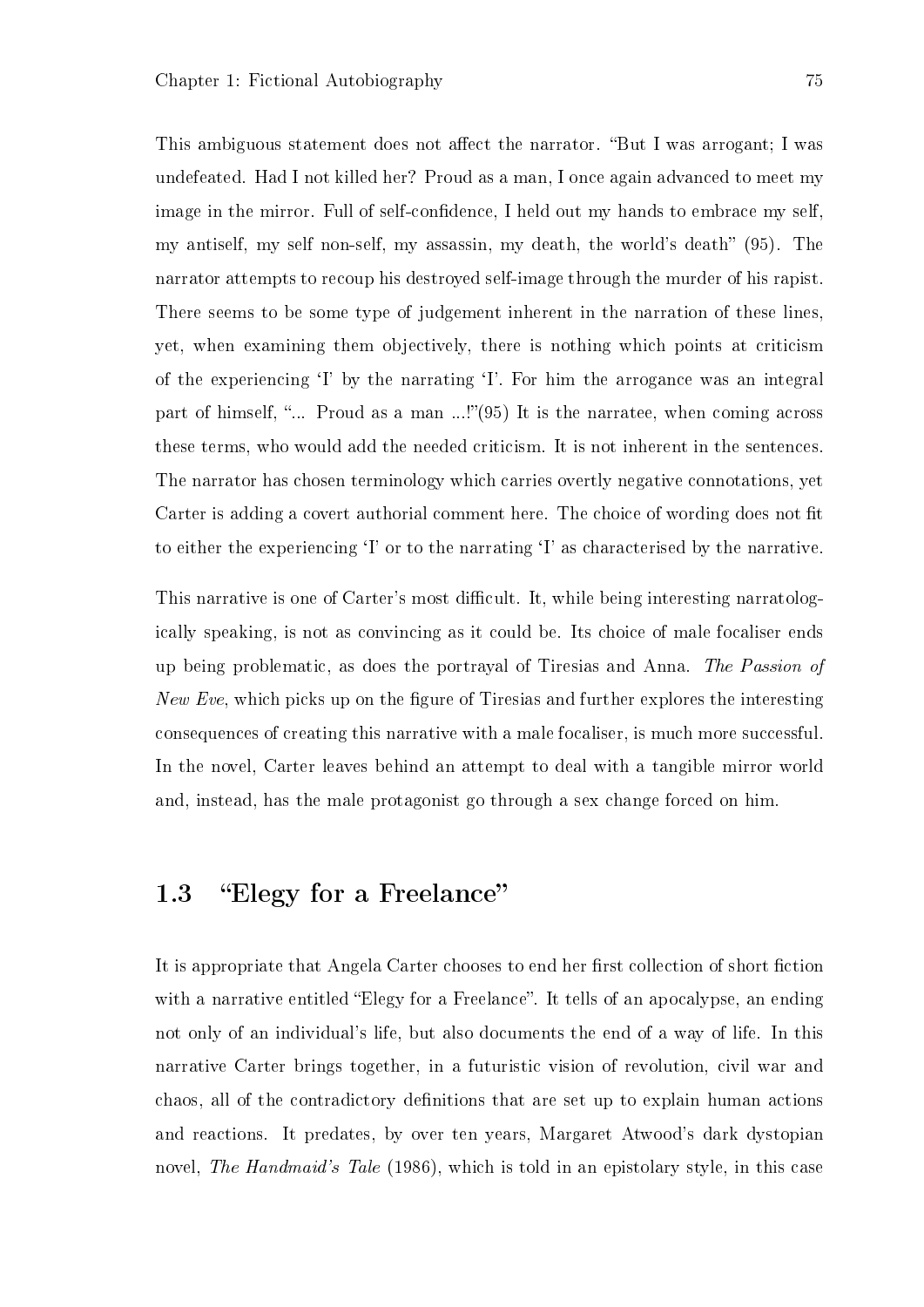addressed to an anonymous future listener. Though the other narratives in Fireworks have retained some sense of the exotic and foreign, Carter, similarly to Atwood, creates in this story a narrative of a woman in a fictional world that is all too real. Returning for the fth time to autodiegetic narration, subverted through the distinct inclusion of a you addressee, she is able to show a character caught up in a selfcreated maze of definitions: "the addressee may coincide with the you protagonist in a relationship comparable to that between narrating and experiencing selves in 'ordinary' homodiegetic narration."<sup>59</sup>

While the narrator is obviously addressing the persona X in her you address, the nevertheless overtly autodiegetic nature of the story is strengthened by the inclusion of the *you* addressee. It offers a different, almost stronger form of the experiencing/narrating dichotomy inherent in autodiegetic narration.<sup>60</sup> The narrator is able to speak not only to X in her direct address, but, by association, herself. She is able, as narrating <sup>'</sup>I' in a type of confessional mode, to examine her own past actions, those of the experiencing  $\mathcal{I}'$ , through a criticism of X's, or perhaps addressing more closely the uneasy question of the motivation for this narration, she is able to remove herself from a level of culpability through the deliberate choices she makes in the characterisation of the events the experiencing `I' and the you addressee experience.

This story is an elegy for the man, X, who fell victim to the ideals he, himself, could not live up to and also, in the same vein, an elegy for the loss of innocence. In literature, the elegy deals with themes such as death, war and love in verse form.<sup>61</sup> Carter reworks this form for prose fiction, yet retains the original themes and intent. It is therefore fitting, in light of Carter's evocation of the poetic intertext, that she chooses to construct this narrative as an example of second-person narration. Monika Fludernik writes that one of the many occurrences of second-person fiction can be "the narrator writing to a dead or imagined addressee whose story is evoked  $[...]$ ."<sup>62</sup>

<sup>&</sup>lt;sup>59</sup>Fludernik, "Second Person Fiction" 223.

 $60$ Fludernik argues that the possibilities opened up by second person fiction disrupt the "traditional dichotomous structures which the standard narratological models have proposed, especially the distinction between homo- and heterodiegetic narrative (Genette) or that of the identity or nonidentity of the realms of existence between narrator and characters (Stanzel)." Fludernik, 'Natural' Narratology 226.

 $61^{\circ}$ Elegy," Dictionary of Literary Terms 253.

<sup>62</sup>Fludernik, `Natural' Narratology 226.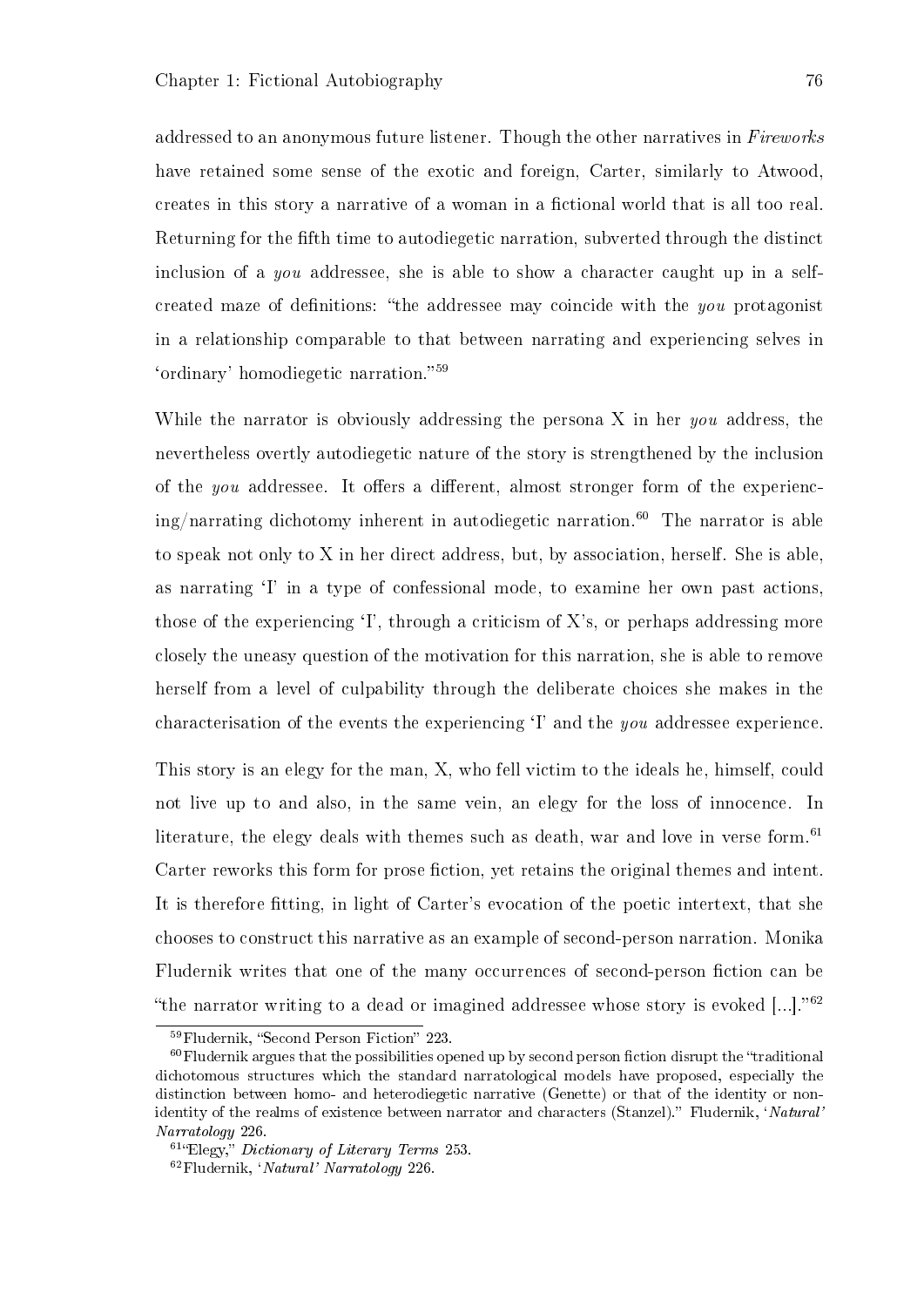Combining the term elegy in the title with this deliberate choice of address, Carter is once again manipulating form to enhance the meaning in her narrative.

The narrator tells the story of her love affair with the leader of a revolutionary cell. Beyond giving some information about herself and the surroundings in order to provide a frame of reference, she concentrates on one major event in this relationship. The cell has decided to assassinate a politician. After drawing lots, the actual act of killing falls to the you addressee, X. As a type of dry-run or self-test, he decides on his own to kill the landlord of their building. The other members of the cell, including the narrator, cannot condone this rogue act, as it goes against an unwritten moral code which serves to justify their very existence as a revolutionary cell. The speaker tells of the difficult decision the members must make as to the fate of X. They decide upon summarily executing him for his `crime'.

At the end of the narrative, the already shaky tenets used to define the purpose of the group to which the narrator and X belong, dissolve. Some members want to turn themselves in to the police, some want to flee to the mountains, yet, before any action can be taken, the outside world infringes on their small constructed reality. The bigger revolution, "history"(107), begins, relegating them to insignificance. By choosing to combine two distinctive types of narration, autodiegetic and second-person, Carter has been able to achieve a subtlety of criticism in her narrative which would otherwise not have been possible.

This combination seems to suggest a level of unreliability in the narration, underscored by the present tense comments by an authorial commissar figure who obviously exerts a strong influence on the narrator. Yet what remains interesting in the narrative is the juxtaposition of the gural narrator's telling of the story with statements she quotes, often placed in parenthesis, from the ambiguous figure of the commissar already introduced in the first paragraph. Interestingly, the directly quoted speech tags are in the present tense, `he says' serving to place the commissar and his statements into the present experience of the gural narrator in contrast to the narrated events taking place and narrated in the past tense. The interspersion of these quasipresent time statements underscores the character's development, the experiencing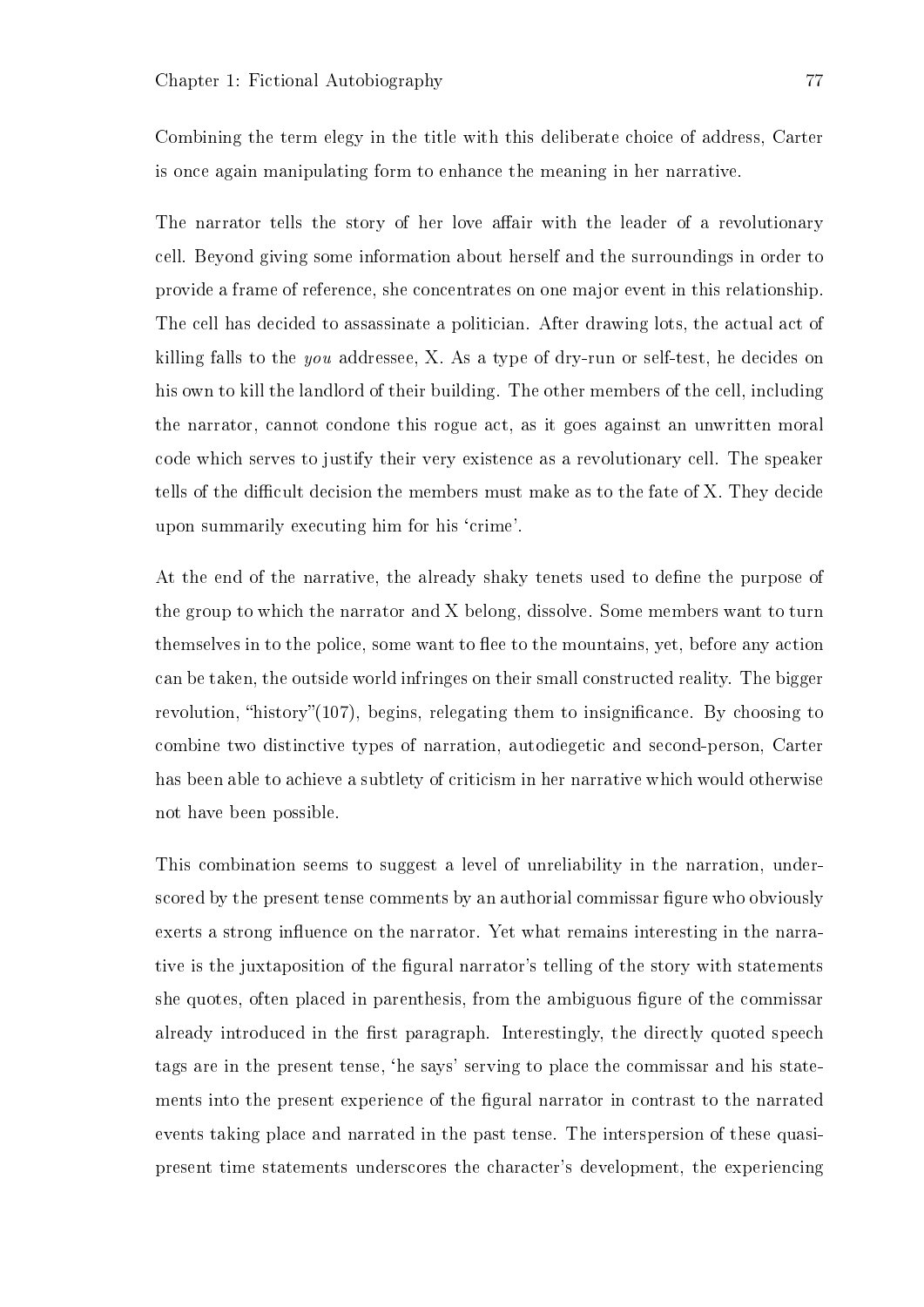`I' versus the narrating `I'. At the beginning of her narrative she characterises herself as someone looking for an adventure, as she has chosen to live on the fourth floor despite being terrified of heights. She repeats this three times as if emphasising for herself how brave she was to have taken the room. It mutates to a symbol of her breaking out of her bourgeois world.

The question remains, though, for whom this emphasis is made. It can be assumed that the commissar who is quoted throughout the narrative is the actual audience, the real narratee; she feels the need to prove her adequacy to him. At the end of the narrative, she returns to this image a fourth time in a statement which defines what this room symbolises for her: "Instinct and will, again; I was poised on the windowledge of a fourth floor of a building I had never suspected existed and I did not know which was will and which was instinct that told me to jump, to run"  $(107)$ . As this is found in the penultimate paragraph of the text, it can be seen as a type of conclusion the narrator draws from the story, a type of lesson for herself. Her experiences, her decision to leave her Bourgeois life, to join a terrorist cell, to execute X for his inability to live up to the ideals of anarchy, are all served up in this one statement, instinct versus will.

Yet the reader must question all that she says. While many statements seem brutally honest, the choice to open the narrative with a statement by the anonymous figure of the commissar, and the insertion of directly-quoted statements this gure makes should cause the reader to question the narrator's motives in telling this story.

The character of the narrator is perhaps the most challenging. She seems at times a slightly unconvincing persona in her obvious self-conscious analysis of the situation and of her own behaviour. Carter, through this character, though, is creating a portrait of a person caught up in a hurricane of emotion. The narrator never mentions her own name, and it is only through subtle references imbedded in the narrative that the reader learns a bit about who she is. The majority of information is gained through her telling of her dead lover, X's, story and her part in it. Monika Fludernik argues that while telling someone else's story and addressing them while doing so is "a patently absurd situation under normal circumstances [...]," nevertheless, the teller's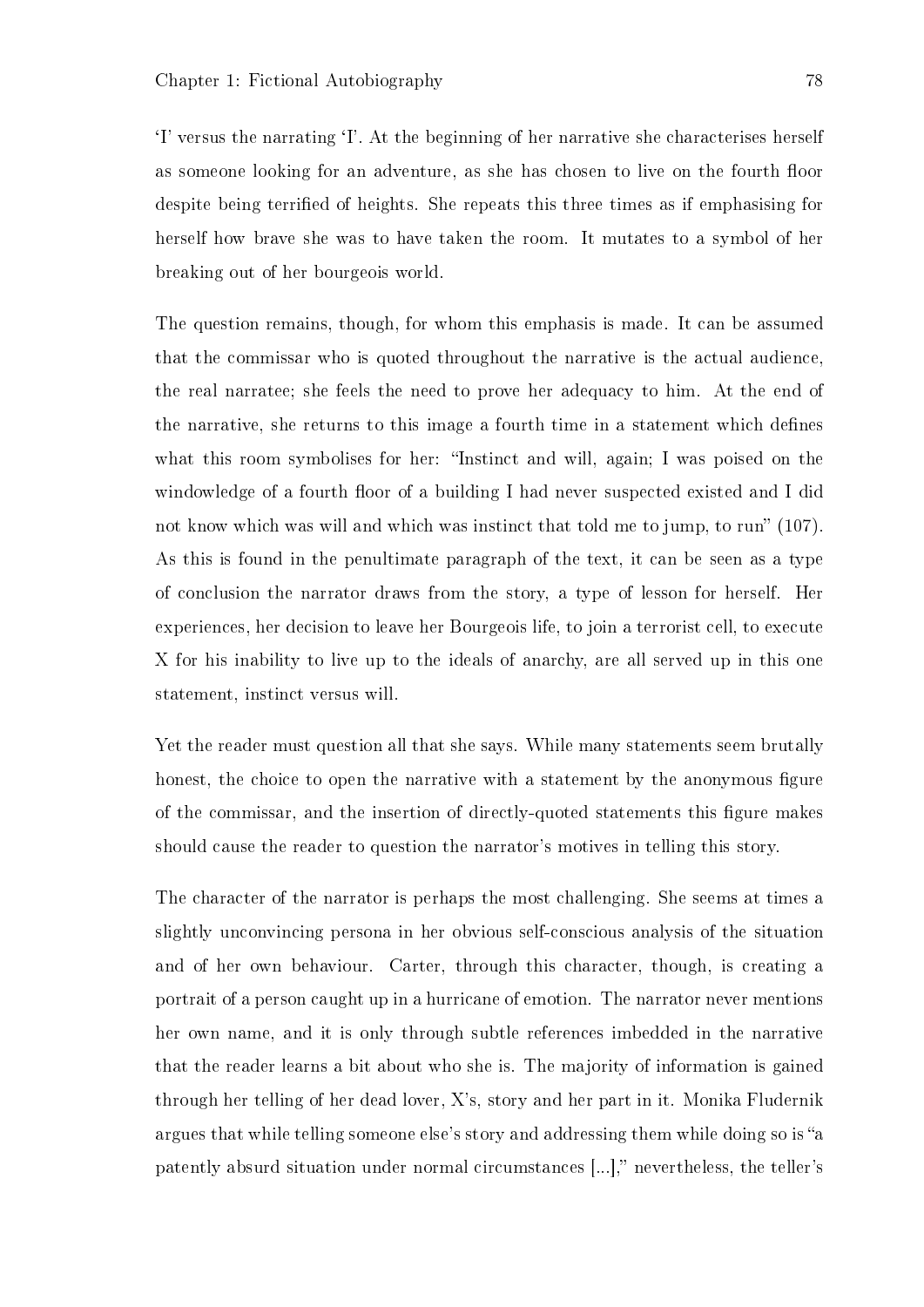motivation in "addressing an absent or dead person  $[...]$ " opens up the possibility for a further characterisation of the narrator.<sup>63</sup> This person can be said to be indulging in a "rhetorical urge to relive events (and thus relieve herself of them), to mentally resurrect the co-experiences in the addressee function.<sup>64</sup> That Carter has chosen to do this is clear in the narrative.

The narrator opens by speaking to the dead  $X$  as if sitting by his (as we will find out later non-existent) grave and telling him what has happened since he died. Yet instead of mirroring the form of the elegy which mourns and extols the virtues of a dead person, the narrator uses the format as a forum for her own type of confession: I remember you as clearly as if you'd died yesterday, though I don't remember you often – usually I'm far too busy" (96). The emphasis here is on the I and not on the you. This confessional or even diary-like style is in itself unremarkable. What is interesting is that Carter repeatedly changes the direction of the focus from a direct address toward X to a more conventional narrative focused toward a general narratee. The narrator moves back and forth in the narrative between these audiences.

Everything narrated is coloured by the statement at the end of the first paragraph: "Everything is changed now, and we are not the same"  $(96)$ . This statement is interesting for two reasons. Firstly it introduces one of the three we groups found in the text.<sup>65</sup> In this case, it is a we imbedded in the temporal space of the narrating  $\ddot{\textbf{I}}$ . distinct from the we groups alluded to in the space of the narrative. In the narrative, the teller character refers to the we of herself and her lover  $X'$ , the *our* and we of the tenants of her house and the we referring to the `cell' to which she belongs. While this narrative is not a collective narrative, per se, and the narrator is not a collective narrative agent as such, the teller character's insistence on utilising the collective we underscores the dystopian apocalyptic theme of the story. Her allusions to the Third Reich, Leninism and Marxism, all of which are totalitarian systems which function under a we mentality, draws parallels to her own present situation and to that in her narrative.

 $63$ Fludernik, "Second Person Fiction" 221.

 $64$ Fludernik, "Second Person Fiction" 221.

<sup>&</sup>lt;sup>65</sup>Monika Fludernik writes that second-person narratives "frequently utilize an implicit if not explicit we  $(I + you)$  ...]." Fludernik, "Second Person Fiction" 222.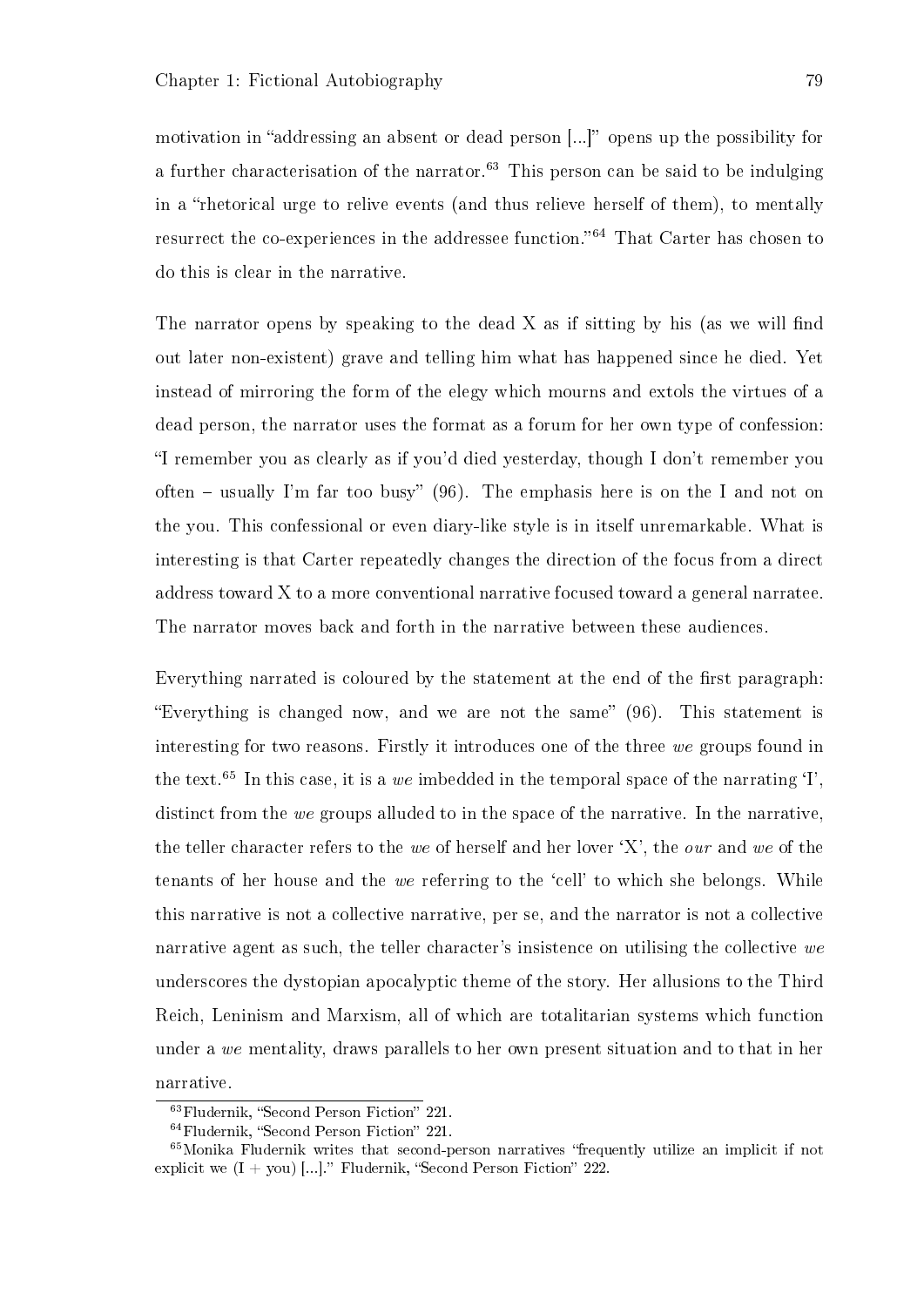Interestingly, the commissar's statements are all made in the ambiguous we/they dichotomy, yet, the narrator's inconsistency in her use not only of the second-person address of X but also of the we, and her constant reversion back to the  $\mathcal{I}'$ , emphasises the pitfalls of ideology when confronted with a romantic sensibility. The commissar states, 'The bourgeoisie turned politics into an aspect of romanticism. [...] it was only an art form, how could it threaten them" (100). That the narrator is unable to escape the idealism of romanticism, and that it is inextricably bound to any type of revolution, is shown in her sacrifice of X. He is unable to uphold the ideals the 'cell' claims to believe in.

When he murders the old man as a type of practice run for the assassination of a cabinet member because he needs to know if he can do it, the narrator does not hesitate for a moment and begins the events that will lead to  $X$ 's 'trial' and 'execution'. While she herself admits that she could never actually kill someone, "I would have shot anybody you told me to but only if they did not get hurt"  $(99)$ , she feels no compunction in executing X when the time comes. The killing of someone 'innocent', as opposed to someone who has been defined as deserving, is a betrayal of ideals. Interestingly, once X has murdered the old man, he is purposefully excluded from the collective pronouns. The we and us stand in opposition to his individuality.

Yet it should also be noted that following this passage quoted above, the narrator continues;

I felt I needed to understand nothing beyond my own sensations. I felt, as primitives do, that ceremonials such as the ones we made could revivify dead earth. Your kisses along my arms were like tracer bullets. I am lost. I flow. Your flesh defines me. I become your creation. I am your fleshly reflection.  $(99)$ 

She spins off into a very emotional and sensual recollection which is abruptly disrupted by a comment by the commissar. "('Libido and false consciousness characterised sexual relations during the last crisis of Capital,'  $[...]$ " (99). The inclusion of this comment in parentheses more than hints at an ongoing sub-text, another conversation that the implied reader is not privy to except when the narrator chooses to stop her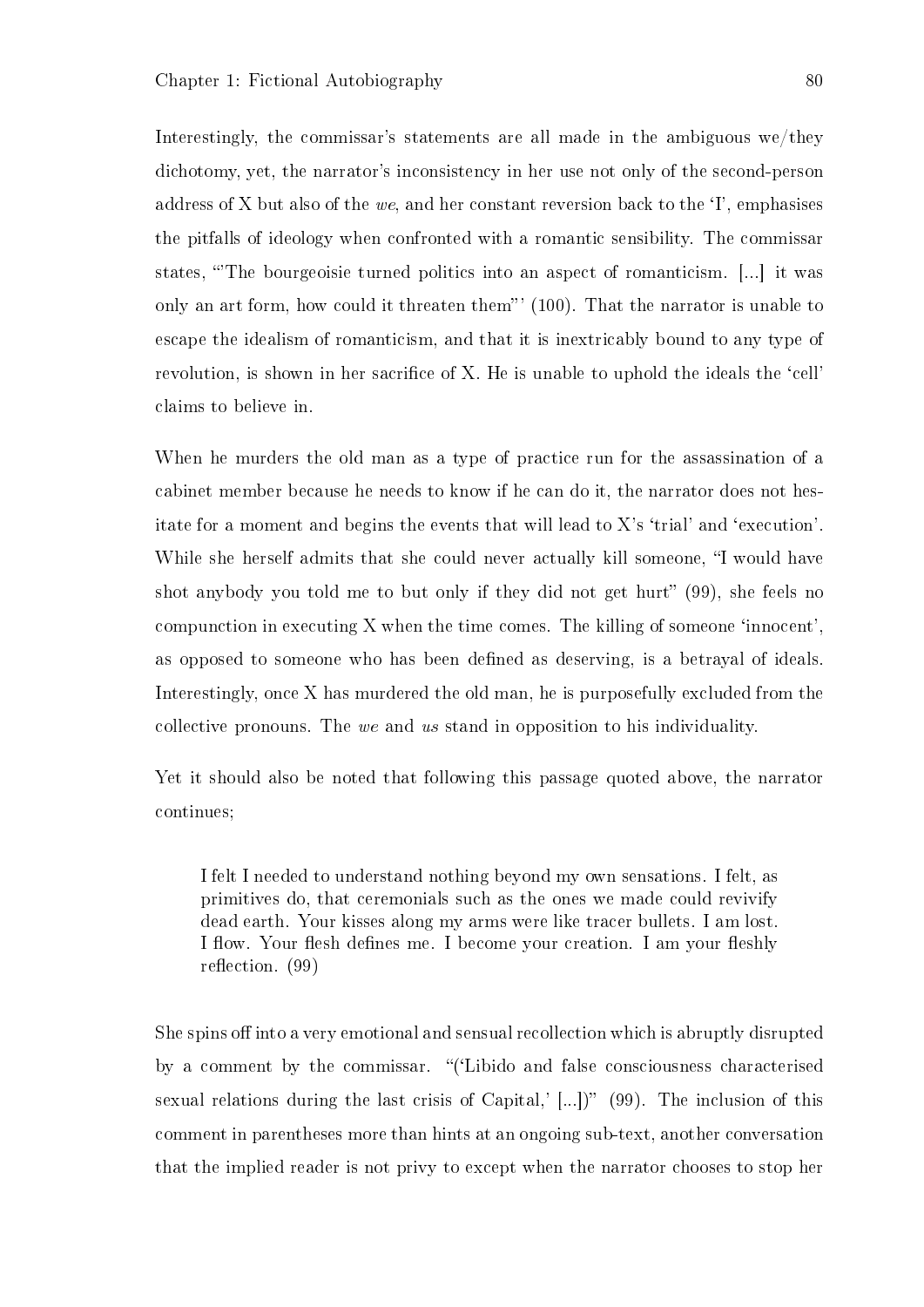own narrative with its emotionless ideological discourse. It also serves to highlight, in the alternation of point-of-view, the subtle feeling that there is another narratee beyond X and the implied reader. The fact that the narrative opens with the teller figure mentioning that she has asked the unidentified but authoritarian figure of the commissar whether or not she had acted correctly by executing X, already there sets up the tone of submission to this ambiguous narratee.

In the portions where the narrator speaks to the more general narratee, she often examines her own emotions and motivations in a distinctly confessional tone: "I went into his world when I fell in love with him and felt only a sense of privilege in its isolation" (97). This, almost at the outset, calls the narrator's motives into question. Carter is undoubtedly a feminist writer, yet what is often overlooked is what I see as a prime example of her critical stance toward her own sex in statements such as this one. The narrator, suspicious in this cell of rebels because of her bourgeois status, joins the cause not because of some high ideal but for love.

The narrator at once sees herself not only self-consciously as a product of that which this Leninist philosophy she quotes was fighting against, but also as a fighter against that which she embodies: "I was the innocent slave of bourgeois aesthetics, that always sees an elegiac charm in decay"  $(98)$ . She, therefore, naturally accepts the misgivings the others have about her as she'd "been a rich girl"  $(103)$ . She is less a terrorist than a mirror reflecting the image of one. The narrator can be compared to "sisterboy" (104), the transvestite. Like him, the narrator has taken on the appearance of something which she is not. She describes her life as a "triumph of will over instinct" (98), denoting a self-conscious quality in what she is doing. She is giving up herself to become a puppet.

Yet in the end she destroys X. When he begins to show weakness, the spell he has over her is broken: "But then I found you'd somewhere encountered an obstacle to indifference for now you were crying, though, when I asked why you were crying, you hit me"  $(101)$ . X had been practising indifference all along. With this, Carter makes clear that not only the narrator is wearing a type of mask, but that X is also. Yet his mask is unable to protect him from what he feels is his calling. The narrator fell in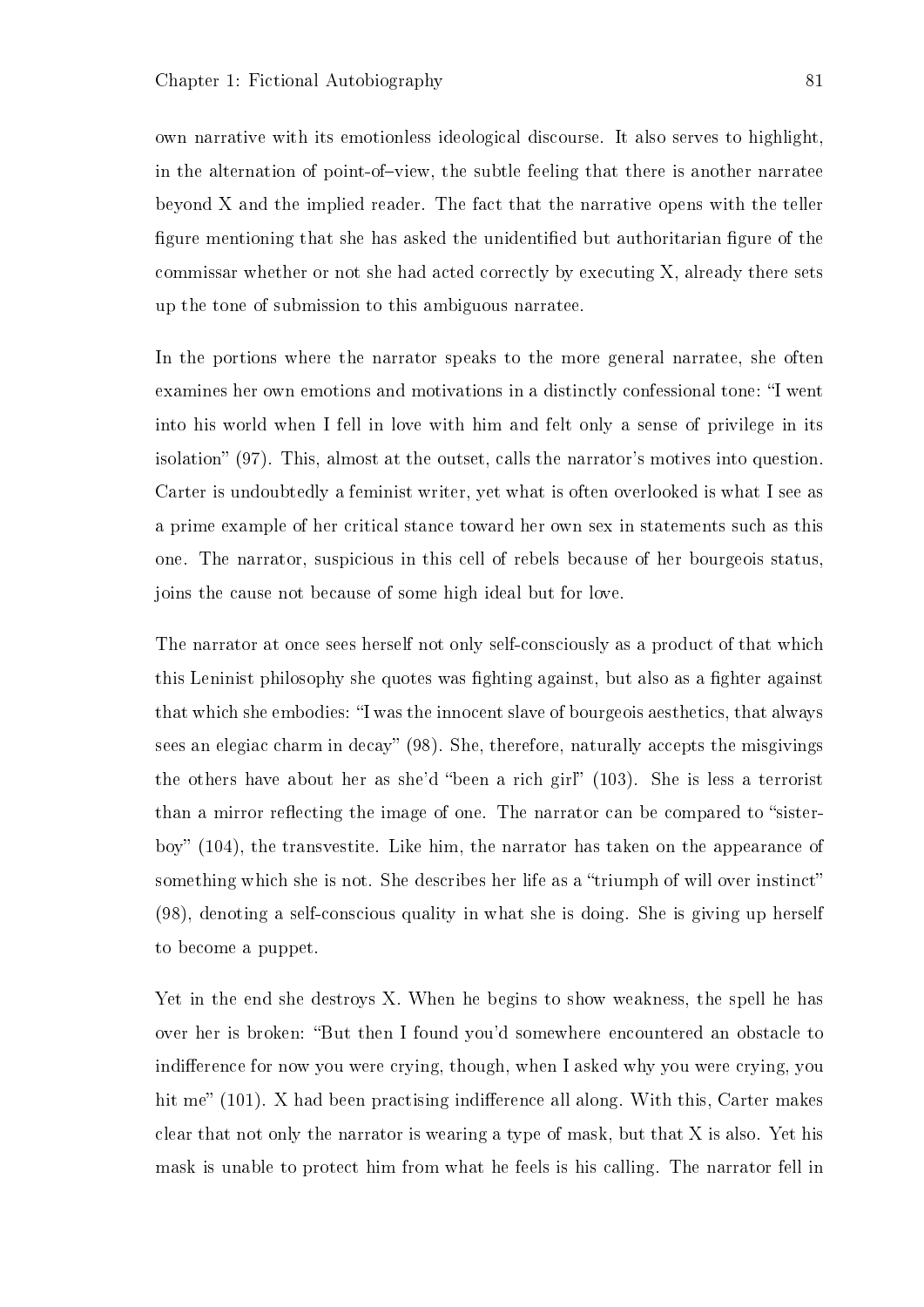love with an image, a symbol, and not a real man. When he no longer represents the gure she desired, he no longer truly exists. After she participates in his execution and sinks into a feeling of despair, it is not sadness for the man that they have killed that she feels, but she claims that it is for the loss of an ideal.

The setting of the narrative is concentrated in the microcosmic world of the square, especially in the one particular apartment house in which the narrator is living. She, often indirectly through the second-person address, provides her ambiguous general narratee with a loving description of the other residents, especially the old landlord. He becomes simultaneously the symbols for resistance and resilience and also comes to represent the antithesis of what the group of revolutionaries think they believe. He comes, therefore, to serve as the object of X's fear and hate, making his murder inevitable.

It is difficult to place the time of this narrative, which is Carter's intention. Certain historical events and facts are mentioned that create the impression of a familiar picture in this fictional time. Yet instead of intending these hints in the text to pin down the time, Carter is offering intertexts for the reader to understand the ideological context of the narrative; she adds these theories only to undermine them through the immature narration of the 'I' persona: "He'd spent the Blitz in his house; it was his foxhole" (96). Carter thus characterises the figure of the landlord. This bit of information serves two distinct purposes. On the one hand, the reader is told that the action is taking place during the Second World War. This assumption would have at least partially made sense in that the setting is London during a war-like crisis.

It is well known that Carter experienced the post-war years outside of London with her grandmother, who was a strong personality and had a great effect on her.<sup>66</sup> It would therefore lie close at hand that Carter would deal with post-war and war images in her literature. Yet with the above quote she dismisses World War II if only as a specific time-frame. On the other hand, as the landlord is also still living, Carter creates a recent-history scenario which serves to diminish the distance between the narratee and the actual story.

 $\overline{^{66}S$ age, Angela Carter 5. Angela Carter, "The Mother Lode", Shaking a Leg 3.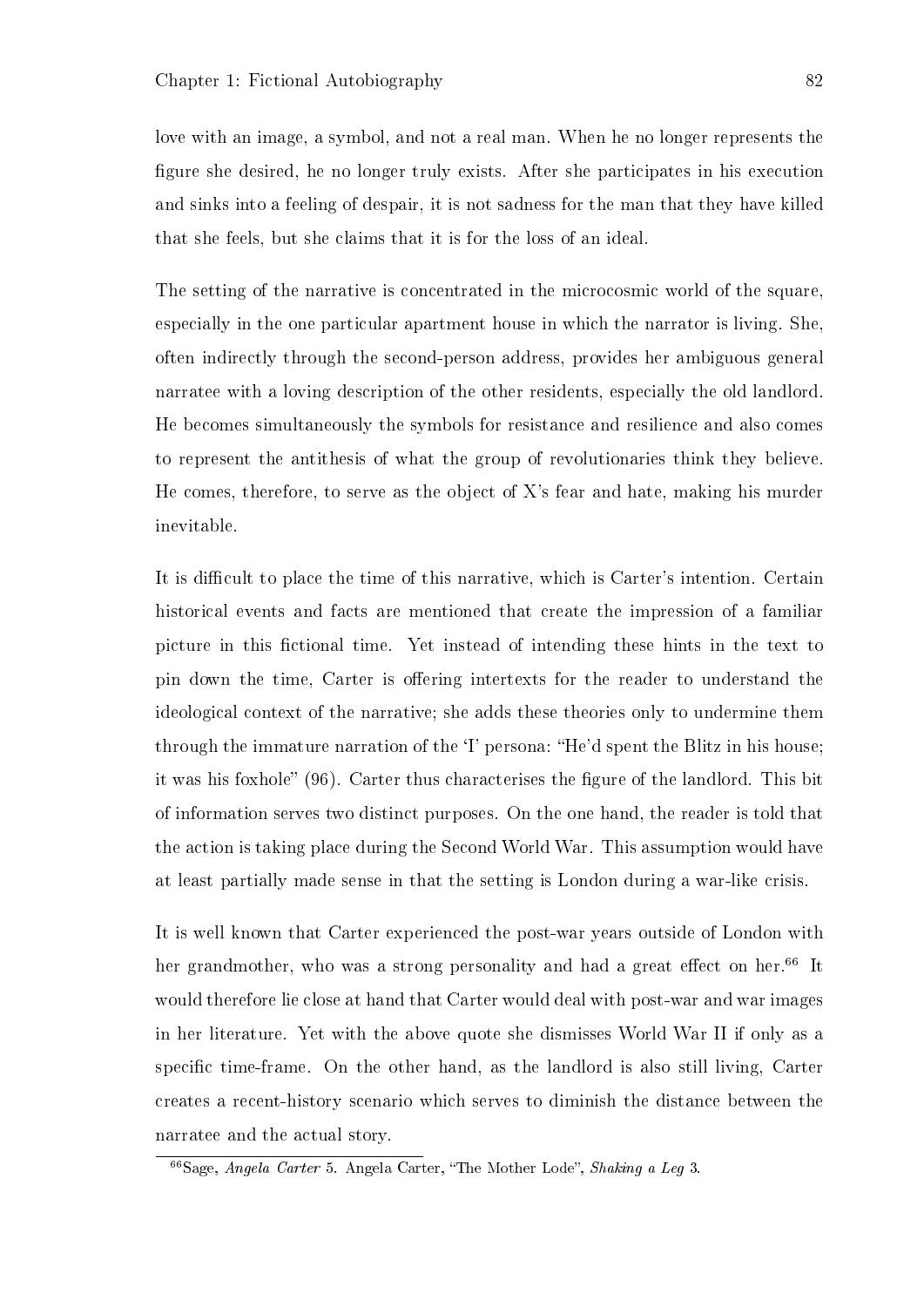Carter also makes numerous references to the Bolshevik revolution. In the first reference, she calls up the image of the Tsars in Russia: "It hardly seemed possible the city could survive the summer. The sky opened like the clockwork Easter eggs the Tsars gave one another"  $(97)$ . In referring to the Tsars and the famous Faberge eggs that serve as an example of their decadent lifestyle, Carter awakens the images of the time before the revolution which stand in stark contrast to the present depicted in the narrative. In a second example, the narrator herself makes a direct reference to Lenin: I do not believe Lenin was right when he said there was no place for orgy in the revolution, even if I had read Lenin"  $(99)$ . This statement is not only interesting in that it removes the timeframe of this narrative from the context of the actual revolution in Russia, but that it also contains an interesting contradiction. The narrator is at once quoting Lenin and denying having first-hand knowledge of his works.<sup>67</sup> Although this does not, by its nature, have to be a contradiction in the age of mass media or at least radio which is mentioned repeatedly in the story, it is, nevertheless, a contradiction of knowing.<sup>68</sup>

In the entire narrative, as well as in the collection *Fireworks* as a whole, Carter has been stressing the dangerous nature of half truths or, better yet, incomplete knowledge. In this brutal context of civil war and revolution, this theory of the damning effects that half knowledge has is all the more vital. In her statement, the narrator claims a partial knowledge, at least of the theories of Lenin. Yet she only picks and chooses, and is therefore not able to dene completely for herself what her purpose is in this fight, much less truly define what it is about.

If one only reads this narrative superficially, it could be initially interpreted that Carter, in having her characters try to execute X, are in fact preventing the arbitrary killing that often results from the type of fanaticism fostered by the regimes to which she calls attention. It is too simple to say, though, that this group of people with letters for names are a type of noble revolutionary cell. Yet looking more closely, Carter never allows the characterisation of the members, or the narrator, much less

 $67$ I am aware, here, of the discrepancy possible between my American English definition of 'read' as literally the act of reading i.e. a book and the British English possibility of reading meaning also to study as in a subject at the university.

 $68$ It is also an obvious stab at mass media and its part in defining truth.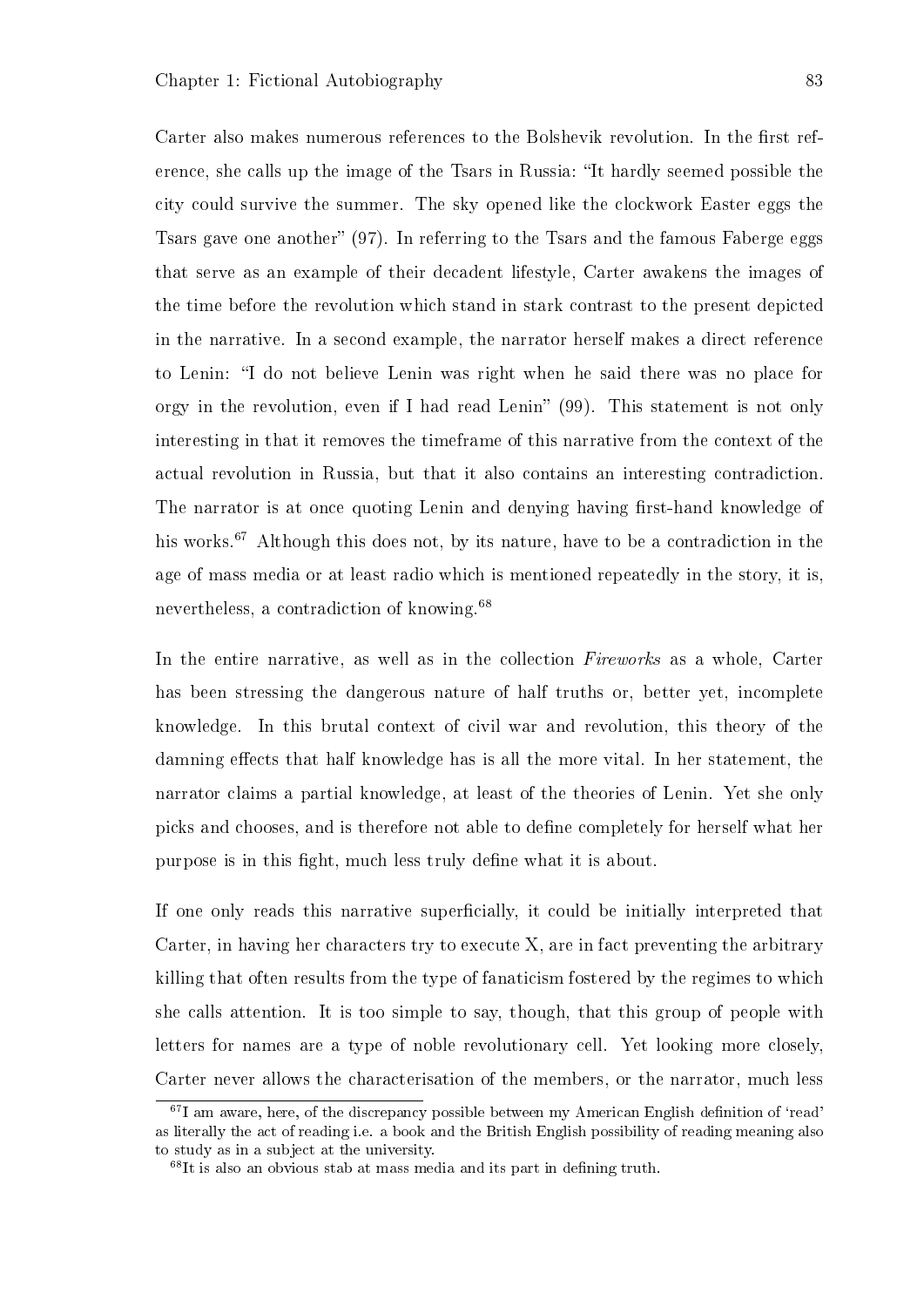their actions, to solidify, or to become strong enough to present such a coherent picture. The protagonists are looking for justice in a world where this term or ideal cannot possibly survive.

Within the numerous references to events and ideologies which form the intertextual basis for the story, the narrator expends a bit of effort in describing the landlord who, despite the fact that he is only a secondary character, personifies the impetus which causes the climax of the narrative. She begins his description in the vein of the communist ethos which she will repeatedly echo throughout the course of the narrative: "But our landlord  $-$  it was legal to own private property, to rent it out, in those days, refused to sell his house to the speculators who wanted to pull the entire terrace down"  $(96)$ . He is a remnant of an earlier, decadent, perhaps capitalist era, while also, in his own small way, setting himself up against it. Nevertheless, he is also a product of war. The narrator describes his house as his "foxhole"  $(96)$ . It is the place where he  $-$  as a type of soldier  $-$  was able to seek a type of refuge.

It should not be forgotten, though, that a foxhole is not only a refuge, as the term denotes, a fox's den or home, but is also used as a position out of which to attack. This aspect lends a menacing note to the characterisation of the house. It becomes clear shortly after, though, that it is not the old man who attacks from this house but the young "boys who lived in the basement [and] filled milk bottles with petrol in their back room and made explosives"  $(96)$ . This also lends a bunker-like air to the building, another accruement of war. It is the figure  $X$ , who used the top floor of the building as a type of hunting high-stand from which to mime his sniper existence: "He sat with his rifle above the square at the window of my room"  $(97)$ . Yet returning to the old man, this building, also in light of the other occupants, only offered him "a safety that, although it was fictive, he believed in completely"  $(96)$ .

When continuing to observe the narrator's characterisation of this man and his subsequent murder, it is interesting to observe parallels to Edgar Allan Poe's short story, "The Tell-Tale Heart" (1843). Carter not only emulates aspects of Poe's narrator's murder of 'the old man', but, in this story, she is also picking up on gothic aspects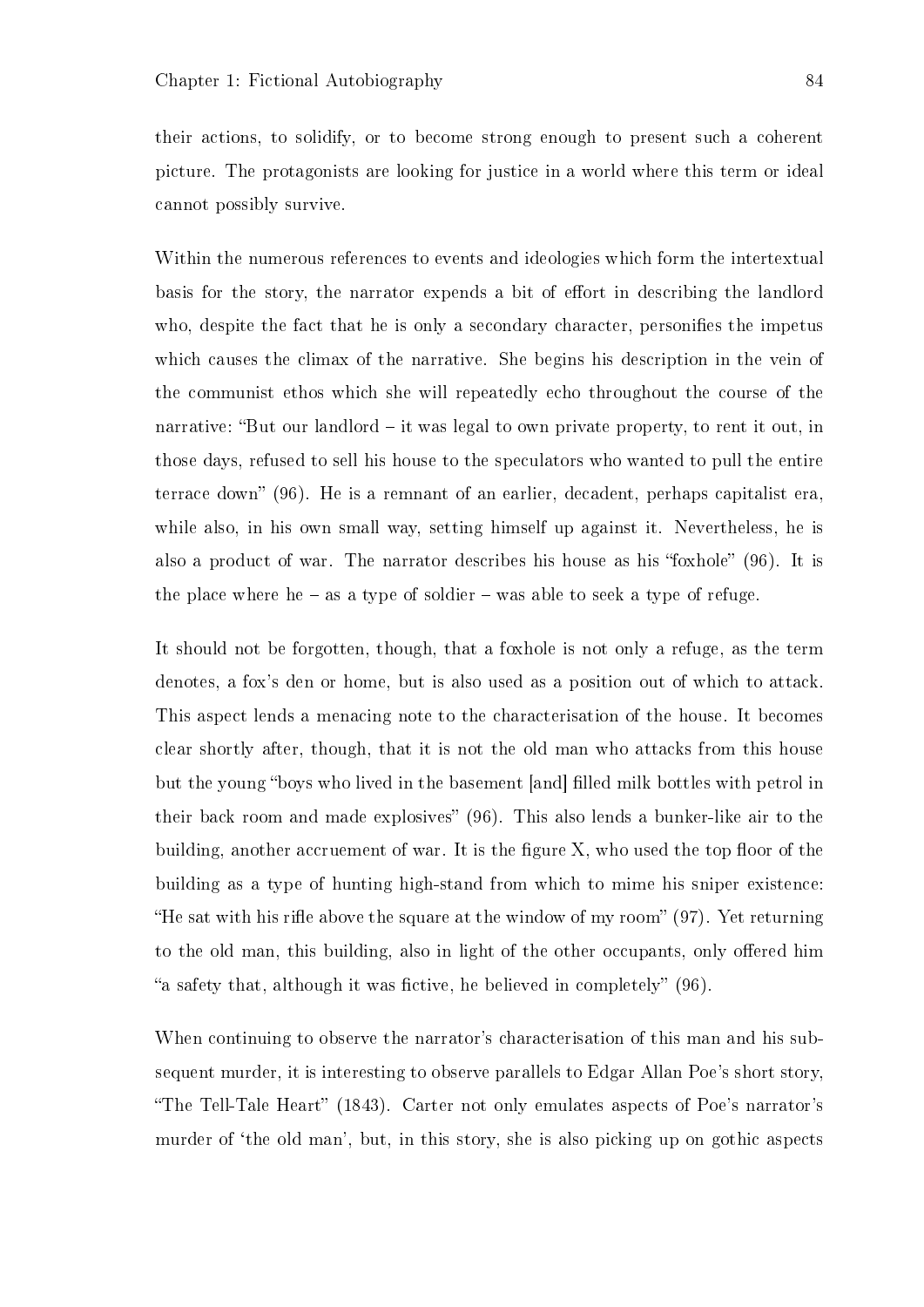which fit nicely into this modern apocalyptic narrative.<sup>69</sup>

A perpetual twilight dominated that house, with its characteristic odours of stale cooking, phantom bacon, lavatories and the cats who pissed in the hall. The bulbs on the stairways were always blown. It was an old, dark house; it was a cave. (101)

Though this is not a castle or mansion in the true spirit of the gothic tradition, Carter nevertheless takes advantage of the mood inspired by this mode to lend a mysterious, malevolent air to the story. Similarly to the old man in "The Tell-Tale Heart", Carter's landlord character is almost blind. While Poe's killer decides to murder the old man in his ravings, because of the one blind, staring milky eye which disgusted him and drove him mad, Carter's landlord is killed as a type of test; nevertheless, the reader is intended to keep Poe's narrator's madness in mind as a sub-text to the plot of the entire story. X, afraid that he will lose his nerve during the assassination they had planned, decides to practice on the landlord.

'I wasn't sure, I wasn't sure of myself. I kept thinking, what if I blow it? If I blow the whole thing, hadn't been able to pull the trigger, and just stood there in the doorway staring vacantly at him. [...] 'What good did the landlord do to anyone? Sitting in his room, sucking in his rents. Nobody loves him. He's signicant to nobody. He's hardly alive at all, he can't talk, hardly, he's almost blind, squatting like a toad on all that money. (103)

Just like Poe's narrator, X works himself into a frenzied state in which the murder of the innocent man becomes a necessity. The murder scene itself is filled with desperate justifications. Carter's landlord is also awakened before his murderer can strike and begs for mercy. While X, in contrast to Poe's narrator, is not insane, per-se, Carter

 $69$ While this narrative cannot be defined as gothic according to the proper definition that these narratives are "tales of mystery and horror, contain [ing] strong elements of the supernatural, [...] wild and desolate landscapes, dark forests, ruined abbeys, feudal halls and medieval castles, [...]a stupefying atmosphere of doom and gloom; heroes and heroines in the direst of imaginable straits  $\lbrack...]\rbrack$  and a proper complement of spooky effects and clanking spectres  $\lbrack...]\rbrack$  nevertheless, Carter makes use of the Poe intertext to add this dimension to the tone of her narrative by association. "Gothic," Dictionary of Literary Terms 356.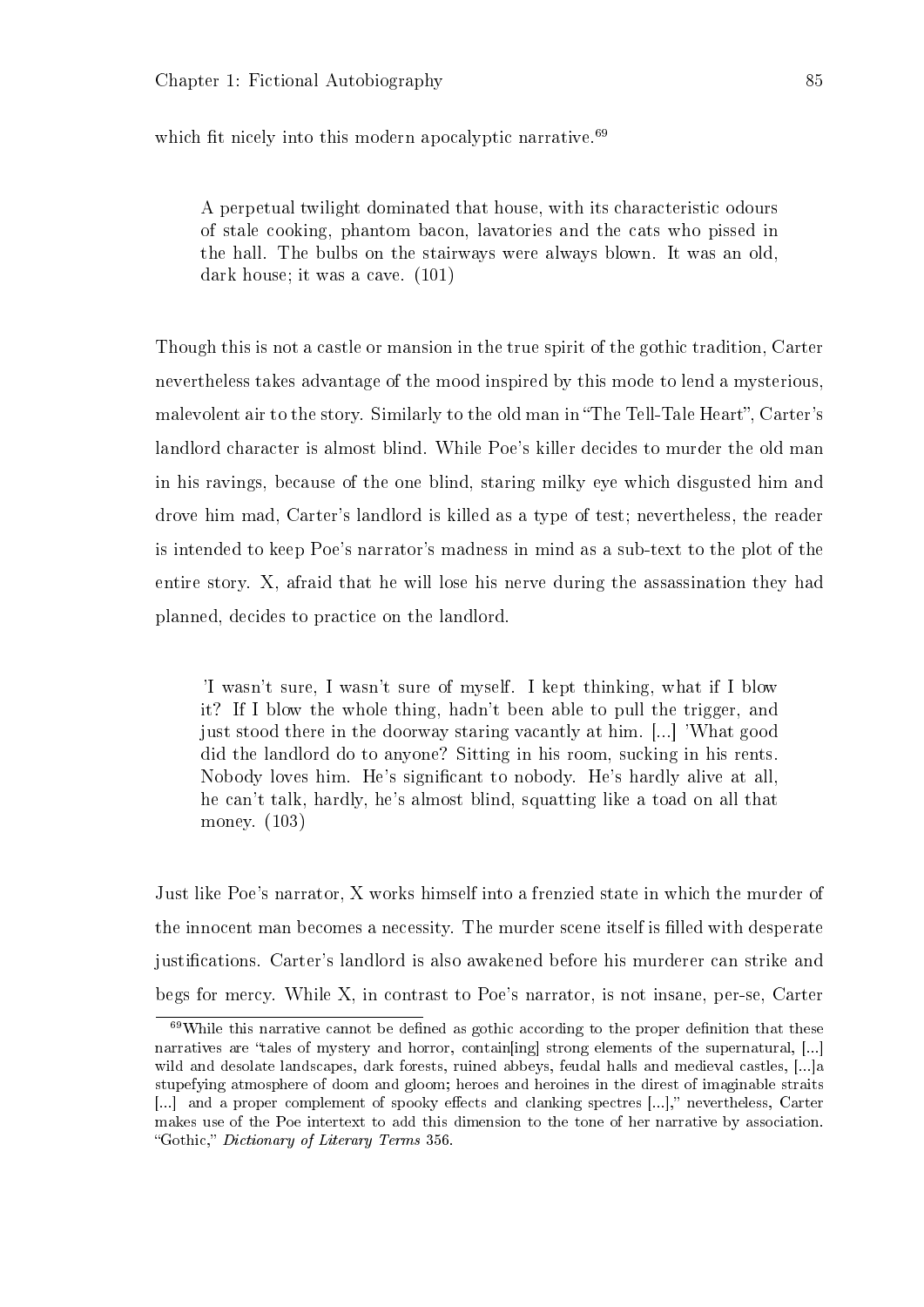is nevertheless describing a world characterised by a type of general madness. The landlord becomes the innocent victim of this madness.

It is also the very fact of his innocence, leaving Poe's tale behind, which makes his murder, even in the context of this story, a crime. Within the histrionic nature of this system, the murder of an innocent, and perhaps even more so the fact that the murderer has allowed himself to show fear and doubts, makes the act a crime in a moral sense. Even this system of madness has its rules. The assassination of a politician has menacing overtones, as does the burning of a police station, yet a residual fear of harming the innocent remains in the narrator. X is a confusing and contradictory character, actually fitting perfectly into this theme. Carter sets him up as a contrast to the narrator and the other rag-tag characters. Within this disturbing scenario there is a gradation of madness. This in itself contains a typical Carter criticism. There is a method to the madness. The reader tends to sympathise with the remaining characters as they seem to uphold the rules to which they bind themselves.

Yet when examining the very nature of this narrative, the narrator's response to her lover's actions and the surrounding situation, as well as Carter's choice of title, it should become clear that Carter is, once again, blurring clear definitions. The title itself, "Elegy for a freelance", suggests a certain feeling of sadness. According to the traditional definition of an Elegy, it is "an elaborately formal lyric poem lamenting the death of a friend or public figure, or reflecting seriously on a solemn subject."<sup>70</sup> This, also seen in the context of the narrator's focus of her speech toward the dead X, and her words, "I am glad you died before the barricades went up"  $(105)$ , suggest a true sense of loss. It is important, though to look at the last quotation in a slightly larger context. The narrator continues by saying, "we served our time and took our punishment upon them but I would not have liked to have you beside me with a machine-gun because you were your own hero, always your own hero, and would not have taken orders easily"  $(105)$ .

Coming through this sense of sadness and loss is a more differentiated definition of

<sup>&</sup>lt;sup>70</sup>"Elegy", *Dictionary of Literary Terms* 66.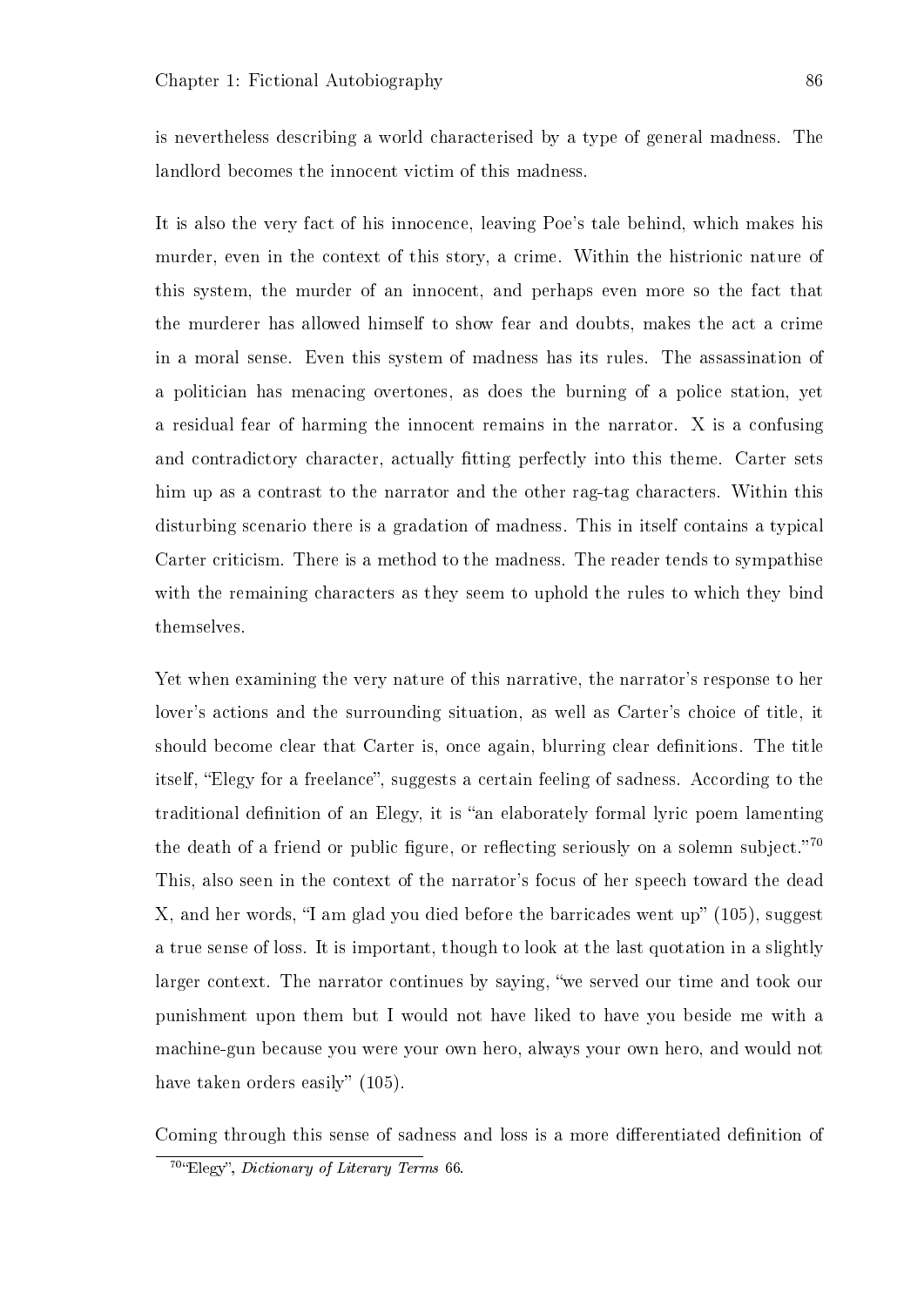the nature of the narrator's feelings. X had betrayed the cause by placing his own importance at its centre. In casting light on the fine stratification existent within this madness, part of Carter's criticism is also focused on the narrator and the other cell members. A world unconsciously trapped within its own definitions has no sympathy with a figure who sets himself apart. X is a freelance among freelancers: "That was the time of the freelance assassins; our cell was self-sufficient and took no orders nor cognisance of any other cell in the cancerous growth of the deathwardly inclining city"  $(101)$ .

The construction of the very term out of the word free is a contradiction in the context of Carter's subject matter. Obviously, X is not free to choose his actions; he has trapped himself within a definition of his own making. The description of his actions demonstrate this: 'What if I can't kill when I want to kill and am in the right to kill? What if I were paralysed? What if I'd spent so long looking at people through the sights of the rifle and holding back from shooting that I could never shoot? Fear I'd be weak shook me" (103). The utterly contradictory character of his statement comes close to the point Carter is attempting to make. X has defined himself as someone who can, wants and has the right to kill. He becomes aware, shortly before he is to carry out this destiny for the first time, that things are not as clear cut as he believes them to be. In his despair over his own self-doubts, he convinces himself of the necessity of killing the old man in order to test himself before his real trial under fire.

Lastly, Carter does not specify whether or not X is tried and executed for the murder itself or for the fact that this murder constituted self-doubt or constituted a lack of conviction for the cause: We had intended to be such philosophic assassins! But what were your existential credentials when you murdered the landlord? Was it the dress rehearsal for an assassination or the audition of an assassin?" (102). X had broken with the philosophy which gave meaning to this scenario bordering on madness: "Our complicity with him was over once he had acted only for himself and by himself and now we could stand apart from him and, in judging him, judge ourselves"  $(105)$ .<sup>71</sup> Though the other characters attempt to justify their execution

 $71$ Fludernik, 'Natural' Narratology 226.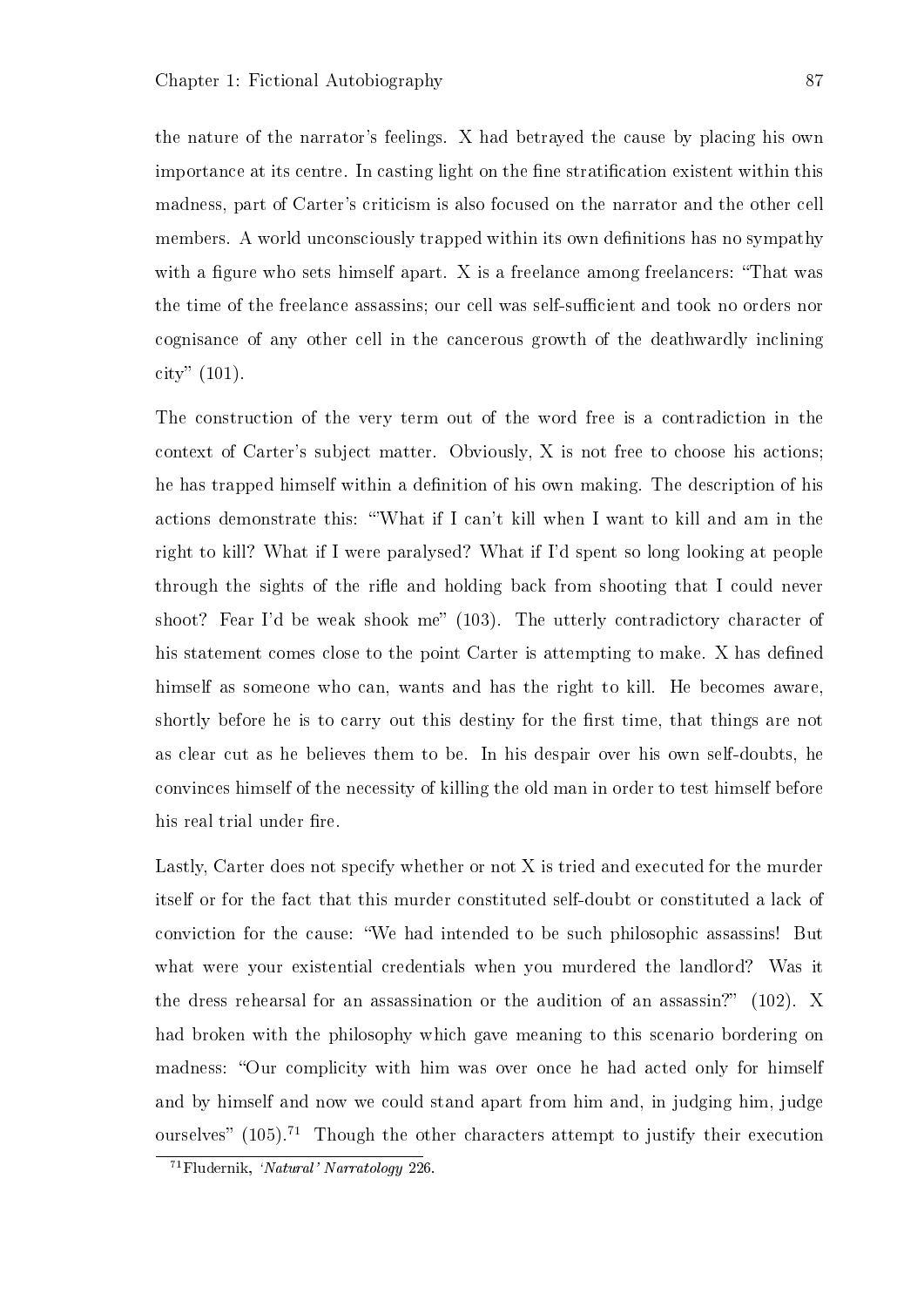of X, they are perhaps only semi-consciously experiencing the disintegration of their group. A, who's girlfriend has just had a baby, wants to leave for the Welsh mountains in order to lead a cleaner and more peaceful life. C and the narrator did "not know what to do, now, nor what to think. We felt nothing but a lapse of feeling, a dulled heaviness, a despair"  $(107)$ .

B, on the other hand, wants them all to turn themselves in to the police and admit to their deed. In his skewed view of reality, he is completely convinced that what they have done is right. It is interesting to note the double nature of B's desire. On the one hand, he belongs to a group which makes bombs, while on the other hand it seems he accepts a certain authority from the police. When examining this more closely, however, the reader can observe a martyr mentality in B's actions: "He wanted us to go to the police, make a clean breast of all and take our punishment, since we had done nothing of which we ourselves were ashamed"  $(107)$ . B takes on the character of a saint who, convinced of doing right, is willing to suffer the punishment of the oppressor to strengthen this vision.

At the end of the narrative, the full scale civil war begins. What X could not carry out as an individual will be taken care of by the mass which remains. "All the time we had been plotting, the generals had been plotting and we had known nothing. Nothing!" (107). What has seemed like a small cosmos, containing all there is to know, is really a small part of an entire world. The description of the old landlord echoes this idea: "His room was his world, his house the unknown universe he knew of but never ventured into. Everything else was unknowable" (96). At the end, this little cell which had thought itself so significant, is swallowed by the mass.

Carter ends this narrative with the enigmatic words: "History began"  $(107)$ . She often makes her endings rather ambiguous and difficult to interpret. "Elegy for a Freelance" is no exception. She is suggesting that the reader must define for  $\lim/\text{hers}$  what history means. It is a means by which we define ourselves and our actions, often a self-fullling prophecy. One great hope is that mankind will one day learn from history and change the future. In this case history is a large scale version of what is constantly occurring on a small scale.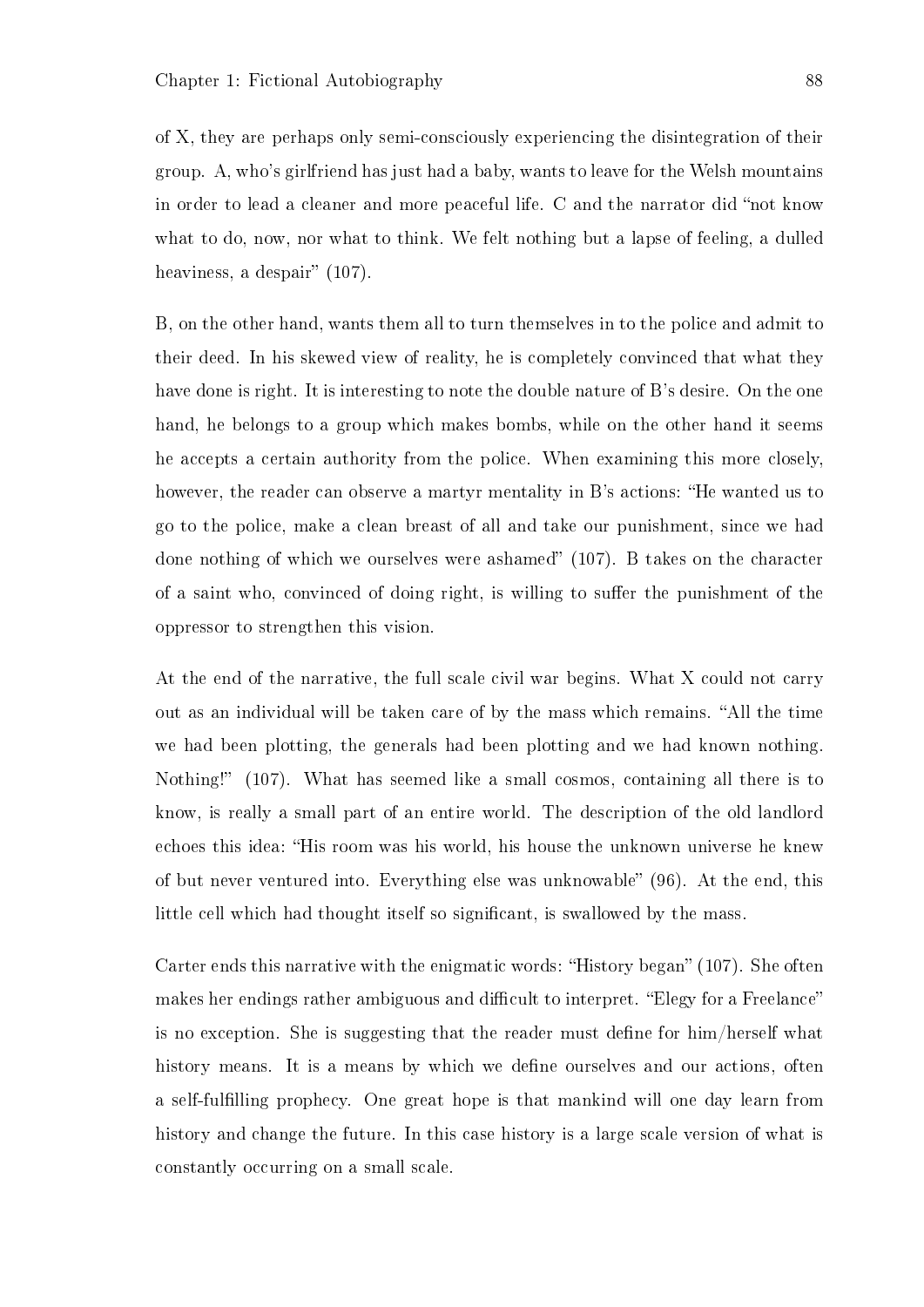The choice of autodiegetic narration is suitable for this story. In light of the apocalyptic theme where constructs are being continually re-defined according to whom has power. Carter is able to create a narrator who embodies the struggle to find identity. In having her tell her own story, the author is able to subtly show the problematic nature of ideology, the gaps where the individual will fill in her own interpretation. This is emphasised by the inclusion of the ambiguous we of the commissar and of the larger revolution which must be seen to be the motivation for the manner in which the narrative is told and for what is included.

## 1.4 "Our Lady of the Massacre"

"Our Lady of the Massacre" is the third narrative in the collection  $Black Venus.$  It is also one of only two purely autodiegetic stories in this collection.<sup>72</sup> This story is told in the tradition of Daniel Defoe's novel, Moll Flanders, and mimics its picaresque style. Carter obviously had a certain regard for Daniel Defoe, as this is the second story in which she re-writes the text or sub-text of one of his novels.<sup>73</sup> Lorna Sage describes the story as "a first-person adventure Defoe forgot to write up  $-$  a Moll Flanders among the Indians.<sup>74</sup> A second possible source could be *Polly*, the sequel to John Gay's The Beggar's Opera (1728).<sup>75</sup> Angela Carter picks up on the criticism of society contained in Defoe's and Gay's writing and re-writes it from a  $20^{th}$  century point-of-view.

When one takes a close look at this particular narrative in the context of all the narratives in the collection, the question of Carter's intention must be raised. Each of the stories takes an existing 'plot' and re-examines and widens it to offer new

 $72^{\omega}$ The Kitchen Child" (292-9) is the other.

 $73^{\circ}$ Master" (75-80) is the first of these.

<sup>74</sup>Sage, Angela Carter 45.

<sup>75</sup>Polly was suppressed until 1777 due to its harsh political satire. Carter writes in her 1977 article, "That Arizona Home" that, "It's a little known literary fact that Polly Peachum, bigamous wife of Captain Macheath, finally pledged herself to an American Indian after she had followed Macheath to Virginia, whence he had been transported. All this is in *Polly*, Gay's sequel to *The Beggar's Opera.* Gay's Indians are positive paragons of good sense and morality, never losing a chance to score off Whitey" (cf. Shaking a Leg 278).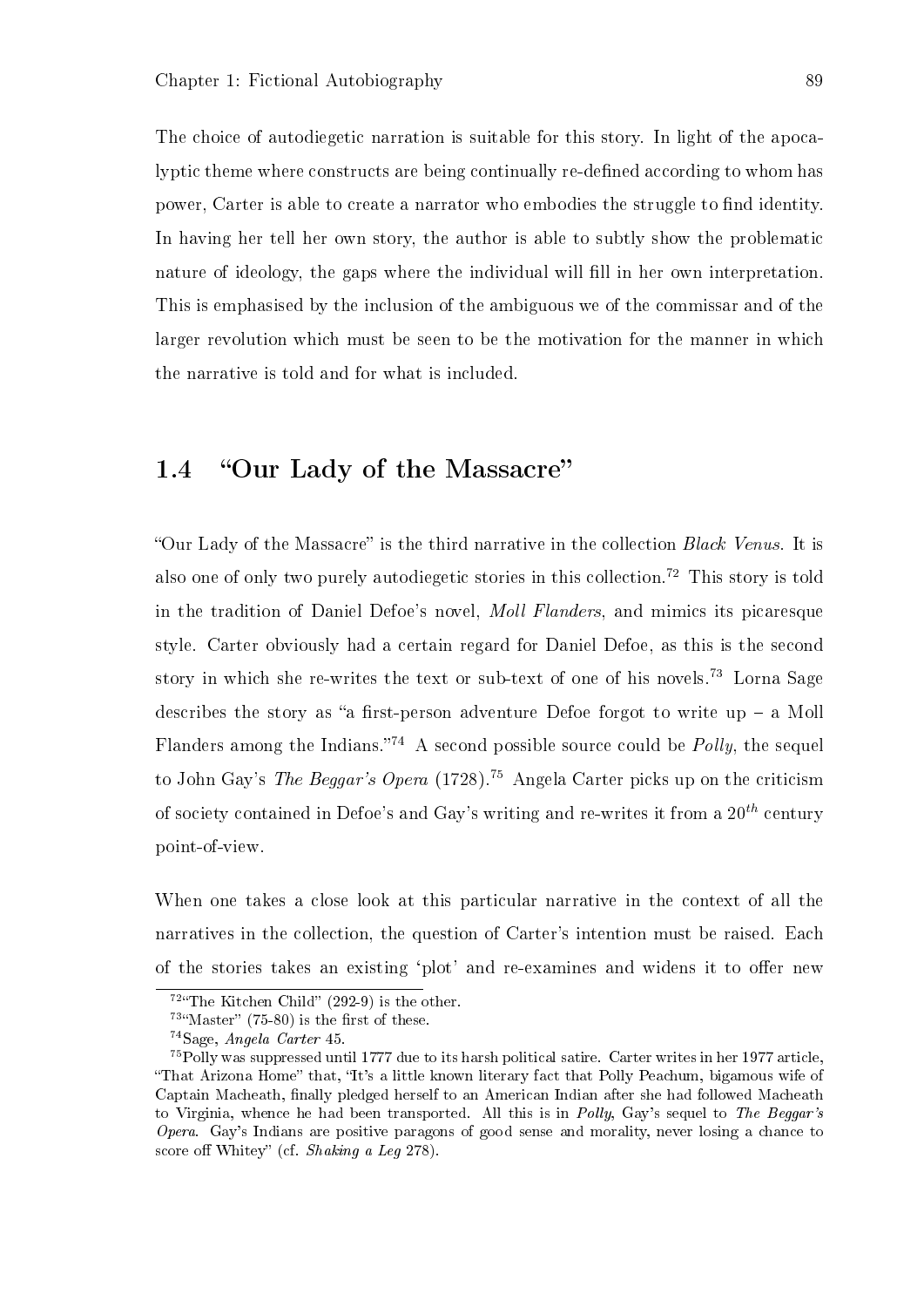perspectives. In the case of this particular narrative, Daniel Defoe's original story already goes far in attempting to portray Moll Flanders fairly while Gay's Polly is revolutionary in her choice of an Indian as husband. Carter does choose to change some aspects of the original plots and to condense the material to fit into the short story format. She nevertheless does not truly add anything dramatically new. Defoe's text is criticised for its obvious authorial intrusion, yet, Carter's re-writing seems to avoid this and takes upon itself to make clear judgmental remarks about society's ills in the narrator's own voice. It is obvious that Carter does not feel restrained by the same type of constraints that Defoe had to deal with.

Franz Stanzel writes about Defoe's novel:

So erwecken z.B. zahlreiche Kommentare der moralisch gewandelten Moll Flanders zur Geschichte ihres früheren Lebens als Diebin, Dirne und Bigamistin den Eindruck, als hätte Defoe hier das erlebende Ich der Moll Flanders zusammen mit den Reflexionen eines fremden auktorialen Ich in das Joch einer einzigen Person gespannt.<sup>76</sup>

Defoe was forced to intensify the sense of distancing by endowing the narrating `I' with an authorial voice. As Stanzel goes on to state that "die Geschichte des quasiautobiogrphischen Ich-Romans ist die Geschichte der immer überzeugenderen psychologischen Integration von erlebendem und erzählendem Ich<sup>777</sup>, it could be argued that Carter has perhaps unconsciously incorporated this development into her narrative as there is no overt authorial voice discernible.

Sal, the narrating 'I', claims for herself at the end of the narrative that she has been changed irrevocably by the Indians. She finds herself unable to adapt herself to being back in her Western context and unable to slip back into her own definitions. She has experienced experience as experience and it has added to who she is. The narrative opens with a present tense comment by the narrating 'I' as to her own identity. In this she distinctly distances herself from the experiencing `I'. Yet I believe that this is only a device intended to lead the narratee to believe that she rejects the self that

<sup>76</sup>Stanzel, Theorie des Erzählens 272.

<sup>77</sup>Stanzel, Theorie des Erzählens 272.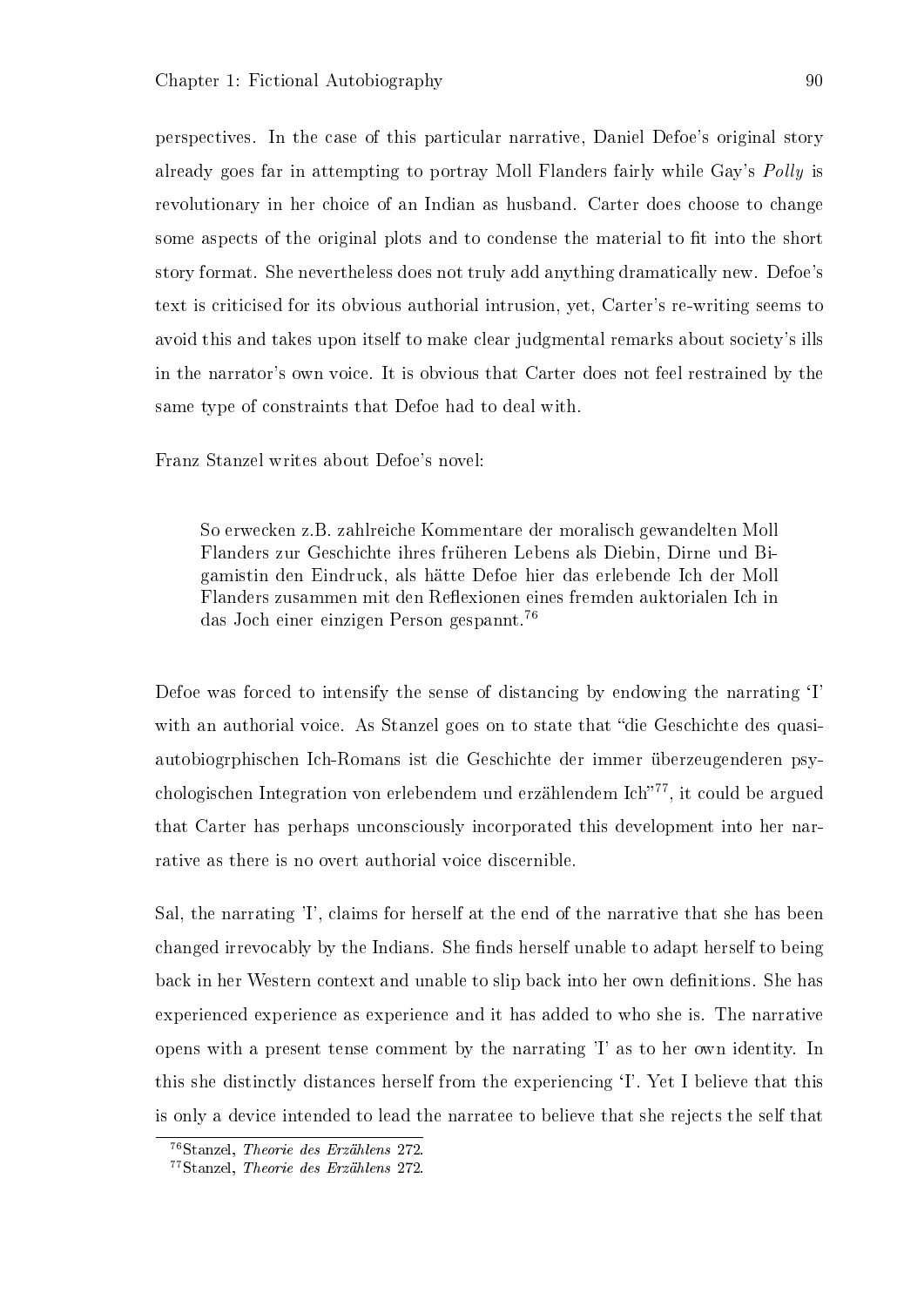she was. Her experiences among the Indians have changed her to the extent that she does not feel the need to apologise for her previous life. This opening mirrors that of Defoe's novel, yet, as Moll Flanders did not experience a radically different society and its more liberal ideologies as did Sal, her motivations for hiding her true name are different. Moll is afraid of implicating others in her story if her true identity were known and she wishes to distance herself from her former life for moral reasons.<sup>78</sup> Sal, on the other hand, no longer feels defined by her former life as her experiences have negated the definitions it applied to her.

The story-line is simple. Beginning in much the same fashion as *Moll Flanders*, "Our Lady of the Massacre" begins with Sal being orphaned, by the plague this time, and coming to live with an old woman for whom she does the sewing. This woman is a Catholic and is interested in astrology. She prophecies a glorious future for Sal, yet already tinged with an illicit quality, as both Catholicism and astrology are looked down upon and punishable. Yet far from glorious, after the old woman's death Sal becomes a prostitute. Too greedy, she also begins to steal and upon being caught is transported to the American colonies as an indentured servant. When the overseer of the plantation she works on tries to rape her, she cuts off his ears and flees with the help of a black slave.

In the forest, she meets up with a tribe of Indians who adopts her. The story takes an almost ironic 'bourgeois' turn when Sal marries one of the Indian warriors and gives birth to a son. The `civilised' world intrudes, though, in the form of a pocket watch which Sal gives to her husband, and soon, after her tribe is massacred by the white man as is already alluded to in the title. Sal and her son are then taken in by a minister and his wife, where she is once again thrust into the white Eurocentric world that had always harshly judged her as a thief and a whore, and has now added to this list the mother of a half-breed boy. They try to re-assimilate her into this 'better' life by marrying her off to an appropriate man while the minister's wife is willing to keep the little boy. The narrative ends with Sal refusing to go along with this and accepting that her existence is filled with tears.

<sup>78</sup>Daniel Defoe, Moll Flanders, ed. and intro. G.A. Starr (Oxford: Oxford UP, 1971) 7.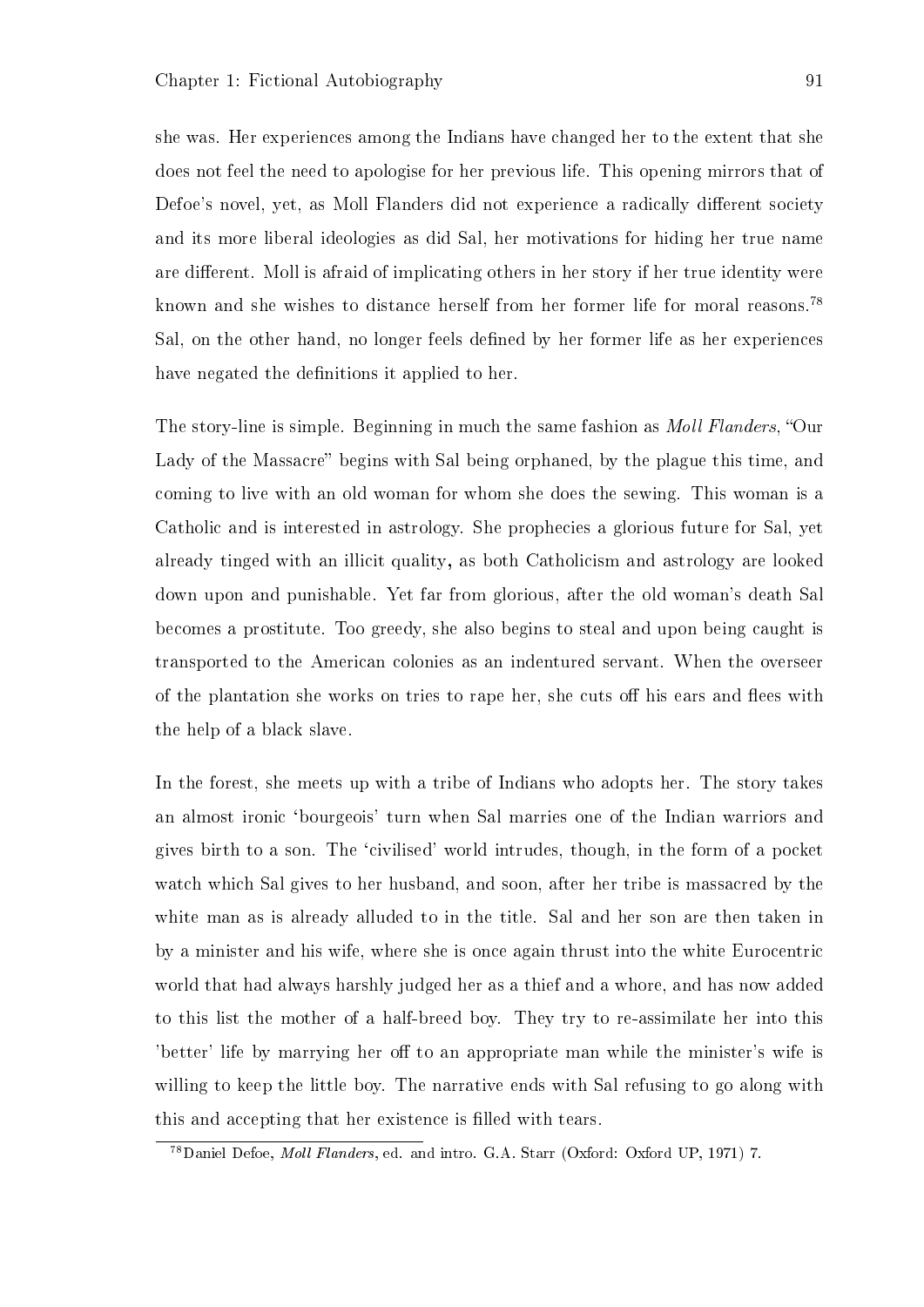Carter does offer a clear criticism of religious ideology. It could even be posited that these Christian aspects are the crux of this story. Not only is Sal constantly conscious of her Christian upbringing and the myth foretold for her by her first 'mother', but on a certain level she is aware of the disparities between the faith taught her and the world that supposedly lives this faith. Carter is not arguing for the somewhat idyllically portrayed system of morality espoused by the Indians with which Sal comes to live. This can be blatantly seen in her honest portrayal of these people. Yet by removing Sal from her own context, allows her to see herself in a manner which parallels the autodiegetic structure of the narrative. She is able to see herself from a distance, from a different point-of-view, and re-evaluate who she is.

With her choice of a name as title of the narrative, Carter immediately draws the reader into a pseudo-religious context. This must be seen, though, together with the important theme of naming which Carter scatters throughout this narrative. This is also touched upon, if more indirectly, in "Black Venus", in that, historically seen. the protagonist also often used different names (237). Depending on the situation and the point in time in Sal's life, her name changes to suit. While Carter does not go into detail on this point for Jeanne Duval, the parallel characterisations of whore seem to suggest a chameleon-like nature born out of necessity. Just as Jeanne Duval is that which the current man wishes, Sal is given by society, or chooses, a name to fit her current situation.

She begins her narrative by describing the enigma of her names:

My name is neither here nor there since I used several in the Old World that I may not speak of now; then there is my, as it were, wilderness name, that now I never speak of; and, now, what I call myself in this place, therefore my name is no clue as to my person nor my life as to my nature (249, emphasis in bold Carter, emphasis in italics mine).

This statement is interesting for several reasons. On the one hand, it gives a short rendition of her history of which she is obviously conscious, and on the other hand,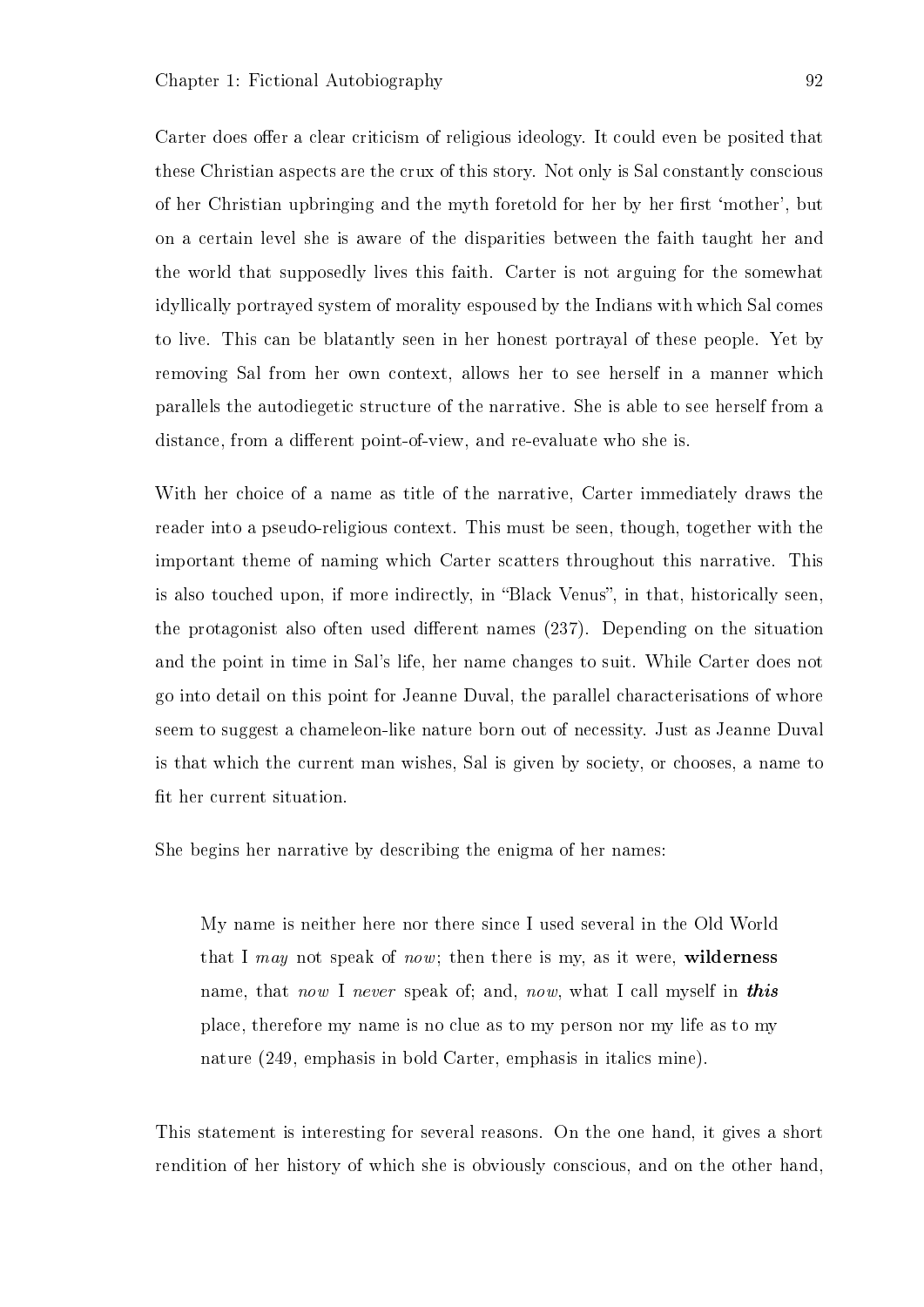it provides the reader with an interesting context from which to view the narrative that follows. The overt use of the words may, now and never should be paid close attention to. Though this point should almost be too obvious to merit a closer look, it is, nevertheless, imperative to the reading of this narrative that the audience is aware of the context in which it is told. The tale is told in a slightly ambiguous temporal 'now', defined by the bitter tone of the text's last paragraphs. Sal, or Mary as she names herself at the end, has come almost full-circle from her beginnings. Her `telling' of her story shows an interesting repetition of events only changed slightly by the culture or circumstances in which she currently finds herself. She may not speak now of her past in England, and she never speaks now of her life with the Indians. There is a difference which must be noted in her emphasis on these two experiences. The *may* denotes the authoritarian character of not only her life in England but also of her English life in the colonies. The tone in her choice of words for her Indian experience demonstrates a freedom of will.

When moving beyond this to take a look at the end of the above quotation in the context of the beginning, it becomes clear that the narrator does not completely identify with any of the worlds in which she has existed. She can be none of the people with whom she has come into contact. She seems to be a `thinking' Jeanne Duval, who reflects her situation and sees the discrepancies instead of only feeling a vague unease. Each experience has altered Sal to the extent that she carries around remnants of each but does not embody any one completely. She is now neither identified nor defined by her name, nor can the reader draw any concrete conclusions about her from the facts about her life she provides. She is giving her Moll Flanderslike character a voice other than Daniel Defoe's which addressed the expectations of his particular audience.

Sal directly addresses her narratee and thereby defines it. Upon meeting the Indians, Sal states;

So I goes with her to the Indian town and in this way, no other, was I `taken' by `em although the Minister would have it otherwise, that they took me with violence, against my will, haling me by the hair, and if he wishes to believe it, then let 'im. (252)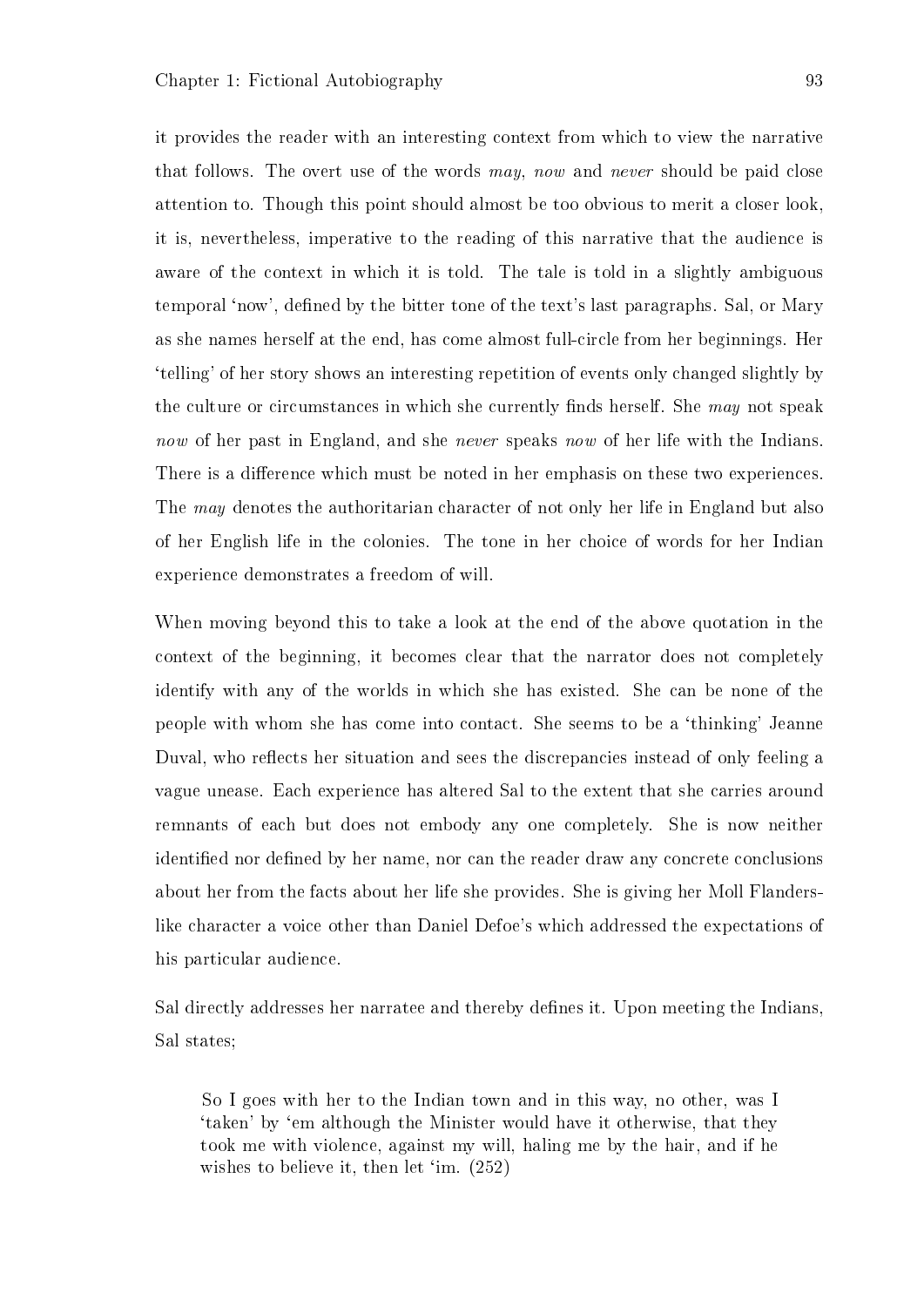At the end of the narrative, Sal once again makes mention of the Minister, speaking as the narrating `I' in these instances. The narratee she addresses is one that is sympathetic toward her plight. Toward the middle of the narrative, Sal directly addresses this narratee again: My young son we named what would be, in English, Little Shooting Star, and you may laugh at it, but it is a name fine men have carried" (257). This statement does not emphasise the religious disgust the later character of the Minister has at this name, nor does this comment exclude the narratee from a certain sense of understanding toward her life. The audience addressed belongs neither to the English society from which she stems (the workhouse, prostitution milieu) nor from the Indian society by which she is taken up, but one to whom she appeals and perhaps from which she expects understanding.

The last portion of Sal's first statement at the opening of the story is difficult to interpret. If her life does not give any clues as to her nature, then what, ultimately, would the purpose of her narrative be? This could also be seen as a type of disclaimer on Carter's part. With this statement she, as the author, calls attention to the fact that this narrative is yet another writing of someone's life, another intrusion of, this time, a self-conscious authorial <sup>'</sup>I'. This type of autobiographical portrayal, especially in light of its fictive nature, cannot help but be utterly subjective. With this, then, one could argue that Carter saves herself from the criticism to which I called attention about merely adding another layer of subjective interpretation to this already much maligned character. She is, self-consciously, leaving the possibility of an unwritten narrative open to her protagonist.

The protagonist narrator begins the narrative of her history with her birth and childhood. Far from merely mirroring Defoe's plot, Carter also calls up associations to Charles Dickens' classic novel, Oliver Twist(1837-1839). In respect to naming, this novel, similarly to Carter's short narrative and Defoe's novel, makes the point that the naming was done by chance. Moll's friends knew her by this name, though, it was not her own; Oliver was given his by the chance that the letter 'O' was the next in line, and Carter's protagonist is often referred to as `Sal', a name as anonymous as the `Joe' often used as the general informal address for a man. This process of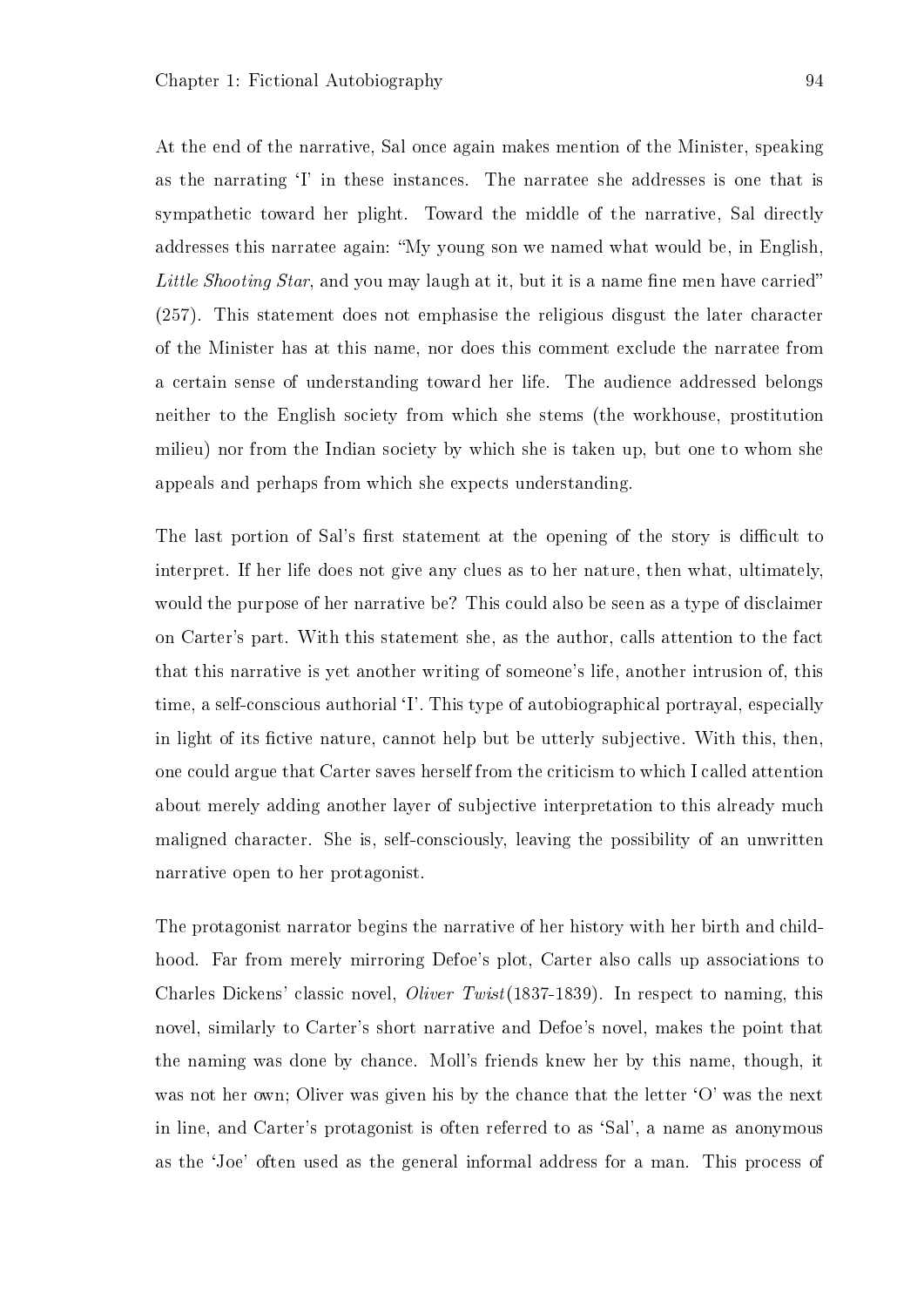naming can also be said to be reminiscent of Robinson Crusoe's naming of his black companion Friday, more or less arbitrarily as it was the day of the week Robinson met him.

Like the characters of classical literature already alluded to, Sal begins her life in the workhouse, in other words, "put on the parish"  $(248)$ . Though this period in her life is practically idyllic in comparison to the hardships which befall her later, it is, nevertheless, during this time that she is introduced to a system of beliefs which will affect not only how she approaches and sees her life, but also herself. She is given a fatalistic view of what is to come which she will be unable to completely shake off in her later years:

This old woman, [...] her father [...] left her a great telescope with which she used to view the heavens from her roof [...]. She often let me have a squint at the stars, too, for I was her only companion and she learned me my letters, as you can see, and would have taught me all she knew herself, had she not, as soon as I come to her, cast my horoscope for me [...]. (248)

The old lady twists certain historical facts to suit her purposes: "For, she says, that country are beyond the sea is named Virginia, after the virgin mother of God Almighty, and its rivers flow directly from Eden  $[...]$ " (249). It was, in fact, the later state of Maryland that became the refuge for exiled Catholics and was named for the virgin Mary. Virginia was so named in honour of Queen Elizabeth I. During Elizabethan times, all unmarried women were politely assumed to be virgins. The old woman creates her own mythical reality in order to live her religion. The new world offers a remote place suited perfectly to the manifestation of dreams and fantasies. Sal is to become the new mother of God: That the stars, whom she had consulted on behalf of her dear child, as she pleased to call me, assured her that I would take a long voyage over the Ocean to the New World and there bear a blessed babe whose father's fathers never sailed in Noah's Ark" (248).

The irony lies in the fact that this prophecy comes to pass, but in ways which the old woman could never have fathomed. It is in this context that the protagonist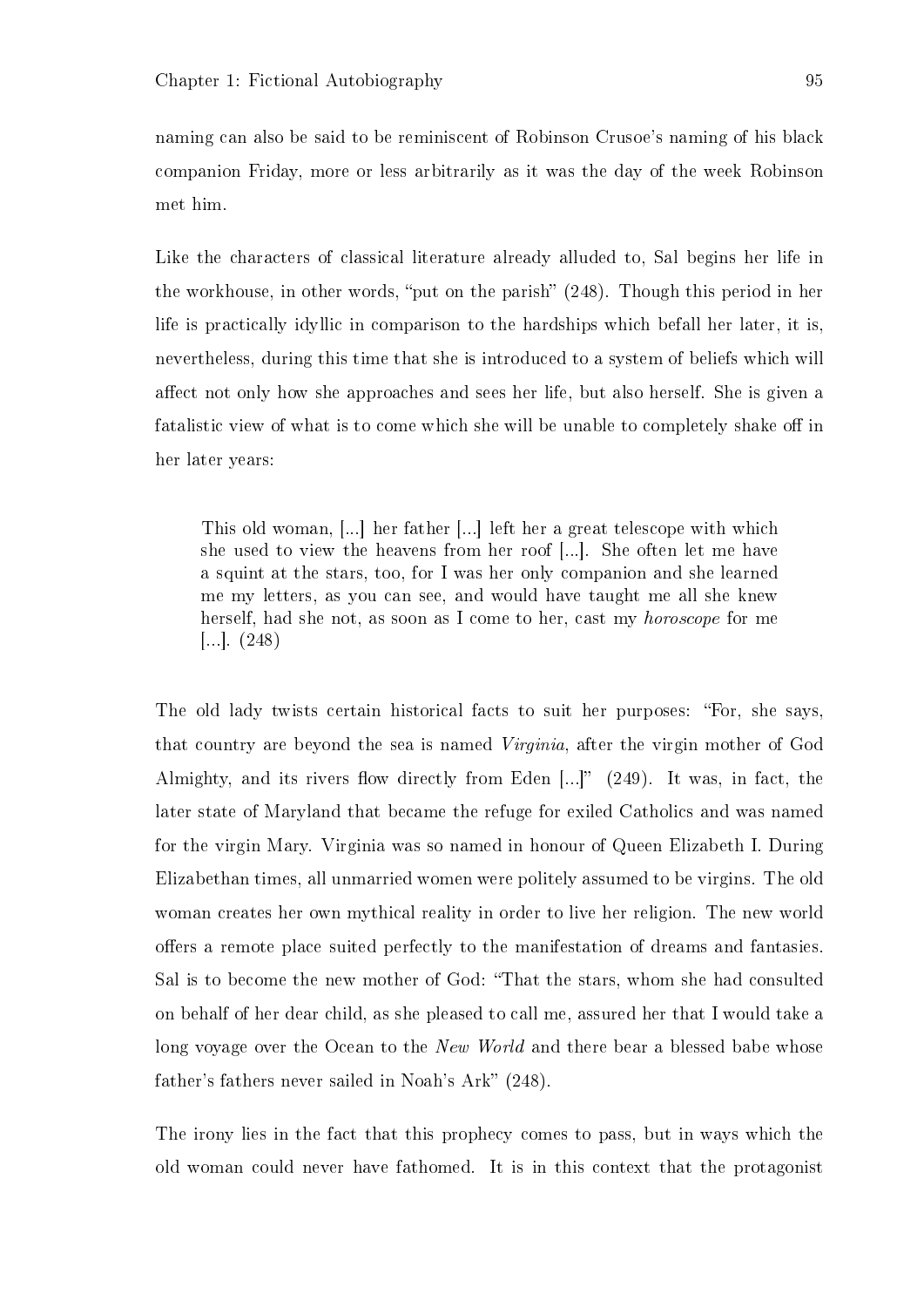receives her first name, which echoes the ironic name she gives herself at the end of the narrative: "the stars foretold I should grow up to be nowt less than Our Lady of the Red Men"  $(249)$ . All of these proud dreams, which Sal does not share, are shattered when the old woman dies. With this, Sal is forced to enter the much less heroic life of a prostitute. She does this, though, with a self-consciousness found throughout the narrative: "Now, had I been content with honest whoring, no doubt I would be dressed in silk riding my coach in Cheapside still and never eat the bitter bread of exile"  $(249)$ .

Sal must once again fight to survive in a system where she is nothing. The old woman, in her creation of a myth for this girl, had attempted to find for her a role which carried positive connotations in a world where women were either objects of sin or of adoration. Just as the old woman feared to be accused of witchcraft for her knowledge of the stars, Sal would have to be pure Mary or suffer the lot of an unredeemed Mary Magdalene. In this society the ideal role was not even a remote possibility, whatever the old woman may have prophesied. After lopping off the ears of her would-be rapist, Sal is forced to flee into the wilderness to escape the hangman's noose. She is helped in this by another character, the second in this narrative who is set apart from the old and new world population of conquerors and masters: "The gardener being a good-natured kind of Negro man and a slave, hisself, and hisself tickled once too often by the overseer's whip, cannot forbear to laugh  $\left[...\right]$ " (250). Carter has created two sets of people, one in collusion with those in power, and one not.<sup>79</sup> By having the slave help Sal, Carter has placed the latter firmly in the category of those who are not in power. She, herself, is a type of slave, not only in her status as an indentured servant, but also to the inescapable realities for her as a woman in this world. It is a necessity for Sal to escape this construct in order to alter her view of herself.

Once she has escaped, she reverts to a type of self-sufficiency. She begins to believe that she can survive on her own, apart from a world in which she must revert to

<sup>&</sup>lt;sup>79</sup>Ironically, at the end of the narrative, this slave gardener is mentioned again as the propagator of the myth that the Indians killed the overseer and kidnapped Sal. It seems only proper that Carter would choose to add a bit about myth making here. In this case myths are not the tool of the powerful but of the powerless. The slave gardener took advantage of the situation with Sal and murdered the overseer as revenge for past injustices. "I think to myself, how the gardener must have settled a score on his own account, good luck to him  $\left[\ldots\right]$  "(261).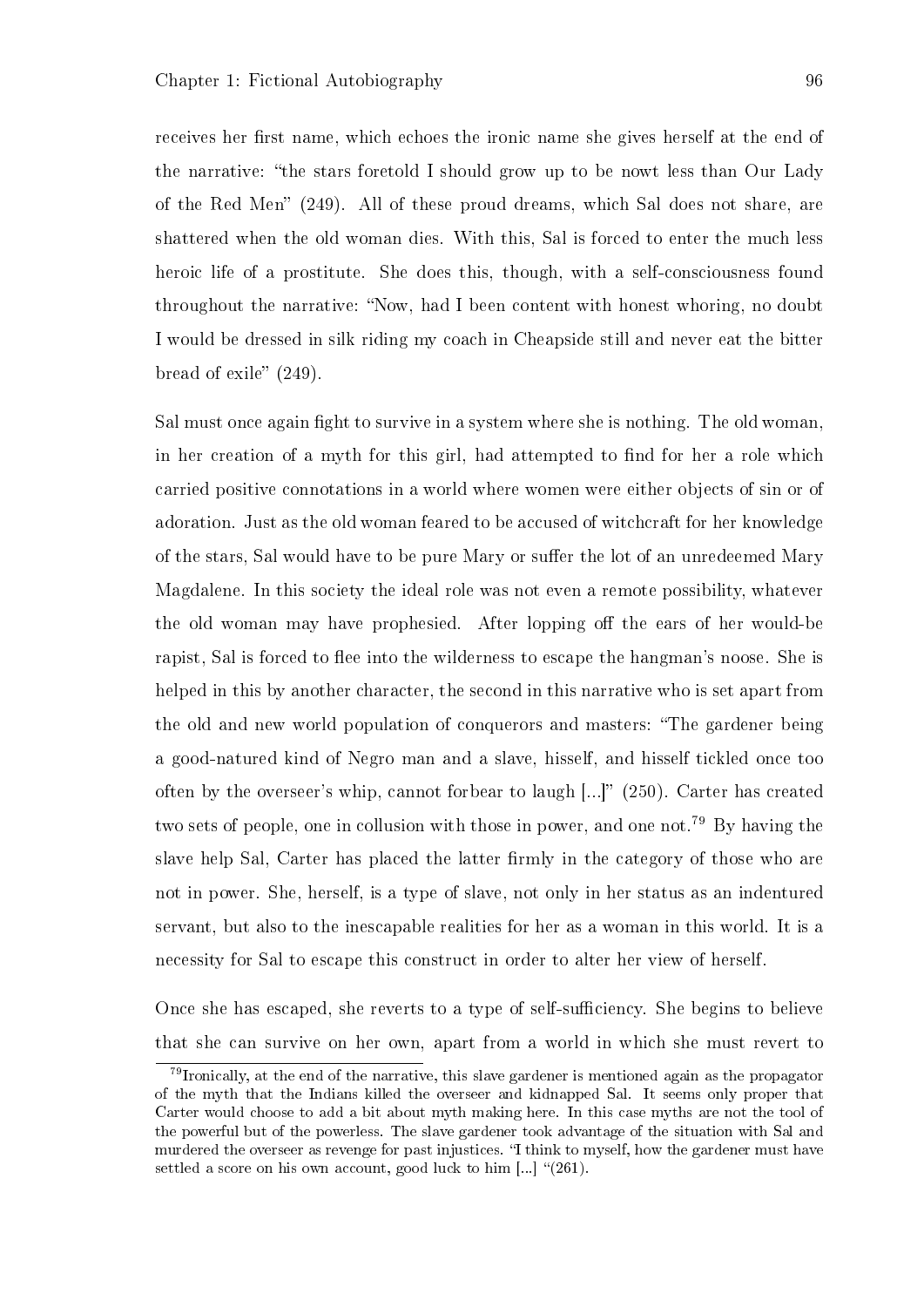prostitution, thievery and violence to survive:

my nostrils were too full of the stink of humanity to relish a quick return to the world in some bordello in Florida. But I thought that I should travel on a little more, for safety's sake, into the deep wilderness, so that no hunting party might find me and return me to the noose. Of which I had a very powerful fear and, I may tell you, more dread of the white man, which I knew, than of the red man, who was at that time unknown to me. (251)

Her narrative has turned the tables on set thought patterns. Instead of fearing the wild, she fears civilisation as she has known it.

When she meets the Indians for the first time, the narrative takes on an idyllic, toogood-to-be-true quality. The descriptions of the `Indian' morality here are vital to the story. Sal enters a truly 'new' world in their culture. She introduces her first meeting with the character whom she will herself call her Indian mother by comparing the situation with one with which she is familiar in England: "I never think twice about it but step across to pick up the spilled herbs for her as if I was back in Cheapside and run to help some fruit-seller that overturns her basket of apples" (252). This is only one example of what will be able to be recognisable as symptomatic of Sal's experience with this tribe. Carter includes numerous examples of the fact that the narrator protagonist is unable to completely leave behind her former experiences. At this point it is interesting to note that that for which Carter harshly criticised the character of Jeanne Duval in "Black Venus", does not seem to be problematic in this narrative.

While it is important to keep in mind that this narrative is autodiegetic, thus told with a certain narrative distance between the experiencing 'I' and the narrating 'I', the narrator nonetheless seems to be aware of her experiences. While the first-person narrator of "Flesh in the Mirror" complains of herself that "it was as if I never experienced experience as experience"  $(69)$  and the narrator criticises Jeanne Duval, in "Black Venus" for the fact that "she never experienced her experience as experience [ $\ldots$ ]" (231), Sal seems to be conscious of her experience as experience. This once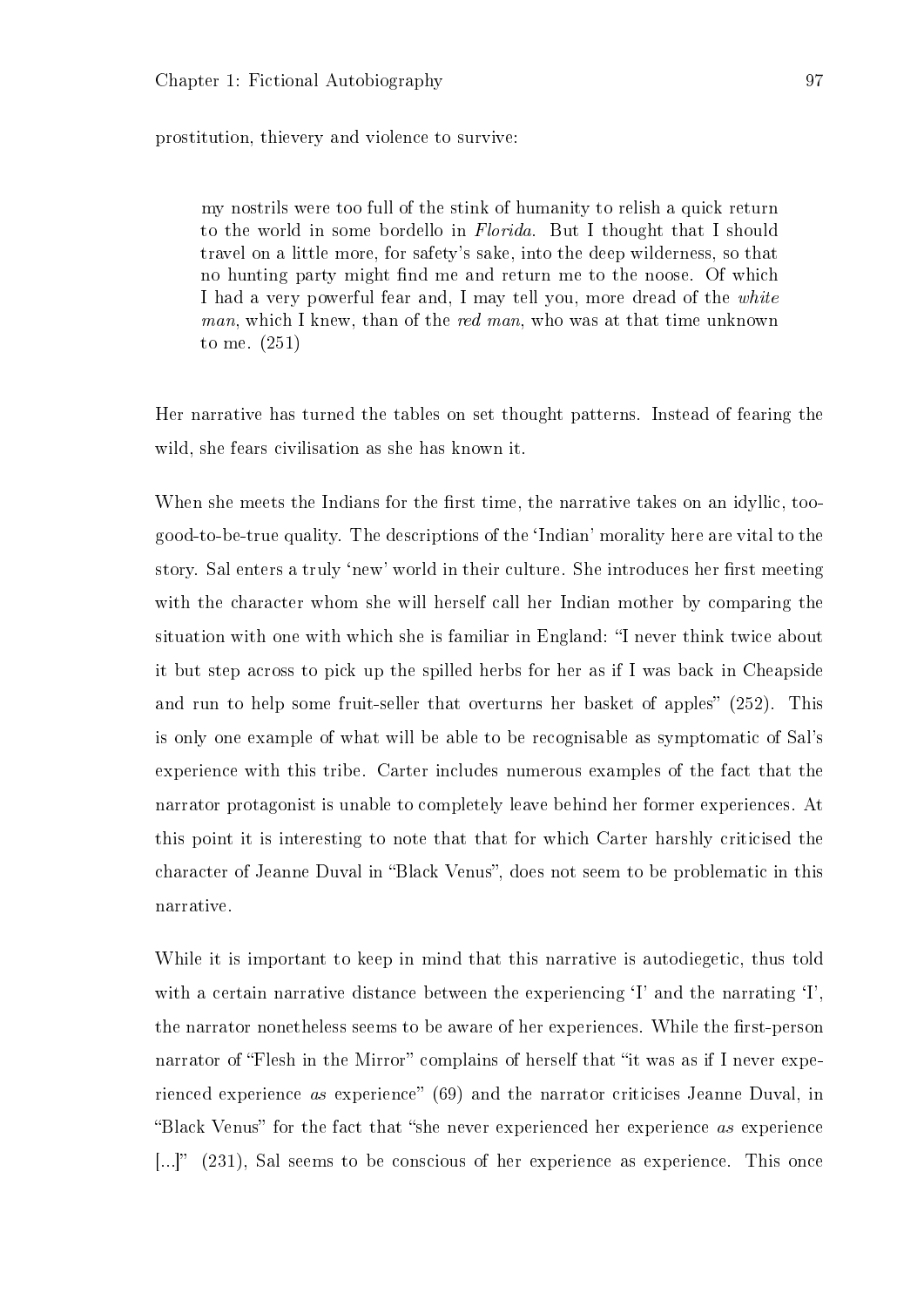again makes the effects of autodiegetic narration clear, as the distance between the experiencing and narrating `I' mirrors Carter's emphasis on experiencing experience as experience. It is important to keep in mind, though, that Sal argues that her life does not illustrate her nature. One could read this in a similar vein to the claim by the narrator that Jeanne Duval's experience "never added to the sum of her knowledge; rather, subtracted from it"  $(231)$ .

Sal's narrative demonstrates, though, that this hypothesis does not hold true for her. This is especially clear in her description of her life with the Indians. She repeatedly confronts her Indian mother with the denition of herself according to English standards. The system of values here is so dramatically different that Sal nally decides to remain with these people despite originally having considered setting forth again toward her original destination of Florida. She also comes to realise, in living the myth presented to her as a child by her first 'mother', that this myth cannot continue to exist in the face of reality. Sal does not see these people as the lost tribe of Israel or something holy or pure.

While being happy or contented about their free acceptance of her, she nevertheless acknowledges the shortcomings of this system. Much of the characterisation of the Indian tribe can be found in Angela Carter's article, "That Arizona Home", which was published two years prior to "Our Lady of the Massacre".<sup>80</sup> In it she quotes Friedrich Engels' The Origin of the Family(year) and utilises much of this to formulate the Indian tribe in the narrative:

`No soldiers, no gendarmes or police, no nobles, kings, regents, prefects, or judges, no prisons, or lawsuits – and everything takes its orderly course. There cannot be any poor or needy  $-$  the communal household and the gens know their responsibilities towards the old, the sick and those disabled in war. All are equal and free  $-$  the women included.<sup>'81</sup>

Lest one believe that Carter agrees with this opinion, she writes, "The red man must often have been surprised to find himself used as a moral example, a kind of superego, for Whitey."<sup>82</sup> Thus, for Sal, one hierarchy has been replaced by another, on

 $80$ Carter, "That Arizona Home", Shaking A Leg 277.

 $81$ Carter, "That Arizona Home" 277.

 $82$ Carter, "That Arizona Home" 278.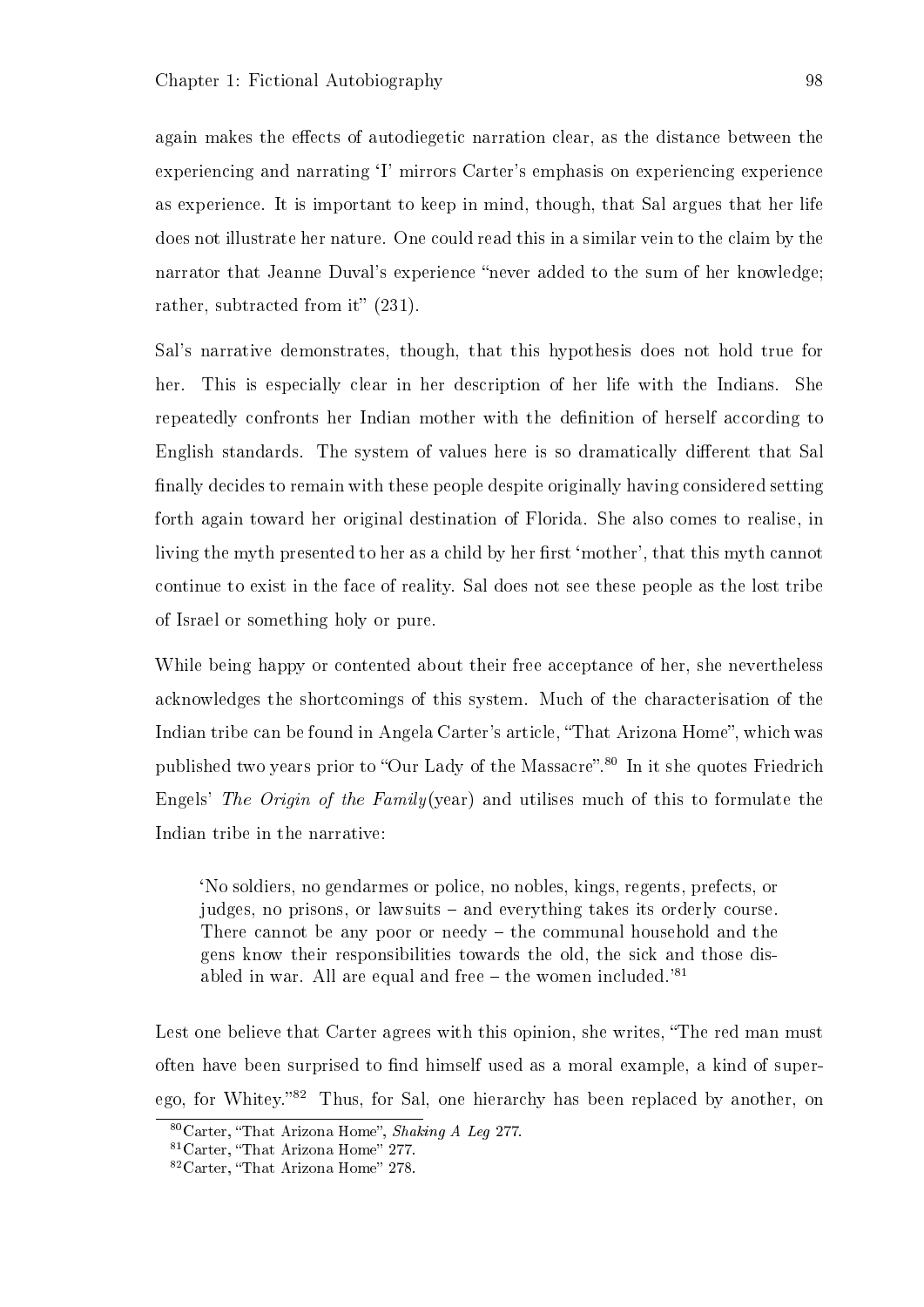the surface less threatening than the one from which she stems: "And if I have one quarrel with my tribe, it is that the men will have nothing to do with this *agriculture*. although it is heavy work, but go fishing in the creek or chase deer or engage in dances and such silly performances and they say will make the corn grow." (254)

Yet the manner in which the Indian mother explains the women's manner of circumventing this, even for them accepted disadvantage, shows another dramatic difference in the two cultures. Sal is very much against sharing her new husband with other wives, though more hands would lighten the work load and insists on marrying him according to her own tradition. Her Indian mother explains their tradition in a similar vein to the Indian philosophy of sharing. Sal is unable, though this philosophy has redefined her, as she states later as "a good woman..."  $(261)$ , to distance herself to this extreme from her Western Christian roots. The irony in this lies in the fact that, while upholding what she considers to be the tenets of her world, she is nevertheless trespassing upon them in the very fact of her living with, marrying and bearing the child of a 'savage'.

Her idyllic life is soon at an end. Upon giving her Indian husband a pocket watch reminiscent of the one that was at the root of her transportation to the colonies, disaster descends on her Indian tribe:

But his gold watch I wound up and give my husband in remembrance of the one I robbed the alderman of. [...]. Just then it rang the hours of twelve... and he screetches [sic] out... and my husband, poor, superstitious savage that he was... said the watch was `bad medicine' and boded ill. So he went off and got drunk with the rest. [...]. just before sun-up next day the soldiers came on horseback. (258-9)

Carter demonstrates in this entire episode in Sal's life the inevitable clash of two foreign cultures. In this case, as historically proven, the winner is once again the white man. It is in this last portion that the seemingly idyllic quality of the narrative thus far is undermined. The reader sees a protagonist who has learned to survive. Sal, in a subtle manner, once again takes up the outward attributes of what is expected of her in her old world: Taking my cue from his, I fall to my knees, for I see that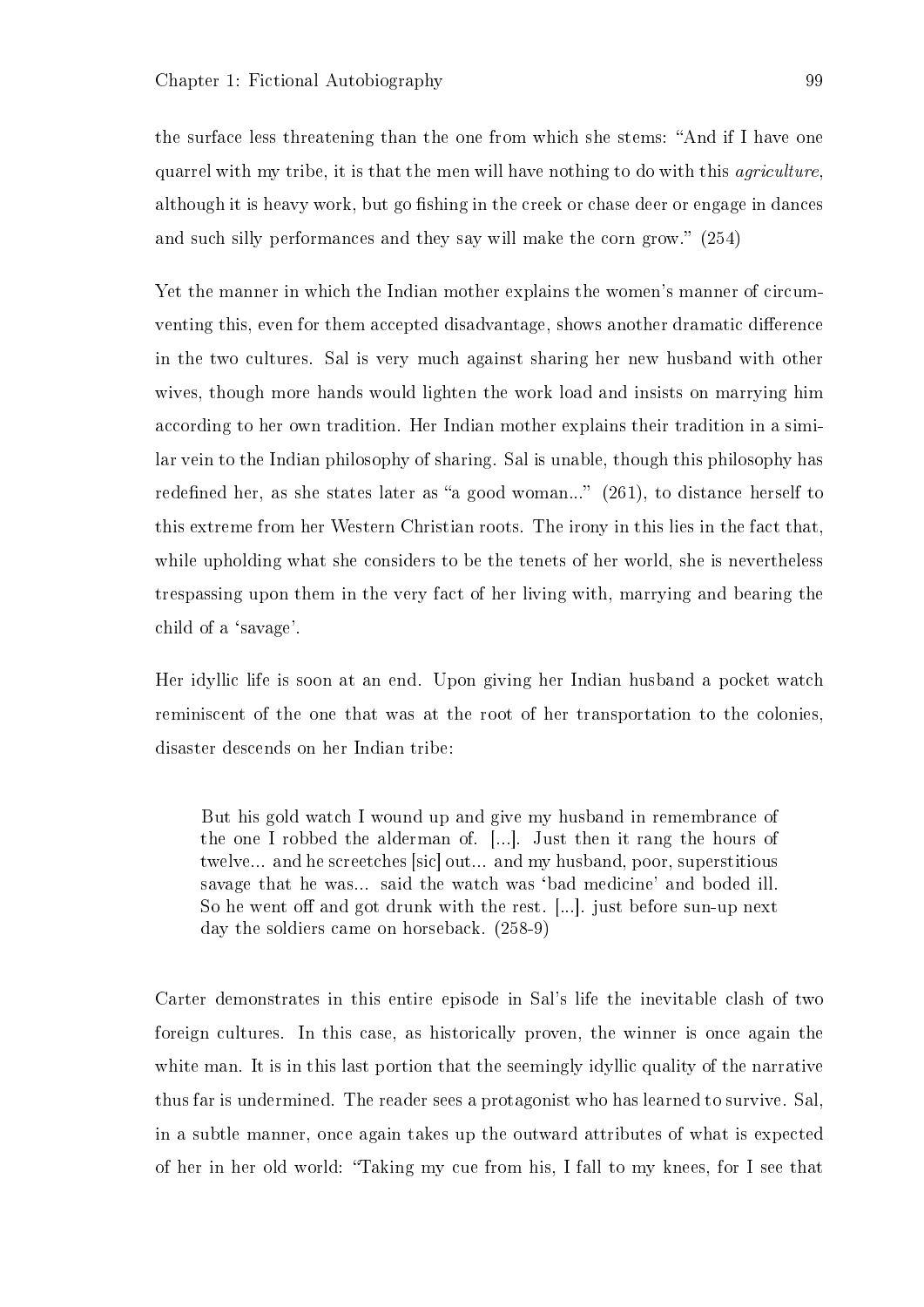repentance is the fashion in these parts and the more of it I show, the better it will be for me"  $(260)$ .

At the end it seems that the narrating `I' discovers her strength, as she refuses to marry the man 'they' choose for her and she will not give her child to the minister's wife. The narrator often demonstrates a sense of humour and self-irony when characterising/narrating her past life. The strength she has gained by the end of the narrative, the growth in the character expected from this type of narration is demonstrated in the tolerance she shows towards herself and her own story. Irrevocably changed, she faces the consequences of a refusal to re-integrate herself into her parent society:

So I scrubbed the Minister's floor, cooked the dinner, washed the clothes and for all the Minister swears they've come to build the City of God in the New World, I was the same skivvy as I'd been in Lancashire and no openings for a whore in the Community of the Saints, either if I could have found in my heart the least desire to take up my old trade again. But that I could not; the Indians had damned me for a good woman once and for all.  $(261)^{83}$ 

Through this choice of point-of-view, Carter is able to create a strong female character. Sal does not feel the need to apologise for her life. She has learned acceptance by stepping out of her own context for a while, though the Indian context, as I have argued, is not meant as an ideal, it removes Sal far enough from that which has de ned her that she is able to re-evaluate herself and recognise within herself where her own limits are (bigamy). She is not an entirely positive character, yet these negative traits are not what defines her as she chooses to define herself.

It is this changed persona who colours the entire narrative. She has been affected by the positive teachings of the Indians to the extent that the narrative is in no way judgmental. While she does make comments as to what she has done wrong in the past, the tone remains at the most wistful. This causes a great reduction in distance as the narrating 'I' filters all the action through this lens. While the information given may not be altered, the tone is consistently positive.

<sup>83</sup>Carter's irony here is biting in her reference to Augustine.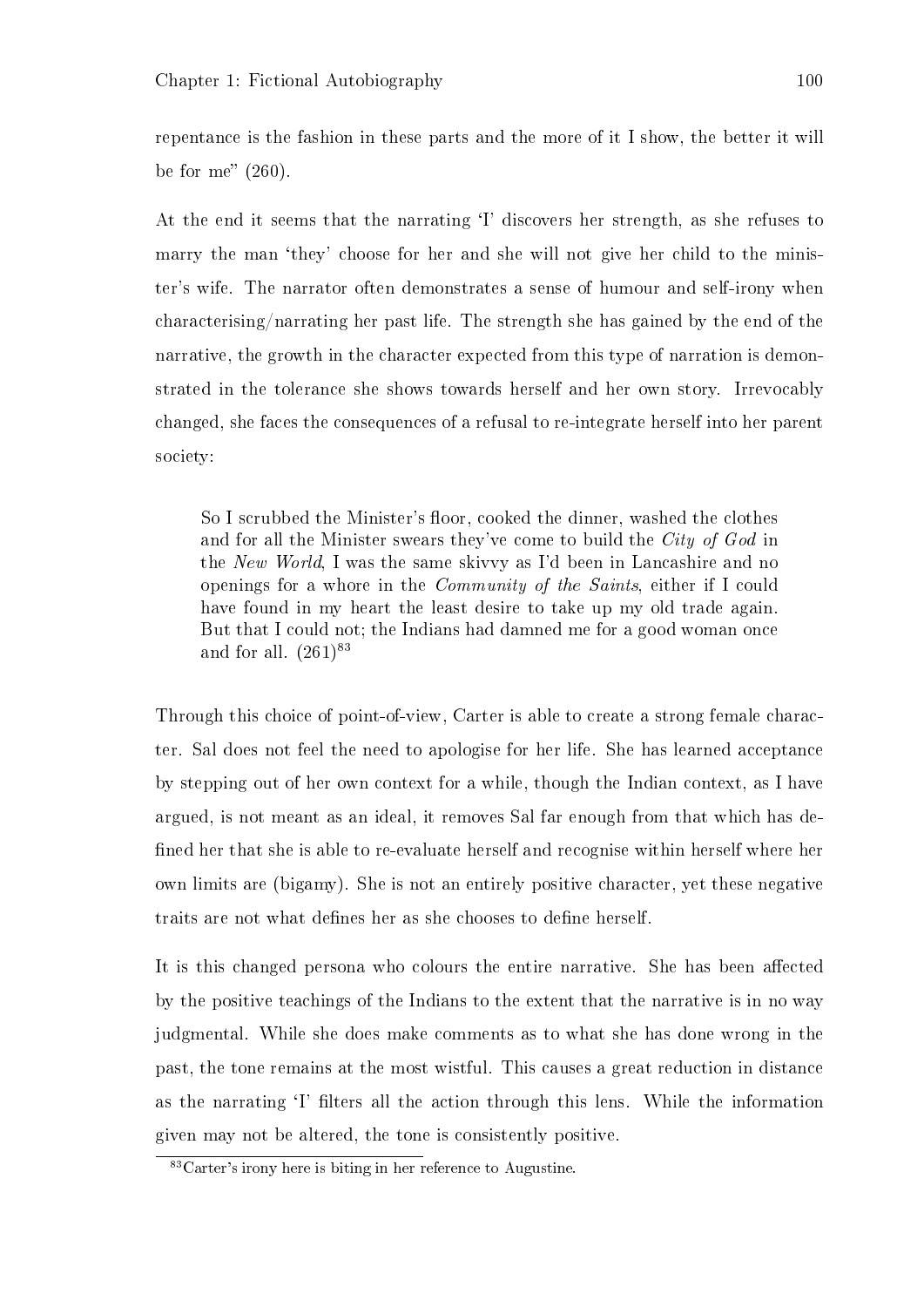Though Defoe's novel could be said to present Moll Flanders in a somewhat fairer light in which his predecessors or contemporaries would have described such a character, nevertheless, he still must have Moll repent and begin a new and better life at the end. For Carter's Sal, on the other hand, at the end there are only tears "by the waters of Babylon" (261). It would be very unlike Carter to give her narrative such a Defoe-like moralistic and happy ending.

While this ending, in its sadness, would seem to contradict what I have been arguing. that Sal is not judgmental toward her experiencing self, the sadness is not meant to suggest regret but resignation. This emphasis is crucial to the criticism inherent in Carter's choice of portrayal. By choosing to lessen the distance between the narrating and experiencing figures, by virtually eliminating the criticism, Carter is able to create a more subtly expressed juxtaposition of how Sal defines herself and how she is defined by others.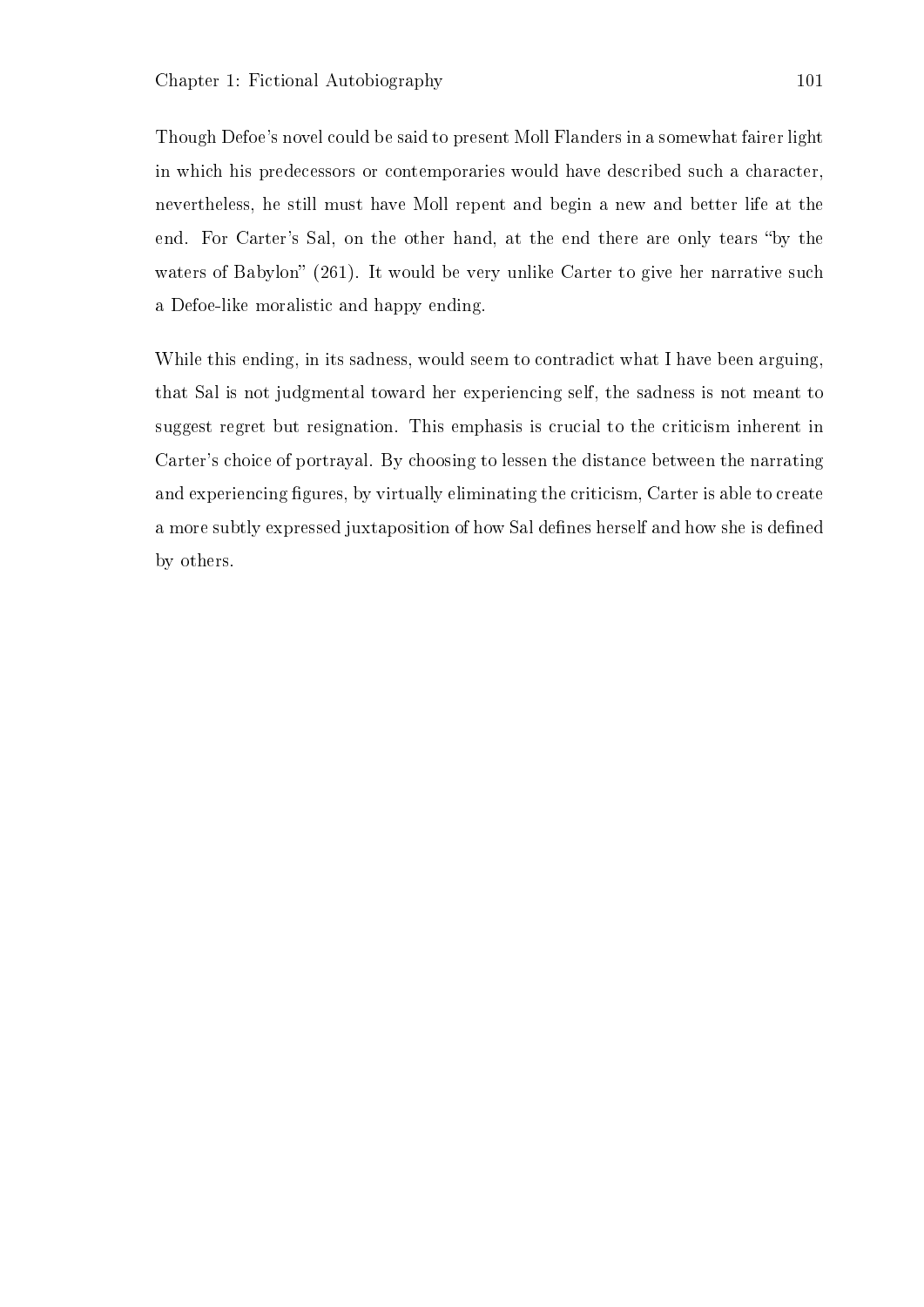## Chapter 2

## Experimenting With the Narrative 'We'

In this chapter,<sup>1</sup> I will discuss the specific phenomenon of the first-person plural narrator, the we instead of 'I' narrator, or a type of, as Uri Margolin terms them. "collective narrative agents<sup>"2</sup>, which occur in two of Angela Carter's short stories: "The Executioner's Beautiful Daughter" in Fireworks and "Lizzie's Tiger" in  $American$ can Ghosts and Old World Wonders.

Monika Fludernik titled her section dealing with the we narrator, "Odd' pronouns [...]", in her book titled Towards a ''Natural' Narratology published in 1996. Wayne Booth also mentions the use of the pronoun we, along with the more typical 'I' in his discussion of dramatised narrators, citing an example from Flaubert's Madame *Bovary*, yet he goes into no detail as to the possible consequences.<sup>3</sup> Franz K. Stanzel also mentions Flaubert's novel in the context of his discussion of Thackeray's novel, Vanity Fair (1848), mentioning the widespread use of collective pronouns in  $19^{th}$ 

<sup>&</sup>lt;sup>1</sup>This chapter is a revised version of a paper I read at the *Tale, Novella, Short Story: Currents in* Short Fiction Conference in Salzburg, 1-4 November 2001. "Here we are high in the uplands': Experimentation with the Narrative 'We' in Angela Carter's Short Fiction". Tale, Novella, Short Story: Currents in Short Fiction, Ed. Wolfgang Görtschacher and Holger Klein (Tübingen: Stauffenburg Verlag, 2004) 217-28.

<sup>&</sup>lt;sup>2</sup>Uri Margolin, "Telling in the Plural: From Grammar to Ideology," Poetics Today, 21:3 (Fall 2000) 591-618.

 $3$ Booth, "Distance and Point of View" 122.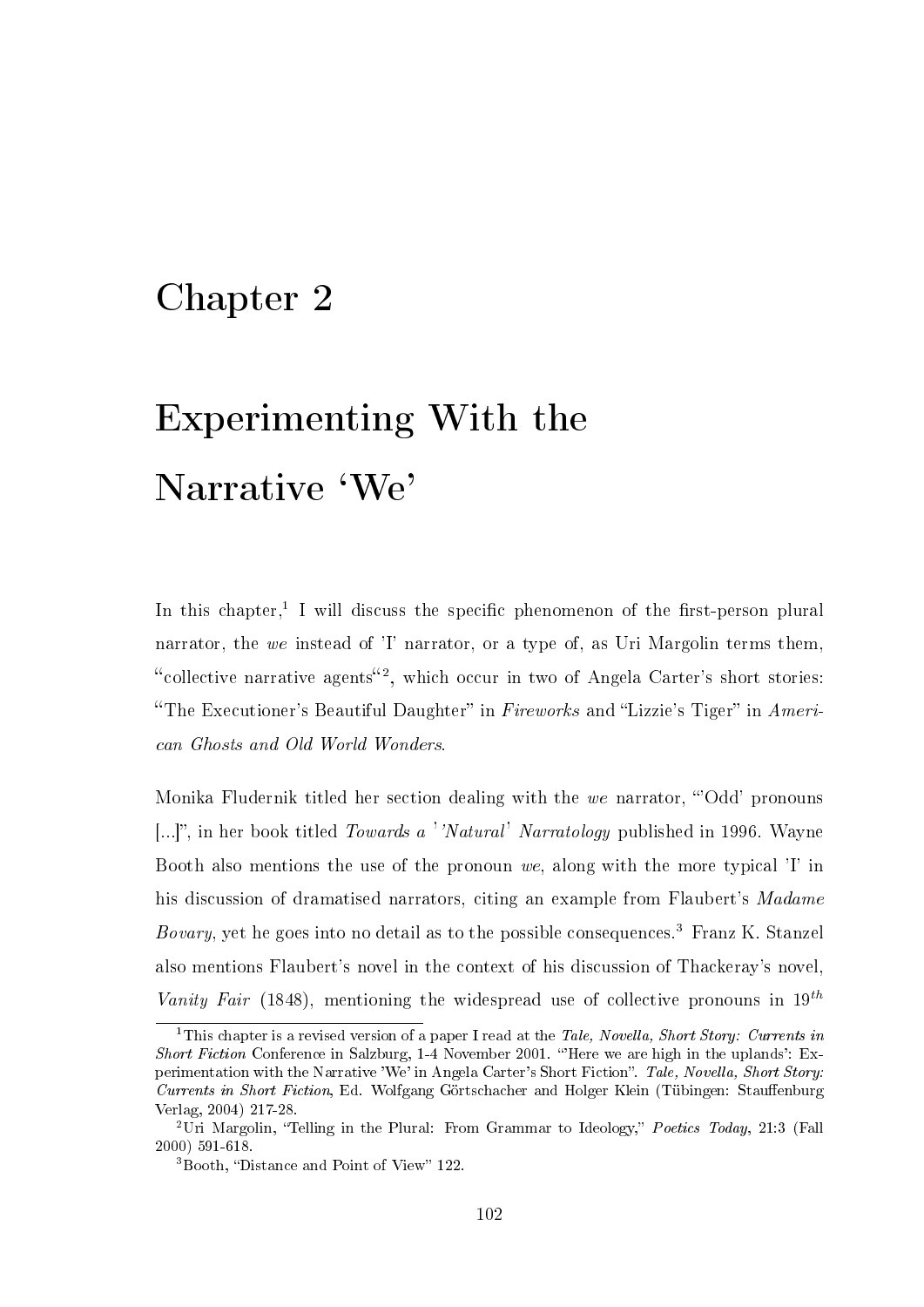Century novels. He, similarly to Wayne Booth, does not ascribe a further signicance to this phenomenon.<sup>4</sup>

The most comprehensive studies of the first-person plural narrator to date have been done by Uri Margolin in his essays entitled, "Telling our story: on we literary narratives"(1996), already introduced in Fludernik's Towards a 'Natural' Narratology, and "Telling in the Plural: From Grammar to Ideology" $(2000)$ . While these two articles mark the first true steps toward a study of this type of narration, they nevertheless still do not deal effectively with the phenomenon of the homodiegetic extradiegetic narrator or, as defined by Stanzel, the external perspective.<sup>5</sup> Margolin, in his 1996 essay, goes into great detail on we narrators who are for the most part in some way anchored in the narrative itself, and in his 2000 essay, he thoroughly discusses collective narratives (CN) and collective narrative agents (CNA), yet only really dealing with subject of the narrating agent who stands wholly outside of the narrative itself on a surface level. He writes in his 1996 essay:

There are some 'we' narratives in which the collectivity in question acts primarily as witness, observer or mediating instance of the narrated system rather than as its main agent. Several of [...] [these] stories [...] fall into the first, homodiegetic category, where the group is sometimes unspecified as to number and only vaguely characterised as a group [...] observing actions, both verbal and physical, in which they play no part at all, or at most a marginal one.<sup>6</sup>

While this demonstrates that Margolin is aware of the extradiegetic narrator, he seems to find no examples in literature which would come close to characterising Angela Carter's manipulation of this figure.

Uri Margolin, in his 1996 essay on we literary narratives, asks the question of why

<sup>4</sup>Cf. Stanzel, Theorie des Erzählens 260.

 ${}^{5}$ Stanzel, *Theorie des Erzählens* 150. While Stanzel does argue that "Außenperspektive herrscht vor, wenn der Standpunkt, von dem aus die erzählte Welt wahrgenommen oder dargestellt wird, außerhalb der Hauptfigur oder an der Peripherie des Geschehens liegt", he is discussing this in the context of first-person singular narrators.

 $6$ Uri Margolin, "Telling Our Story: On 'We' Literary Narratives", Language and Literature,  $5(2)$ , (1996) 121-3.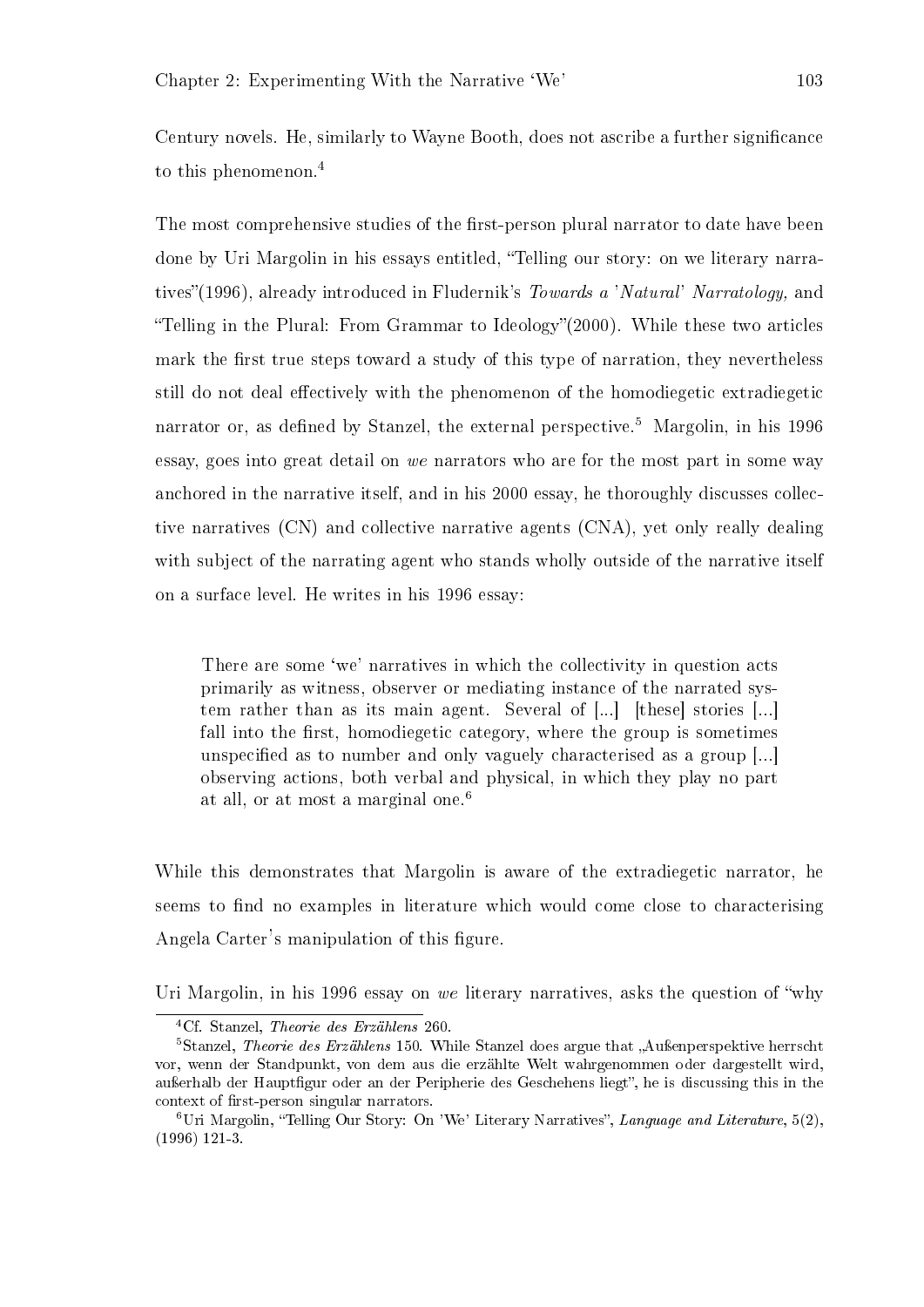are literary 'we' narratives so rare  $[...]$ ."<sup>7</sup> Monika Fludernik, in her 1996 Towards a 'Natural' Narratology, published shortly before Margolin's essay, states that full length we novels are a rare exception, citing only one example, but also states that there are a number of narratives which alternate between the singular and plural pronouns.<sup>8</sup> Margolin also emphasises that non-literary we texts are quite common. and points out that such literary texts do also exist. The collective narrative agent is often not foregrounded, yet there are still "a good number of narratives, from short stories to novels, whose main protagonist is a collectivity of some kind  $\left[\ldots\right]$ .<sup>99</sup>

Earlier texts of narratological theory do not deal with this issue, as they do not feel the need to make the theoretical distinctions that Margolin is outlining in his study. This seems to lead to the conclusion that the use of the first-person plural pronoun is confined to such a small sphere that it has not yet merited extensive study. The crux of the issue between older narratological examinations and Margolin's study is that he is looking for pure collective narratives. Narratology prior to this was not and did not necessarily see a problem in pronoun alternation, thus widening the scope of the we narrative. This will be shown more clearly later in passages quoted from Stanzel.

The problem with this type of narration is that, as Fludernik argues, "In most cases the we text represents an extended first-person narrative  $[\dots]$ .<sup>10</sup> Stanzel also equates the use of the we, especially in the chapter headings of earlier novels, with a rather unremarkable authorial narrative situation<sup>11</sup>, thus third-person narration. The we narrator has been subsumed into the discussion of first or third-person narrators. If Stanzel's discussion of this phenomenon is taken into account and placed in opposition to Margolin's claim that we literary narratives are rare, it can be argued that the occurrence of this pronoun is not at all rare, but that Margolin has narrowed the category to the point that it becomes difficult to find appropriate texts. Yet a closer

<sup>&</sup>lt;sup>7</sup>Margolin, "Telling Our Story " 132. Margolin's essay constitutes the first attempt that I know of to theorise this narratological phenomenon as a separate theoretical entity. Monika Fludernik also cites his essay as the first to deal with the subject in her study Towards a 'Natural' Narratology  $(397 \; \text{n}6)$ .

<sup>8</sup>Fludernik, 'Natural' Narratology 224.

<sup>&</sup>lt;sup>9</sup>Margolin, "Telling Our Story" 593.

<sup>10</sup>Fludernik, 'Natural' Narratology 224.

<sup>11</sup>Cf. Stanzel, Theorie des Erzählens 208.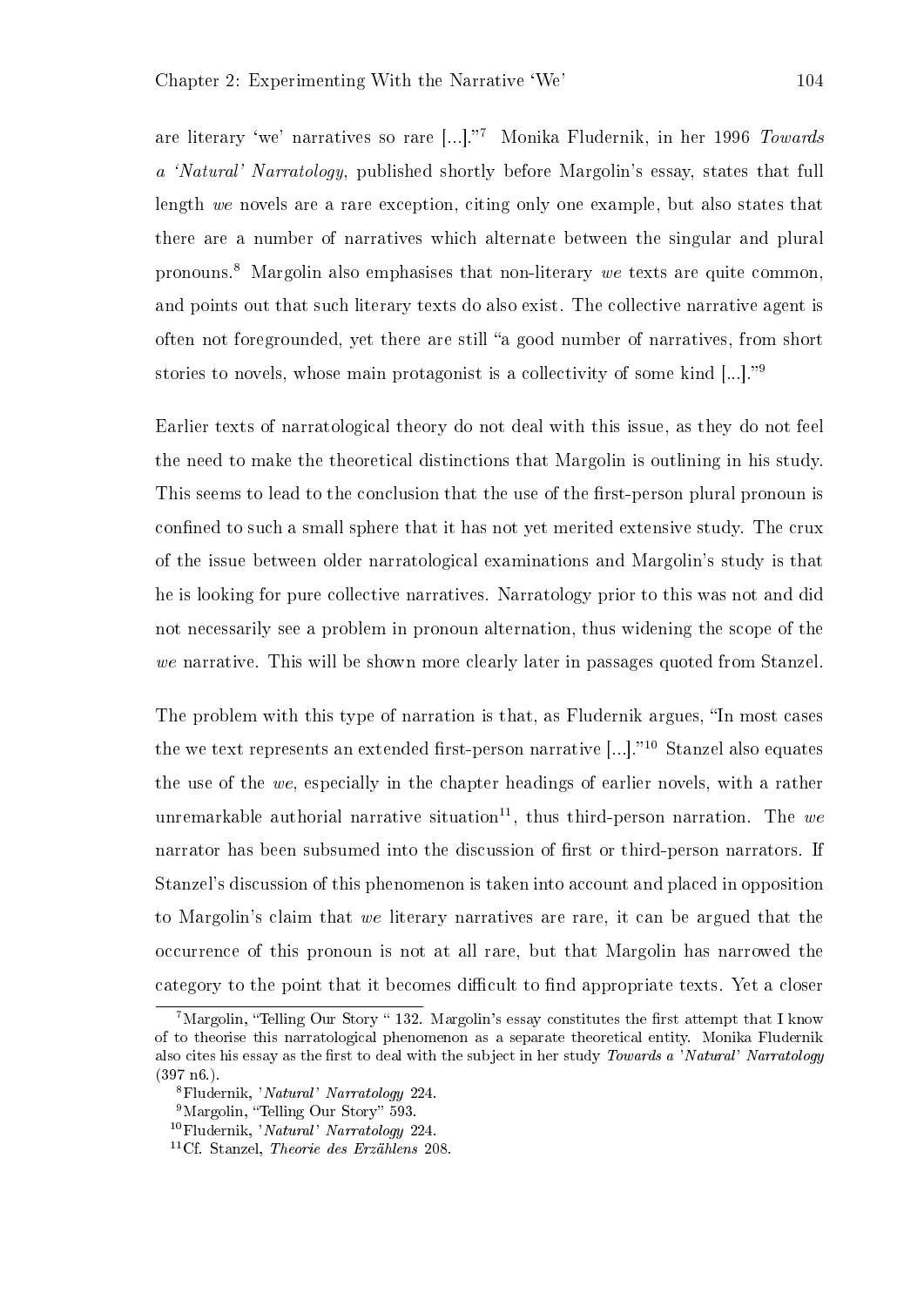look must be taken at how Margolin defines such narratives and to what degree the occurrence of the first-person plural pronoun defines such a text as a we narrative.

When going back to Monika Fludernik's claim that entire we narratives are a rarity, one could posit that the use of first-person plural narration is, to a higher degree, deliberate and its intention is to serve as a marker for meaning in the text is stronger than in more traditional and straightforward modes of narration. For the most part, it is not utilised as a continuous perspective. Uri Margolin writes; They [...] include passages in the  $\mathcal{I}'$ , 'you', or 'he or she' mode."<sup>12</sup> The sporadic use of the pronoun easily leads the narratives in question to be defined as relatively straightforward firstor third-person texts, overlooking the fact that the text could also be dened as a collective narrative or as having a collective narrating agent.

In order to be able to demonstrate this, though, it is necessary to summarise the narratological material dealing with this phenomenon. What is particularly true about the pioneer texts on narratology is the fact that the use of the we is not overtly discussed in any real detail, but what one could, especially after Uri Margolin's 1996 and 2000 essays, define its characteristics as having to be filtered out from larger categories. In his discussion of the authorial first-person narrative situation, Franz K. Stanzel writes about the occurrence of the inclusive *our*, implying a we collective:

Eine solche vorübergehende, meist auch nicht weiter ausgeführte Lokalisierung des Standortes des auktorialen Erzählers in der Welt der Charaktere ist eine im 19. Jahrhundert weit verbreitete Erzählkonvention, sie findet sich bei Dickens, George Eliot, Trollope, Jean Paul, Wilhelm Raabe, aber auch bei Flaubert [...].<sup>13</sup>

The temporary nature of this phenomenon in the text suggests its negligibility, yet it can be inferred from Stanzel that the occurrence of such an authorial narrator within the fictional world of the characters constitutes an effective means of controlling the reader's sympathy.<sup>14</sup> This raises questions of narrator reliability and calls the entire

 $12$ Margolin, "Telling Our Story" 115.

 $13$ Stanzel, Theorie des Erzählens 259-60.

 $14$ Stanzel, Theorie des Erzählens 173.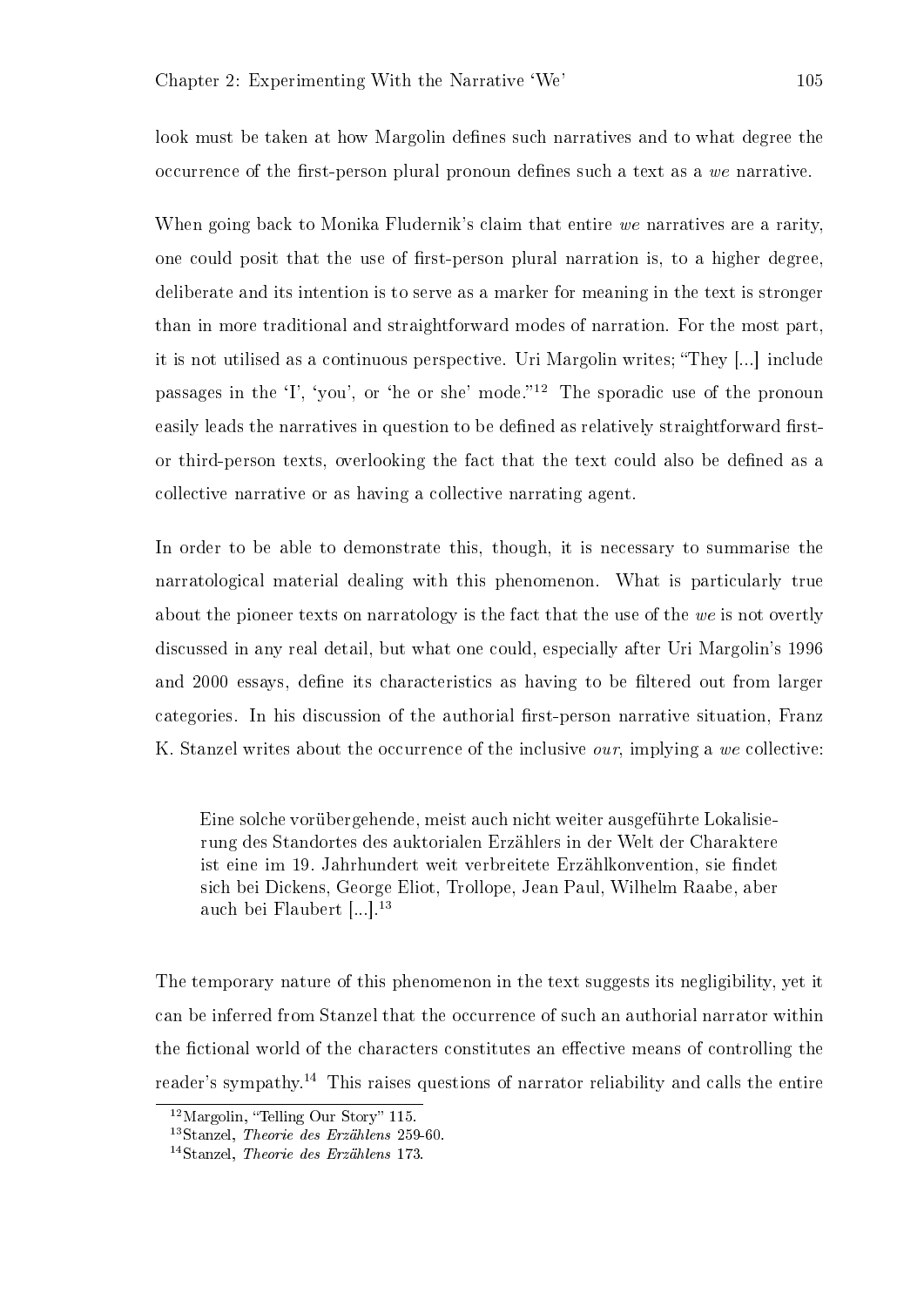story into question. I will demonstrate that this is important to the understanding of "The Executioner's Beautiful Daughter" in particular. Stanzel leaves the boundaries between authorial narration and first-person narration open.<sup>15</sup> Fludernik underscores Stanzel's point about the manipulative quality of such a narrator or narration in that she also points out that the we is often found in portions of the text which serve the purpose of orientation or present comments by the narrator.<sup>16</sup>

Aspects of this we narrator can also be found in Stanzel's discussion of the peripheral first-person narrator. Accordingly, this persona is an eyewitness to events, an observer who stands at the periphery and in no way participates in the action.<sup>17</sup> In a point which will later be pivotal in my analysis of Carter's we narratives, Stanzel continues, that

Die wichtigste Funktion des peripheren Ich-Erzählers ist die Mediatisierung des Erzählten, d.h. das Gattungsspezikum Mittelbarkeit [...] wird hier durch die Erzählsituation besonders nachdrücklich thematisiert: nicht wie die Hauptfigur und ihre Welt an sich sind, sondern wie sie von einem aus einiger Entfernung schauenden, fühlenden, bewertenden Erzähler wahrgenommen werden [...].<sup>18</sup>

This we narrator must therefore be examined as to his subjective nature.

Carter's three collections of short fiction have seven stories in which one can find some use of we by the narrator. In only two of these narratives, though, does this we constitute some type of collective narrative agent according to Margolin's definition. He defines this collective narrative agent as "a group of two or more individuals represented as a singular higher order entity or agent, a collective individual so to speak, with global properties or actions."<sup>19</sup> "The Executioner's Beautiful Daughter" and "Lizzie's Tiger" are two good examples. The first utilises the older tradition, echoing the use of the pronoun as found in non-literary narratives and as has been defined by theorists such as Stanzel. The manufactured scientific distanced view

<sup>15</sup>Stanzel, Theorie des Erzählens 259.

<sup>16</sup>Fludernik, 'Natural' Narratology 224.

<sup>&</sup>lt;sup>17</sup>Stanzel, *Theorie des Erzählens* 263.

<sup>18</sup>Stanzel, Theorie des Erzählens 263.

 $19$ Margolin, "Telling in the Plural" 592.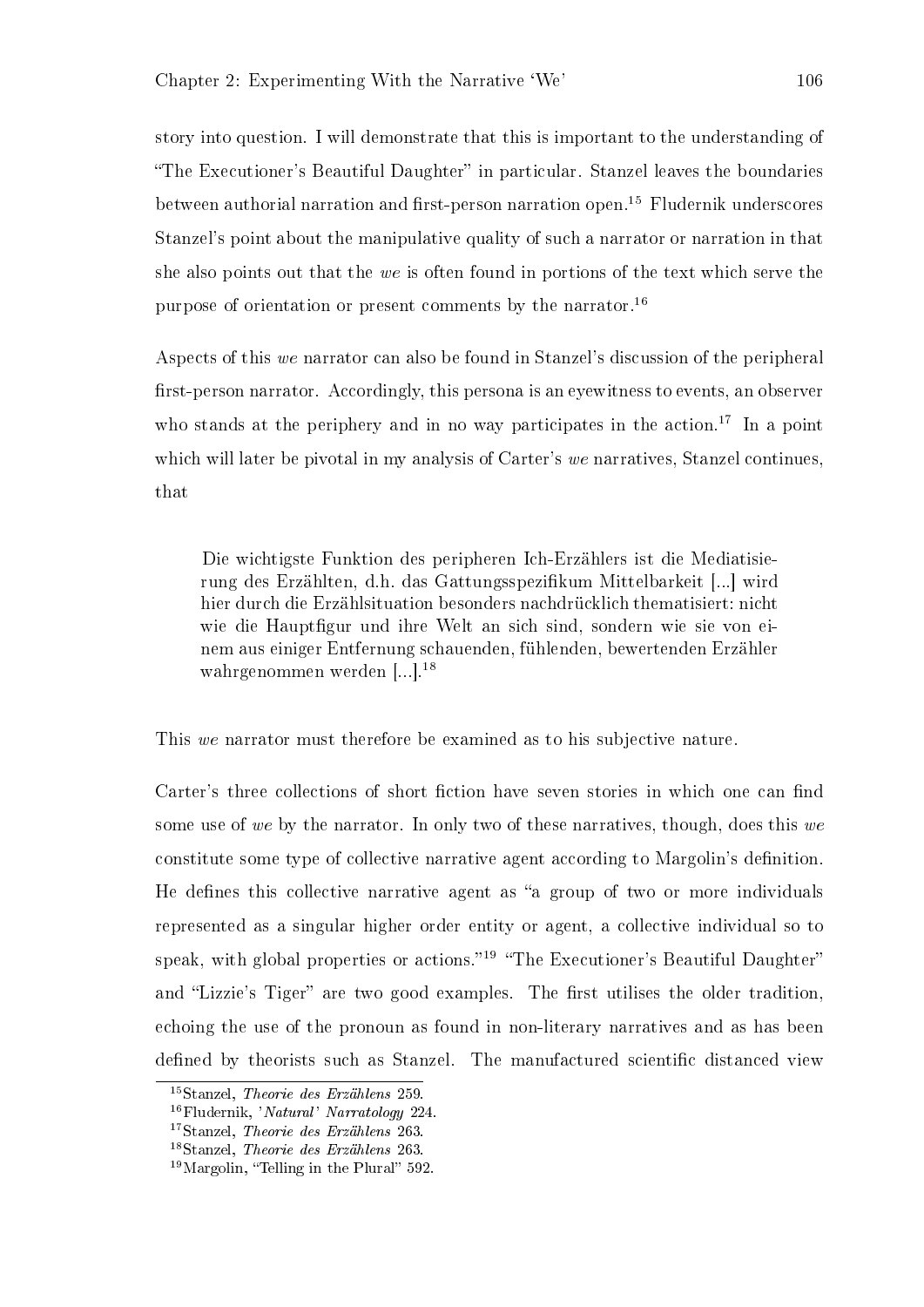fulfils a specific purpose. The we narrator and group may claim to be present at certain events of the story, yet the identity of the group is left ambiguous enough to leave open the possibility that the narratee is being addressed as well by a narrator standing outside of the story. The manipulation of this point-of-view serves more to focus the reader's view on the character's and the place described than to focus on the group's quasi-experience there.

In "Lizzie's Tiger", Carter returns to a more traditional or mainstream use of the collective narrative agent. In this case, it is a narrator and a group who are part of the world of the story. The use of the we is reminiscent of William Faulkner's short story, "A Rose for Emily" (1931). In "The Executioner's Beautiful Daughter", the focus lies on an anthropological view of a people caught in a self-destructive cycle of stagnation represented by an incest theme. The subtle message in the text is only able to unfold completely upon the recognition of Carter's manipulation of the assumed distance created by the collective narrative agent.

One should keep in mind, though, the following statement made by Margolin: (?)

But collective observation statements of the 'we saw' or 'we noticed' variety are once again a hybrid of the 'we' sayer's own immediate sense experiences and of the presumed experiences ascribed to the co-focalisers by the speaker on the basis of their public actions and statements. After all, one can no more directly know what and how much someone else sees or hears than one can know what they think or feel.<sup>20</sup>

As the public actions and statements of the co-focalisers are completely missing from Carter's narrative, thought, the motives of the we sayer must be questioned. This raises the issue of unreliability, which forces the reader to re-evaluate all that is described and commented in the story. The homodiegetic extradiegetic narrator is an extremely subjective persona who presumes to speak for everyone. Once this becomes clear to the actual narratee of the story, he/she must call into question all that is being narrated.

 $20$ Margolin, "Telling Our Story" 121-2.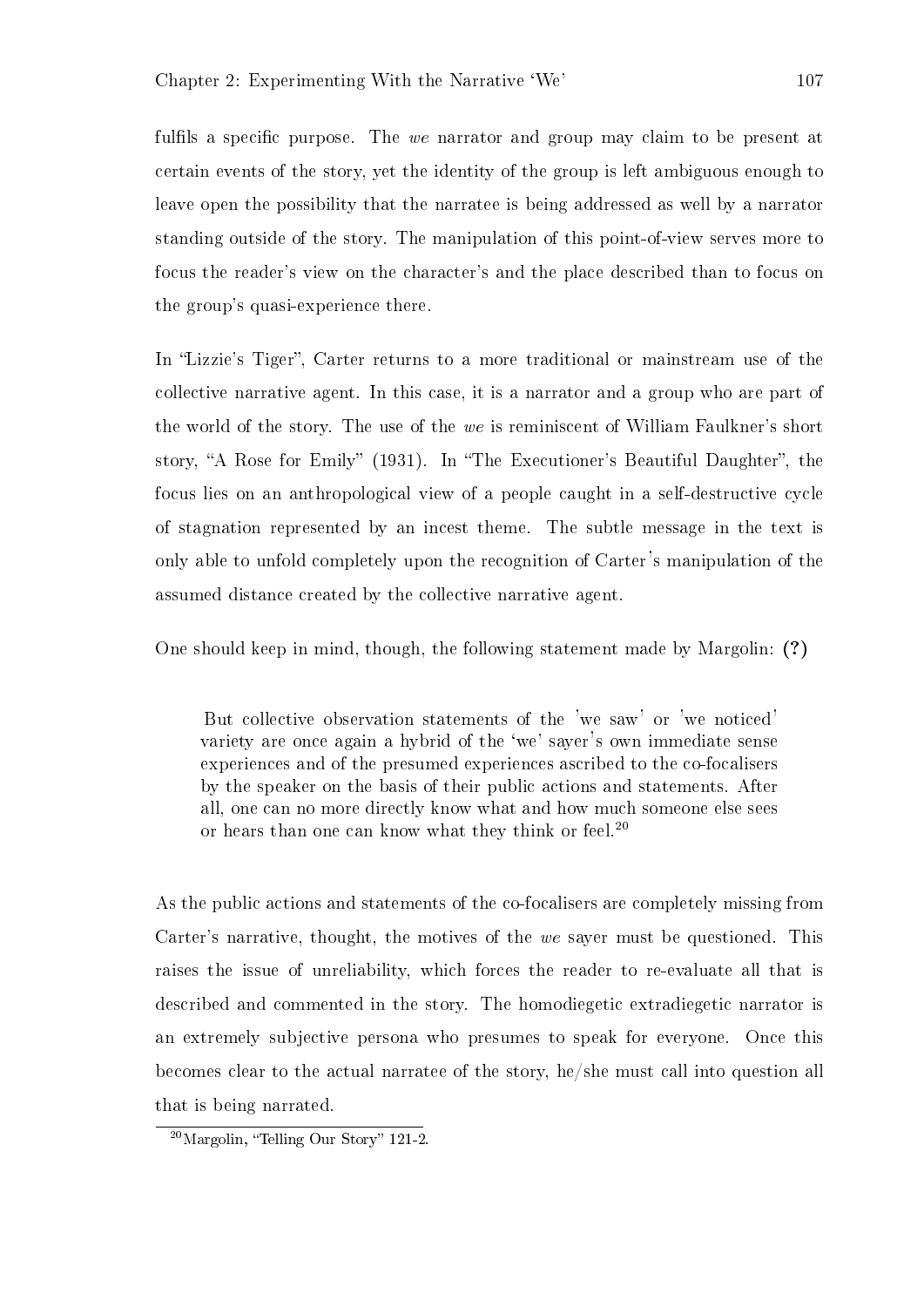### 2.1 "The Executioner's Beautiful Daughter"

The opening of "The Executioner's Beautiful Daughter" immediately presents the reader with three interesting narratological items. The story begins, "Here, we are high in the uplands" (35). The sentence starts with a deictic adverbial, followed by a comma, which opens up various possibilities for emphasis and thus interpretation of where the *here* is. This is then followed by the first-person plural pronoun we, denoting an ambiguous collective narrative agent. Thirdly, the verb which follows is in the present tense which will remain consistent throughout the narrative. Monika Fludernik states that the use of this tense can cause the narrative to take on the quality of ongoing commentary.<sup>21</sup> This seems fitting for "The Executioner's Beautiful Daughter", as the narrative consists almost exclusively of commentary and contains no direct discourse. This is also interesting in light of the quality of the narrative being 'presented' in some fashion which is implied by the adverbial. This 'odd' tense, finally, does not disrupt the flow of the story and is barely noticeable. Käte Hamburger, one of the pioneers in the discussion of the present tense in fiction, terms this use of the present tense as the epic preterite.<sup>22</sup> For Hamburger, this tense is a distinctive marker for the fictionality of the respective narrative: "Rather than signifying real time, rather than labelling the situations and events reported as past, it designates them as fictive  $\left[\ldots\right]$ .<sup>23</sup> It becomes clear that Carter makes deliberate use of this to further convolute the text. The we narrator gives the illusion of truth, while the tense firmly defines it as fiction.

The use of deictic adverbials further underscores Hamburger's theories. She argues that they "designate  $\lceil ... \rceil$  situations and events as fictive and as 'occurring' in the characters' fictive and 'time-less' present."<sup>24</sup> Furthermore, its use "helps to locate

<sup>21</sup>Fludernik, 'Natural' Narratology 252.

 $^{22}$ Käte Hamburger, Die Logik der Dichtung (Stuttgart: Ernst Klett Verlag, 1968) 59-71. Hamburger's theories are not uncontested. Monika Fludernik also addresses this issue. She states that "only for texts which have no narrator's present tense which is being contrasted with the characters' past can one posit an epic preterite  $[...]$ " ('Natural' Narratology 252). As this is the case in this narrative, I posit that Hamburger's theories are fitting.

<sup>&</sup>lt;sup>23</sup>Prince, *Dictionary of Narratology* 26. For convienience sake I refer to Prince's definition which cites Hamburger as a source.

 $^{24}$ Prince, *Dictionary of Narratology* 18.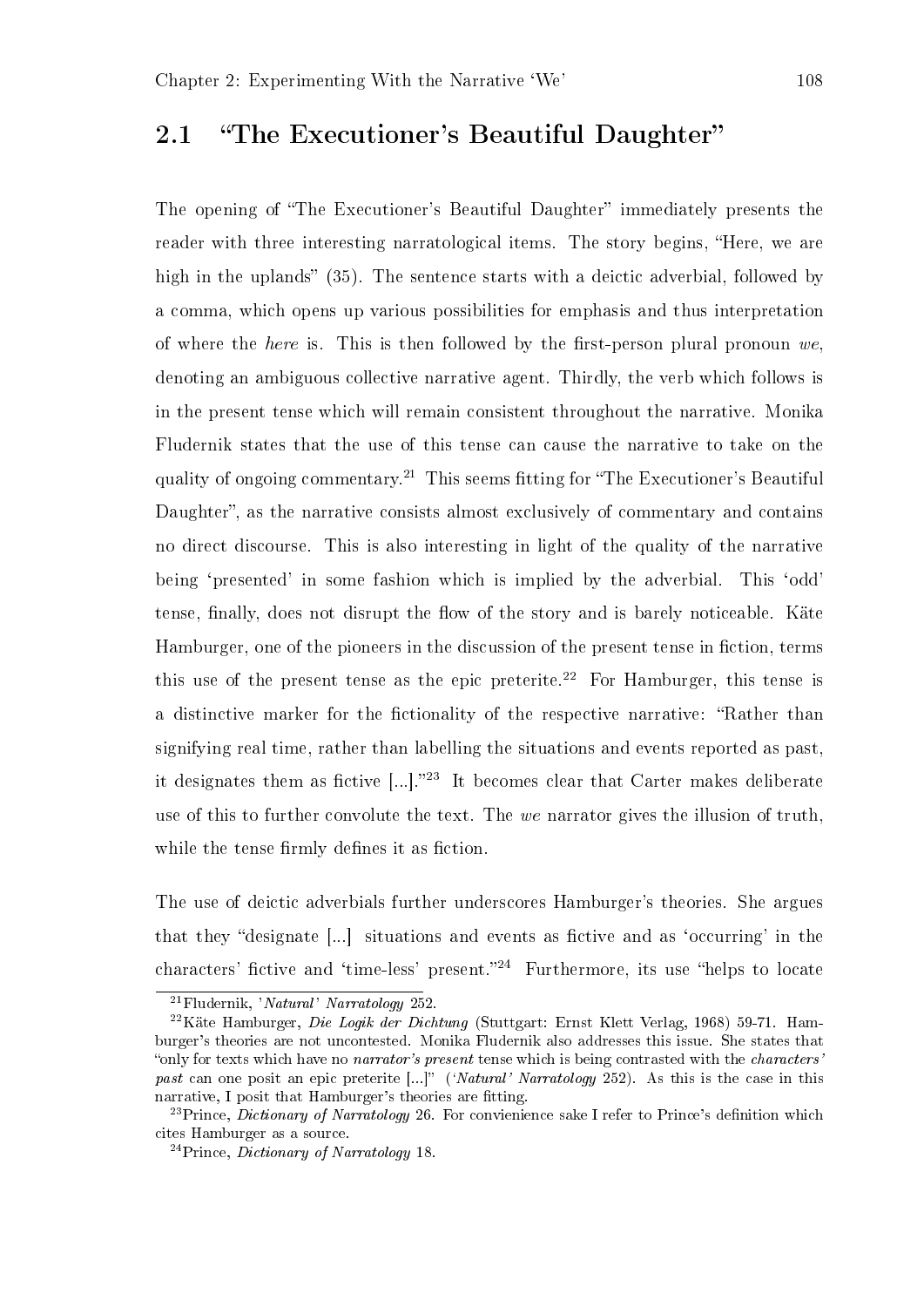what is reported relative to the addresser  $[...]$ ."<sup>25</sup> In the case of "The Executioner's Beautiful Daughter", the *here* denotes the village of the story in contrast to the narrator's here, where the production of the narrative is taking place. As the here is never defined more closely, the setting of the actual narration can only be assumed from the context.

The inclusion of the adverbial, though, can also be seen to further emphasise the fictionality of the world which exists here, only within the confines of the printed narrative, which, at the same time, also defines a different audience, the implied reader. I will deal with the importance of this later when I discuss the claim by the critic Robbie Goh that Carter postulates an orientalist view in this story.

Depending especially on the type of emphasis placed in the sentence on the here, and taking into consideration that it is followed by a comma, thus emphasising it to a higher degree, the first impression that comes to mind is of a darkened lecturehall, where a type of anthropologist figure is showing the slides of his group's latest research trip. The we immediately following suggests an inclusive group of first-hand observers belonging to the speaker's sphere. At this point in the narrative, it is still impossible to infer the speaker's nature from the information given. As the story progresses, though, a more academic portrait develops. This is not supported by specific details, but more by an overall impression of an educated narrator which can be assumed by the intertexts referred to and the general language register.

The first use of the first-person plural pronoun could also be interpreted as including the narratee who exists in the realm of the text defined by the opposition of the deictic adverbial. This could be a second level of narratee, an audience, not by necessity excluded from the shared experience as defined by Fludernik, but suggested more by the audience implied in the slide-show image than by a direct first-hand viewing of the village in the story or the audience of the printed narrative. The following text does not continue in this vein, only including the group physically present in the here of the village referred to in the CNA. The next two paragraphs are littered with CNA markers in the statements "lured us into the village square  $[\dots]$ ", "our feet crunched

<sup>&</sup>lt;sup>25</sup>Prince, *Dictionary of Narratology* 18.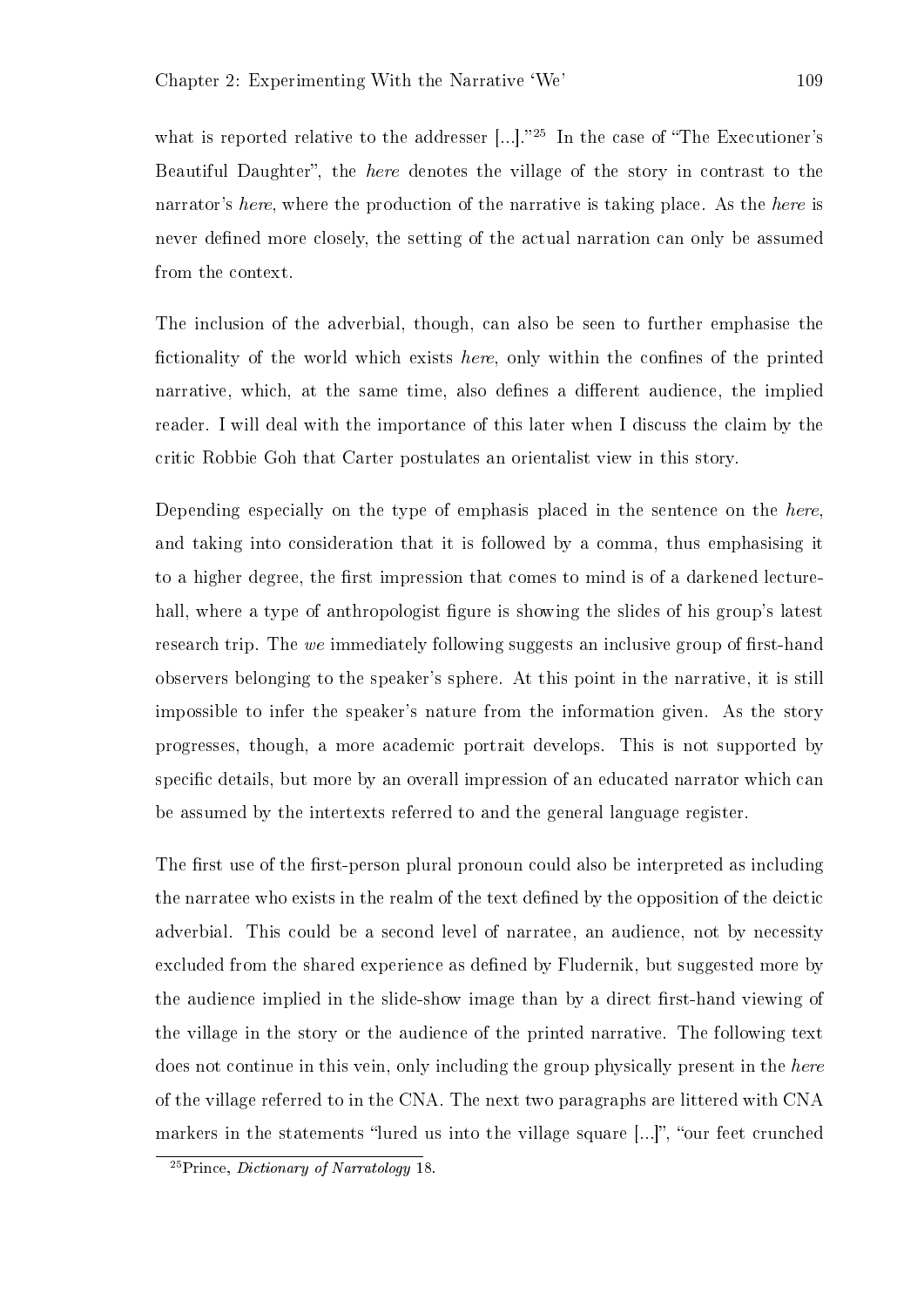upon dryly whispering sawdust  $\left[\ldots\right]^n$  and "accident and disharmony combined to invite us"  $(35)$ . It must be noted here that the present tense narration is broken by the inclusion of the past tense of `lured'. It would seem odd that the narrator would choose to interrupt the present tense instead of simply using the present progressive `lures'. Yet the interspersion of the past tense here further underscores the placement of the CNA at the physical location of the village being described. In contrast to the fictionality stressed by the present tense, the past tense implies a factuality which strengthens the position of the we.

Only in the seventh paragraph is a we included which specifically does not refer to the narrow CNA group, but to a group including all layers of narratee: "Laid out in such an unnerving fashion, these portions of his meat in no way fulfil the expectations we derive from our common knowledge of faces" (39, emphasis mine). Uri Margolin picks up on this when he writes, "some members of the reference group who do not participate in the current speech production may be present in the communicative field as listeners/addressees, while still others may be absent from it altogether.<sup>26</sup> While this narratee may not strictly fit into Fludernik's suggested constraints, the narratee nevertheless fulfils his own purpose of defining himself as an audience sharing in the narrator's set of beliefs. Thus, not only is the narrator defined, but the perimeters for the narratee are simultaneously set as well.

Margolin defines one of his four types of first-person plural narrators as

a single member of the class [who] utters all tokens of `we' in a given stretch of discourse to refer to the whole class. The most common example is the speaker who provides non-group members with an account of what befell his or her group or what they did, such as the convenor or chairman who signs a 'we did' report.<sup>27</sup>

Fludernik states that narratives which utilise the we can often be "narratives of expeditions or travelogues  $\left[...\right]$ ".<sup>28</sup> Stanzel defines his peripheral first-person narrator as located " an der Peripherie des erzählten Geschehens, seine Rolle ist die des Beobachters, Zeugen, Biographen, Chronisten [...]".<sup>29</sup> While all three seem to assume

 $26$ Margolin, "Telling Our Story" 119.

 $27$ Margolin, "Telling Our Story" 118.

<sup>28</sup>Fludernik, 'Natural' Narratology 225.

<sup>29</sup>Stanzel, Theorie des Erzählens 258-9.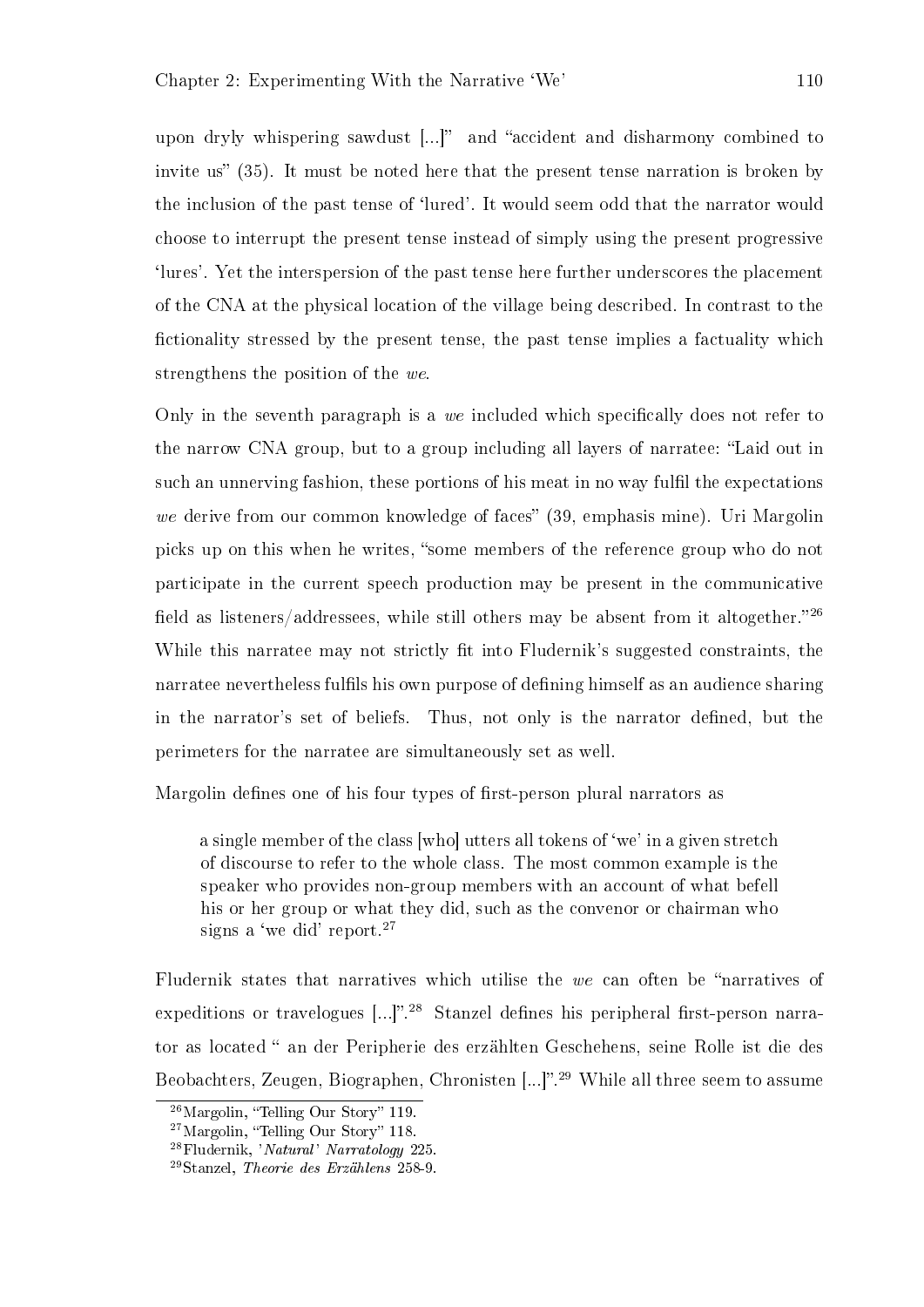a type of participation in the action of the narrative by the narrator, Stanzel concedes that this narrator is not the hero who stands at the centre of the narrative.<sup>30</sup> I believe that Carter purposefully creates a true peripheral narrator who is in no way involved in the action described. The narrator is deliberately distanced from the people and action described which paradoxically serves to achieve the opposite effect which seems to be Carter's intent

While, on the surface, Carter's story is a description of a village filled with grotesque beings and a plot about a beautiful girl, Gretchen, who is raped by her executioner father on the very block on which he chopped off his son's head for committing the same crime of incest, the reader is challenged to look beyond the anthropologist's seemingly simple gothic and grotesque descriptions and really examine what is being shown. Once the comfortable distance is removed by the inclusive we, that which is utterly foreign and repulsive can no longer be easily dismissed as such.

Before I go on to specifics in the text, I would like quickly to illustrate the various shifts in narrative perspective found throughout the story. On page two of the text, when the focus shifts suddenly to the play of the "Awful [...] Spectacle of a Decapitation" (37), the "barbaric requiem  $[...]$ " (37) intoned by a "choir of stunted virgins" (36-7), the narrator shifts to heterodiegetic narration. The subtle movement away from a first-person description of the scene and persons present at this scene upon which the narrating group has chanced, becomes the type of narration more commonly found in the short story. There is a climax; "the axe falls. The flesh severs. The head rolls" (36) and a denouement; "Gretchen no longer sleeps soundly" (37). Immediately following, the focus shifts again and returns to the original narrator in a continuation of the description now focussing on the villagers and the village and, in an echo of the first line, "High among the mountains, how wet and cold it is!"  $(37)$ , to an indirect address of the narratee. Oddly, with this statement, the narrator closes the gap between the experience and the narration of the experience by implying that he is present in the village at the time of narration. In the very last two paragraphs of the text, the focus shifts for the last time, back to a third-person narrative mode, finally to return to Gretchen.

<sup>30</sup>Stanzel, Theorie des Erzählens 201.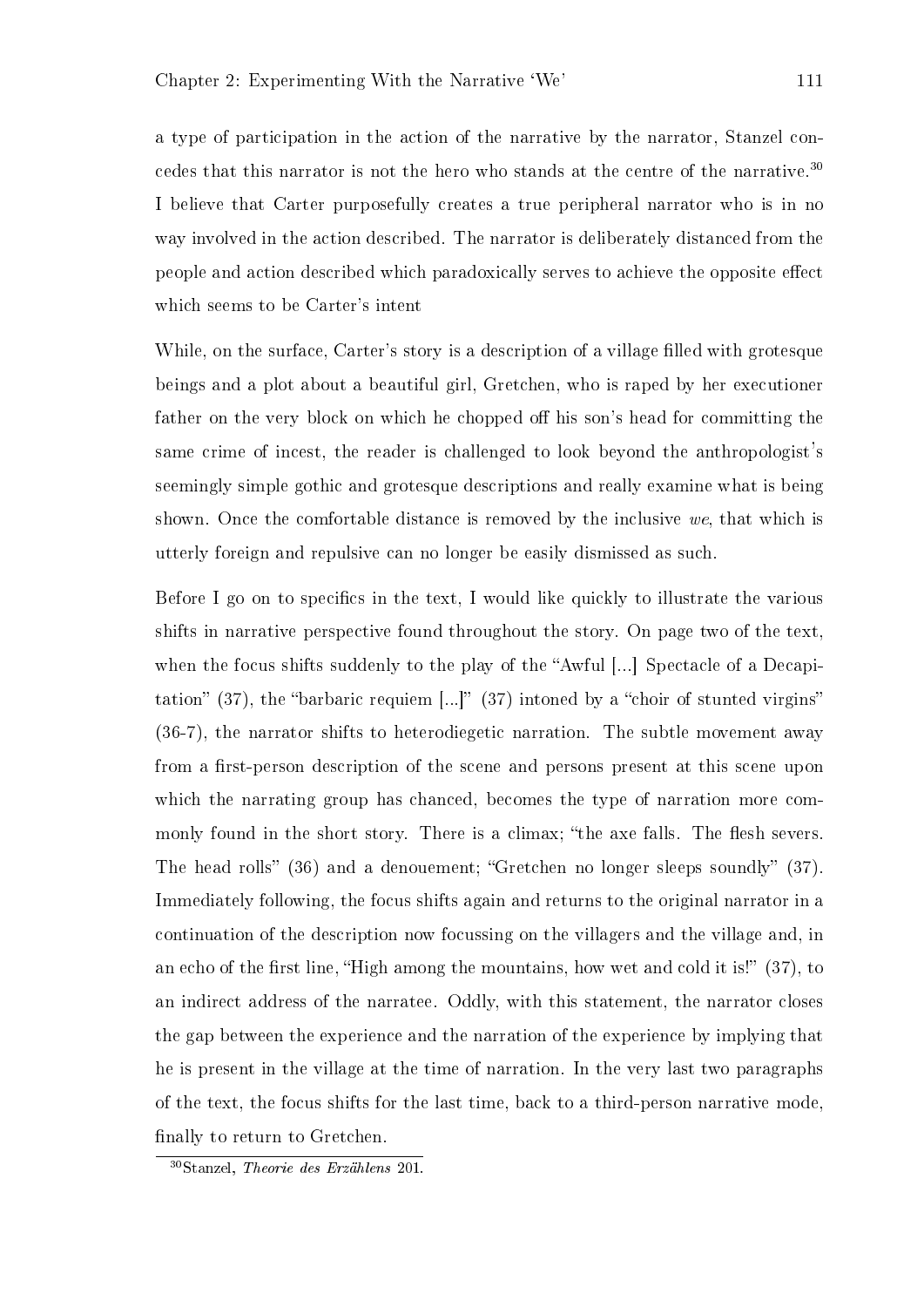The move between narrative foci can be seen as a physical manifestation of the circular quality of the text. Interestingly, though, Carter does not choose to complete the circle at the end of the story back to the original narrator. Yet as the meaning for the audience lies in the anthropological examination of these 'foreign' people and their endless repetition of an unchanging cycle, the lack of closure at the end at least leaves a glimmer of hope.

The sense of continuity within this place is already hinted at in the first complete paragraph.

Our feet crunched upon dryly whispering shifting sawdust freshly scattered over impacted surfaces of years of sawdust clotted, here and there, with blood shed so long ago it has with age, acquired the colour and texture of rust [...] sad, ominous stains, a threat, a menace, memorials of pain. (35)

The description suggests a long-standing tradition in this village which, since the observers have stumbled onto an ongoing execution scene, is invested with a sense of continuity. This is further underscored by the narrator's description of the 'scene' as a "tableau vivant [...] suffused with the sepia tints of an old photograph  $[...]$ " (35). Interestingly, Stanzel draws parallels between this tableau-effect and present tense narration: "Häufig erzeugt [das] Präsens eine Art Tableau-Effekt: das Erinnerte wird wie ein Bild in einiger Entfernung, d.h. gut überschaubar und für die ruhige, distanzierte Betrachtung fixiert, vorgestellt.<sup>31</sup> The narration makes the descriptions palatable for the narratee and reader. The suggestion of `looking at a picture' implied in the first line is emphasised, creating a comfortable distance from which to view that which appears to be utterly something else.

The narrator's choice of words, in the text quoted above, already foreshadows the actual story then narrated in the third-person. There is the impression that a stage is being set, a tableau vivant with an executioner who strikes an "offensively heroic pose"  $(35)$ . Almost as if describing the characters in the play, the narrator goes into a lengthy description of the gure of the executioner:

<sup>31</sup>Stanzel, Theorie des Erzählens 135-6.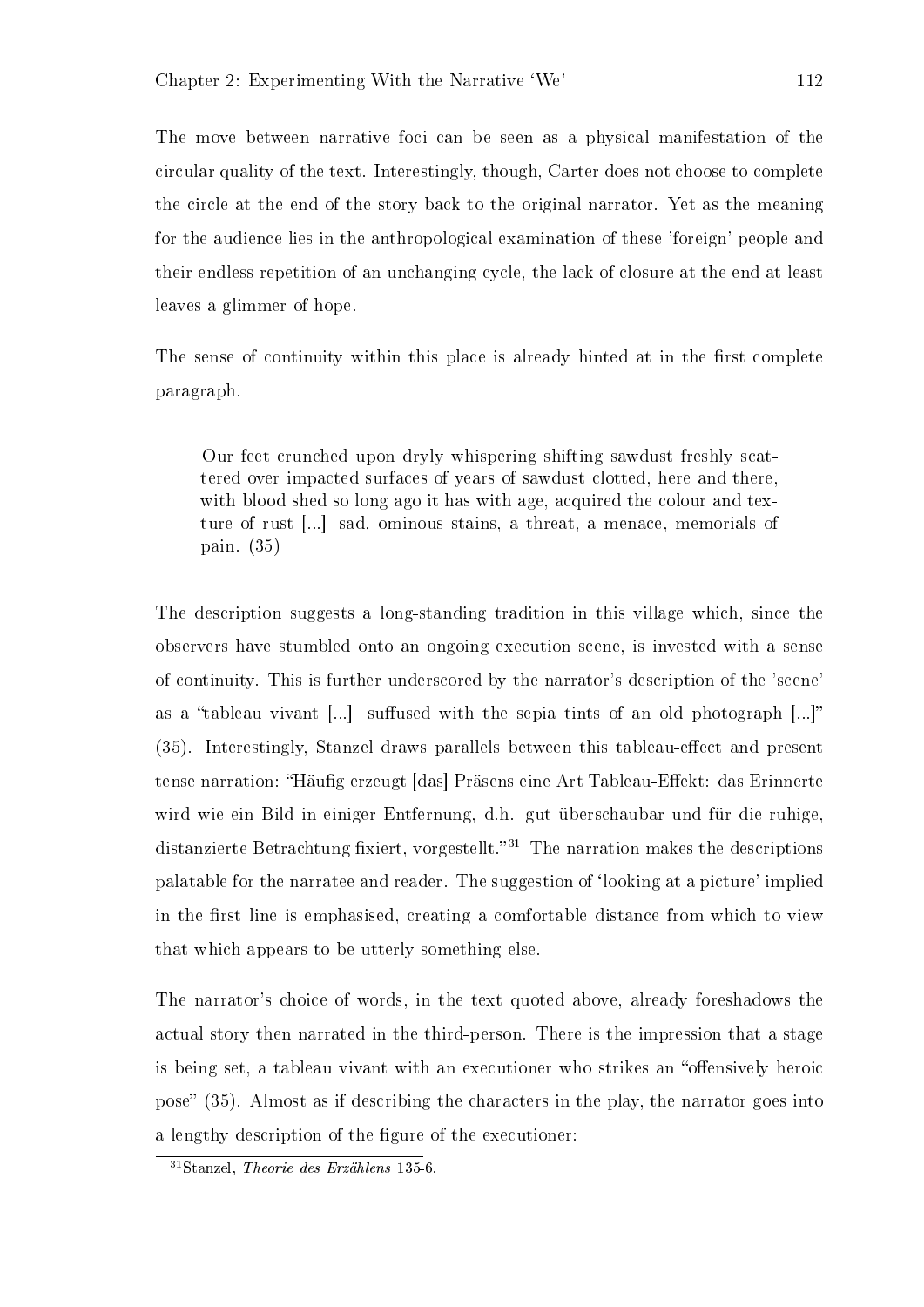Through the years, the close fitting substance of the mask has become so entirely assimilated to the actual structure of his face that the face itself now seems to possess a parti-coloured appearance, as if by nature dual; and this face no longer pertains to that which is human as if, when he first put on the mask, he blotted out his own, original face and so defaced himself for ever. Because the hood of office renders the executioner an object. He has become an object who punishes. (36)

He is no longer a man but the Executioner, the embodiment of a signifier. He has, as a symbol of power, become self-perpetuating and has risen above the law. There is no one to punish him, he is the executioner. Robbie Goh suggests that "The Executioner's Beautiful Daughter" could be "read as a caricature of the modern police state  $[\ldots]^n$  in which the executioner "violates [the] edict [forbidding incest] with impunity<sup>32</sup>, but only because he does not take off his mask. In a statement reminiscent of Oscar Wilde's *Dorian Gray* (1890/91), the narrator states; "yet the executioner dare not take off the mask in case, in a random looking glass  $[...]$ , he surprised his own authentic face. For then he would die of fright"  $(36)$ . Paul Magrs equates the executioner's position of power with that of a puppet master, a figure also found elsewhere in Carter's fiction. "The Executioner, the Asiatic Professor ["The Loves of Lady"] Purple", Zero [*The Passion of New Eve*], Uncle Philip [*The Magic Toyshop*] [...] all of them are supremely dangerous puppet masters who inflict their un-self-regarding viciousness on, usually, the women around them. $33 \text{ I}$  disagree with Magrs in one respect though, while part of the focus in "The Executioner's Beautiful Daughter" is undoubtedly on the situation of Gretchen, she acts as a physical representative of one group, in this case women, among many groups represented by the mass of the villagers and the beheaded son, as the objects of abuse of those holding power in a totalitarian state. Carter's focus in this narrative is not only on gender issues.

It is necessary to digress here for a moment and deal with the consequences of Carter's choice of the name Gretchen for teh Executioner's daughter. Even at first glance the name is jarring in the oriental highland setting which has been painstakingly

 $32G$ oh 76.

 $33$ Paul Magrs, "Boys keep swinging: Angela Carter and The Subject of Men," The Infernal Desires of Angela Carter (London: Addison Wesley Longman, 1997) 188.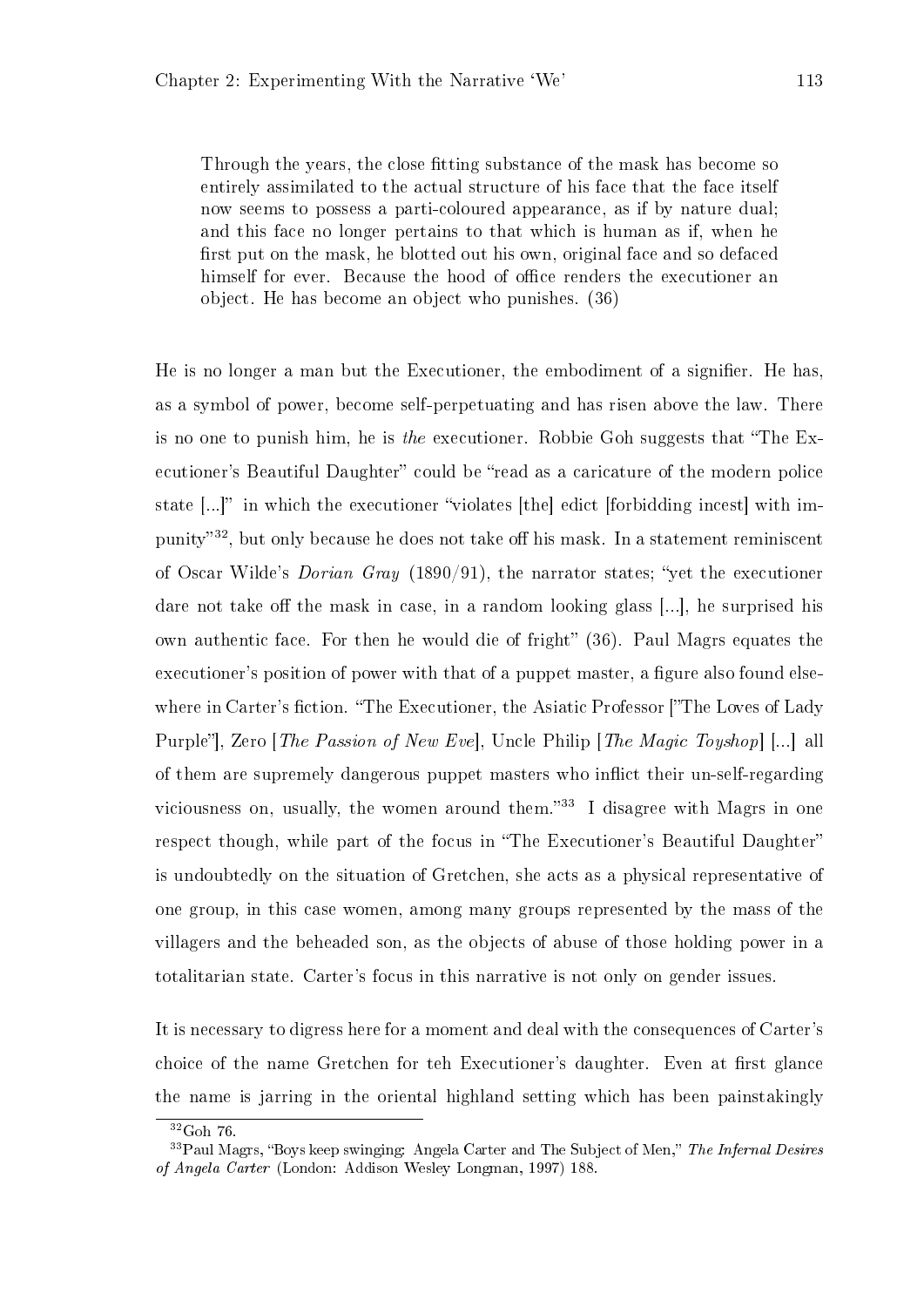established. Added to this, she is the only character in the narrative given a proper name. All others are defined by their status or station. The intertext of Goethe's  $Fast(1808)$  is the most obvious reference. When examining the text, numerous parallels can be charted. Carter chooses to repeat the brother/sister dichotomy of Margarethe and Valentin. She also creates a type of Faust/Mephistopheles character in the Executioner. It is at this point, though, that the narrative seems to leave the intertext of Goethe's Faust and makes use of older versions of this well known theme. Christopher Marlowe's  $Dr$  Faustus(1604) is a darker version of this story. "[Faust] emerged as a definite poetic character: the magician and necromancer who sold his soul to the Devil became the symbol of an all-consuming greed for power and a ruthless superhuman desire to be teh 'great emperor of the world."<sup>34</sup> At the end of Marlowe'S verson, Dr Faustus is found by his friends, torn apart and his sould is taken to hell. This is in direct opposition of Goethe's Faust which emphasises teh potential for redemption as it is with redemption that both the first and second parts of the dramatic poem are concluded.<sup>35</sup>

Carter's Executioner cannot be defined as a figure who is struggling towards something better. Her Gretchen is also incapable of any type of redemption which is made clear at the end of the narrative in her inability to understand her dreams. She may be the only beautiful thing int eh world of Carter's narrative, untouched by 'Satan', yet this cannot be construed in a positive light as in Goethe's Faust where Margarethe is the engine of redemption. Carter's Gretchen is baulked by the inability to find an expression for the potential within her.

Carter's purpose in choosing the Faust intertext lies not in re-writing a modern-day Faust but in creating an anti-Faust, a rejection of all change and an embracing of stagnant power structures resulting in an unbreakable cycle of decay. Marlowe's Dr Faustus picks up on this irredemable quality, yet is making his point on a moral, religious level.<sup>36</sup> Carter is criticizing power structures and the death of language.

 $34$ Victor Lange, Introduction, Faust: A Tragedy, Johann Wolfgang von Goethe (New York: The Modern Library, 1967) vi.

<sup>&</sup>lt;sup>35</sup>Interestingly, Christopher Marlowe does not include the character of Margarethe or Gretchen at all. Helen is present but her character has nowhere near the presence of her counterpart in Goethe's version.

<sup>36</sup>Lange vi.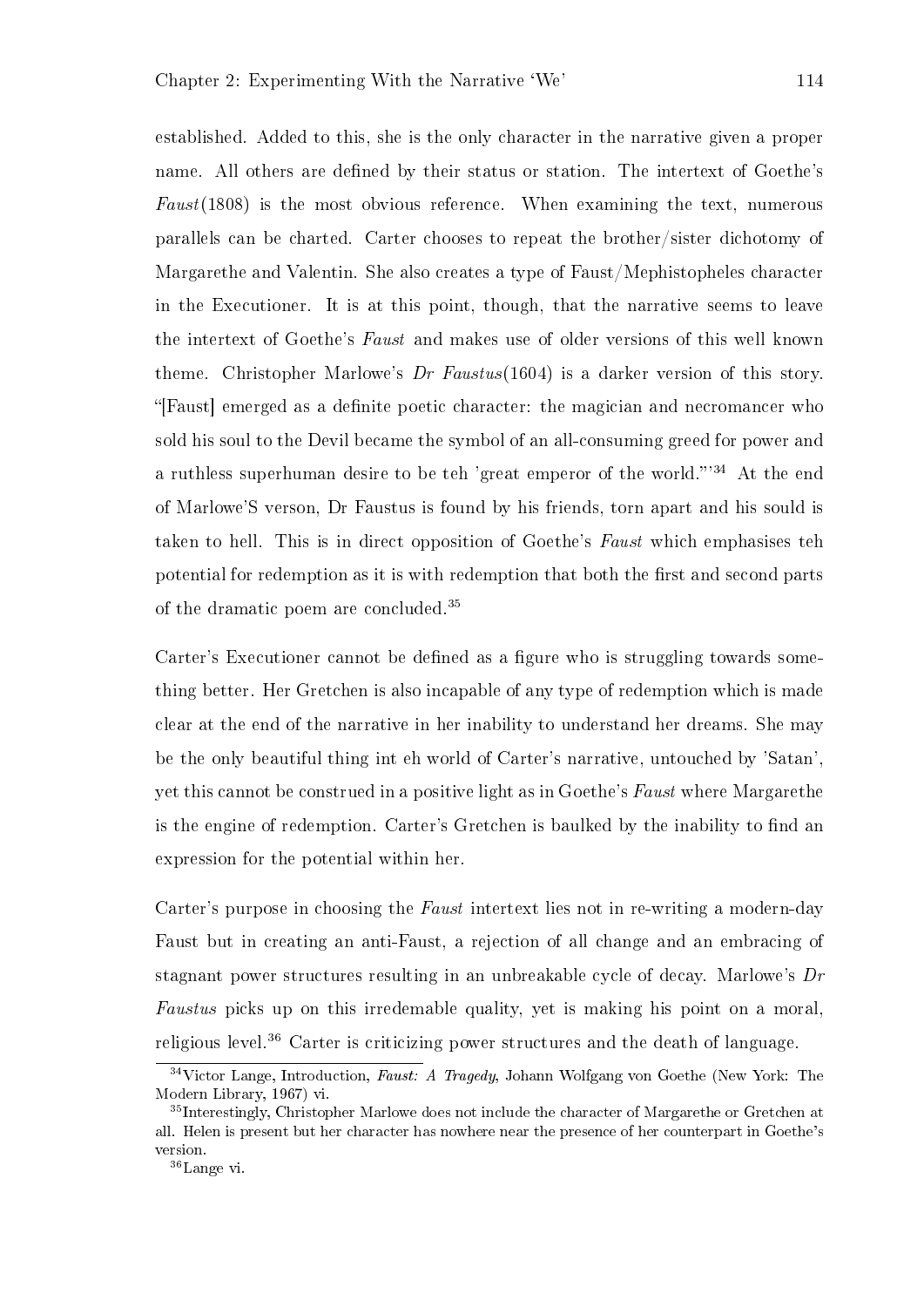To complete the picture of intertextual reference in this narrative, it is also important to mention Richard Wagner's Der Ring des Nibelungen. The villagers in Carter's narrative are described as follows: "They would, if they could, act out entire Wagnerian cycles of operatic evil ... (39) With this reference, Carter adds a further dimension to her text. Gretchen's brother is decapitated at the beginning of the narrative for committing incest with his sister. Thsi is an element missing entirely fromt eh Faust intertext. It is though, one of the driving elements in Wagner's Ring. Wotan must kill his own son for committing incest with his twin Siglinde. Carter picks up on the Ring's theme of disintegration into chaos because the power structures are abused. Only when order is restored could chaos be avoided. Yet, neither Wotan's sacrifice of his son, nor the Executioner's decaptiation of his, can restore more than a transient or semblance of an ordered world. In Carter's narrative, the hopelessness represented in Gretchen's inability to act as a redeemer makes the chaos and desintigration evoked by the Wagnerian intertext an inevitability.

At this point, the narrative focus shifts again and the actual execution is played out. Here, the only two `normal' characters are presented. Gretchen is the executioner's beautiful daughter, "on whose cheeks the only roses in these highlands grow"  $(37)$  The second character is the unnamed son, also "thin, pale and graceful"  $(36)$ . As already suggested, this executioner's action is the continuation of a never-ending cycle. The son introduced here calls up images of coming of age, of change and thus represents a direct challenge to the undisputed power of his father: "After the day his decapitated head rolled in the bloody sawdust, her brother rode a bicycle interminably through her dreams  $\left[\ldots\right]$  (37). Carter also uses the image of the bicycle as a symbol of modernity and the advent of technological advancement in the story "Lady of the House of Love" in her collection The Bloody Chamber. This bicycle represents a movement away from an older stagnant world often hampered by outdated denitions and legend, myth and superstition.<sup>37</sup>

Yet frustratingly, the bicycle in "The Executioner's Beautiful Daughter" only appears after the brother has been decapitated. The stagnant hierarchical structures have

 $37Robert Rawdon Wilson, "SLIP PAGE: Angela Carter, In/Out/In the Post-Modern News," Past$ The Last Post: Theorizing Post-Colonialism and Post-Modernism, ed. Ian Adam and Helen Tiffin (London: Harvester Wheatsheaf, 1993) 118.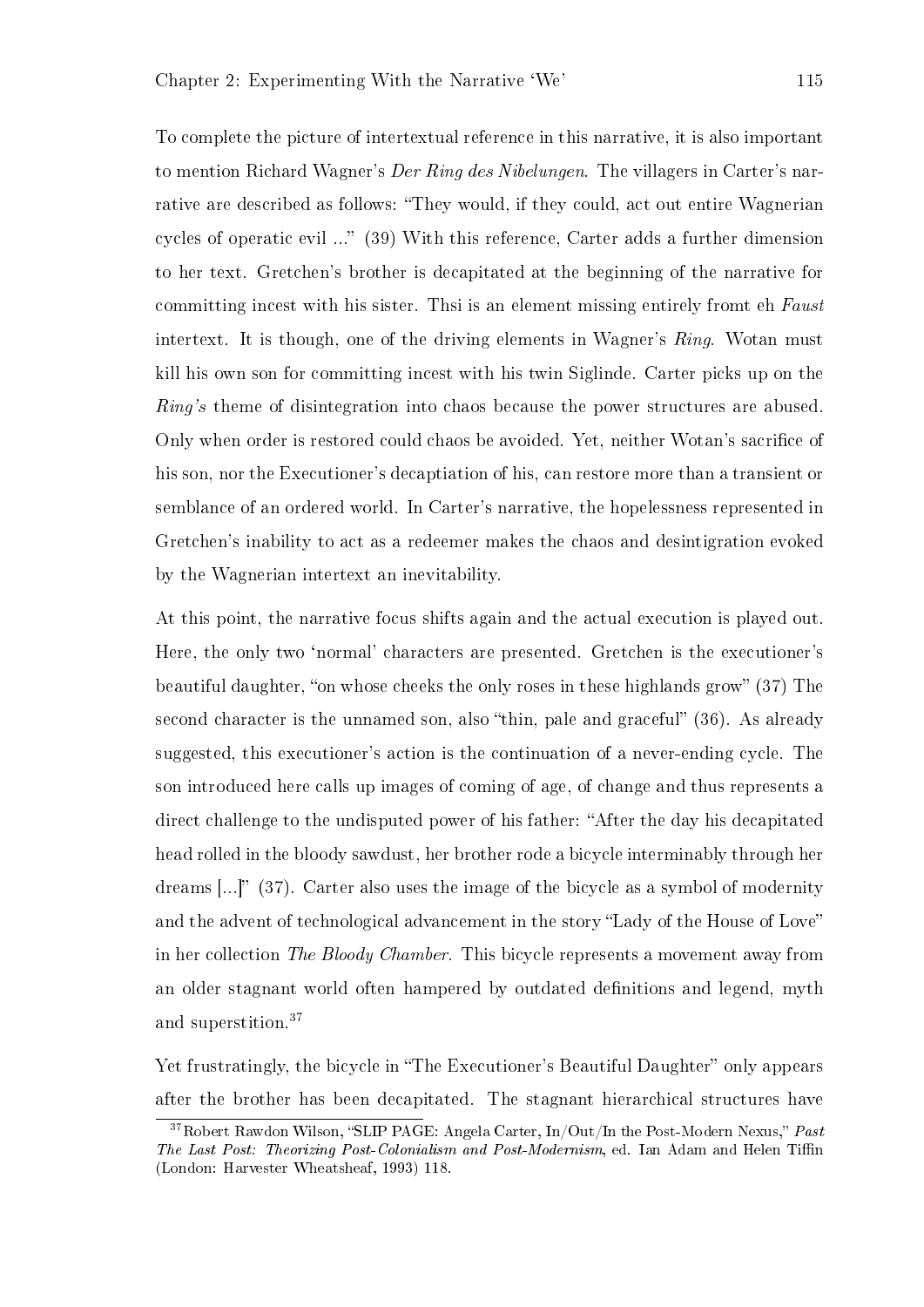made change impossible. The decapitation of the son was an imperative in maintaining the status quo, yet another sibling, Gretchen, remains. It would be easy to assume that she also represents potential, thus raising the question as to why she does not share her brother's fate. The text makes clear, though, that she is not a possible threat to the hierarchy or to the status quo: "The executioner insists his breakfast omelette be prepared [by Gretchen] only from those eggs precisely on the point of blossoming into chicks and prompt at eight, consumes with relish a yellow, feathered omelette subtly spiked with claw" (37). The obvious allusions to Gretchen's thwarted reproduction makes clear why she is no threat to her father. The whole point of the crime of incest is that it is a degeneration, not a progression. The executioner negates Gretchen's ability to procreate and, as she is for him also merely something 'upon' which the crime of incest is committed, thus an object, her potential threat is negated.

To round off this theme of circularity or stagnation, it is important to mention the rest of the players in the 'tableau vivant' of the story: the villagers along with their king. The villagers are described as an outward and inward manifestation of decay caused by stagnation:

The men in particular are monstrously hirsute about both head and body, [...] the womenfolk are built for durability rather than delight. [...] their tormented flesh betrayed eternally by the poverty of their imaginations [...] They are inexorably baulked by ignorance, for ever in potentia. (39)

Just as Gretchen's potential can never be realised, here it is the same. Similar to the villagers, the king in this country also exists in potentia. A king is usually the ultimate representative of power, standing at the top of the hierarchy. The figure of this king, though, is a mute man who never moves and hangs by one ankle from the ceiling of a stone hut. He is the King, and since a king is defined as the ultimate earthly power, regardless of his true state, he remains the King.

While the portions of the narrative dealing with the villagers are fascinating in their grotesqueness, they also constitute a grave dilemma in this story. Robbie Goh claims that with this characterisation, Carter has fallen into an orientalist trap. The figures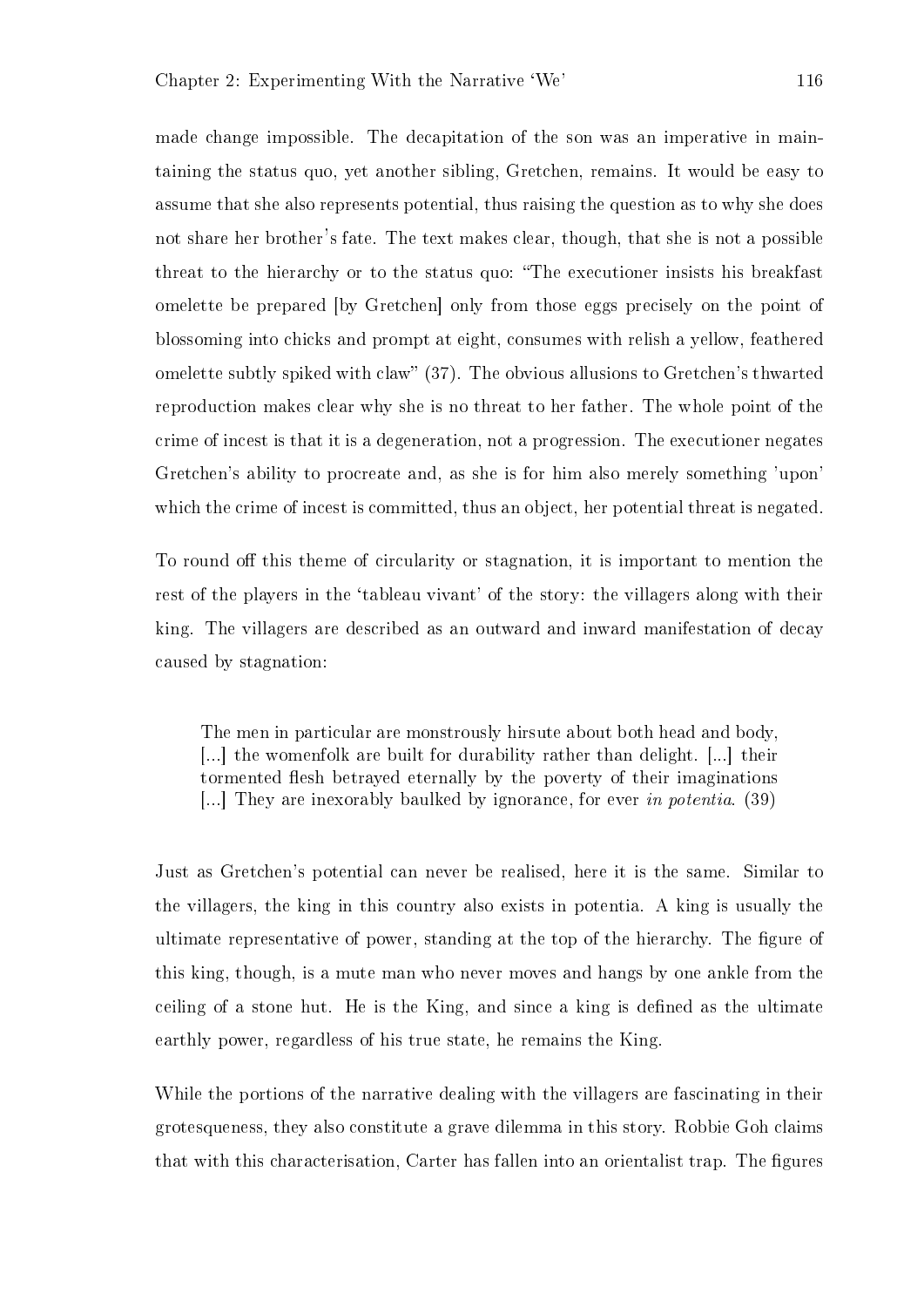of Gretchen, her brother and the Executioner are all overtly Western. The figure of the King is left ambiguous, yet it can be inferred from the distribution of power relationships that he is also Western. The description of the villagers, though, is plainly making use of the oriental `other' as negative opposition:

an imperialist code is written into the story, providing a logic of reading which separates East and West. [...] the villagers are orientalized [and] can only form the static, dehumanized backdrop to this symbolization of the contemporary crisis [paradoxes of power] in the West.<sup>38</sup>

I do not argue that Goh's assessment of the characterisation here is correct. While he does offer astute interpretations of the paradoxes which Carter wishes to examine and criticise, he fails to recognise another level of criticism her manipulation of the we opens.

It is also important, here, to keep Carter's use of the Faust intertext in mind. In the second portion of Faust the protagonist meets the figure of Helen in the highlands. This has been wodly discussed as a meeting of the East in the person of Helen and the Middle Ages in Faust.<sup>39</sup> Carter picks up on this and turns it on its head, as I mentioned previously, as a negative image, "... the sepia tints of an old photograph ..."(35). The author distorts the images of the East in the personas of the villagers as she also distorts the images of the European Faust. By doing this she goes beyond Goh's criticism, though on the surface doing exactly what he criticizes her for, to criticize idealized or stereotypical images handed down in literature. Helen and what she represents is neither ideal nor decrepit, two vastly different ways of seeing the East, and neither is Europe the font of all reason and order. By adding the inclusive ?textitwe, Carter strengthens her criticism of eurocentricity.

Carter chooses to end the story with another reminder of the hopelessness of the situation. As was already quoted above in the context of the villagers, Gretchen, the only real hope left, is baulked by ignorance. And at the end, Gretchen's brother

<sup>38</sup>Goh 77-8.

 $39$ Michael Neumann, Das Ewig-Weibliche in Goethes 'Faust' (Heidelberg: Carl Winter Universitätsverlag, 1985) 275.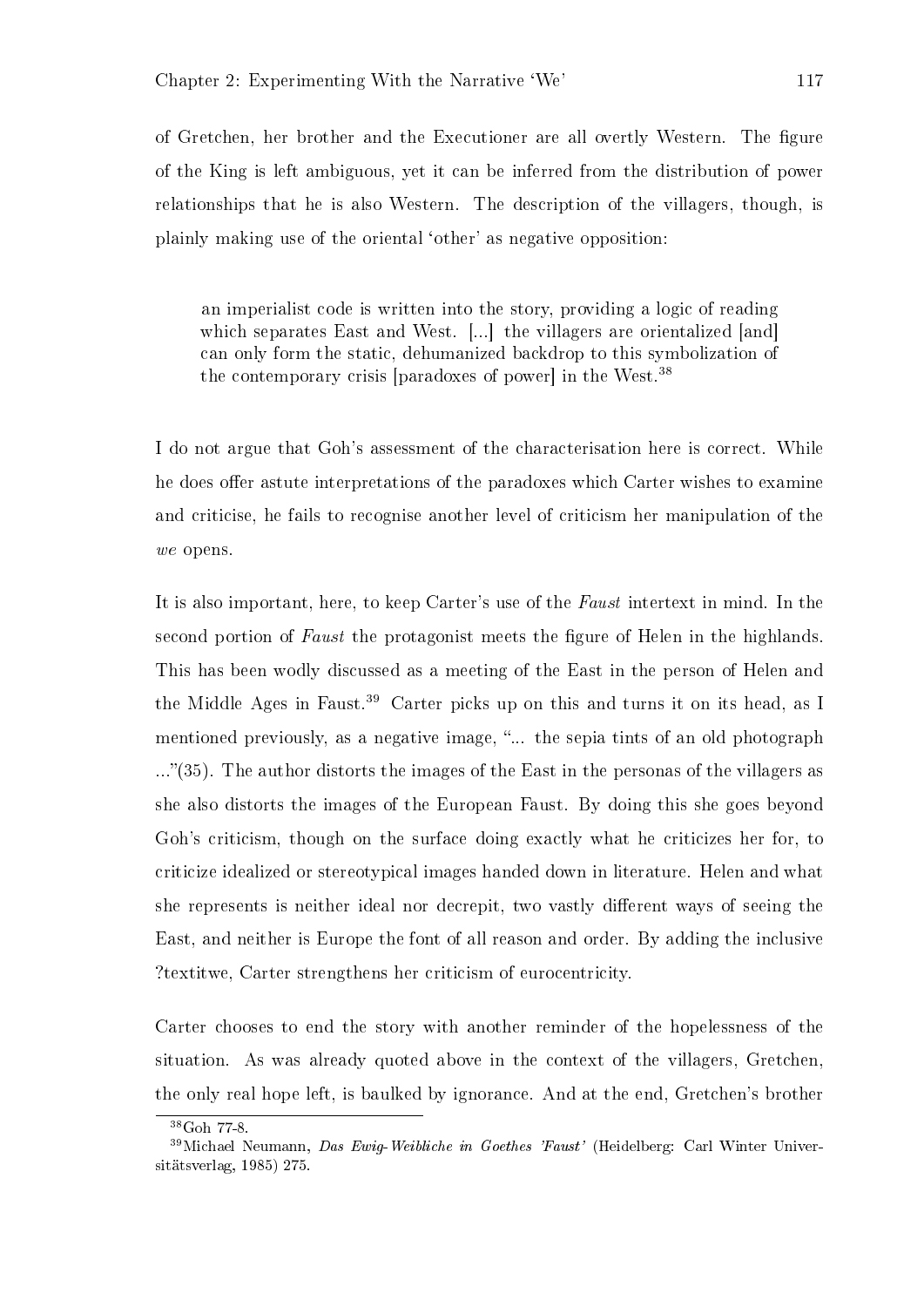wheeled and circled through her troubled dreams until the cock crowed and out she went for eggs"  $(40)$ . The narrator chooses to end the story in the past tense.

On the surface the meaning of the narrative would not be signicantly changed by the substitution of a purely `I' narrating persona or, as the narrative in truth never really loses the feel of third-person narration, to have left out the homodiegetic narration completely, I nevertheless argue that it is specifically the addition of the group narrator, neatly paralleling the group images of East and West, which removes Carter from the realm of Goh's criticism. He himself seems to be falling into the trap of equating the narrator with the author. Carter has deliberately chosen to place the narration in a group which must be defined as prejudiced and flawed. The dichotomies present in the text are so obvious that they must point toward a flawed narrator.

### 2.2 "Lizzie's Tiger"

Lizzie's Tiger" is the second of Angela Carter's two short stories dealing with the famous Lizzie Borden who supposedly killed her parents with an axe in 1892. While at first seeming odd that Carter would choose to deal with this subject in two short narratives, something she, in this form, does nowhere else in her three collections, her motivation becomes clear when Susannah Clapp writes, in the introduction to The Curious Room (1997), a volume of Carter's collected dramatic works, that the author had hoped to develop the material into a novel length narrative.<sup>40</sup>

It is interesting that Carter uses the we in both this story and its counterpart, The Fall River Axe Murders". Taking the nature of the plot line into consideration, a communal we is appropriate, as the person and story of Lizzie Borden has become public property. Through her use of the communal we, Carter is giving a phenomenon physical expression in her narrative. While "Fall River Axe Murders" confines its use of the we to a more general address of the narratee or the implied reader, "Lizzie's

<sup>40</sup>Susannah Clapp, introduction, Angela Carter: The Curious Room, ed. Mark Bell (London: Vintage, 1997) X.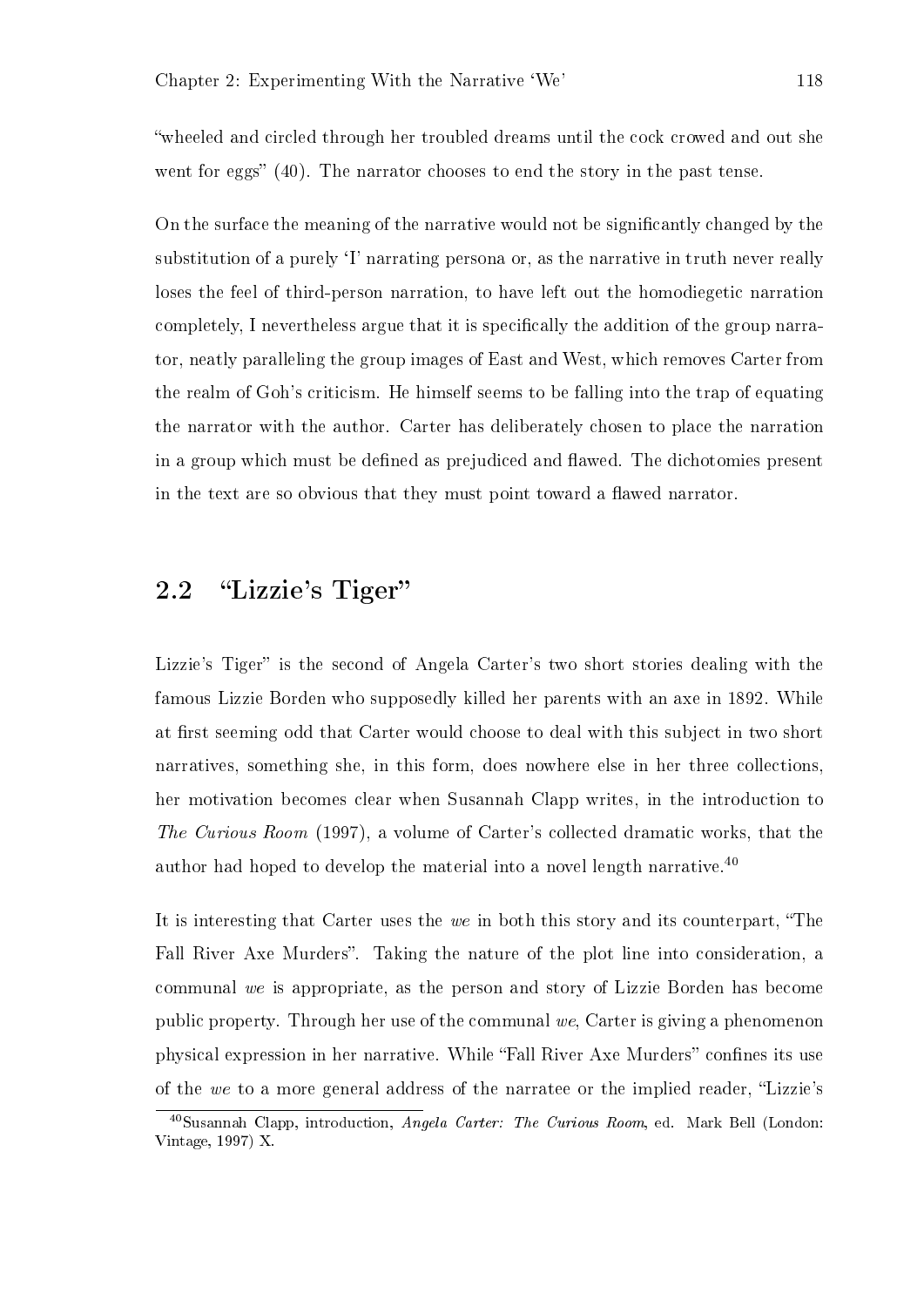Tiger" goes a step further to include, in portions, a communal narrator imbedded in the narrative world.

One of the aspects of the actual Borden murder case which stands out in sharp relief is the power and manipulative quality of public opinion. David Kent, a leading Lizzie Borden scholar, in a case book he published in the attempt, if not to find the truth about who murdered Andrew and Abby Borden, at least to provide a comprehensive collection of the material surrounding the case, writes, "popular conception is guided by the ancient doggerel that says Lizzie Borden [...] took an axe to [her parents], but just as every shred of evidence indicates this to be true, those same shreds prove she did not; could not.<sup>41</sup> Carter is picking up on the problematic nature of this in Lizzie Borden's case and working it into her narrative. For this purpose, Carter is in the process of creating a narrator figure who could serve as an appropriate vehicle, a narrator who is able to represent the voices surrounding Lizzie and at the same time silence these voices.

What becomes clear upon reading both of Carter's narratives is that she seems to buy into all of the popular myths propagated about Lizzie; her looks, her nature and her relationship to her parents. This raises crucial questions as to why Carter chooses to take this path when re-writing the story of this much maligned woman instead of attempting a different tack. When looking at "The Cabinet of Edgar Allan Poe", in *Black Venus*, it can be seen that she chooses the same option of utilising `common myth' about a real-life character. In Poe's case, she picks up on the well known `myth' of his alcoholism.

Carter, far from falling into the trap of subscribing to public opinion and utilising sensationalist qualities simply to provide her narratives with extra zest, requires of her readers a close look at how she is manipulating narrative structure to her own advantage. While "Lizzie's Tiger" appears to be a straightforward heterodiegetic narrative, the interspersion of homodiegetic markers radically alters the interpretational possibilities. The narrative can no longer be dened as heterodiegetic, though it retains a distinct level of omniscience and the persona of the homodiegetic narrator,

 $^{41}$ The Lizzie Borden Sourcebook, ed. David Kent (Boston: Branden Publishing Company, 1992) i.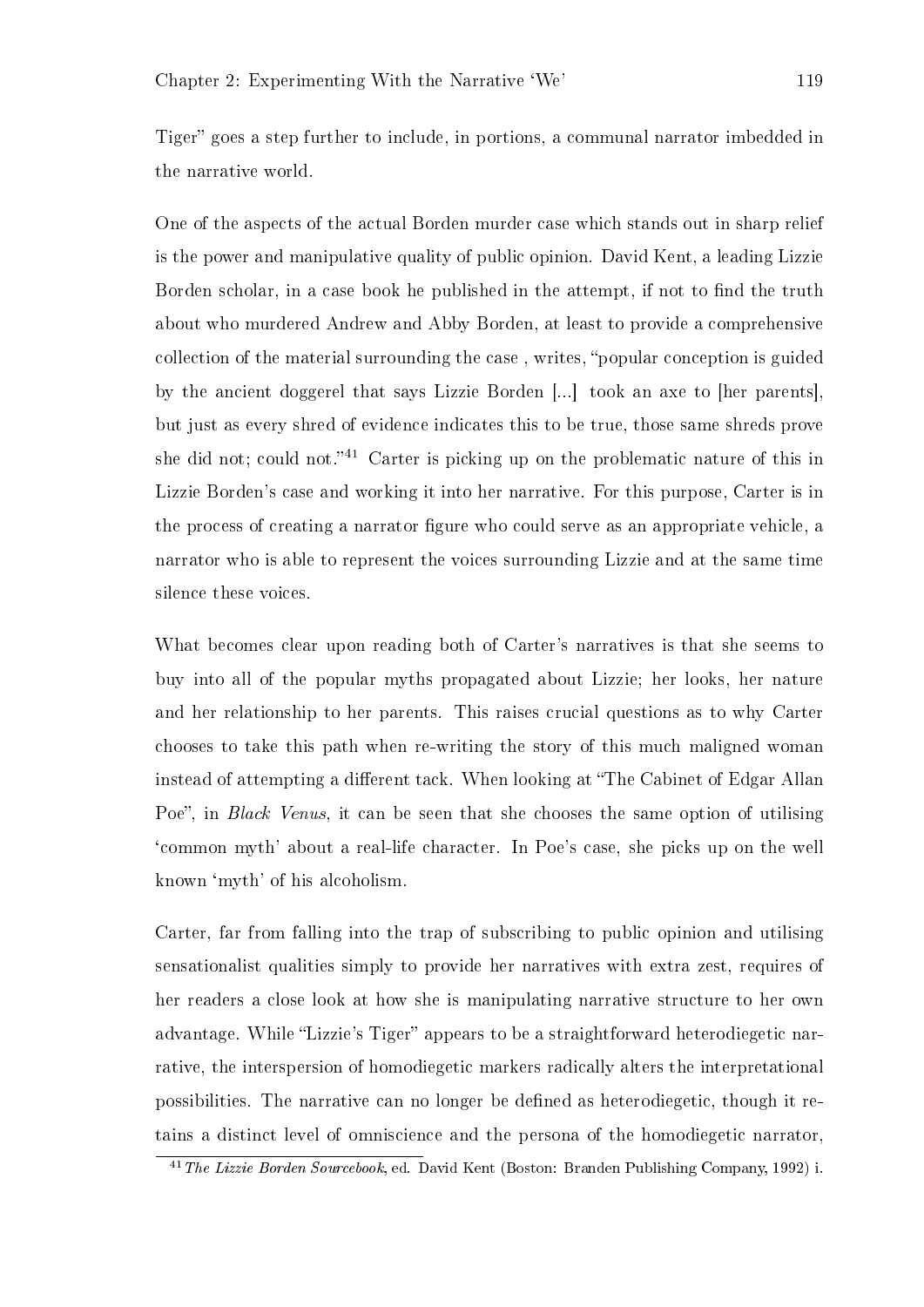who sometimes utilises the communal  $we$ , remains ambiguous. It becomes clear that Carter is picking up on the issue of popular opinion surrounding, especially, the figure of Lizzie Borden. By utilising the narratological possibilities open to her, the author subtly brings in society's damning voice, which found Lizzie guilty when no court could, and provides a more sympathetic voice which breaks down the myths surrounding this woman. In making this voice of criticism and the voice of the collective society, one, Carter is able to offer the clearest criticism.

The choice of such narration by Carter is fitting. The narrative sets up, from the first pages and in the last lines, a distinct opposition between Lizzie and her family and the other residents, inhabitants of her neighbourhood and area. They live "on Ferry, in the worst part of town, among the dark-skinned Portuguese fresh off the boat  $[...]$ (321). Hints in the text allow the reader to assume that the narrator belongs to this dark skinned or 'foreign' horde as he<sup>42</sup> lives on Ferry as well and is part of the plural crowd at the fair where he states that "she was a stranger among these strangers [...] nowhere at all was anyone who looked like she did [...]" (324).

Yet while the text defines the teller thus, this is not in fitting with the obvious omniscience demonstrated by this narrator. He is able to look into Lizzie's mind and make statements such as; "she was taken a little beyond herself and felt her head spinning, a vertigo, a sense of profound strangeness overcoming her"  $(324)$ . This is information to which only an authorial type of narrator could be privy and which causes a problem with the portions of the text where the narrator is obviously imbedded in the textual world and then subsequently pulls himself back to an authorial position.

"Lizzie's Tiger" does not easily lend itself to being defined as having a collective narrative agent. On the one hand, there are clear statements made by the narrator, placing him firmly within the world of the narrative as part of an undefined collective of townspeople or his own family. On the other hand, the text demonstrates a high degree of omniscience on the part of this narrator. Carter blurs and disregards the

 $^{42}$ I am ignoring Lanzer's rule here of using the author's gender as the gender of an undefined narrator. The narrator does not come across as female and as Carter is known for positing a male point of view in her narratives, I believe that defining this particular narrator as male is defensible. Cf.  $\langle$ http://www.welchco.com/02/14/01/60/02/04/1001B.HTM>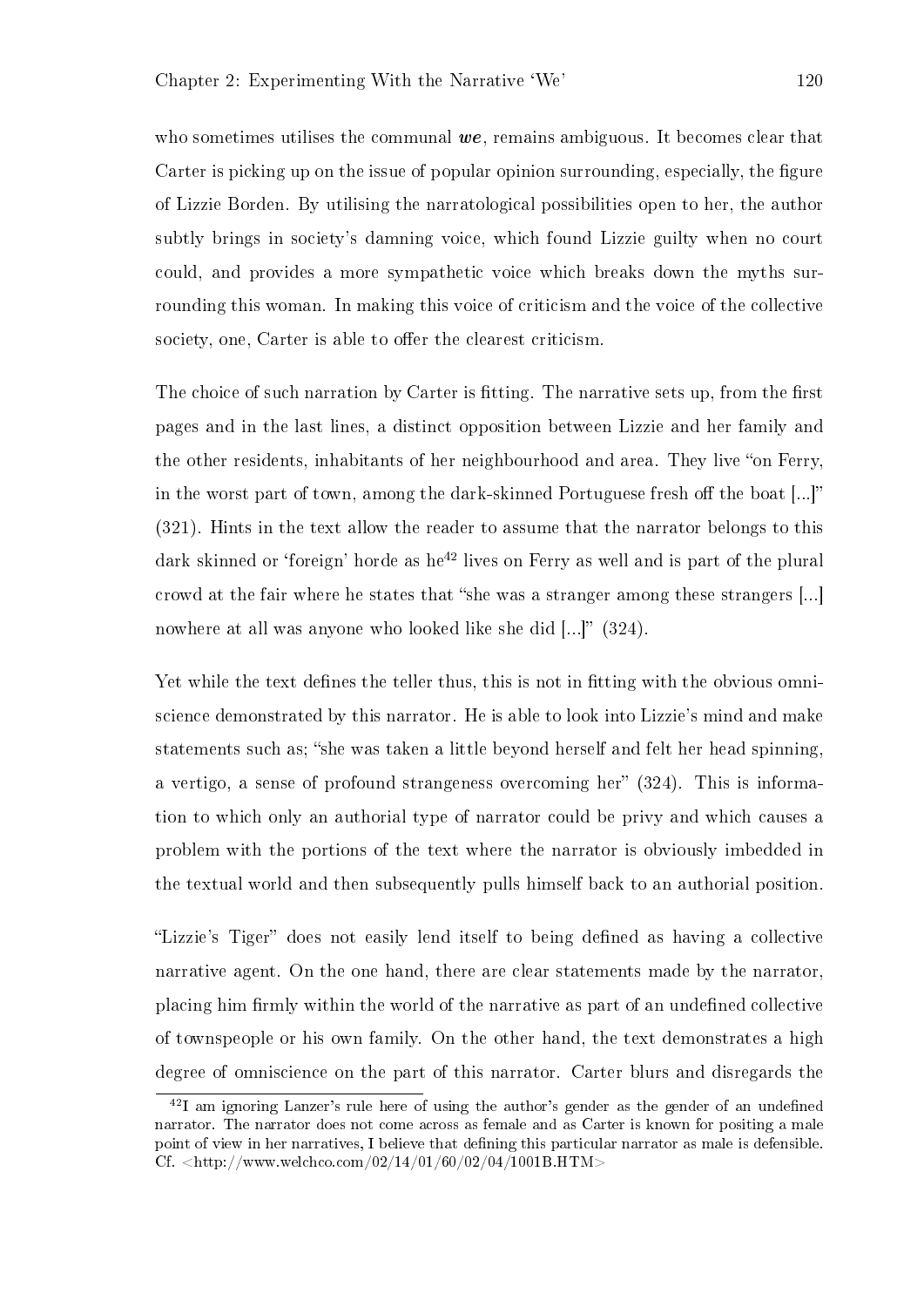definitions and boundaries of first and third-person narration. What is expected and allowed in authorial narration is found in the homodiegetic narrator persona and vice versa. Authorial comments are made by the physical `I' narrator and not by the distanced third-person narrator. On the one hand, it establishes a community that `knows' Lizzie, which exists in her physical and temporal space. On the other hand, the communal pronoun implies the narratee and the implied audience and thus offers a criticism of the assumption of `knowing' someone. While Franz Stanzel does not see a particular narratological problem in this<sup>43</sup>, Carter, once again imbeds meaning in this seeming inconsistency.

The story opens in medias res with an initially ambiguous narrator, introducing an episode in Lizzie's life. Who Lizzie is and why her story is being told does not become clear until the last line when, in direct speech, her identity is revealed. What can be assumed from the tone and choice of wording in this opening is that the Borden family is known to the narrator in such a fashion that he feels comfortable speaking about them as they and their. Interestingly, the pronouns refer to Lizzie and her nine year older sister Emma and not Andrew Borden as implied by "in their father's house [...]" (321). This seems to point to the fact that the narrator, in some fashion identifies himself more closely with the girls, Emma and Lizzie, than with their father or, by comparison, his generation. The tone and emphasis of the narrative underscores this. This emphasis seems to suggest that the narrator commiserates with the Borden girls, as details given in the story characterise Andrew Borden as a cold man. Thus, from the outset the reader is presented with a narrator who is obviously sympathetic towards Lizzie and her sister. Through later hints in the text the narrator can be defined as a resident of Ferry Street, most likely an immigrant, definitely of the poorer class and thus part of the great mass who has, as the end of the story states, had someone buried by Andrew Borden, not a necessarily pleasant relationship, and/or owe him money. There has been nothing in the text thus far, though, to suggest that the narrator is anything other than a straightforward heterodiegetic teller. The tone and the subtle suggestion of familiarity with the setting and characters of the narrative suggest, even at this early point in the text, the importance of this narrator.

<sup>43</sup>Cf. Stanzel, Theorie des Erzählens 259-60.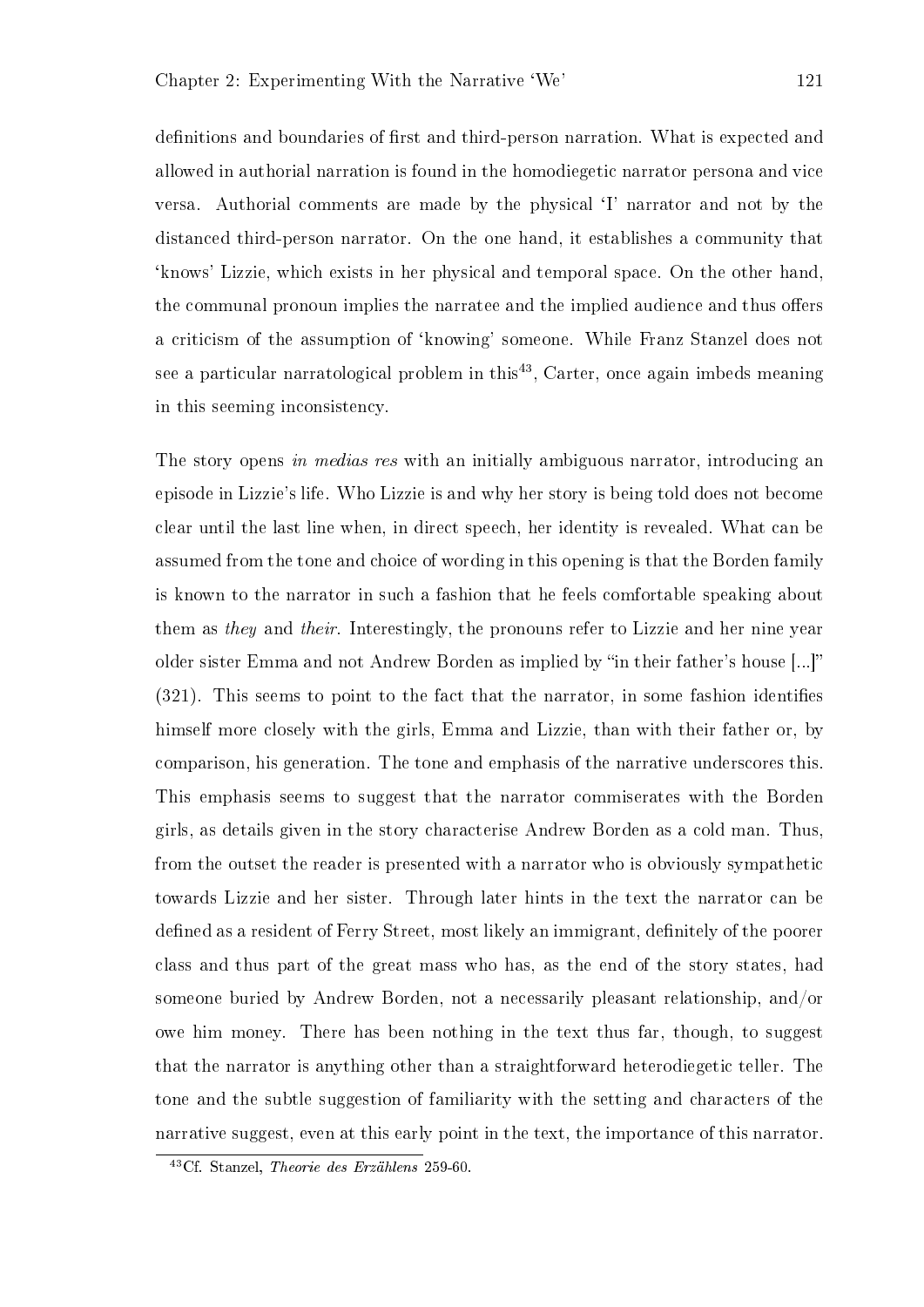What is also made clear in this beginning is that the narrator is speaking to a knowing narratee. The speaker does not feel the need to identify the Bordens specifically, only relying on the name Lizzie and the street they lived on to supply the context. The inclusion of "everyone knows"  $(321)$  addressing this narratee further, underscores a knowing group. This group, though, is not necessarily made up of Fall River residents, as one can assume the narrator is. They are familiar with the person of Lizzie Borden and the facts surrounding the gruesome murders, but here, the narrator, who is in the know, is providing 'the real story'.

The narrator, in the next paragraphs, returns to a more neutral narration, only to make again two very intimate statements that only an omniscient perspective would allow. Lizzie "did not show affection easily, except to the head of the house, and then only when she wanted something. She knew where the power was and, intuitively feminine in spite of her gruff appearance, she knew how to court it"  $(322)$ . Apart from the omniscience these statements require on the narrator's part, these comments also seem stereotypical.

While up to now the narration has been consistently heterodiegetic, about one-third of the way into the narrative the narrator inserts the pronoun *our*: "A dumpy, redstriped, regular cat of the small, domestic variety greeted Lizzie with a raucous mew from atop a gatepost as she stumped determinedly along Ferry Street; our cat, Ginger  $\left[\ldots\right]$ " (323, italics mine). While the tone of the narrative thus far has often implied the narrator's familiarity, even affiliation with the town of Fall River, the inclusion of the possessive our referring to a cat imbedded in the world of the narrative makes this even clearer. The reader can assume from the narrator's choice that he was also a Ferry Street resident. The our is an inclusionary reference to the narrator's family. The inclusion of the pronoun at this point, on the one hand, provides a motivation for the telling of the story but, on the other hand, also raises important questions about the omniscient voice which has proceeded and which will follow.

In the last third of the narrative, the narrator, for the first time, includes a collective we. While the *our* in the first pages implies a family group, here the group is more general. "All we could see was, it knelt" (328). The choice of wording and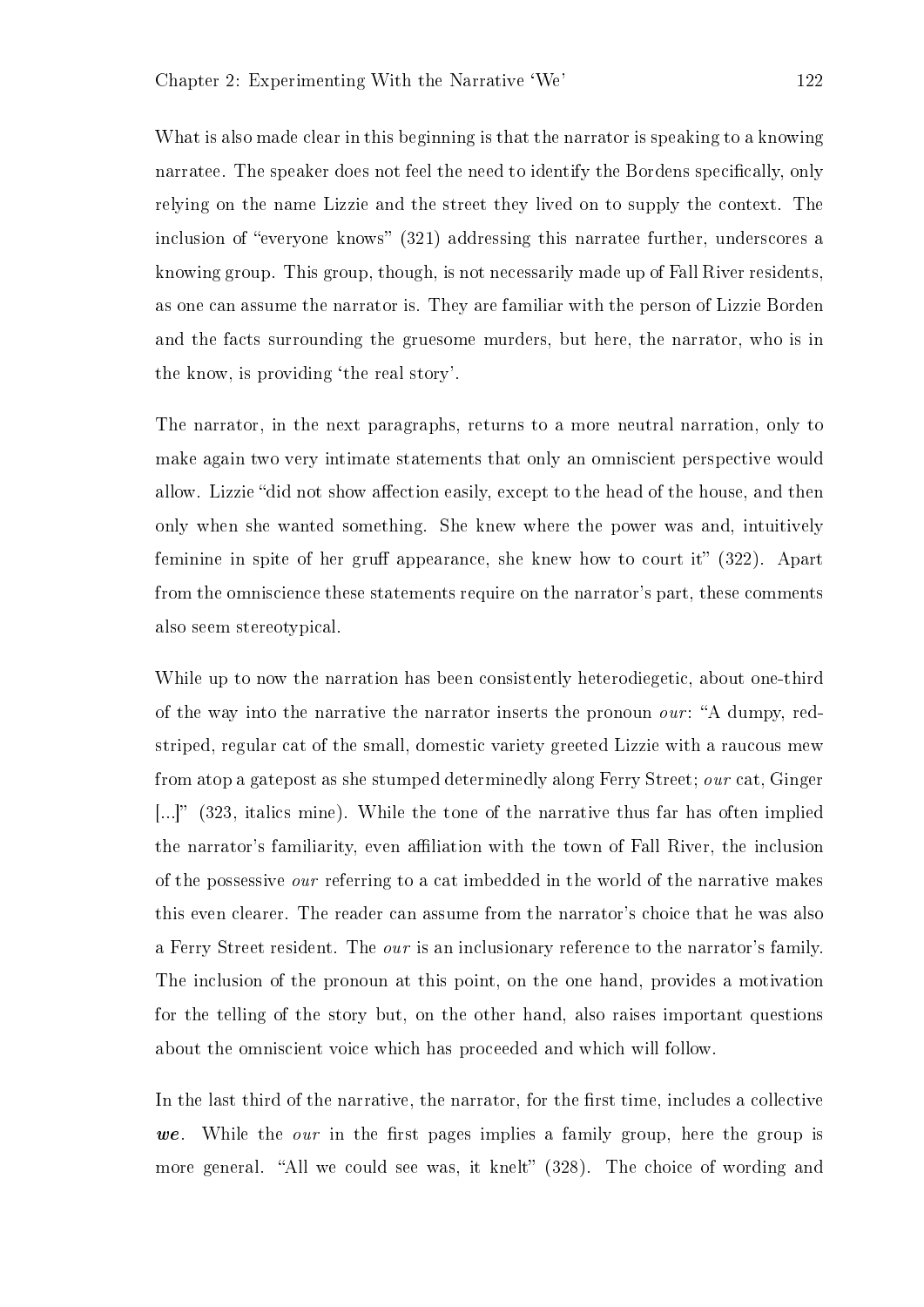tense makes clear that the group implied by the pronoun is present at the action described, thus imbedded in the textual world. What makes the inclusion of the we here particularly interesting is the narrator's acknowledgement of the discrepancy in the narrative between a collective narrating agent and the authorial perspective which dominates:

It seemed to Lizzie that they exchanged this cool regard for an endless time, the tiger and herself.

Then something strange happened. The svelte beast fell to its knees. It was as if it had been subdued by the presence of this child, as if this little child of all the children in the world, might lead to towards a peaceable kingdom where it need not eat meat. But only 'as if'. All we could see was, it knelt. A crackle of shock ran through the tent; the tiger was acting out of character.

Its mind remained, however, a law unto itself. We did not know what it was thinking. How could we? (328, italics mine)

In the first line of the quoted passage, the narrator is still demonstrating omniscience by stating what Lizzie thinks, while the next paragraph, in contrast, is filled with conjectures marked by the inclusion of `as if'. The narrator steps back from the all-knowing stance and takes up the position of spectator present at the meeting of Lizzie and the tiger. As the entire narrative thus far has picked up on well-known facts about Lizzie, or better yet, well-known assumptions about her, it is necessary here for Carter to have her narrator step back from the inevitability of his interpretation to a more acceptably unsure one. Though the last line obviously refers to the tiger and that it is impossible to know what it was thinking, the narrator here is also speaking about the impossibility of knowing Lizzie's mind. Ending with `How could we?' rounds up the passage. Everything told or believed about Lizzie Borden is inevitably seen in the context of her parent's murders. Even though the character is not identified at this point in this narrative, readers should have the context of "The Fall River Axe Murders" in their heads. Startlingly, if one examines the casebooks and newspaper clippings surrounding the Borden murders, it can be easily seen that Carter is picking up on the tone of the rhetoric used. Lizzie was found guilty by the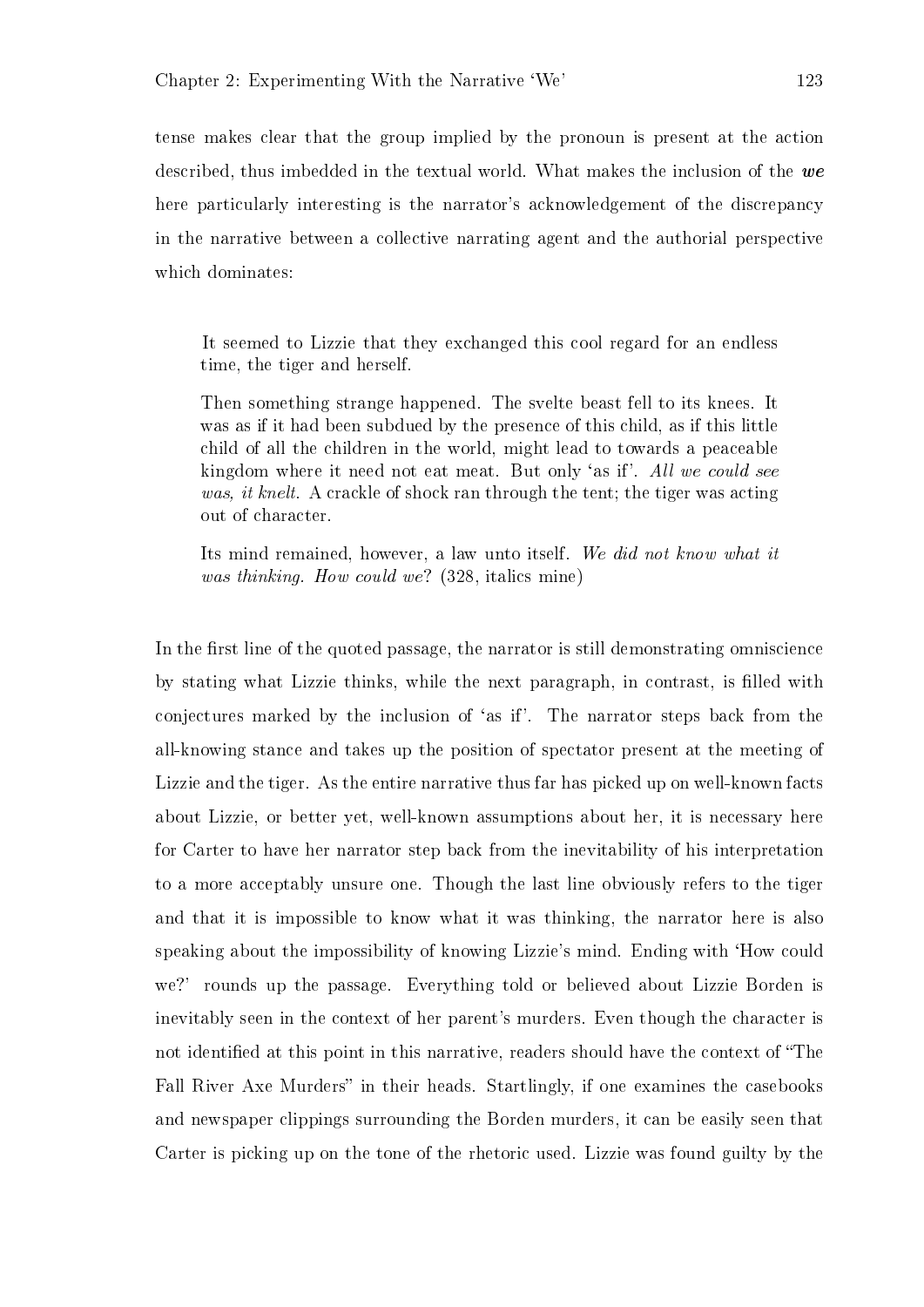mob before she ever stood trial. Every physical feature, every utterance, every past or current action was interpreted by the public and the press. The general communal we has assumed too much and the narratee and implied reader must recognise this.

After this acknowledgement, the narrative does not return to the level of omniscience it had assumed in the beginning. The narrator includes more tentative language to denote an assumption on his part or that he is unsure. Yet in these last passages, nor is omniscience necessary. Lizzie has experienced an epiphany. The magical bond of love, "I cannot tell you how much she loved the tiger [...]" (328), between Lizzie and the tiger is emphasised, allowing the reader to draw parallels between the Tiger's situation, and Lizzie's. Lizzie must slip out of her identity to find the tiger in herself. The Puritan repression of her home refuses her the carnival, not only in the physical sense, but also in the meta-physical.<sup>44</sup> It is only when she immerses herself in the carnival, in the crowds of non-WASPs<sup>45</sup> and animals of the fair, that she can find her own power. It seems only fitting that, in "The Fall River Axe Murders", the slaughter of Lizzie's pigeons, drawing a parallel back to the animals in "Lizzie's Tiger", serves as the catalyst for her murdering Andrew and Abby Borden.

In this passage the narrator speaks to his cat again, yet at the same time is also speaking about Lizzie. She leads a normal life, no one could see beneath the surface yet, "who would have thought you seethed with such resentment" (330). Lizzie and her sister are like domestic cats. They are bound to the home and to their master. The only difference is that the cat can go where it pleases. This point is made by having the cat appear when Lizzie breaks out of her domestic prison. The juxtaposition of the animal with the child becomes clearer later in Lizzie's meeting with the tiger. The narrator's above-quoted comment assumes the connection between the domestic and the wild variety. It is not Ginger Cuddles who seethes with resentment, but Lizzie. Interestingly, the love that Lizzie feels for the tiger is that of a kindred spirit, which is set in opposition to the love Andrew Borden feels for his daughter: "He answered

<sup>&</sup>lt;sup>44</sup>Cf. Gina Wisker, "Revenge of the Living Doll: Angela Carter's Horror Writing," The Infernal Desires of Angela Carter, ed. Joseph Bristow and Trev Lynn Broughton (London: Longman, 1997) 123-4. Wisker discusses carnival and Puritan repression in the context of The Fall River Axe Murders".

 $^{45\, \circ} \mathrm{White}$  Anglo-Saxon Protestants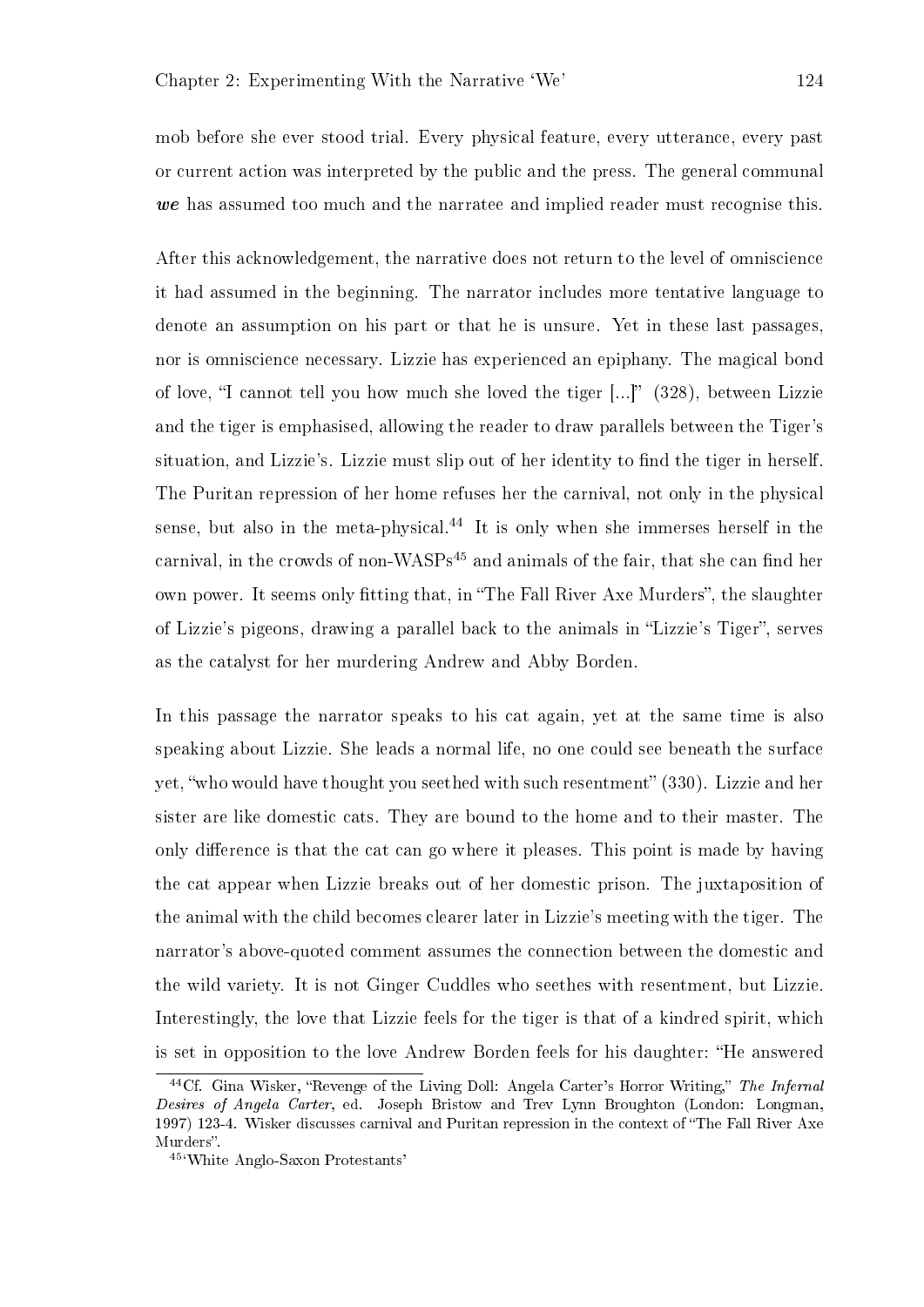her with words of unusual harshness, for he truly loved this last daughter, whose obduracy recalled his own"  $(322)$ . This love is like the relationship of fear between the tamer and the tiger. It is based on power. The trainer says of his tigers, 'I have established a hierarchy of FEAR, and among my cats you might well say I am TOP DOG [...]" (330). Likewise, the narrator describes Lizzie as knowing "where the power was and, intuitively feminine in spite of her gruff appearance, she knew how to court it"  $(321)$ .

With the statement "the world bounded into the ring"  $(329)$ , the spell between Lizzie and the tiger is broken. By having the figure of the tamer be the same man who sexually molested Lizzie earlier in the narrative, Carter draws further parallels between Lizzie and the tiger. The tamer humiliates the cat, asserting his dominance. Guido Almansi writes that once Lizzie has met the tiger she is doomed.<sup>46</sup> Like the tiger, Lizzie is caged in a repressive society, in a family prison. She may try to break out but this is only possible for her through her father's death. Yet even upon her father's death, she is not free, as the society she lives in holds her captive just as tightly. Yet in meeting the tiger, Lizzie meets a potential that sleeps within her. The tiger, the narrative is clear on this point, will never be able to break out of its prison. It may want more than anything to kill the tamer who tortures it, but it will always be dominated by the human intellect. Lizzie, on the other hand, has the advantage of "a rational man's knowledge of the power of fear" (330). After the tamer's narrow escape from the tiger, Lizzie's face "was now mottled all over with a curious reddish-purple, with the heat of the tent, with passion, with the sudden access of enlightenment" (331). Even at only four years of age, Lizzie has understood the power dynamics at work here.

In the last lines, Lizzie is defined as "the most famous daughter in Fall River"  $(331)$ . Her identity has been uncovered and her short period of freedom has come to an end. For her the freedom of anonymity, an anonymity suggested by the ambiguous figure of the we narrator, is not possible. This is the curse of belonging to the privileged class, though the money that goes along with this will only come to her family later.

 $^{46}$ Guido Almansi, "In the Alchemist's Cave: Radio Plays," Flesh and the Mirror: Essays on the Art of Angela Carter, ed. Lorna Sage (London: Virago Press, 1994) 220.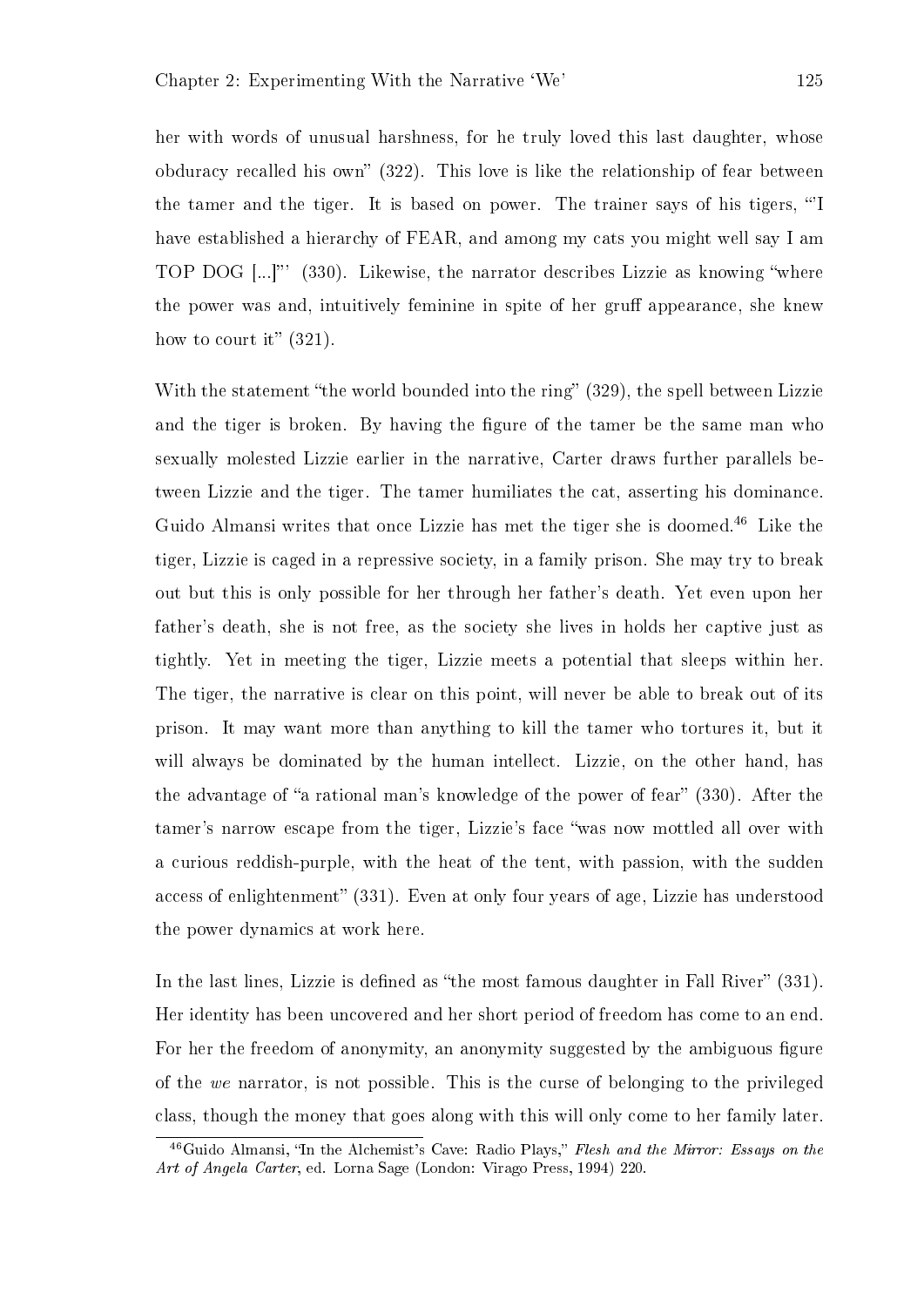This will become all the more poignant in her adult life, when her privileged status will damn her to live a life under the stigma of once having been accused of her parents' murder. The fact that she was found innocent, sadly, is not able to allow her to sink back into a relative anonymity.

While the use of the we in this narrative can be considered relatively mainstream, it does differ from the usage demonstrated in a multitude of 19th Century texts in that it does not merely situate the narrator in the world to guide the sympathy of the reader but takes on a determined purpose to connect the we existent on the story plane, the authorial narrator and the narratee in order to offer a criticism which would otherwise not be as possible. Carter, through this, manages to convey the fictionality of her text. She addresses the issue of appropriating, claiming to know a person, and simultaneously debunks it. Therefore the we takes on a purpose in Carter's texts which it does not and cannot have in earlier occurrences.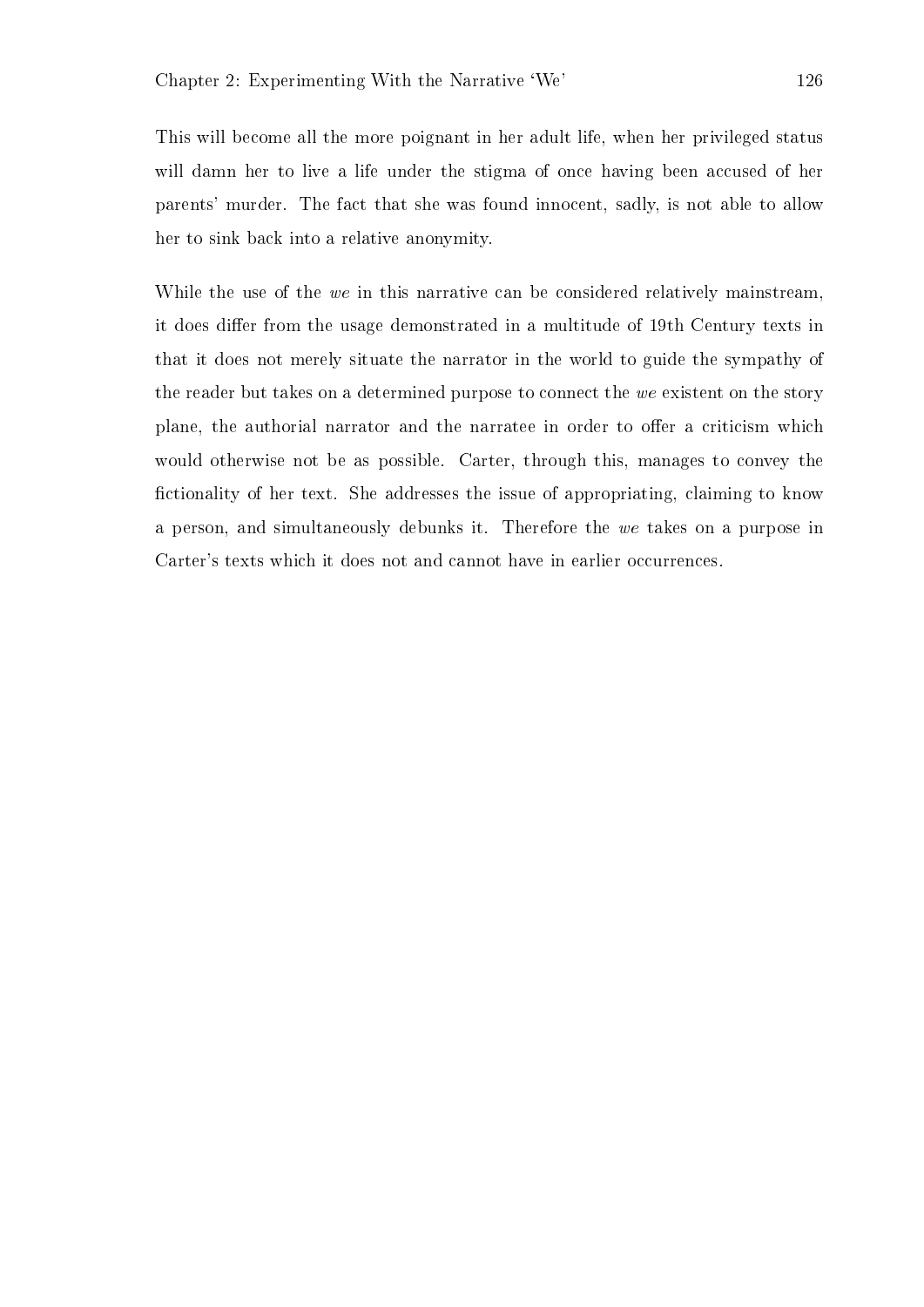## Chapter 3

# Alternating Perspectives

This chapter will take a close look at the short stories, "Black Venus", "The Cabinet of Edgar Allan Poe" and "Overture and Incidental Music for A Midsummer Night's Dream". The choice to examine these three very different narratives together arises from their varying manipulations of shifting perspectives. Each demonstrates this in a unique fashion. In "Black Venus" the reader will encounter a seemingly heterodiegetic narration which shifts its focalisation on numerous occasions, from the narrator herself who exists as an 'I' in the text, to Jeanne Duval and finally to Charles Baudelaire. These shifts will undermine any attempt at stabilising the narrative, at claiming that it represents a single true account. "Black Venus" is also given a longer introduction than the other narratives as so much more criticism on this story exists that it merits a short overview of topics relevant to my interpretation. The Cabinet of Edgar Allan Poe" takes a similar approach in that it also moves from the focalisation of the narrator, to Poe.

In both narratives, Carter pulls together bits of non-fictional accounts and mixes them with a re-visionary history in order to offer a speculative look beyond this. "Overture and Incidental Music for A Midsummer Night's Dream" breaks out of this mould and addresses Shakespeare's play. It also offers a behind the scenes look, a revision of well-known figures. In this case Carter chooses a more blatant switch than only focalisation by including a move from homodiegetic to heterodiegetic narration.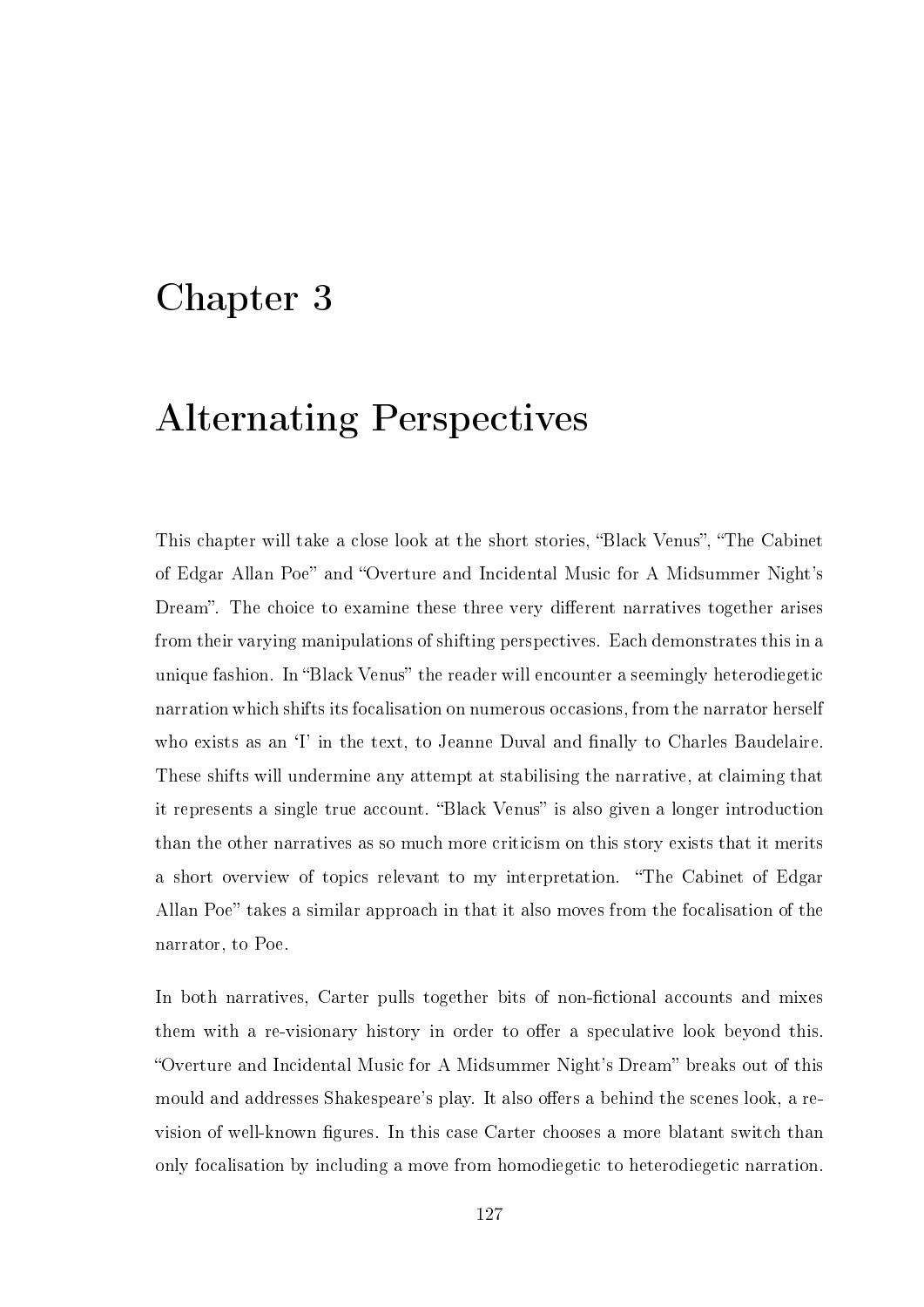While the homodiegetic portion of the narrative belongs to the golden Her, whom Carter models on the changeling boy in Shakespeare's play, and succeeds in giving a voice, the shift in point-of-view serves less an overtly critical purpose than as a physical manifestation of the comic discordance found within the narrative. Carter mixes form and function.

#### 3.1 "Black Venus"

Jill Matus' essay, "Blonde, Black and Hottentot Venus: Context and Critique in Angela Carter's "Black Venus",<sup>1</sup> addresses the issue of point-of-view in "Black Venus". While her focus is on Carter's manipulation of the Venus image in the figure of Jeanne Duval, Charles Baudelaire's mistress, she nevertheless calls attention to Carter's use of the narrator to add meaning to this story:

Does Carter's story claim to be a substituting or superseding version, presenting a new and improved Jeanne Duval? The concerns raised in this question are perhaps allayed by the narrator's awareness of the problem, for the narrative voice continually dissolves the illusions it creates and disputes its own authority [...] to tell the real story about this woman.<sup>2</sup>

The last portion of this statement suggests that Carter is telling, or, better yet, letting Jeanne Duval's story be told. Susanne Schmid also claims that "Carter challenges Baudelaire's representation of Jeanne Duval by describing their relationship from the woman's point of view  $\left[\ldots\right]$ .<sup>3</sup> Through her narrator, Carter chooses to privilege Jeanne Duval's point-of-view, although a close reading shows that Charles Baudelaire's 'side of the story' is also given expression, setting it alongside obvious allusions to Baudelaire's poems from Les Fleurs du Mal. This is an example of a fine distinction which needs to be made in point-of-view. Not only does the narrator, to

<sup>&</sup>lt;sup>1</sup> Jill Matus, "Blonde, Black and Hottentot Venus: Context and Critique in Angela Carter's 'Black Venus'," *Studies in Short Fiction*, V. 28, no. 4 (1991) 467-476.

 $2$ Matus, "Blonde, Black and Hottentot Venus" 467.

<sup>3</sup>Susanne Schmid, 'Black Venus' Jeanne Duval and Charles Baudelaire Revisited by Angela Carter",  $ESSE$ ,  $2/97$  <http://webdoc.gwdg.de/edoc/ia/eese/artic97/schmid/2 97.html>.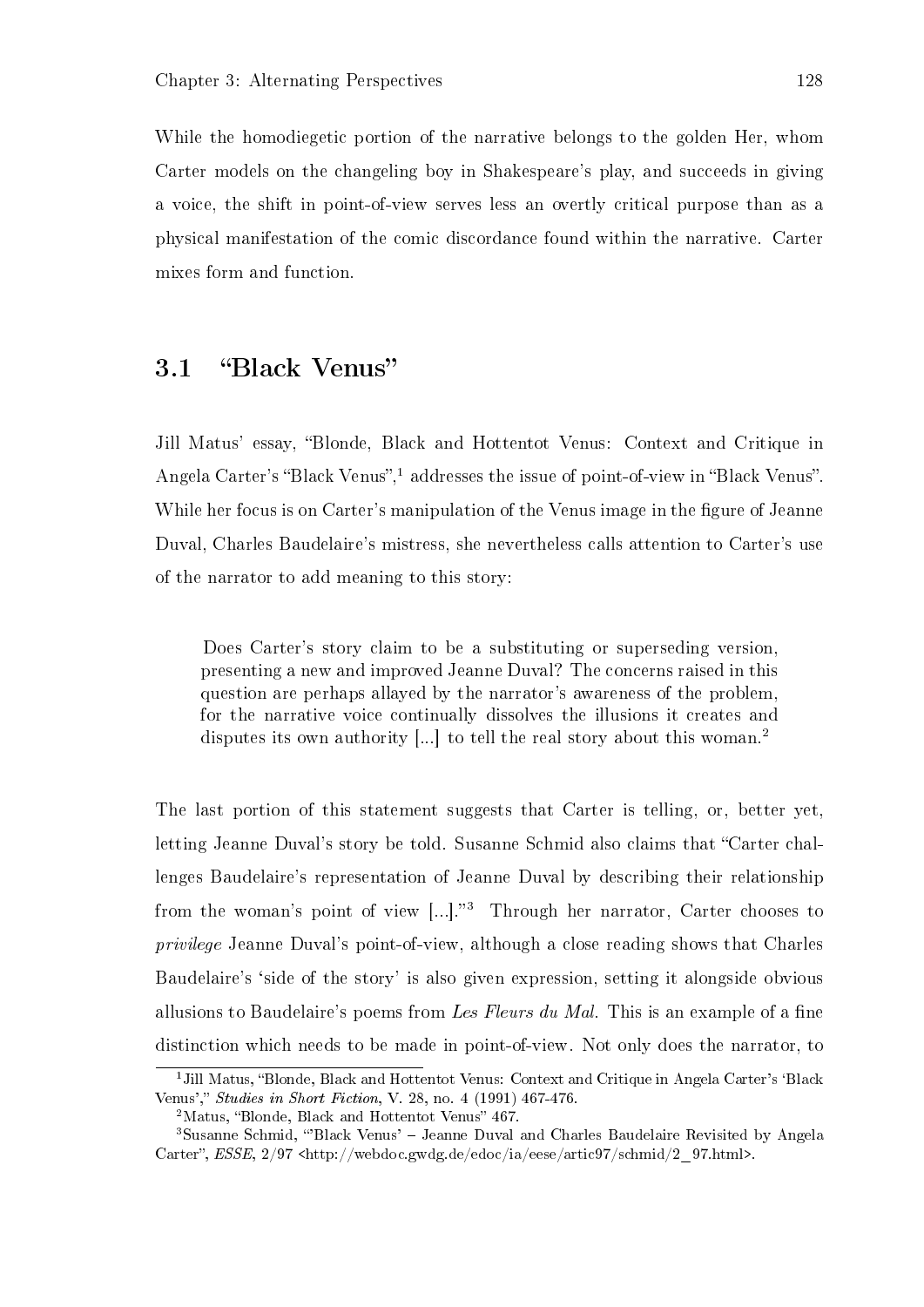continue with the example of "Black Venus", have an opinion, but also alternately expresses two additional points of view in the opinions and thoughts of Baudelaire and Jeanne Duval. Seymour Chatman writes, "The perspective and the expression need not be lodged in the same person.

Thus the crucial difference between "point of view" and narrative voice: point of view is the physical place or ideological situation or practical life-orientation to which narrative events stand in relation. Voice, on the contrary, refers to the speech or other overt means through which events and existents are communicated to the audience.<sup>4</sup>

Here , of course, the critic is confronted with the concept of voice which has, in recent years, received a great deal of attention in feminist criticism. It is not, therefore, incorrect to claim that Carter is giving Jeanne Duval a voice in this text, but a privileging of one voice over another is not the same as exclusive presentation of one.

"Black Venus" allows the reader a glimpse into the life of Charles Baudelaire's mistress Jeanne Duval. Simply with the choice of this subject, Carter has opened a Pandora's Box of possibilities for examining woman. First there is Claire Hanson's approach, which is to examine woman as other. In a fascinating switch, Carter has managed to turn the tables by reversing the roles of subject and object by taking up the story of this woman. Yet it is not her intention to re-write one existing story, per se, but in the more limited scope offered by a more 'historical' figure, to make her the subject of one story and not the object of literature, paintings, etc. "Jeanne is actually described in the first pages of the story as a 'tabula rasa'. $5$  She is as the men write, paint and see her. By telling her story, Carter has added another dimension which could previously only be extrapolated from artistic renderings. She is as Baudelaire writes her. In Enid Starkie's biography of Baudelaire, she repeatedly makes the point that not much is known about Jeanne Duval at all. Noone is even sure what she really looked like.<sup>6</sup> The only information about her can be found in Baudelaire's Les Fleurs

<sup>4</sup>Seymour Chatman, Story and Discourse: Narrative Structure in Fiction and Film (1978; Ithaca: Cornell UP, 1980) 153.

 ${}^5$ Clare Hanson, "Each other" 78.

<sup>6</sup>Starkie remarks that the only portrait of Duval that exists, painted by Manet, shows a far different woman than the one described by the people who knew her. Enid Starkie, *Baudelaire* (London: Faber and Faber, 1957) 86-87.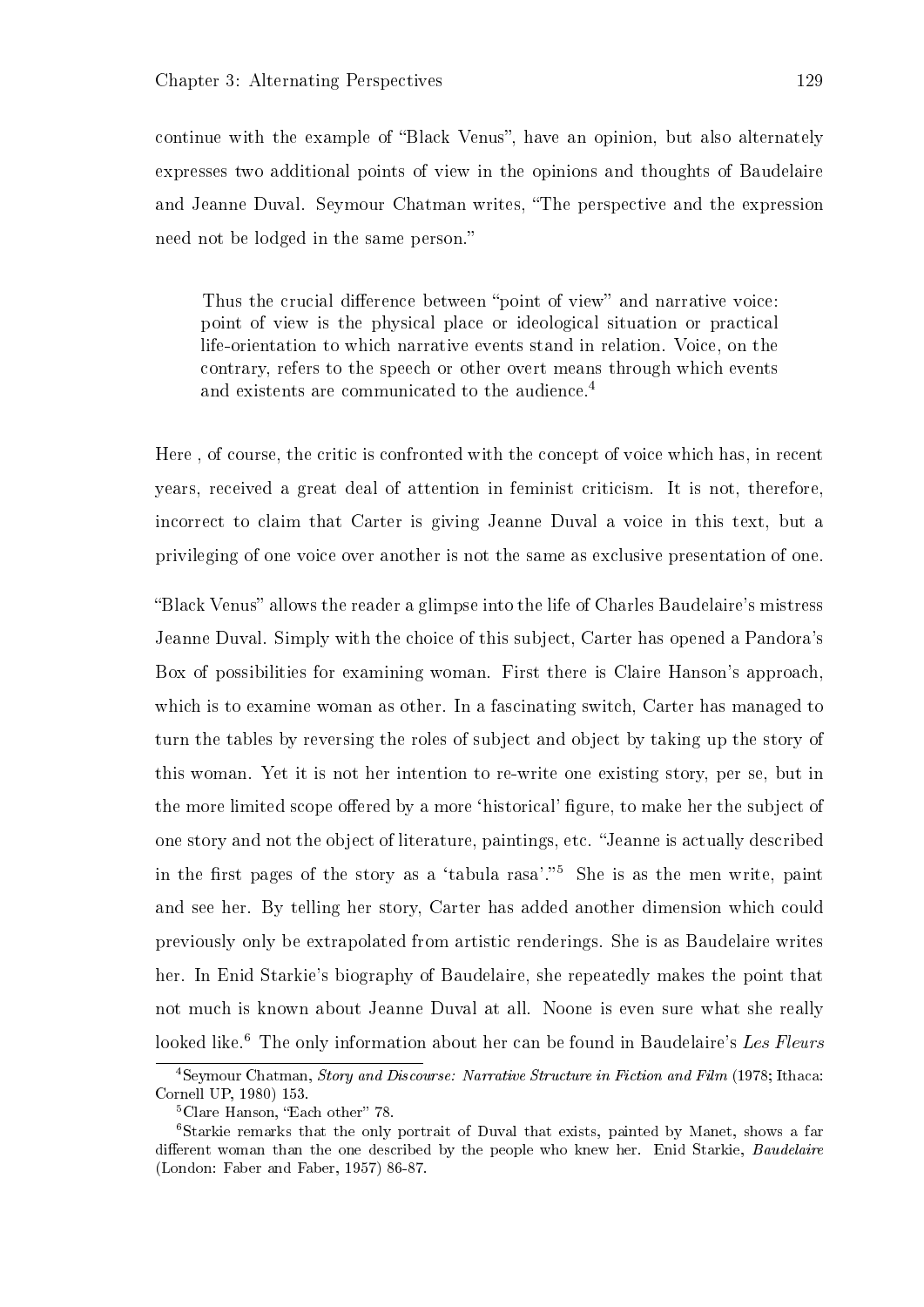$du$  Mal. This offers a portrait of Jeanne magnified and distorted through the lense of the poet. A point that Carter's narrator repeatedly picks up on when she has her Jeanne interrupt Baudelaire's poetic musings with often vehement negations. Starkie goes on to state that Baudelaire was, himself, quite an enigmatic figure and that his relationship with Jeanne was cause for much speculation.<sup>7</sup>

Another possibility of approaching Carter's story is by way of the question which is automatically attached in modern theory to the gure of Jeanne, the question of coloniser/colonised. Jill Matus and Susanne Schmid both deal with this question of colonialisation, but do so in different approaches. Jill Matus goes into detail about the origins of the myth surrounding a black version of Venus. She claims that Carter is out to upset the notion of the exotic which serves to define Jeanne Duval. This is a trend which can be traced not only throughout history, but in Carter's writing as well, especially in the character of Fevvers,<sup>8</sup> a fact also noted by Aidan Day.<sup>9</sup> Yet it is exactly this question of colonialism which could easily become a trap for a writer like Carter, no matter how brilliant, who is firmly embedded in the white Anglo-Saxon tradition. Yet Matus states:

Though Jeanne has been, in effect, silenced by Baudelaire's words and eclipsed by his shadow, Carter does not presume to appropriate Jeanne's story by knowing her mind; rather she draws attention to other possible representations of her than those we already have by persistently imagining her as an ordinary down-to-earth woman concerned with her own immediate material conditions.<sup>10</sup>

Susanne Schmid, in her essay 'Black Venus' Jeanne Duval and Charles Baudelaire Revisited by Angela Carter," deals similarly with the issues of woman as other and exotic, yet goes a bit further to describe Carter's move to a "metapoetic level."<sup>11</sup> While Carter deliberately re-writes existing fairy tales in The Bloody Chamber, in this story in particular she is not merely re-writing one story but a `history' compiled

<sup>7</sup>Starkie 87.

<sup>&</sup>lt;sup>8</sup> Jill Matus, "Blonde, Black and Hottentot Venus" 467-476.

<sup>9</sup>Day, Angela Carter 178.

 $10$  Jill Matus, "Blonde, Black and Hottentot Venus" 473.

<sup>&</sup>lt;sup>11</sup>Schmid, "Black Venus"'.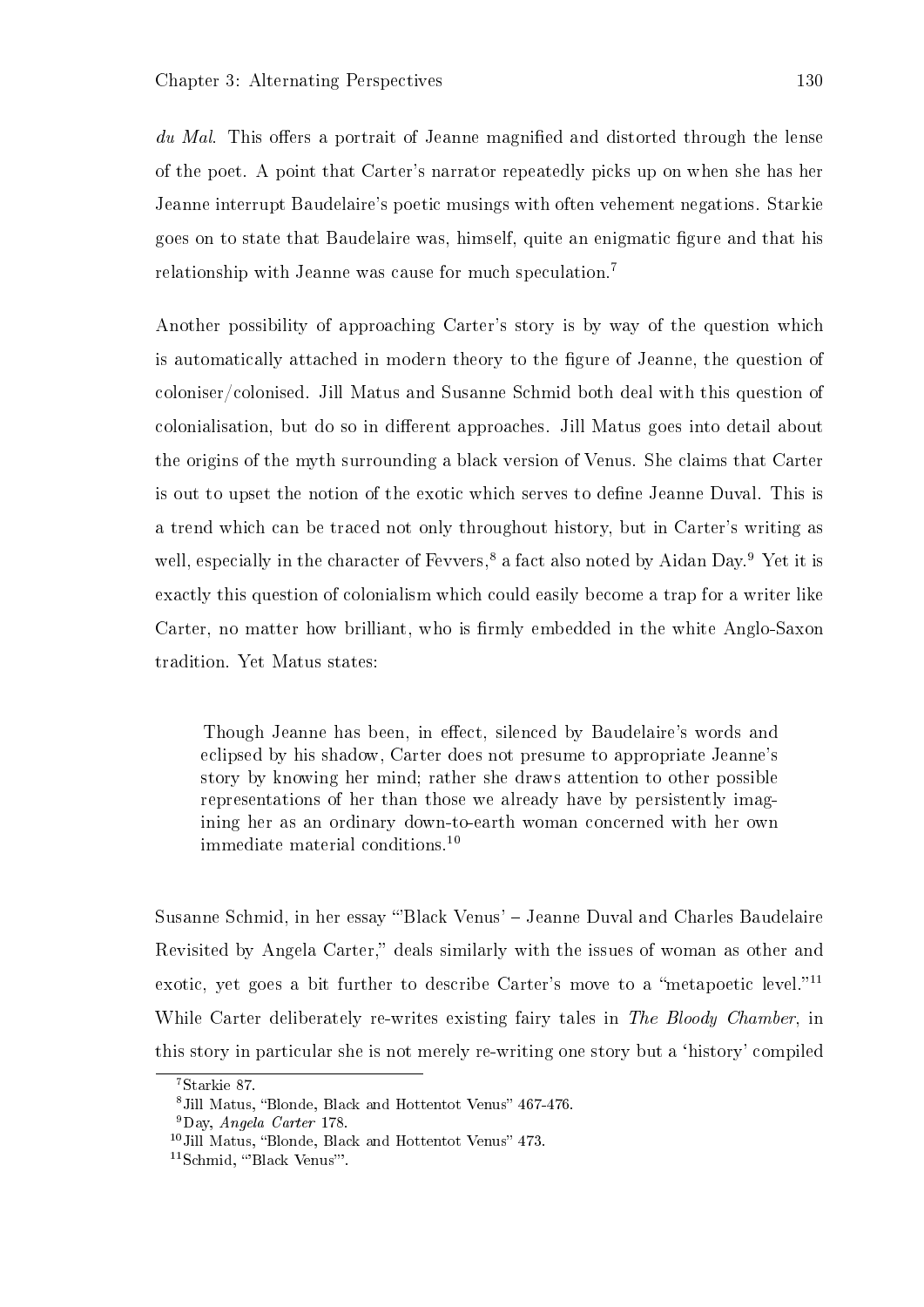from various 'texts'. It is in this point that both Schmid, who is known for her work on Carter's re-writing, and Matus do not differentiate enough. Both claim that Carter is re-writing, but what I have made clear is that 'lumping' this story into the same category with her re-written fairy tales would be an injustice to both types of texts. What Carter is faced with in "Black Venus" is also a type of conglomeration of myth, history, etc. but in dealing with a `real' woman in this story, as well as other `real' characters such as Poe and Lizzie Borden in later narratives, she must deal witha whole set of different factors which differ radically from those factors inherent in fairy tales. The sense of re-writing comes from a close examination of Baudelaire's poetry. Carter, herself, lists numerous poems from Les Fleurs du Mal at the end of the narrative, suggesting a type of further reading for those interested. In "Sed Non Satiata", which Carter presents in her own translation, she plays on the sense of smell, "... reeking of musk smeared on tobacco ..." $(237)$  One page previously. the narrator has Jeanne complain about Baudelaire being too cheap to pay for hot water for her bath.(236) Carter distorts this moment from one poem and creates an alternate reading. From "Les Bijoux" she uses the images of "...Elle n'avait gardé que ses bijoux sonores,/ Dont le riche attirail lui donnait l'air vainqueur / Qu'ont dans leurs jours heureux les esclaves des Mores."<sup>12</sup> and repeats them in "[h]e liked her to put on all her bangles and beads when she did her dance, she dressed up in the set of clanking jewellery he'd given her, paste, nothing she could sell or she'd have sold it. $(233)$  Enid Starkie's biography of Baudelaire offers a different reading of this. Once, when he was obliged to leave her, he described her as his only companion and sole joy, and declared that several times she had sold her furniture and jewels for him." $13$ 

These two examples, among many others, begin to demonstrate the nature of the intertexts that Carter manipulates for her narrative. It can easily be seen that Carter picks up on Baudelaire's often negative tone in respect to Jeanne Duval. This, though, is symptomatic of Baudelaire's problematic attitude toward women. "... although he never mentioned details, he gave [...] the impression that he was sexually promiscuous,

 $12$ Charles Baudelaire, Les Fleurs du Mal, Richard Howard, trans. (Boston: David R. Godine, 1982) 204.

 $13\text{Starki}$ e 86.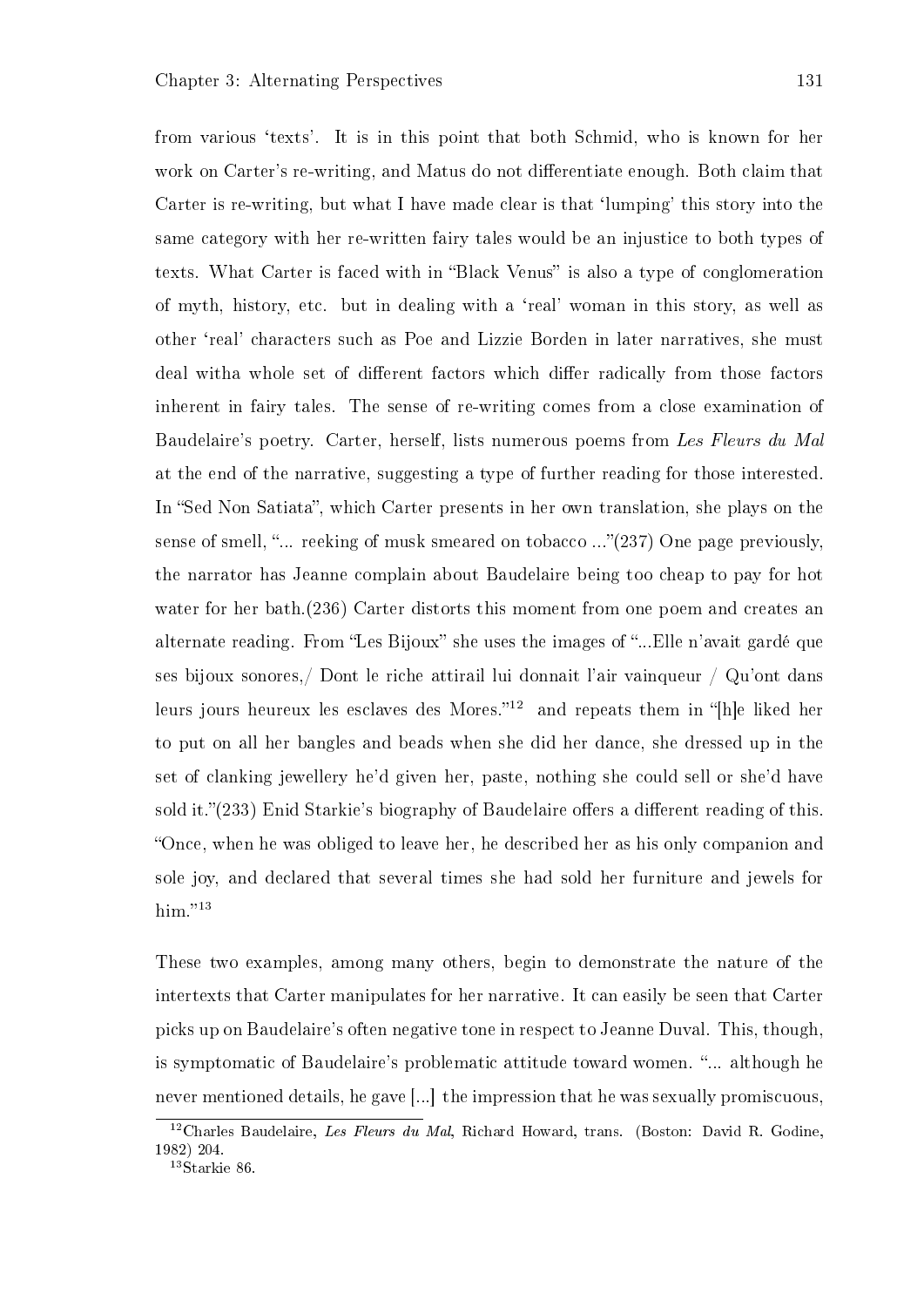even while expressing in every line he wrote the profoundest contempt for women.<sup> $14$ </sup> It is often characteristic of Carter's writing that she chooses to exploit or glorify the negative aspects of a character in order to set the scene for her criticism. Her writing purposefully evokes feelings of revulsion, disgust and a deceptive sense of distance to a character seemingly defined as utterly other but who becomes eerily familiar upon closer examination.

Perhaps one of the most important things to keep in mind when reading and analysing this narrative is that Carter is not attempting to portray Jeanne Duval, the protagonist, in a 'better' light than has perhaps been done. It is easy to fall into this trap, especially when discussing the author's manipulation of point-of-view, and especially her use of perspective. She privileges Jeanne's perspective in that she attempts to give her some kind of a voice, yet she is by no means handling her with kid-gloves. Privileging should not be confused with a positive voice. Jeanne Duval is not presented as a silent object as in Baudelaire's poetry, the object of his love/hate tirades against women, but neither does she present herself as such in this narrative. The narrator takes on this duty for her by stating, "I will tell you what Jeanne was like" (231). Through the words of the narrator, Jeanne answers back against Baudelaire's definition of her but it is easy to lose sight of the fact that it is the narrator who is choosing Jeanne's answers and that it can never, by the very nature of the narrative, be Jeanne. In this, Carter picks up on the non-existence of a biography of Jeanne Duval. Enid Starkie makes the point that the only information which exists on any feelings or opinions that Jeanne Duval may have had is filtered through the person of Nadar, a close friend of Baudelaire. With regard to Nadar's assertion[s], it must be remembered that he was a coarse-grained man who respected nothing, and it is probable that it was he himself, though he says it was a friend, who desired Jeanne Duval as a lover, and, very possibly, he made her his mistress without Baudelaire's knowledge."!<sup>15</sup> Starkie's chapter on Baudelaire's affair with Jeanne admits the biographical

 $14$ Starkie 90. Gerd Rohmann also makes the point in his article, "Der Dichter als Dandy: Vergleichende Betrachtungen zur Ästhetischen Theorie und zum Künstlerideal bei Edgar Allan Poe und Charles Baudelaire" that Baudelaire "schwankt zwischen Sensualismus und Madonnenkult ..." Gerd Rohmann. "Der Dichter als Dandy: Vergleichende Betrachtungen zur Ästhetischen Theorie und zum Künstlerideal bei Edgar Allan Poe und Charles Baudelaire", Germanisch-Romanische MonatsschriftBand XXV (1975) 210.

<sup>15</sup>Starkie 92.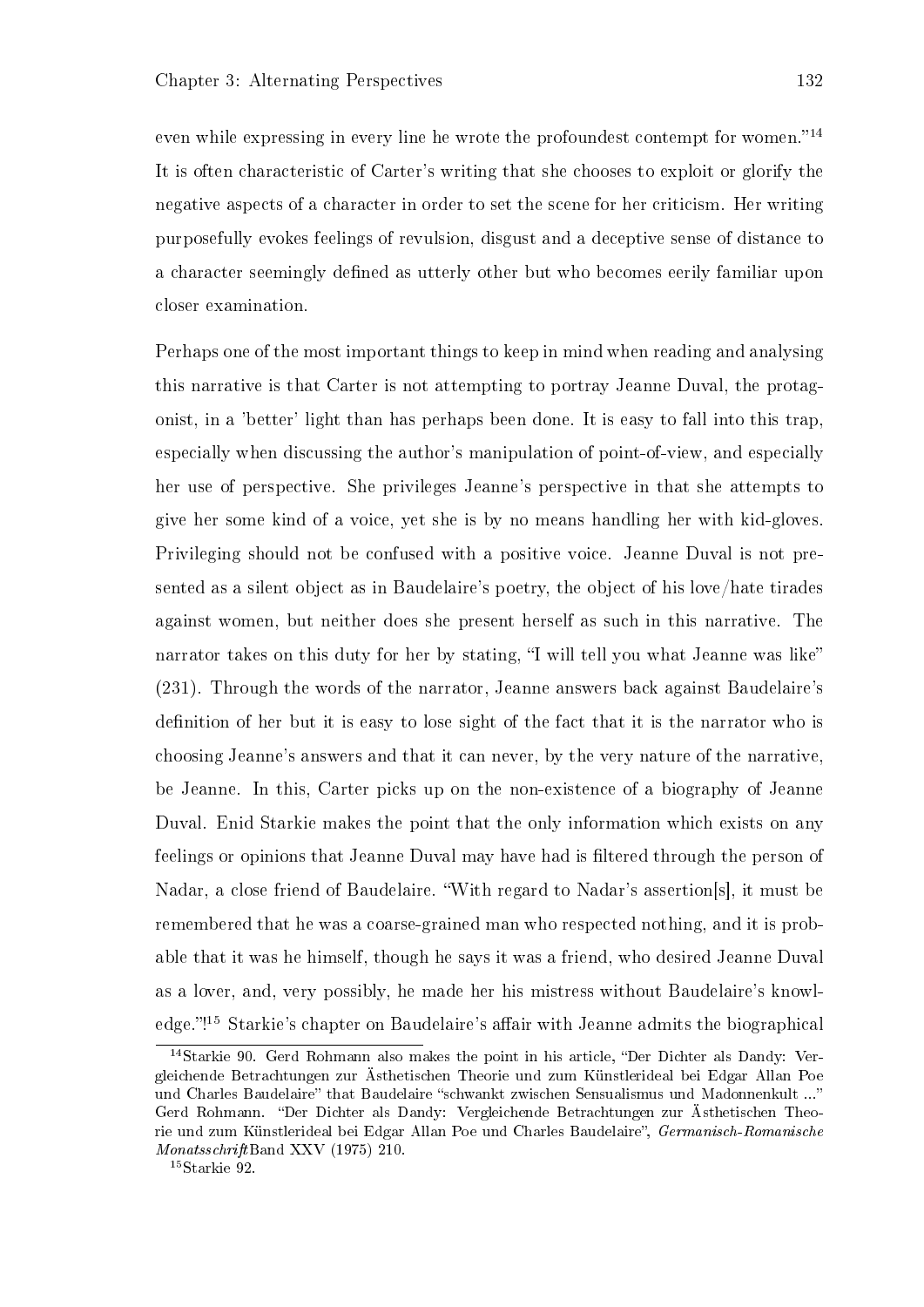gaps and the resulting assumptions about his relationship with her. Interestingly, Starkie's account makes widespread use of Baudelaire's poetry to describe the relationship. This results in a biographical account which very much takes on the nature of a prose narrative, often echoing Carter's much later version. What is clear is that Carter is picking up on the widely acknowledged lack of or distortion of information or even mystery surrounding the person of Jeanne Duval.

This is underscored in her narrative by the insertion of authorial comment included in the questioning, "would she?" The narrator, for just a moment, distances herself from her statements and leaves a gap which allows for an alternative reading placing herself in line with the academic position concerning this figure. It is also interesting to note that the narrator refers to herself in the first-person here. While this, in itself, is perhaps not so remarkable, Carter deliberately creates this narrator as a tangible persona which is underscored by her use of the I. The more graspable this narrator is for the narratee, the more clearly the point can be made that this is the opinion, the interpretation of one person, thus inherently subjective and always to a certain extent flawed. It can, therefore, be argued that the choice of external focalisation interspersed with internal focalisation is suitable to this subject matter.<sup>16</sup>

The narrator is moving along the fine line of stereotypes in order to discern where Jeanne could be defined. This more than leaves open this story to the same type of criticism that Carter is directing towards Baudelaire and his ilk. Carter is colonising Jeanne for her purposes, be they feminist or otherwise, just as Jeanne's white lover is. Carefully read, though, the text reveals a kind of self-consciousness through the narrator which goes far in contradicting this claim. Jeanne is not turned into a feminist pseudo heroine who succeeds in breaking out of the mould she was forced into by her colonisers. In a plot line reminiscent of "The Loves of Lady Purple", Carter shows Jeanne's unwillingness to change her definition while nevertheless underscoring the fact that sho she is is a construct effected by external influences and power constructs..

 $16$ Internal focalisation is defined as "a type of FOCALIZATION whereby information is conveyed in terms of a character's (conceptual or perceptual) POINT OF VIEW or PERSPECTIVE. Prince, Dictionary of Narratology 45.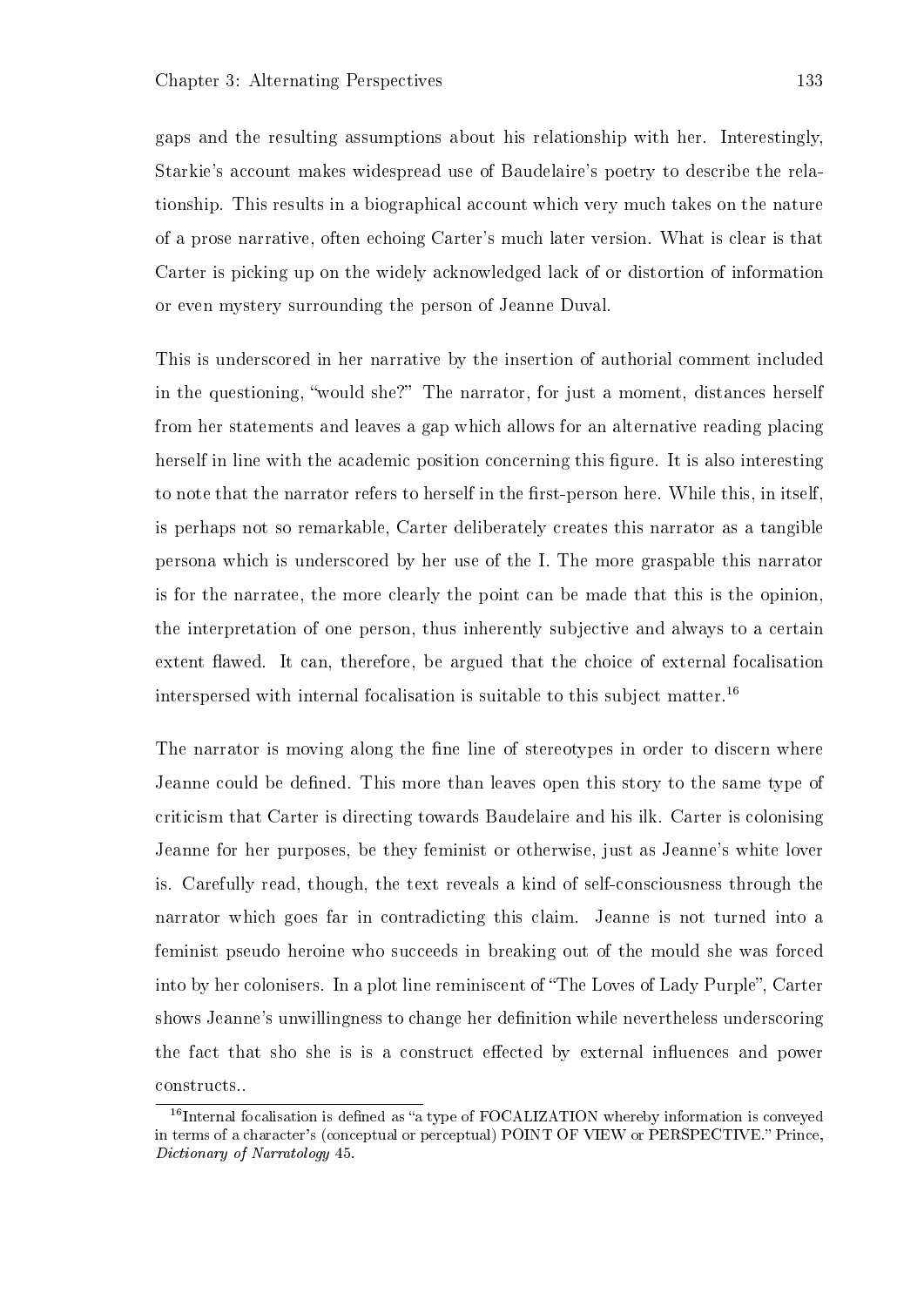The main difference between Carter's two short-stories seems to lie in that, in the one, Carter portrays an archetypal fictional character, and in this narrative she takes a historically `real' woman and attempts to see where the story could lead after the historical facts stop. She is also moving over much more dangerous ground in dealing with a real figure. Instead of focusing on the person of Jeanne apart from Baudelaire, however, Carter creates glimpses of their life together, from what can be assumed through historical facts, and debunking them. The narrator never claims to attempt to give Jeanne a true identity, but uses her as a figure through whom the narrator can criticise Baudelaire and through him the priviledging of the poetic gaze. There is a fine nuance of difference here which prevents the criticism of Jeanne's re-colonisation. The narrator is conscious of the traps inherent in this type of figure and steps around them. Baudelaire is, and remains, the decadent white coloniser, and Jeanne meshes with other like figures to once again represent an archetype as in "The Loves of Lady Purple". Only in this manner is the author able to criticise the misogynistic definitions surrounding this figure. Jeanne is a product of a misogynistic culture, and it would be fairy-tale like if she were able to break out of this mould. It would therefore represent a true colonisation of this figure if she were re-made into a product of feminist fancy.

Carter opens the narrative with an adjective rife characterisation of the season. It is appropriate that she chooses autumn:

Sad; so sad, those smoky-rose, smoky-mauve evenings of late autumn, sad enough to pierce the heart. The sun departs the sky in winding sheets of gaudy cloud; anguish enters the city, a sense of the bitterest regret, a nostalgia for things we never knew, anguish of the turn of the year, the time of impotent yearning, the inconsolable season. (231)

The narrator chooses to include the collective we in this opening passage, and if the reader takes this in context with a statement which follows a few lines later: Although she does not know the meaning of the word, `regret', the woman sighs, without any precise reason"  $(231)$ , it can be seen that the narrator has set up herself. the narratee and, with hindsight, Baudelaire, in opposition to Jeanne. With this,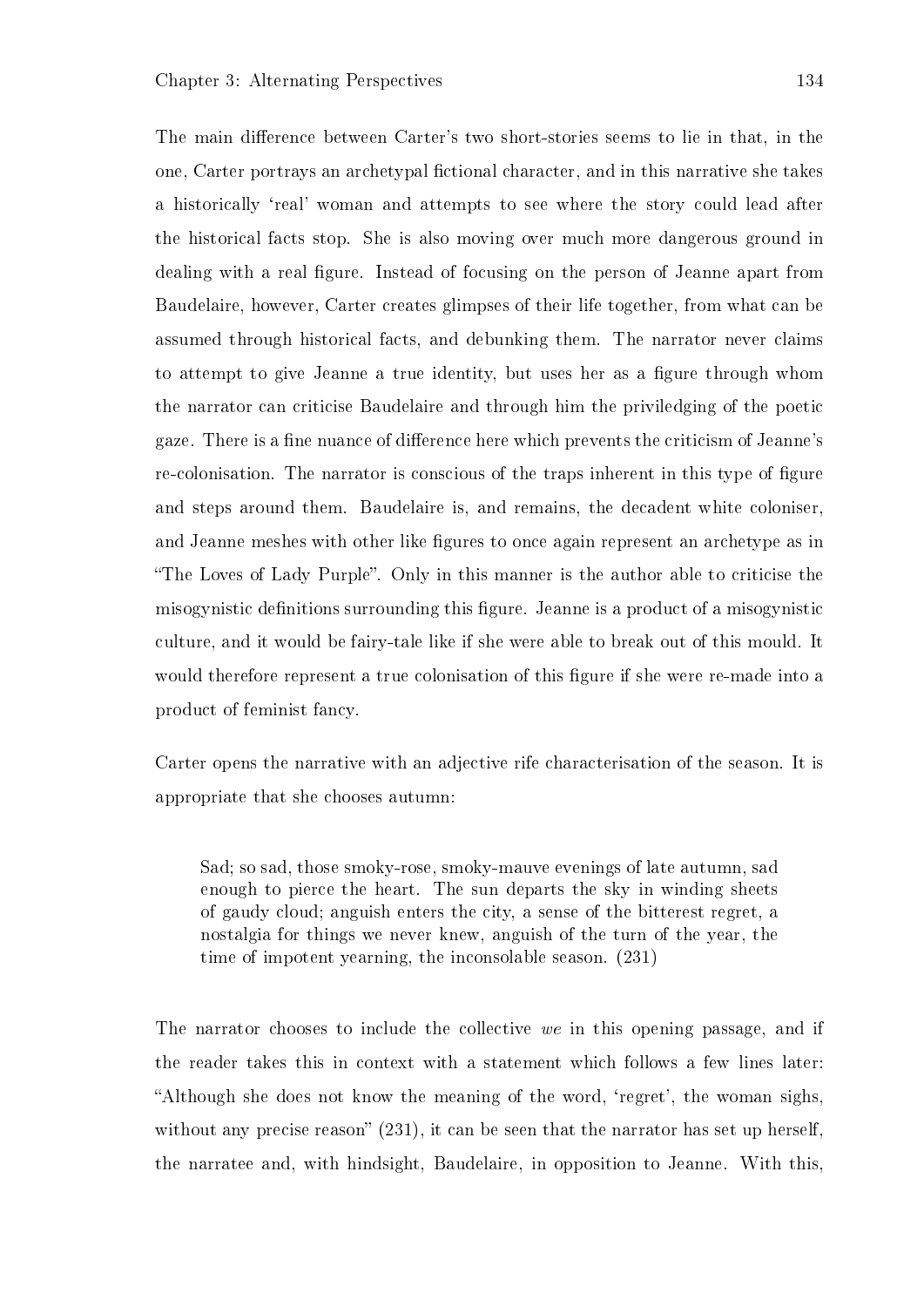Carter defines the group who controls the definition of Jeanne. We regret but Jeanne does not know what this means. Though used to criticise misogynistic discourse, the term 'other' here seems appropriate to define Jeanne. The narrator is deliberately creating a distance between the we and Jeanne, in this case, to avoid an appropriation of this figure. We cannot really understand Jeanne and everything that is said about her must remain pure speculation.

The narrator's choosing Autumn allows her to manipulate the descriptions of this season to set a mood for the story: "In America, they call it 'the Fall', bringing to mind the Fall of Man"  $(231)$ . Here, she once again manipulates the images associated with Genesis. A favourite image of Carter's, it enables her to set the stage appropriately for Jeanne, which she does at the end of this paragraph. Jeanne immediately becomes Eve, who "offered the choice between virtue and knowledge, will always choose knowledge, always the hard way"  $(231)$ . Carter returns her protagonist to a semi-state of innocence, yet with the ever present potential for sin. Jeanne, similar to the villagers who peopled the narrative, "The Executioner's Beautiful Daughter", has a vague notion of sin but does not truly understand it. The description of the season hints at this. If used to characterise the protagonist, these statements define a persona full of potential, but also full of unrealised potential. The story will deal with this notion of potential in Jeanne, thus never clearly defining her, only offering potential versions of her story.

The emphasis placed on the term 'regret' is also worthy of note. Carter is deliberately blurring definitions here by bringing together this term and the context of the Fall. Regret denotes a clear self-consciousness of one's actions. It also implies the potential for a better situation or at least for different possibilities. By describing the search for knowledge associated with the Fall in the terms of little boys robbing orchards, she is adding a touch of irony and lessening the original impact of the story and degrading this "fatal drama of the primal fruit theft  $[...]$ " (231) to a banal inevitability which loses its menacing meaning in this simplistic analogy; it becomes merely a child's prank. With this, Carter is simultaneously speaking to her knowing readership, who is familiar with the connotations surrounding the figure of Eve and removing this Eve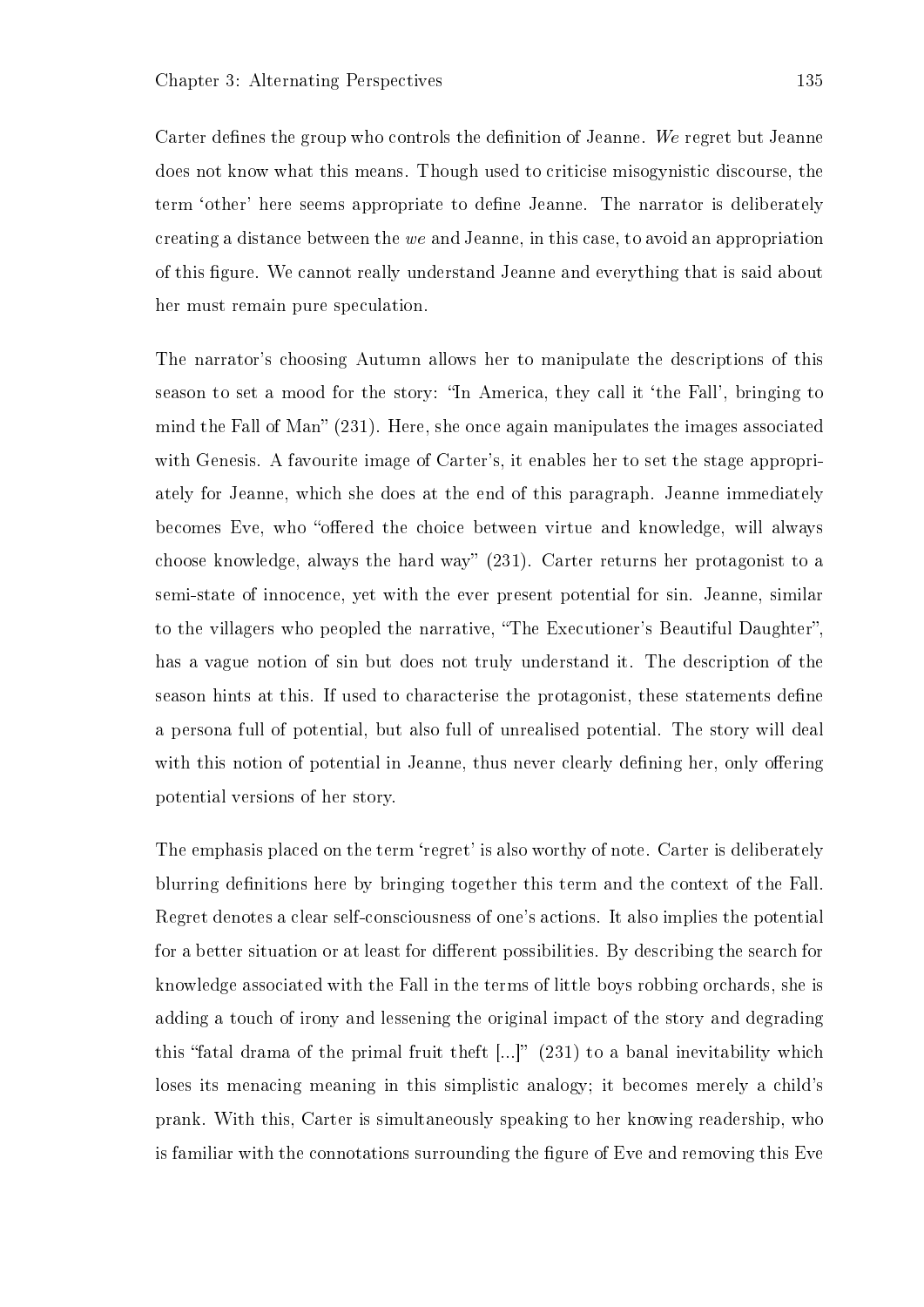from this context by altering how the reader sees the Biblical intertext. If the story no longer contains the assumed meaning, then perhaps another look has to be taken at the protagonist. This parallels what Carter is doing in her narrative as a whole. By taking the Baudelairean context and redening them, she is forcing the reader to redefine the characters, especially Jeanne.

Jeanne is an Eve who does not know regret. Yet Jeanne sighs. As she does not yearn, though, for a different life, one could assume, when reading further, that she sighs out of boredom. The next paragraph implies that Jeanne's sigh reflects the mood the narrator presents: "On these evenings, you see everything as though your eyes are going to lapse to tears. She sighs"  $(231)$ . Tears obscure or blur vision. They also blur definitions, giving everything a dream-like quality. Jeanne "was all at once transported here, as in a dream; and yet she is a *tabula rasa*, still"  $(231)$ . Carter uses this blurred image to criticise Jeanne. She is living in a dream-like state, allowing herself to float without will. Yet keeping the next lines in mind, it becomes clear that this dream world is not of her own making. Jeanne is being defined according to Western terms, or, even better, according to Baudelaire's poetic style.

If the reader pays close attention to the poetic, or even over-written quality of the text thus far, it becomes clear that the narrator is miming a poetic voice. This will become even more dramatically visible later in the narrative and will become an issue the narrator directly addresses. The narrator criticises Jeanne for "never experiencing her experience as experience  $[...]$  (231), yet her very experience is defined by the settings and surroundings in which she finds herself. This, when the narrator states that "She was like a piano in a country were [sic] everybody has had their hands cut off"  $(231)$ , it becomes clear that Jeanne is unable to participate in the structures she is confronted with. She bit the apple of sin and moved suddenly from innocence to this, for her, foreign place. Here she is the exotic who can never fit in.

It is also important to take careful note of the narrator's direct address to the audience. What can, at first glance, be automatically taken at face value, actually proves to be a questioning or surmise on the part of the narrator: "Indeed, I think she never bothered to bite any apple at all. She wouldn't have know what knowledge was for,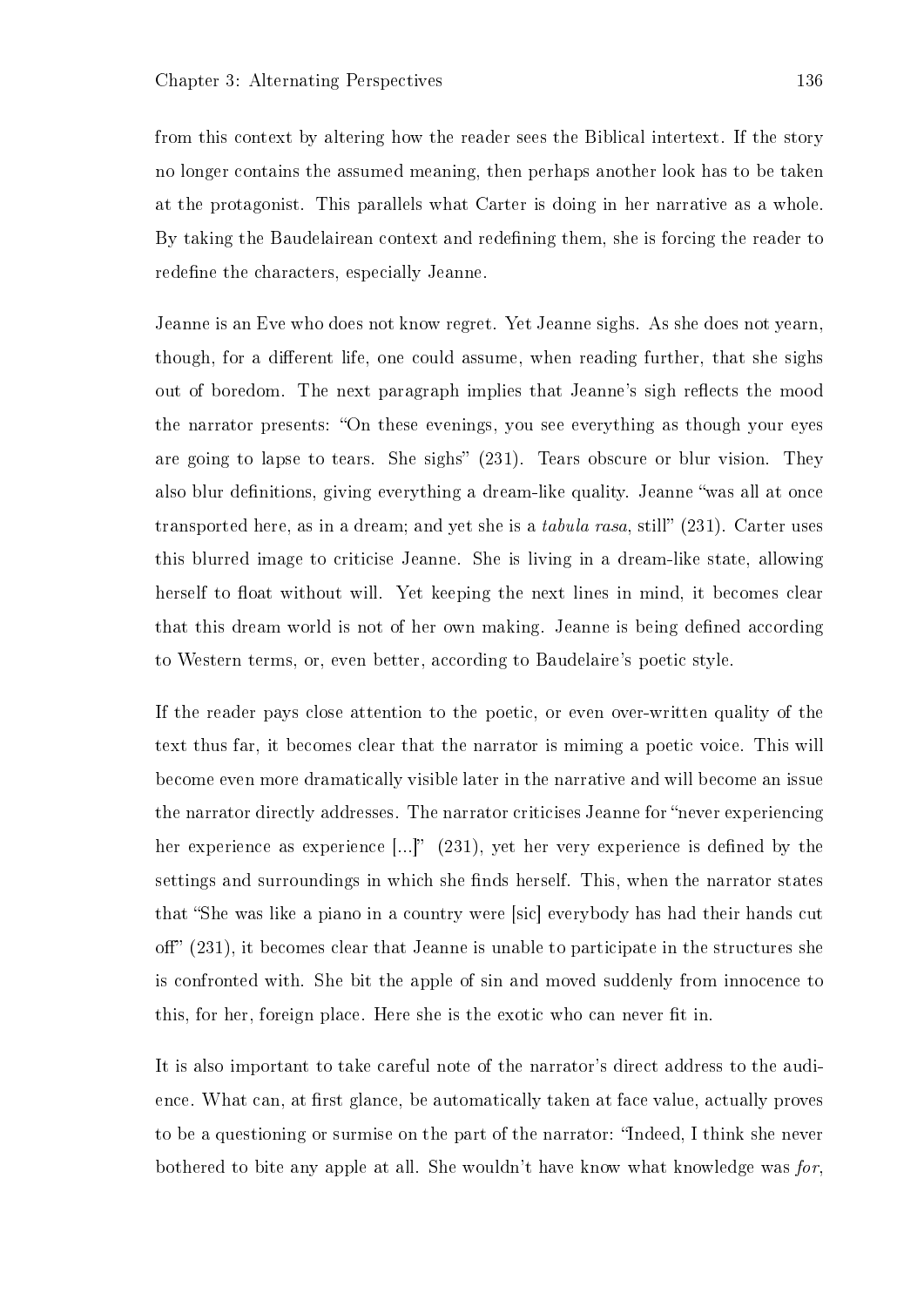would she?"  $(231)$ . This question at the end of the statement can be interpreted in two fashions. On the one hand, it could denote a sense of uncertainty and, on the other hand, could be seen as ironic. Both possibilities give reason for pause. The reader should become aware of the fact that the narrator is speaking to the audience's prejudices or opinions. This demonstrates a clear collusion on the part of the narrator with Jeanne and her predicament, implying that the reader tends toward privileging Baudelaire's perspective.

It is, therefore, more than appropriate that the narrator moves directly on to a description of Baudelaire's perspective, represented in direct discourse. Up to this point Jeanne Duval has been given no voice at all. The narrator will repeatedly return to Baudelaire's perspective, through allusions to his poetry, throughout the narrative, interspersing it with Jeanne's and the narrator's own to offer an interesting contrast.<sup>17</sup>

Baby, baby, let me take you back where you belong, back to your lovely, lazy island where the jewelled parrot rocks on the enamel tree and you can crunch sugar-cane between your strong, white teeth, like you did when you were little, baby. (231-2)

There are a few things immediately apparent in Baudelaire's portion of the narrative. First, he does not address Jeanne by her name. In this example he calls her baby, which is perhaps a recognisable term of endearment between lovers, but is both impersonal and condescending. It implies an inferior status, which is the connotation more appropriate to this context. Baudelaire continues later in the paragraph by calling Jeanne "my monkey, my pussy-cat, my pet  $\left[...\right]$ " (232).<sup>18</sup> Baby must also be kept in mind when Jeanne later calls Baudelaire Daddy. This opposing pair aptly mirrors this type of relationship. Returning to the second half of the statement above, Baudelaire wishes to take Jeanne back to where she belongs. The reader should pay

<sup>&</sup>lt;sup>17</sup>Interestingly, Starkie emphasises that the lack of information we posess about Jeanne is not only a result of the enigmatic quality of this gure who not many people knew but also because Baudelaire was not overly forthcomming with information. WHat information we possess is gleaned through his poetry and from letters to his mother and some converstions with Nadar and Banville. Almost noone has firsthand knowledge of Jeanne. (Starkie 86-89.)

 $18$ Compare to Baudelaire's poems "Le Chat" and "Le Parfum".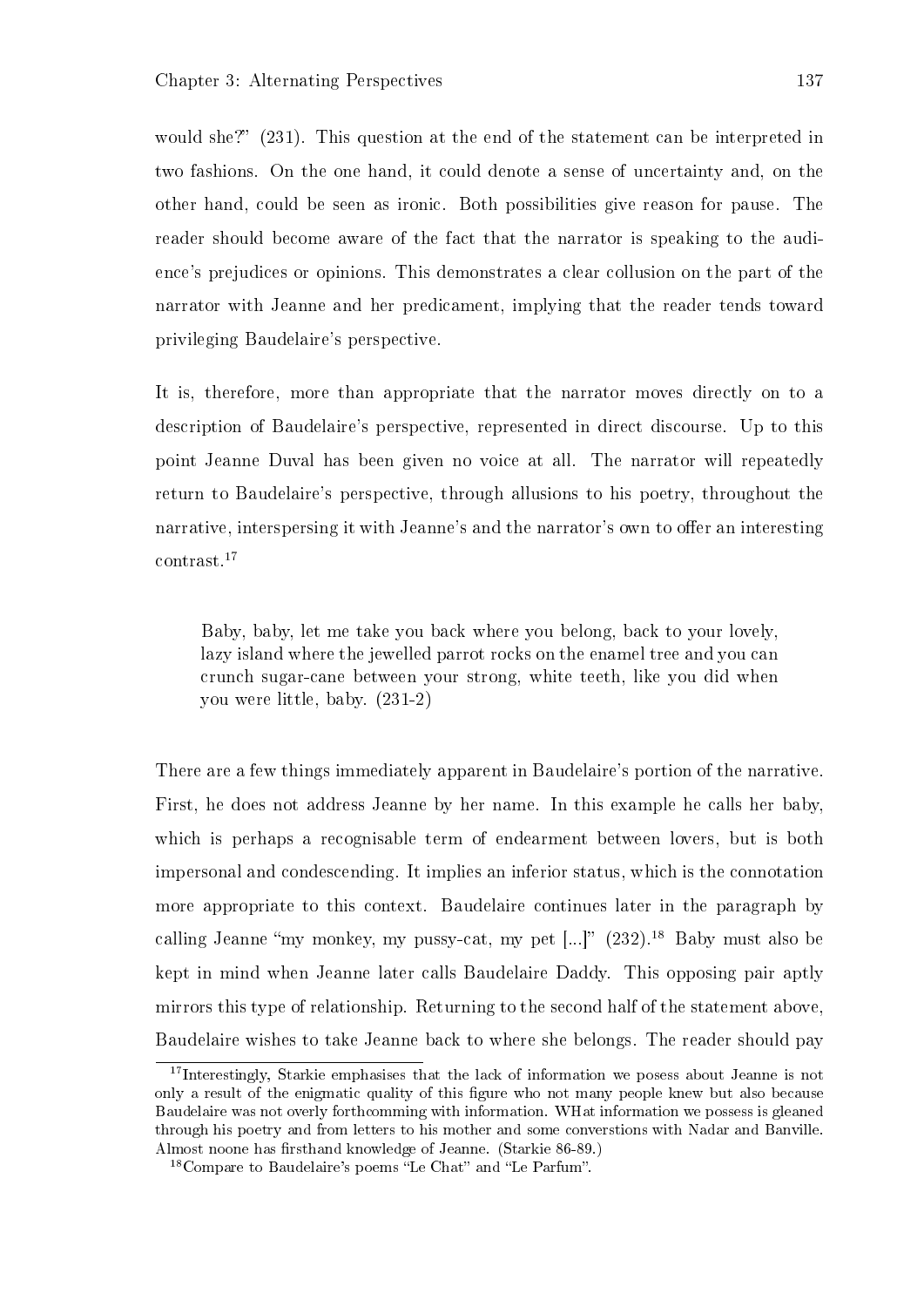close attention to the wording of this statement and the description of the place which follows. The poet does not want to accompany Jeanne, he wishes to take her. Also, he is privy to the information as to where Jeanne belongs. He does not wish to take her where she wishes to go, but to his subjective picture of where she supposedly belongs.

In his following description of the setting, the reader gains a strong impression of the poet emerging in the lines. Instead of describing a real place, he has created a fantasy world.<sup>19</sup> His words also imply that only in this fantasy will he be able to love her "to death" (232). While not directly stated, the context of this statement implies that their relationship is based on fantasy, and only in a world of fantasy can it survive.<sup>20</sup> With these words and descriptions, the narrator critically defines Baudelaire. The style not only mimes the poetic but also the nature of the words that characterise a man who does not live in reality. This could serve to criticise or almost to excuse the poet. While the nature of the entire narrative tends to be critical toward the male protagonist, it would be much too simple to leave it at this. There is also a trend in the story which points to a certain acceptance of Baudelaire. This is not to say that his character is not criticised, but that the criticism is subtle and quietly present in his statements and actions.

At the end of this short exposition by the Poet, the narrator once again takes over. Baudelaire's comments are all negated by the narrator's description of Jeanne and Jeanne's own reactions to the poet's words, "Go, where? Not there!" (232) given in free direct discourse followed by a paragraph giving her perspective. While Jeanne is again described as an animal, this time it is a crow: "she looked more like an old crow with rusty feathers in a miserable huddle by the smoky fire  $[...]$  (232). There is a difference, though, in the narrator's stating that Jeanne looks like a crow and Baudelaire calling her his pet. The poet's insistence on the possessive pronoun lessens Jeanne's value for herself. She has no desire to go where he thinks that she belongs. Her characterisation of the island is dramatically different. As a native and

 $19$ Compare to Baudelaire's poems "A une malabaraise" and "Parfum exotique".

<sup>20</sup>Starkie makes the point that Baudelaire could only have a physical relationship with women in his fantasy as it was widely claimed that he was incapable of a sexual relationship. Starkie 88, 89.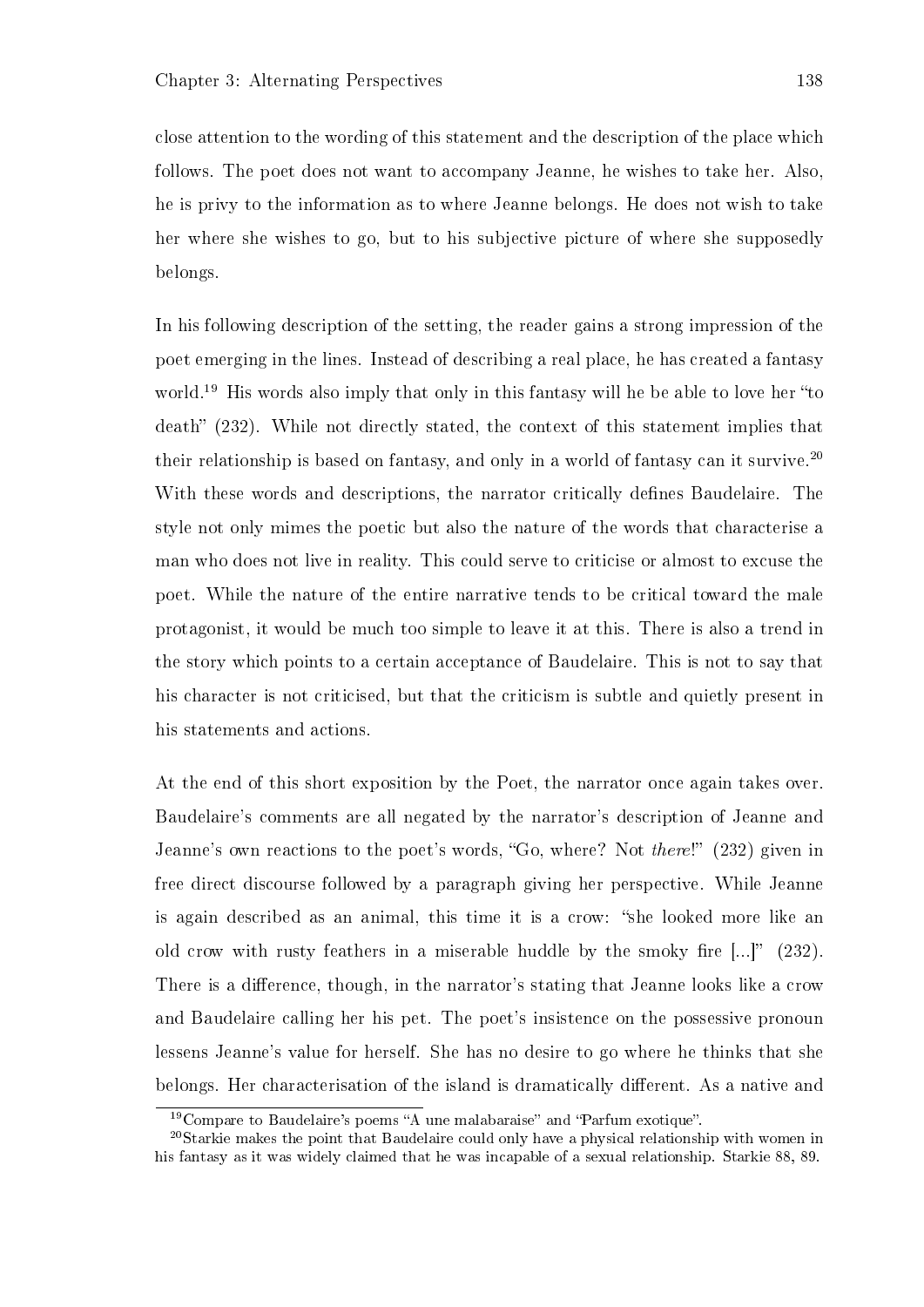not a member of the privileged colonial class, she would not be party to the fantasy lifestyle he described. Her world is made of "fly blown towns. All there is to eat is green bananas and yams and a brochette of rubber goat to chew (232). This example differentiates between the perspectives and demonstrates how vital this dual view is.

Once again the perspective shifts, yet this time more subtly. The only notable difference is a change in style. The narrator adopts a poetic tone: "Night comes in on feet of fur [...]" (232). Whereas Baudelaire's stance on Jeanne's homeland was presented first, now their present apartment is being characterised. It is described in the terms recalling Nadar's hot air balloons. Neither is able to see the earth, only the sky. It is, therefore, appropriate that the windows of the house they are living in are frosted except for the topmost ones: "all the panes except the topmost ones [were] replaced with frosted glass so that the inmates could pursue an uninterrupted view of the sky [...]"  $(232)$ . While the images of the sky and the hot-air balloon conjure up a sense of freedom, the narrator's use of the term "inmates" seems to negate this. Baudelaire and Jeanne are prisoners of their own making. In this sense they are kindred spirits, though it must be kept in mind that the basis for motivation for each is different.

The narrator continues the description with an almost loving, though, slightly tonguein-cheek, description of the furnishings in their cell. While the style of the paragraph does not make it immediately recognisable, it contains free direct discourse:

at the inspiration of a gust of wind such as now rattles the tiles above us, this handsome apartment with its Persian rugs, its walnut tale off which the Borgias served poisons, its carved armchairs from whose bulbous legs grin and grimace the cinquecento faces, the crust of fake Tintorettos on the walls (he's an indefatigable connoisseur, if, as yet, too young to have the sixth sense that tells you when you're being conned) [...]. (232)

To whom the narrator is referring with the us is unclear, yet she seems to be mimicking Baudelaire's voice, to which she gives the second half of the paragraph:

at the invitation of the mysterious currents of the heavens, this wellappointed cabin will loose its moorings in the street below and take off.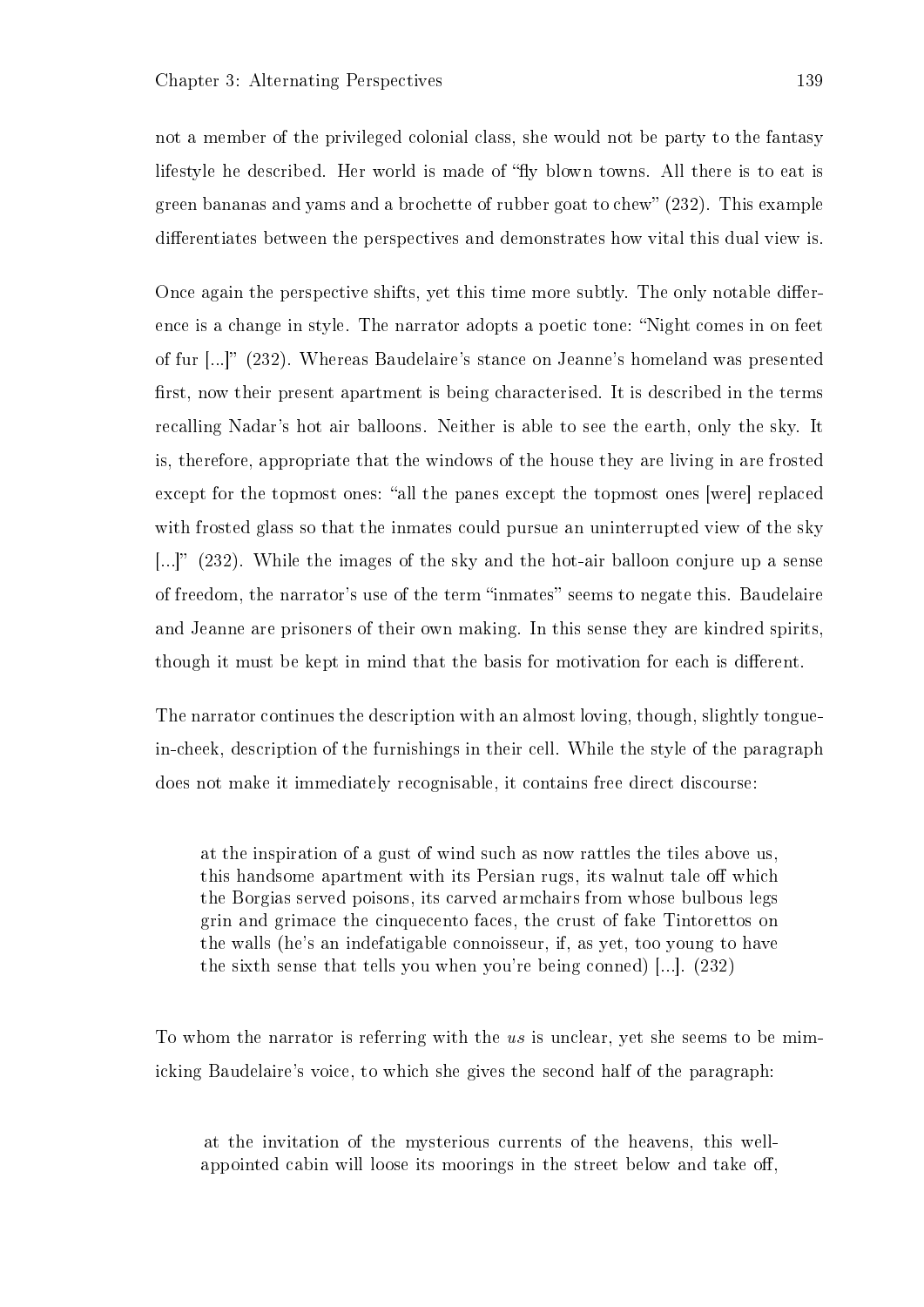depart, whisk across the dark vault of the night, tangling a stillborn, crescent moon in its ropes, nudging a star at lift-off, and will deposit us [...]. (232)

While the entire paragraph consists of free indirect speech, the narrator's aside, included in parentheses, would seem to argue against this type of reading. The second half of the paragraph, though, seems to represent Baudelaire's poetic musings. In this case, the us included in the text refers to Jeanne and Baudelaire. Thus Jeanne's tagged direct discourse which is abruptly forced into Baudelaire's musings makes sense.

She vehemently negates everything that has been stated in the last paragraphs with a resounding "No!"  $(233)$ . By invoking the image of the "slavers' route back to the West Indies  $\left[\ldots\right]^n$  (233), Jeanne is able to show that these objects and places which Baudelaire has been so lovingly describing are for her, inverted: "The bloody parrot forest!"  $(233)$  is for him paradise, but for her a place where she and her people are slaves. The reversal of her journey to France is a repetition of the forced journey of the slaves to these islands. Even the "precious Bokhara!"  $(233)$  is an object belonging to his Western world and in the tone of her comment about it, worth more to him than she is.

What follows this is a more general statement by the narrator about both characters. Here it is claimed that both are dispossessed and without a native land. This is something which has been implied throughout the text thus far and must be differentiated here. The narrator points out that Baudelaire "cannot believe she is as dispossessed as he  $\left[\ldots\right]^n$  (233), though the nature of their homelessness is radically different. The poet is in his native country, while actually being dispossessed in the city of Paris, so his feeling of being dispossessed is a luxury. These feelings could be attributed to the fact that he is an artist. Jeanne's homelessness, however, has its roots in colonialism and slavery.

A few paragraphs later, the narrator once again intertwines her text with that of Jeanne this time: "but Daddy paid no attention to what song his siren sang, he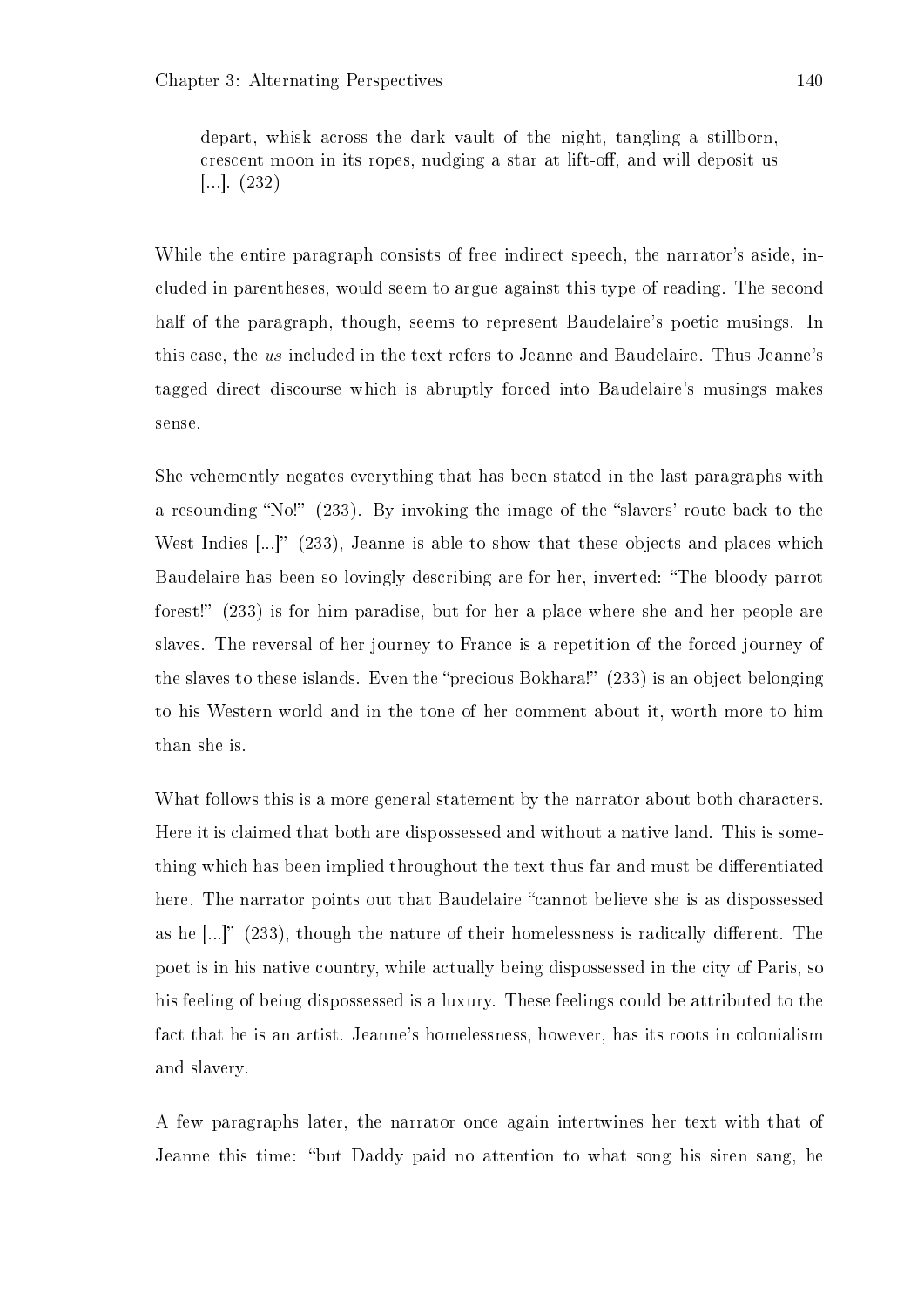xed his quick, bright, dark eyes upon her decorated skin ass if, sucker, authentically entranced"  $(233)$ . In the next line, the word 'sucker' is repeated again in tagged direct speech. It is as if the narrator wishes to give her descriptions of what is going on in this room and Jeanne's feelings a legitimacy which is usually questioned in heterodiegetic narration.

After this initial switching back and forth between perspectives, the text begins to concentrate for the most part on Jeanne. It becomes an interesting mixture of authorial narration interspersed with segments which could be defined as free direct speech. Near the end of the first part of the narrative, Baudelaire is allowed back into the text for a moment through a short authorial comment and the inclusion of his poem, "Sed non satiata" It seems interesting to include Baudelaire again at precisely this point, as two short paragraphs later the first break in the narrative occurs. After this break, the narrative takes on the quality of an historical report about the known facts concerning Jeanne's life. Reintroducing Baudelaire to the text shortly beforehand with the 'real' text of one of his poems makes this transition less jarring.

In this next section, the authorial comment becomes even more present. Flowing directly from this historical interlude, the narrator attempts to find a history for Jeanne:

as if she were the Empress of all the Africas.

But she was the deposed Empress, royalty in exile, for, of the entire and heterogeneous wealth of all those countries, had she not been dispossessed? [...]

She had been deprived of history, she was the pure child of the colony. The colony – white, imperious – had fathered her.  $(238)$ 

With these statements the narrator's choice to begin the story as she did, with the inclusion of both Jeanne's and Baudelaire's perspectives, becomes clear. With it, she demonstrates the mentality of the coloniser in Baudelaire and of the colonised in Jeanne. Yet the often unflattering characterisation of Jeanne in the text thus far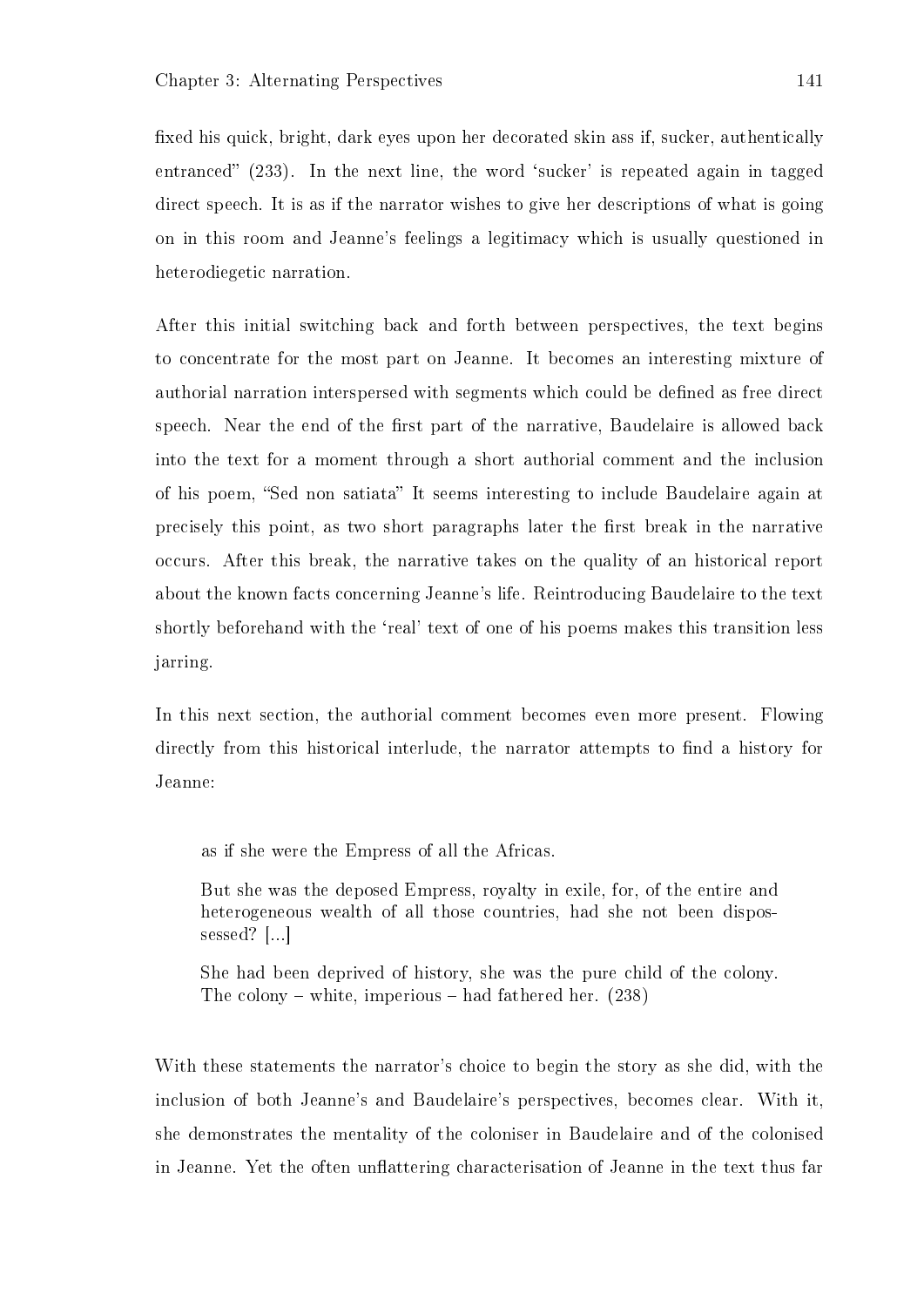precludes a simple reading along these lines. The text refuses to paint Jeanne only as a victim, something Carter refuses in most all of her writing.

What follows, in short, separate sections, are various musings by the narrator on the effect of language on the colonised, in this case Jeanne. After this, she returns to the image of the first portion of the story, of Jeanne and Baudelaire as disconnected wanderers in a short section comparing the two to Penguins and Albatrosses. Interestingly, here the narrator once again makes use of free direct speech in which she speaks directly to Baudelaire. In some parts it is unclear if the voice does not directly belong to Jeanne. Carter is picking up on Jeanne's history as an actress when Jeanne defines herself as an albatross. Even Enid Starkie's biography makes the point that Jeanne has little sympathy with or understanding of Baudelaire's artistic side. "It is clear, from Nadar's account, that she considered [Baudelaire] a generous, kind-hearted lunatic [...] She did not understand his sensitivity, his shyness, his love of beauty and his longing for perfection ..."<sup>21</sup> Carter calls attention to this lack of understanding which is present on both sides of the relationship and even present in the we group of the narrator. "It was not surprising if sometimes [Jeanne] became bored, and thought her lover odd and unbalanced, it was no wonder that she often felt dissatisfied at being worshipped like an image in a shrine.<sup>22</sup> Thus Jeanne sees Baudelaire as a ridiculous figure akin to a Penguin and in her fantasy wishes herself into the role of the albatross.

if you go far south enough you reach again the realm of perpetual cold that begins and ends our experience of this earth, those ranges of ice mountains where the bull-roaring winds bay and bellow and no people are, only the stately penguin in his frock coat not unlike yours, Daddy, the estimable but, unlike you, uxorious penguin who balances the precious egg on his feet while his dear wife goes out and has a good a time as the Antarctic may afford.

If Daddy were like a penguin, how much more happy we should be; there isn't room for two albatrosses in this house.

flightless birds form the audience for the wonderful *aerielistes* who live in the heart of the storm  $-$  like the bourgeoisie, Daddy, sitting good and

 $21$ Starkie 87-8.

<sup>22</sup>Starkie 89.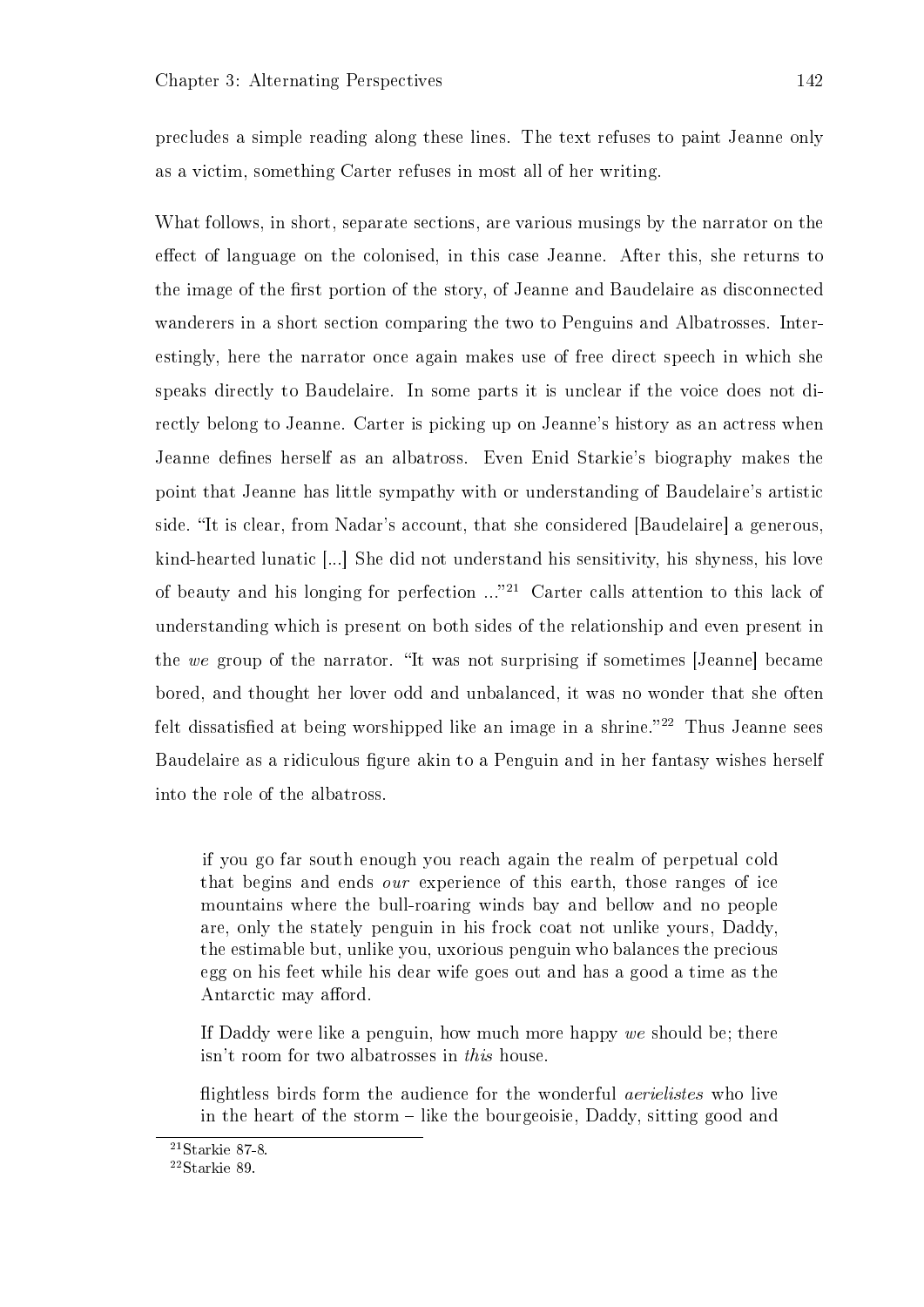quiet with their eggs on their feet watching artists such as we dare death upon the high trapeze. (240, bold emphasis mine)

Exactly to whom the we and our refers remains ambiguous. This is one of the more problematic sections of the narrative, as the narrator is mixing her voice with Jeanne's. The previous clear separation at least allowed for the semblance of an independent Jeanne. Here, the narrator is calling attention to the deceptive nature of such an assumption. While she is giving voice to a different version of Jeanne than is known historically, she cannot but remain a creation of the narrator. The merging of the voices makes this all the clearer.

In the last portion of the text, the narrator once again begins by narrating Jeanne's 'true' history. She then juxtaposes this with a fictionalised account of how Jeanne's life could have ended. Carter does not choose to create a `new' Jeanne here. Jeanne spends the rest of her long life living in luxury, bought from the sale of Baudelaire's unpublished manuscripts she had not used as ashtrays, as well as various other memorabilia. With this wealth she opens her own brothel with an ambiguous "brother" and lives happily ever after. Ironically, with the final lines of the text, the narrator cannot help but deliver a last stab at the patriarchy.

Until at last, in extreme old age, she succumbs to the ache in her bones and a cortège of grieving girls takes her to the churchyard, she will continue to dispense, to the most privileged of the colonial administration, at a not excessive price, the veritable, the authentic, the true Baudelairean syphilis. (243-4)

This narrative demonstrates self-consciously the fictionality of any writing of a real or fictional character. As it is told in the homodiegetic narration, the narrator is able to vary the perspectives and achieve a much more well-rounded portrait of who Jeanne Duval may have been than if Carter had attempted to create this narrative as homodiegetic. Homodiegesis tends to give a flawed impression of reality, which "Black Venus" is at pains to avoid, and which the self-conscious third-person makes all the more graspable.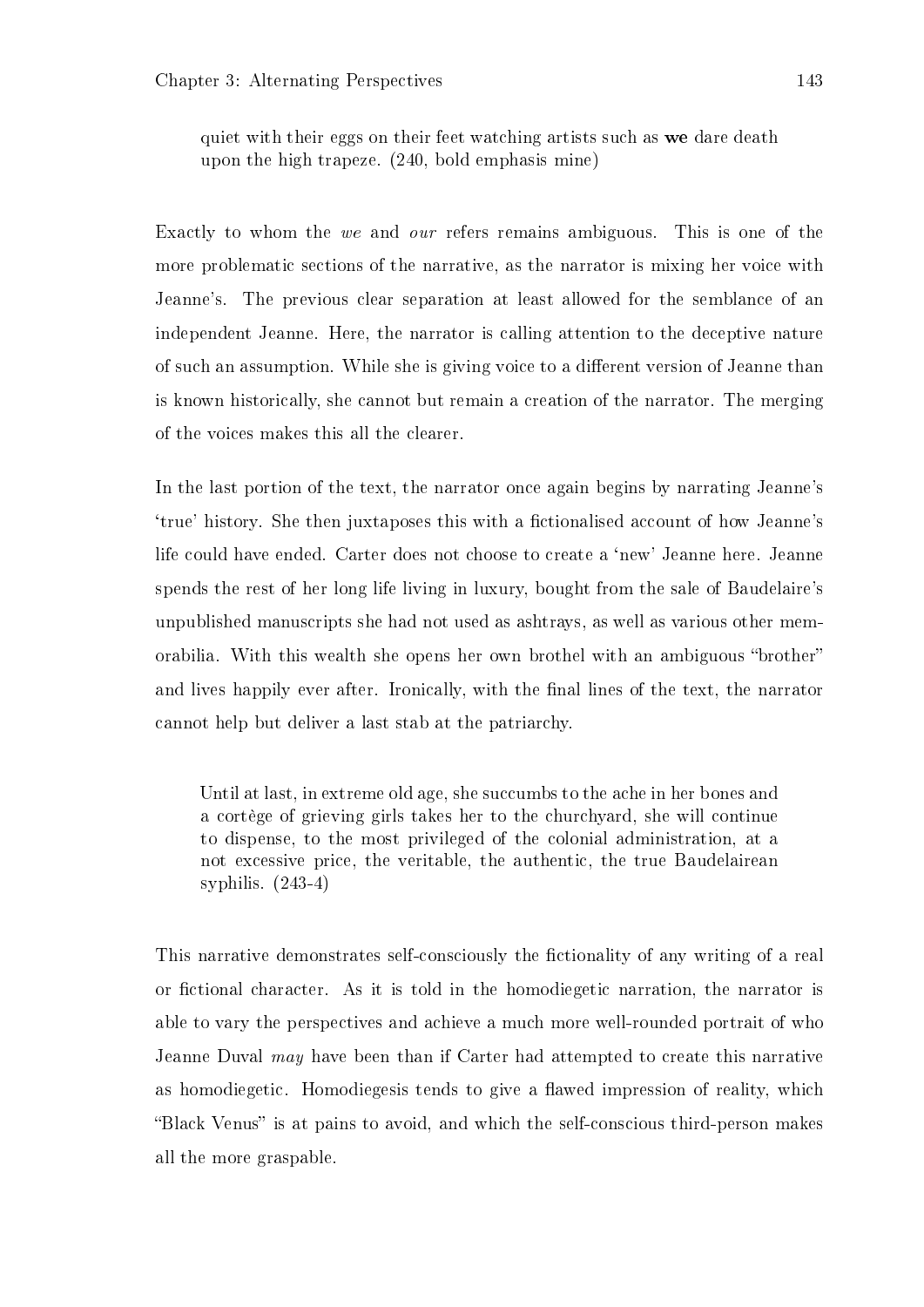## 3.2 "The Cabinet of Edgar Allan Poe"

"The Cabinet of Edgar Allan Poe" is one of five heterodiegetic narratives in  $Black$ Venus. <sup>23</sup> It is, like the others, overtly authorial. The narrator chooses to focus the perspective on two characters in Poe's life, the man himself and his mother who died when he was three years old. The narrative is divided into three recognisable sections, not including a short authorial introduction. The first section can be seen under the heading history or life. Here, the narrator begins by telling the story of Poe's mother and her career as an actress. Intermingled with this is Poe's experience of his impressionable first years. During this time, he more or less grows up in the theatre, where he must play second fiddle, along with his older brother Henry, to the personas their mother portrays on the stage. The mother is an ever-changing, transforming and thus insubstantial being. During this time Poe also experiences his sister's birth first hand. All of these impressions come together to make up his picture of women.

This section ends with the mother's death. Accordingly, the next portion of the text revolves around death, even going so far as to include a fictional will left behind by Poe's mother. In this will, no possessions are left the children, but memories and impressions. Lorna Sage writes that the narrative deals with "the real role of the black Muse, the dead mother's Gothic legacy  $[...]$ ."<sup>24</sup> The narrator gives this legacy a physical manifestation in the form of the written will. In the third section, the narrative follows Poe's life as an adult. The logical movement of the text thus far, from life to death, is continued here. Poe's concentration on death and its images in his writing is manipulated here to paint a portrait of the fictional Poe of this particular narrative.

The choice of heterodiegetic narration for "The Cabinet of Edgar Allan Poe", is fitting. Much of the material used to form the 'history' of this figure is highly speculative.

 $23I$  exclude "Overture and Incidental Music for A Midsummer Night's Dream" from this as the point of view shifts from first- to third-person.

<sup>&</sup>lt;sup>24</sup>Sage, *Angela Carter* 45. Interestingly, Linden Peach writes that the narrative "inserts into the literary biography of Poe an account of the significance of the black muse, his dead mother's legacy." Peach, Angela Carter 146. This is almost the exact wording Sage uses and it lies close at hand that Peach had her interpretation in mind as he cites her about "Overture and Incidental Music for A  $Mid summer\ Night's\ Dream"$  in the next sentence.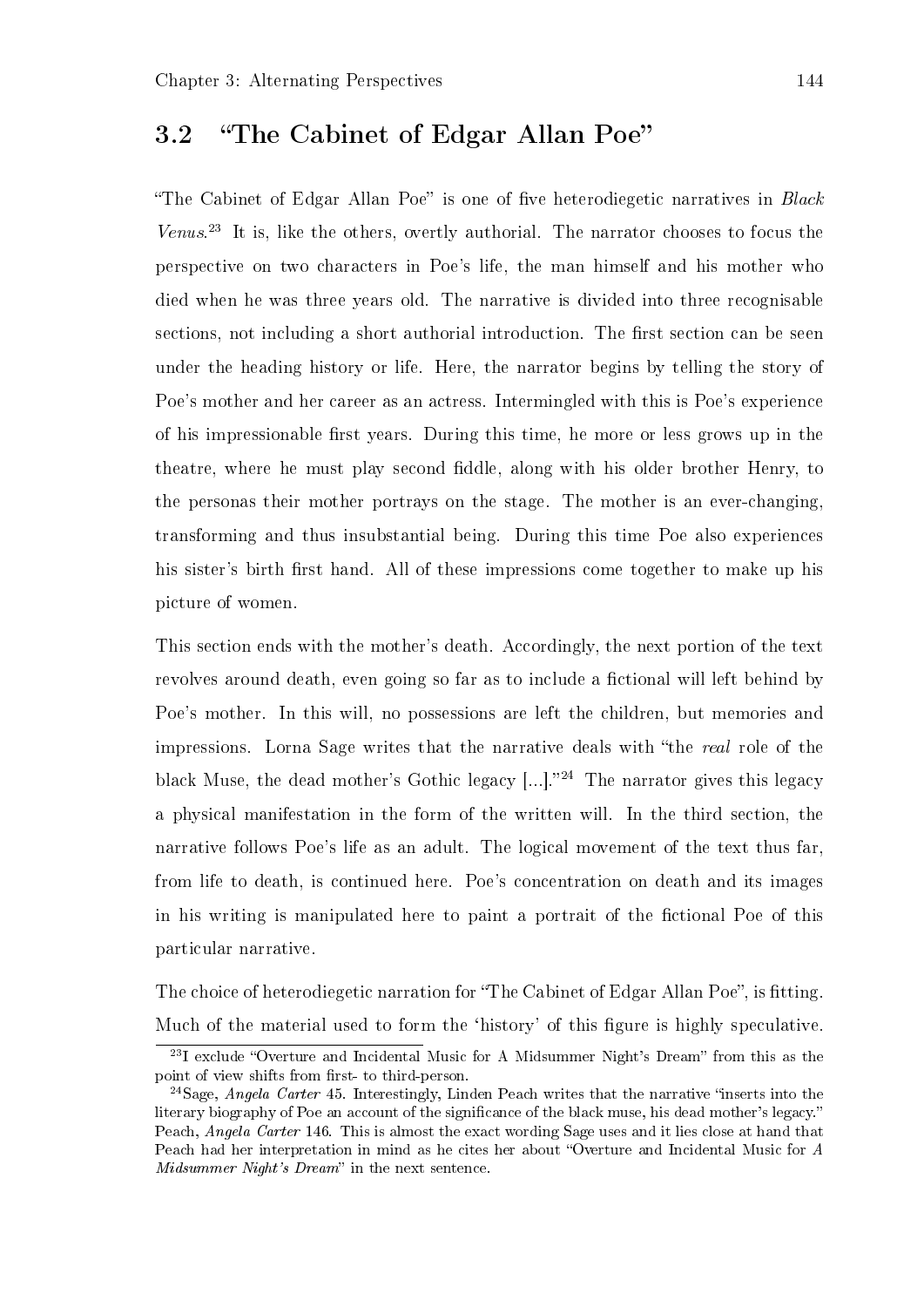Carter has chosen the most stereotypical 'readings' of the author's life in order to form a coherent narrative. Clare Hanson writes that the narrative "explores the construction of the nineteenth-century American writer's particular sensibility through an imaginative reconstruction of his childhood.<sup>25</sup> Yet strategies employed by the subjective teller in this story point towards a criticism of such a cause and effect reading: Poe is obsessed with death because he watched his mother die. He marries a 13 year-old cousin because he is afraid of mature female sexuality. Writing this text in the first-person would add a legitimacy which Carter wishes to undermine. Hanson harshly criticises this narrative, as she judges it to be falling into the trap of upholding stereotypes, which I claim that the nature of the narration undermines. She writes,

So while [the narrative] looks like a promising candidate for a reading drawing on [...] ideas about performance, and focusing on the contestation of gender stereotypes, what actually happens within the story is a return of the repressed archetype of the maternal-feminine linked with death. And while the zone of abjection is present, signalled most strikingly by Poe's desire for his corpse-like young wife, it forces no rearticulation of 'what qualifies as bodies that matter'. On the contrary: at the end of the story the abject Poe, like his father before him, simply dematerializes  $\left[\ldots\right].^{26}$ 

I maintain, though, that Hanson is focusing on something that is not at the core of the narrative. This is not a story primarily about patriarchal discourse. While it does deal with the problematic nature of how Poe sees his mother and Hanson's statements that the most startling aspect of this story, however, is the way in which the young, cross-dressing Mrs. Poe moves not towards freedom but towards a death which seems to be inextricably linked with her maternal function $27$  are true, Carter's focus lies not in the deconstruction of these stereotypes from the female point-of-view, but from Poe's, the male. Hanson claims that the story moves toward stasis rather

 $25$ Clare Hanson, "The red dawn breaking over Chapham': Carter and the limits of artifice," The Infernal Desires of Angela Carter, ed. Joseph Bristow and Trev Lynn Broughton (London: Longman, 1997) 61.

 $26$ Hanson 62.

 $27$ Hanson 62.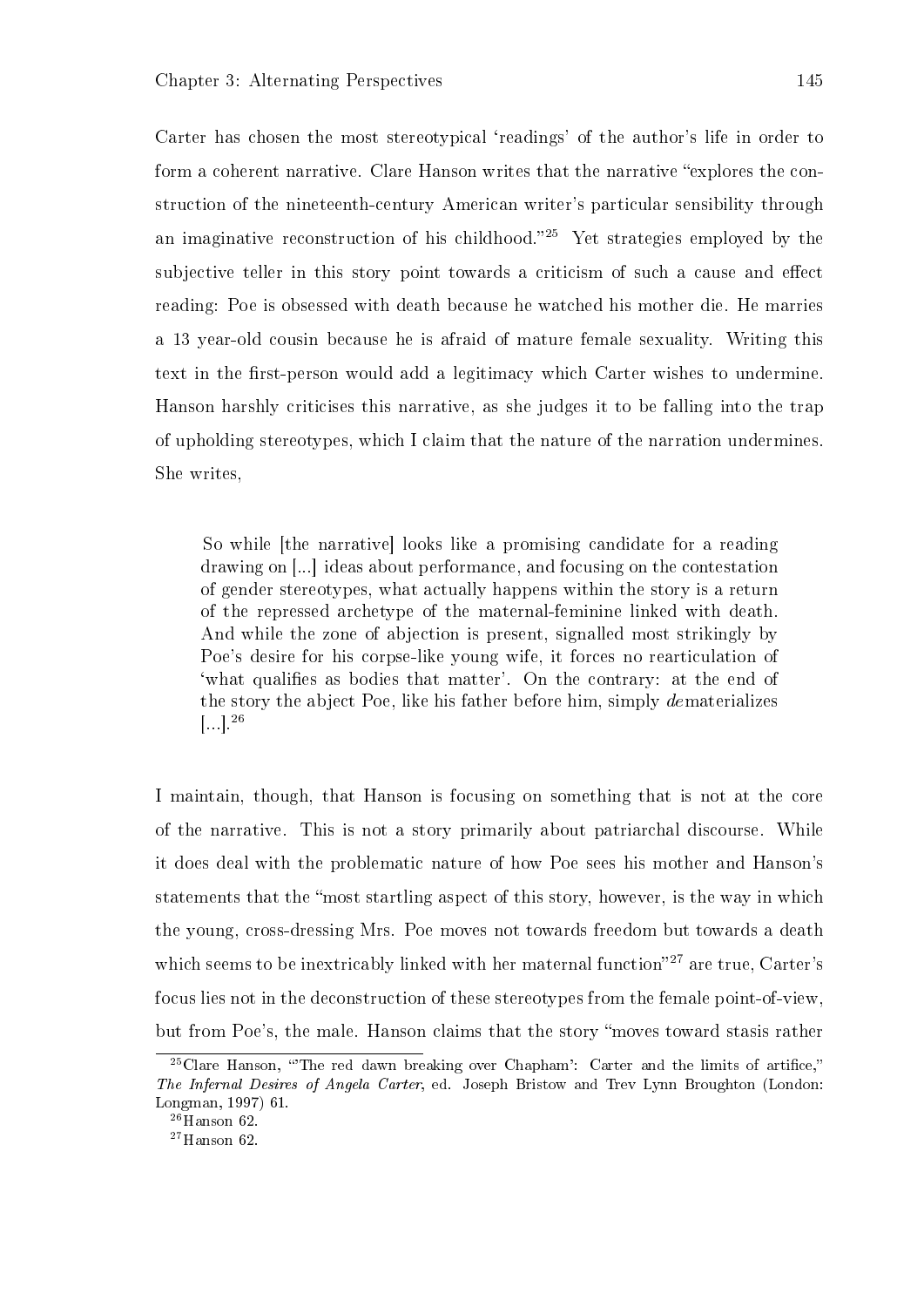than contestation  $\lbrack \dots \rbrack$ <sup>28</sup> She uses this to criticise the narrative, yet, this is the very point that Carter is making.

The narrative relies on a narratee who will, on the surface, buy into this jargon of repression. Coupled with Poe's `biography' the narrator is then able to seem to present an inevitability, a static situation. It is, therefore, vital to examine closely the narrative strategy employed in order to not misinterpret this narrative. Carter is asking her readers to question their 'readings' of history, of historical figures as well known as Edgar Allan Poe. This is something she does repeatedly, not only in this collection, and this narrative, especially, deals with the problems arising from rewriting history. The author, through the fallibility of the narrator, can call attention to the distinction between event and facts.

In the opening lines of this narrative, the reader is confronted with a narrator who speaks directly to the audience: "Imagine Poe in the Republic!" (262). The narrator chooses to begin in medias res as the title figure is so well known that a lengthy general introduction would not be necessary. Carter hints at the breadth of Poe's aethetic code in this statement. Der Dichter ... lehnt die Demokratie wegen ihrer negativen Folgen der gleichmacherischen Ausrichtung nach der Masse, des Materialismus und des platten Fortschrittsgeschreis mit Verbitterung ab.<sup>29</sup> The author is picking up on the dissolutionment that went along with the Civil War in the United States, thus providing an appropriate historical and aesthetic setting for her narrative and setting the dark and serious tone. Choosing to begin in an implied you address with the word `imagine', the reader is asked to suspend belief for a moment and allow the narrator to paint a portrait of Edgar Allan Poe. The sentence continues after the exclamation point as if this punctuation mark were not there to serve its usual function, but to mimic a vocal emphasis. The reader can imagine the narrator almost laughing, at the very least expressing extreme disbelief at the thought of Poe in the Puritan North. The choice of an in medias res beginning emphasises the feeling that one has entered into an ongoing conversation. The line continues, when he possesses none of its virtues; no Spartan, he"  $(262)$ . With this the narrator sets the stage for

 $28$ Hanson 62.

 $29$ Rohmann "Der Dichter als Dandy" 202.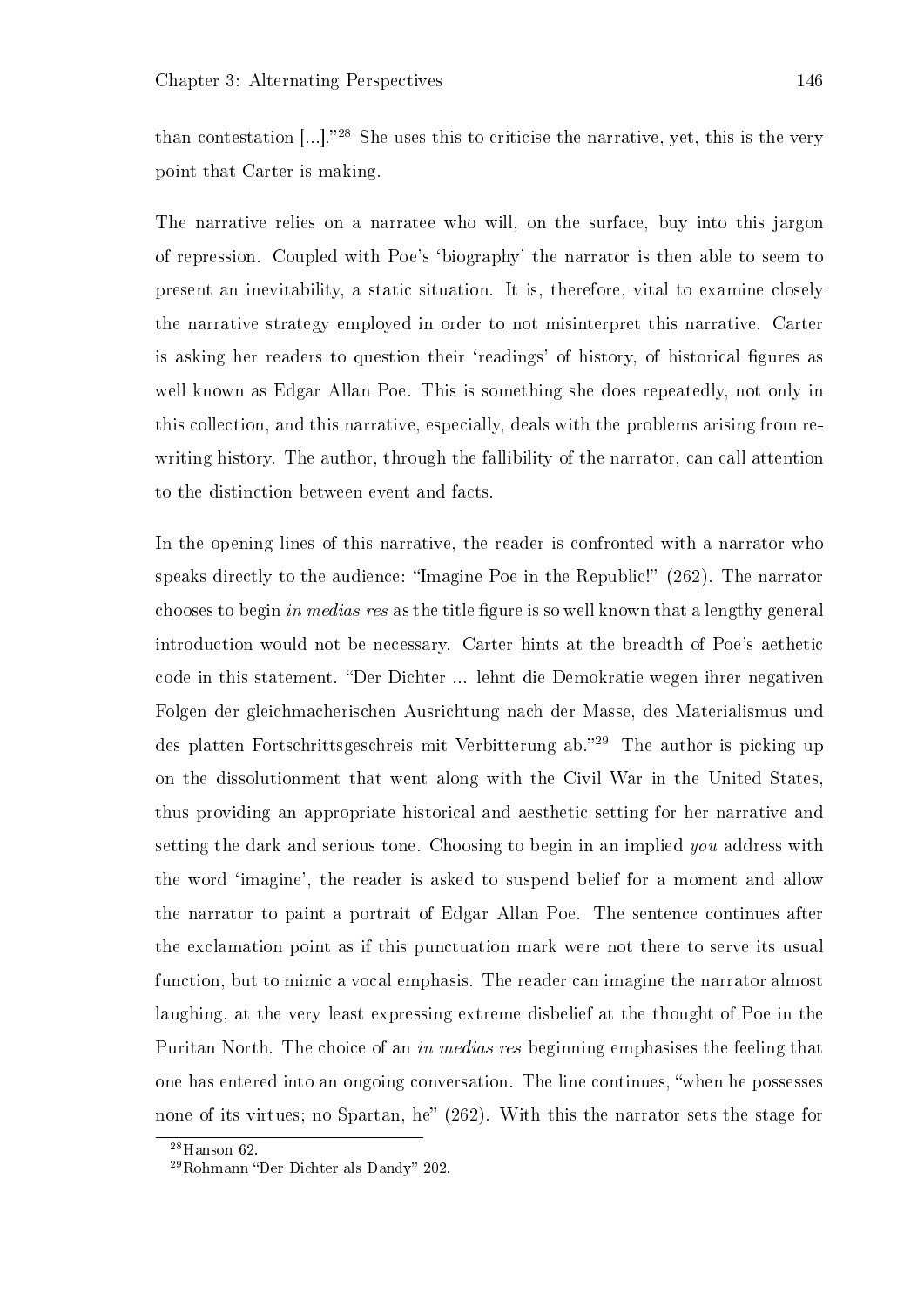the bent of the narrative. She will concentrate on Poe's 'outsider' status. She writes, Either you are a saint; or a stranger. He is a stranger, here, a gentleman up from Virginia somewhat down on his luck"  $(262)$ .

Ironically, this collection was originally titled Saints and Strangers. Perhaps this title was too overt for Carter, so she chooses to utilise the more ambiguous "Black Venus" instead. The original title seems to address the theme of the collection more overtly. While the author is not presenting a fairy tale, as in The Bloody Chamber, she is nevertheless creating a mythical tale of Poe's life from historical facts. Therefore, the impression of a narrator as tale-teller is strong in this narrative. Historical facts and images are gleaned from Poe's life and works to blend together in a collage which, to a certain extent, attempts to draw conclusions about Poe's life from what he left behind. Ironically, the text manipulates this fact in the inclusion of Mrs. Elizabeth Poe's will to her son.

Carter's choice of `cabinet' calls up pictures of Madame Tousaud's wax cabinet in London. These figures give a semblance of life, yet are and remain only a representation of such. Similarly in this story, Carter creates a semblance of Poe and his life, but it is important to keep in mind that it can, lastly, always only be a representation. Legend and mystery, ever present in Poe's gothic writing, have come together and solidified in the minds of the reader to form just such a wax figure. The narrator states, "People think he is drunk. He is drunk"  $(262)$ . This can be interpreted in two ways. The narrator may be claiming that Poe is an alcoholic, which is often underscored in the following text, but could also be claiming in the subtle inclusion of the first sentence that as 'people' believe Poe to be drunk he is therefore drunk. While this is only one pseudo-historical fact about him, it is nevertheless a debatable one. Edward H. Davidson writes, in his introduction to a collection of Poe's writings, that Poe's audience and critics have melded together his literary art and life into a biography which, for them, is fitting for an author of such works as he produced:

In that brief life-span of forty years he initiated enough half-truths and legends to grant later biographers and indiscreet analysts the apparent license to make the man into a repulsive myth. [...] [It is an] obvious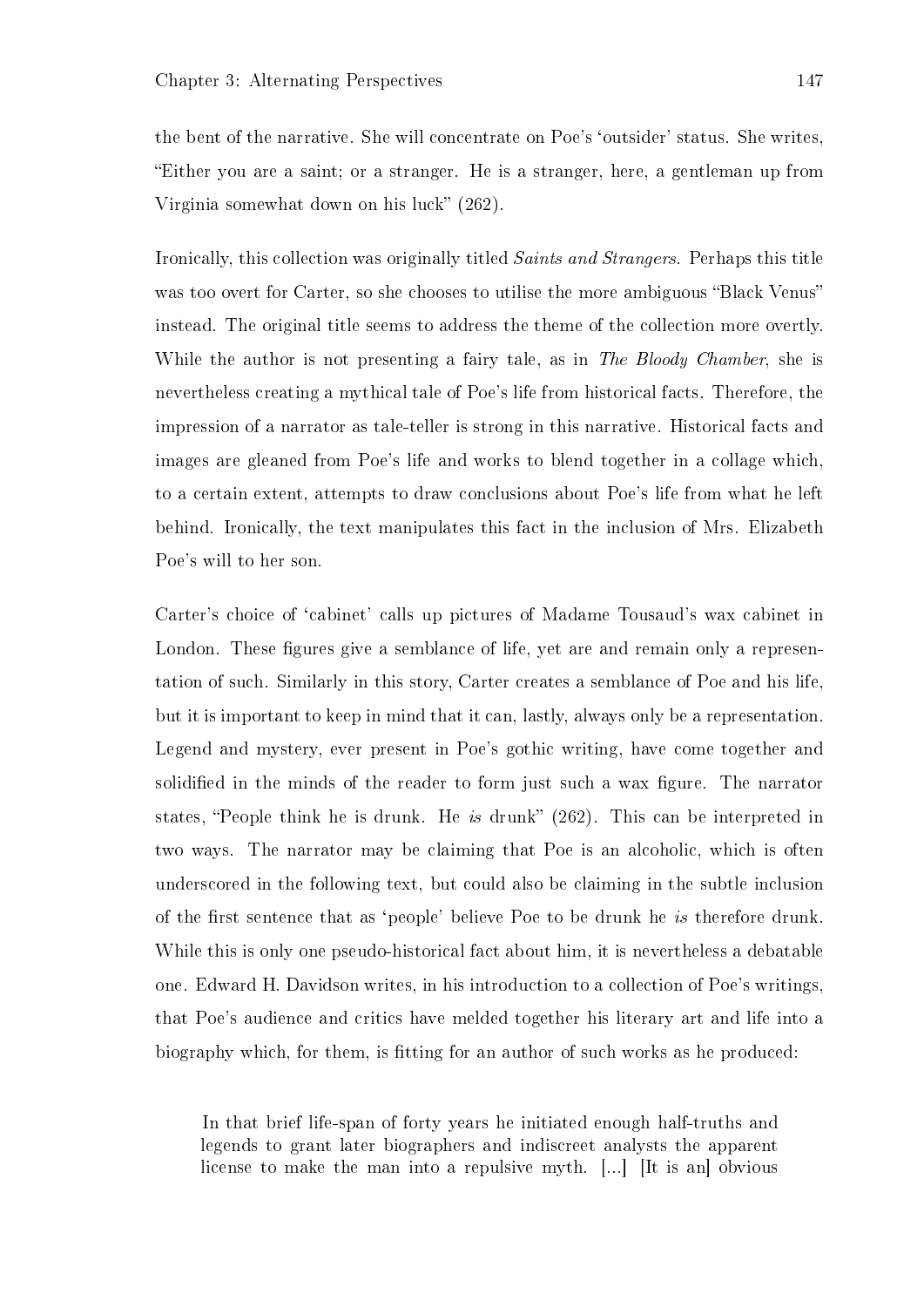human failing to confuse life and literature- to assume, in other words, that what a man wrote he inevitably was in his own person. [...] [This] is virtually nonexistent in the case of Edgar Poe. Perhaps one might lay down the truism that Poe wrote what he did because it was as remote as possible from his own experience.<sup>30</sup>

Scott Peeples writes that it is largely due to the Rev. Rufus Wilmot Griswald that Poe is seen as such a controversial figure. Even during his life and shortly after his death, there was widespread disagreement about Poe's life, writing and nature. He was touted by many as a brilliant author and critic and, on the one hand, his "partisans produced scrap after scrap of evidence that he did have friends, that he was devoted to his wife and his mother-in-law, that he was more often sober than drunk, more often honorable than devious.<sup>31</sup> His critics, on the other hand, emphasized his dissolute character.<sup>32</sup>Whether or not Davidson's reading of Poe's life is the only one possible, the fact remains that the `real' story is unknowable. She uses a conglomeration of information about Poe to construct a portrait of the man and she uses the constructs of point-of-view to emphasize the feeling that the story is not knowable. Carter is also picking up on a point that Poe touched on in his own writing. In the story, "The Man That Was Used Up," Poe writes a character who is a construct.<sup>33</sup>

She begins the narrative by setting the stage of pre-Civil War America: "Here it is always morning; stern, democratic light scrubs apparitions off the streets down which his dangerous feet must go"  $(262)$ . The reader is immediately confronted with the defining characteristics of the Puritan work ethic, which served to define first the colonies and later the nation as a whole. A clear line is drawn through the middle of this country, a literary Mason Dixon line, dividing not the physical states, but a state of ideals. Poe is firmly ensconced in the decadence of the soon to be ending Southern idyll.

 $30E$ dward H. Davidson, introduction, Selected Writing of Edgar Allan Poe, ed. and intro. Edward H. Davidson (Boston: Houghton Mifflin Company, 1956) vii.

 $31$ Scott Peeples, The Afterlife of Edgar Allan Poe (Rochester, Suffolk: Camden House, 2004) 2. <sup>32</sup>Peeples 1-27. Peeples argues that Griswold may have even blackened Poe's reputation on purpose in order to make him more interesting. Griswold was given the job of compiling an authorized

edition of Poe's works. Both Griswold and Poe's mother-in-law claim that this is what Poe wished. Peeples 4.

<sup>&</sup>lt;sup>33</sup> Peeples 25. Poe: Poetry, Tales, & Selected Essays. Library of America College Editions. (New York: The Library of America College Edition, 1996.) 307-16.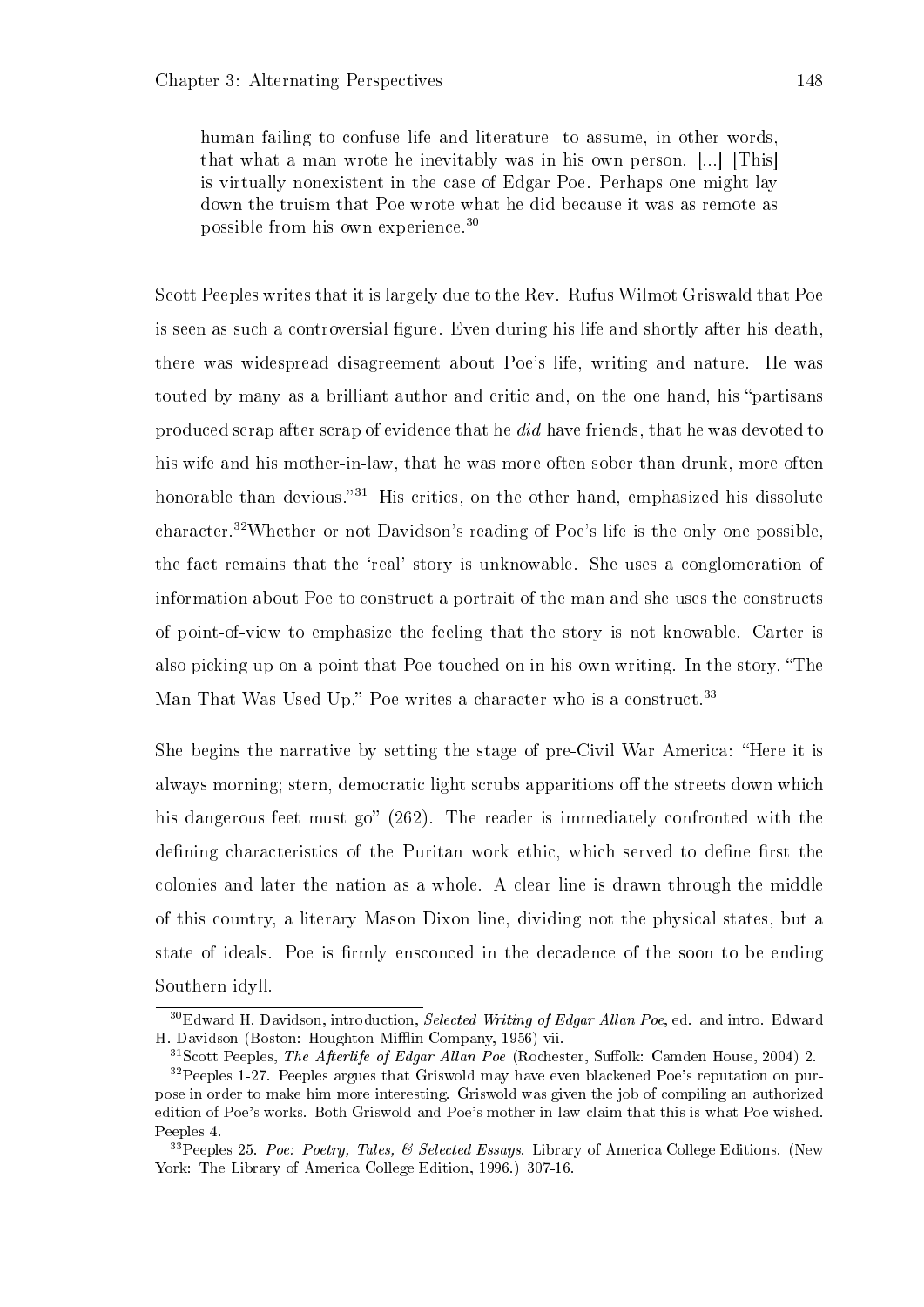The 'black star' of the South is mentioned here for the first time. The narrator utilises this symbol at least two more times in the text in the context of Poe. Here it is the star of melancholy, tting in the literary tone of his works. It is mentioned again in the second half of the narrative as "the black stars of the slave states"  $(269)$ . This is a colour negation alluding not only to the skin of the slaves, but also an opposite to the white of the stars in the nation's flag. The last mention of this image is in the last lines of the narrative, where Poe becomes engulfed by the black star: "Lights! more lights! he cried, like the hero of a Jacobean tragedy when the murdering begins, for the black star was engulfing him"  $(272)$ . Only a place like the US-American South could foster such an artist. The melancholy gothic air of this place and this person could not survive the glaring light of the Republic. In light of her re-use of the star imagery throughout the narrative, the inclusion of the passage on the Republic begins to gain meaning. Poe's own characterisation is hinged to this dichotomy of light and dark, life and death.

This image is taken further in the narrator's inclusion of Poe's actress mother in the narrative.<sup>34</sup> Besides being a historical fact, this world of the theatre and its different costumes constitutes an unreal atmosphere where reality and semblance melt together. With the introduction of the mother and her life, many of the allusions made in the text to Poe's life and his rather skewed vision of women and death begin to make sense. Of course it would be incorrect to assume that these assumptions are true merely because Carter chooses to utilise them in her own fashion. She presents a possibility which ts into her scheme. Manipulating well known images, she manages to open a door between two worlds which could offer insight into Edgar Allan Poe's life and work.

At the beginning of the description of Poe's mother, the narrator continues to characterise the historical time. Here there is a move away from the generally defining Puritan ethic to the ethics of the audience. This is a theme Carter often manipulates in her fiction, as can be seen in this study thus far. She "made her first appearance on any stage in her ninth summer in a hiss-the-villain melodrama  $\left[...\right]$  (262). This

 $34$ This character can be found again, to a certain extent in Carter's final novel, Wise Children, in the figures of the Hazards and Chances.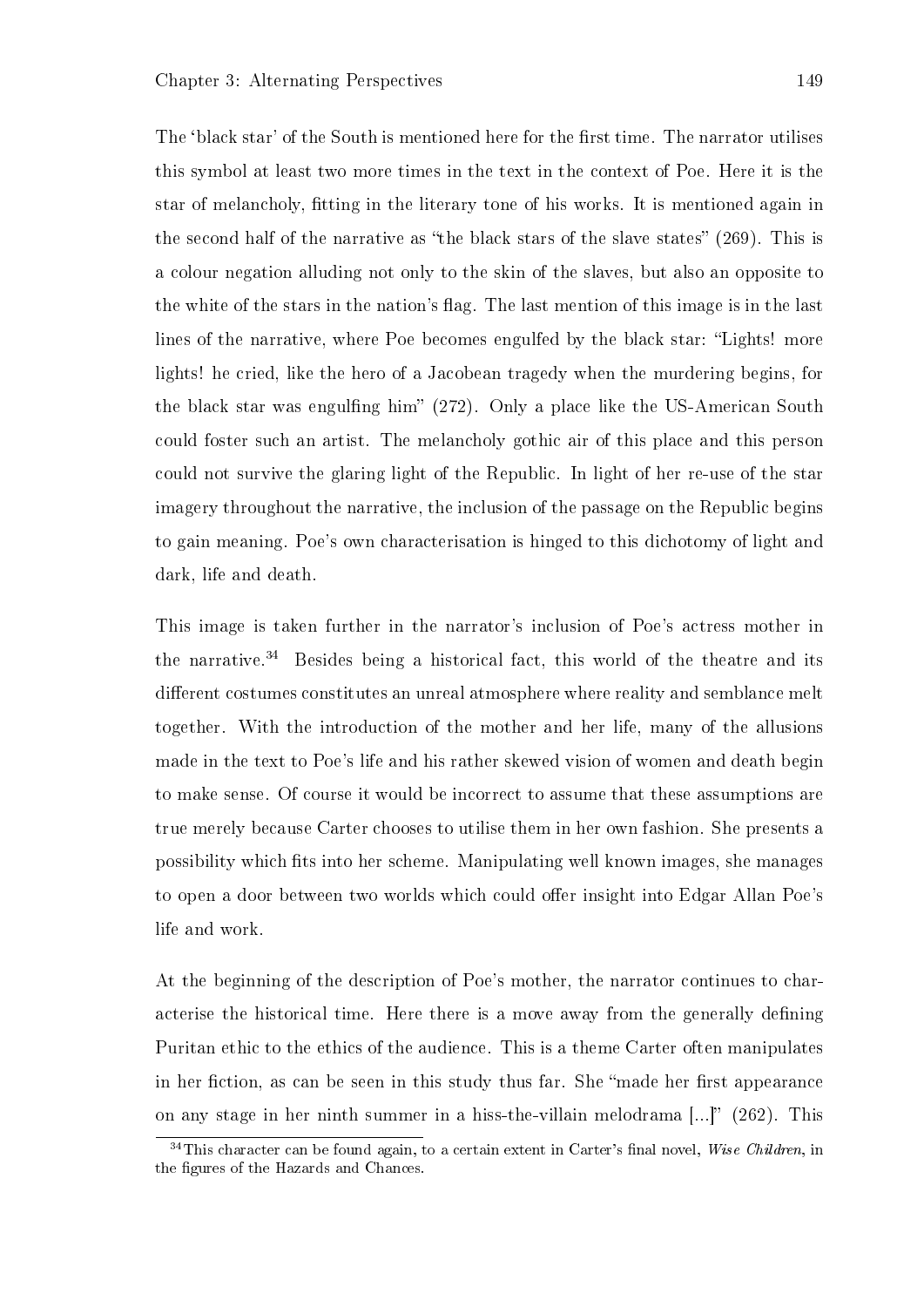offers a first stark contrast to the sombre atmosphere of the Republic. Going even further, the narrator throws in the Marquis de Sade for good measure. Though having published The Sadeian Woman in 1979, and the collection, Black Venus eight years later, as can be seen with many of her symbols and images, she uses and reuses them in varying contexts to examine different facets of their meaning. This is the first time, though, that Carter has specifically used the image of this famous man in her short fiction.

At this hour, this very hour, far away in Paris, France, in the appalling dungeons of the Bastille, old Sade is jerking off. Grunt, groan, grunt, on to the prison floor... aaaagh! He seeds dragon's teeth. Out of each ejaculation spring up a swarm of full-armed, mad-eyed homunculi. Everything is about to succumb to delirium. (262-3)

It is arguable whether or not the image of de Sade is appropriate here. It contains such a great number of connotations that Carter might be overplaying her hand. Of course he is fitting in the sense of death and sexuality, yet his works go in a much different direction than Poe's. If we remove de Sade from the context of Poe and argue that his inclusion in the narrative serves to characterise the time and not the actual protagonist, then it could be said that he represents the slow decline of static ethics, and that the reference to delirium pertains to the coming of the Civil War. A further possibility also emerges when seeing the Sadeian delirium in the context of the theatre: "So you say he overacts? Very well; he overacts. There is a past history of histrionics in his family"  $(262)$ . The narrator is bringing together the artificiality, the hysterical quality of the theatre with the sexual hysterics of de Sade. As Poe was well loved in France beginning in the 1850s when his writing was translated into French by the poet Charles Baudelaire, the reference to de Sade can also be seen as a comment by the narrator as to the hesitant reception of Poe's work in his home country, this country of the Puritan work ethic where there was bright light which banished all darkness in contrast to de Sade's France.

The narrator continues by characterising Poe's mother as a very versatile and skilled actress. An interesting emphasis is placed on her ability to look young. Later in this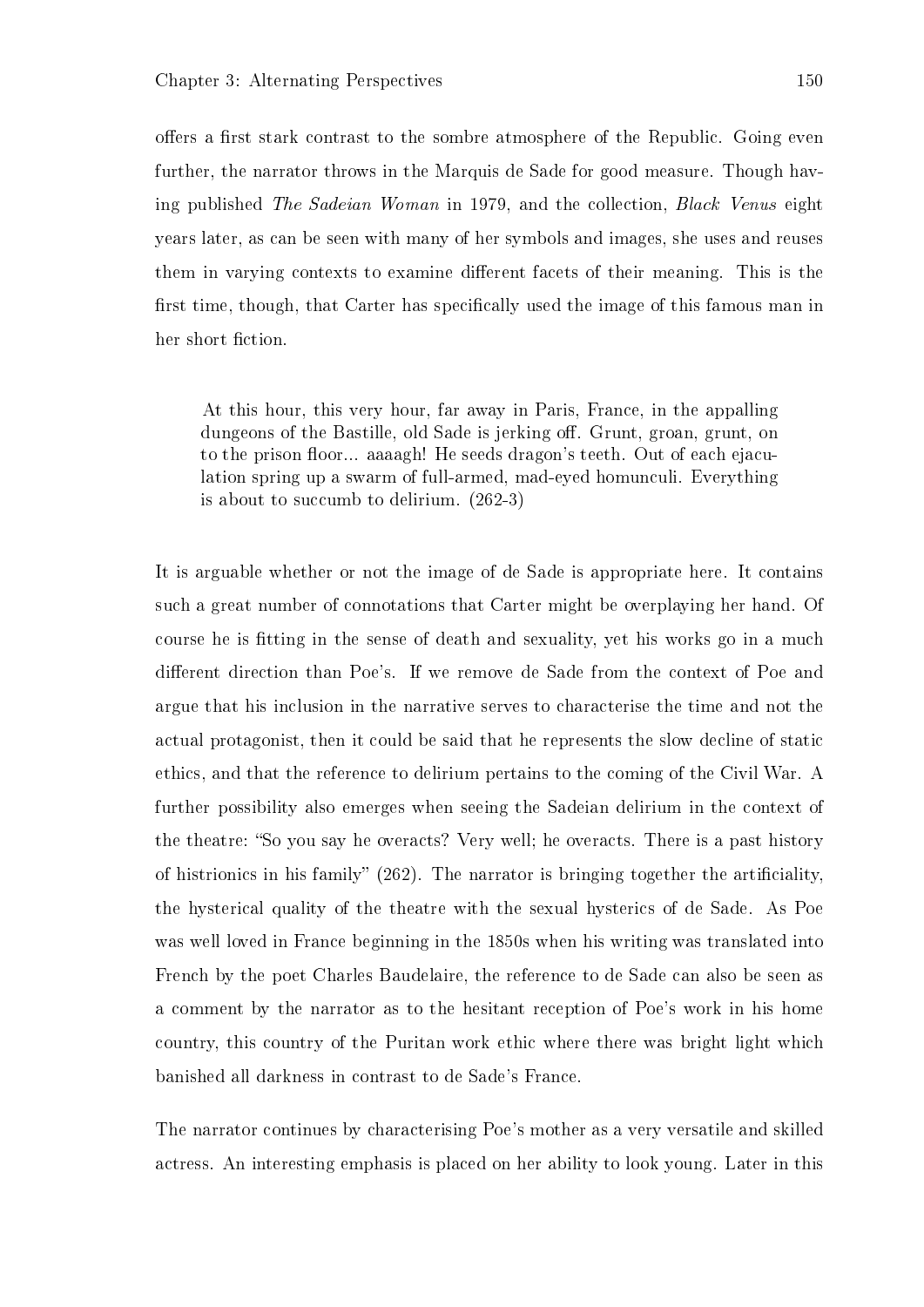narrative, emphasis is placed on the youth of Poe's wife, Virginia Clemm, and through this it is inferred that Poe had a penchant for young beauty, pure and untouched, as is seen especially in his poetry. This also touches, again, on the lingering image of de Sade and his sexual perversions. Poe's mother can play children of both sexes and "she could do you Ophelia, too!" (263). At the same time, she also became a mother. This, though, is mentioned in such a way that it fits in with the other roles she plays. There is no border between reality and the stage:

She ran back to the green room and undid the top buttons of her waistcoat to let out a sore, milky breast to pacify little Edgar who, wakened by the hoots and catcalls that had greeted her too voluptuous imitation of a boy, likewise howled and screamed. (263)

Her audiences and children are described in the same terms. She moves between the two, fulfilling their needs. There is an important difference to be noted in the description of the hoots and catcalls and the howls and screams, though. While they are similar, their difference lies in more than the person making these sounds. The one audience is a knowing one. They are conscious of their desires and are able to identify them. The baby, Edgar, on the other hand, reacts for different reasons. He is unable to differentiate between the impressions. This, coupled with the alcohol given to him by his parents to keep him quiet seem to have formed the world for this fictional Poe. It is convenient for the narrator to place the evil spirit of alcohol in Edgar's crib: The red-eyed Angel of Intemperance hopped out of the bottle of ardent spirits and snuggled down into little Edgar's longclothes"  $(264)$ . While this can be seen as a convenient manner in which to have the spectre of alcohol enter Poe's life, it also relies on historical fact. Knowledge of the dangers of alcohol, especially with children, is a  $20^{th}$  century phenomenon.

It is with this image of the alcohol that Poe's father is introduced and with which he also exits a few paragraphs later at the birth of his last child. Similarly to his almost non-existence in the story, he is also almost non-existent in Poe's life: "their father began to grow insubstantial. He unbecame"  $(264)$ . Poe's life becomes like the theatre, like a tragedy where everyone dies. First his father fades away and then his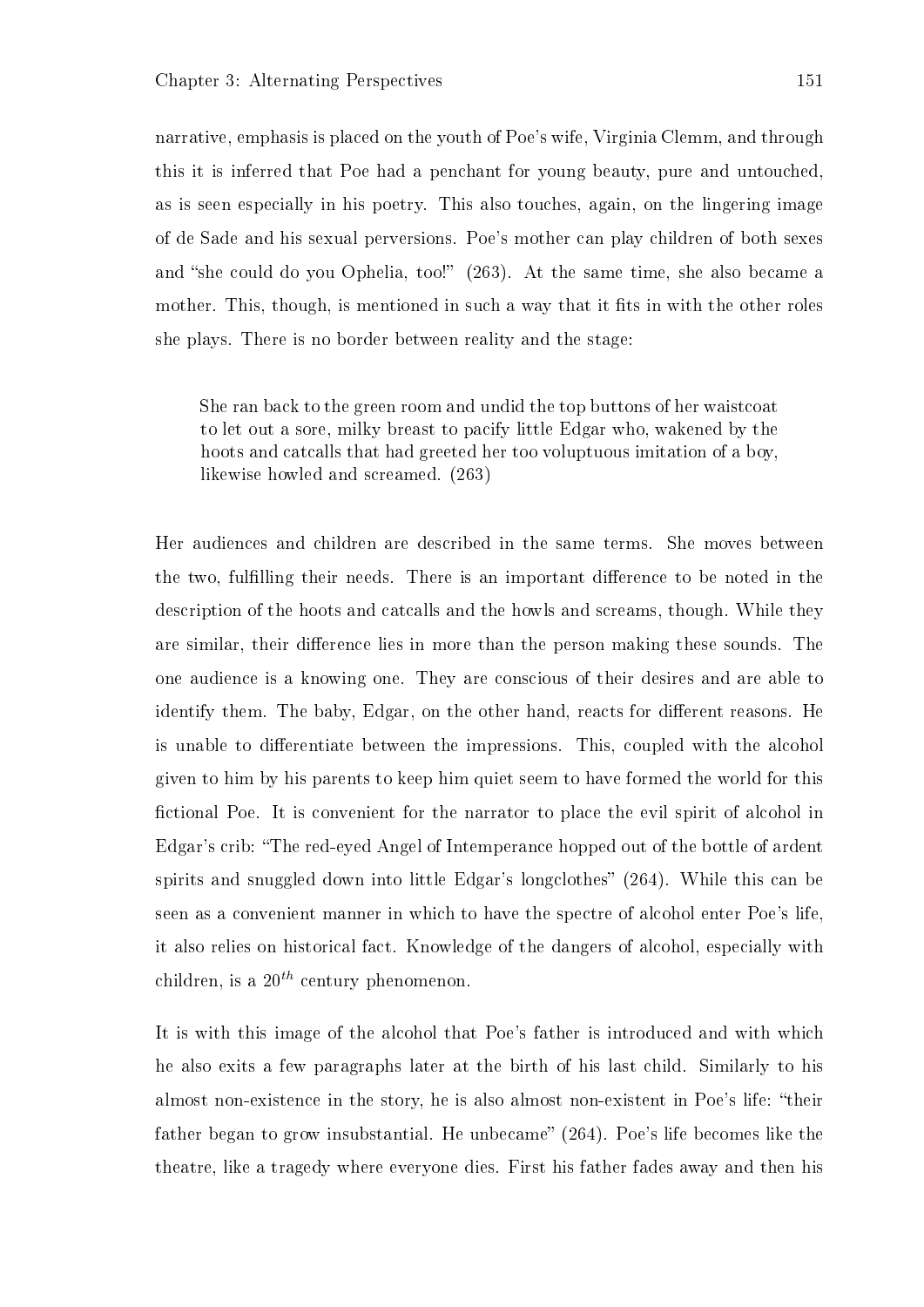mother slowly dies. It is in this death that she is unable to maintain the illusion that has made up her life. She now only plays one role: "Her mirror, the actress's friend, the magic mirror in which she sees whom she has become, no longer acknowledged any but a death's head"  $(265)$ .

What follows the mother's death in the text is a type of last will and testament. Instead of being a list of possessions she leaves her children, it is an abbreviated list of her life and the incomplete and often skewed or horrific memories she has left Edgar.

The subsequent narrative serves to underscore the images presented in the first half. Mrs. Elizabeth Poe's will is presented in the form of a list with headings. This will is filled with authorial comment which, while the text is setting up a cause/effect scenario which defines Poe's life, the indecisiveness expressed by the narrator simultaneously undermines this.

Item: nourishment. A tit sucked in a green-room, the dug snatched away from the toothless lips as soon as her cue came, so that, of nourishment, he would retain only the memory of hunger and thirst endlessly unsatisfied. (266)

The choice of the *would* is not as clearly defining as the simple past tense of the verb did.

Item: transformation. This is a more ambivalent relic. Something like this... Edgar would lie in prop-baskets on heaps of artificial finery and watch her [...]. (266)

By choosing to add the statement 'This is a more ambivalent relic. Something like this', the narrator makes an overt statement to the narratee that that which follows is a fictional supposition, a created scenario a further level removed from the already fictional text.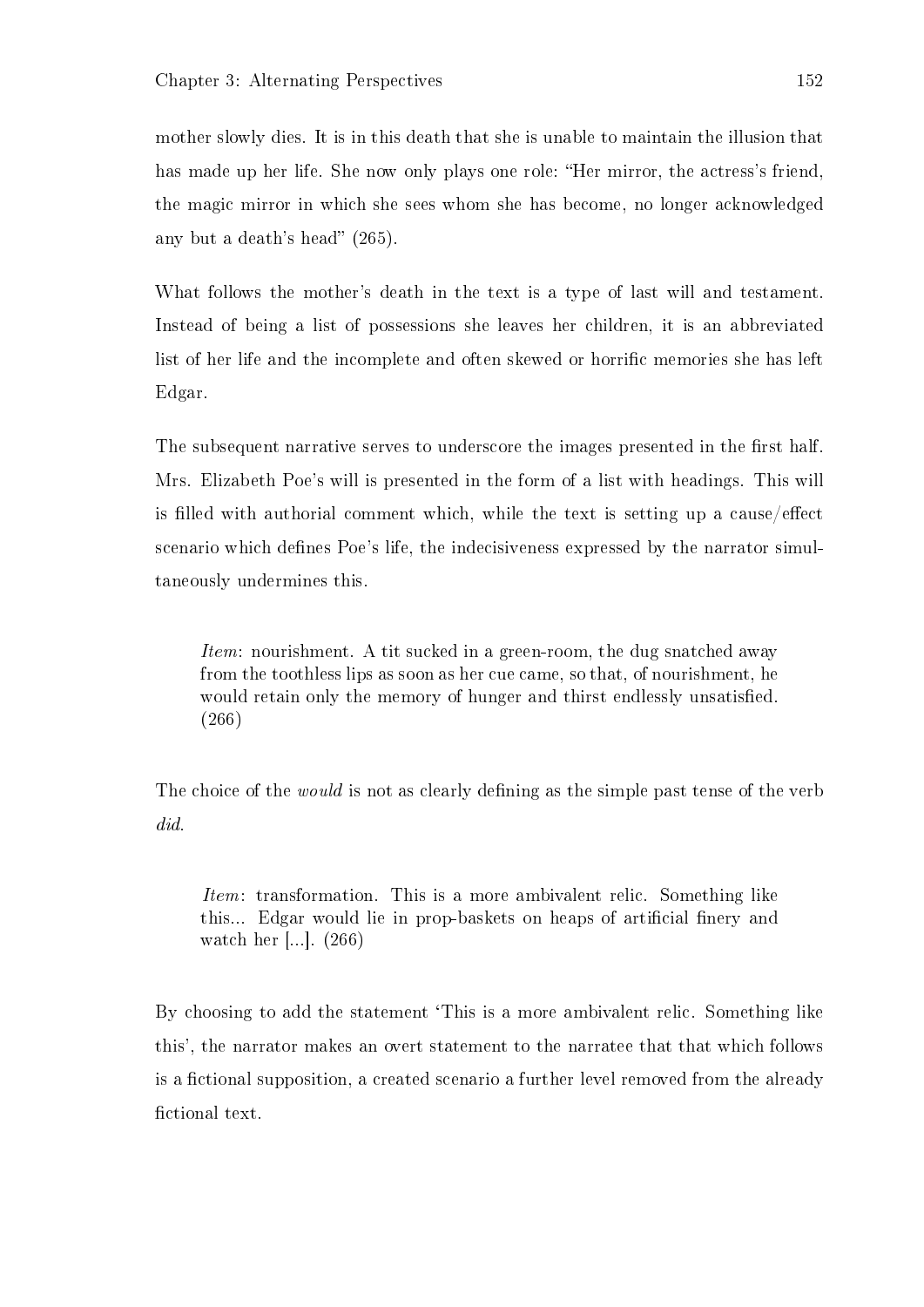Item: that women possess within them a cry, a thing that needs to be extracted... but this is only the dimmest of memories and will reassert itself in vague shapes of unmentionable dread only at the prospect of carnal connection. (266)

In this item, the narrator becomes even vaguer in the statement that all that the child Poe has experienced pertaining to the physical sexuality of women will retreat so far back into his consciousness as to manifest themselves in vague fears. While the narrative "Peter and the Wolf" has been examined towards its Freudian critique, I have thus far discovered no such concrete analysis of this story. This item about Poe's mother and her effect on his sexuality especially lends itself to this correlation. Yet through the subtle inclusion of uncertainty, the narrator pulls the rug out from underneath the Freudians who would too easily place all of Poe's problems at the feet of a massive Oedipus complex.

Item: the awareness of mortality. (266)

In this particular item, the narrator, uncharacteristically, avoids direct or indirect comment. The question of Poe's `obsession' with death is of a much more neutral nature. This portion, as well as the next 'item', are added for reasons of completeness.

Item: a face, the perfect face of a tragic actor, his face, white skin stretched tight over fine, white bones in a final state of wonderfully lucid emaciation. (266)

In the same vein, this next to last item also contains no overt authorial intervention. It is, nevertheless, followed by a two-paragraph exposition on little Edgar's mother's second death, subjectively seen through the eyes of this little boy for whom mother was a myriad of personas, in the burning down of the theatre in which she had last performed. With this, the narrator succeeds in re-entering the fictionality of her narration.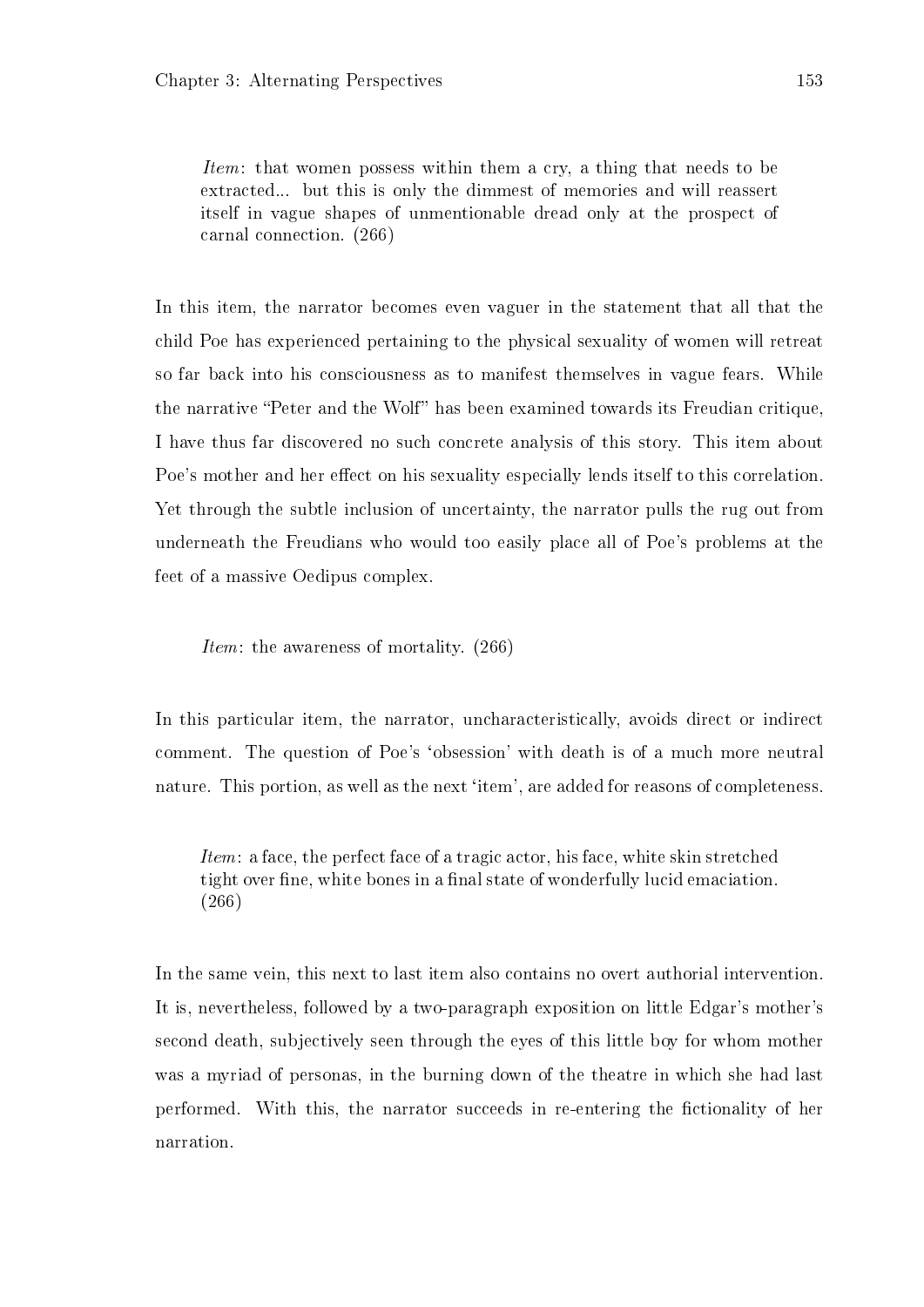#### NATURE OF THE THEATRICAL ILLUSION; everything you see is false. (267)

In the final point, a type of coda to the rest, the narrator expounds on the reasons why all of the impressions listed above could cause the reaction they did: "Consider the theatrical illusion with special reference to this impressionable child, who was exposed to it at an age when there is no reason for anything to be real"  $(267)$ . The direct address is reminiscent of the opening 'Imagine'. It asks the narratee to leave behind every other consideration for a moment and to allow the narrator to lead him in her own particular direction. In the next sentence, she once again expresses a sense of conjecture in "he must often have toddled"  $(267)$ .

Interestingly, the subsequent paragraph, which describes Poe's experience as a baby on this stage he is discovering, is written in the present tense, further underscoring the discourse's fictionality.<sup>35</sup> Further, the narrator begins to speak directly to an ambiguous you: "Artificial shadows fall in all the wrong places. Nothing is what it seems. You knock against a gilded throne [...] you kick it sideways [...]" (267). It is unclear at this point whether the narrator is speaking to the narratee addressed directly in other instances in the narrative or if she has chosen to speak directly to Poe: "it turns out to be made of papier mâché, it is as light as  $air - a$  child, you yourself, could pick it up and carry it off with you  $[...]$  (267).

This ambiguity is deliberate here in assuming an immediacy with the protagonist's child-self, while the choice of tense undermines the very possibility of immediacy by deliberately causing a sense of distancing in underscoring its fictional nature. As this passage continues, it becomes clear that the you address has shifted through a gentle transition which caused speculation as to the who being addressed, to a clear address of the child Poe. In an offset sentence, the narrator leaves this speculative tone and once again returns, forcefully, to her core assumption of cause and effect in Poe's life. "On his brow her rouged lips left the mark of Cain."  $(268)$ 

 $35C$ f. Fludernik, 'Natural' Narratology 224.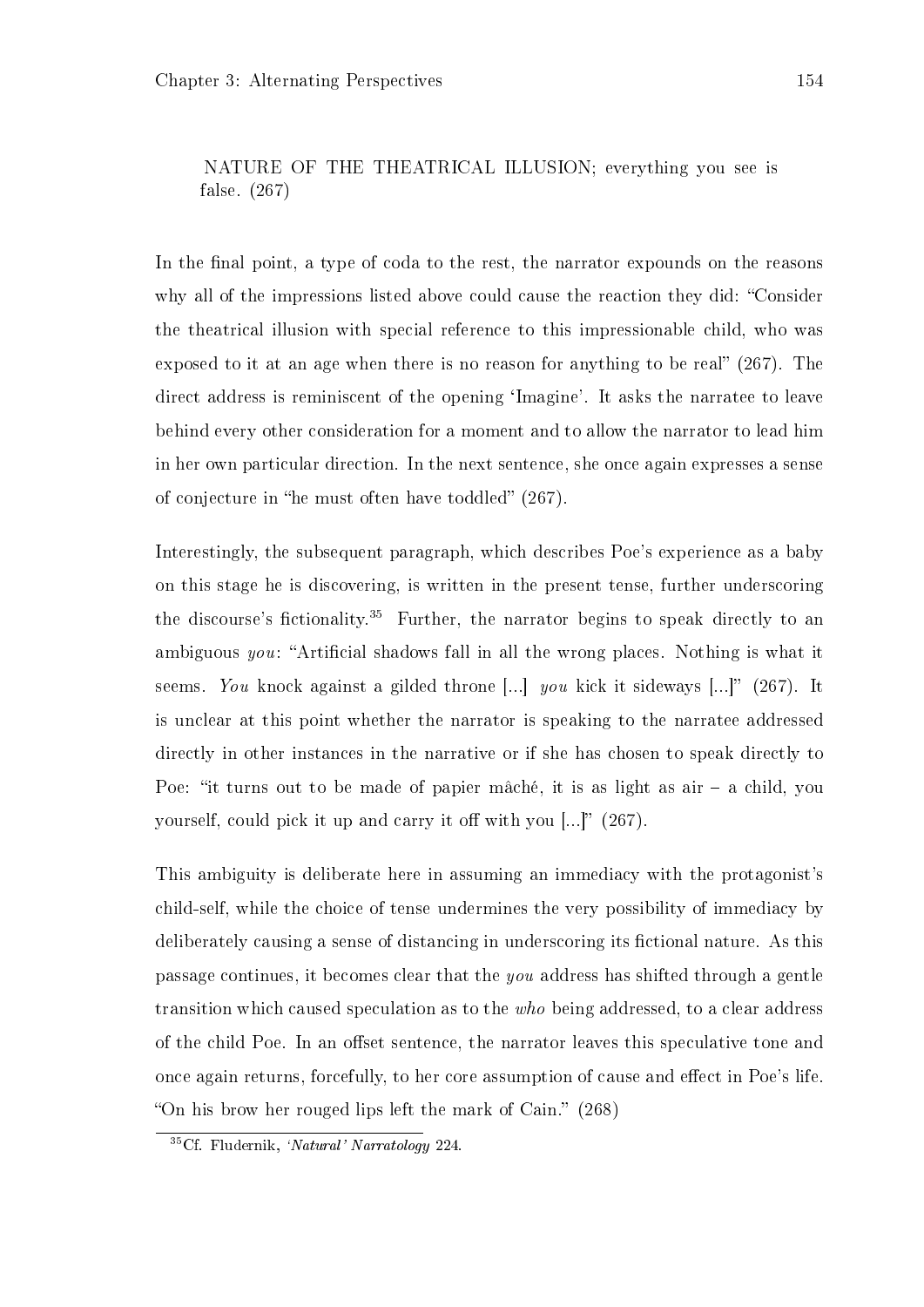In the remaining narrative, the narrator utilises the images outlined in the will to explain Poe's adult life. The choice of his bride is linked to his fear of sexuality and to the child-like persona his mother often portrayed on stage: "He was not put out by the tender years of this young girl whom he soon married; was she not just Juliet's age, just thirteen summers?" (269). The narrator chooses to make the implied speaker of `was she not' purposefully vague, as this leaves open to the reader to choose whether this is uttered by the narrator or is an instance of free direct discourse attributed to Poe. In her death, Virginia merges with Poe's mother. In his death, Poe merges with his father: "He was starting to dissolve!"  $(272)$ .

Through the choice of heterodiegetic narration, Carter is able to create a narrative which addresses multiple aspects of Edgar Allan Poe's life while avoiding the attempt at creating a true story. She is also able to chart an interesting progression through her manipulation of narratological constructs demonstrating once again the subtle use she makes of these possibilities; form underscores meaning.

# 3.3 "Overture and Incidental Music for A Midsummer Night's Dream

"Overture and Incidental Music for A Midsummer Night's Dream" begins with the first narrator, the Golden Herm, speaking directly to an unidentified audience. This is the second narrative in the collection Black Venus in which the author deliberately chooses to utilise autodiegetic narration. Yet on the third page of the narrative, the perspective changes abruptly to heterodiegetic narration. The narrator subsequently shifts focus numerous times from Puck to Titania to the Golden Boy to Oberon and to a self-conscious expository narration while always retaining the heterodiegetic point-of-view.

In an "irreverent salute to the national Name"<sup>36</sup>, the narrative goes behind the scenes of Shakespeare's play, A Midsummer Night's Dream (c1594). Lorna Sage writes,

<sup>36</sup>Sage, Angela Carter 45.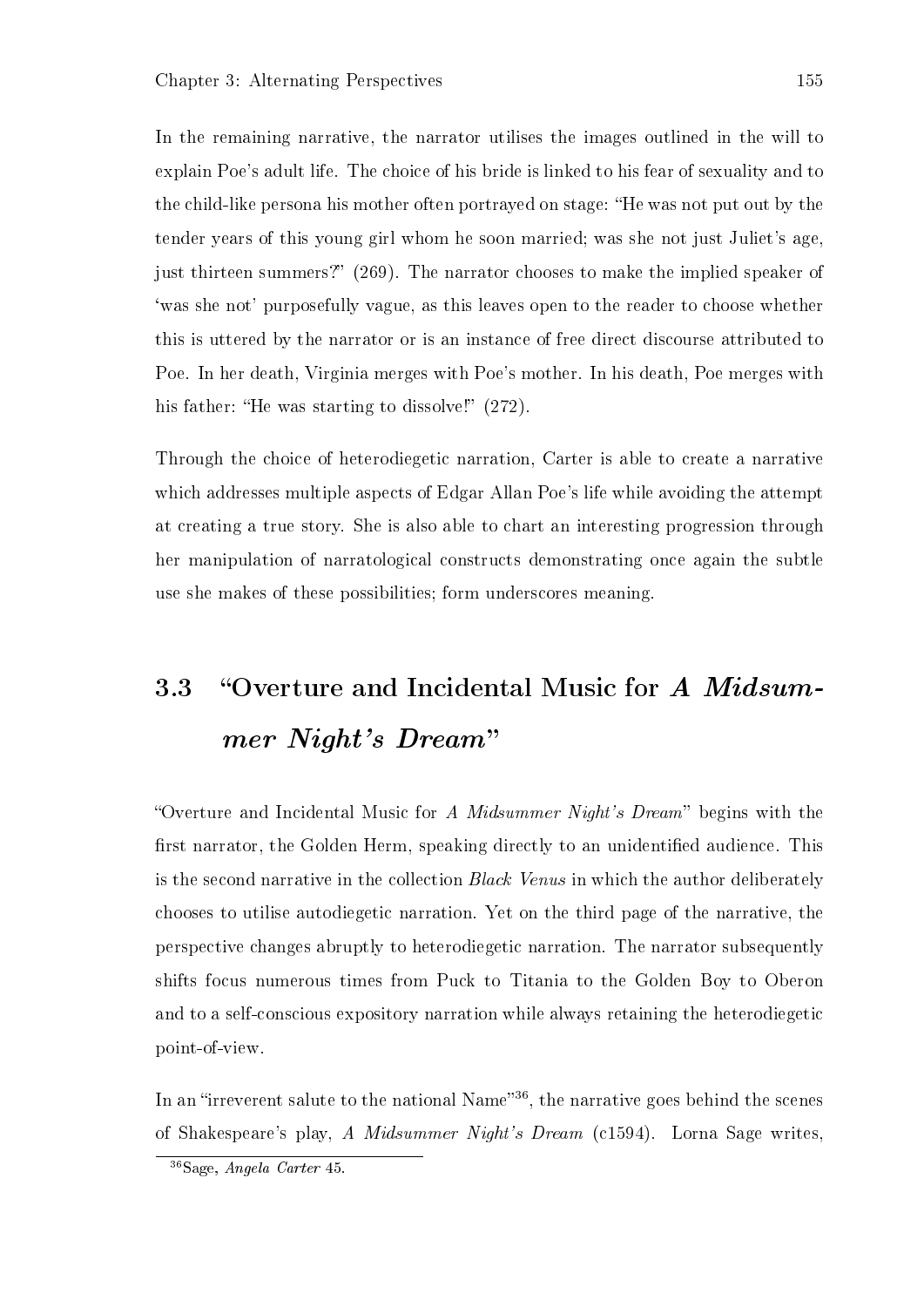Shakespeare's play is subjected to a cunning transformation by means of a sort of pre-script. We are behind the plot, before the curtain rises, eavesdropping on the suppressed subtext, which is all about the large libidos of the fairies."<sup>37</sup> While both Carter's text and the Shakespearean intertext are obviously fictional and move in the realm of the fantastic, Sage writes that Carter's matter of fact treatment of the fantastic material has the effect of "*naturaliz* [ing] the reader in this landscape [...]."<sup>38</sup> The just as fantastic re-writing of the characters and setting takes on the guise of reality by being juxtaposed with the Shakespeare play. While the narrative does contain, in a certain form, the formal aspects of a piece of short fiction, it does lack a traditional plot. Therefore, it is of utmost importance to examine especially both the point-of-view and the narrative personas to gain some type of insight on the purpose.

Carter's story begins with narration from the changeling boy who, in the play, serves as the catalyst for Oberon and Titania's falling-out which gives rise to the comedic reversals in the piece. In Carter's narrative, though, the changeling boy calls him/herself the Golden Herm. After approximately two and one-half pages of narration from this figure, the heterodiegetic narrator takes over and offers an approximately two page treatise on the essence of the English wood. Subsequently, the focus shifts to Puck, the trickster figure in the play intertext.

After a bit more than a page, the focus shifts again to the Golden Herm. Following only five short paragraphs, some only one line, the narrator begins to tell again, as in the first section on Puck, of this figure's attempts at getting his hands on the Golden Herm. Barely a page later, the focus again shifts, this time to Titania. In a rare smooth transition, the focus again shifts almost two pages later, to Oberon. Following this is an approximately one-page section, in which all of the four major figures are dealt with together. This is followed once again by a short section focusing on Oberon, then one on Puck. The final section returns to Titania and Oberon and then "The curtain rises" (283) to usher in the 'real' world of the play.

Upon reading this list of reversals and shifts, the question of the success of this narrative strategy must be posed. Why would Carter choose to approach this behind

<sup>37</sup>Sage, Angela Carter 45.

<sup>38</sup>Sage, Angela Carter 45.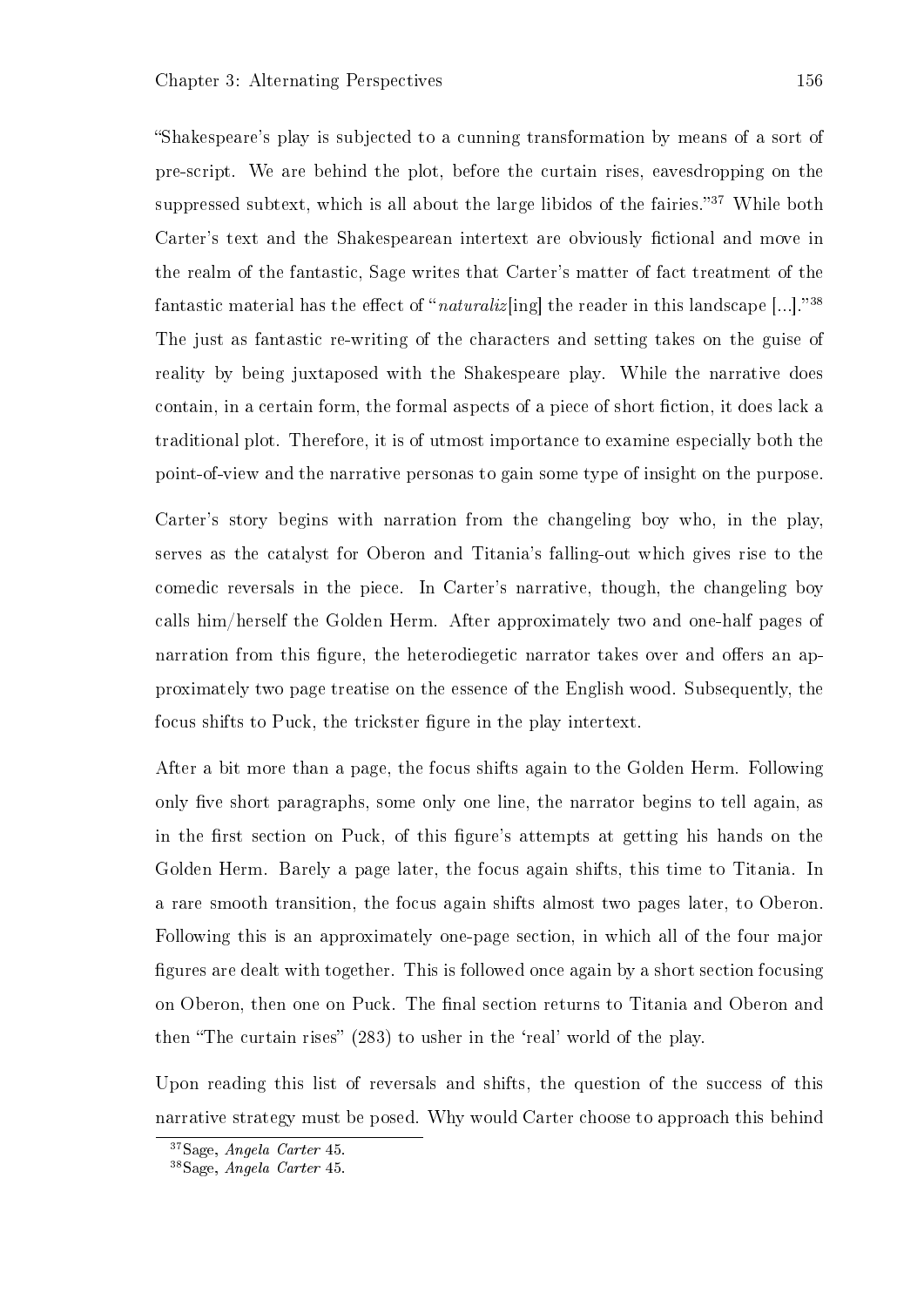the scenes look at Shakespeare's play in this manner? The intertext itself suggests this type of approach in that it also shifts scenes and characters, as well as offering often confusing reversals. Secondly, as suggested by the title of the narrative, "Overture" and Incidental Music for A *Midsummer Night's Dream*", the narrative is a type of preliminary for the real thing. The term overture can be defined in two different ways. Firstly, it refers to music which serves as an introduction to a longer piece of music.<sup>39</sup> In short, an introduction as in essay writing. Linden Peach also argues that "An `overture' is normally an introduction, which reverses the chronological relationship between the two texts, and does not have to have a close relationship in style to the main piece of music.<sup>40</sup> It can also mean "an approach made (to someone) in order to offer something  $[...]$ ."<sup>41</sup>

While the title suggests the musical connotation, nevertheless, the narrative can also be seen as 'offering' a behind-the-scenes look at the real thing, encapsulating both definitions. The term incidental music refers to "music that is played in the background during a film, broadcast or play to help the people who are watching or listening to feel emotions that suit what is happening in the performance.<sup> $342$ </sup> This type of underscoring is not seen uncritically.<sup>43</sup> Placing Carter's narrative into this critical debate, it is clear that she is deliberately colouring the reader's experience of the play intertext. Seymour Chatman argues that the "two different kinds of communications, textual [in this case Shakespeare's original] and non-textual, [here Carter's story] may perform at each other's service  $[...]$ ."<sup>44</sup>

The two texts, in this case form a symbiosis necessary for the Carter narrative. While in reality, the Shakespeare play does not need Carter's behind-the-scenes look at the characters to be understood, the story level<sup>45</sup> of the Carter narrative assumes this,

 $39\degree$ Overture," *Cambridge International Dictionary of English*, 1999 ed.

<sup>40</sup>Peach 146.

 $^{41}$ "Overture," *Cambridge International Dictionary of English*, 1999 ed.

 $42\text{``Incidental music''}$  Cambridge International Dictionary of English, 1999 ed.

<sup>&</sup>lt;sup>43</sup>Seymour Chatman writes, "In classical Western music, for example, penultimate dominant chords generally call for resolving tonics, and to that extent they control listeners' expectations. Chatman, Coming To Terms 8.

<sup>44</sup>Chatman, Coming To Terms 8.

<sup>&</sup>lt;sup>45</sup>Prince defines this as, "The CONTENT plane of NARRATIVE as opposed to its EXPRESSION plane or DISCOURSE; the 'what' of a narrative as opposed to its 'how' [...]." Prince, *Dictionary of* Narratology 91.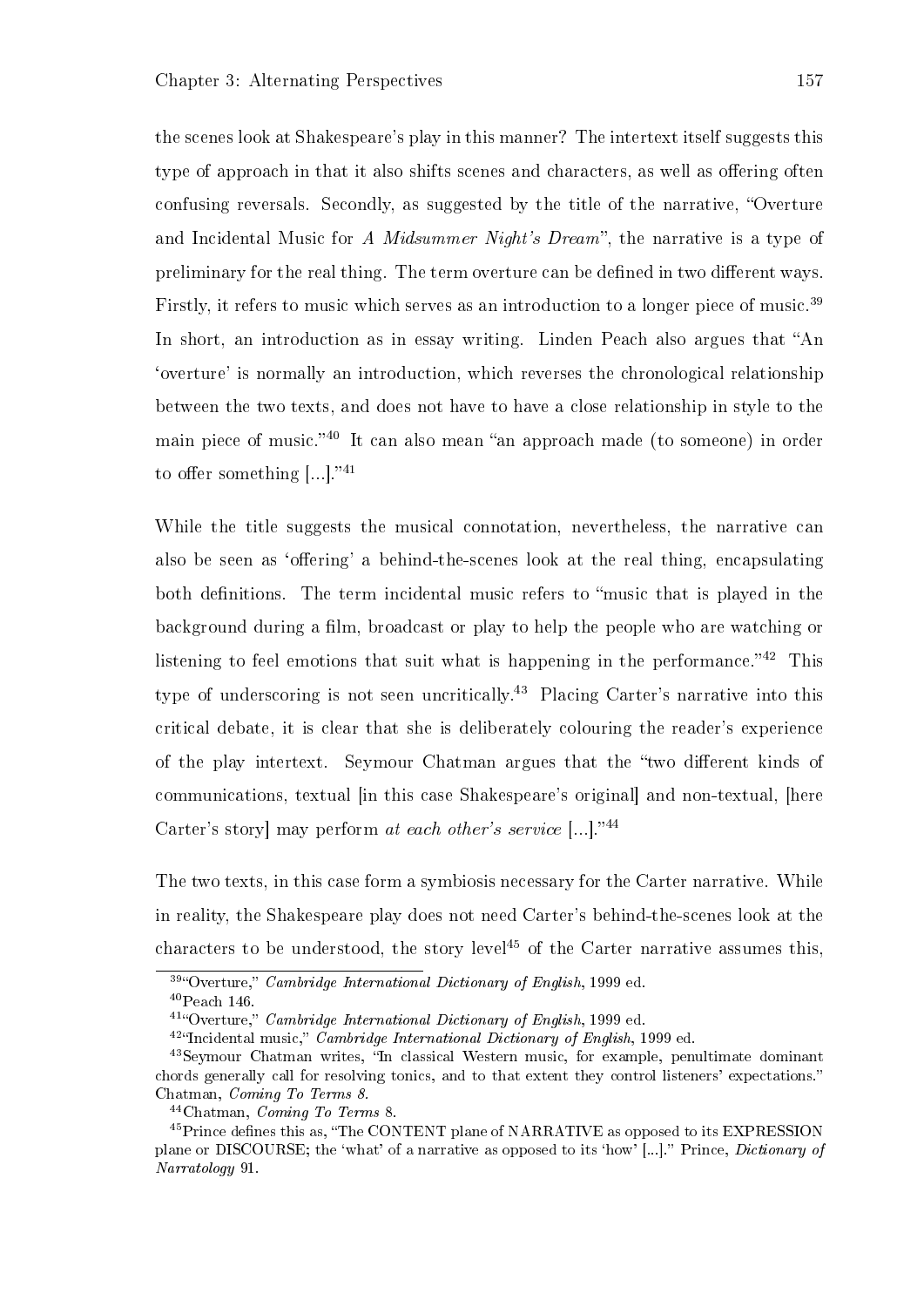creating a fictional symbiosis. This goes without saying. What remains interesting in all of this, though, is the discordant nature of the text. Picking up on subtle hints in the text and keeping the definition of the terms in the title in mind, the narrative takes on the quality of an orchestra `warming up' prior to a performance. This warming up consists of discordant sounds, beginnings and abrupt screeches. Also, when one considers incidental music in film and television, it also changes abruptly to suit the scene. It is comprised of bits and pieces which change and repeat according to the needs of the visual narrative.

Carter's narrative becomes the physical manifestation of this discordance. She expresses this through changes in point-of-view and perspective, in smooth transitions and abrupt screeches. The 'notes' end up being a perversion of the music. In the same vein, Carter perverts the play's idyllic subject matter and creates a self-centred and conceited Herm, a voyeuristic, exhibitionistic and thwarted Puck, a voluptuous and wilting Titania and a thundering Oberon. All of them are caught in the damp and dank rainy climate of the English wood.

The 'changeling boy' of Shakespeare's play is the only figure allotted a real voice in this narrative, in sharp contrast to the original, where he is the only figure who is truly silent. Carter, here, chooses to give him a voice, and what a voice it is. He speaks directly to an audience, which is defined by the prior knowledge the narrative assumes of its readers.<sup>46</sup> A readership completely unaware of Shakespeare's play's intertext would be hopelessly lost. While perhaps being able to grasp some of the stabs the text makes at literary discourse, or at fantasy versus reality, the reader would, nonetheless, be excluded from the richness of the narrative. Though Shakespeare's play is among his best known, Carter, which is characteristic of this collection, chooses to begin the narrative with a minor character, who nevertheless serves as the motivation for the action on the fairy level of the play.

It is typical for Carter that she would turn this changeling boy into something sexually singular (no pun intended), the choice in this case is tting. Marina Warner writes of Carter, the gure of the female impersonator mirrors the hermaphrodite, and this

 $^{46}I$  will subsequently refer to this figure using the masculine pronoun he to simplify reading.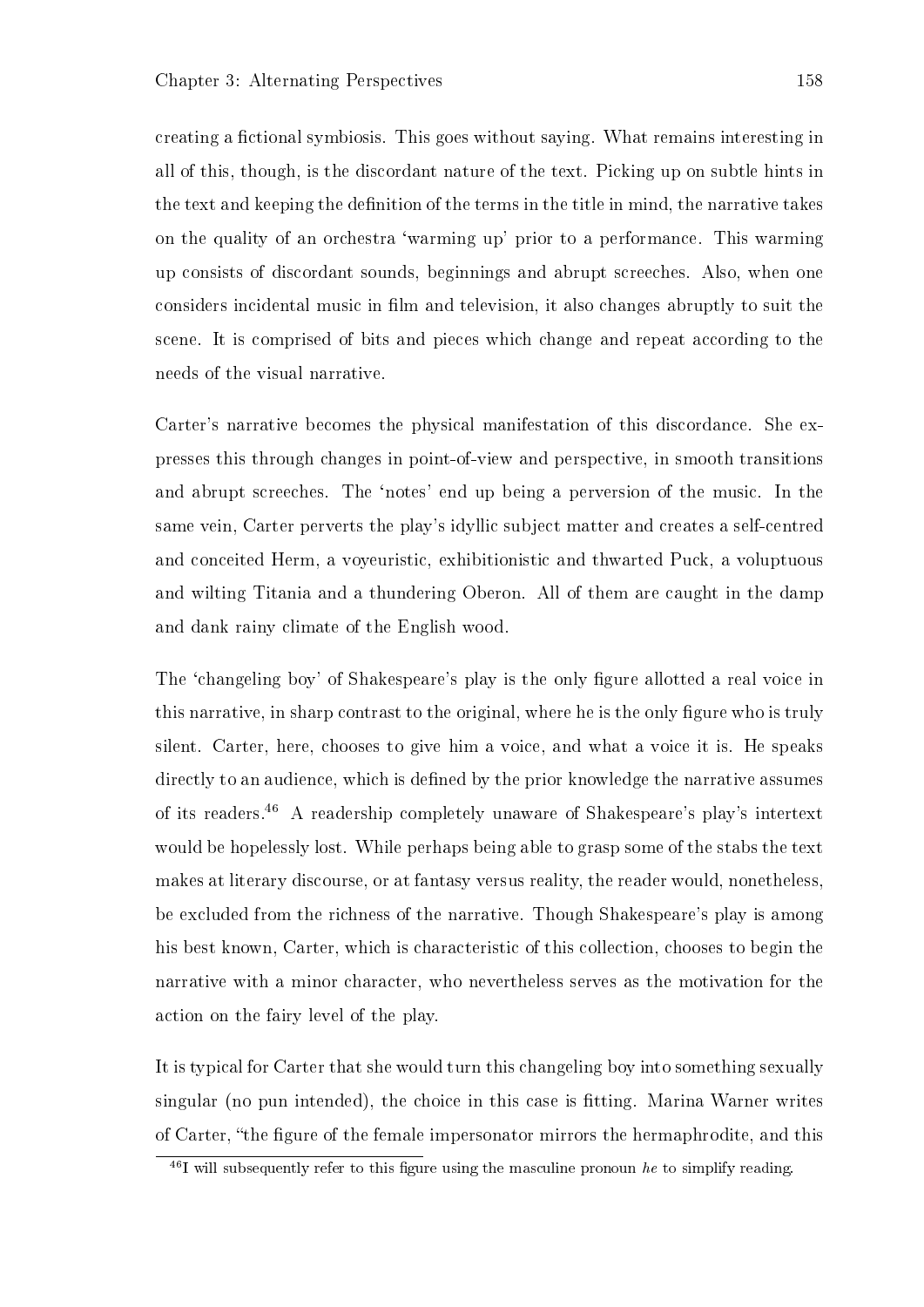figure of alchemy, wisdom and magic also holds a very potent place in Angela Carter's imagination  $\lceil ... \rceil$ .<sup>47</sup> Picking up on the descriptive 'changeling', by definition a baby who secretly replaces another baby<sup>48</sup> or in legend a fairy baby who replaces a human  $b$ aby<sup>49</sup>, in a short story filled with sexual tension and innuendo, defining this figure in her own narrative as a hermaphrodite, extending the definitions a bit to define someone who can 'change back and forth', is not too far-fetched.

The Herm's speech quickly defines him as narcissistic: "And I am called the Golden Herm for I am gold all over; [...] wee, tiny, playful cherubs filled their cheeks and lungs and blew, blew the papery sheets of beaten gold all over my infant limbs [...]. See me shine!"  $(274)$ . The narrator can immediately be identified not only by the information he/she gives in the text but also by the tone which is highly sarcastic. He follows the above quotation with a reversal outlining the contempt he has for England and its weather:

And here I stand, under the dripping trees, in the long, rank, soaking grass among draggletail dog-daisies and the branched candelabras of the buttercups from whom the gusty rain has knocked of all the petals, leaving their warty green heads bald. [...]. Boring. In the underpinnings of the trees, all soggy and floral as William Morris wallpaper  $[...]$  I, in order to retain my equilibrium and psychic balance, meditate in the yogic posture know as The Tree, that is, on one leg. (274-5)

In the approximately two and one-half pages of discourse Carter allows this character, it becomes obvious that what is being dealt with here is an unreliable narrator. The use of language implies a knowing persona in the respect that the Golden Herm is, or seems to be, master over an academic discourse.

The text begins with the statement, "Call me the Golden Herm" (273). This should immediately cause a sense of scepticism in the reader. This figure does not claim that this is his/her name, but only that this is what he/she wishes an unidentified audience to call him/her. Even in the Shakespeare play he is never named. While

<sup>47</sup>Warner 251.

<sup>&</sup>lt;sup>48</sup>"Changeling," *Cambridge International Dictionary of English*, 1999 ed.

<sup>49</sup>E. Estyn Evans, Irish Folkways (London: Routledge and Kegan Paul, 1957) 289.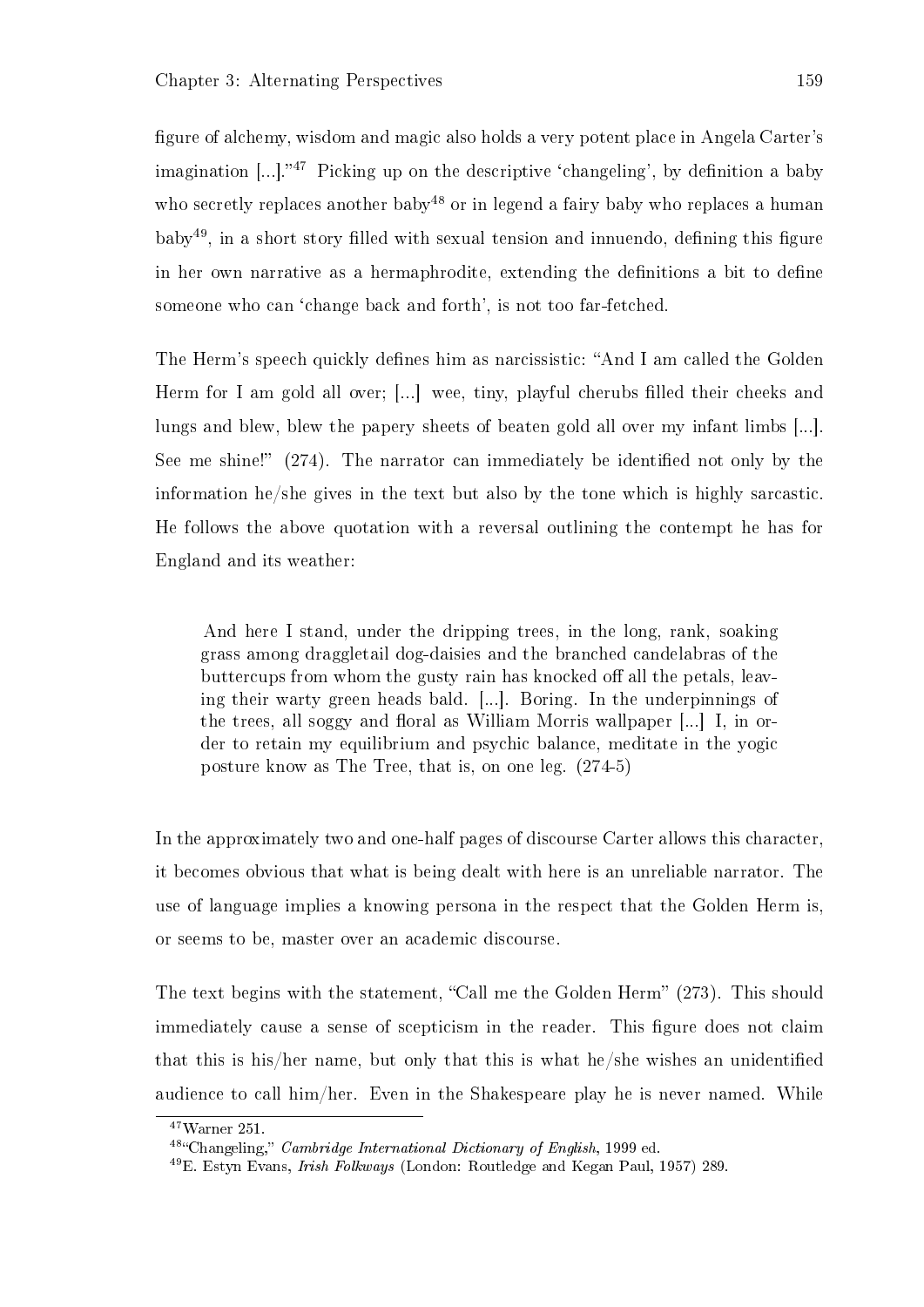he does go on to painstakingly qualify this name, it, nevertheless, also fits well to the nature of the Herm's discourse. It is neutral as to implied gender, it includes the descriptive adjective, golden, which also reflects the figure's estimation of himself. The shortening of the hermaphrodite to Herm demonstrates a flippancy and casual tone demonstrated throughout his short text.

This figure's command of terminology rivals that of any stereotypical academic. The Golden Herm is debunking as much myth as possible in the short space allotted. Filled with anti-colonialist, ethnic and feminist terminology and criticism, this portion speaks radically against the fantastic nature of the Shakespearean intertext. One must also keep in mind that all first-person narratives, by the very nature of the utterly subjective quality of this type of point-of-view, must be questioned.

Describing the place and circumstances of his birth, the Golden Herm states:

My mother bore me in the Southern wild but, `she being mortal, of that boy did die,'<sup>50</sup> as my Aunt Titania says, though `boy' in the circumstances is pushing it, a bit, she's censoring me, there, she's rendering me unambiguous in order to get the casting director out of a tight spot. (273)

The use of the term censoring in this context for his 'Auntie' Titania's transgression of calling him boy instead of being more specific or PC, serves to define the nature of the Herm. While he is mute in Shakespeare's play, in Carter's behind-the-scenes look he has a big mouth and is full of himself. While it can be argued that this and subsequent remarks dealing with types of repression are valid, the tone of the Herm's narration suggests a parody of the overuse of these theories and philosophies. By claiming censorship and at the same time stating that perhaps Titania's motive is to help the casting director, as it would prove to be very difficult to find a hermaphrodite to play the role, weakens the philosophical premise.

Nor is the sweet South in the least wild, oh, dear, no! It is the lovely land where the lemon trees grow, multiplied far beyond the utmost reaches of

 $50$ William Shakespeare. A Midsummer Night's Dream, ed. Stanley Wells and Gary Taylor (Oxford: Clarendon Press, 1998) II.i. 138.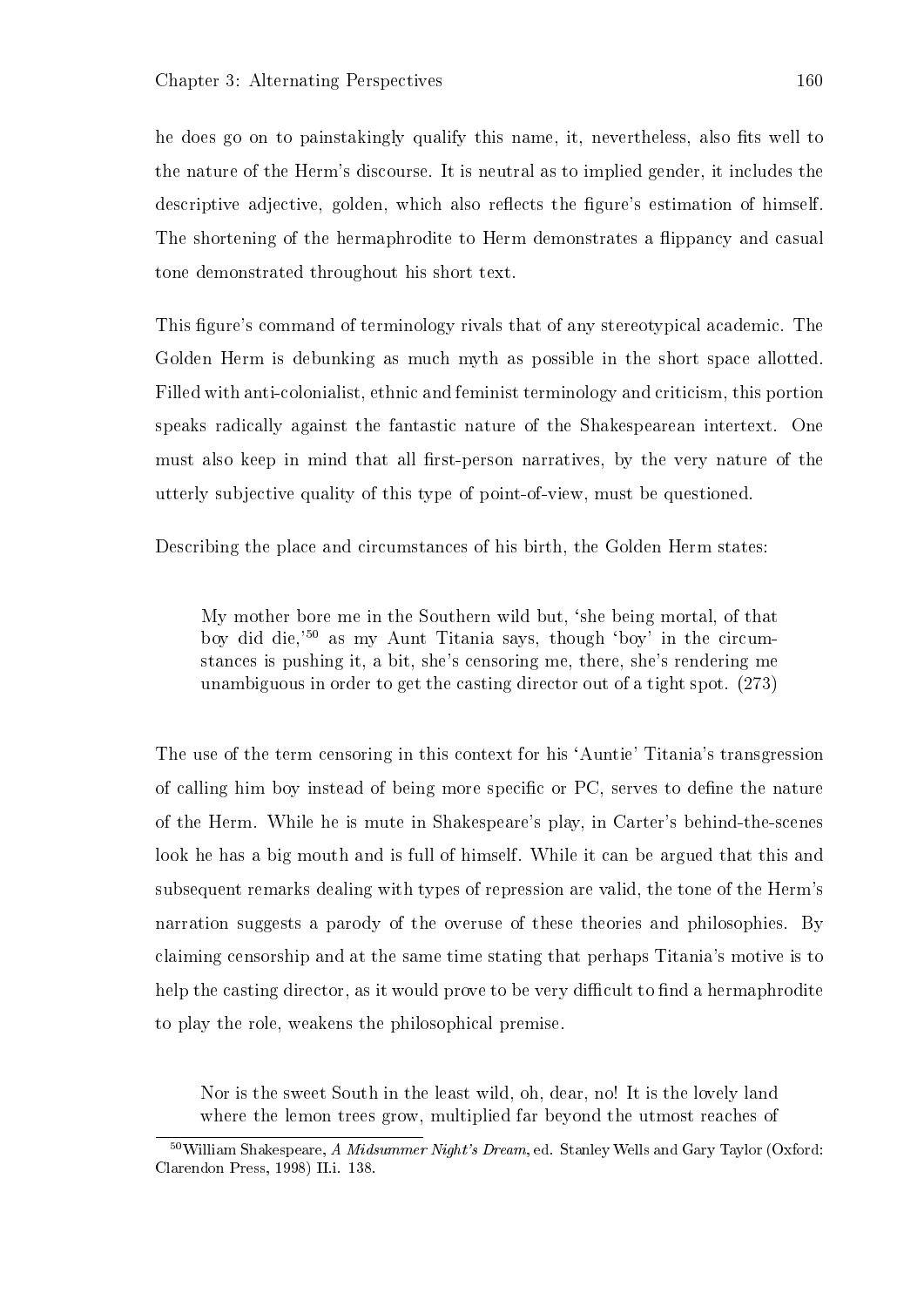your stultied Europocentric imaginations. Child of the sun am I, and of the breezes, juicy as mangoes, that mythopoeically caress the Coast of Coramandel far away on the porphyry and lapis lazuli Indian shore where everything is bright and precise as lacquer. (273)

The Herm is splitting hairs, on the one hand, taking offence at the descriptive wild. yet continues in the most colourful terms himself to describe the country of his origin. Instead of escaping the language constructs he criticises, he energetically embraces them. He continues in his tirade to include Titania, the fairies, and Oberon, as well as a general discussion of the inadequacy of England in comparison to his far-away home. Titania is still lovely, but also fat with enormous breasts. While Shakespeare's play also endows her with a certain sexuality, the Herm drags this into the realm of the ridiculous by calling her "Auntie Tit-tit-tit-ania (for her tits are the things you notice first, size of barrage balloons)  $[...]$  (273). At the end of this paragraph, the Herm expresses himself in an ironic aside, " $(oh, ves, indeed!)$ "  $(273)$ , which serves the purpose of adding an all the more realistic dimension to this figure. Finishing the paragraph with a deictic here furthers the illusion of reality. Linden Peach writes, Carter presents a fantasy which appears to give us a realist interpretation of a fantasy $^{51}$ , underscored by the above mentioned narrative devices.

When finishing with Titania, the Herm also destroys the fantasy of fairies. Instead of ephemeral beings, they are cold and wet: "the bushes shudder in the reverberations of dozens and dozens of teeny tiny sneezes, for no place on their weeny anatomies to store a handkerchief and all the fairies have got shocking colds  $[...]$ " (273-4). The comic aspect of this image cannot be denied, yet it is also clear that an entirely different picture of fairies is being presented, a more human one. Nor is Oberon left alone. In this case, though, the picture that the Herm presents is not so very different from the one with which the reader is familiar. The Herm presents Oberon as causing the rain when he masturbates.

In a final complicated discussion of patriarchy and colonialism, "Boy' again, see; which isn't the half of it. Misinformation. The patriarchal version. [...]. Are these

<sup>51</sup>Peach 147.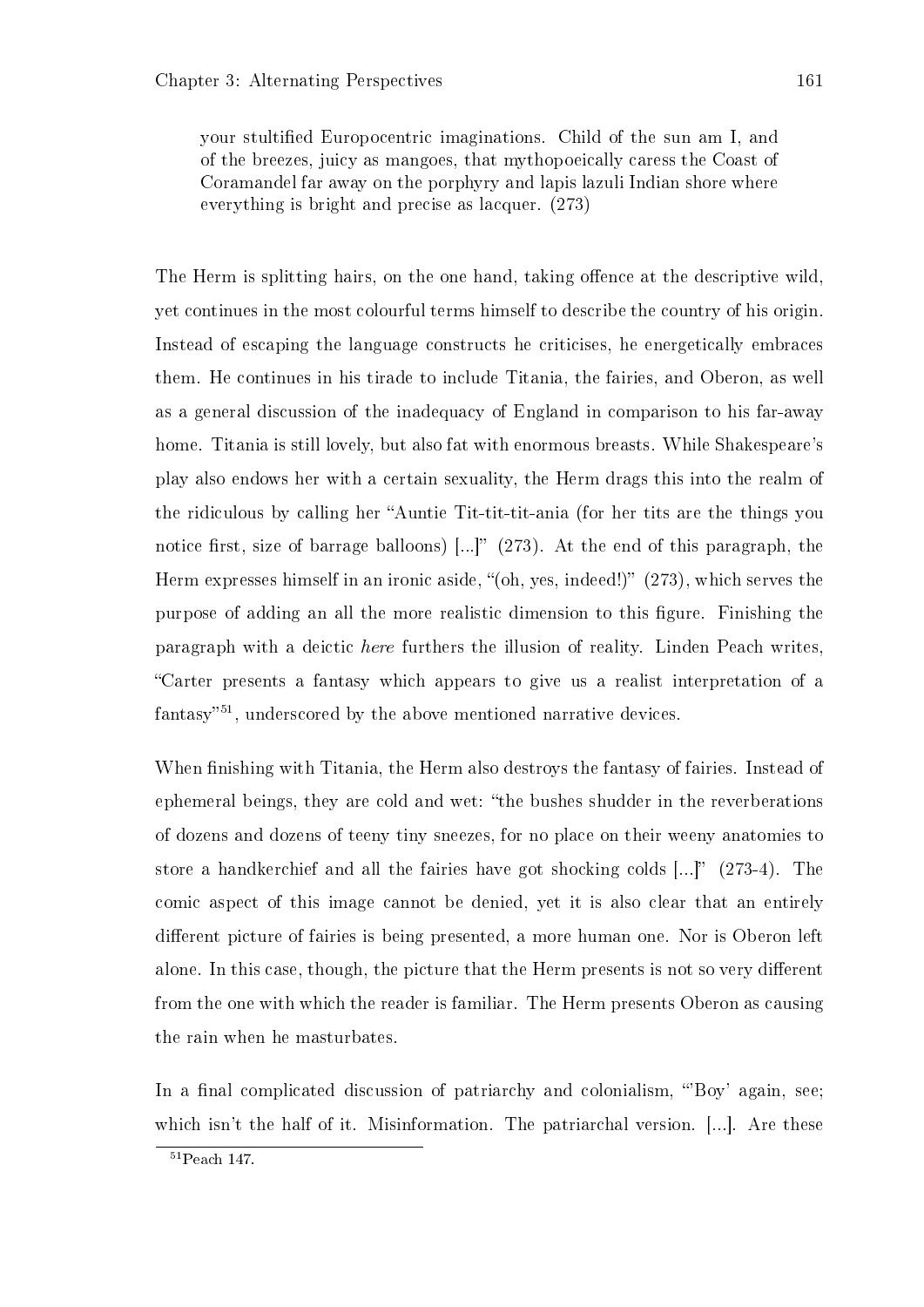blonde English fairies the agents of proto-colonialism [sic]?"  $(274)$ , the Herm once again attempts to diminish the distancing caused by the juxtaposition of the Shakespeare fantasy and the pseudo reality of the behind-the-scenes Carter creates by finishing this discussion with, "To all this, in order to preserve my complicated integrity, I present a facade of passive opposition. I am here. I am"  $(274)$ . The inclusion of the deictic here, again as earlier, assumes a `reality' of the spatial sphere of the narrative. This is even further underscored by the added visual perspective implied by the Herm's statement about his double sexual organs. Take a look. I'm not shy. Impressive, huh?"  $(274)$ .

The Golden Herm's narration is ended explosively with a resounding, "Atishoo" (275). a discordance reflecting the title. There is subsequently a complete break in the text. along with a radical shift in point-of-view, which takes place in an offset sentence, like the introduction of an new instrument that begins with a single clear note.

The Herm is made up of the stuff of fantasy. While taking this aspect to one extreme in the first portion of the narrative through the first-person narration of the Herm. in the second, specific universally recognisable images, are examined in more detail. The narrator in this section begins by examining the 'wood', which is such an integral part of the Shakespearean play. Calling attention to the fact that Shakespeare chose to set his romances or fantasies outside of England, the narrator attempts to bring the notion of the wood back home to England, at the same time offering a tongue in cheek critique of her country.

This wood is, of course, nowhere near Athens; the script is a positive maze of false leads. The wood is really located somewhere in the English midlands, possibly near Bletchley, where the great decoding machine was sited. Correction: this wood was located in the English midlands until oak, ash and thorn were chopped down to make room for a motorway a few years ago. (275)

The first line of the above quotation by the authorial narrator can be taken more than one way. The wood can be seen as a metaphor for the text of the narrative, not clean and romantic but soiled and ruined, where the fairies have colds and the gods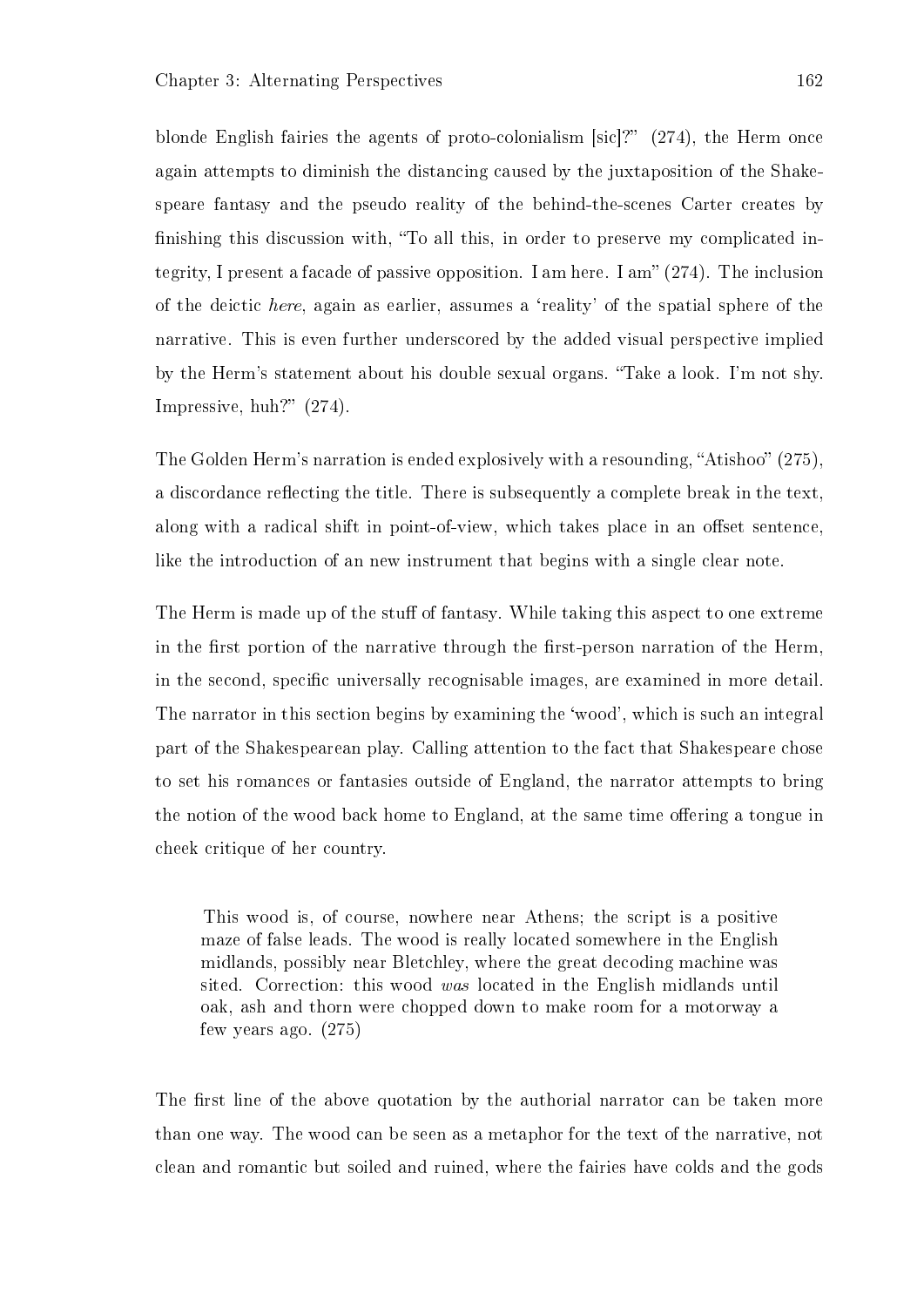are paedophiles. The false leads referred to can be attributed either to the original Shakespearean intertext or to Carter's narrative. The quoted description removes the wood from the realm of fantasy and places it firmly in reality.

Continuing, the narrative goes on to define the definitive wood. Not satisfied with the English definition, the forest as integral part of the fairy tale landscape is brought into the discussion. At this point it becomes interesting to note what the narrator is accomplishing with this strategy. By beginning the text with the first-person narration of the Herm and bringing in the ever typical Carter sexual overtones, mingled with and, perhaps, placing them on the same level as literary discourse and subsequently switching to an external, thus deceptively more objective narrator, who manages to relegate the English wood to the realm of the harmless. Carter has managed to remove her typical sexual shock treatment from the character of the menacing forest, as in for example "The Company of Wolves" to Shakespeare's light-hearted wood.

The very perils of the wood, so many audio-visual aids to a pleasurable titillation of mild fear; the swift rattle of an ascending pheasant, velvet thud of an owl, red glide of the fox  $-$  these may all 'give you a fright'. but, here, neither hobgoblin nor foul fiend can daunt your spirit because the English lobs and hobs reflect nothing more than a secular faith in the absence of harm in nature, part of the credit sheet of a temperate climate. (Here that, Herm? No tigers burn bright, here; no scaly pythons, no armoured scorpions.) Since the last English wolf was killed, there is nothing savage among the trees to terrify you. (276)

In the inserted aside included in parentheses, the narrator directly addresses the Herm. This refers to the Herm's comments on the pastel, which implies colourless or boring quality of England as compared to the hot colours of his exotic home. The English, and herein lies the authorial narrator's criticism, have systematically excised any hint of the wild out of their country and culture.

While seeming to begin in the same vein of discourse language as the Herm, this narrator discourages a rational and academic analysis of the fantastic, while on the surface eradicating the mythology surrounding the archetypal English forest. The physical representation of our fantasy may have been systematically destroyed or may never have existed, yet the immaterial, the fantasy, exists nevertheless.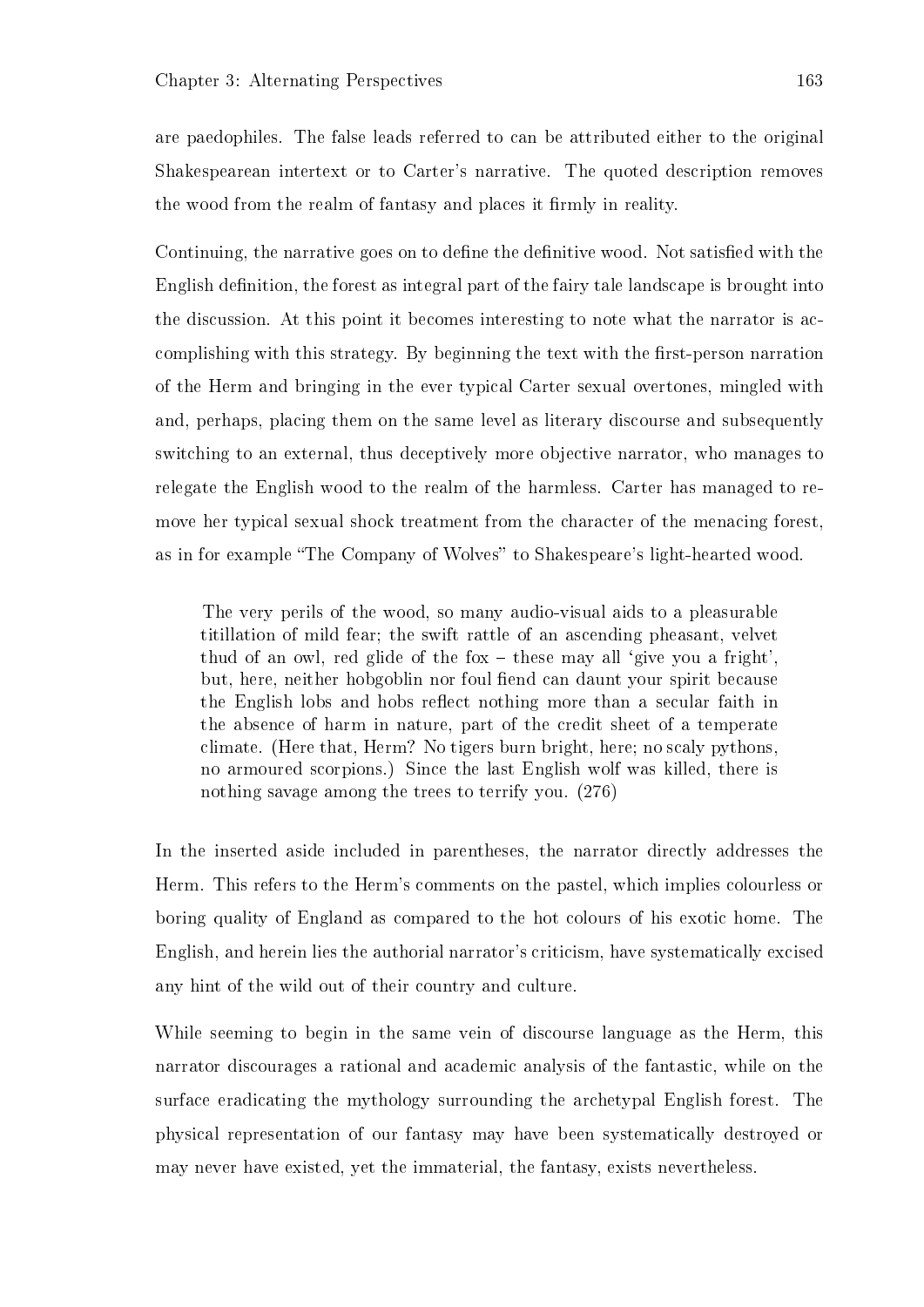Just as your shadow can grow big and then shrink to almost nothing, and then swell up, again, so can these shadows, these insubstantial bubbles of the earth, these `beings' to whom the verb, `to be', may not be properly applied, since, in our sense, they are not. [...]. Their existences are necessarily moot  $-$  do you believe in fairies? [...] such half-being, [...] is not conducive to any kind of visual consistency among them. So they may take what shapes they please. (278-9)

This is a self conscious reference by a narrator who, for a moment steps out of the role of yarn-spinner and acknowledges the fictionality and purpose of her text. By definition, fantasy is undefined and can thus be created and re-created at will. The narrator makes another similar nod to the writing process a bit earlier when she writes, "my very paper would blush, [...] should I write down upon it some of the things Puck gets up to  $[...]$ " (277).

The second narrator leads the reader through this philosophical discourse to then end at the beginning of a play. The final part of the narrative is once again heralded in by a sneeze, "Atishoo!"  $(283)$ .

Carter's narrative has ended as abruptly as it has begun. Through her numerous shifts in focalisation and point-of-view, she has, much like in "The Cabinet of Edgar Allan Poe", deliberately manipulated narratological constructs to create a visual impression of her theme, in this case of discordance.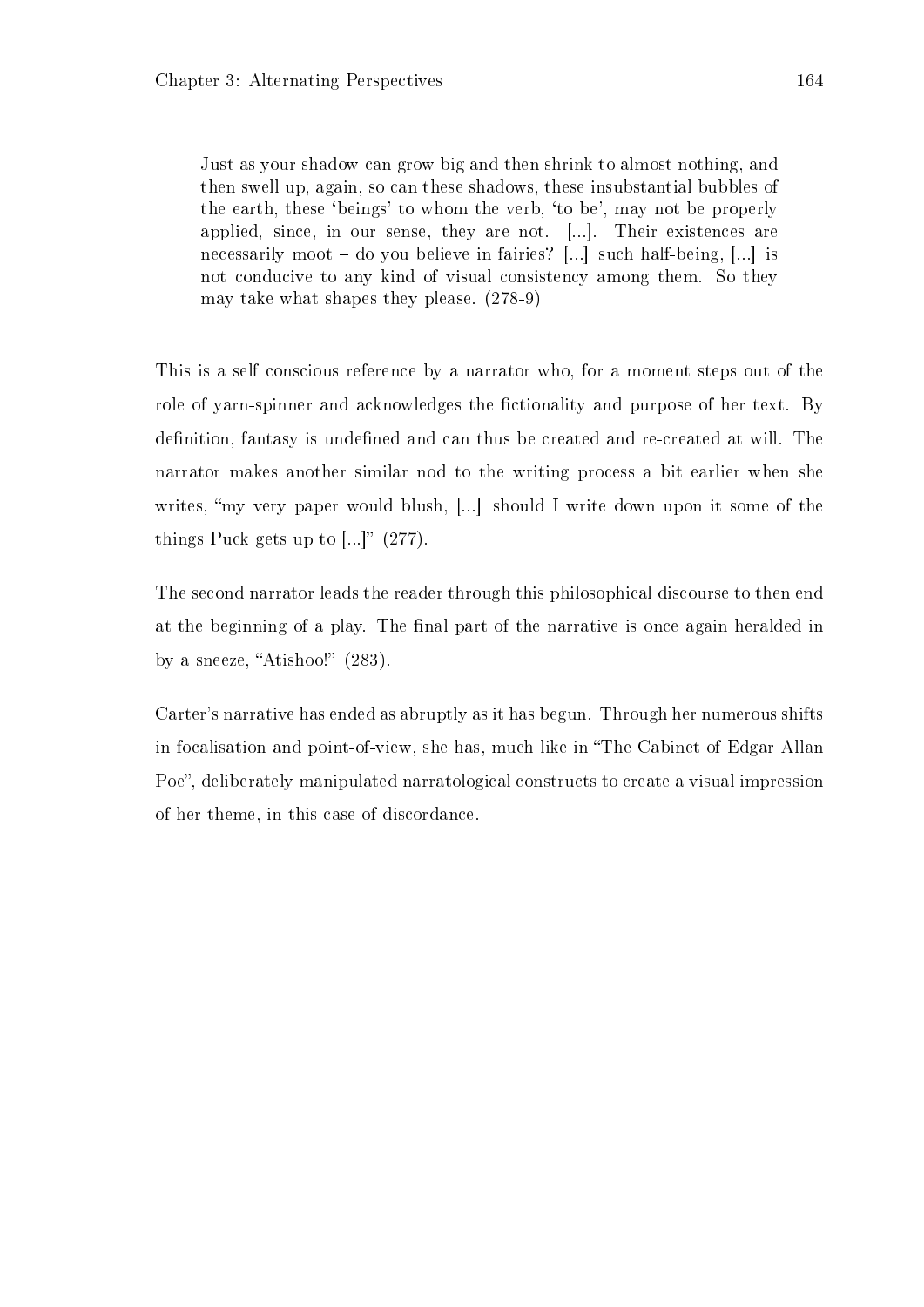## Chapter 4

# Third Person

In this last chapter, I will take a close look at three narratives collected in Fireworks. "Penetrating to the Heart of the Forest", "Master" and "The Loves of Lady Purple". When seen together with the other stories in the collection, these three could be said to make use of more mainstream narratological constructs avoiding the acrobatics seen in some of the other texts. While much of the emphasis in previous chapters has been on narratological acrobatics, this chapter will chart Carter's use of more mainstream constructs which nevertheless provide space for subtle interpretations.

"Penetrating to the Heart of the Forest" is a demonstration of how heterodiegetic narration manipulates the expectations of the reader to come to a shocking ending. Yet as all is only suggested, these expectations and the resulting conclusions must be questioned. "Master", in a subtle use of the collective pronoun we, creates a sense of inclusion and exclusion which will become the key to survival in the hostile jungle. "The Loves of Lady Purple" makes distinct use of perspective in order to undermine the images it presents.

## 4.1 "Penetrating to the Heart of the Forest"

"Penetrating to the Heart of the Forest" is the fifth story in Carter's collection  $Fire$ works. It is also the first purely heterodiegetic narrative. With this, Carter returns to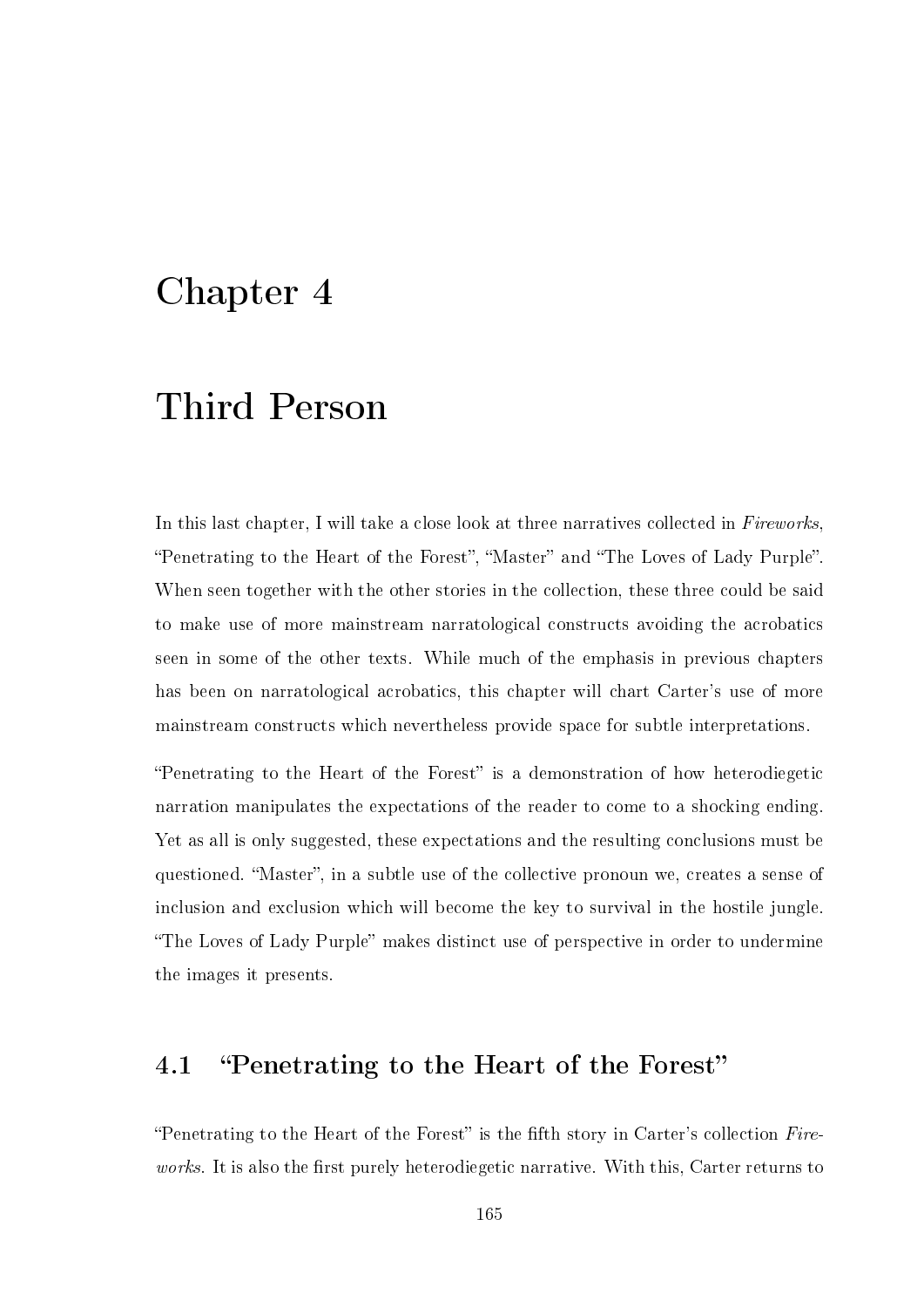the 'typical' style of short fiction, which is known for its dependence on third-person narration as it is an effective means of supplying information critical to the text, yet supplying it in the direct manner necessitated by the lack of space. It continues the narrative style introduced in "The Executioner's Beautiful Daughter" of a great deal of description<sup>1</sup> coupled with an often nearly marginalised imbedded narrative proper. It is the story of Madeline and Emile Dubois, who, when they are 13 years old, decide to try and 'penetrate to the heart of the forest' to find a mythical tree. This journey only takes up half of the entire narrative, the remaining portion being taken up by descriptions of the setting, characterisations of the native inhabitants, and the twin's father, as well as, a sketchy description of the children's early lives before this journey.

Narratologically seen, this is one of the relatively few more `normal' narratives in Carter's oeuvre. It contains no pronominal acrobatics, and only a few select cases of obvious authorial comment, which are not pivotal to the interpretation of the story. The narrative is also told in the past tense. In the case of this short story, Carter chooses to let the intertexts and a subtle use of irony serve as the vehicle for meaning. The figure of the narrator remains uncharacteristically reticent. It becomes necessary to examine closely the language used in the short story in order to be able to discern the motivation and identity of this teller. The language register is high, and the intertexts introduced suggest a well read narrator persona. The omniscience that is demonstrated and the evaluative and ironic qualities of the narrative could not be expressed in the first-person. "Steht der Erzähler existentiell außerhalb der Welt der Charactere, dann handelt es sich nach der herkömmlichen Terminologie um eine  $Er-Erzählung"$ <sup>2</sup> which could also be extended to claim the more specific authorial narrative situation.

While I do not claim that "Penetrating to the Heart of the Forest" is one of Carter's less skilful narratives, it does lack a subtlety of expression achieved in, for example,

<sup>&</sup>lt;sup>1</sup>David Lodge writes, "The purest form of telling is authorial summary, in which the conciseness and abstraction of the narrator's language effaces the particularity and individuality of the characters and their actions. [...] The summary narrative method seems to suit our modern taste for irony, pace and pithiness.<sup>3</sup> David Lodge, "Showing and Telling," The Art of Fiction (London: Penguin Books, 1992) 122, 126.

<sup>2</sup>Stanzel, Theorie des Erzählens 71.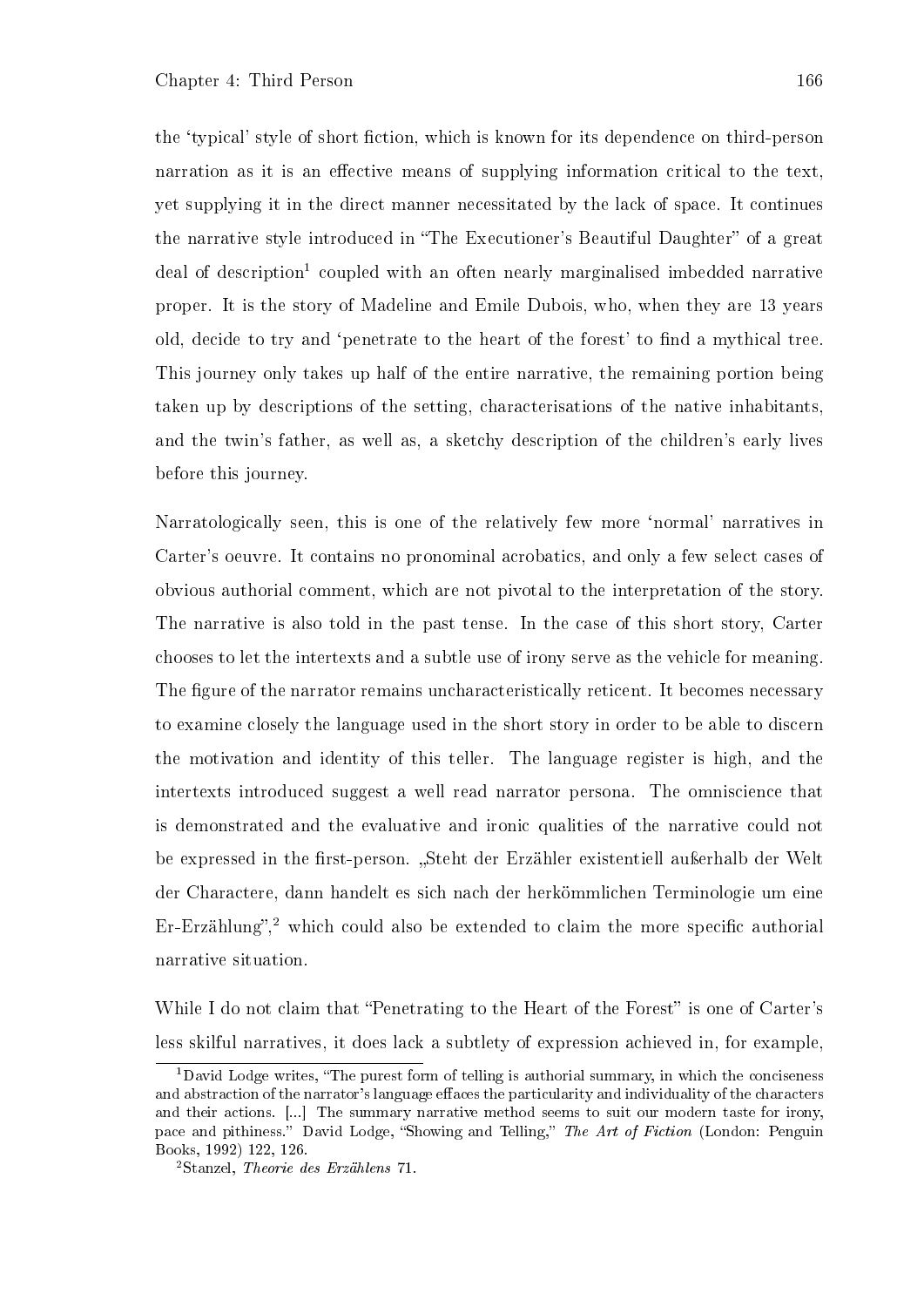"Flesh and the Mirror" and "The Executioner's Beautiful Daughter". This is also one of the reasons that it has been practically ignored critically. The narrative ends up interpreting for the narratee the significance of certain moments or actions. She relies heavily on exposition (telling) at the cost of a well-developed plot that speaks for itself (showing/mimesis). Stanzel refers to this in his comparison of teller-characters and reflector characters.<sup>3</sup>

Die berichtende Erzählung einer Erzählfigur ("telling") [tendiert] zur begrifflichen Zusammenschau des konkreten Vorgangs im raffenden Bericht und im erklärenden oder wertenden Kommentar.<sup>4</sup>

Benjamin Harshav picks up on this, too, and also argues that such strategies rely heavily on reader response.<sup>5</sup> In order to lighten my initial criticism of this text, I argue that Angela Carter is utilising this emphasis on reader response for her own purposes. The unease caused by the inclusion of the Candide intertext and the hint of incest at the end of the story add a dimension to the narrative that can only be achieved by the reaction of the narratee. She is juxtaposing the universal truth of the incest taboo with the paradise-like setting of the story. For those readers unable to pick up on the nagging feeling of "there must be something wrong here", the *Candide* story is added.

It is impossible to ignore the religious overtones in "Penetrating to the Heart of the Forest." Though most critics gloss over this aspect of her writing in favour of feminist or post-modern aspects, her manipulation of religious themes is fascinating. Though not as overt in most of her novels, Carter does delve into this subject as well, or chooses to utilise these images in her longer narratives. Her allusions to the Garden of Eden and Adam and Eve in, especially, The Passion of New Eve<sup>6</sup>, The Magic

<sup>3</sup>Telling and showing (mimesis) are the two fundamental types of distance regulating narrative information. "Telling is a MODE characterized by more narratorial mediation and a less detailed rendering of situations and events than SHOWING [...]." Prince, *Dictionary of Narratology* 96.

<sup>4</sup>Stanzel, Theorie des Erzählens 204.

<sup>&</sup>lt;sup>5</sup>Benjamin Harshav. "Theory of the Literary Text and the Structure of Non-Narrative Fiction: In the First Episode of War and Peace," Poetics Today,  $9(3)$ ,  $(1988)$  636.

 $6$ Marie Lathers' article, "Fin-de siecle Eves in Villiers de L'Isle-Adam and Angela Carter," discusses the Eve persona in Carter's novel The Passion of New Eve. Marie Lathers, Fin-de siecle Eves in Villiers de L'Isle-Adam and Angela Carter." Literature and the Bible. ed. David Bevan (Amsterdam: Rodopi, 1993) 7-27.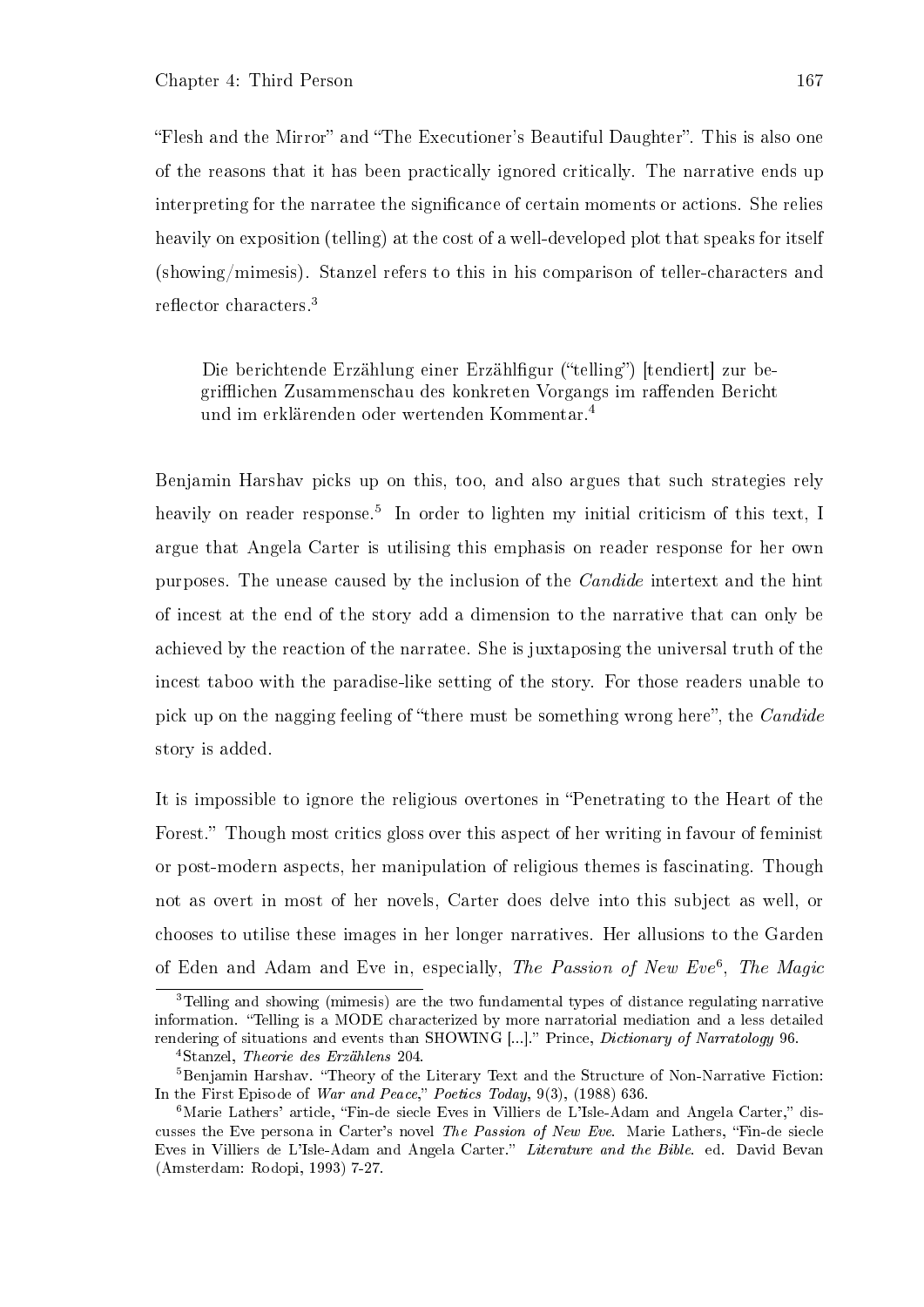Toyshop and Heroes and Villains, are clear.<sup>7</sup> Lorna Sage writes about The Magic Toyshop, "The vertiginous uncertainty of  $\lceil \phi \rceil$  the *Heroes and Villains* ending, with girl and boy on the brink of an unknowable future, is the dominant feeling throughout the narrative."<sup>8</sup> It is a shame that Sage chose to ignore that "Penetrating to the Heart of the Forest", published seven years prior to these two novels, also follows the story of a boy and a girl with a similar uncertain future.

The story opens with a detailed description of the idyllic setting of the narrative in a lush hidden valley `somewhere'. In this type of utopia or Eden live former slaves who have embraced this place as a refuge which offers them the possibility of living a simple life. Lindsey Tucker states that this "Edenic space' is one of Carter's favourite motifs."<sup>9</sup> The inhabitants have no desires, no needs that are not met in the narrow confines of their valley. Into this idyll comes the figure of Dubois, a failed intellectual who wants to escape from the world.<sup>10</sup> After deciding that he has found his final destination in this valley with its Creole inhabitants, he packs his belongings and his twin babies and comes to the valley to live. The children are raised with an odd mixture of their father's scientific knowledge and the sweet innocence of the natives. This mixture is emphasised in the narrative and leads to the journey alluded to in the title. Madeline and Emile, the twins, their curiosity sparked by a native legend telling of an evil tree in the centre of the forest, decide to go in search of this tree. The name Madeline is an obvious reference to Edgar Allan Poe's character of the same name in "The Fall of the House of Usher" which also includes an incestuous

<sup>8</sup>Sage, Angela Carter 18.

<sup>&</sup>lt;sup>7</sup>The Passion of New Eve is about Evelyn, a British man who comes to the United States and is captured by a radical feminist group and turned into a woman, Eve. In the case of this narrative, Carter chose to place the figures of Adam and Eve in the same person (The Passion of New Eve (1977; London: Virago, 1982)). In The Magic Toyshop, Melanie and Finn, after the cataclysm at the end of the novel, come together in the garden. 'Nothing is left but us.' At night, in the garden, they faced each other in a wild surmise." (The Magic Toyshop (1967; London: Virago, 1981) 200) Heroes and Villains is set up similarly to "Penetrating to the Heart of the Forest" in that it deals with someone from the outside world, in this case Marianne, a Professor's daughter, entering into the world of the exotic jungle, the world of the Barbarians. This novel also utilises religions allusions. (Heroes and Villains, (1969; New York:Penguin Books, 1993))

<sup>&</sup>lt;sup>9</sup>Lindsey Tucker, Critical Essays on Angela Carter 5. Though I would not go as far as Tucker to state that this is one of Carter's favourite motifs, she does utilise it in some fashion in the stories, "Master", "Reflections", and "Our Lady of the Massacre". In these cases, similarly, yet more quickly than in "Penetrating to the Heart of the Forest" it is revealed that this is a deceptive Eden which is relatively quickly shown to be hostile.

 $10$ It is interesting that this is a narrative that was conceived at a time when Carter, herself, had just `run away' from her former life and moved to Japan.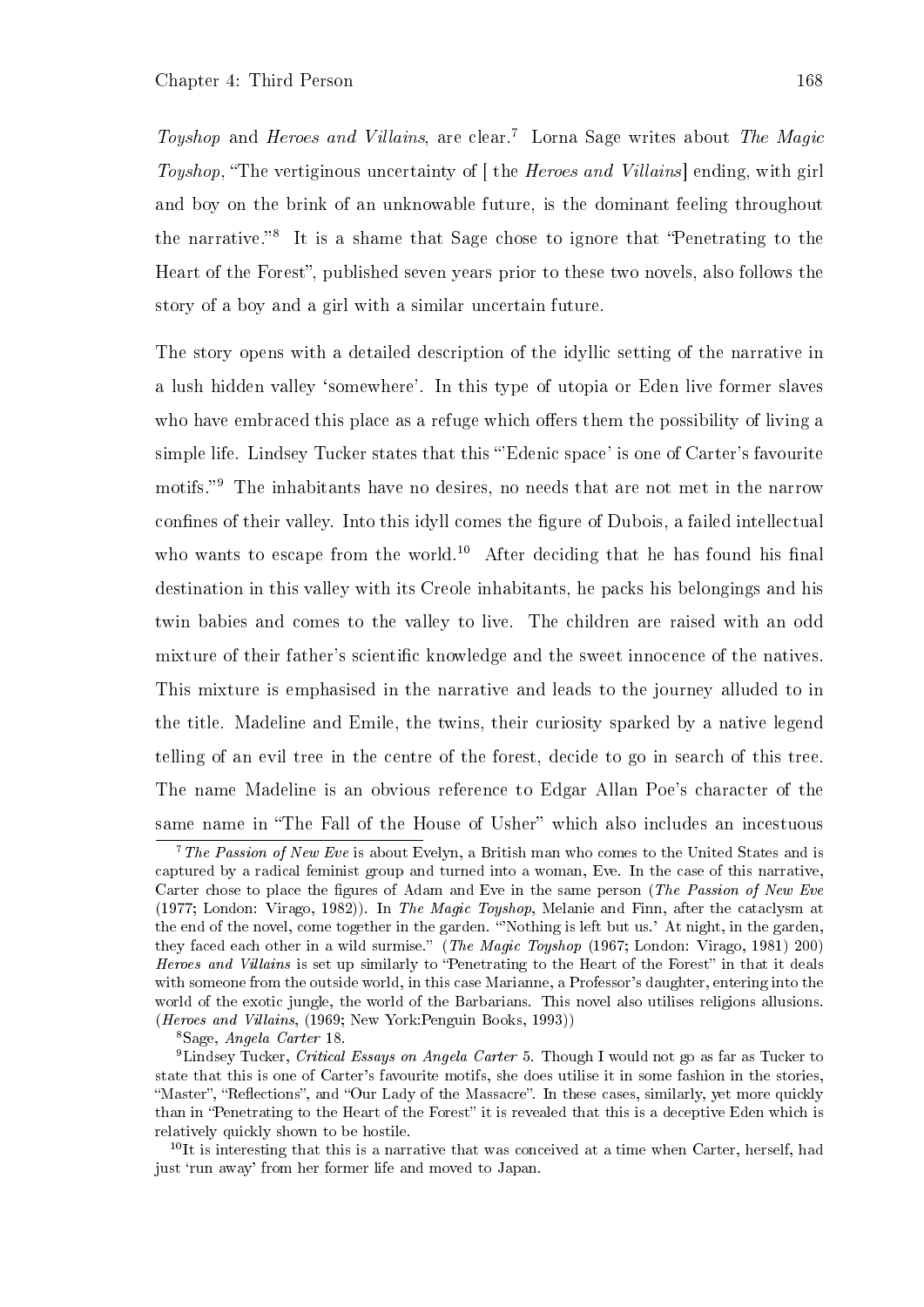brother-sister relationship. Emile is a play on the protagonist of Rousseau's novel Emil (1762). Both characters and Carter's choice of names suggest the themes of incest and education apart from society. The narrative closes with a final scene where they discover it. Whether or not it is the embodiment of evil as in the legend or not is left ambiguous. The story ends with the twins kissing each other.

In the first lines, a lush description of a land locked region where "the inhabitants" believed the name, Ocean, that of a man in another country, and would have taken an oar, had they ever seen one, to be a winnowing fan" (58), is given. The image of remoteness conjured by a distance from waterways which, itself evokes images of sea trade and travel, a thriving exchange, serves to characterise this text's inhabitants. This sense of distance, though, is deceptive, as it is in all of Carter's writing. The narrator lulls the reader into a sense of security, of innocence, which effects this narrative's reception. This distance is broken for the first time at the end of the first paragraph with the almost negligible inclusion of the deictic now: "All they did now was to cultivate their gardens" (59, emphasis mine). While the spatial distance is upheld, the temporal distance induced by the non-existent, or at best vague, time reference is undermined.

Through the use of the temporal adverbial, if we use Käte Hamburger's arguments for the epic preterite, the narrator is establishing the world of the ex-slaves as fictional. While a *now/then* juxtaposition is created, it seems that its purpose is, in effect, to create an Eden-like fictional space compared to the 'non-fictional' space introduced by the figure of Dubois who enters from the 'real' world. The temporal adverbial is only used in one further instance, two sentences later in "Now, the groves that skirted those forests of pine in the central valley formed for them all of the world they wished to know and nothing in their self-contained quietude concerned them but the satisfaction of simple pleasures"  $(58)$ . The ex-slaves have created their own fictional world, their own utopia, and banned the unknown, or that which they did not wish to know, to the distant reaches of the heart of the forest.

Not a single exploring spirit had ever been curious enough to search to its source the great river that watered their plots, or to penetrate to the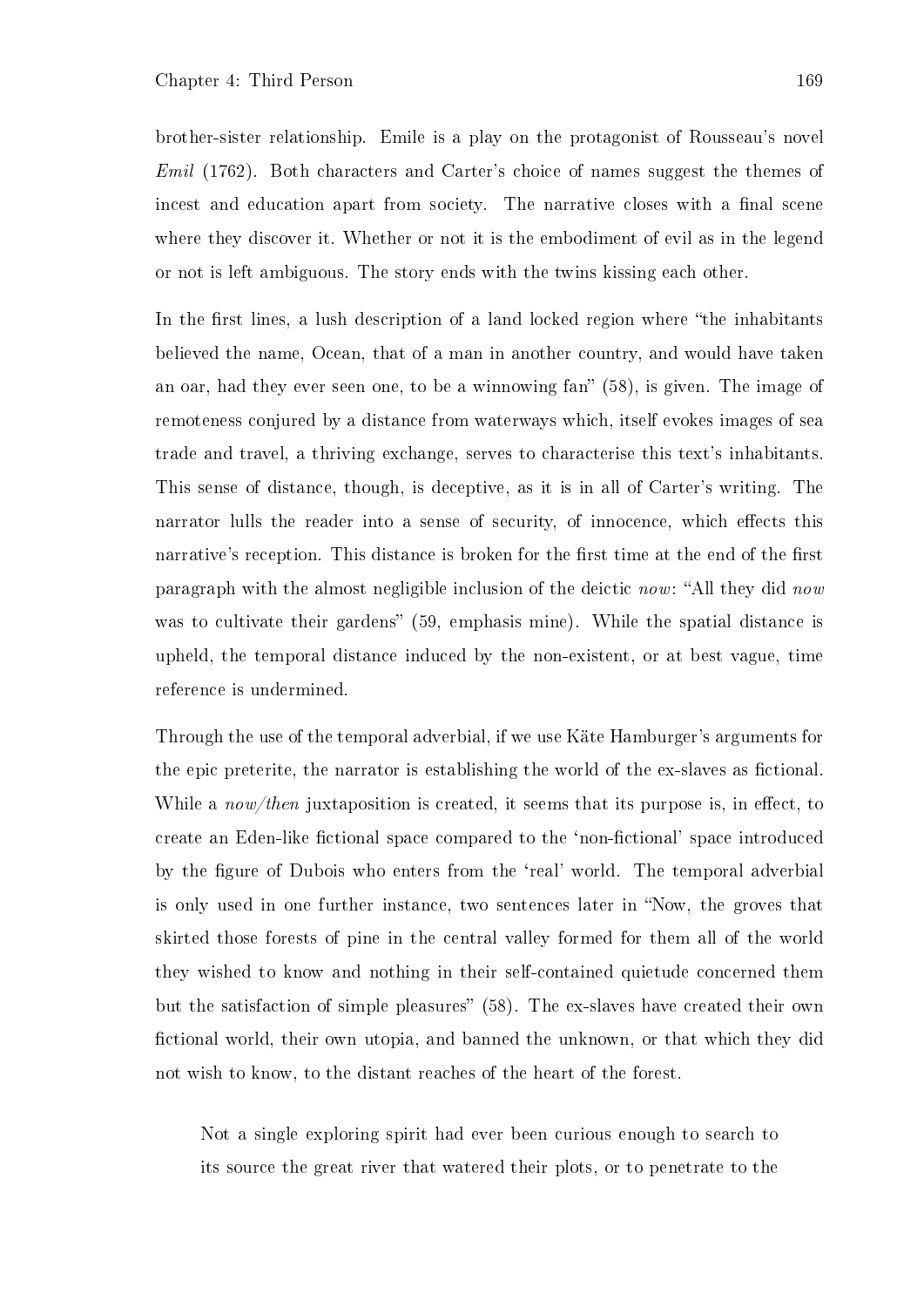heart of the forest itself. They had grown far too contented in their lost fastness to care for anything but the joys of idleness. (58)

Picking up the voice of a type of anthropological or sociological figure, the narrator spends the first part of the story describing the 'history' of the inhabitants of this remote valley. It becomes immediately clear that Carter is manipulating motifs from Genesis and Exodus in the Bible. They "arrive d in a region that offered them in plentiful fulfilment all their dreams of a promised land"  $(58)$ . The reader is able quickly and easily to define the inhabitants according to this scheme. This is rounded off by the introduction of a perverted version of the tree found in Genesis:

Almost as if to justify to themselves their lack of a desire to explore, they finally seeded by word of mouth a mythic and malign tree within the forest, a tree the image of the Upas  $Tree<sup>11</sup>$  of Java whose very shadow was murderous, a tree that exuded a virulent sweat of poison from its moist bark and whose fruits could have nourished with death an entire tribe. And the presence of this tree categorically forbade exploration [...]. (58)

It becomes clear in this passage that Carter is playing with, and perverting, the legends surrounding the tree of life in the garden of Eden. One must also pay attention, though, to the authorial comment at the beginning of this quote. With the inclusion of `almost as if', the narrator sends a signal to the reader that this motivation for the generation of a tree legend is open to speculation.

This story is a prime example of Carter's earlier writing in that it is obvious in its search for meaning. Her symbols and metaphors, such as the ones used in the above quote, are more obvious in their simplicity and directness than in later collections. One could almost claim that she is overwriting when confronted with the wealth of images, all pointing, it seems, in the same direction. The narrative mimes a journey

 $11$ The Upas tree is a real plant. Antiaris toxicaria of the mulberry family Moraceae, with a poisonous latex used for arrows, and traditionally reputed to kill all who fell asleep under it.  $\langle$ http://www.tescali.co.uk/reference/dictionaries/animalsplants/data/m0014466.html>.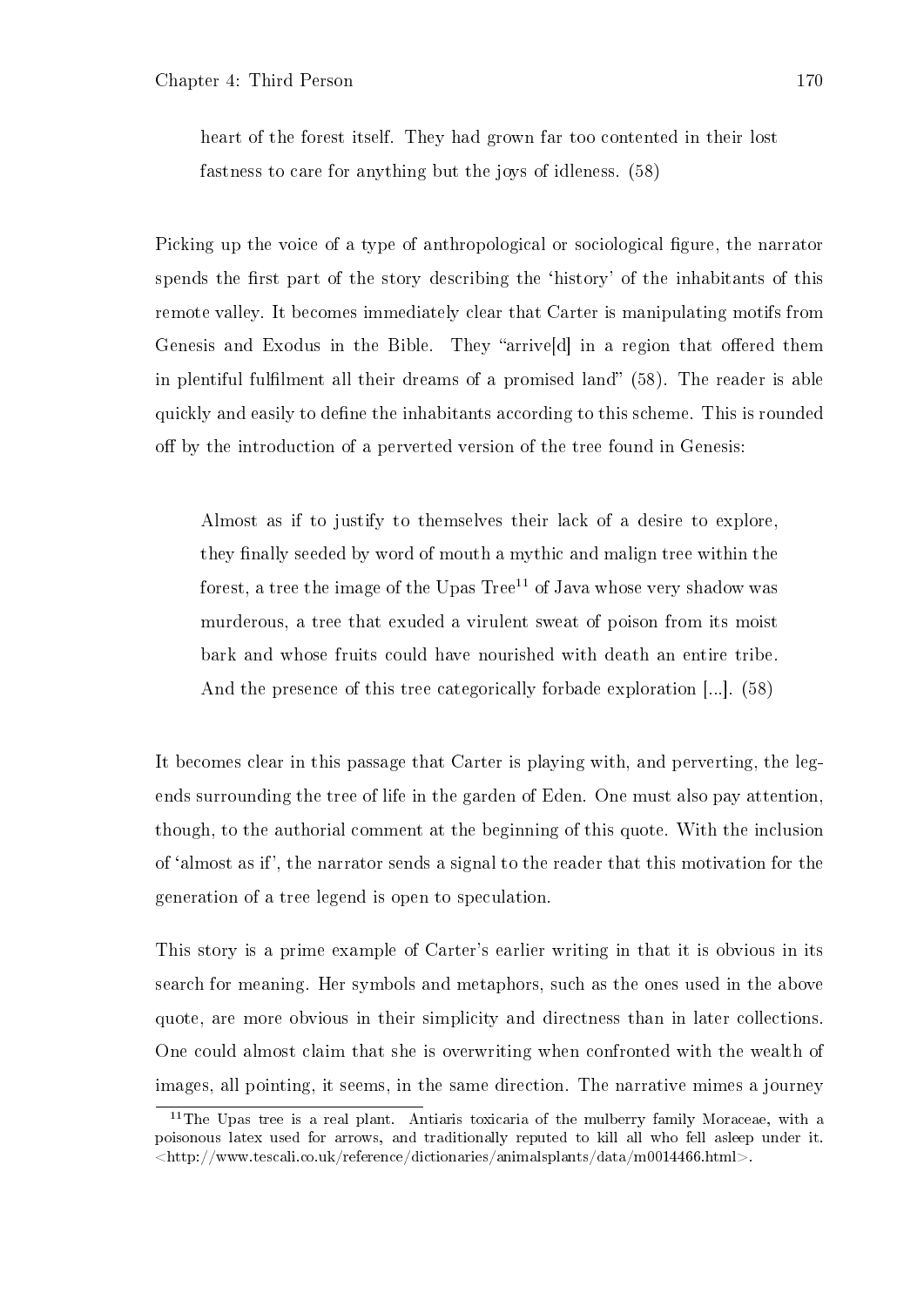in almost every aspect. The title itself, with its use of penetrating, repeated in the second paragraph in a different tense  $-$  penetrate  $-$  already suggests a continuing process which does not find its end.<sup>12</sup> The contrasting use of penetrate in the second paragraph stands in opposition to the tense in the title, as it is used in the context of describing the inhabitants of this Eden-like spot. "Not a single exploring spirit had ever been curious enough to search to its source the great rivers that watered their plots, or to penetrate to the heart of the forest itself"  $(58)$ . Carter's deliberate choice of the infinitive with the inhabitants, in contrast to the present progressive which points at the actual focus of the story, the twin's journey, already serves to draw a line between the staid and already developed characters, even including Dubois himself and the still forming and developing youthful characters of the twins.

This concept of journey is dominant throughout the text in its reference to a number of various types of development. This differentiation at the very beginning not only draws a clear line between the ex-slaves, Dubois and the twins, but also the narratee and the twins. The narrator of this story is, quite early on, aligned with the characters of the ex-slaves and Dubois in a `knowing` stance, as is the audience. It is easy to recognise the similarity of the scientific stance of the descriptions by the narrator persona and their correlation to Dubois' character. This is coupled with the many religious images recognisable from the Book of Genesis and Exodus in the Bible, which serve to strengthen the idea of a gap between knowing and unknowing as even Dubois states: "Here we have all become *homo silvester*, men of the woods,' he would say. 'And that is superior to the precocious and destructive species, *homo sapiens*  $$ knowing man"  $(61)$ .

Carter is attempting to create a recognisable narrator persona, a type of anthropologist with whom the narratee can easily identify. Though in Dubois one can easily recognise a botanist and on the surface the narrator is rather easily seen as being a type of anthropologist, therefore someone who knows and studies `foreign' cultures, Carter's choice of comments made by Dubois and the narrator do tend to point to a

<sup>&</sup>lt;sup>12</sup>In Stanzel's discussion of synoptic chapter headings, he categorises this type of title under leitmotif, thus excluding it from a further interpretation according to tense. (Cf. Stanzel, Theorie des Erzählens 58.)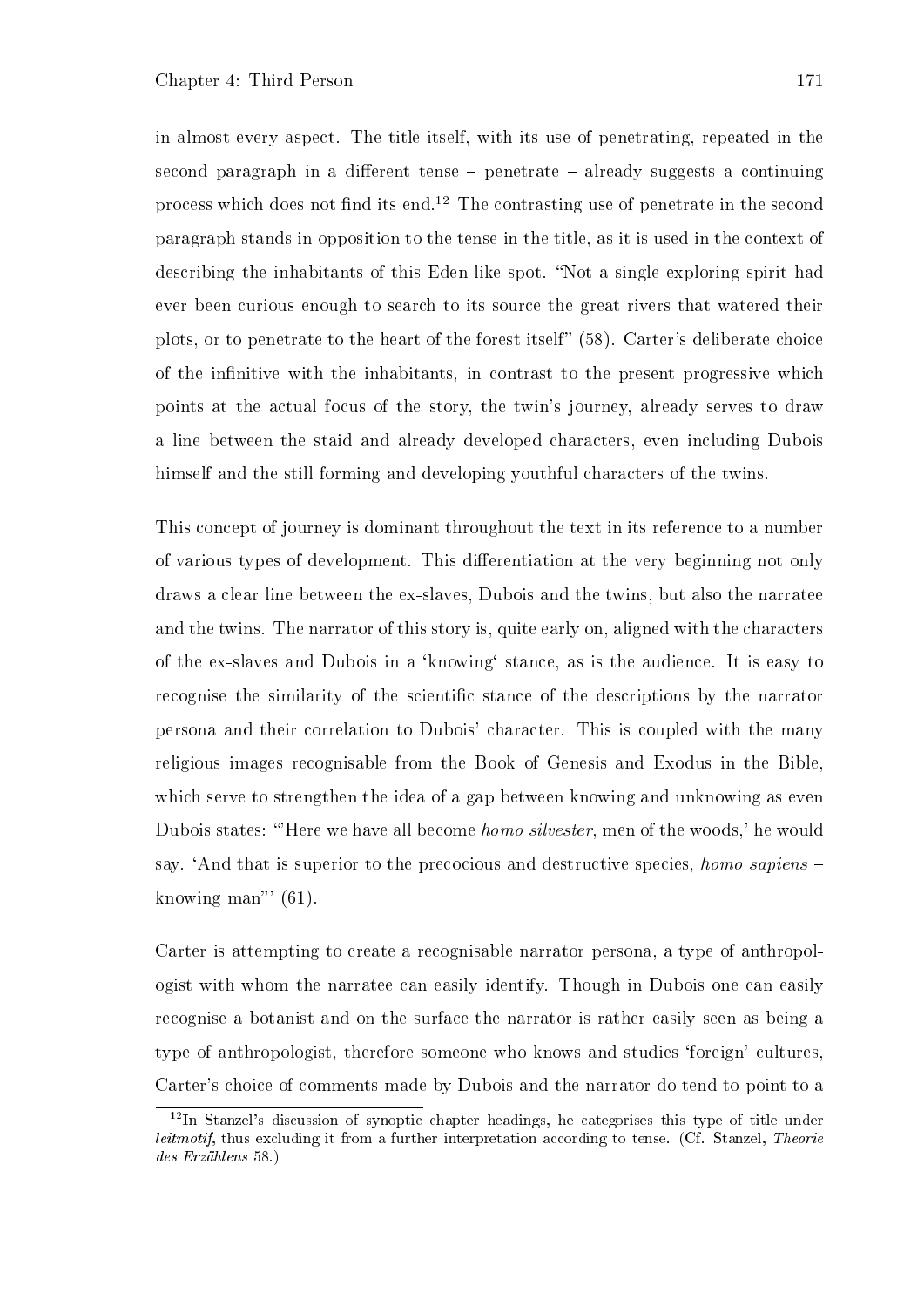plain authorial purpose. Some of the subtleties open to an author using this type of narrator seem to be lost in Carter's overwriting, found in her early collection. She at first seems to be criticising the naive scientific approach Dubois embodies, yet chooses a role for her narrator persona which can quickly degenerate into a similar trap. Carter's subtle use of imagery prevents this from happening, though. Acknowledging the usefulness, as well as the limits of science, Carter's point in this narrative does not restrict itself to a criticism of learned society, but is attempting to find a way of describing that a denition, by its very nature, is limited and always incomplete. By offering her audience recognisable characteristics, she is able to hint at the flaws contained within the accepted and recognisable system. Her narrator is not a part of the narrative, yet unfailingly a part of the system. Though obviously omniscient within the framework of the story, this narrator is not privy to the understanding of the subtleties his/her own interpretation bring to light.

This garden of Eden's inhabitants are characterised as a simple people, dark skinned, friendly and wholesome in an almost cliché-like manner. The narrator describes them as "in every respect like Candide" (58). This is at once a clear, as well as a deceptive characterisation. On the surface Carter seems to be suggesting, a people who are kind, naive and accepting that this is the best of all possible worlds. Yet Voltaire's *Candide, ou L'Optimisme* (1759) is "... der Hohn auf die beste aller Welten, mit dem Ende:??»?? Wir müssen unseren Garten bestellen ??«??, also einer Hinwendung von müßigen Spekulationen zur Arbeit im Garten des Lebens, im Garten der Menschheit, um dort Unkraut auszurotten, um zu okulieren und die Baumbrüchte zu verbessern."<sup>13</sup> Similarly to Candide, the descendants of the ex-slaves have found their "promised land" (58) only by undergoing severe hardships. They are now reaping their just rewards and are in all ways satisfied as they have restricted themselves to tending their gardens.

They warn the children not to go in search of the tree and they themselves show no desire to undertake the journey. Carter sets these ex-slaves up in opposition to Emil and Madeline. Ernst Bloch writes about Candide's statement, "Il faut cultives

<sup>&</sup>lt;sup>13</sup>Ernst Bloch, Neuzeitliche Philosophie I: Von Descartes bis Rousseau Tuth Römer and Burghart Schmid, Ed. (Frankfurt am Main: Suhrkamp, 1985) 260.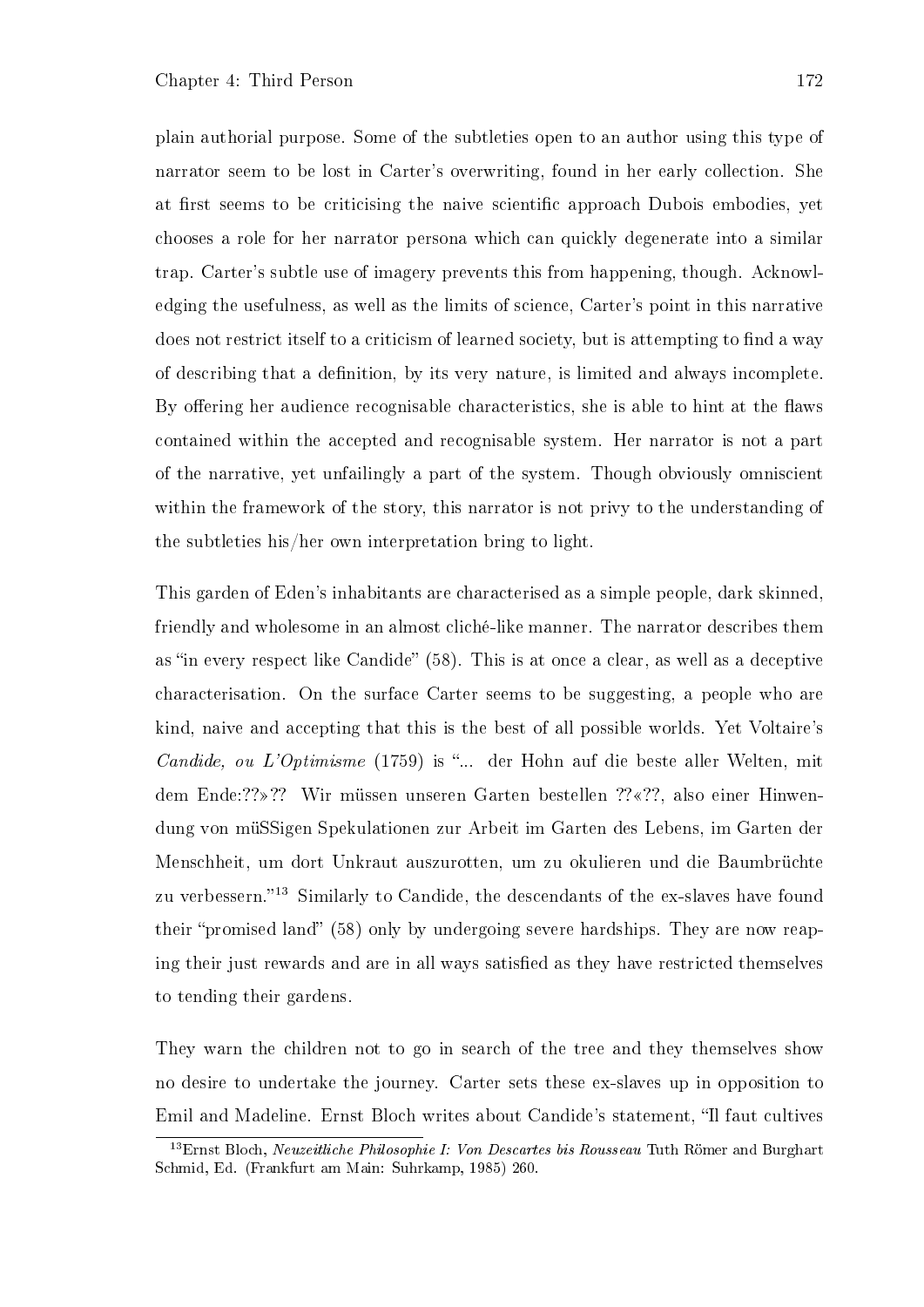notre jardin."<sup>14</sup> "Das heiSSt: bleiben wir hier, überlassen wir die metaphysischen Weltgegenden sich selbst, wir können sie nicht sehen, und wir können sie nicht mit reiner Vernunft erkennen.<sup>"15</sup>Carter asks her reader to suspend logic and imagine that these people have truly regained a pre-lapsarian consciousness. What is a bit problematic at this point is the distancing involved between the original ex-slaves, who arrived an indeterminate time ago, and their descendants, who are living in the valley when Dubois arrives. It becomes difficult to discern whether or not Carter intends to define these people as a negative example. There is also clear criticism inherent in the characterisation of Dubois, yet the ambivalence of the native's portrayal leaves Carter open to the type of criticism voiced by critics such as Robbie Goh, who accuses Carter of having an "ideological blind spot  $[...]$ ."<sup>16</sup>

While she is often alert to gender codes, to their artifice and arbitrary power, she is much less aware of the imperialist codes which place the West in the centre of her consciousness and efface all other regions and cultures into an indistinct and irrealist mass.<sup>17</sup>

While I would not go as far as Goh, the portrayal of the natives nevertheless remains problematic in its ambivalence.

This forces the reader to take an even closer look at Dubois, who, when taking the whole *Candide* allusion into consideration, comes away looking similar to Voltaire's Dr. Pangloss; the root of Candide's naive view of the world. Though it would be going too far to draw such concrete parallels between the two scenarios, Carter's and Voltaire's, the reader is nevertheless forced to examine the nature of Carter's intention. Dubois does enter more or less `after the fact', yet nevertheless somehow completes the image suggested by the connotations evoked by the comparison to Candide. As can also be questioned in and about Candide, it can be questioned here whether or not the ex-slaves and Dubois are truly innocent and/or naive. In a close examination of Carter's story, she makes clear, through a subtle use of details, that

<sup>14</sup>Voltaire

 $^{15}\rm{Bloch}$  239-40.

 $^{16}$ Goh 70.

 $17\text{Goh}$  70.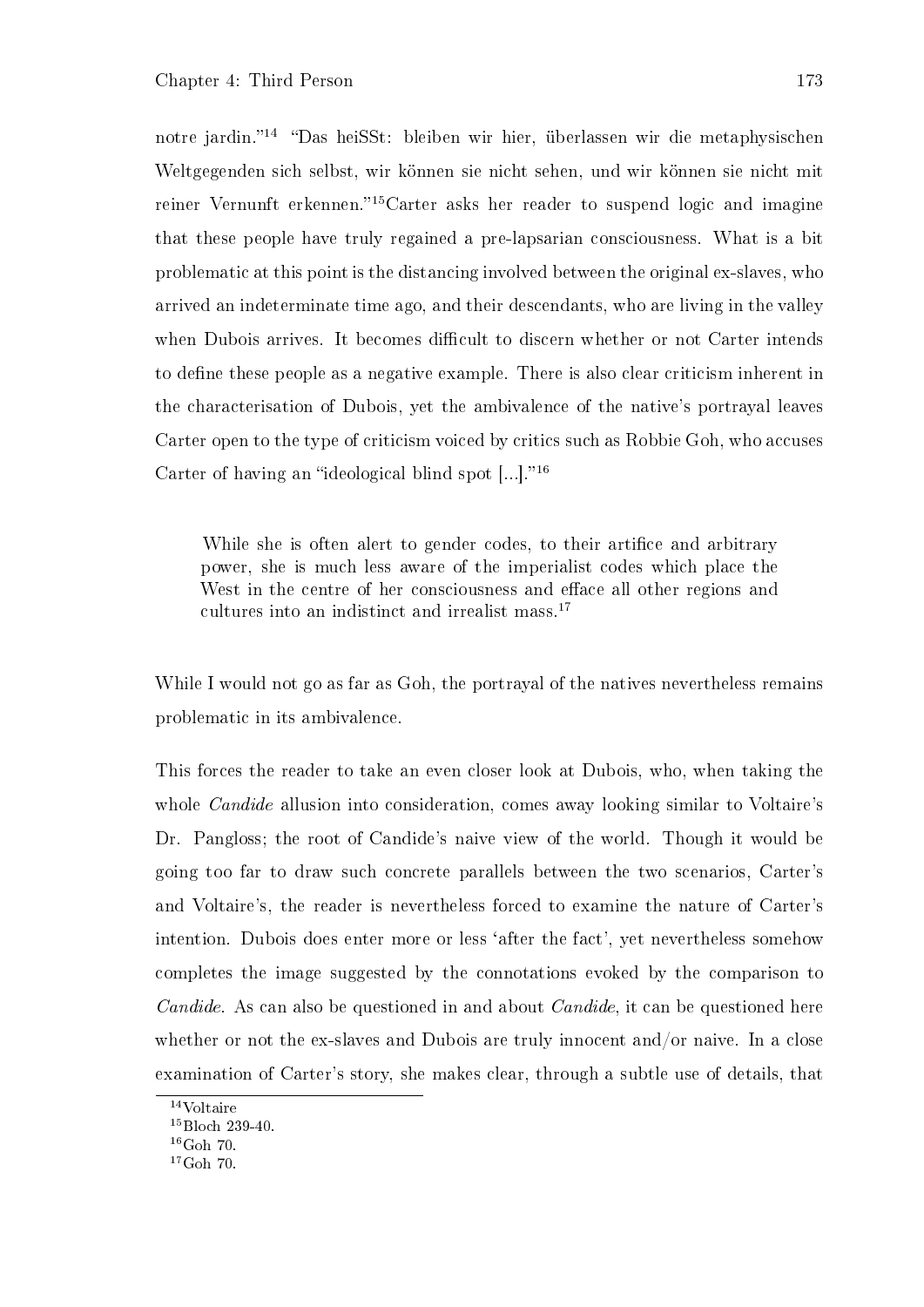no one, unless completely isolated, can remain innocent, and that a development, or a journey of discovery, will always take place which inevitably destroys innocence as we define it. Lindsey Tucker writes, "the French botanist [...] who retreats into his pre-lapsarian world to become homo silvester [...] cannot prevent his two incestuous children from venturing out of Eden and assuring their fall into the condition of homo  $sapiens.$ <sup>18</sup>

It seems, though, that Carter is making a distinction between the different types of knowing already touched upon in Dubois' statement about homo silvester and homo sapiens. She is differentiating between what could be defined as education and what could be seen as biological inevitability. This is a very dangerous statement, in that it can be taken to extremes and used as a weapon against women in particular. Carter is steering toward the gap left by Dubois' incomplete education of his children and the inability of the inhabitants to properly explain to the two children, trained to be curious by their father's books and most likely his mode of living and, on the other hand, totally ignorant of social structures which have formed not only their father but also the descendants of the ex-slaves, why they should not try and find the mythical tree at the heart of the forest. It is inevitable that rules thrown into a system which heretofore had none will naturally cause curiosity. Dubois and the exslaves, like Candide, could only come to the conclusion to cultivate their own gardens after 'experience' had shown them that this was the best path.

The inhabitants have upheld certain social structures and beliefs. That which they brought with them to this place has been adapted and changed to fit the new situation. With the years they fashioned an arboreal argot of their own to which a French grammar would have proved a very fallible guide"  $(58)$ . This, though, is not only true for their grammar. What is more important for Carter and the story are the beliefs, superstitions, and bits of religion that invariably accompany any organised society.

And they had also packed up in their ragged bandannas a little, dark, voodoo folklore. But such bloodstained ghosts could not survive in sunshine and fresh air and emigrated from the village in a body, to live only

 $18$ Tucker 5.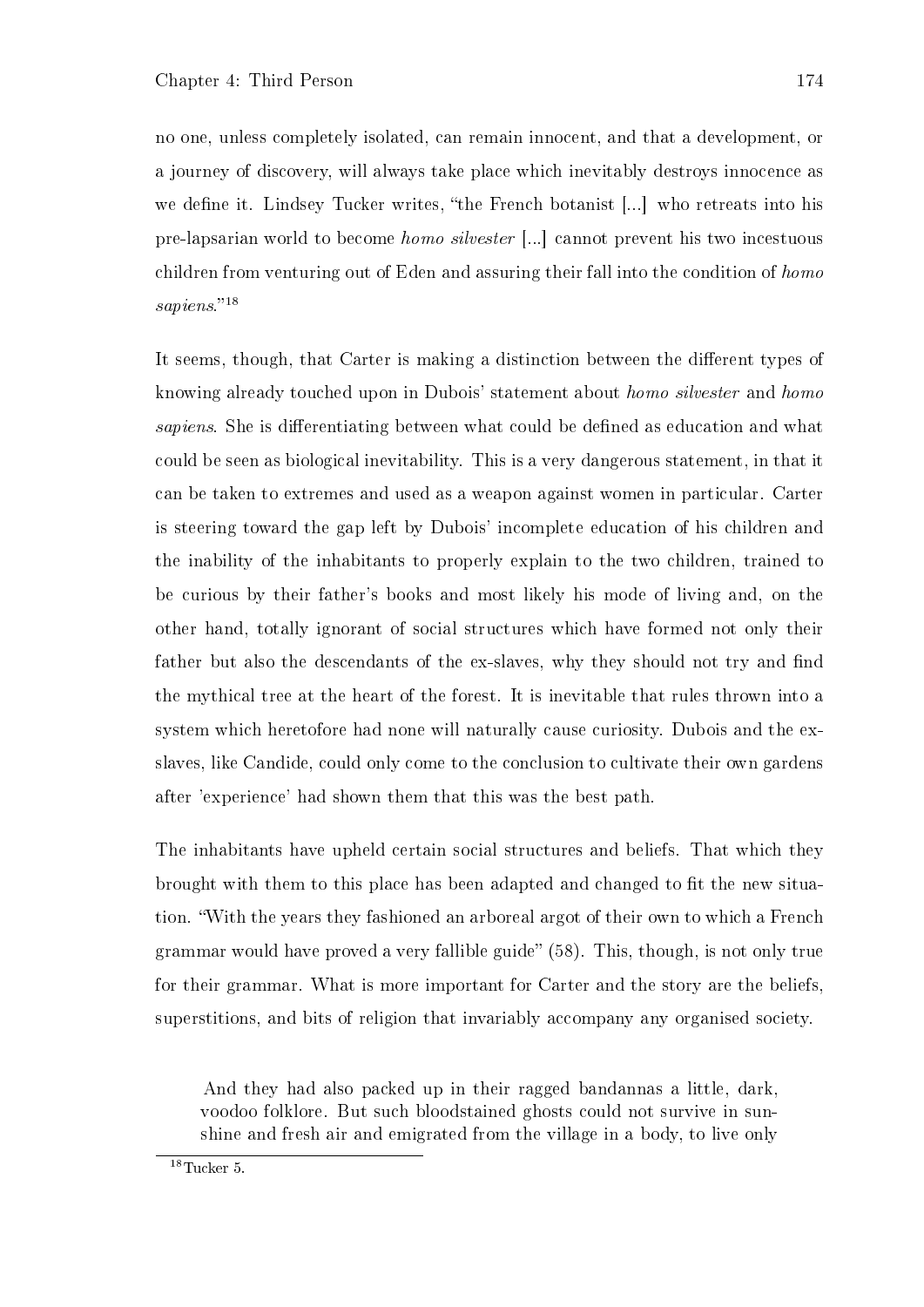the ambiguous life of horned rumours in the woods, becoming at last no more than shapes with indefinable outlines who lurked, perhaps, in the green deeps, until, at last, one of the shadows modulated imperceptibly into the actual shape of a tree. (58)

As Carter makes clear in the narrative, such superstitions, while perhaps not really believed by those who create and foster them, "even though they all knew, in their hearts, that such a tree did not exist"  $(59)$ , develop a life of their own; they are carried from place to place like luggage. They are or become the basis for a set of beliefs which form the basis of all rules and taboos in a society. Susann Schmid writes in her study, Jungfrau und Monster: Frauenmythen im englischen Roman der Gegenwart:

In der postmodernen Literatur wird der intensive Bezug zu Mythen aufrechterhalten [...] Neu ist das kritische Hinterfragen von Konzepten und Rollen, die in Mythen präsentiert werden. Ihr Absolutheitsanspruch wird als Fiktion enttarnt [...] Das Spiel mit ihren inhärenten Widersprüchen mündet in eine jouissance des Umschreibens zu frauenfreundlicheren Gegenentwürfen, die ihrerseits auch wieder als Mythen gelesen werden können.<sup>19</sup>

While Schmid's study deals in part with Angela Carter's writing, she does not deal directly with "Penetrating to the Heart of the Forest". Nevertheless, it can be seen in this story that Carter is manipulating universal myths to open them to new possibilities of interpretation.<sup>20</sup> While Schmid's claim that many re-writings end up being more sympathetic to women, I argue that in this particular story, as in much of her fiction, Carter nevertheless challenges a simple woman-friendly re-interpretation. While the reader is asked to re-think the story of the Fall, Madeline is not re-written as the positive heroine of the story. Carter creates a three-dimensional character with all her positive characteristics and all of her failings.

Dubois can be examined in a similar manner. Though he differs radically from the inhabitants of this valley in appearance, background and education, he nevertheless is a further representation of a social structure. He is an educated man who obviously

<sup>19</sup>Schmid 15-16.

 $^{20}$ She will examine this more fully in her collection The Bloody Chamber.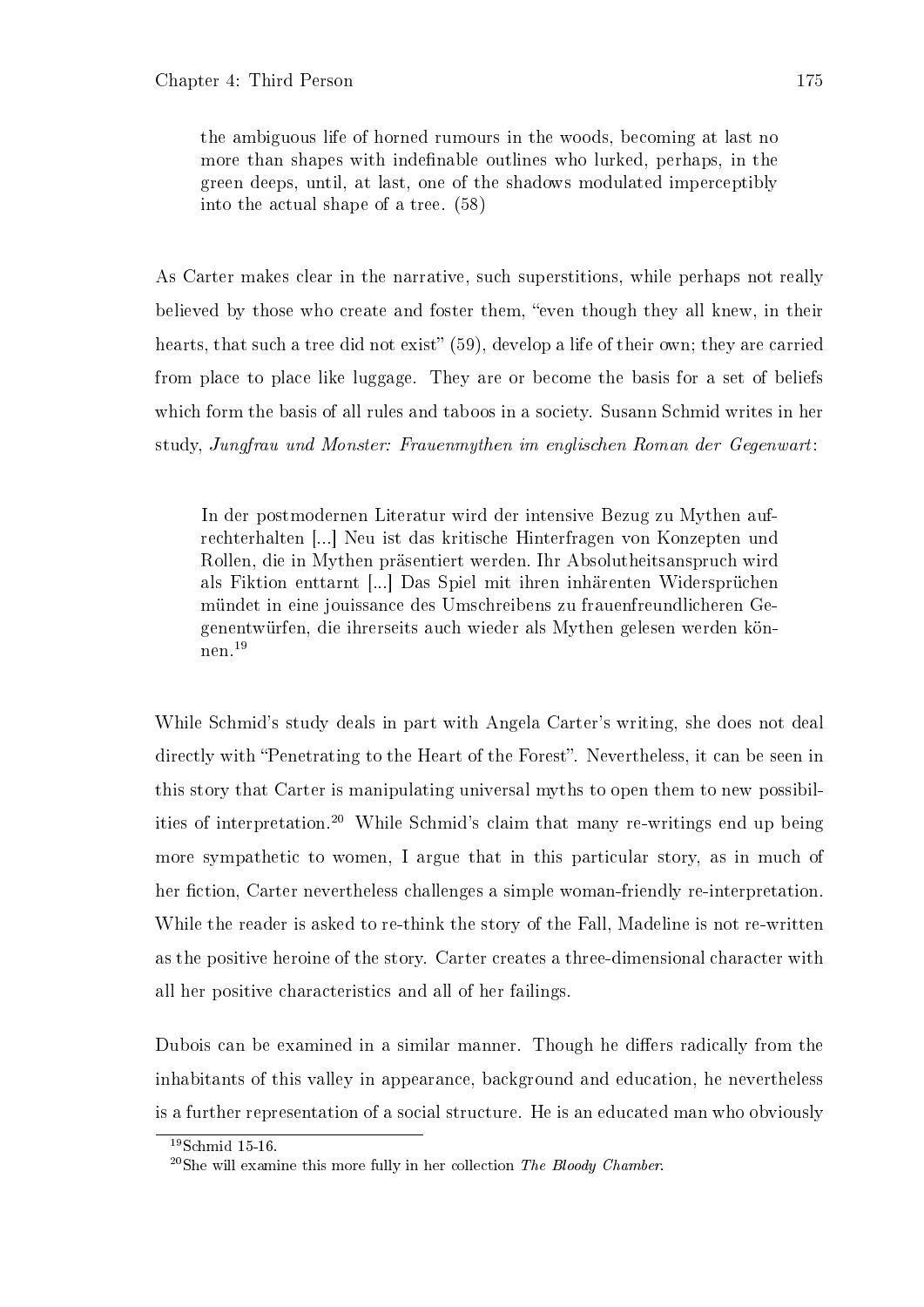has the means to organise his life at will. "He had visited most of the out-of-the way parts of the world to peer through the thick lenses of his round spectacles at every kind of plant. He gave his name to an orchid in Dahomey, to a lily in Indo-China and to a dark-eyed Portuguese girl  $[...]$ " (59). Though it is obvious that he is unable really to fit into the social construct, "his reticence had cheated him of the fruits of his scholarship  $\left[\ldots\right]$ " (59-60), he is nevertheless unable to leave behind all that connected him to the outside world, be they material or immaterial things. He wishes to find a place where he could be alone and rear his children "in a place where ambition, self-seeking and guile were strangers  $[...]$  (60). Thus, though he left the world he could not leave it behind. He brought with him his children, a few momentous and, above all, his books. Much like the ex-slaves, he brought with him things that would always connect him with the outside world.

Here, then, is the crux of the situation: He removes himself from his responsibilities and his world, yet brings with him the very tools which form the world from which he wished to escape. For him or even for the inhabitants this has no consequences. They have experienced life and the world and have made knowledgeable decisions about what they want or do not want. The crux of the problem is the children. It is in these children that Carter makes clear the line between two different kinds of knowledge and how incomplete definitions are worse than no definitions at all. Dubois has come into this garden, ready-made, and has placed his children in it to run free. Keeping in mind all of the references to the garden of Eden and other Biblical allusions, Dubois takes over the role of the god figure in this narrative.

Already set apart by his background and education, if not also by the fact that he is the only one in this story of whom one could say that his choice to come here was deliberate, he becomes one with the valley and thus seems a part of it: "As his children grew older, he seemed to them more an emanation of their surroundings than an actual father  $\left[\ldots\right]^n$  (60). If one chooses to draw a parallel to the Biblical garden of Eden, the situations do seem similar. A benevolent father figure places his two children into a fantastic and beautiful garden. He then lets them, more or less, do as they please. Dubois does no more than not interfere with the lives of his children.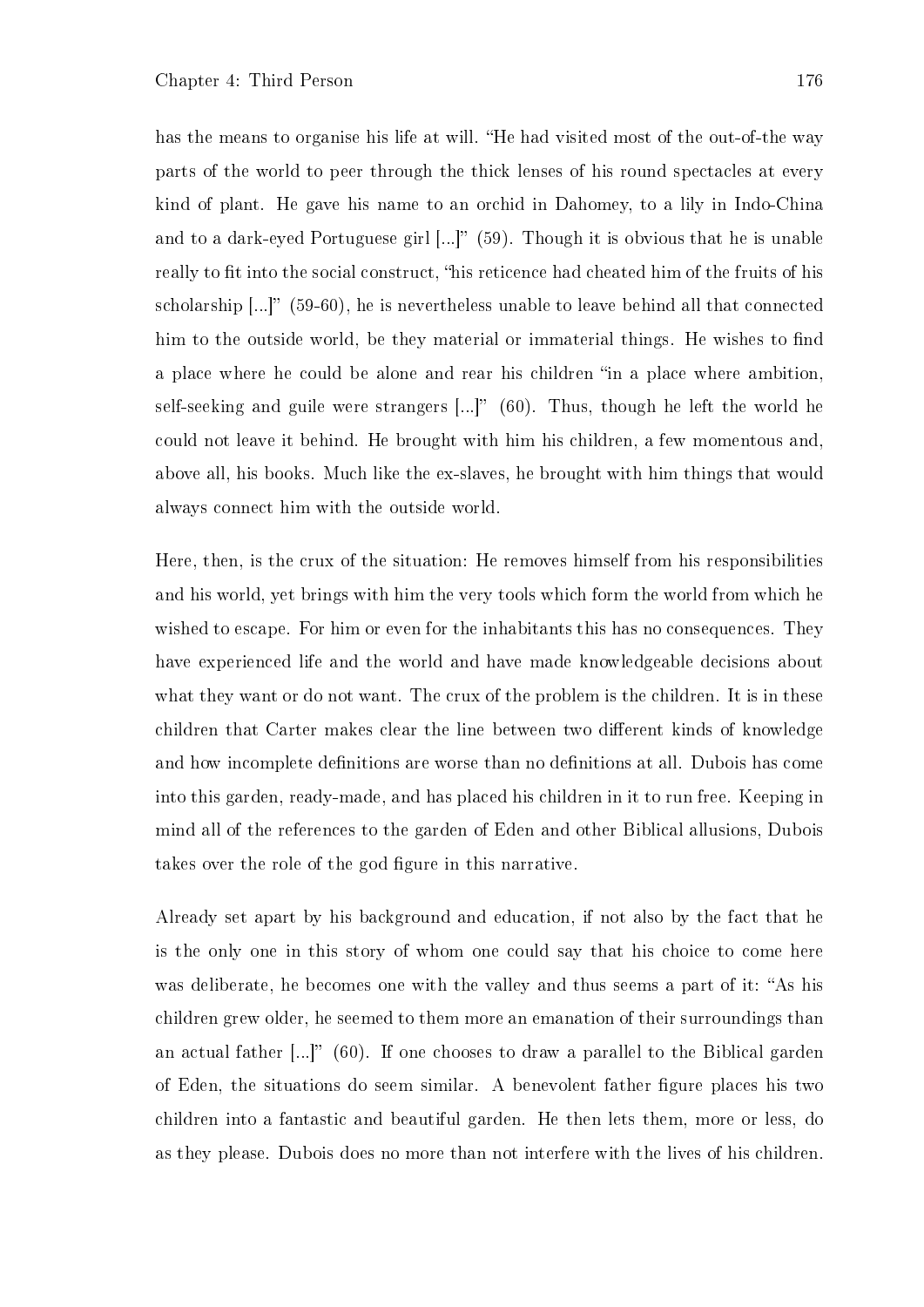He has provided all of his books and a place for them to live, and beyond this they are of no concern to him.

This lack of immediacy in both stories seems to be the crux of the problem. In both cases, essential pieces of knowledge are being kept from the Adam and Eve figures. They are only provided with partial information and expected to find their own way. In the case of Carter's story, the villagers provide the information about the tree: Besides, when they spoke of the heart of the forest to their other friends, a veil of darkness came over the woodlanders' eyes and, half-laughing, half-whispering, they could hint at the wicked tree that grew there  $\left[..\right]$ " (62). To Madeline and Emil, this type of reasoning was incomplete. Half-trained by their father's books but untrained in every other respect, they felt "a faint contempt, for their world, though beautiful, seemed to them, in a sense, incomplete  $-$  as though it lacked the knowledge of some mystery they might find, might they not? In the forest, on their own"  $(62)$ .

If Carter had limited the conflict in this story to the disparities caused by an incomplete education and lack of socialisation, the narrative would be rather simple. Yet what would a Carter story be without sex or sexuality? In this narrative she brings in the theme of incest as she also does in "The Executioner's Beautiful Daughter". It is in connection with this vague hint at an incestuous encounter between Emil and Madeline that all of the allusions in the narration become important. This story deals with a number of journeys, present and past. Dubois and the villagers have more or less come to the end of their journeys, but that of the children is merely beginning.

Carter paints an idyllic picture of Madeline's and Emile's childhood. They are curious, healthy and wonderful children. She also emphasises that they are identical in appearance: They resembled one another so closely each could have used the other as a mirror and almost seemed to be different aspects of the same person for all their gestures, turns of phrase and manner of speech were exactly similar"  $(61)$ . It is not until about the half-way point in the story that the reader is even informed that the twins are a boy and girl. This is of vital importance in light of the development later in the narrative. Another aspect of this early description is a second short mention made of a mother figure. It is made clear from the outset that Dubois' wife was fated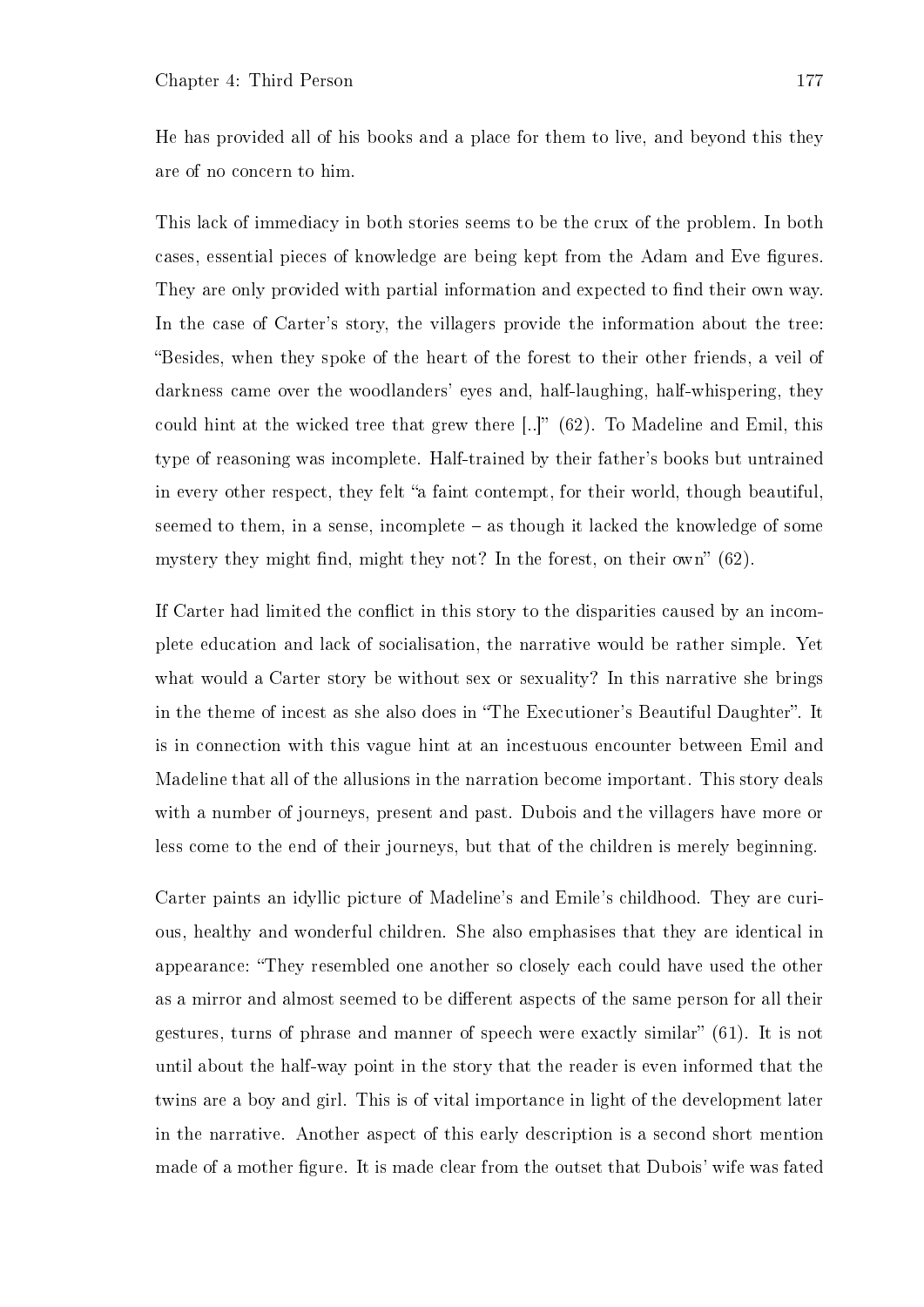to live only a short life. She dies giving birth to the twins, leaving them motherless. In addition, as Dubois is nearing middle age, the prospects of a new wife and stepmother are slim. No real mention of an ersatz mother is made, yet at one point the narrator states, "The green would took them for its own and they were fitting children of their foster mother, for they were strong, lithe and supple, browned by the sun to the very colour of the villagers whose liquid patois they spoke"  $(61)$ .

What is important though, as I already hinted at before, is the difference between traditions or book knowledge and simple biological development. It is not by chance that Emile and Madeline whose name is also reminiscent of Mary Magdalene in the Bible – choose to make their journey to the middle of the forest in August of their thirteenth year. Thirteen is not simply a number fraught with connotations, mostly negative, but it is also often associated with human puberty. Up to this age, the twins are described as being exactly alike. Though never really having been dissatisfied in their lives, the twins begin to feel the need to explore further: for reasons beyond their comprehension, this intimacy had been subtly invaded by tensions which exacerbated their nerves yet exerted on them both an intoxicating glamour"  $(62)$ .

Without really knowing what has happened or without anything really even occurring, Madeline and Emile feel that they have outgrown their village: "The settlements were just as their father had seen them first, pre-lapsarian villages where any Fall was inconceivable; his children, bred in those quiet places, saw them with that faint, warm claustrophobia which the word, 'home,' signifies" (63). The reader is taken on a trip with Madeline and Emile toward adulthood and sexual awareness.

Early in the journey, Madeline stops to pick a water-lily and is bitten by it. Her reaction is dramatically different towards this situation than her brother's. Madeline bleeds for the first time, alluding to her first menstrual cycle. If one decides on this interpretation of the situation, her secretiveness and hurt feelings can be rather easily understood. Furthermore, this water-lily proves to have fangs. It is a beautiful white flower with a deadly purpose. The female genital is often described as a flower, as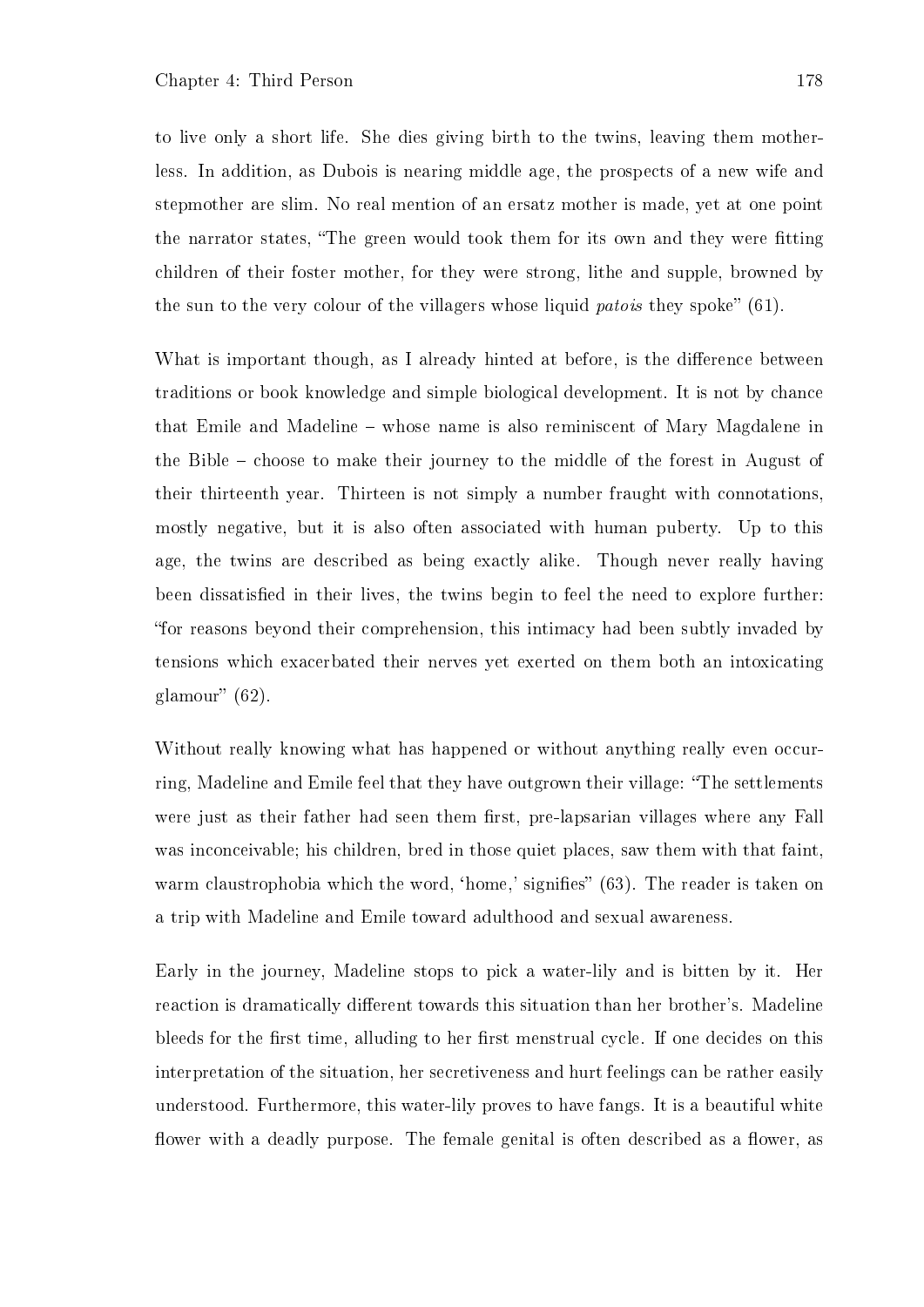well as being negatively criticised as being emasculating and having teeth.<sup>21</sup> Carter is conjuring up conflicting images of female sexuality, thereby decidedly colouring the reader's picture of Madeline.<sup>22</sup>

When Emile is eager to tell their father about the flower, Madeline is adamant in her refusal. "No,' she said. 'We must not talk of the things we find in the heart of the forest. They are all secrets. If they were not secrets, we would have heard of them before" (64). With this statement, Madeline brings to light the discrepancies in their education: Though they knew he never listened when they spoke to him, never before had they consciously concealed anything from him"  $(64)$ . These are things their father never talked about, thus immediately suspect. Nothing was ever hidden from them, so when confronted with something so startlingly new in themselves, they are filled with a sense of unease. They were taught everything, allowed to do everything but no one ever talked about what exactly was at the heart of the forest. It was thus made a secret, and since its very mention was tinged with fear, it becomes inevitable that everything the two experience there, whether in the physical manifestation of the forest or in themselves, will already be loaded with connotations.

What must be closely paid attention to, though, is the authorial comment contained in the next line. The narrator states, "Her words fell with a strange weight, as heavy as her own gravity, as if she might have received some mysterious communication from the perfidious mouth that wounded her" (64, emphasis mine). What the reader tends to concentrate on, though, is Emile's feeling of separation from his sister expressed in the next lines because of her new found femininity.

<sup>&</sup>lt;sup>21</sup> Carter utilises this image of carnivorous flower/vagina in her story "The Cabinet of Edgar Allan Poe" when describing the birth of Poe's sister: "and something bloody as a fresh-pulled tooth twitched between the midwife's pincers"  $(264)$  and "he rearranges the macabre candelabra so that the light [...] will fall between her legs [...]. Taking from his back pocket a pair of enormous pliers, he now, one by one, one by one by one, extracts the sharp teeth just as the midwife did" (271). She also uses it in The Passion of New Eve, where Zero's wives all have their front teeth removed so that they will not hurt him while performing oral sex: "But not one of those girls had any of their own front teeth left because Zero had sent them all to the dentist after Betty Louella once nicked his foreskin too painfully in her ecstasy whilst performing fellatio on his sacred member" (88).

 $22$ Paul Magrs, in his article, "Boys keep swinging: Angela Carter and the subject of men," claims that Male subjectivity is succinct as the bland, impervious white lily which bites, as in the incest story `Penetrating to the Heart of the Forest' (1974). The lily stands for an entirely narcissistic male sexuality which can blinker itself as to its own nature and believe itself integral and complete, sufficient unto itself. (Magrs 191.) While this is an interesting reading of the piece. I believe that Magrs is concentrating too strongly on the male perspective and ignoring the wider possibilities.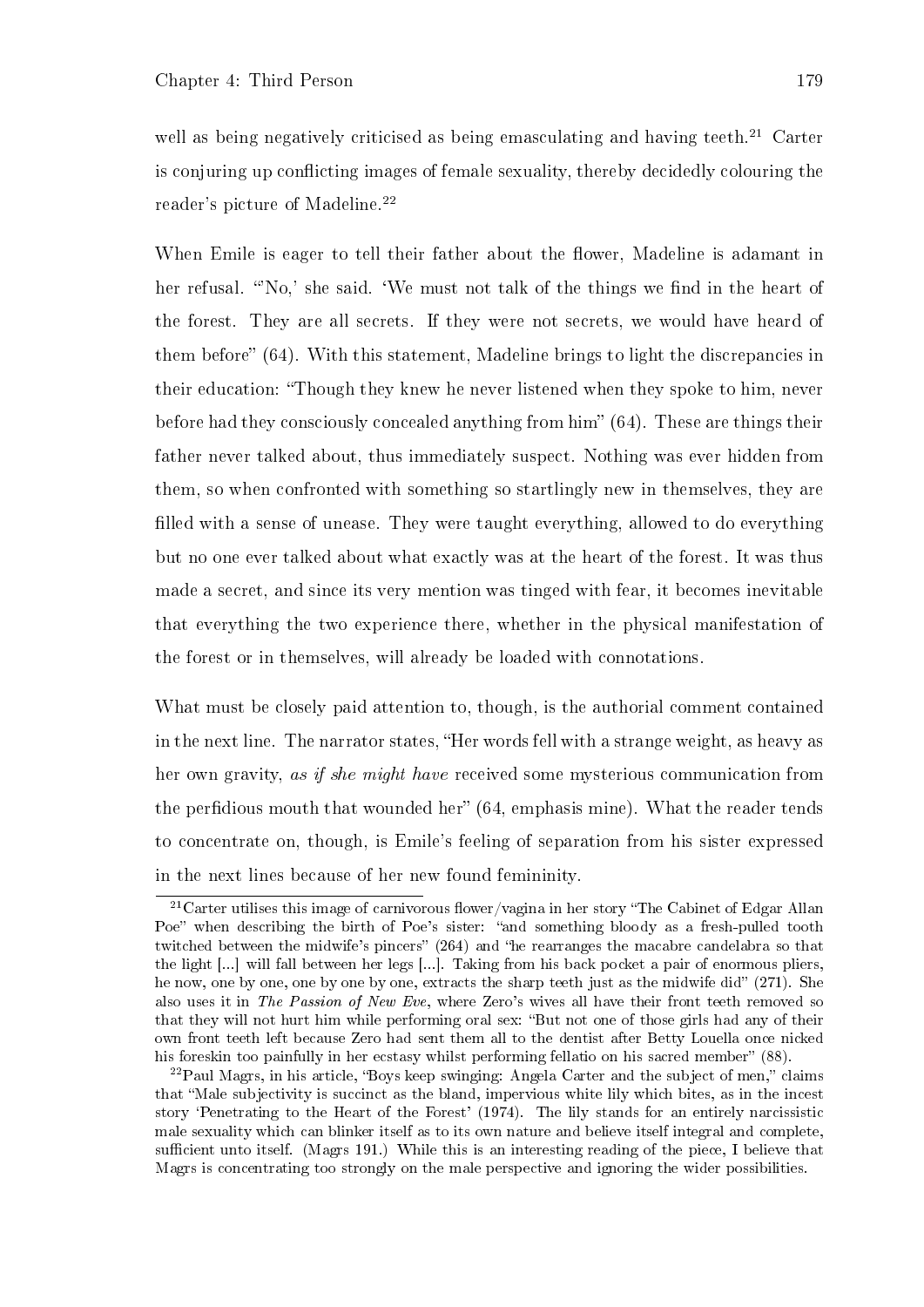Looking at her in a new puzzlement, he sensed the ultimate difference of a femininity he had never before known any need or desire to acknowledge and this difference might give her the key to some order of knowledge to which he might not yet aspire, himself, for all at once she seemed far older than he. $(64)$ 

If one pays close attention to the `as if she might have' of the previous quote and acknowledges the conditionality expressed in this phrase, then Emile's feelings could be groundless. The narrator is playing on the reader's assumptions. It is easy to simply accept the logical causality of the events up to this point. Madeline has reached puberty and has thus become a mystery to her brother, yet the authorial comment leaves this open to speculation.

In this statement, Carter also touches upon the theme of knowledge. There is something the twins shared before but which they cannot share now. The mysteries of which both were contemptuous before have surfaced, and while Madeline now newly feels the need for privacy, the need to conceal, Emile has not yet reached this stage and is left confused. Looking at the fact that both are the same age and the acknowledged fact that girls reach puberty ahead of their male counterparts, this behaviour makes sense. Emile's thoughts about Madeline's feminine difference, narrated by the narrator persona, seem dramatic and dangerous.

On the surface, one could quickly fall into the trap of saying that Carter is repeating sexist jargon. It is vital, though, to look at the exact wording. Emile simply has finally figured out that Madeline is a girl and therefore different from him. These small physical discrepancies were previously irrelevant and now, with the advent of their sexuality, have moved to the centre of importance. The second half of his statement is worse, in that he seems to think, at first glance, that now there will always be a gulf of misunderstanding between himself and his sister. It is important, though, not to miss Carter's use of the word yet: To which he might not yet aspire  $\left[ \ldots \right]$  (64). Since girls reach puberty earlier than boys, it is only a matter of time before Emile catches up with Madeline.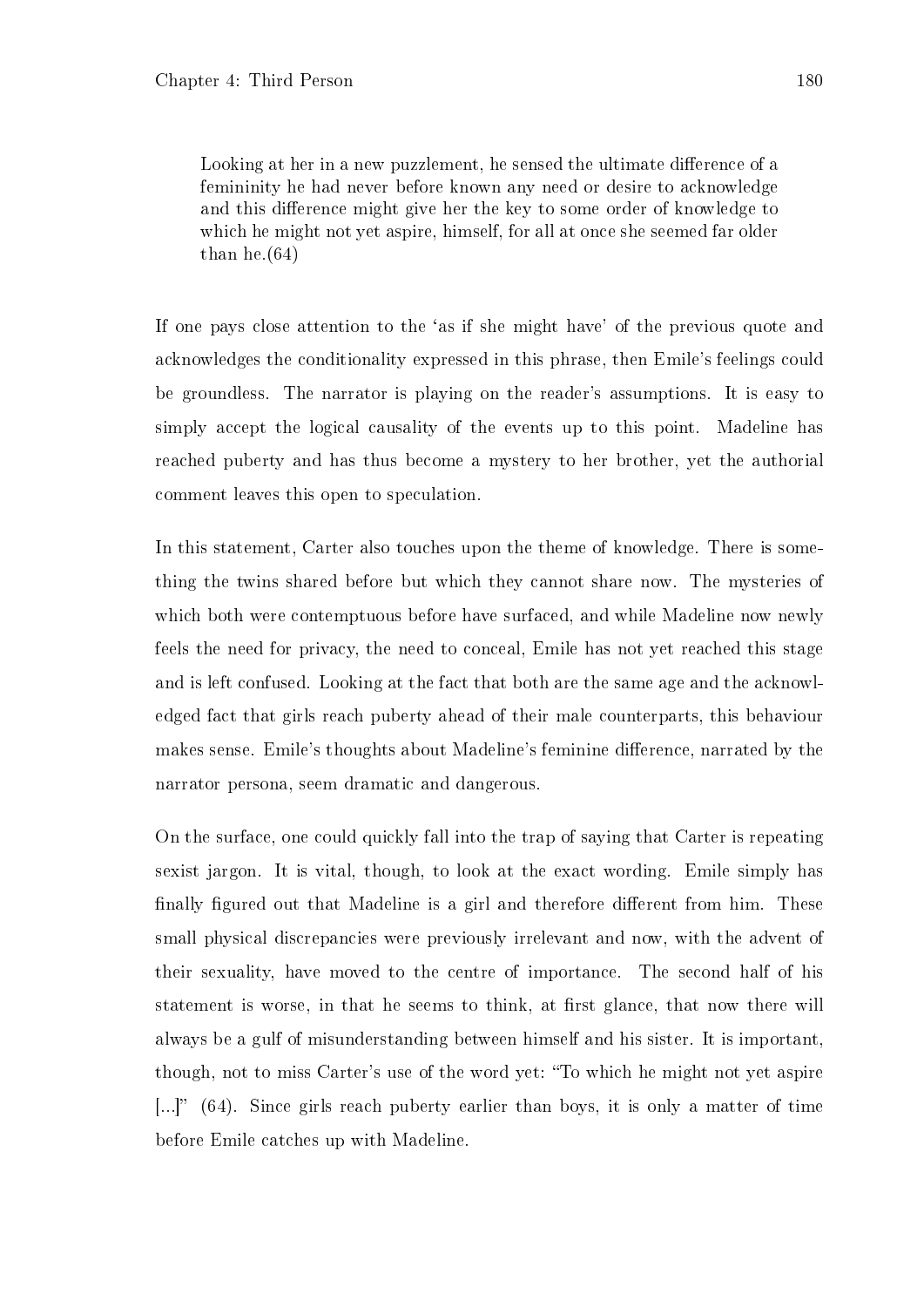Madeline is being described in an increasingly negative manner. Carter writes, "Oh, no!' said Madeline with a mysterious purposefulness that might have been rooted, had he known it, only in a new born wish to make him do as she wanted, against his own wishes"  $(65)$ . This immediately calls up visions of spoiled, manipulative women, a stereotype which has survived for centuries. Yet once again, this passage must be examined carefully. It becomes obvious that the narrator is speculating. If the reader oversees the *might* in this passage, the meaning becomes threatening. With the inclusion of this word, it is, finally, the narrator who must be called into question and not Madeline. She does exude a new-found confidence or a sense of mystery, yet the descriptions of her motives are, when carefully read, pure speculation.

What follows is a lush and loving description of the various plants Emile and Madeline discover on their continued journey. Here, again, the narrator picks up on Madeline's changedness. The speculative tone of the previous statements becomes clear-cut. No longer is Madeline's attitude open to interpretation, "this time her triumph was unconcealed"  $(66)$ .

The twins' joy at finally reaching their destination and instead, of finding a venomous tree, finding a sweet-smelling tree with fruits reminiscent of the apple bitten into by Eve is great. This is a crucial scene in the story. Upon eating the fruit in the garden, Adam and Eve knew that they were naked. "And the eyes of them both were opened, and they knew that they were naked  $\left[...\right]$ ."<sup>23</sup> Emile and Madeline have been discovering their differences and their nakedness throughout this journey. The images of Adam and Eve coming into knowledge, the, as some term it, fortunate fall, mirror Emile and Madeline also leaving their state of half, of artificial innocence, and of discovering themselves. Neither their father nor his books could prepare them for the new onslaught of feelings that came along with the changes in their bodies. The narrator states:

Had they known how, they would have been proud, because their intimacy was so perfect it could have bred that sense of loneliness which is the source of pride and, as they read more and more of their father's books,

<sup>&</sup>lt;sup>23</sup>Genesis 3:7,  $\frac{\text{th}}{\text{cm}}/$ www.genesis.net.au/ $\frac{\text{th}}{\text{cm}}$ kjv/genesis/>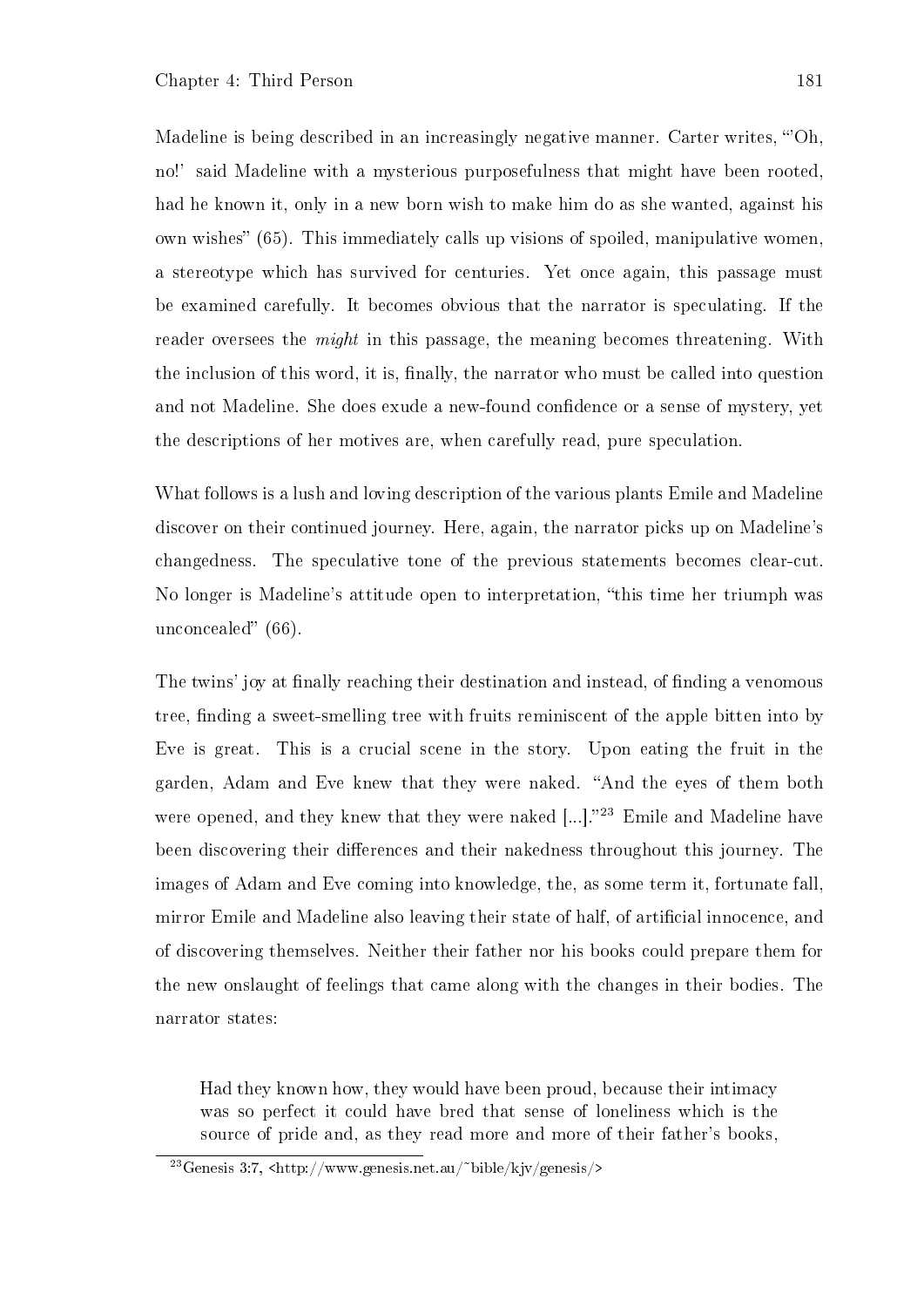their companionship deepened since they had nobody but one another with whom to discuss the discoveries they made in common.(61)

Looking ahead, this situation is reminiscent of Johnny and Annie-Belle in Carter's story, "John Ford's 'Tis Pity She's a Whore", from the collection American Ghosts and Old World Wonders (1993). Also left alone without a mother, and having a father who was there but not a father to his children, Johnny and Annie-Belle seek solace with each other. In "Penetrating to the Heart of the Forest", there is no consummation, only a hint and a kiss. Taken at face value, the story is innocent and beautiful. It is about a paradise in which two children come of age and become aware of their sexuality. But with the multitude of Biblical images and allusions, there is instilled in the reader a sense that something is wrong. The reader brings to the story prejudices and social taboos which, inevitably, colour the manner in which the piece's outcome must be seen. Though the narrator leaves the reader dangling, the reader has inevitably already decided on an ending.

Like Adam, Emile "took the apple; ate; and, after that, they kissed"  $(67)$ .

Through her choice of narration, Carter is able to manipulate the expectations of the different groups the text is addressing. This seems most demonstrated in her suggestion of incest. It is nowhere mentioned, yet the narrator's choices make it into an inevitability. The audience must recognise the leading quality of the narration and call its conclusions into question.

#### 4.2 "Master"

"Master" is the seventh story in  $Fireworks$ , and the third that utilises the first-person plural pronoun we. It demonstrates the weakest instance of this use, and it would be safe to define this narrative as purely third-person authorial or heterodiegetic extradiegetic, as the narrator is not present on the story plane. What the firstperson plural pronoun does do, however, is enable the reader to define the narrator a bit more closely. In "Penetrating to the Heart of the Forest", for example, there was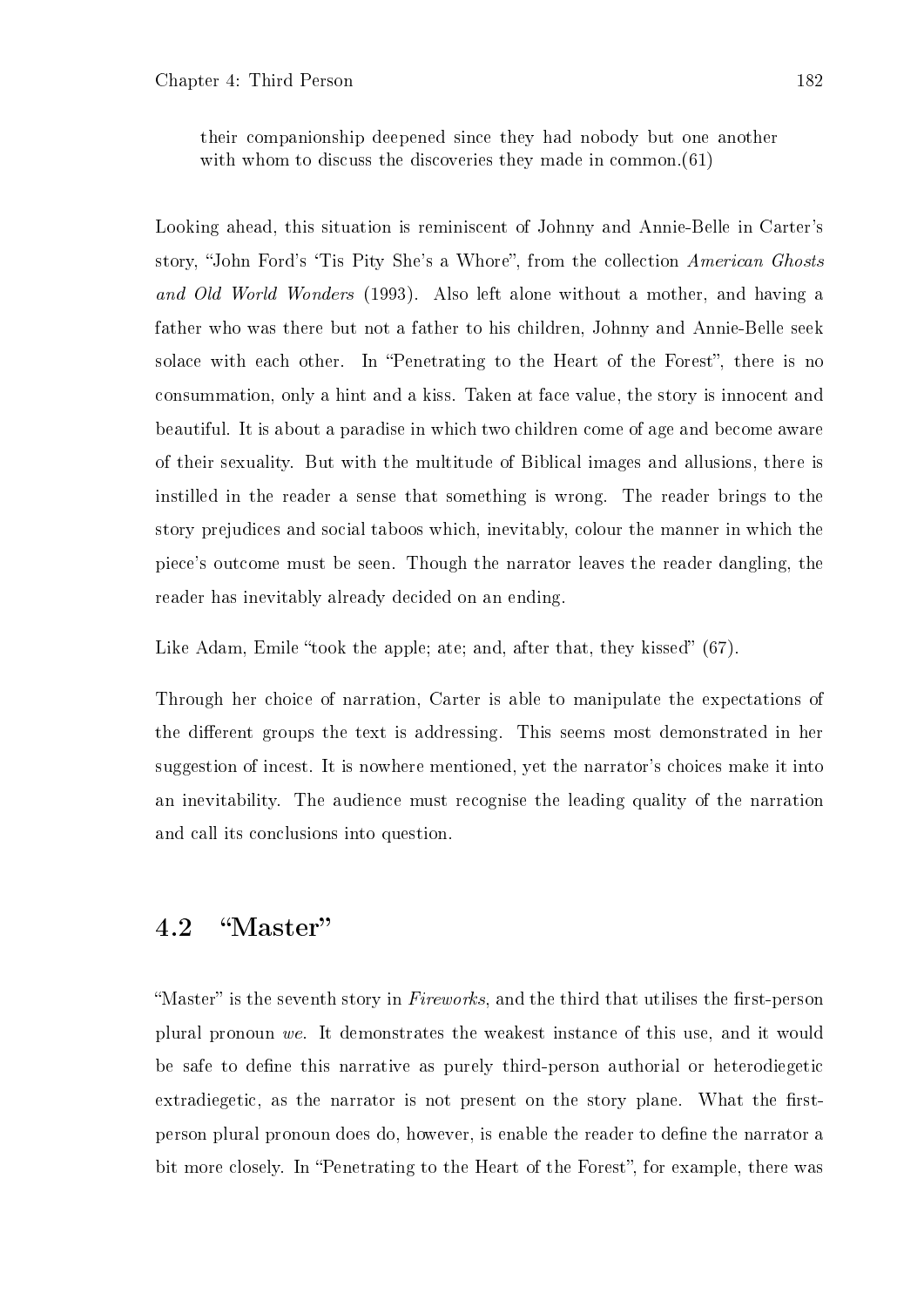practically no concrete information to go on by way of dening the narrator apart from the choice of intertexts. In this case, with the inclusion of the we, the narrator can be defined as European and probably is British. Robbie Goh claims that "the story is careful to establish the English origins of  $[the Master's]$  cruelty  $[...]$ .<sup>24</sup> This does lend itself to the immediate equation of the narrator persona with the author, and thus could be said to constitute a weakness in the narrative. Yet I believe that the motivation for including this particular pronoun is deliberate.

When he had sufficiently ravaged the cats of Africa, a country older by far than we are yet to whose innocence he had always felt superior, he decided to explore the nether regions of the New World [...]. (75)

With this small inclusion, the narrator manages to create a collective made up of the white hunter, the narrator and the narratee, effectively making everyone culpable for the white hunter's commissions. The he of 'to whose innocence he', can almost be read as a we, since the transition between these pronouns is so seamless as to call for such a conclusion. The superiority felt by the protagonist is characteristic of a European mentality.

The narrative, is "a gothic revision both of the kind of benign imperialist history of which Defoe's Robinson Crusoe is an early example, and a story of rapacious male power.<sup>25</sup> It is a dystopia which tells of the archetypal figure of the English White Hunter, who travels the world, ever in search of the greater challenge, the ultimate kill. Master, as he names himself, ends up in South America at the `end' of his search. Here he buys a native girl and goes into the jungle to hunt the jaguar.<sup>26</sup> Deep in the jungle, far from civilisation, he contracts malaria and begins to die. His existence becomes a frenzied orgy of drinking, raping and killing. The girl, whom he dubs Friday, suffers all of this and, due to her completely different cosmology, instead of being killed in this grotesque orgy of death, becomes one with the mythical system

<sup>24</sup>Goh 74.

 $^{25}$ Goh 74.

 $26$ Angela Carter, herself, writes that "there is a small tribute to Defoe, father of the bourgeois novel in England, inserted in the story [...]" (460). As the narrative does not re-write, nor follow Defoe's plot, this tribute seems to be able to be found in the name of the girl whom Master calls Friday.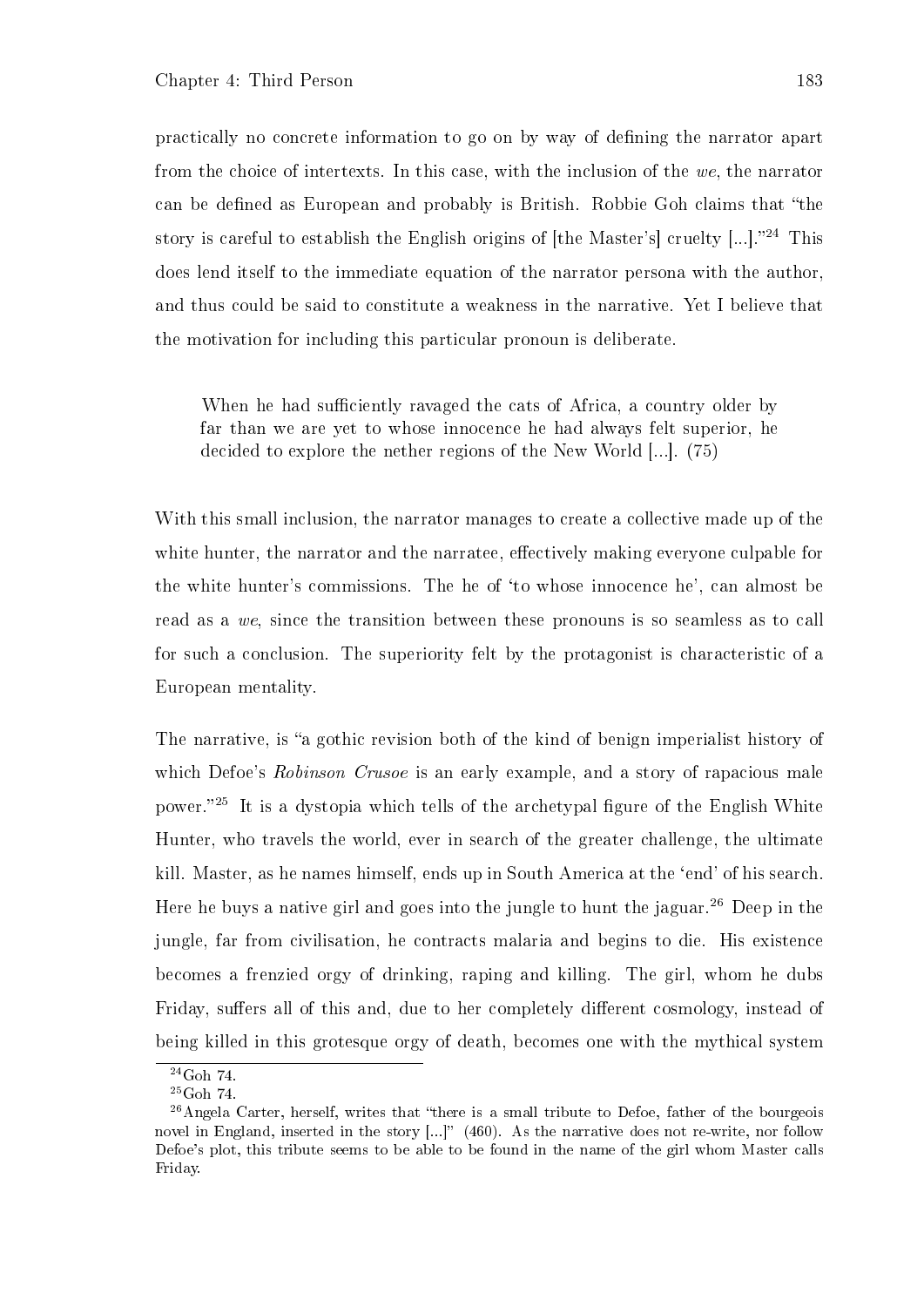which, for her, governs the jungle. In the end, Master dies alone, and Friday has become the jaguar.

In contrast, especially to "Penetrating to the Heart of the Forest", this narrative does not begin with a detailed description of the setting. In fact, it begins abruptly, in medias res, doing without an introductory identification of the White Hunter. This seems an apt beginning in light of the fact that this figure does not require an individual identity; he is an archetype. By including the intertext, especially of Defoe's Robinson Crusoe (1719-20), Carter is not forced to 'explain' her character. In the inclusion of the we explained above, she also establishes a type of complicity of all Europeans with this figure, thus able to offer a wider criticism of power relationships. While Carter, in all but the Japan stories in this collection, usually devotes close to a third of the space in her narratives to a lush description of the setting, only in "Master" and in "The Loves of Lady Purple" does she truly specify the region. The close descriptions in the other texts allow the reader to surmise the location of the action, yet the 'real' location is so secondary to the actual plot that vague hints suffice.

Once again, as in "Penetrating to the Heart of the Forest", or at least as can be guessed from this narrative, Carter has returned to the South American continent. He decided to explore the nether regions of the New World intending to kill the painted beast, the jaguar,  $\left[\ldots\right]$ " (75). Her choice of using the favourite nomen for the destination of the early explorers, opens up a wealth of connotations which are worth examining in more detail. The first name associated with the term 'New World' is Columbus. A figure shrouded in historical controversy, he is lauded nevertheless as the discoverer of the New World. His main aim seems not to have been the discovery of entire new continents, but merely the search for a shorter or better trade route to India, hence the name of the inhabitants, Indians. Later settlers of the North American continent also picked up on this term 'new world' to denote the possibilities and hopes of finding a new life and freedom. In both cases, the opposition between an old and a new world cannot be ignored. One of the first questions that comes to mind is, new for whom? Loaded with both positive and negative assumptions, old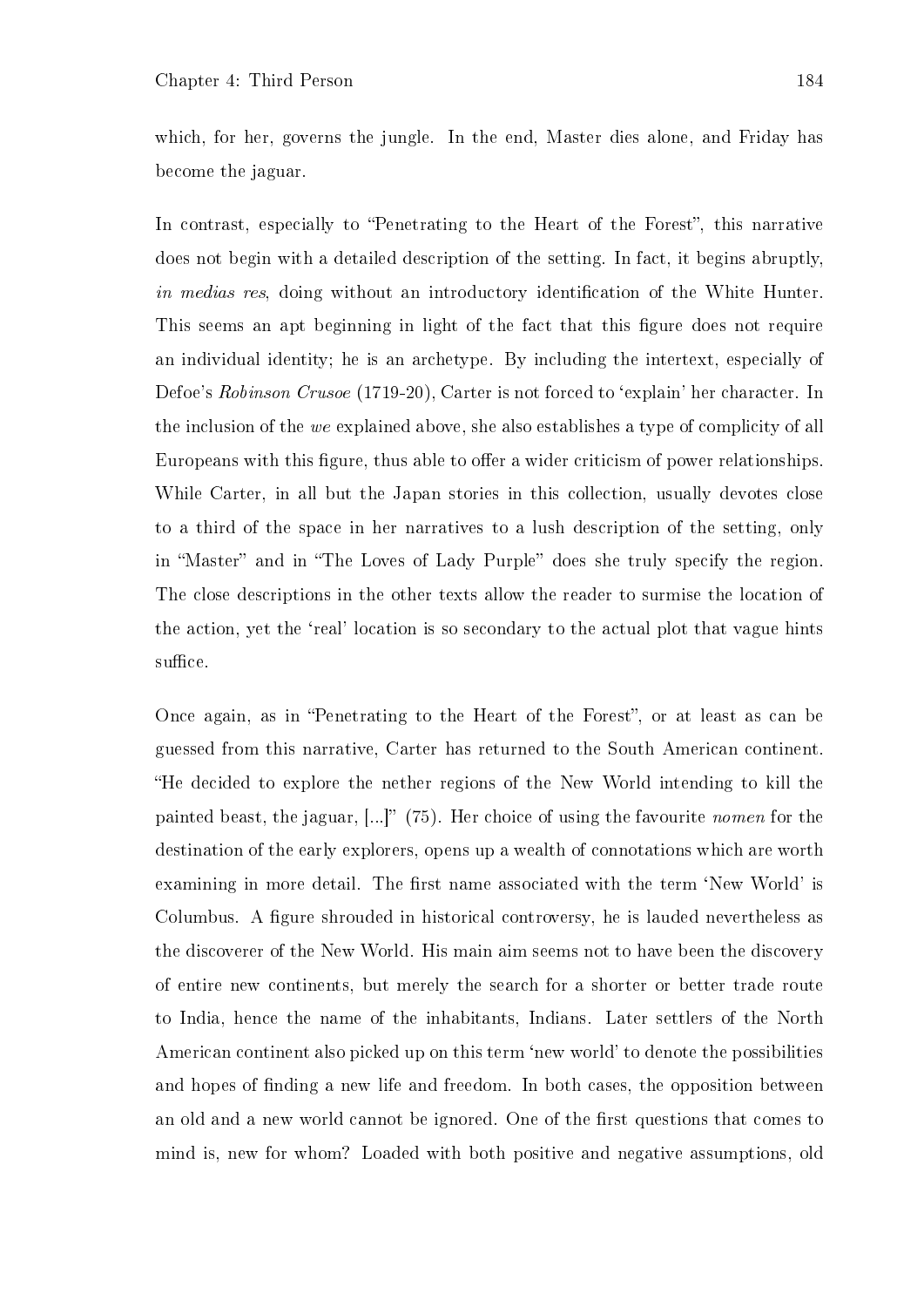versus new, in any case calls up a valuation. The suggestion is that the new was just waiting to be discovered and defined, and especially exploited.

The white hunter, infinitely destructive in comparison to the benign indifference of a Dubois in "Penetrating to the Heart of the Forest", does not come seeking a refuge but comes to conquer. It is in the description of the ports-of-call on the journey he makes looking for animals to destroy that the opposition between Carter's purposeful manipulation of old and new becomes even clearer. Early on, Carter defines England as her protagonist's place of origin. As such, England thus becomes, for the protagonist, the beginning or the 'centre'<sup>27</sup>. For him this is the Old World, which is unable to offer him that which will satisfy his desires.

With this fact, Carter seems to drive home the tendency of humans to regard themselves as the centre of the universe. Old and new are no longer defined in terms of time, but in terms of power. "He had sufficiently ravaged the cats of Africa, a country older by far than we are yet to whose innocence he had always felt superior, [...] (75). Carter, here, includes her interesting use of the pronoun we. As in previous narratives, she once again includes the reader as a type of accomplice to this story. In contrast to the other stories, though, in this case she does not seem to allow for an artificial distance which offers the reader a sense of disconnection, thus, security in the text. By using the we in this sentence and abruptly returning to the `he' in the same sentence, Carter destroys any sense of distance. She immediately defines her audience as European, and thus, by deduction, a type of accomplice to this type of behaviour. The influence on England of being a colonial power cannot be dismissed.

The image of the "white hunter" (75) Carter uses to characterise her protagonist is a universally acknowledged primarily British figure.<sup>28</sup> Yet Carter does not stop at defining the protagonist as a white hunter, but, through him, personifies the white hunter. Robbie Goh writes, "The unnamed Englishman in this story, who is only

 $27\overline{\text{G}}$ oh 74.

<sup>&</sup>lt;sup>28</sup>Mary Shelley makes similar use of an equally stereotypical British figure, the English Explorer Walton, in her novel, Frankenstein (1818). White Hunter, Black Heart, a 1990 movie from a novel by Peter Viertel and Ernest Hemingway, "The Short Happy Life of Frances Macomber" (1938) explore this as well.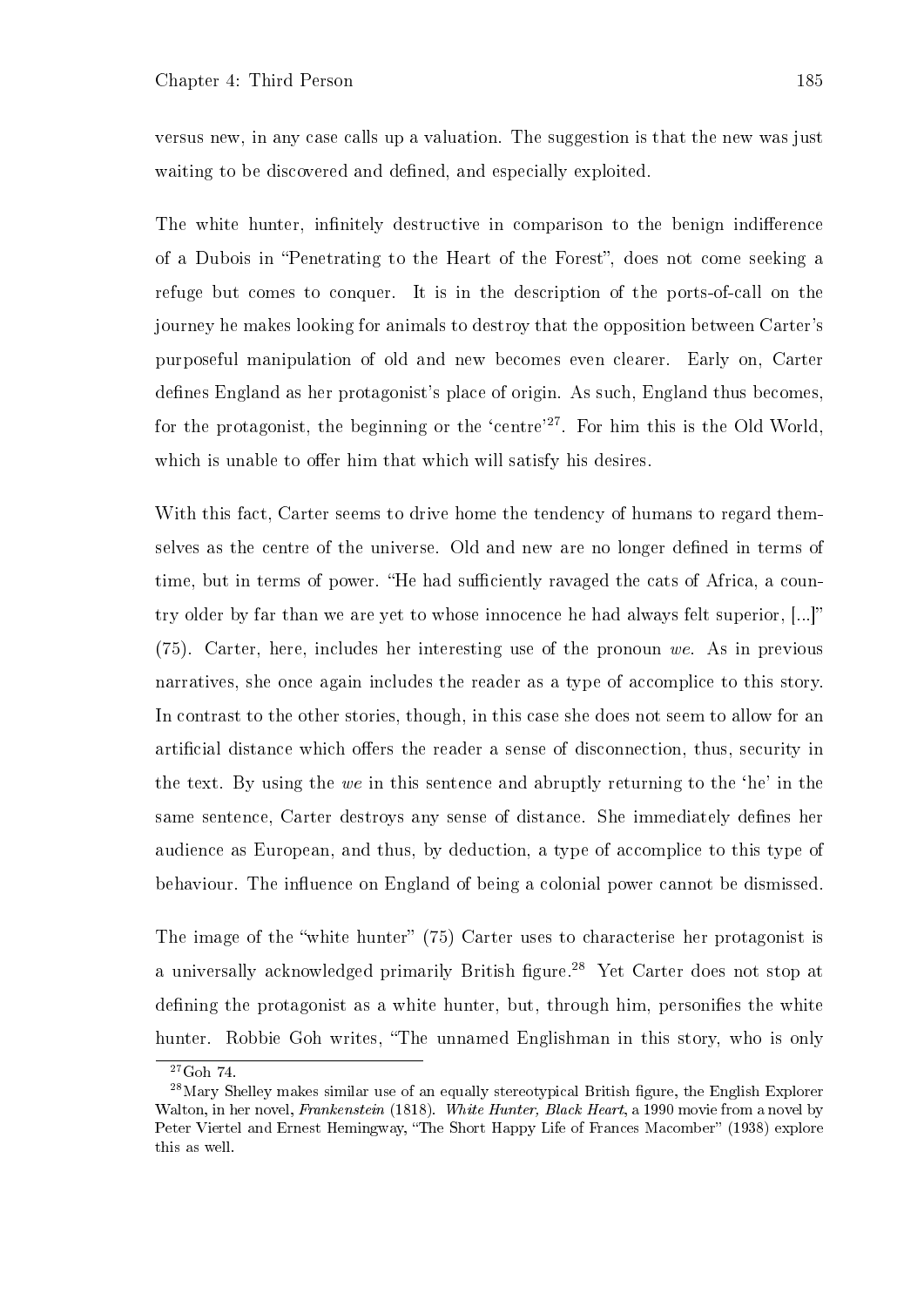called 'Master,' is a racist, imperialist, phallocentric rapist and butcher all at once."<sup>29</sup> Carter has taken the archetype to the extreme. It goes from being a passtime or luxury to being a mode of living, of thinking. "The insatiable suns of Africa eroded the pupils of his eyes, bleached his hair and tanned his skin until he no longer looked the thing he had been but its systematic negative; he became the white hunter, victim of an exile which is the imitation of death, a willed bereavement"  $(75)$ . Carter turns definitions on themselves, the signifier has become the signified. Life becomes death, violence becomes love: "He did not kill for money but for love" (75). She walks a very fine line here, in that it is easy to interpret her characterisation of the Master/White Hunter incorrectly.

It lies close at hand that Carter is suggesting that Master has become animal in that "little of him now pertained to the human  $\left[\ldots\right]$ " (75). Yet especially in light of the end of the narrative, human is unable to become something it is not unless the system allows it. Friday belongs to such a system which allows her, within this system, to aspire to a jaguar existence.

In this story, Carter, for the first time, writes with a concrete literary intertext in mind; Robinson Crusoe(1719-20), by Daniel Defoe. As Fireworks is a collection marked by the author's attempt to define the observer, whether narrator or narratee, it is with Black Venus, published almost ten years later, that she investigates much more deeply the possibilities of point-of-view which open themselves through the manipulation of intertexts. Her focus in "Master" is, nevertheless, different from that of the narratives in Black Venus. While it could be said that she is examining the Defoe scenario from a different perspective, similar to what she is doing in the stories in Black Venus, here she nevertheless feels a need to change the basic plot to the point that only a suggestion of the original remains. In Black Venus, she manages to stay within certain boundaries of the original `story' and to work on perspective and point-of-view within these confines.

"Master" leaves no doubt that it has taken its inspiration from one of the most popular 18th Century English novels. What is interesting to examine in this context

 $^{29}$ Goh 74.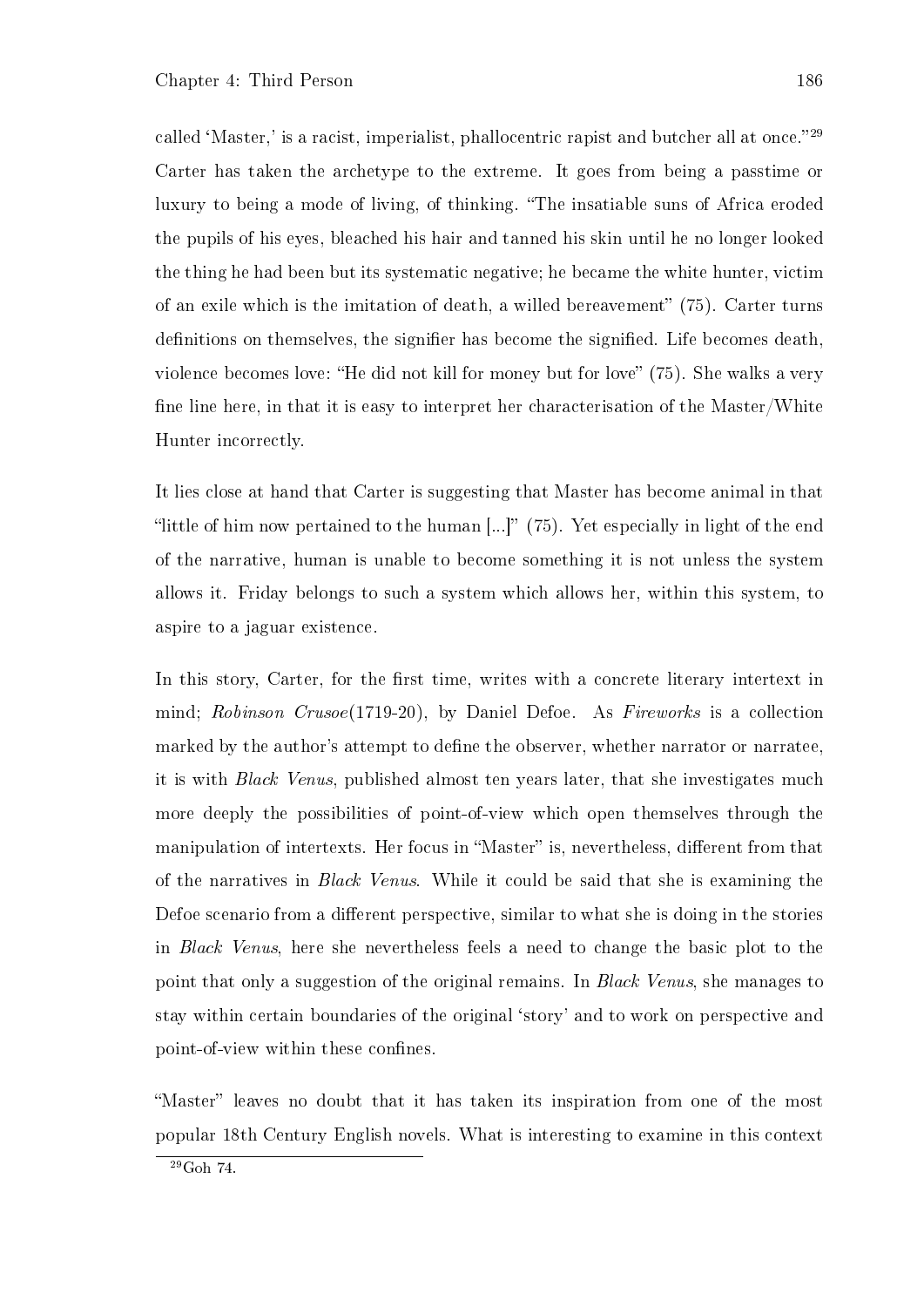is the deliberate choices Carter makes that modify and alter the original to fit into her scheme. Carter begins in a much more blatant fashion than does Defoe. The reader is immediately confronted with the hierarchy universally acknowledged in this theme. The title, "Master", introduces the inevitable scenario of master and slave. Carter even goes as far as to identify the slave, in this narrative, as female, Robinson Crusoe's counterpart's name: "He told her her name would be Friday, which was the day he bought her; he taught her to say 'master' and then let her know that was to be his name"  $(77)$ .

When looking at this aspect of naming, the point Carter is trying to make when she calls the Master a "systematic negative"  $(75)$  becomes clear. Even in this point the man is no longer seen as a man or a human but has become a signifier, a personification of the inhuman. In the same respect, though in this case even more interesting, the girl is named with a signier which serves, in the thought system of the Master, to also denote her inhumanity. Friday, in Western thought, is a day of the week. The term is taken from the name of the Nordic goddess Freya, in old English, Frigg, the wife of Odin. Similarly to the term master, the name Friday then contains a number of connotations. Yet all of these connotations belong to Western thought or mythology, which Carter calls up in order to further define the girl, and, on the other hand, systematically negates her characterisation of the girl. By including the perspective of the girl in the narrative, something Carter intensifies and broadens in Black Venus, she is able to show the inadequacy of Western definitions for that which is being colonised.

Master's attempt at further dehumanising the girl he does not for a moment even consider in the same context of himself and his world, fails in the face of the girl's definition of herself. Master's definition of these people, loaded with the narrator's own commentary immediately places the `natives' on a low rung on the hierarchical ladder:

They represented such a diversity of ethnic types that they were like a living museum of man organised on a principle of regression for, the further inland he went, the more primitive they became, as if to demonstrate that evolution could be inverted. (76)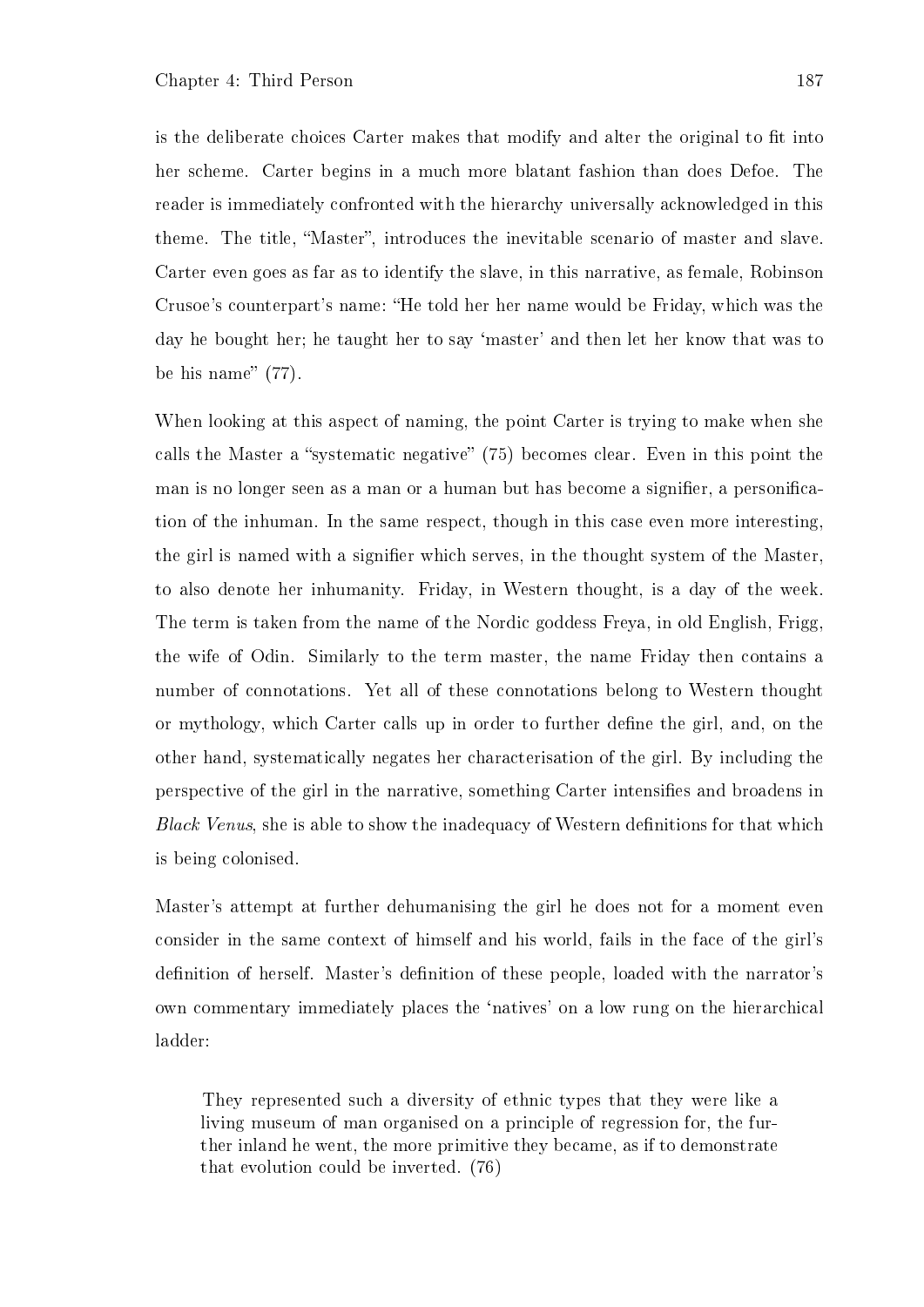This quote is loaded with Western Darwinian thought. This evolutionary concept, though violently rejected in the Victorian Age when it appeared, nevertheless provided a further methodology for defining that which seems primitive. In moving these peoples down the evolutionary ladder, Master is defining their inhumanity. Yet as the system these people use to define themselves does not know of or acknowledge a Darwin, they are not weighed down by a need for a hierarchy of being. Master, on the other hand, unable to find a recognisable order in this foreign place, escapes to the world of alcoholic dreams to make it bearable. "He did not recognise that they were men although they distilled demented alcohol in a still of their own devising and he drank it, in order to people the inside of his head with familiar frenzy among so much that was strange"  $(76)$ . Master has left the system which made him and, confronted with a hierarchy not of his own making, attempts, in a microcosm, to construct his own meaning. In stark contrast to a Darwinian hierarchy, these people do not see themselves at the top of the pyramid: The beliefs of her tribe had taught her to regard herself as a sentient abstraction, an intermediary between the ghosts and the fauna"  $(77)$ . It is for this reason, the lack of an exclusionary hierarchy, that at the end of the story the girl survives. The Master's world, defined by a system of dominance can, in the long run not survive in the face of the foreign.

The narrative suggests a type of inbred savagery which was always present in the Master: "He had first exercised a propensity for savagery in the acrid lavatories of a minor English public school  $\left[\ldots\right]$ " (75). This type of behaviour, criticised in Western society, is, nevertheless, often dismissed as harmless and a part of the natural power struggles between children. Master is a bully who has never grown out of this type of behaviour. When he reaches adulthood, this behaviour takes on adult dimensions. Moving from childlike abuse of his classmates, he moves to a sexual brutality pointed towards whores, who expected nothing else anyway. Yet in his ever growing need for violence and domination, Master is forced to leave England for foreign shores.

When examined closely, this rather small point in the narrative, the description of the evolution of the protagonist, is of crucial importance. While Carter has made clear that a certain amount of brutality is accepted in Western society, in this case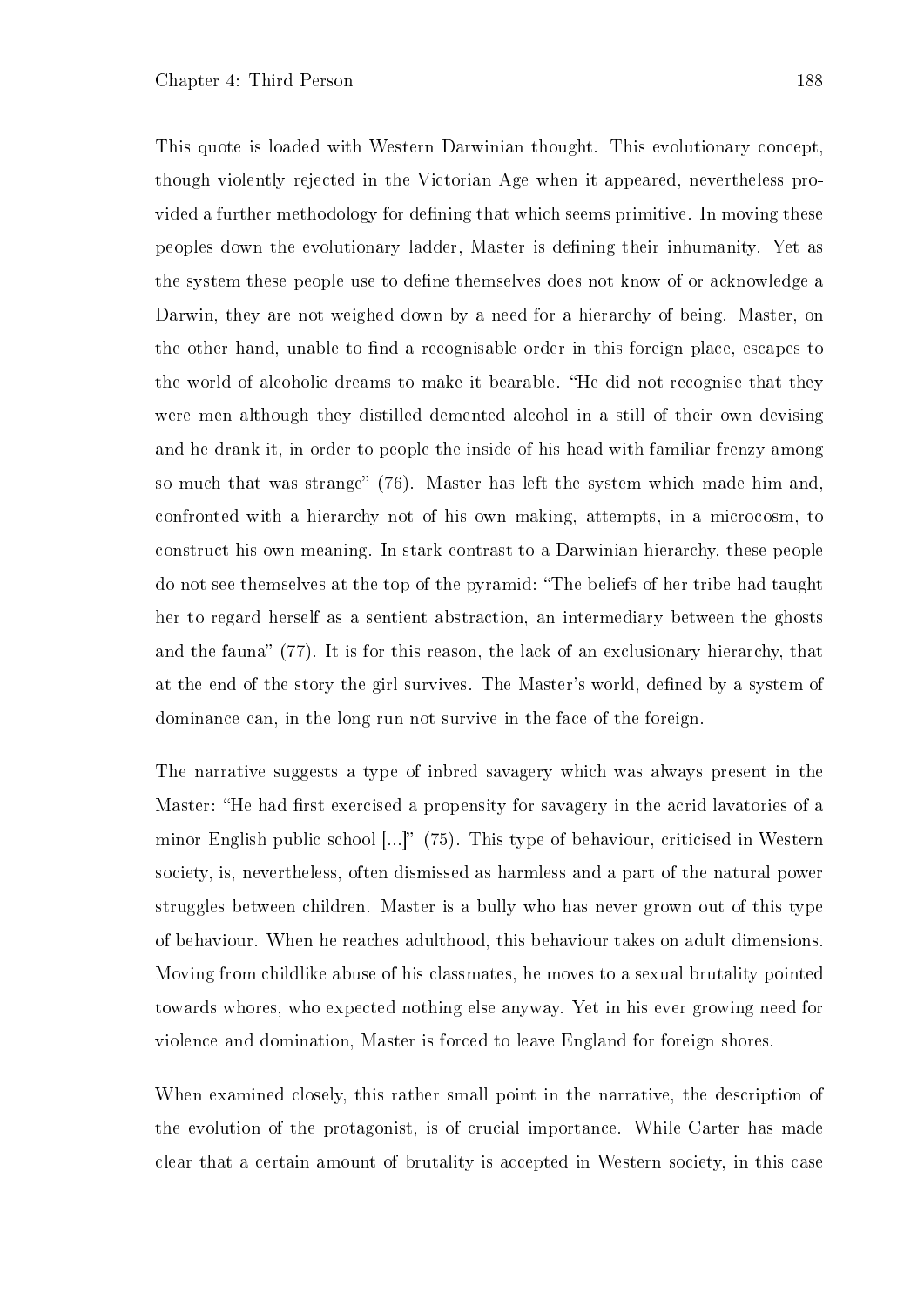specifically England, she has also made clear that in order to satisfy even more savage desires Master must leave the ordered Western world. Choosing England as her protagonist's home allows the author to make this point easily. England's colonialist past and its attitudes toward those colonised are a well known historical fact. The colonies, more primitive and therefore exploitable, served as a type of playground for the most eccentric desires of the cool English.

Carter here is also seeming to draw parallels between the suppressed brutality of the strict Japanese society, which often finds its outlet in their art and literature<sup>30</sup>, and the English Victorian society which also seems to have an outer veneer of coolness and lack of emotion. In any case, the Master must seek other locations in which to exercise his brutality. He goes to Africa, and even there begins to again differentiate. In England, he moved from little classmates to whores, both unable to protect themselves against his violence, yet inevitably unsatisfying in the very nature of their helplessness. In Africa, in a similar respect, Master moves from the harmless herbivores to seek a worthier opponent:

although he decimated herds of giraffe and gazelle as they grazed in the savannahs until they learned to snuff their annihilation upon the wind as he approached, and dispatched heraldically plated hippopotami as they lolled up to their armpits in ooze, his rifle's particular argument lay with the silken indifference of the great cats  $\left[\ldots\right]$ . (75)

In these cats, Master begins to see himself, an indifference and lack of fear towards death. It is only, when he arrives in the new world, that he has finally divorced himself so thoroughly from the familiar that he is inevitably doomed. He has "arrived in the middle of a metaphor for desolation, the place where time runs back on itself, the moist, abandoned cleft of the world whose fructifying river is herself a savage woman, the Amazon"  $(75-6)$ . In this place he has met his match. This part of the world, though long since colonised, which Carter aptly expresses in the person of the priest

<sup>&</sup>lt;sup>30</sup>Angela Carter writes about Japanese comics, "Indeed, from their contents, they would appear to be directed either at the crazed sex maniac or the dedicated surrealist. [...]. [They are] pictorial lexicons of the most ferocious imagery of desire, violence and terror [...]. However, it is respectably suited Mr Average who buys them to flick through on his way home to peaceful tea, evening television and continuous, undisrupted, absolute propriety" ("Once More into the Mangle", Shaking a Leg 244).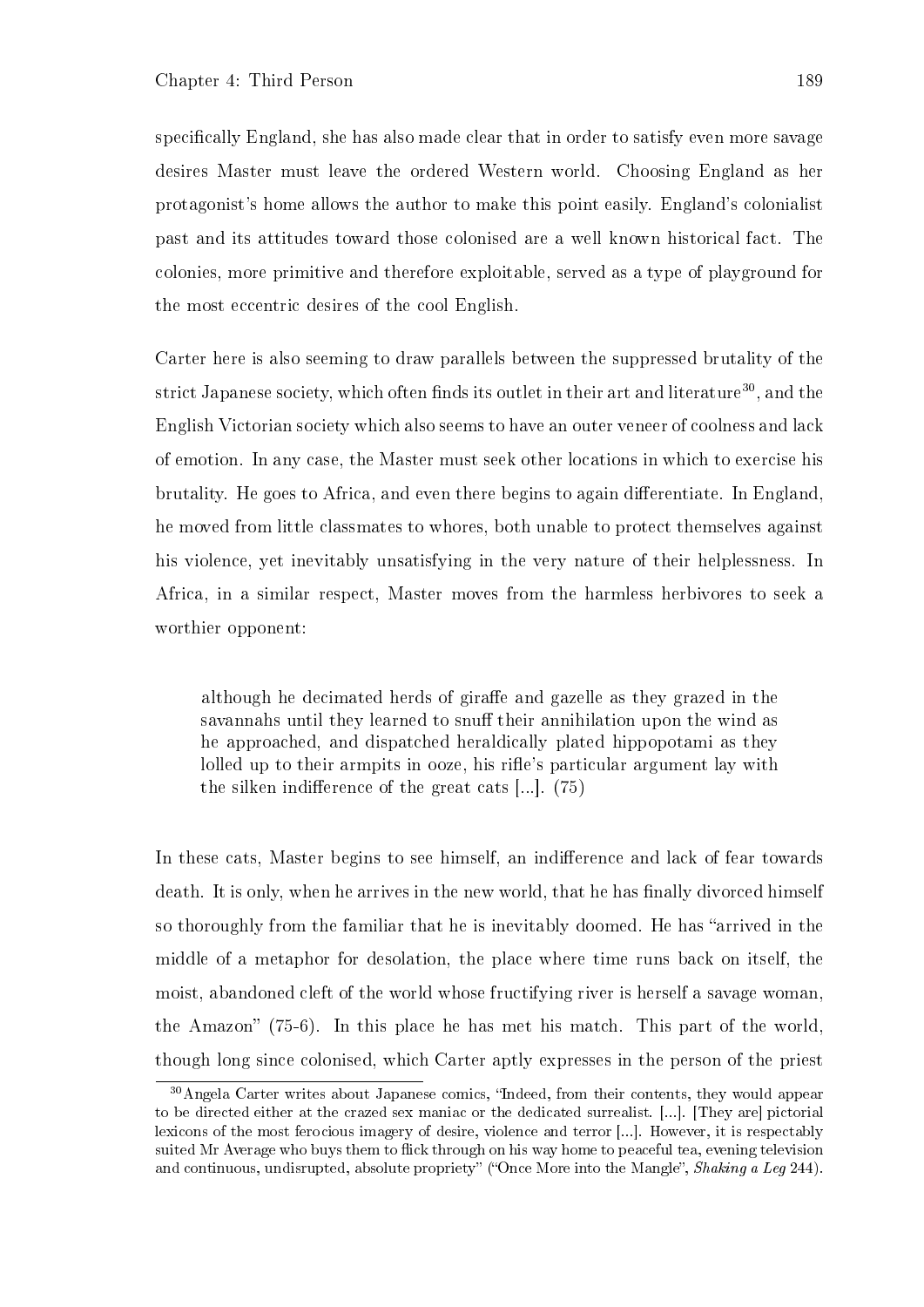at the end of the road, "he left the jeep behind at a forgotten township where a green track ended and an ancient whisky priest sat all day in the ruins of a forsaken church brewing fire-water from wild bananas and keening the stations of the cross"  $(78)$ , is able, nevertheless, through its inaccessibility, to retain a sense of autonomy.

Master, having learned to deal with fear, and the foreign in the language of brutality, is incapable of modifying his language to adapt to this place: "He could not reconcile himself to the rain forest, which oppressed and devastated him. He began to shake with malaria"  $(78)$ . This world, which he is desperately trying to conquer, is conquering him. In contrast to him, the girl Friday, coming from a system of thought that is inclusionary rather than exclusionary, is easily able to add Master to her scheme of things:

she looked at her purchaser's fever-shaking, skeletal person with scarcely curiosity, for he was to her no more yet no less surprising than any other gaunt manifestation of the forest. If she did not perceive him as a man, either, that was because her cosmogony admitted no essential difference between herself and the beasts and the spirits, it was so sophisticated. (77)

Master has lost his meaning in this world, which has stood for power and dominance, and is here completely different. It is interesting to note the very last portion of the above quotation, the narrator's statement that this system is so sophisticated that essential differences are negated. Carter inverts the universal assumption that these people must be more primitive, as their society is not as developed as Master's. She hints at this fact when she describes the girl's father as walking "a little way into the twentieth century  $\left[\ldots\right]^n$  (77) in the rubber sandals he has made from the spare tyre he took in payment for his daughter. If progress is measured in rubber sandals and the propensity for violence, the text suggests, then the reader must truly reconsider the values which define it. Robbie Goh argues that

Carter's universalism diffuses her critique and contradicts its apparent revisionism. Master's rapacious violence becomes a fact of a general phallocentrism rather than the specifically imperialist history the tale initially suggests. His inhuman sexual cruelties practised on the girl are, after all,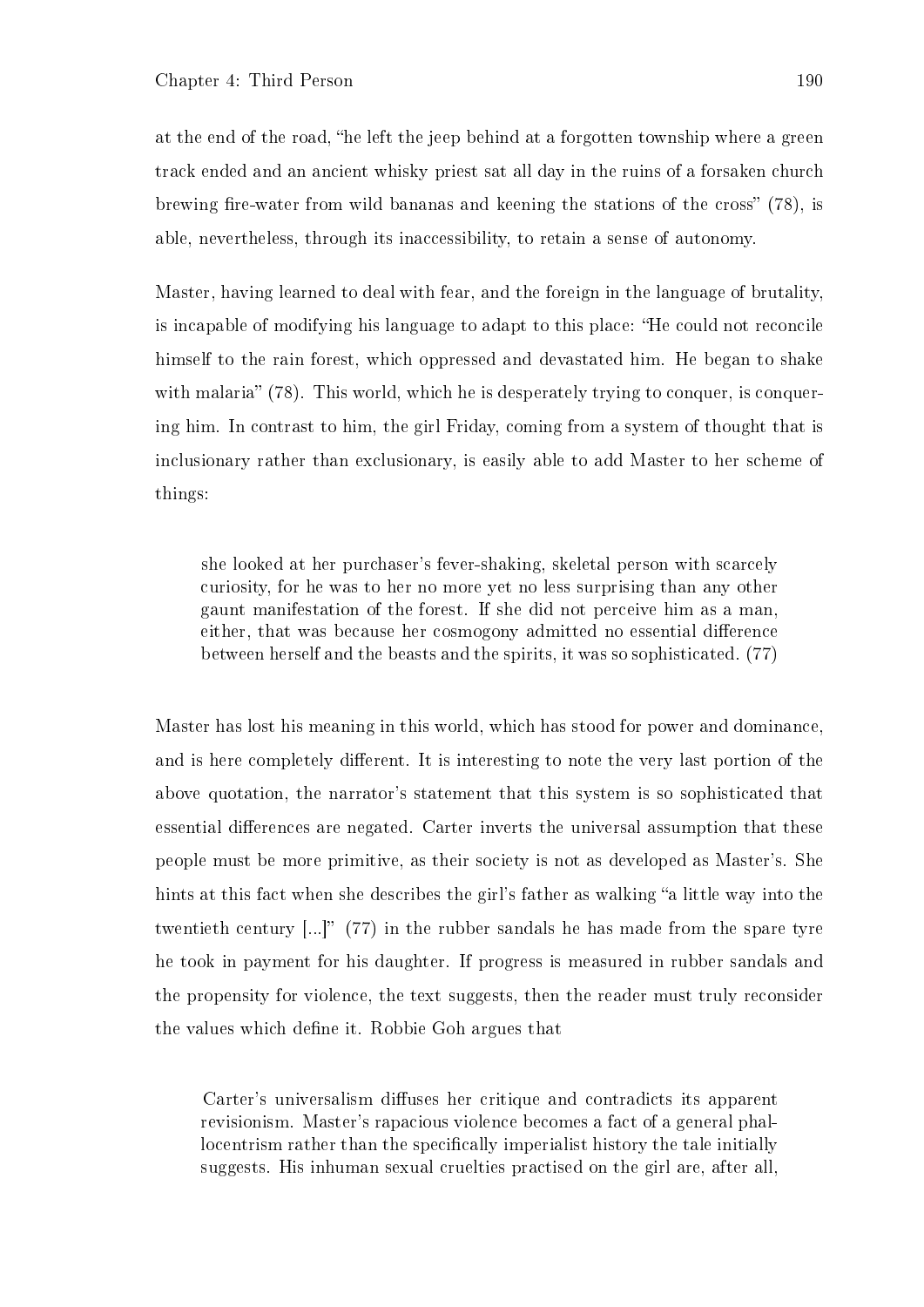enabled by the girl's father, who barters her to the Englishman for a jeep's spare tire.<sup>31</sup>

While some of his critique may be justified, he is not considering that the narrative would have become a bit of pastiche if she had characterised the girl's family as victims or that a gap would have been left if they had not been mentioned. Goh also states that she "refuses to be gulled by 'so much sentimentality about primitives'  $\left[ \ldots \right]$ ."<sup>32</sup> While he calls this a "deeply patronising view of 'native' shamanism, passivity, and ghostly abstraction,"<sup>33</sup> I argue that, the inclusion of the bit about the father, as patriarchal as it may be, is more realistic than a portrayal of an ideal society of Indians unsullied by Western thought. This type of idealisation would constitute a much more patronising view.

One also needs to keep in mind the later statement in the text, "the girl's father made sandals from the rubber tyre to shoe his family's feet and they walked a little way into the twentieth century in them, but not far"  $(77)$ . With this, Carter is implying that the Indians are figuratively walking toward Western thought. She has gone to pains throughout the narrative to point out the utter difference of the Indian culture to that of the white hunter. The feminist critique Goh is making is modern and Western. The implied we of the text sees the criticism the passage implies. Yet we are once again imposing our nouns on the test. Carter also avoids Goh's criticism of universality by not making the primary point of criticism one of the patriarchy, per se. She begins on a more universal level, already implied by the inclusion of the we near the beginning of the text.

Friday does not experience difficulty finding a way to reconcile that which she knows with the stranger before her and in whose power she finds herself. As he names her, she also names him. Early on, when he kills her tribe's sacred animal, the jaguar, she realises that Master must be death personified: "He taught her to eat the meat he roasted over his camp fire and, at first, she did not like it much but dutifully

<sup>31</sup>Goh 74.

 $^{32}\mathrm{Goh}$  75.

<sup>33</sup>Goh 75.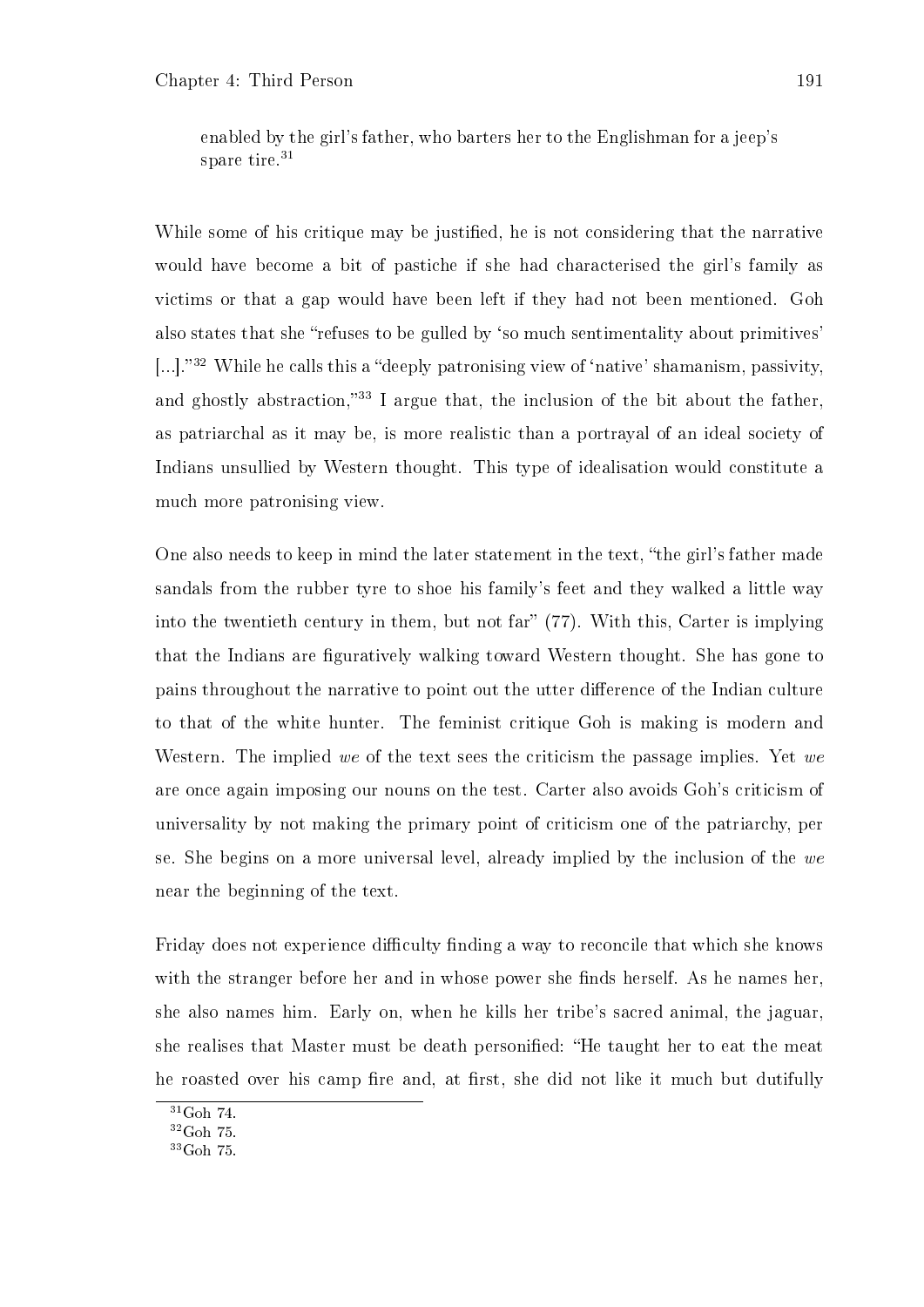consumed it as though he were ordering her to partake of a sacrament for, when she saw how casually he killed the jaguar, she soon realised he was death itself"  $(77)$ . Once again the names make signifier out of the signified. Whereas Master had to leave his home to fully embody his desires, Friday's world has a possibility for him. Carter creates a rich mythology surrounding the figure of the girl, which offers her not only an avenue of escape but also a venue in which she can defend herself.

Master is slowly killing himself in his lust for death, but, as Friday's system of beliefs allows her to populate a positive spirit world with the animals she kills, she is able to incorporate herself literally into her people's mythology. Thus, in opposition to Master, who dies, Friday transforms. While this could be interpreted as a type of magic realist twist in the narrative,  $34$  this is not entirely Carter's intention. The girl's gradual transformation does not contain the crux of the meaning but the juxtaposition of the two entirely different belief systems the two protagonists embody. Friday's belief frees her and Master's kills him.

#### 4.3 "The Loves of Lady Purple"

"The Loves of Lady Purple"<sup>35</sup> is the third narrative in  $Fireworks$ . It is a heterodiegetic narrative with two occurrences of the first-person plural pronoun  $we$  and one use of us. Much like "Master", this narrative can safely be defined as purely third-person. The inclusion of the we again involves the narratee through a direct address by the teller. It creates an interactive story-telling situation which Ana Gabriela Macedo alludes to in her essay about this story when she writes, the writing of Angela Carter

 $34$ While Robbie Goh states that "Master" is written in a "magic realist style" (74), at the beginning of his article he criticises such a generic use of the term Magic Realism: "[It] is often extended to refer to literatures with similar narrative strategies, but which have very different socio-political contexts and motivations [...] the distinctive qualities of magic realism tend to be confused with the philosophies and agendas of her self-conscious literary styles and movements" (66-67). It seems almost ironic that he would criticise the overuse and undifferentiated use of this term as a type of colonisation but himself uses it for Carter's fiction.

<sup>&</sup>lt;sup>35</sup>This section is a thoroughly revised version of a paper I read at the Tale, Novella, Short Story: Currents in Short Fiction Conference in Salzburg, 1-4 November 2001. 'Here we are high in the uplands': Experimentation with the Narrative 'We' in Angela Carter's Short Fiction". Tale, Novella. Short Story: Currents in Short Fiction, Ed. Wolfgang Görtschacher and Holger Klein (Tübingen: Stauffenburg Verlag, 2004) 217-28.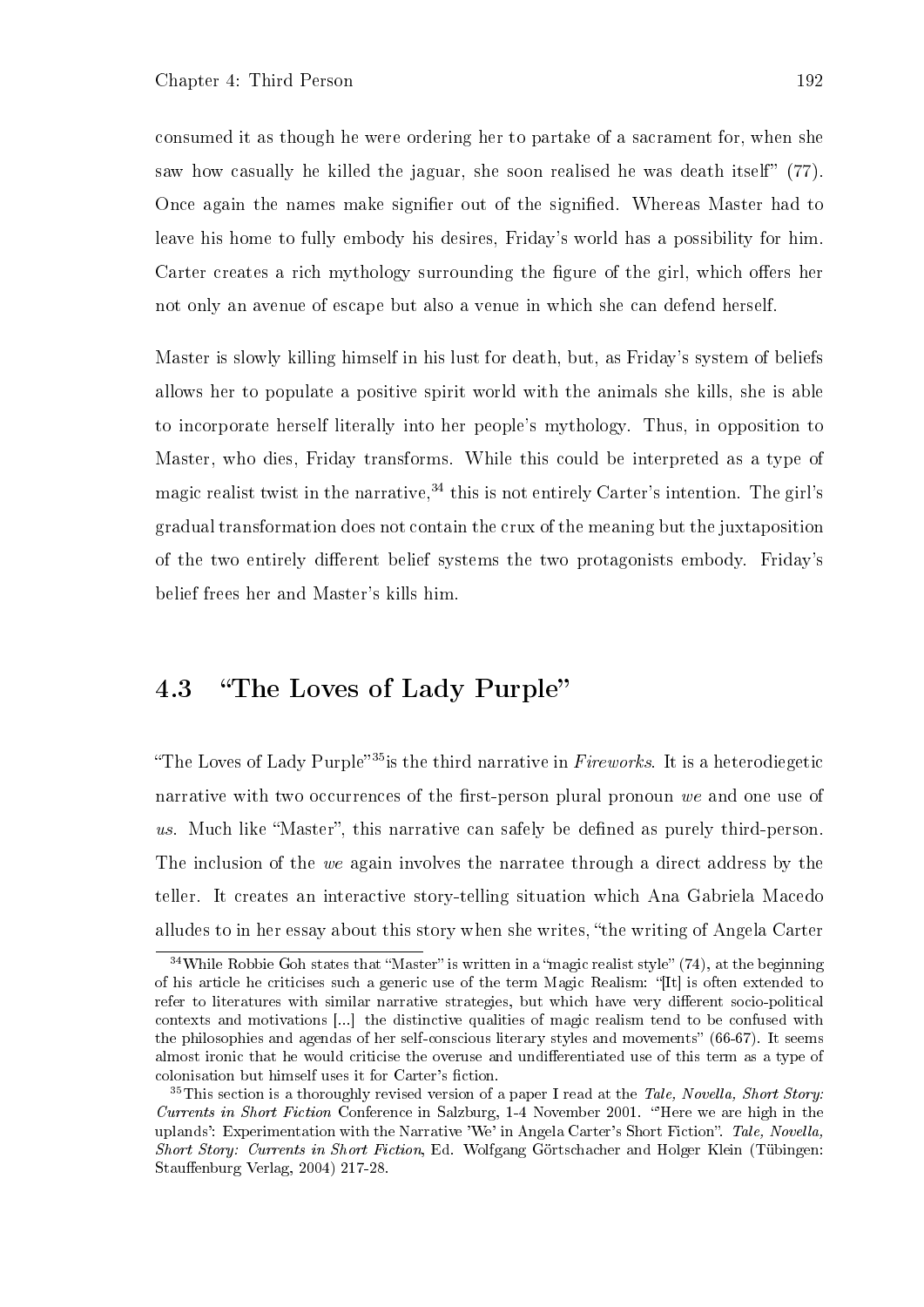possesses that same quality that gives life to the 'art of storytelling' as "the ability to exchange experiences." $36$ 

The narrative takes place in a travelling carnival run by the figure of the Asiatic Professor. The main attraction of this carnival is the life-sized puppet, Lady Purple. She performs nightly in a play about her own life, entitled The Notorious Amours of Lady Purple the Shameless Oriental Venus". The story claims that Lady Purple was a notorious courtesan who was so depraved that she mutated into a marionette. At the end of the frame narrative, the puppet re-awakens and, like a vampire, sucks the blood from her master and heads off to the next brothel.

The narrator of this story directly defines the we referred to in the text.

The puppeteer speculates in a no-man's limbo between the real and that which, although we know very well it is not, nevertheless seems to be real. He is the intermediary between us, his audience, the living, and they, the dolls, the undead, who cannot live at all and yet who mimic the living in every detail since, though they cannot speak or weep, still they project those signals of signication we instantly recognise as language. (41, emphasis mine)

With this, the narrator, as well as the narratee, become the audience. The professor's stage becomes synonymous with the text's stage. In both, the observer and reader are the audience. Through this fascinating manipulation of the term audience, Carter succeeds in creating a distance for the reader between the actual actions in the story and what is going on on the stage. This is intensified further by the introduction of a play within the play of the narrative.<sup>37</sup> Carter creates multiple levels of narrative which provide a cinematic distancing or a deceptive sense of security for the final audience consisting of the reader.

The intimate tone of the narrator here suggests at once an insider's knowledge of the topic, and at the same time an acute awareness of the audience. It is interesting to

 $36$ Anna Gabriela Macedo, "Angela Carter's Disquieting Poetics: An Ec-centricity Ex-centrically Assumed," Daughters of Restlessness: Women's Literature at the End of the Millennium (Heidelberg: Universitätsverlag C. Winter, 1998) 81.

 $37$ Macedo also refers to this as a first and second degree narrative (Macedo 86).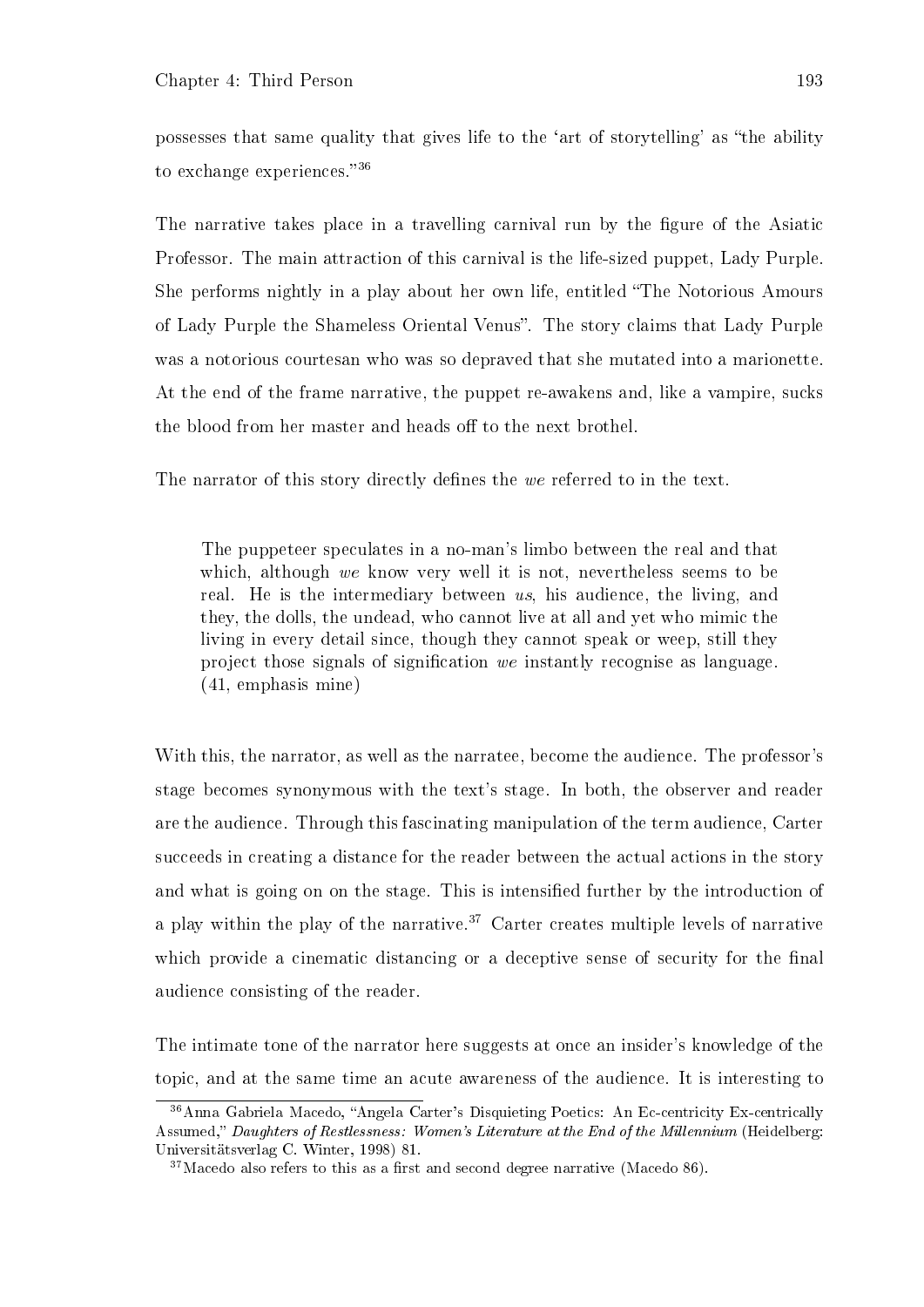compare this piece of fiction with Carter's journalistic essay, "Lovely Linda". In her essay, Carter deals with a similar notion of distancing provided by the camera lens.

In the service of the god, she has taken the repertoire of sexual display from the commerce and intimacy of the brothel and allowed her performance to be frozen upon celluloid, condemned to a sequence of endless repetitions. In doing so, she has removed any element of tactile immediacy from her exposition of the potentialities of the body  $[...]$ .<sup>38</sup>

The figure of Linda Lovelace is similar to the figure of Lady Purple, in that they are both players in sexual pornographic productions. On the other hand, Carter also seems to be creating her narrator as a type of journalist, as the author is in the essay, reporting on a dying art, that of carnival theatre. This comparison is made even more plausible by the fact that, while this narrative is not overtly Japanese, Robbie Goh calls attention to the many instances when themes contained in this story can be also found in Carter's journalism concerning Japan.<sup>39</sup> If we accept that Carter is utilising the journalistic mode in this narrative, it leaves the door wide open for a type of authorial voice not as overtly possible with other characterisations. It is, therefore, not too surprising that "The Loves of Lady Purple" is full of overt authorial interpretation.

The narrative begins, appropriately, with a description of the symbols on which the whole narrative depends. It will become clearer in the course of the narrative that Carter is pointing toward a form of the death of language, or, better yet, our dependence on symbols and metaphors to define things which has, to a certain extent, made language superfluous. On the other hand, her very use of this silent language of symbols brings it out of the darkness and into the daylight, where it can be examined and debunked for what it is. She begins with a description of the stage and actors of her 'play': "Inside the pink-striped booth of the Asiatic Professor only the marvellous existed and there was no such thing as daylight"  $(41)$ . This one sentence contains the quintessence of Carter's message.

 $38$ Angela Carter, "Lovely Linda", Shaking a Leg 54.

 $39Goh$  80.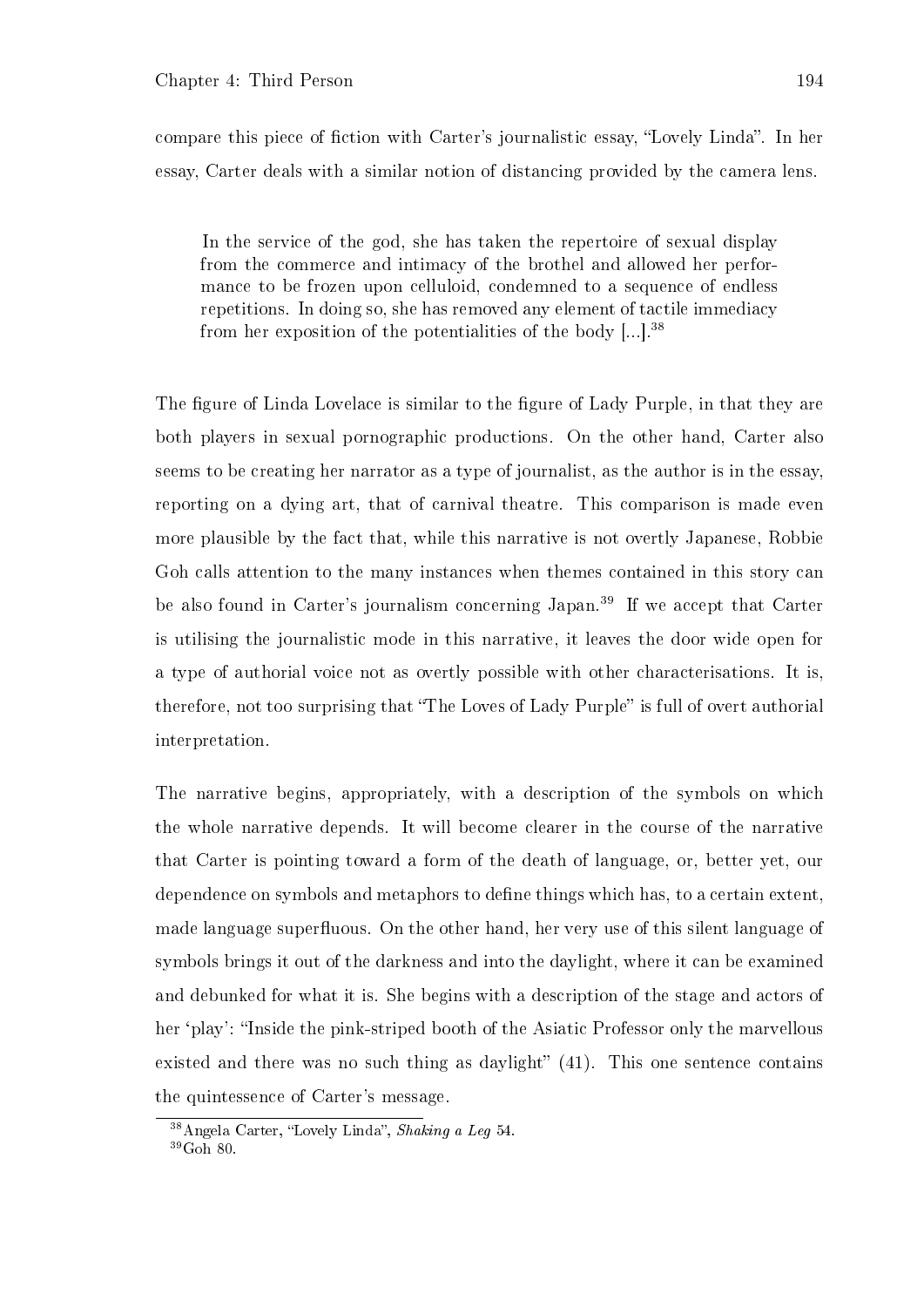The setting, a blatantly colourful booth, calls up the first connotations of a fantasy world, in which only one specific set of ideas can exist, i.e. those created by its owner. A further aspect of this which cannot be ignored is the realistic and non-fantastic notion of the commercial. Not only does the Asiatic professor create a fictional, mythical world, but he creates this world for an audience. This audience and its desires cannot be ignored. It broadens Carter's scope not only to lay the creation of this fantasy at the feet of one figure, but to spread the responsibility further to the audience. With this, the fundamental importance of recognising both the immediate and the distanced audience, as already suggested by the telling words of the narrative persona, becomes vital.

There is a symbiotic relationship of creator and audience. Neither exists without the other. In an image which once again calls up the tree in Penetrating to the Heart of the Forest", the first line states that the fantasy world that is brought to life in this booth can only exist shrouded in darkness. Similarly to the manner in which the mysterious tree can only exist in the uncharted reaches of the forest, the marvellous is also not able to survive exploration and daylight which makes it visible and tangible for examination. Carter takes this image even further by immediately characterising the protagonist of this carnival as "the Asiatic Professor"  $(41)$ . This oriental image<sup>40</sup> is carried through the entire story, and with this Carter once again calls attention to her experiences of Japan while writing the narratives in this collection. The use of the adjective Asiatic, coupled with later allusions to the foreign and the use of the term `other', she achieves a colourful characterisation of this protagonist with a dearth of words.

With one simple word, the audience makes immediate associations with a person who is other and, therefore, in the carnevalesque context, harmless in the realm of fantasy. "The puppeteer speculates in a no-man's-limbo between the real and that which, although we know very well it is not, nevertheless seems to be real"  $(41)$ . The carnival, through its actors, presents the audience with images and distortions

 $^{40}$ It is fascinating that the critic Robbie Goh, who thoroughly criticises a number of narratives in Fireworks for their orientalist view, would almost completely ignore this in "The Loves of Lady" Purple", apart from mentioning the mirrors in her hair in the context of a discussion of mirrors in the collection (Cf. Goh 81).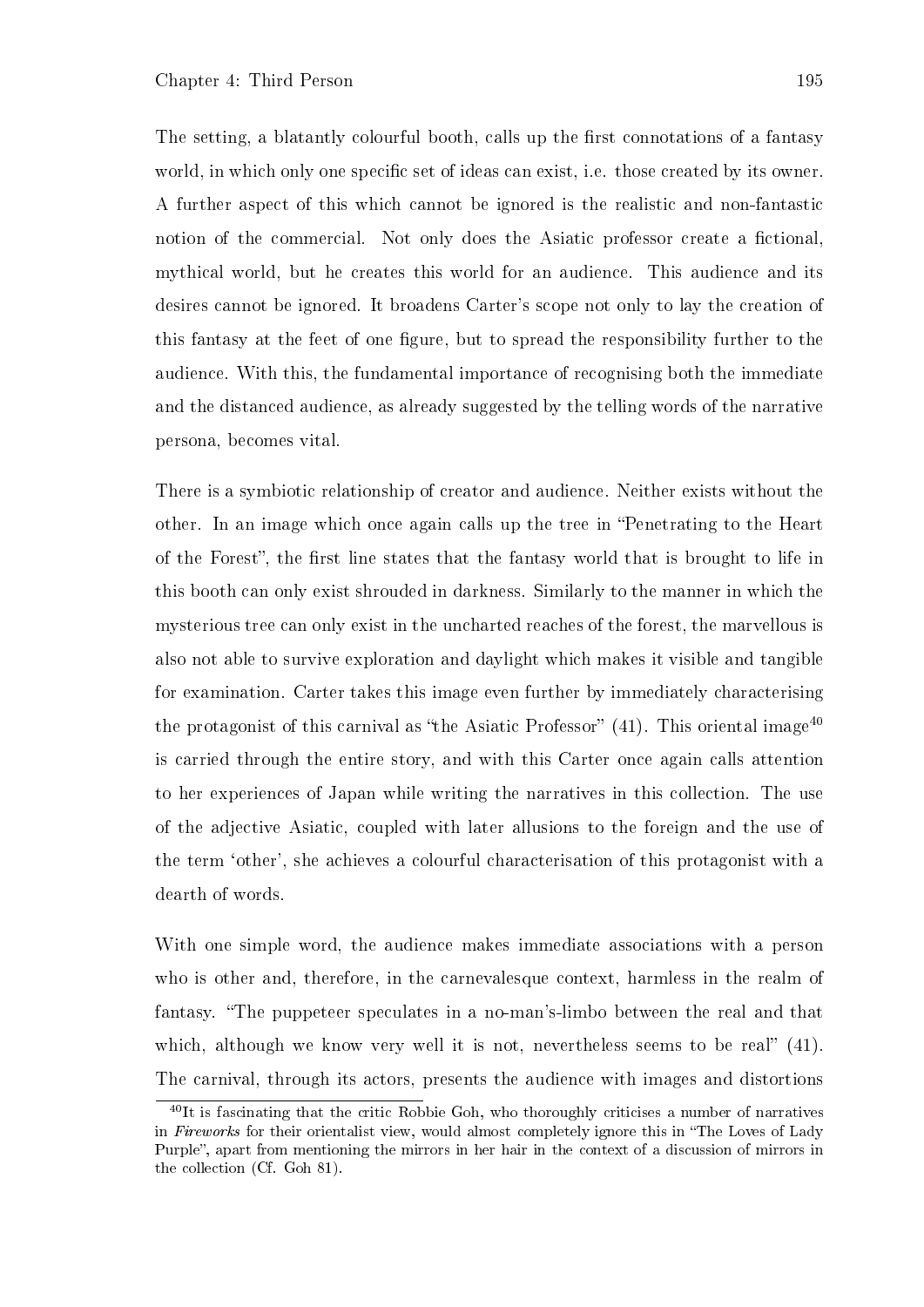of what is known. It lives from signs and symbols, and is only dependent on the rudiments of a specialised language to make the whole work: "The huckster's raucous invitations are made in a language beyond language, or, perhaps, in that ur-language of grunt and bark which lies behind all language"  $(42)$ . Paul Magrs writes that the Professor "articulates [Lady Purple's] being as a language."<sup>41</sup>

Not only does he communicate through her, but she is the embodiment of his communication. "She fills the silences of the men who manipulate her limbs, while she is virtually voiceless." $42$  It is, therefore, appropriate that the professor himself speaks only in "an incomprehensible rattle of staccato ks and ts  $\left[\ldots\right]$  so he did not speak at all in the ordinary course of things  $\left[...\right]$ " (42).<sup>43</sup> He has become a symbol, a signifier whose every expression is invested into the animation of the puppet. Ana Macedo argues that "The Professor's "eloquence" is  $[\ldots]$  obviously paradigmatic of the narrator's own eloquence, and his rhetoric nds an echo in the rhetoric excesses of that other metteur en scène, the narrator herself."<sup>44</sup> Yet this point remains vague. If she means to argue that the rhetorical excesses of the narrator, typical for Carter's narrators in general, are the written, or even verbal manifestations of the Professor's silent art, then her arguments would make sense. Unfortunately, she does not go into more detail.

Even his companions, a deaf boy and a dumb girl, serve to strengthen this image of a microcosm where language is secondary and not essential to communicate. The character of the puppet, Lady Purple, is the ultimate expression of this. It appears as if the whole small world of the travelling side-show has mutated into a play itself.

And this means of communication, so delicately distanced from humanity, was particularly apt for the Professor, who had rather the air of a visitant from another world where the mode of being was conducted in nuances rather than affirmatives.  $(42)$ 

 $41$ Magrs 188.

<sup>42</sup>Wisker 129.

<sup>&</sup>lt;sup>43</sup>A similar statement can be found in Carter's journalistic piece, "Tokyo Pastoral" (Shaking a Leg 231).

 $44$ Macedo 86.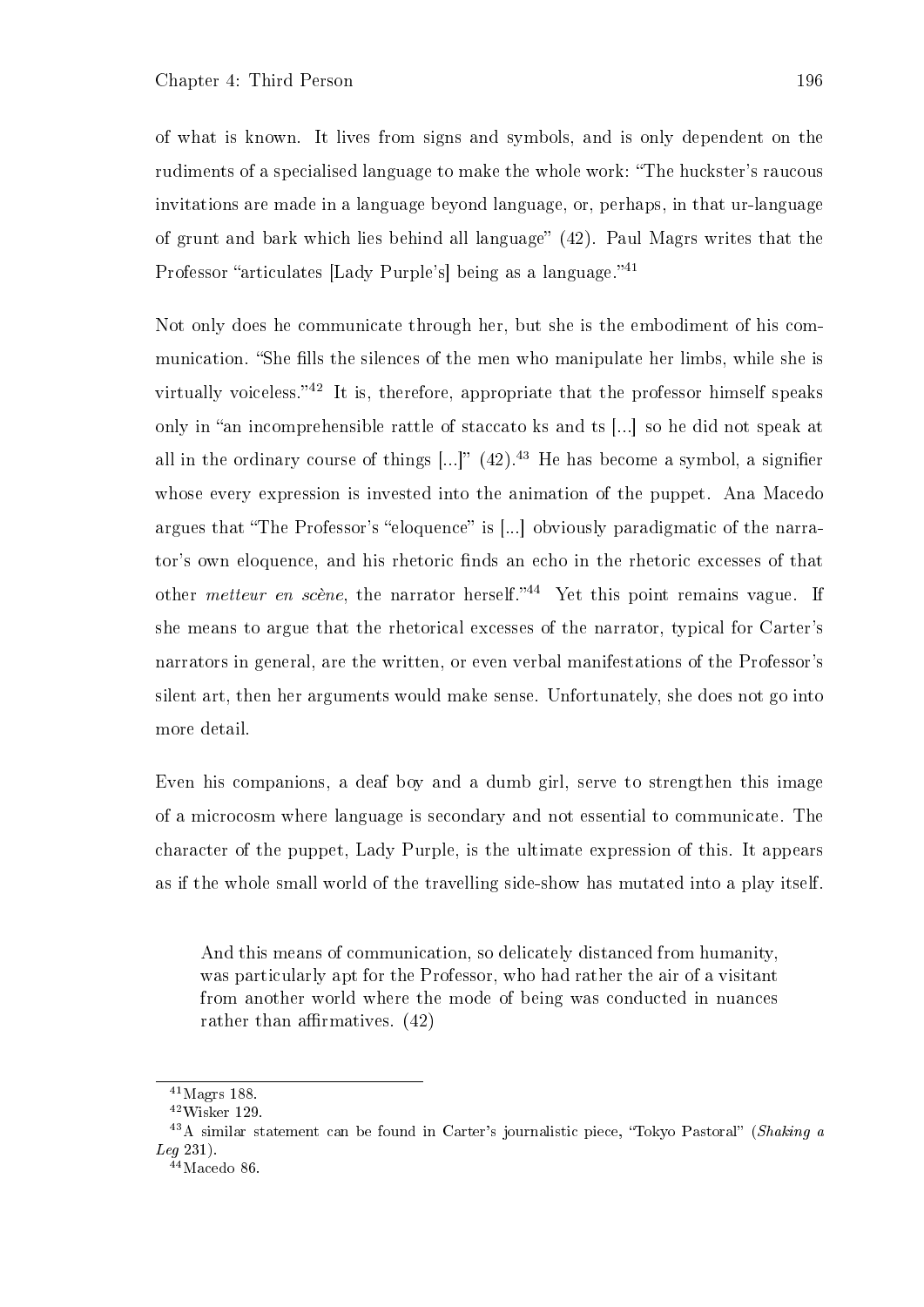This type of description can easily lull the reader into a false sense of security. The narrator seems to be artfully creating a comfortable distance for the reader from the characters in the story. It is, therefore, easy to miss the more concrete aspects of especially the professor's characterisation, which point toward an easier interpretation. While the description of the carnival and the professor give the impression that the professor is a type of emanation of his surroundings, the reader should not forget that even the fantastic world of the carnival and its plays has a creator. It is interesting to note that Carter's re-use of Dubois' description in "Penetrating to the Heart of the Forest", here for the Asiatic Professor. Though Carter describes his "benign indifference  $[...]$ " (42) as pointed towards "everything except the simulacra of the living he himself created"  $(42)$ , and that of Dubois as "towards by far the greater part of mankind – towards all those who were not beautiful, gentle and, by nature, kind" (61), the simple repetition of this phrase denotes a comparison which cannot be ignored.

Dubois, in his self-chosen Garden of Eden, becomes a part of his surroundings and presides like a satisfied god figure who is content to let that which surrounds him, as well as that which he has created, namely his children, simply be. He has given what he thought was necessary, and now lets his creation to come to its own terms. In a similar vein, the Asiatic Professor is also a creator. The acknowledgement of this fact is vital to the understanding of the text. The professor has, like God, created his microcosmic world and its inhabitants. In another similarity to Dubois, the professor is also `Father' to a son and daughter who are, one could say, also a type of mirror image of each other, a negative mirror image more clearly seen in the narrative "Reflections".

Yet while the professor is not the real father to these children, and they are subsequently not at the centre of the narrative, he is Lady Purple's father. Carter's re-use of this image, which served a hierarchical purpose in Penetrating to the Heart of the Forest", also more than serves to represent a male centred meaning in this text. By placing the professor in a god-like connotation, Carter calls up a universally acknowledged hierarchical form. In this world, the professor is the creator and caretaker of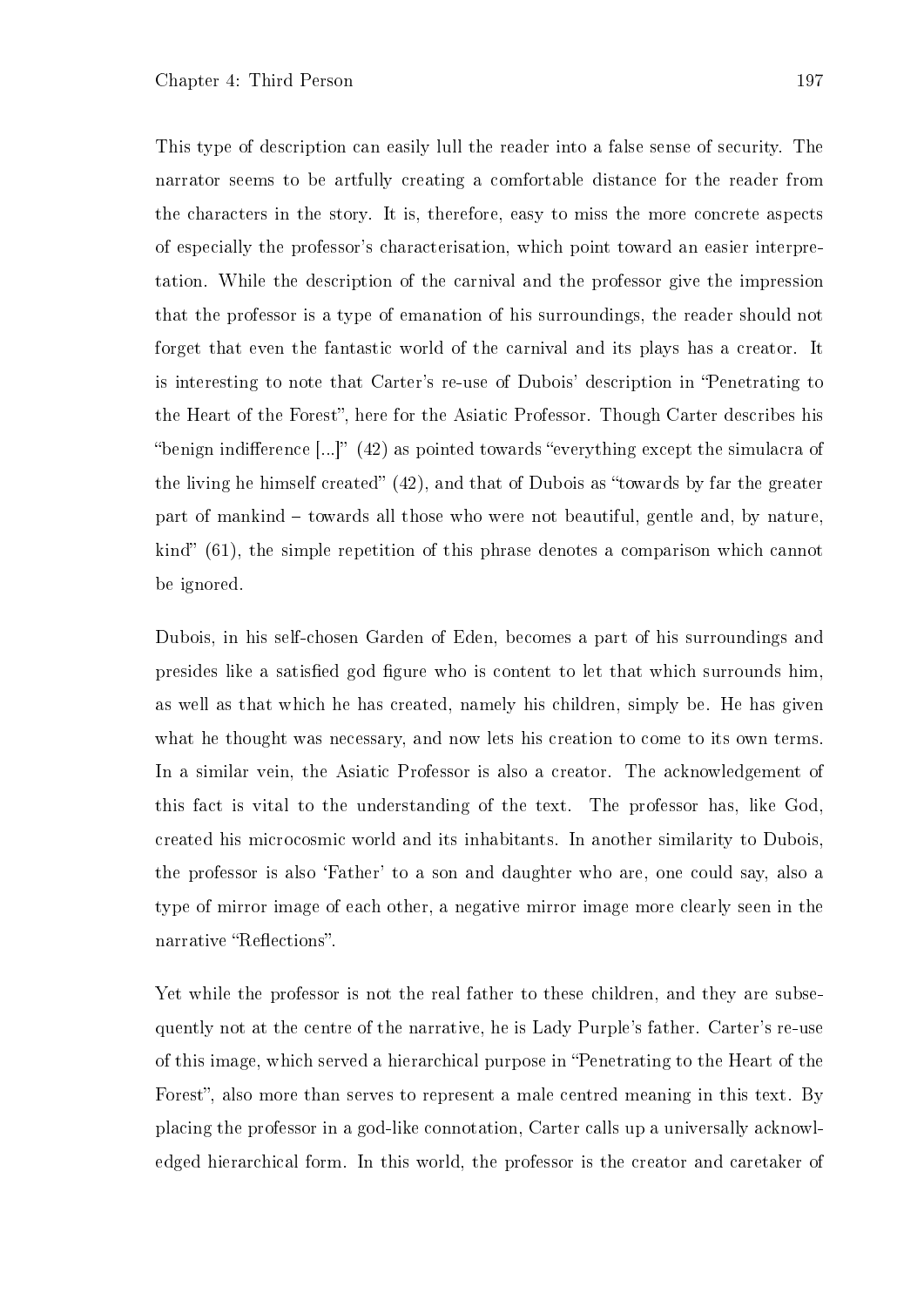a status quo that, by the very fact of the `legend' of Lady Purple and the repetitive quality of this carnival life, is stagnant and unchanging.

Whatever its location, a fair maintains its invariable, self-consistent atmosphere. hieratic as knights in chess, the painted horses on the roundabouts describe perpetual circles as immutable as those of the planets and as immune to the drab world of here and now whose inmates come to gape at such extraordinariness, such freedom from actuality [...]. (42)

Carter adds to the carnival atmosphere of mystery and the marvellous, far older traditions of myth. She deliberately sets the stage for this narrative in Transsylvania. This setting is so infused with legend and mystery that it almost succeeds in making Lady Purple's (re-)awakening at the end of the narrative plausible. The readers, already having the images of vampires in their minds are not shocked by Lady Purple's metamorphosis into one. Yet with all of these mythical and fantastic allusions, it is easy to lose sight of Carter's purpose. Lady Purple is the sole possession of the professor; he guards her jealously - he is her creator. Without him she does not move and would not exist: "He revealed his passions through a medium other than himself  $[...]$ " (43). Reading closely, it becomes clear that all that Lady Purple is, is a reflection of the desires of man.

Carter, not surprisingly, chooses to give Lady Purple the appearance of a geisha. This is also appropriate for the professor, as the geisha is a living example of a stylised woman and stylised sexuality. Carter writes in "A Souvenir of Japan" that Japan is such a proper place that one would never guess that a samurai is a murderer and a geisha is a whore (33). Though I argue against her simplistic reduction of the multifaceted career of the geisha to that of a whore, on the whole she hits the nail on the head. One aspect which stands out about geishas is their articiality.

This fits perfectly into the narrative, as Lady Purple is a marionette. There is nothing natural about her; it has all been distilled out: "Her actions were not so much an imitation as a distillation and intensification of those of a born woman and so she could become the quintessence of eroticism, for no woman born would have dared to be so blatantly seductive" (43). Herein lies the crux of the narrative. No woman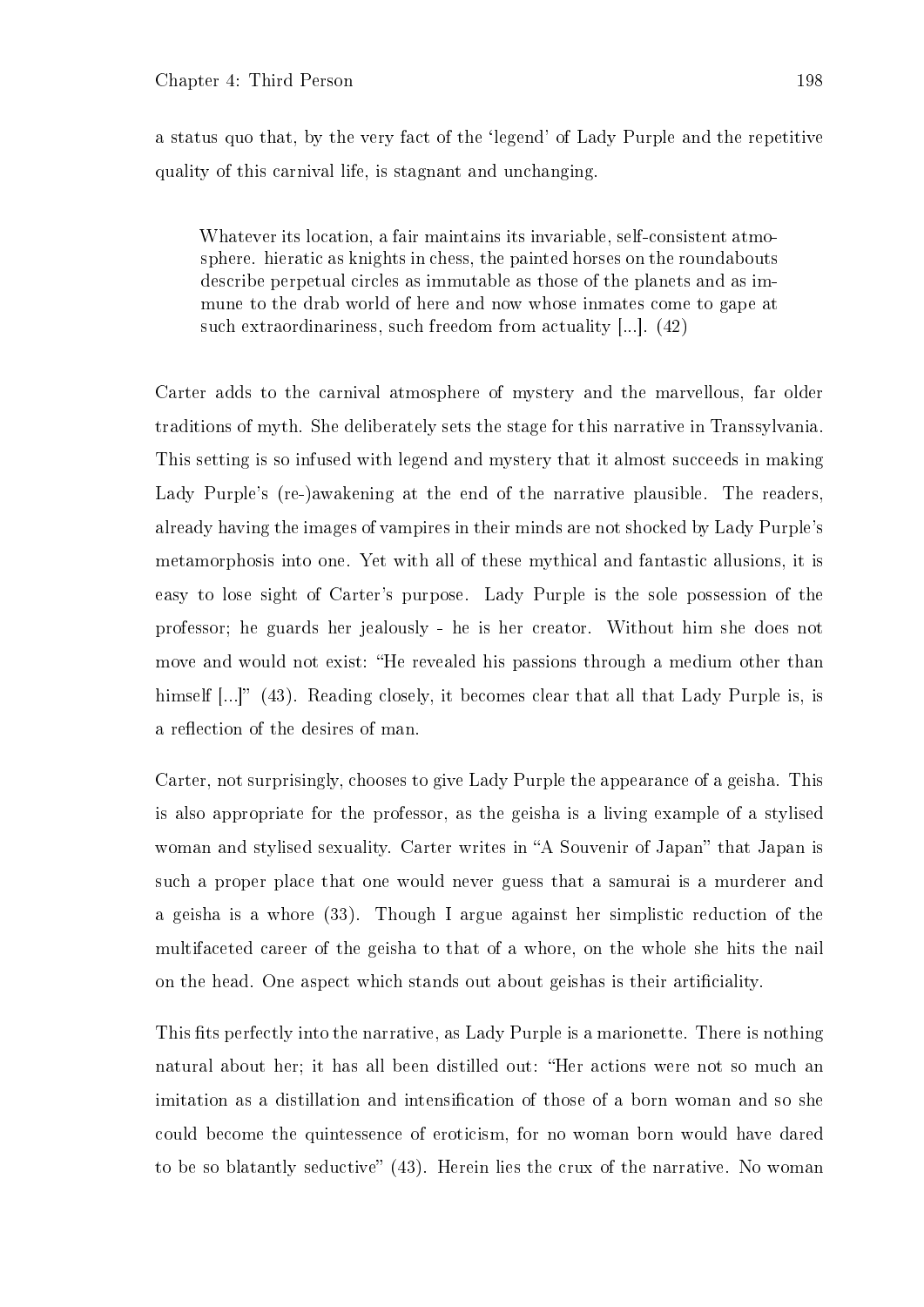could be like Lady purple. Yet to the professor, Lady Purple is woman. She is the embodiment of his fantasies.

She could have acted as the model for the most beautiful of women, the image of that woman whom only a man's memory and imagination can devise, for the lamp light fell too mildly to sustain her air of arrogance and so gently it made her long nails look as harmless as ten fallen petals. (49)

The professor has created her, and her story, to fit a universal image of woman that is at the same time wholly and completely repulsive while embodying secret sexual fetishes.

Lady Purple has the exterior of a geisha; her appearance consists of a painted on smile and a chalk white face. When one sees photographs of the traditionally made up Japanese geisha, what is most startling is the mask-like face. The skin of the face, neck and shoulders is painted a stark white. Interestingly, this paint caused permanent damage to the women's skin after years of use, similarly to the habit of European women to use arsenic or lead in face powder and paint, which slowly poisoned them or at least caused partial paralysis of the facial muscles. The geisha's face is also expressionless and bland. Their mouths are painted after current fashion in bright colours, which never cover the entire outline of their lips. Carter makes a concession with Lady Purple's permanent smile, as a geisha usually is not pictured smiling.

In every respect Lady Purple is not conceived for normal tasks with her long, decorative nails which could be said actually to be a handicap. In some cultures, long nails symbolise a life of privilege and luxury. Crowning this puppet is a "monumental" chevelure  $\left[\ldots\right]$  (43). This again is a typical characteristic of the geisha. Their elaborate hairdos are not only a mark of beauty, but also a form of torture for the wearer. The geisha is prevented from sleeping in a relaxed position for fear of ruining their elaborate style. Carter's deliberate characterisation of Lady Purple, on the surface, helps to define her as a 'real' figure. Yet this puppet stands for a certain patriarchal view of women. Carter overwrites this in order to make her point, yet a vague sense of unease accompanies any simple dismissal of this puppet.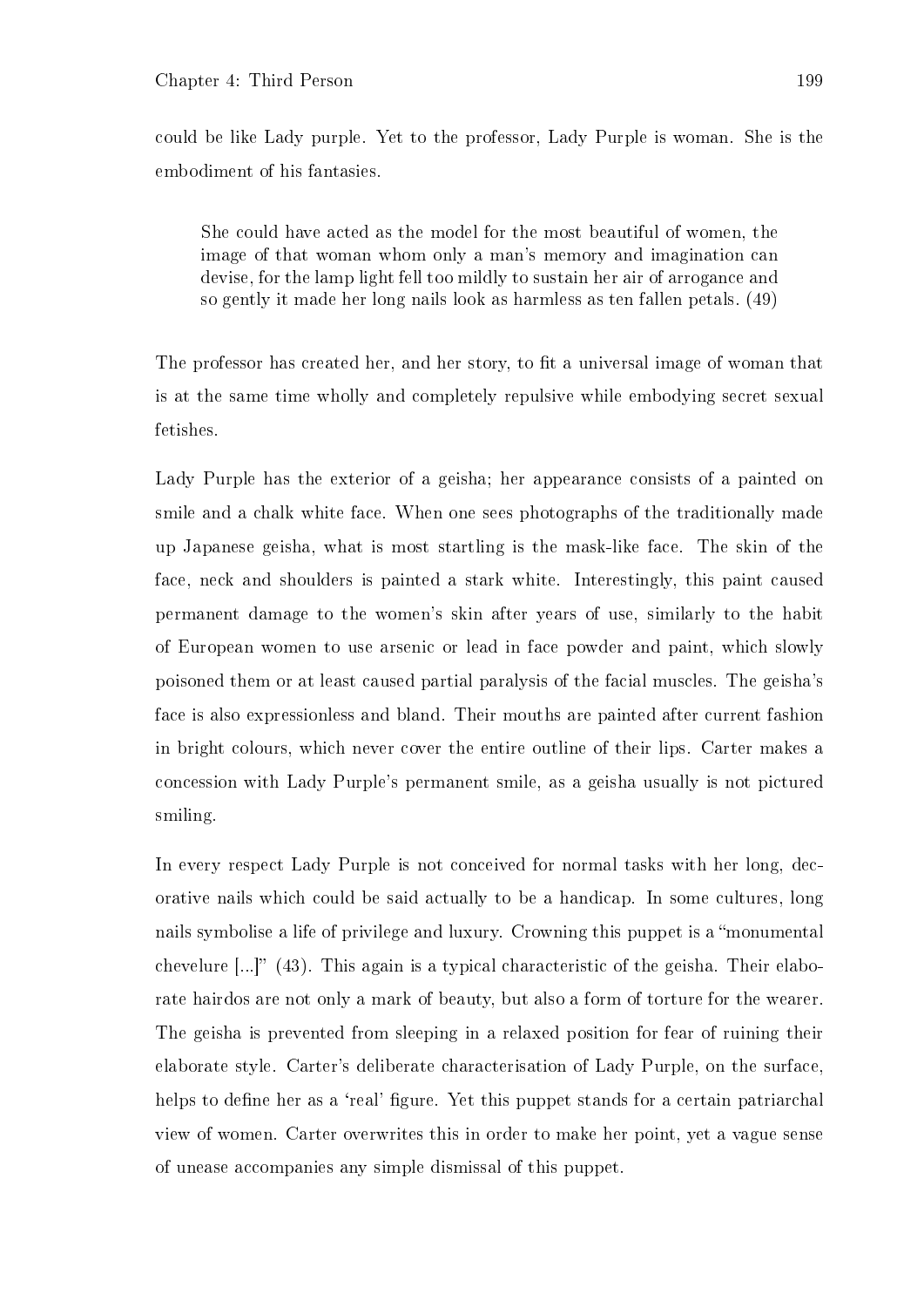The professor not only creates the physical puppet, he also creates the story of her life. Not sparing any detail, he begins with her childhood and paints a self-fulfilling prophesy.<sup>45</sup> Again, utilising a symbol used in "Penetrating to the Heart of the Forest". Carter writes: "They lavished upon her all the attentions which love and money could devise and yet they reared a flower which, although perfumed, was carnivorous"  $(45)$ . The reader will recall the white water lily which bit Madeline's finger. This symbol of female purity in Carter's hands gains a menacing sexuality. Though shown kindness, Lady Purple is incorrigibly evil. The Professor manages to paint a damning portrait, which obviously appeals to his audience. It is easy, though, to lose sight of the fact that everything about her is created by this one person. She is a symbol of womanhood which, created by him, cannot exist outside of the Professor's world. By drinking his blood, she may have regained life, but at the price that the life she has is once again given by the man who created her as a symbol. Thus, at the end of the narrative, after drinking her creator's blood, she unerringly walks back into the 'life' of a prostitute, echoing, in some fashion, the hopelessness suggested by Gretchen's repetitive act of collecting eggs at the end of "The Executioner's Beautiful Daughter".

It is easy to lose sight of the fact that everything about her is created by one person. We must keep in mind that the inevitability of Lady Purple's life lies solely in the professor's hands. When, at the end of the narrative, she unerringly walks back into the 'life' created for her by the professor, the reader is left questioning why she does this when there must have been other options available to her. Yet the course of the narrative makes clear that there can be only one outcome. In a world where women are defined according to the desires of others, in this case of the professor, they become unable to dene themselves. Just as the professor claims that Lady Purple hardened into the inanimate puppet, women are unable to break out of a patriarchal role created for them. In this case, the narrator has informed the narratee from the very beginning that what the professor will claim to be true, we should all know is not true. While on the surface speaking about fiction or myth and fantasy, the narrator is actually addressing the issue of definition. We may recognise the fiction

 $^{45}$ A similar theme occurs in the film, Ai No Corrida, discussed in Carter's article, "Japanese Erotica" (Shaking a Leg 354-7).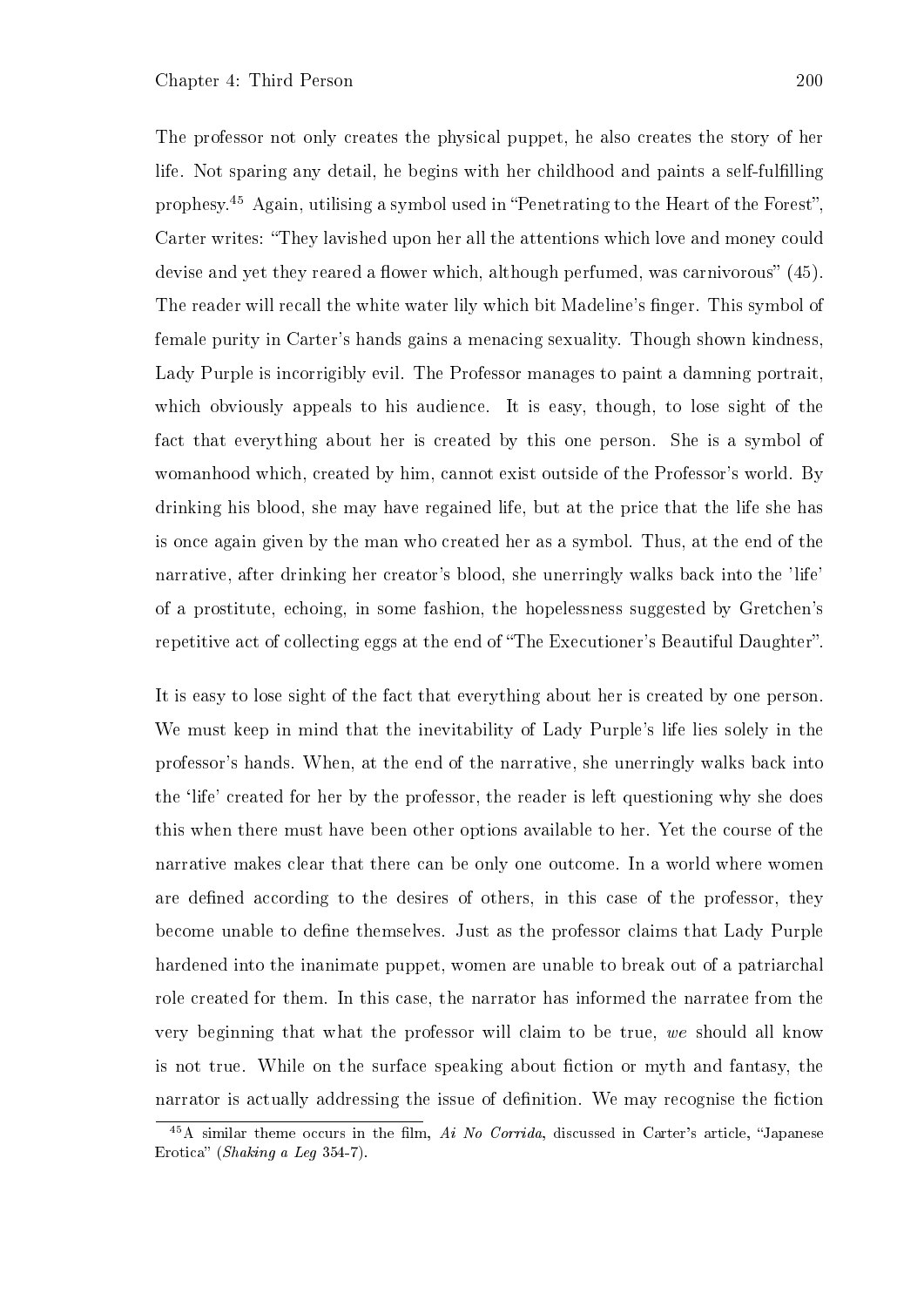on the stage, but since the play is an imitation of life, do we recognise the fictions there?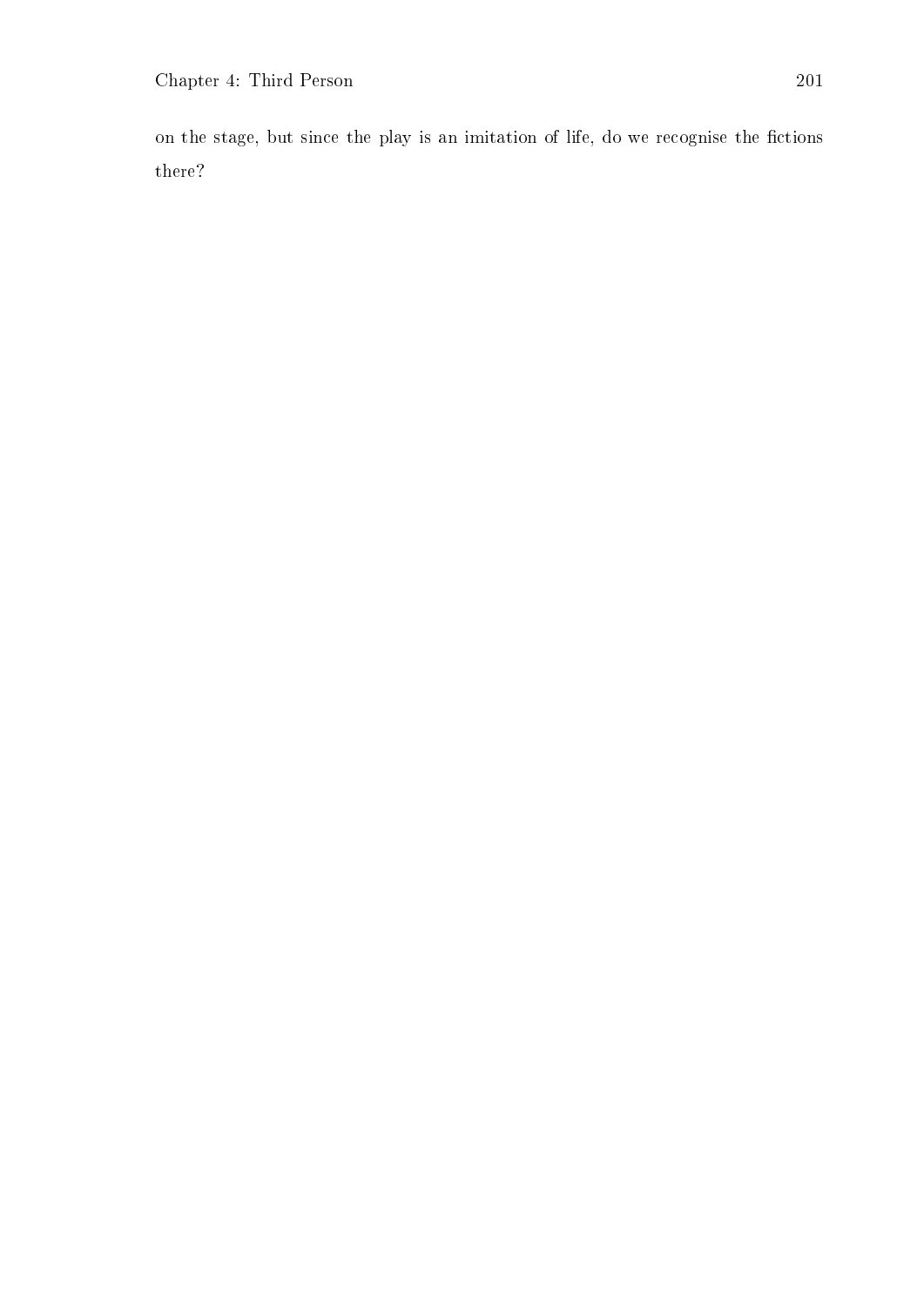### Chapter 5

## Summary

In this study I have attempted to demonstrate how narratological constructs can be fruitfully applied to close readings of texts. The short fiction of Angela Carter has been particularly useful in this endeavour as her style of writing lends itself well to such an approach. Walter Kendrick commented that she could not write a plot to save her life<sup>1</sup> and it becomes interesting to examine how she creates meaning in her narratives. In lieu of an often recognisable story, the reader is confronted with strong narrators who consciously guide the texts. This study has demonstrated how important a close look at this narrator becomes in light of this.

The examination of the Japan Trilogy showed the pitfalls of ignoring the consequences of the doubling inherent in the narrating/experiencing dichotomy. Carter creates a flawed narrator who, across three narratives, finally reaches an understanding of herself and her surroundings. Ignoring the centrality such a narrating figure has to the interpretation of the story can easily lead to a misreading of Carter's intent. While the stories do demonstrate some weaknesses and are not always entirely satisfying, they do demonstrate some of the depth of possibility contained in the choice of pointof-view.

The three narratives in the second portion of this first chapter each utilise a very different approach to autodiegetic narration. "Reflections" shows the limits of this

<sup>1</sup>Kendrick 79.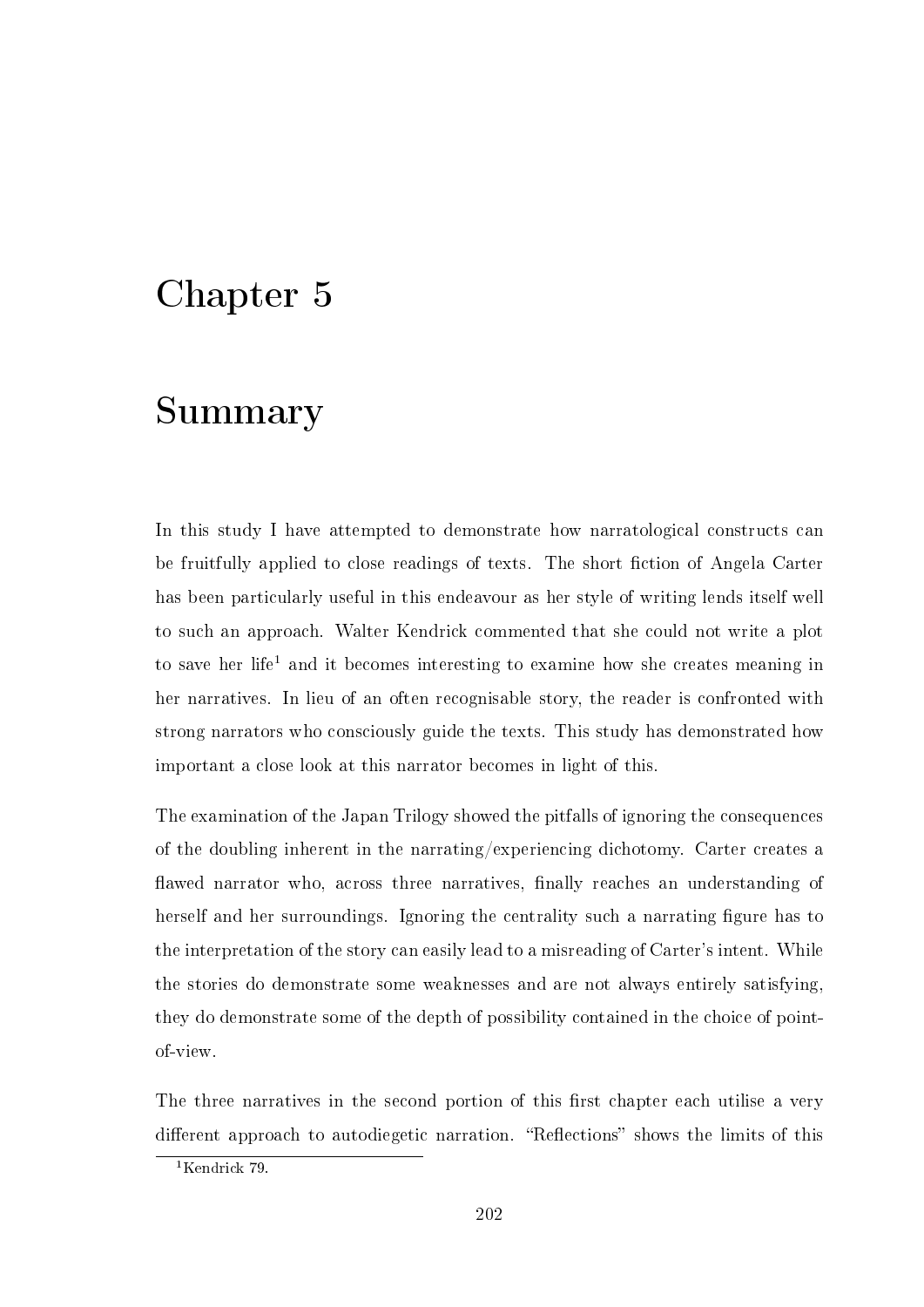choice in a narrative that remains difficult to interpret. In this case, Carter's choice of point-of-view can be questioned, yet, by invoking these questions, this choice of autodiegetic narration opens up further possibilities of interpretation. The author is testing the limits of elements needed to construct a narrative. Not only is the point-of-view one which Carter deemed suitable, the construct of experiencing and narrating <sup>T</sup>' mirror the theories which serve to underscore the dichotomies which are central to the narrative, the thesis and the anti-thesis. The impossibility of the logical conclusion of synthesis is expressed in the narrator's rejection of his mirror image, his other self. "Elegy for a Freelance", through its combination of autodiegetic and second-person narration is able to achieve a subtle examination of the effects of ideology on identity. Here the narrator takes advantage of this type of narration to distance herself from a self who did not fit into an ideology she must espouse now.

By adding the second-person reference to her lover, she is able to intensify this by shifting a certain emphasis to the role his actions played. This is a subtle use of the constructs of point-of-view in order to achieve a shift in emphasis which creates meaning in itself. "Our Lady of the Massacre" is a much more straightforward narrative both in its choice of subject and its choice of narration. The examination showed that while in "Reflections" the lack of distance between the experiencing and narrating  $I'$ could be seen as emphasising a lack of or negative development, in this narrative, a similar lack of distance is used to dene a positive development. Sal has learned to see herself in a different light. Instead of moving away from her experiencing 'self' as a rejection of that self's choices, she is able to subtly express an acceptance of this self.

The second chapter demonstrated the possibilities contained in the use of a collective narrating agent. This is still a relatively undeveloped field and especially "The Executioner's Beautiful Daughter" was able to give an example of such a narrator which has not been emphasised in criticism. In both narratives, Carter utilises this construct to create multiple levels of narratee and various groups on the story plane whose collective nature represents a type of tyranny. The subtlety of this lies in the deliberately slippery nature of this construct. The reader can never be sure exactly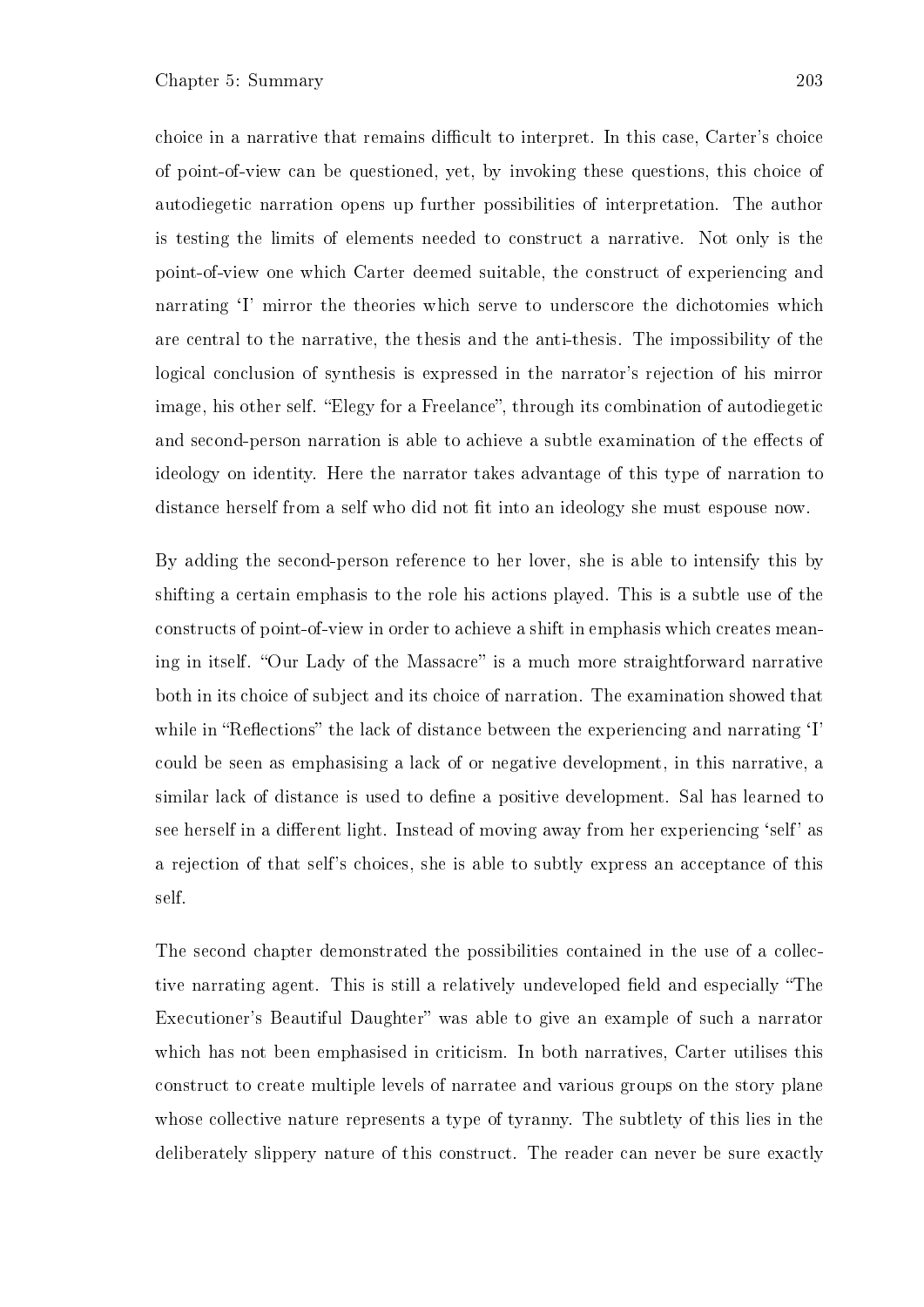which collective is truly being addressed, thus the reader often has a sense of being in collusion with this collective.

The third chapter examined the possibilities of shifting perspectives in three narratives. By destabilising point-of-view in these stories, Carter is able to achieve a sense of possibility instead of a graspable portrait of her characters. She frees Jeanne Duval and Edgar Allan Poe from the confines of 'myth' and allows space for alternative reading. In "Overture and Incidental Music for A Midsummer Night's Dream" this approach has a more artistic purpose in that it serves as an intensication of the theme of the piece, a comic discordance.

The final chapter closely examined three heterodiegetic narratives. While these can be considered more normal applications of point-of-view, nevertheless, Carter's choices once again can be dened as appropriate according to her subject matter.

This study has demonstrated the possibilities on linking point-of-view and other narratological constructs to the meaning of narratives. It has become clear that this is fruitful ground for examination. It has also been shown that Angela Carter's oeuvre does not only consist of her novels and fairy-tale re-writings. She produced three collections of short-fiction which demonstrate such a wide range of possibilities that the lack of attention paid them is difficult to explain. Despite their often obvious repetition of themes and startling lack of plots, her short fiction charts possibilities in writing which need to be examined.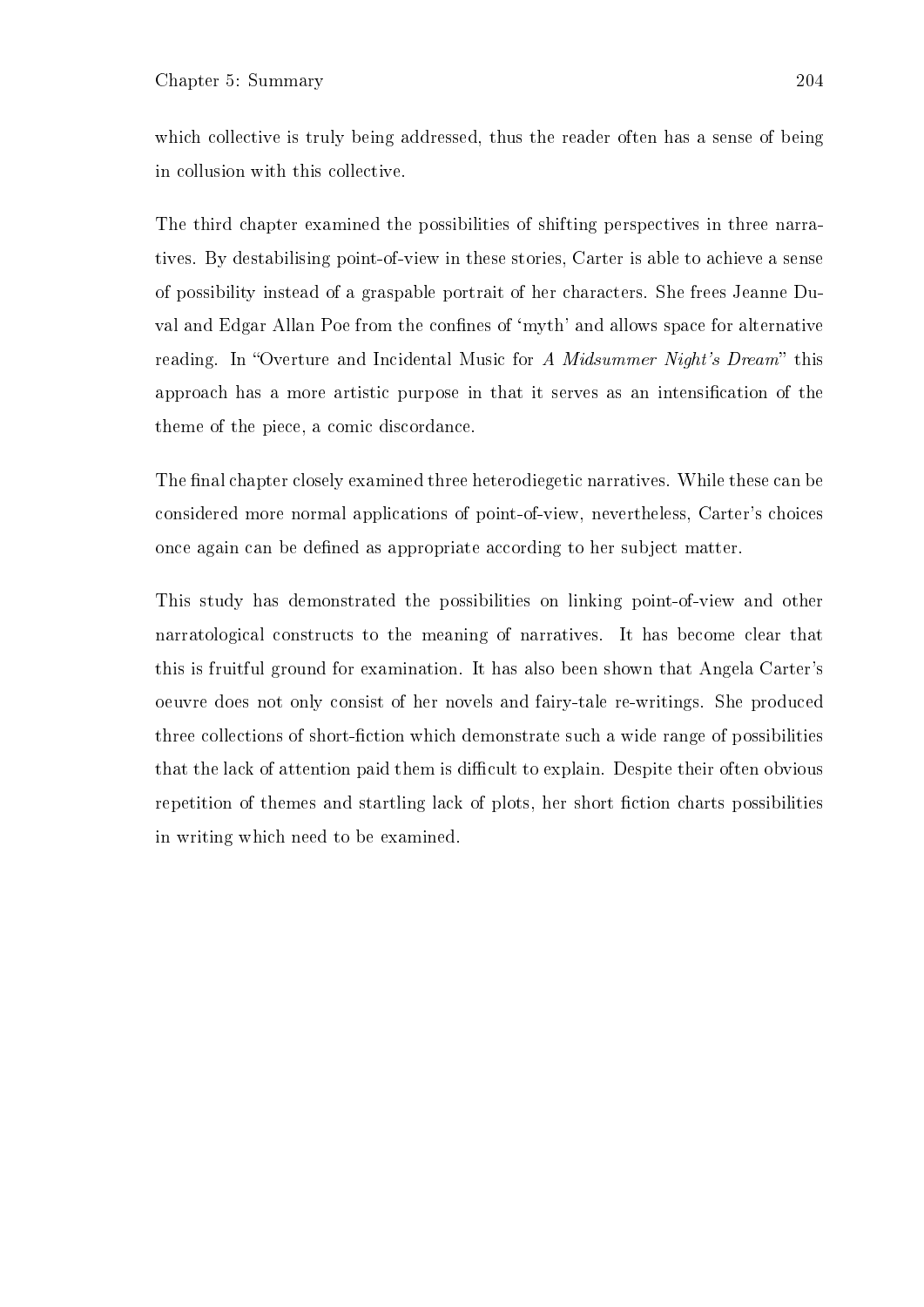# Bibliography

- Allrath, Gaby and Marion Gymnich. "Feministische Narratologie." Neue Ansätze in der Erzähltheorie. Ed. Ansgar Nünning and Vera Nünning. Trier: WVT Wissenschaftlicher Verlag Trier, 2002. 35-72.
- Almansi, Guido. "In the Alchemist's Cave: Radio Plays." Flesh and the Mirror: Essays on the Art of Angela Carter. Ed. Lorna Sage. London: Virago Press, 1994. 216-229.
- Carter, Angela. The Curious Room: Plays, Film Scripts and an Opera. Ed. and Intro. Susannah Clapp and Ed. and Notes Mark Bell. London: Vintage, 1997.
- Beckenbach, Kristina. "Here, we are high in the uplands.' Experimentation with the Narrative 'We'." Tale, Novella, Short Story: Currents in Short Fiction. Ed. Wolfgang Görtschacher and Holger Klein. Tübingen: Stauffenburg Verlag, 2004.
- Bell, Michael. Narration as Action: Goethe's 'Bekenntnisse Einer Schönen Seele' and Angela Carter's *Nights at the Circus.*" German Life and Letters 45.1 (1992) 16-32. Strategies: Angela Carter's Reconstructed Reader in Nights at the Circus." Critique 37.1 (Fall 1995):  $35-49$ .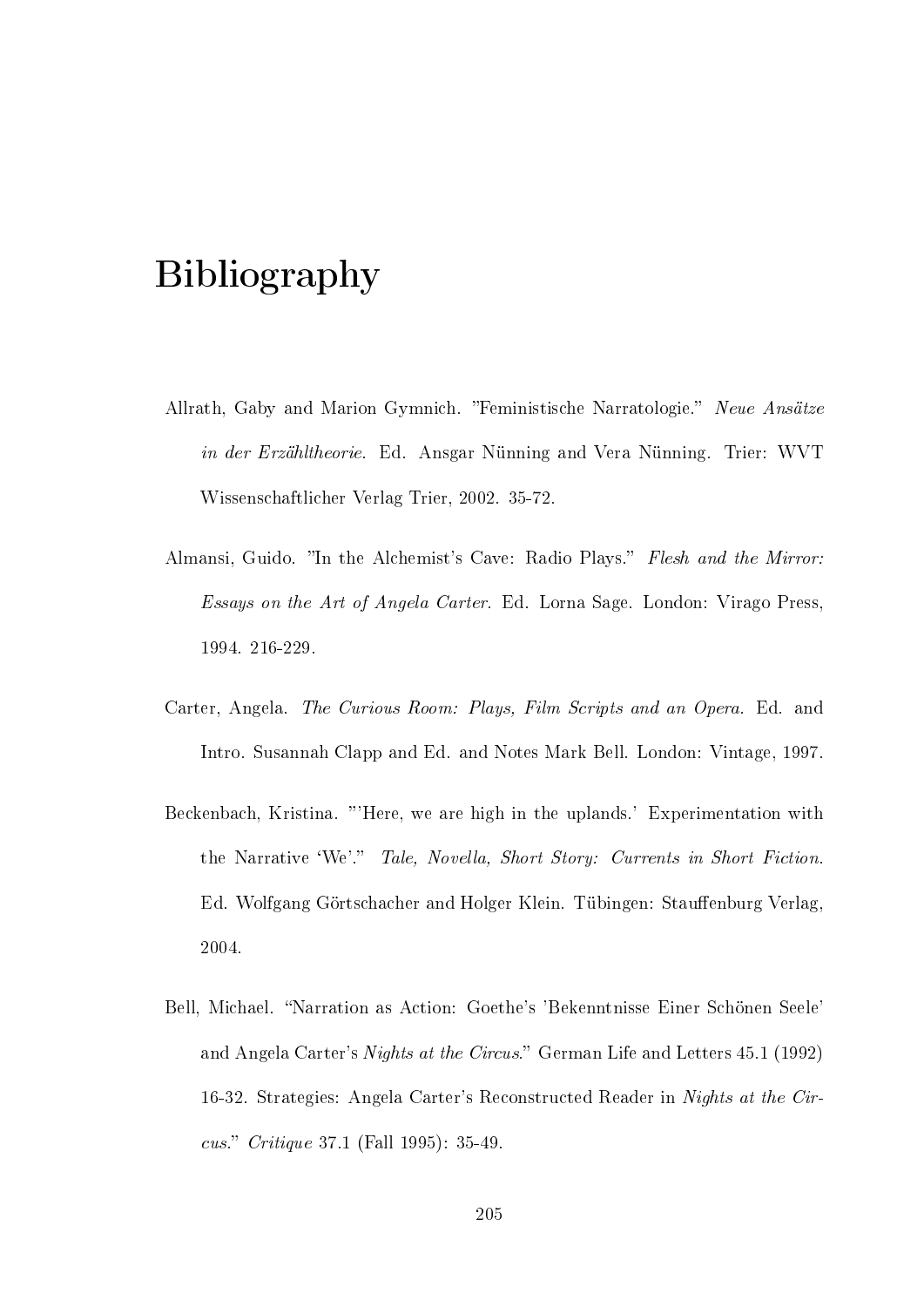- Booth, Wayne. "Distance and Point of View. An Essay in Classification." Essays in Criticism 11 (1961). Rpt. in Essentials of the Theory of Fiction, ed. Michael J. Homan and Patrick D. Murphy. London: Leicester UP, 1996. 116-133.
- Carter, Angela. Burning Your Boats: Collected Short Stories. London: Vintage, 1996.
- - -. Shaking a Leg: Collected Journalism and Writings. Ed. Jenny Uglow. London: Vintage, 1998.
- - -. Nothing Sacred: Selected Writings. London: Virago Press, 1982.
- - -. The Passion of New Eve. London: Virago Press, 1982.
- - -. Heroes and Villains. New York: Penguin Books, 1969.
- - -. The Magic Toyshop. London: Virago Press, 1981.
- - -. The Sadeian Woman: An Exercise in Cultural History. London: Virago, 1979.
- Chatman, Seymour. Coming To Terms. The Rhetoric of Narrative in Fiction and Film. London: Cornell UP, 1990.
- - -. Story and Discourse: Narrative Structure in Fiction and Film. 1978; Ithaca: Cornell UP, 1980.
- Clapp, Susannah. "On Madness, Men and Fairy-Tales." The Independent on Sunday. 9 June. 1991.
- - -, intro. Angela Carter: The Curious Room. Ed. Mark Bell. London: Vintage, 1997. vii-x.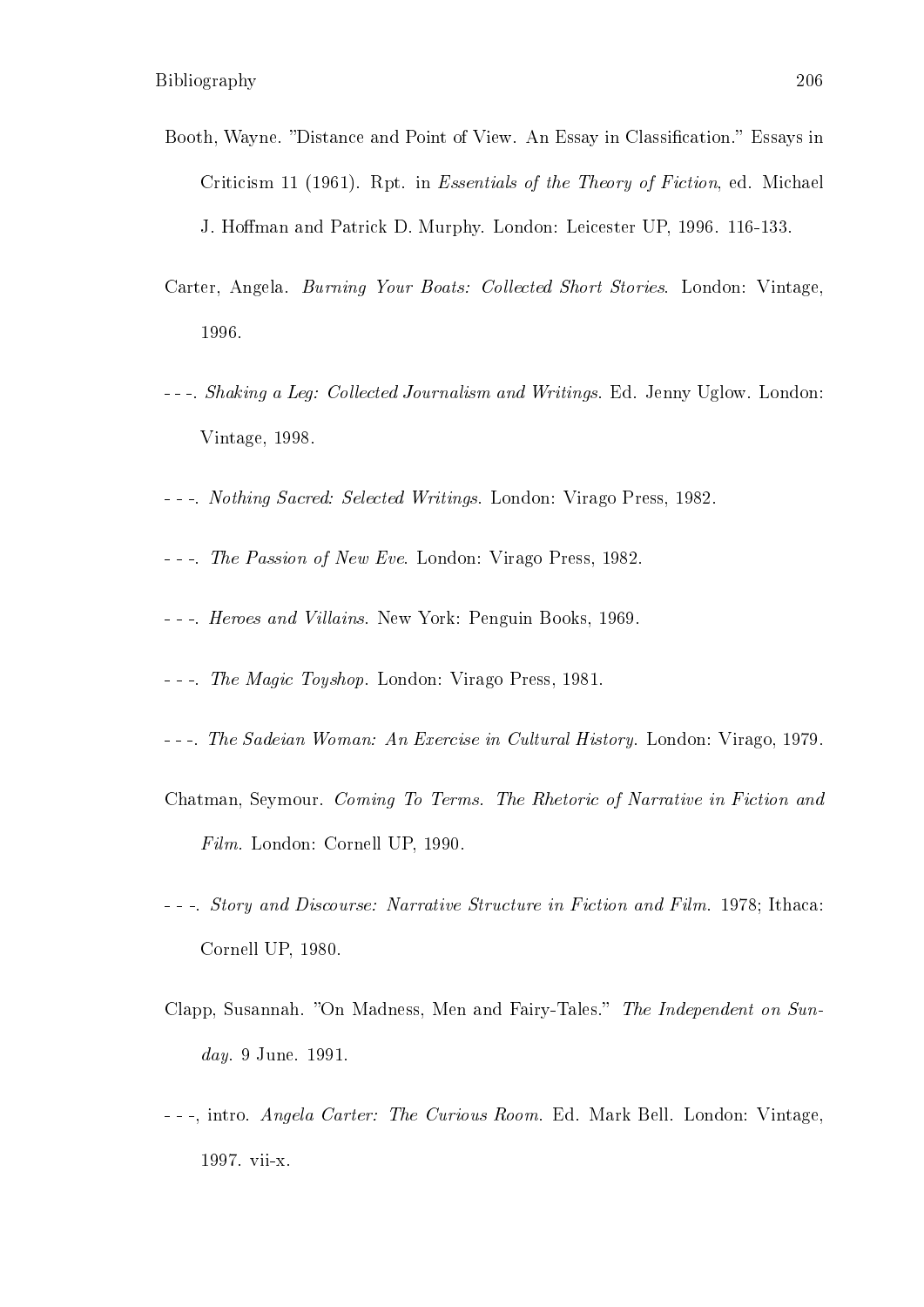Cohn, Dorrit. "Discordant Narration." *Style* 34:2 (Summer 2000): 307-316.

- Crofts, Charlotte. `Anagrams of Desire': Angela Carter's Writing for Radio, Film, and Television. Manchester: Manchester UP, 2003.
- Cuddon, J.A. The Penguin Dictionary of Literary Terms and Literary Theory. 4<sup>th</sup> Ed. Revised C.E. Preston. London: Penguin Books, 1999.
- Davidson, Edward H., ed. Selected Writings of Edgar Allan Poe. Boston: The Riverside Press Cambridge, 1956.
- Day, Aidan. Angela Carter: The Rational Glass. Manchester: Manchester UP. 1998.
- Defoe, Daniel. Moll Flanders. Ed. and Intro. G.A. Starr. Oxford: Oxford UP, 1971.
- Ehrlich, Susan. Point of View: A Linguistic Analysis of Literary Style. London: Routledge, 1990.
- Essentials of the Theory of Fiction. Ed. Michael J. Hoffman and Patrick D. Murphy. London: Leicester UP, 1996.

Evans, E. Estyn. Irish Folkways. London: Routledge and Kegan Paul, 1957.

- Falzon, Alex R. "Interview with Angela Carter." The European English Messenger 3.1 (1994): 18-22.
- Ferguson, Suzanne C. "Defining the Short Story: Impressionism and Form." Modern Fiction Studies 28.1 (1982). Rpt. in Essentials of the Theory of Fiction. Ed.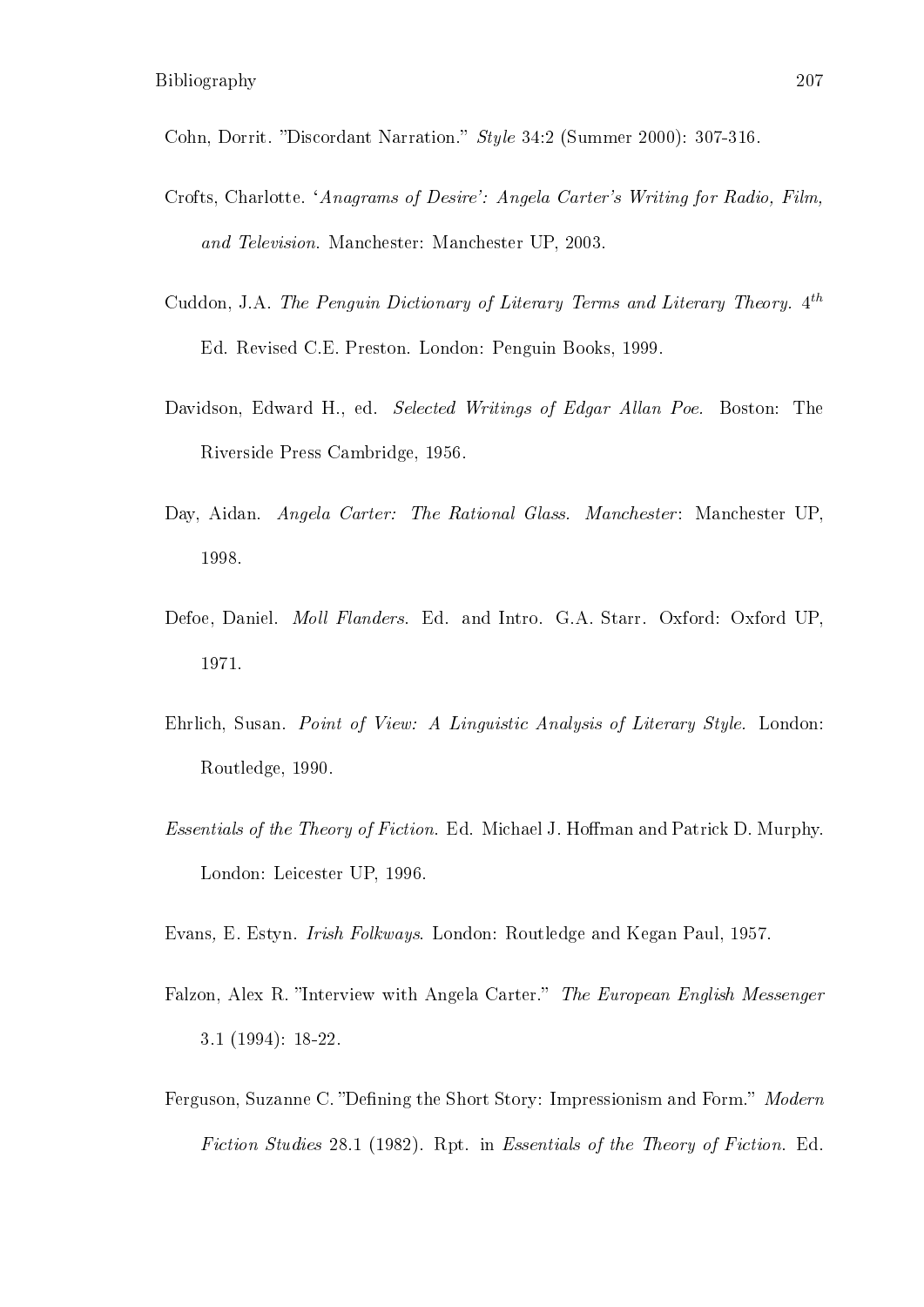Michael J. Hoffman and Patrick D. Murphy. London: Leicester UP, 1996. 287-300.

- The Fiction of Angela Carter. Ed. Sarah Gamble. Cambridge: Icon Books Ltd., 2001.
- Fludernik, Monika. "Second Person Fiction: Narrative You As Addressee And/Or Protagonist." Arbeiten aus Anglistik und Amerikanitik 18:2 (1993): 217-47.
- $--$ . "Second-Person Narrative: A Bibliography." *Style* 28:4 (Winter 1994): 525-548.
- - -. Towards a 'Natural' Narratology. London: Routldge, 1996.
- - -. "Angela Carter's Pronominal Acrobatics: Language in the 'Erl-King' and 'The Company of Wolves." European Journal of English Studies 2:2 (1998): 215-237.
- - -. Beyond Structuralism in Narratology: Recent Developments and New Horizons in Narrative Theory." Anglistik 11:1 (2000): 83-96.
- -. "New Wine in Old Bottles?: Voice, Focalization, and New Writing." New Literary History 32 (2001): 619-638.

Genesis 3:7. <http://www.genesis.net.au/bible/kjv/genesis/>.

Genette, Gérard. Figures III. Paris: Éditions du Seuil, 1972.

- - -. Palimpsestes. La Littérature au second degré. Paris: Éditions du Seuil, 1982.

Gilbert, Sandra M. and Susan Gubar. No Man's Land: The Place of the Woman Writer in the Twentieth Century. Vol. 3. New Haven: Yale UP, 1994.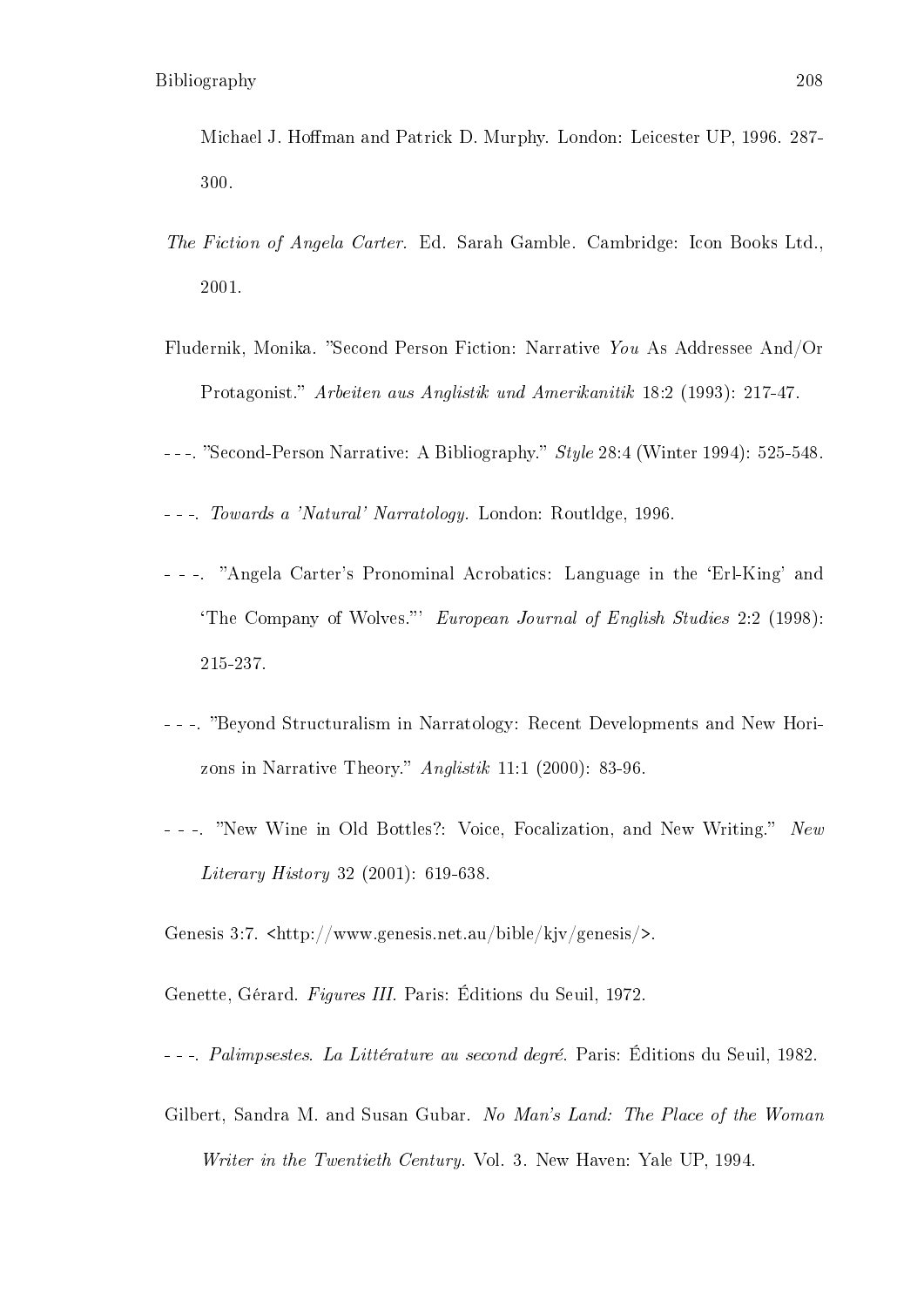Goh, Robbie B.H. "Supernatural Interactions, Eastern Ghosts, and Postmodern Narrative: Angela Carter's 'Fireworks'." ARIEL: A Review of International English Literature 30:3 (July 1999): 63-85.

Hamburger, Käte. Die Logik der Dichtung. Stuttgart: Ernst Klett Verlag, 1968.

- Hanson, Clare. "Each Other: Images of Otherness in the Short Fiction of Doris Lessing, Jean Rhys and Angela Carter." Journal of the Short Story in English 10 (1988): 67-82.
- -. "The red dawn breaking over Chapham': Carter and the Limits of Artifice." The Infernal Desires of Angela Carter. Ed. Joseph Bristow and Trev Lynn Broughton. London: Longman, 1997. 59-72.
- Harshav, Benjamin. Theory of the Literary Text and the Structure of Non-Narrative Fiction In the First Episode of War and Peace." Poetics Today 9:3 (1988): 635-6.
- Goethe, Johann Wolfgang von. Faust: A Tragedy. Intro. Victor Lange. New York: The Modern Library, 1967. v-xxi.
- The Infernal Desires of Angela Carter. Ed. Joseph Bristow and Trev Lynn Broughton. Essex: Addison Wesley Longman, 1997.
- Joannou, Maroula. Contemporary Women's Writing: From 'The Golden Notebook' to 'The Color Purple'. Manchester: Manchester UP, 2000.
- Jordan, Elaine. "The Dangers of Angela Carter." New Feminist Discourses: Essays in Literature, Criticism, and Theory. Ed. Isobel Armstrong. London: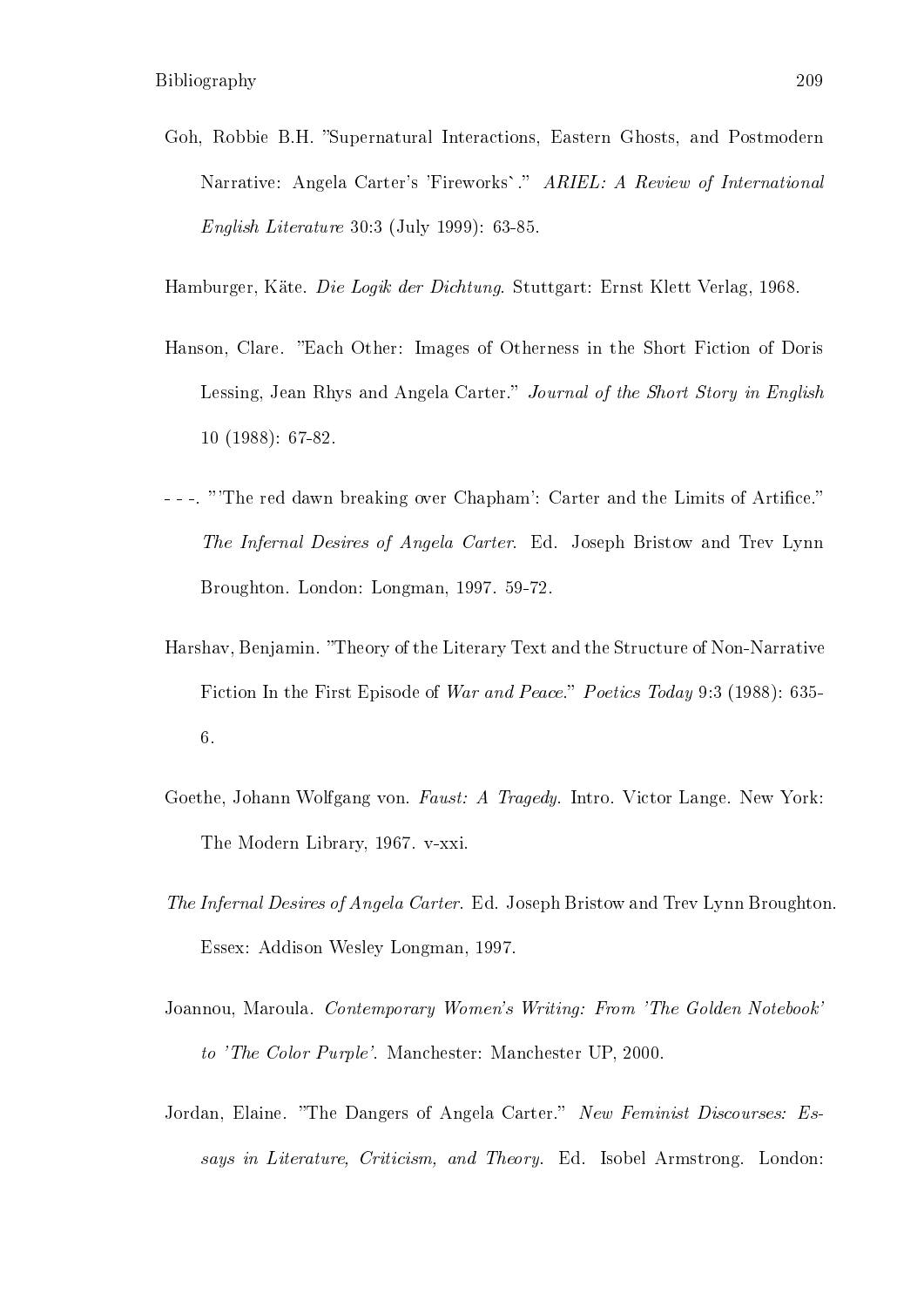Routledge, 1992.

- Kendrick, Walter. "The Real Magic of Angela Carter." Contemporary British Women Writers. Ed. Robert E. Hoasmer, Jr. New York: St. Martin's Press, 1993. 66-84.
- Kent, David, ed. The LizzieBorden Sourcebook. Boston: Branden Publishing Company, 1992.
- Kitch, Sally L. "Gender and Language: dialect, silence and the disruption of discourse." *Women's Studies* 14.1 (1987): 65-78.
- Koch, Kristina E. "I/She, She/I: Narrative Persona in Angela Carter's Short Fiction." Tradition and Postmodernity: English and American Studies and the Challenge of the Future. Ed. Teresa Bela and Zygmunt Mazur. Kraków: Universitas, 1999. 263-272.
- Langlois, Janet L. "Andrew Borden's Little Girl: Fairy-Tale Fragments in Angela Carter's 'The Fall River Axe Murders' and 'Lizzie's Tiger."' Angela Carter and the Fairy Tale. Ed. Danielle M. Roemer and Cristina Bacchilega. 1998; Detroit: Wayne State UP, 2001. 204-24.
- Lanser, Susan S. "Toward a Feminist Narratology." Feminisms. Ed. Robyn R. Warhol and Diane Price Herndl. New Brunswick: Rutgers UP, 1991. Rpt. in Essentials of the Theory of Fiction. Ed. Michael J. Hoffman and Patrick D. Murphy. London: Leicester UP, 1996. 453-472.
- Lathers, Marie. "Fin-de siecle Eves in Villiers de L'Isle-Adam and Angela Carter." Literature and the Bible. Ed. David Bevan. Amsterdam: Rodopi, 1993. 7-27.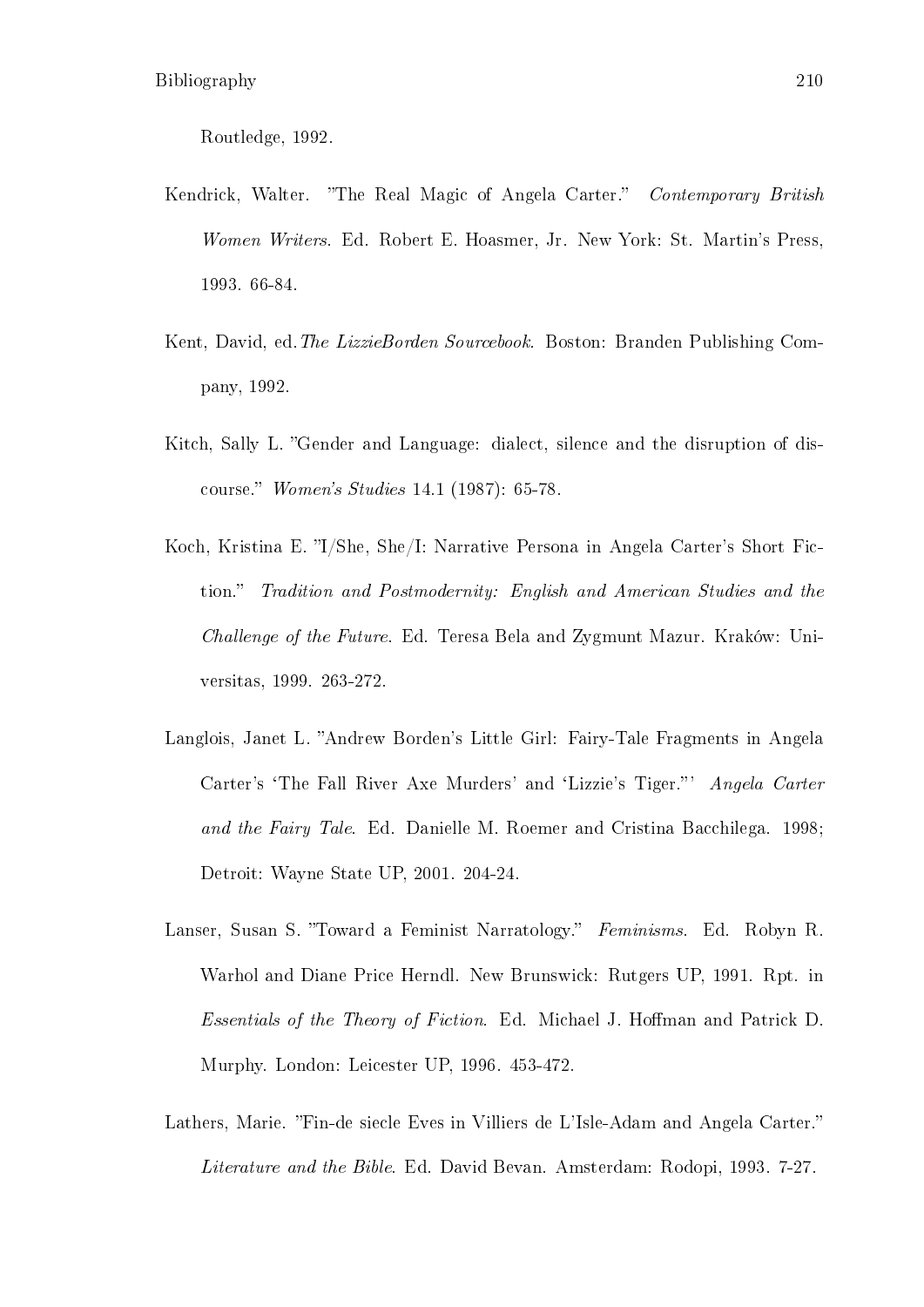- Lee, Alison. "Angela Carter's New Eve(lyn): De/En-Gendering Narrative."  $Ambiqu$ ous Discourse: Feminist Narratology and British Women Writers. Ed. Kathy Mezei. Chapel Hill: University of North Carolina Press, 1996. 238-249.
- LeGuin, Ursula K. Dancing at the Edge of the World: Thoughts on Words, Women, Places. New York: Harper & Row, 1989.

Lodge, David. The Art of Fiction. London: Penguin Books, 1992.

- Macedo, Ana Gabriela. "Angela Carter's Disquieting Poetics: An Ec-centricity Excentrically Assumed." Daughters of Restlessness: Women's Literature at the End of the Millennium. Heidelberg: Universitätsverlag C. Winter, 1998. 81-92.
- Margolin, Uri. "Telling Our Story: On "We" Literary Narratives." Language and Literature 5:2 (1996):115-133.
- - -. "Telling in the Plural: From Grammar to Ideology." *Poetics Today* 21:3 (Fall 2000): 265-277.
- Magrs, Paul. "Boys keep swinging: Angela Carter and The Subject of Men." The Infernal Desires of Angela Carter. London: Addison Wesley Longman, 1997. 184-197.

Mason, Timothy. Timothy Mason's Site. 13 June 2005 <http://www.timothyjpmason.com/WebPages/Publications/Bloody\_Chamber.htm>. Living in the Present: An analysis of Tense Switching in Angela Carter's 'The Bloody Chamber"'.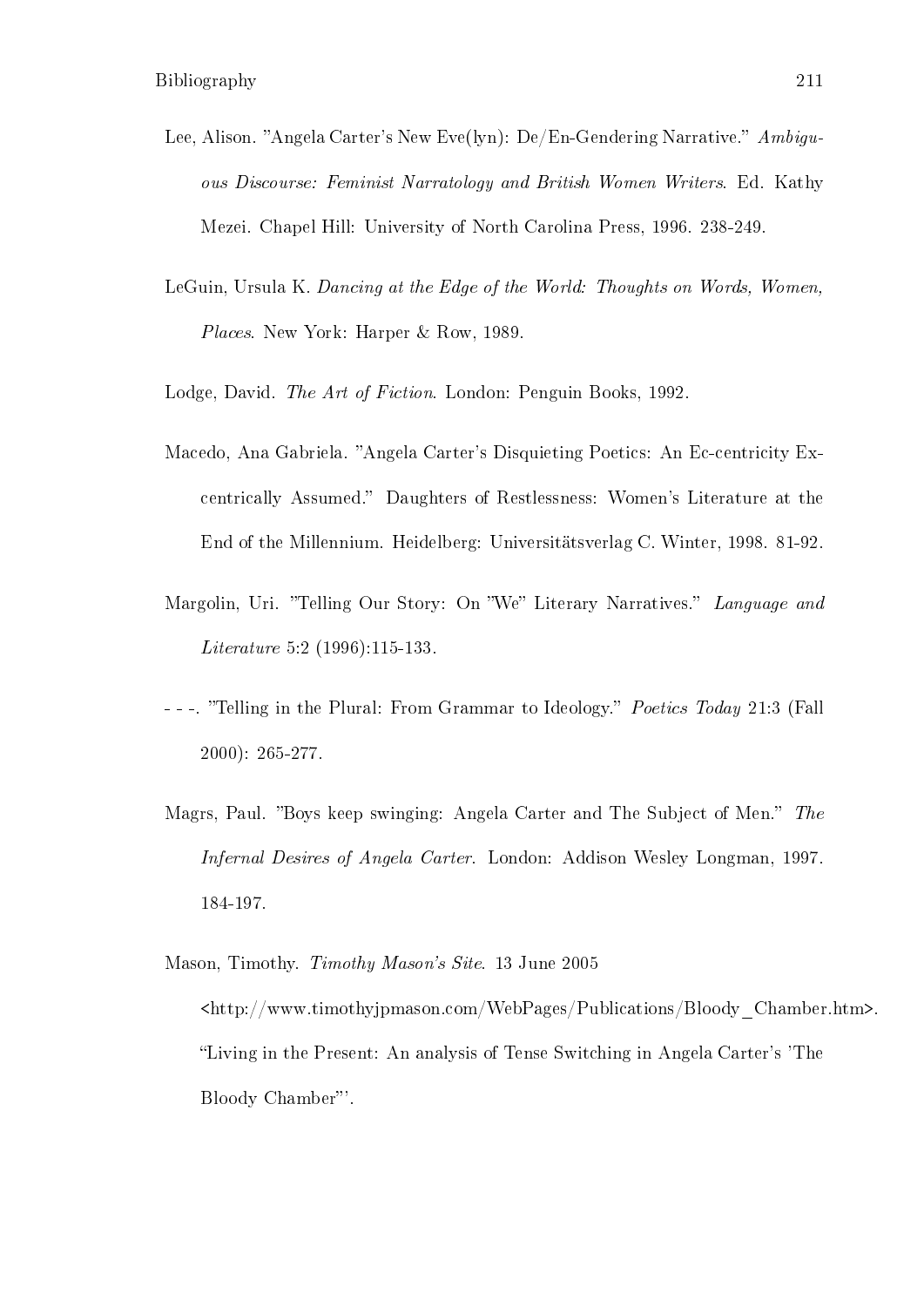- Matus, Jill. "Blonde, Black and Hottentot Venus: Context and Critique in Angela Carter's 'Black Venus'." Studies in Short Fiction. V. 28.4 (1991): 467-476.
- Mezei, Kathy., ed. and intro. Ambiguous Discourse: Feminist Narratology and British Women Writers. Chapel Hill: University of North Carolina Press, 1996.
- Baudelaire, Charles. Les Fleurs du Mal. Trans. Richard Howard. Boston: David R. Godine, 1982.
- Mohr, Hans-Ulrich. Drei Konstrukte weiblicher Verhaltensräume: Charlotte Smith, Olive Schreiner, Angela Carter." AAA-Arbeiten aus Anglistik und Amerikanistik 20.2 (1995): 317-33.
- Mulvey, Laura. "Cinema Magic and the Old Monsters: Angela Carter's Cinema." Flesh and the Mirror: Essays on the Art of Angela Carter. Ed. Lorna Sage. London: Virago, 1994. 230-242.
- Neumann, Michael. Das Ewig-Weibliche in Goethes 'Faust'. Heidelberg: Carl Winter Universitätsverlag, 1985.
- Nünning, Ansgar and Vera Nünning, ed. and intro. Neue Ansätze in der Erzähltheorie. Trier: Wissenschaftlicher Verlag Trier, 2002.
- "Overture." Cambridge International Dictionary of English. Cambridge: Cambridge UP, 1999.
- Peach, Linden. Macmillan Modern Novelists: Angela Carter. London: Macmillan Press Ltd., 1998.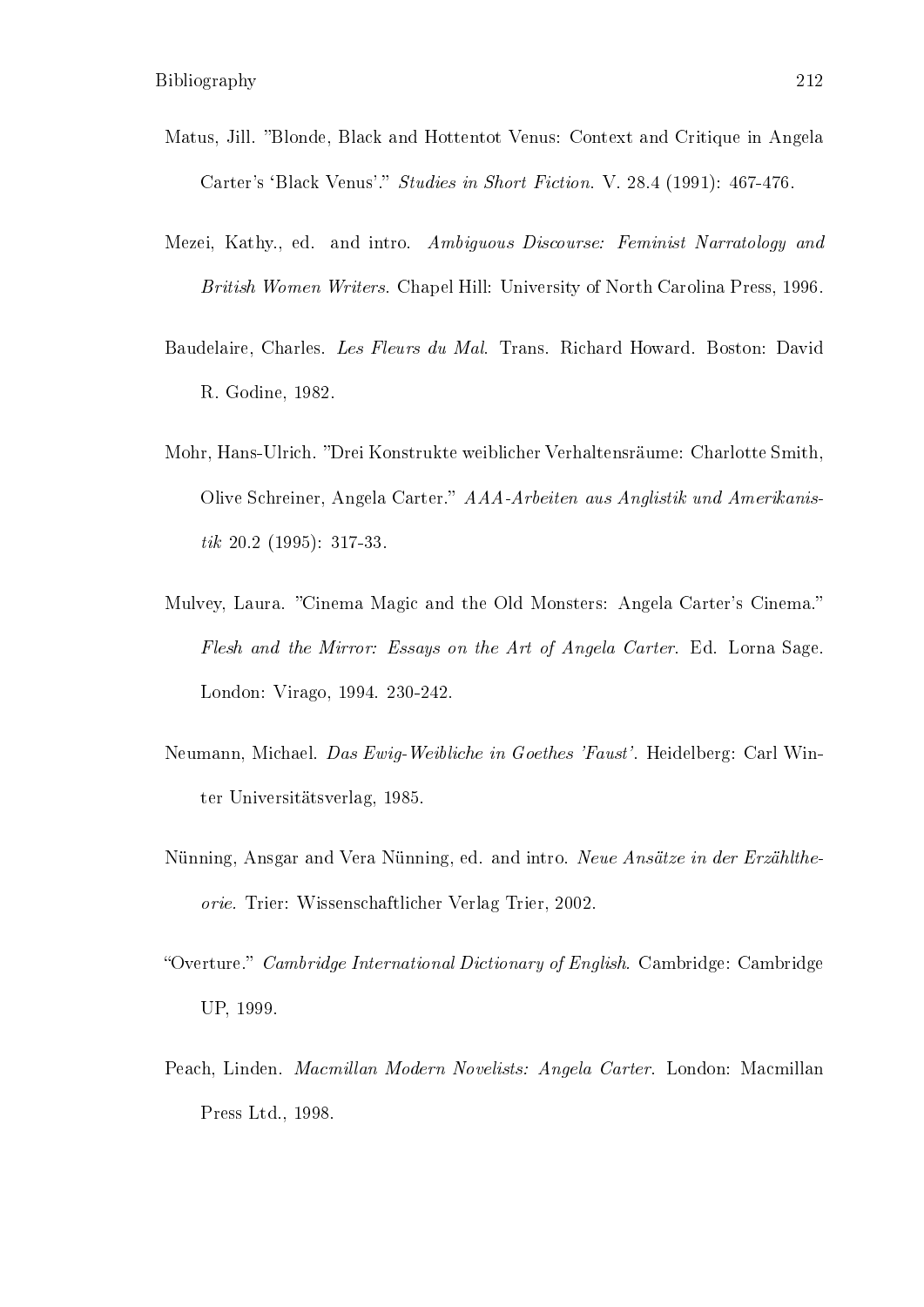- Peeples, Scott. The Afterlife of Edgar Allan Poe. Rochester, Suffolk: Camden House, 2004.
- Phelan, James. "Why Narrators Can Be Focalizers and Why It Matters." New Perspectives on Narrative Perspective. Ed. Willie van Peer and Seymour Chatman. Albany: State University of New York Press, 2001. 51-64.
- Poe: Poetry, Tales, & Selected Essays. Library of America College Editions. New York: The Library of America College Edition, 1996.
- Prince, Gerald. "What's the Story in Narratology?" James Joyce Quarterly 18.3 (Spring 1981): 277-285.
- - -. Narratology: The Form and Functioning of Narrative. New York: Mouton Publishers, 1982.
- - -. A Dictionary of Narratology. Lincoln: University of Nebraska Press, 1989.
- - -. "Introduction to the Study of the Narratee." *Poetique* 14 (1973). Rpt. *Essen*tials of the Theory of Fiction. Ed. Michael J. Hoffman and Patrick D. Murphy. London: Leicester UP, 1996. 213-233.
- -. "Narratology and Genre: The Case of The Monkey's Paw." The Fantastic Other: An Interface of Perspectives. Ed. Brett Cooke, George E. Slusser, and Jaume Marti-Olivella, Amsterdam: Rodopi, 1998. 101-9.
- Rogers, Robert. A Psychoanalytic Study of The Double in Literature. Detroit: Wayne State UP, 1970.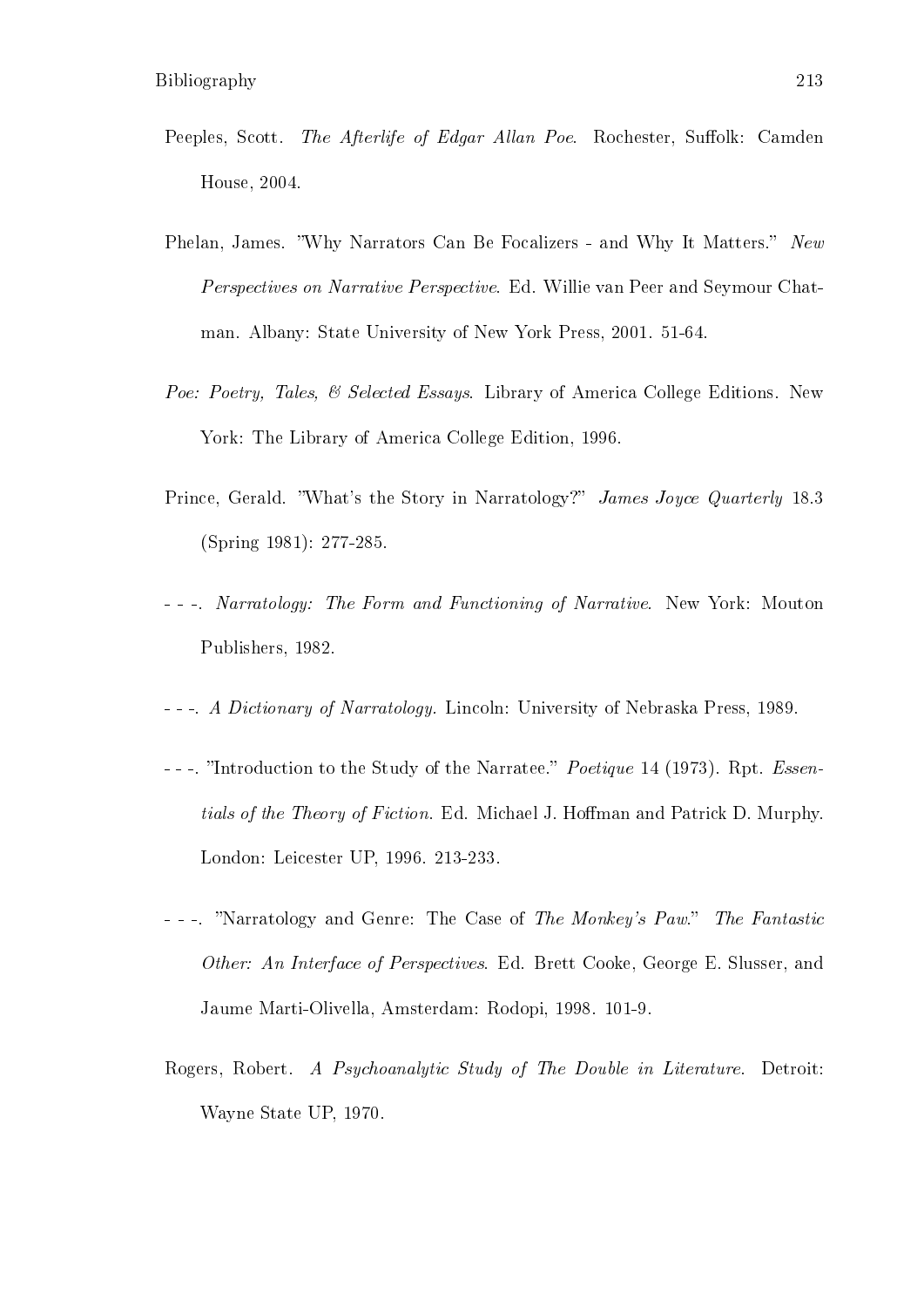- Rohmann, Gerd. "Der Dichter als Dandy: Vergleichende Betrachtungen zur Ästhetischen Theorie und zum Künstlerideal bei Edgar Allan Poe und Charles Baudelaire", Germanisch-Romanische MonatsschriftBand XXV (1975) 199-213.
- Rosenberg, Ingrid von. "Angela Carter: Mistress of Voices." (Sub) Versions of  $Re$ alism - Recent Women's Fiction in Britain. Ed. Irmgard Maassen and Anna Maria Stuby. *anglistik & englischunterricht* Band 60, Ed. Manfred Beyer, Hans-Jürgen Diller, Joachim Kornelius, Erwin Otto and Gerd Stratmann. Heidelberg: Universitätsverlag C. Winter, 1997. 173-87.
- Sage, Lorna. Angela Carter. Plymouth: Northcote House Publishers, 1994.
- - -, ed. Cambridge Guide to Women's Writing in English. Cambridge: Cambridge UP, 1999.
- - -, ed. Flesh and the Mirror: Essays on the Art of Angela Carter. London: Virago, 1994.
- Schmid, Susanne. Jungfrau und Monster: Frauenmythen im englischen Roman der Gegenwart. Diss. Berlin: Erich Schmidt, 1996.
- - -. 'Black Venus' Jeanne Duval and Charles Baudelaire Revisited by Angela Carter." *ESSE.* 2/97.

<http://webdoc.gwdg.de/edoc/ia/esse/artic97/schmid/2\_97.html>.

Sears, John. Angela Carter's Monstrous Women. English Studies Series No. 3: Sheffield Hallam University, 1992.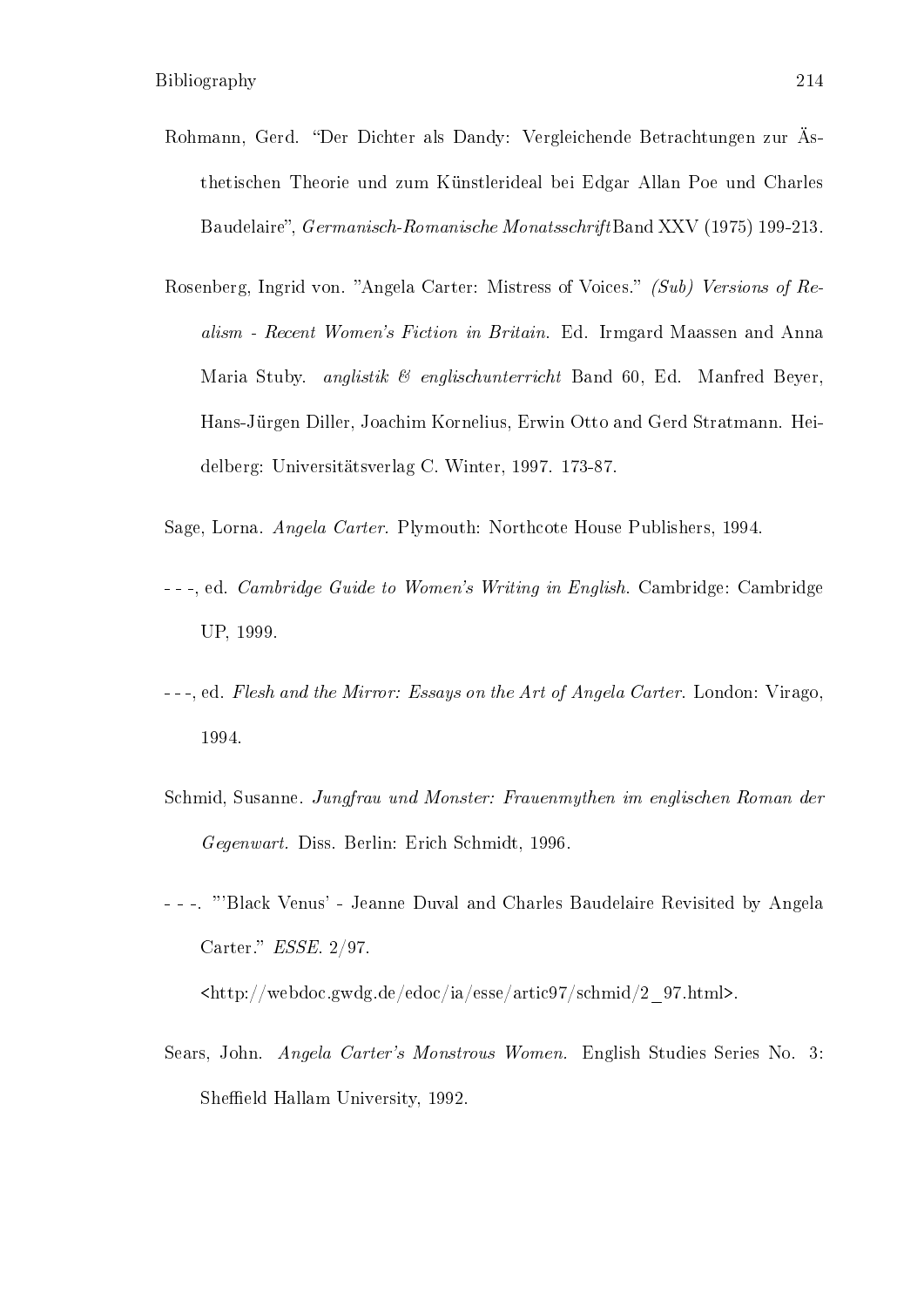- Shakespeare, William. A Midsummer Night's Dream. Ed. Stanley Wells and Gary Taylor. Oxford: Clarendon Press, 1998. 31-334.
- Stanzel, Franz K. A Theory of Narrative. Trans. Charlotte Goedsche. Cambridge: Cambridge UP, 1984.
- - -. "Textual Power in (Short) Short Story and Poem." Modes of Narrative: Approaches to American, Canadian, and British Fiction. Ed. Reingard M. Nischik and Barbara Korte. Würzburg: Königshausen u. Neumann, 1990. 20-30.
- - -. Theorie des Erzählens. 1979; Göttingen: Vandenhoeck & Ruprecht, 1995.
- - -. Unterwegs. Erzähltheorie für Leser. Göttingen: Vandenhoeck & Ruprecht, 2002.

Starkie, Enid. Baudelaire. London: Faber and Faber, 1957.

- Tucker, Lindsey, ed. Critical Essays on Angela Carter. New York: G.K. Hall & Co., 1998.
- Warner, Marina. "Angela Carter: Bottle Blonde, Double Drag." Flesh and the Mirror: Essays on the Art of Angela Carter. Ed. Lorna Sage. London: Virago, 1994. 243-256.
- Wilson, Robert Rawdon. "SLIP PAGE: Angela Carter, In/Out/In the Post-Modern Nexus." Past The Last Post: Theorizing Post-Colonialism and Post-Modernism. Ed. Ian Adam and Helen Tiffin. London: Harvester Wheatsheaf, 1993. 109-23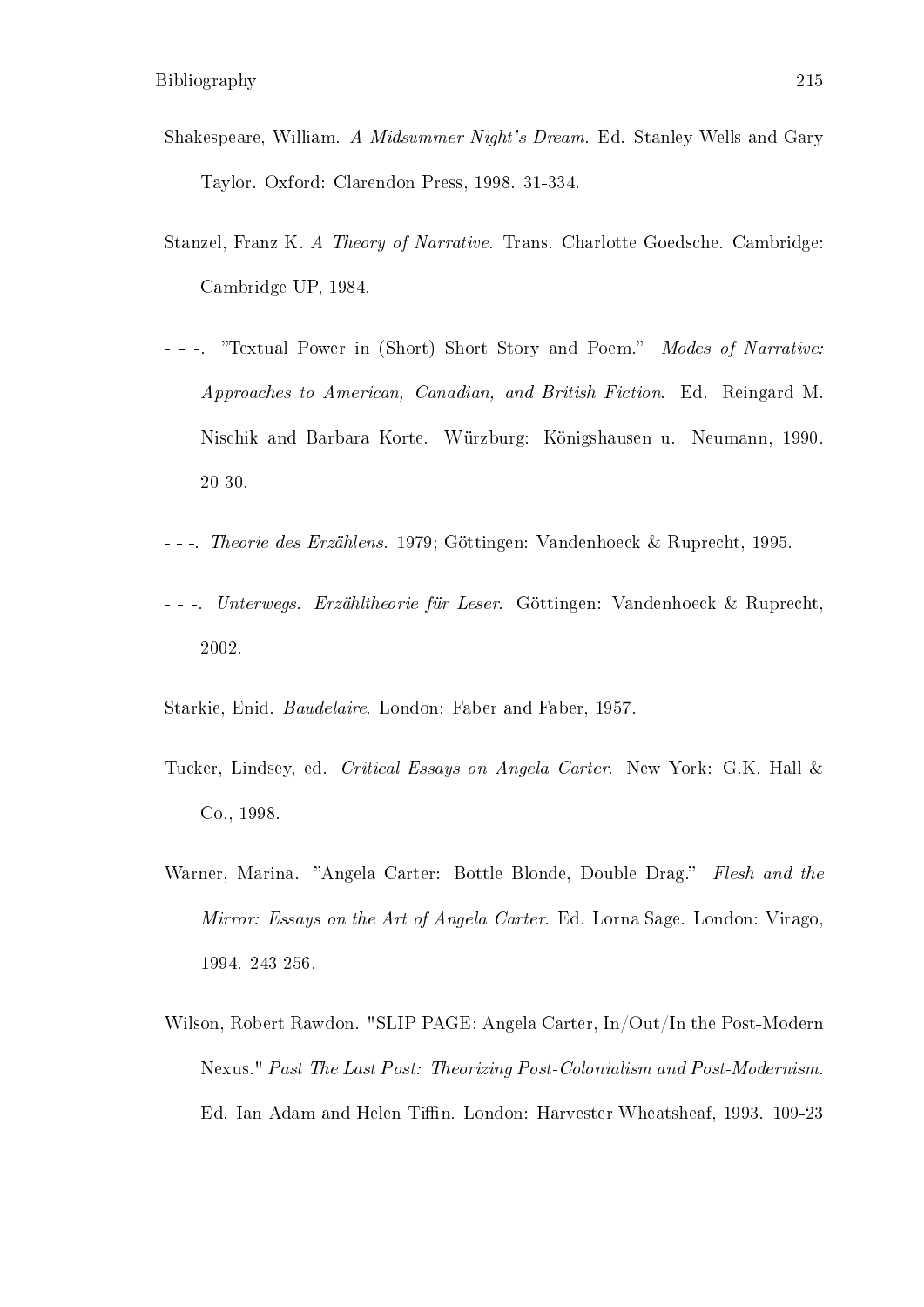- Wisker, Gina. "Revenge of the Living Doll: Angela Carter's Horror Writing." The Infernal Desires of Angela Carter. Ed. Joseph Bristow and Trev Lynn Broughton. London: Longman, 1997. 116-131.
- Wolfe, Tom. The New Journalism. Ed. and Intro. Tom Wolfe and Ed. E. W. Johnson. New York: Harper & Row, 1973.